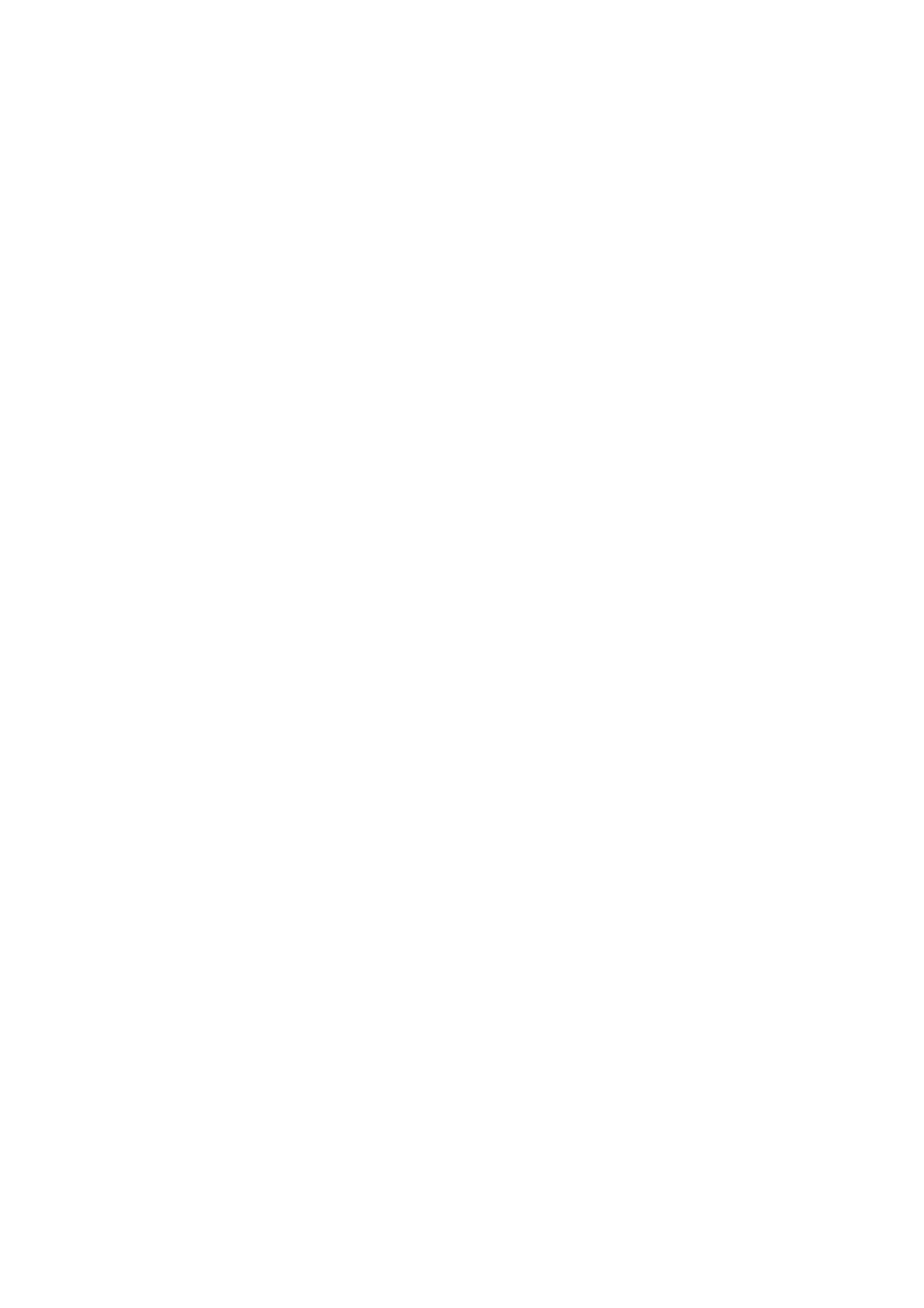### **INDEX TO SUBJECTS**

**– A –**

#### **ABORIGINAL HOUSING LEGISLATION AMENDMENT BILL 2009**

*Assembly*

Second Reading 491, 538 Consideration in Detail 560–569 Third Reading 663 Returned 2802 As to Assent 3457 Assent 3457

#### *Council*

Receipt and First Reading 963 Non-referral to Standing Committee on Uniform Legislation and Statutes Review Motion 1044 Standing Orders Suspension — Motion 1044 Second Reading 1044, 2175 Committee 2191–2192, 2439–2455, 2548–2550 Report 2550 Third Reading 2665 Assent 3365

### **ACTS AMENDMENT (FAIR TRADING) BILL 2010**

*Assembly*

Notice of Motion to Introduce 6937 Introduction and First Reading 7103 Second Reading 7103, 7923 Appropriation 7433 Cognate Debate 7901 Second Reading — Cognate Debate 7901 Third Reading 7923 Returned 9555

#### *Council*

Receipt and First Reading 8002 Second Reading 8002 Standing and Temporary Orders Suspension Motion 9392 Cognate Debate 9424 Second Reading — Cognate Debate 9424 Committee 9437 Report 9438 Third Reading 9438

### **ACTS AMENDMENT (SAFETY AND HUMAN RIGHTS OF PERSONS IN CUSTODY) BILL 2009** *Assembly*

Removal of Order of the Day — Statement by Speaker 6938

Restoration to Notice Paper — Notice of Motion 7098; Motion 7248

### **ACTS AMENDMENT (WEAPONS) BILL 2009**

*Assembly*

Assent 28

*Council*

Assent 360

### **AGRICULTURE AND FOOD**

*Assembly*

2010 Smoke Free Perth Royal Show — Agricultural Showcase 6934

Agri-food Processing Plant, Burekup 9217

Agricultural Colleges — Enrolments 8212

Agricultural Industry — Career Prospects 6496; Government Support 9493

Agricultural Products — Export Markets 2127

Animal Welfare Unit — Transfer from Local Government 5110

Biosecurity and Agriculture Management Act — Funding Arrangements 6418; Weed Management 2825, 3007 Biosecurity Industry Funding Schemes — Management 6728; Statement by Minister 5470 Biosecurity Threats — Surveillance Program 6418

"Buy West Eat Best" Campaign — Budget 7528; Industry Support 8721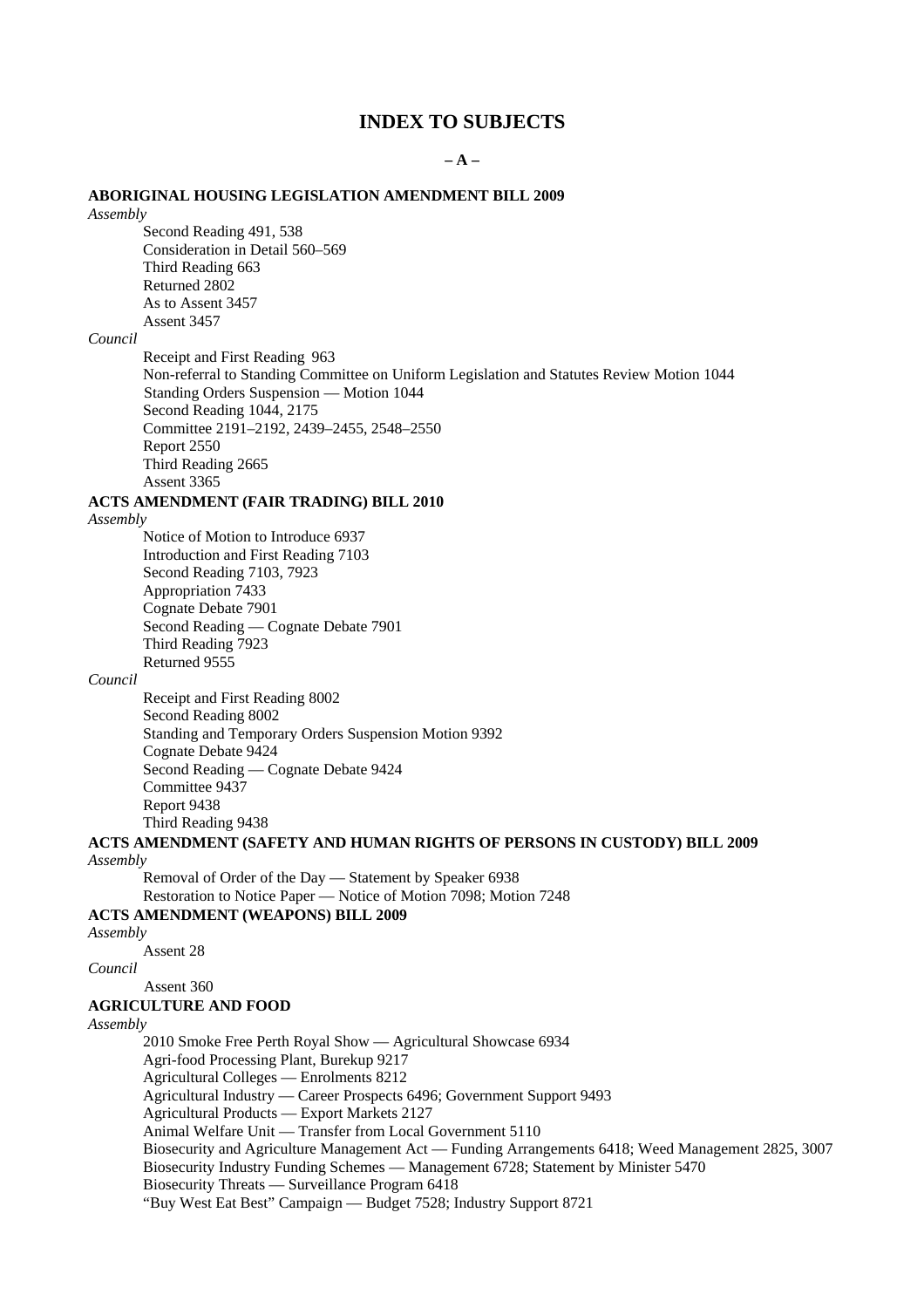### **AGRICULTURE AND FOOD (continued)**

*Assembly (continued)* Carnaby's Black Cockatoo — Hopetoun Deaths — Cause 3872 Catholic Agricultural College, Bindoon — Catherine Musk Fund — Statement by Attorney General 754 Department of Agriculture and Food Albany Office Staff 3890 Executive Appointments — Statement by Minister 2896 Firearms Theft — Pilbara 6416 FTE Staff Redundancies 3885 Grants and Subsidies 5150 Improper Conduct Investigation 1644 Information Management Systems 3267 Midyear Financial Projections 1604–1605, 1612 Property Assets — Sell-off 6729 Transformation Program — Voluntary Redundancies 6728 Distribution Headworks Charges — Cessation 8049 Drought Gascoyne — Statement by Minister for Water 2089 Pilot Program — Seasonal Update — Statement by Minister 6275, 6925, 7409, 7410 Relief Measures — Trial 2487, 8508; Statement by Minister 8026 Wheatbelt — Farmer Assistance 7642 Dry Season 2010 — Government Support 9493 Farmers — Financial Pressure — Government's Response 900 Genetically Modified Canola Trials Commercial Cultivation 18 Crop Segregation Protocols 21, 22 European Union's Concerns 1501 Farmers Register 1693, 3912, 3913 Moratorium — Petition 25, 184, 470–473, 531, 597, 676, 753–754, 2466 Organic Farmers — Protection 7004 Seeds and Weeds Testing 8905 Genetically Modified Crops Free Areas Exemption Order 2010 — Disallowance — Notice of Motion 27 Genetically Modified Crops Free Areas Exemption Order (No. 3) 2009 — Disallowance Removal of Notice — Statement by Speaker 27 Motion 570–595; Question to be Put 595 Grain Growers — Bridging the Yield Gap — Minister's Announcement 643, 900; Government Support 8822 Grain Rail Freight Network — Petition 2465; Tier 3 Lines — Movement of Harvest 7128 Higher Education in Agriculture — Review by Hendy Cowan — Statement by Minister for Education 7098 Horse Meat Industry — Slaughter Practices 6417 InterGrain Pty Ltd — Intellectual Property —Partnership with Mosanto 6163; Statement by Minister 7616 International Men's Health Week — Regional Programs 3913 Katanning Saleyards — Privatisation 3774, 3775, 4480, 4481 Live Sheep and Cattle Exports — Animals' Angels 3117; People against Cruelty on Animal Transport — Petition 4638 Lupins Exports — Indonesia 9310 Market Gardeners — Need for Seasonal Workers — Statement by Member for Wanneroo 4097 Minister for Agriculture and Food — See "*Ministers of the Crown*" Muchea Livestock Centre — Fee Increases 3121; Opening 2298 Muresk Institute — Northam Campus — Cowan Report 6495; Petition 4450 Natural Resources Management — Funds Allocation to Community Groups 2923; Statement by Minister 9648 Ord – East Kimberley Expansion Project Commercial Rice Crop 5885, 7535, 9556 Construction Contract 670 Development Package 4677, 5995 National Water Initiative Commitments 1991, 3876 Progress 2737 Pastoral Leases — See "*Lands*" Pulse Breeding Program 7527 Risk Management Crop Insurance Schemes — Analysis 7792 Rural Communities — Government Support 8508 Tree Farming — Government Contracts 7005 Wallatin–O'Brien Catchment Demonstration Initiative — Funding 8583, 8751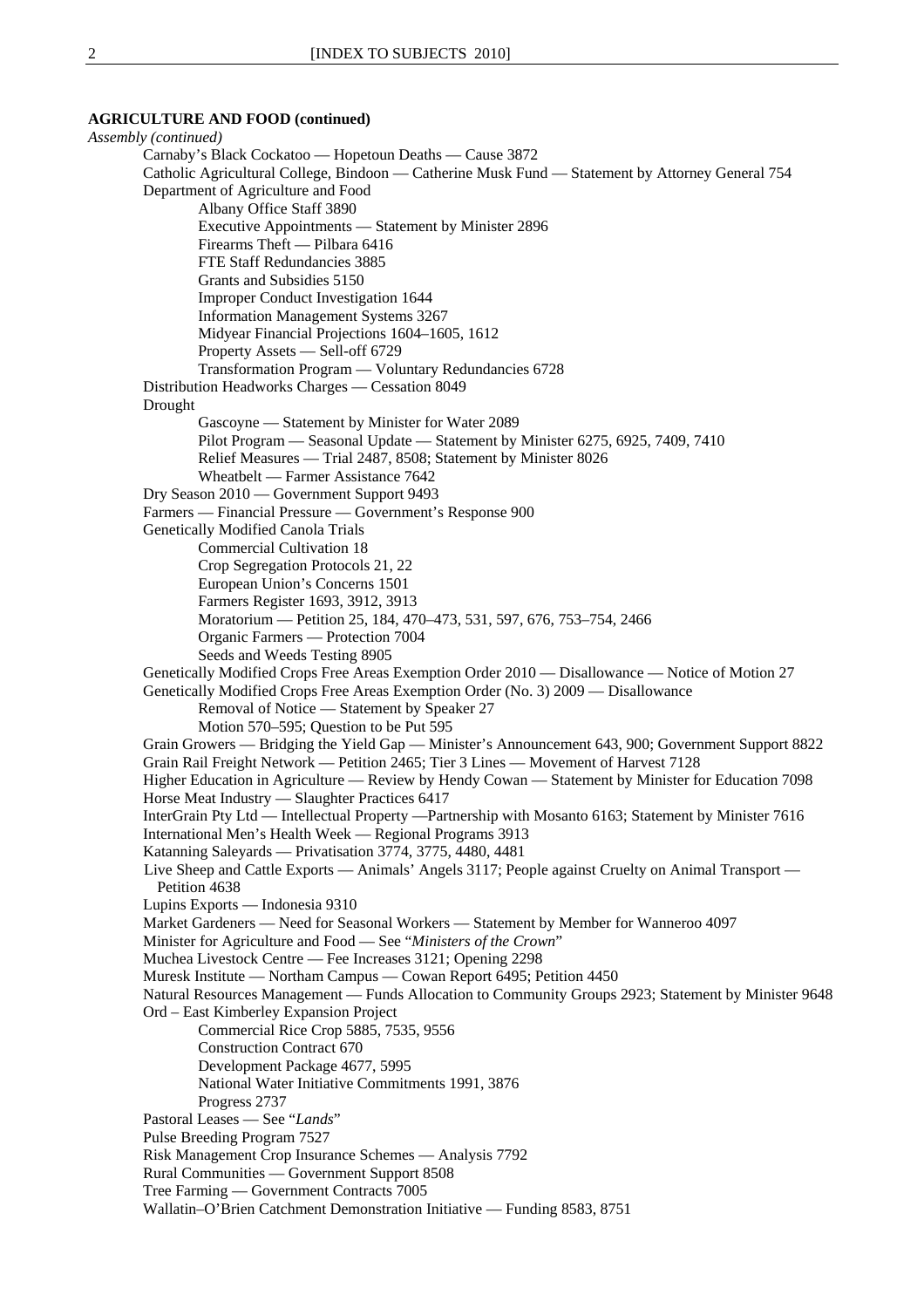### **AGRICULTURE AND FOOD (continued)**

*Assembly (continued)* Western Australian Food Products — Promotion and Marketing 779 Wheat Shipments to Saudi Arabia — Benefits to State 8324 Wheatbelt — Lack of Rainfall — Cost to Industry 5512 Wild Horse Culling — Kimberley — Statement by Member for Maylands 4674 *Council* Agriculture and Related Resources Protection (European House Borer) Amendment Regulations 2010 — Disallowance — Notice of Motion 1078; Motion 3571, 3583 Cattle Grid Removal — Camp Road, Paraburdoo 3582 Department of Agriculture and Food Accounts Payment System 5450 Fels, Patrick — Allegations Investigation 6479, 6647 Transformation Program — Staffing Levels 3056 Design for Comfort Wool Program — Funding 6888 Dharmic Pty Ltd 6605, 6778, 6891, 7310, 7312, 7832, 8259, 9413 Domestic Poultry Code of Practice — Review 3761 European House Borer Eradication Program 8814 Genetically Modified Canola Trials Contamination Risk 347, 3227, 4958 Cross-contamination Research by Prof Stephen Powles 968 Herbicide Resistance — Statement (Hon Philip Gardiner) 2715 Interdepartmental Committee on GM Food Labelling 4037, 4169 Moratorium — Petition 408 Planting Locations 2164 Planting Maps 1745 Random Audits 8808 Roundup-ready Growers 7978, 8154 Statement (Hon Matt Benson-Lidholm) 3066 Weed Potential 1331 Genetically Modified Crops Free Areas Exemption Order 2003 — Disallowance Motion 2700 Genetically Modified Crops Free Areas Exemption Order 2010 — Disallowance — Notice of Motion 364 Genetically Modified Food Labelling — Trans Pacific Free Trade Agreement 5712; Committee — Public Consultation 4995 Grain Industry — Strategic Plan 3077 Grain Rail Freight Network Brookton Strategy 3675 Funding 3575, 8768 (Correction of Answer 8775), 8930, 9131, 9777 Investment Business Case 4802 Movement of Harvest 5938, 6256 Petitions 4389, 5661, 6208, 6584, 7956 Quairading–York 2054 Statements (Hon Ken Travers) 3697, 7742, 9137 Statements by Minister for Transport 3699, 8755, 9138 Tier 3 Lines 4032, 4045–4047, 9239, 9245 Harvest Mass Management Scheme — Impact on Roads 8306 InterGrain Pty Ltd — Mosanto Investment 9838 Live Sheep and Cattle Exports Cattle Deaths — Investigation 4724 Fremantle City Council — Advocacy Position Against 3587 High Death Rate 1097 People against Cruelty on Animal Transport — Petition 4390 Statement (Hon Nigel Hallett) 7859 Livestock Transporters — Wash-down Facilities 8306 Locust Plagues 969 Midland Saleyards — Funds from Sale 2056 Muresk Institute — Northam Campus — Petition 4561; Viability Report — Statement (Hon Wendy Duncan) 1138 Ord – East Kimberley Expansion Project 2167, 3763, 7730 Raw Poultry Manure — Proposed Ban 4057 Reports received by Minister 2682 Road Train Usage — Main Roads WA — Exceptional Circumstances Policy 7725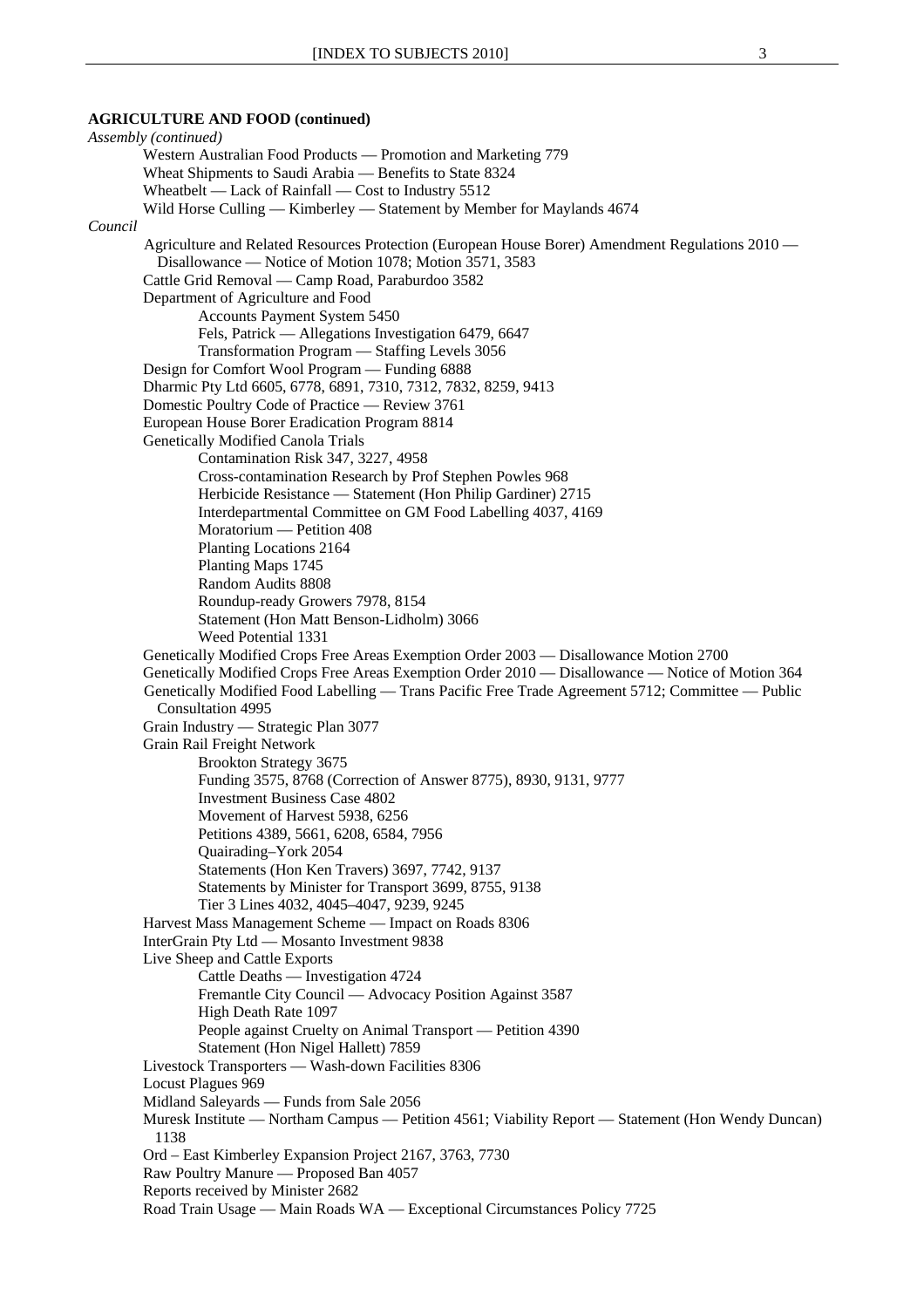### **AGRICULTURE AND FOOD (continued)**

*Council (continued)* South West Agrifood Processing Precinct Steering Committee — Status 8770 State Barrier Fence — Upgrade 5332; Paper Tabled 5304 Strategic Grain Network Review — Petition 9752 Timber Industry — Landed Log Pricing 7979 Western Australian Meat Industry Authority Amendment Regulations (No. 2) 2010 — Disallowance — Notice of Motion 7166; Discharge of Order 8756 Westpork Piggery, Gingin — Fire 2167

### **AGRICULTURE AND RELATED RESOURCES PROTECTION AMENDMENT BILL 2010**

*Assembly*

Notice of Motion to Introduce 2748 Introduction and First Reading 2906 Appropriations 2962 Second Reading 2906, 6688, 6847 Third Reading 6851 Returned 8237 Assent 8348

#### *Council*

Receipt and First Reading 6781 Second Reading 6781, 7994 Committee 7997–8000 Report 8000 Third Reading 8000 Assent 8243

#### **ALCOHOL AND DRUG ABUSE** See "*Mental Health*" and "*Racing and Gaming*"

**ANIMAL WELFARE**

*Assembly*

```
Animal Testing for Scientific Research — Statistics 8239 
        Animal Welfare Act — Enforcement — Grievance 7234 
        Animal Welfare Unit — Transfer to Department of Agriculture 5110 
        Animal Welfare Unit Inspectorate — Petition 9318, 9646 
        Animals' Angels — Statement by Member for Maylands 3117 
        Carnaby's Black Cockatoo 1928, 3872, 4374; Petition 2747 
        Commercial Dog Breeding — Regulation — Petition 9647 
        Live Sheep and Cattle Exports — Petitions 3117, 4638, 5713 
        WA Assistance Dogs — Program for Disabled — Statement by Member for Wanneroo 3629
        Wild Horse Culling — Kimberley — Statement by Member for Maylands 4674
Council
        Animal Welfare Act — Enforcement — Department of Local Government Strategic Plan 7833 
        Animal Welfare Branch, Department of Local Government 4210 
        Animal Welfare Unit — Complaints Received 4891 
        Animal Welfare Unit Inspectorate — Petition 9390 
        Animal Welfare (Pig Industry) Regulations 2010, Regulation 13/4) — Disallowance — Notice of Motion 9564 
        Black Cockatoos and Other Fauna 1254, 1343, 4409, 6262; Statement (Hon Giz Watson) 4613 
        Dolphin Deaths — Chief Scientist's Report 2586; Statement by Minister for Environment 2833 
        Domestic Poultry Code of Practice — Review 3761, 4212 
        Endangered Animals — Translocation from Barrow Island 441, 3576, 4958, 9245; Statement (Hon Giz
          Watson) 1125 
        Flatback Turtle Conservation Program — Advisory Committee 3224 
        Humpback Whales and Bottlenose Dolphins — James Price Point 4797 
        Lined Skink — Endangered Status 4964 
        Live Sheep and Cattle Exports 
                Cattle Deaths 4724 
                Fremantle City Council — Advocacy Position Against 3587 
                High Death Rate 1097 
                People against Cruelty on Animal Transport — Petition 4390 
                 Statement (Hon Nigel Hallett) 7859 
        Perth Storm — Impact on Wildlife — Statement by Minister for Environment 978 
        Piggery — Cruelty Case 4033 
        Police Database — Persons Guilty of Offences against Animals 8933
```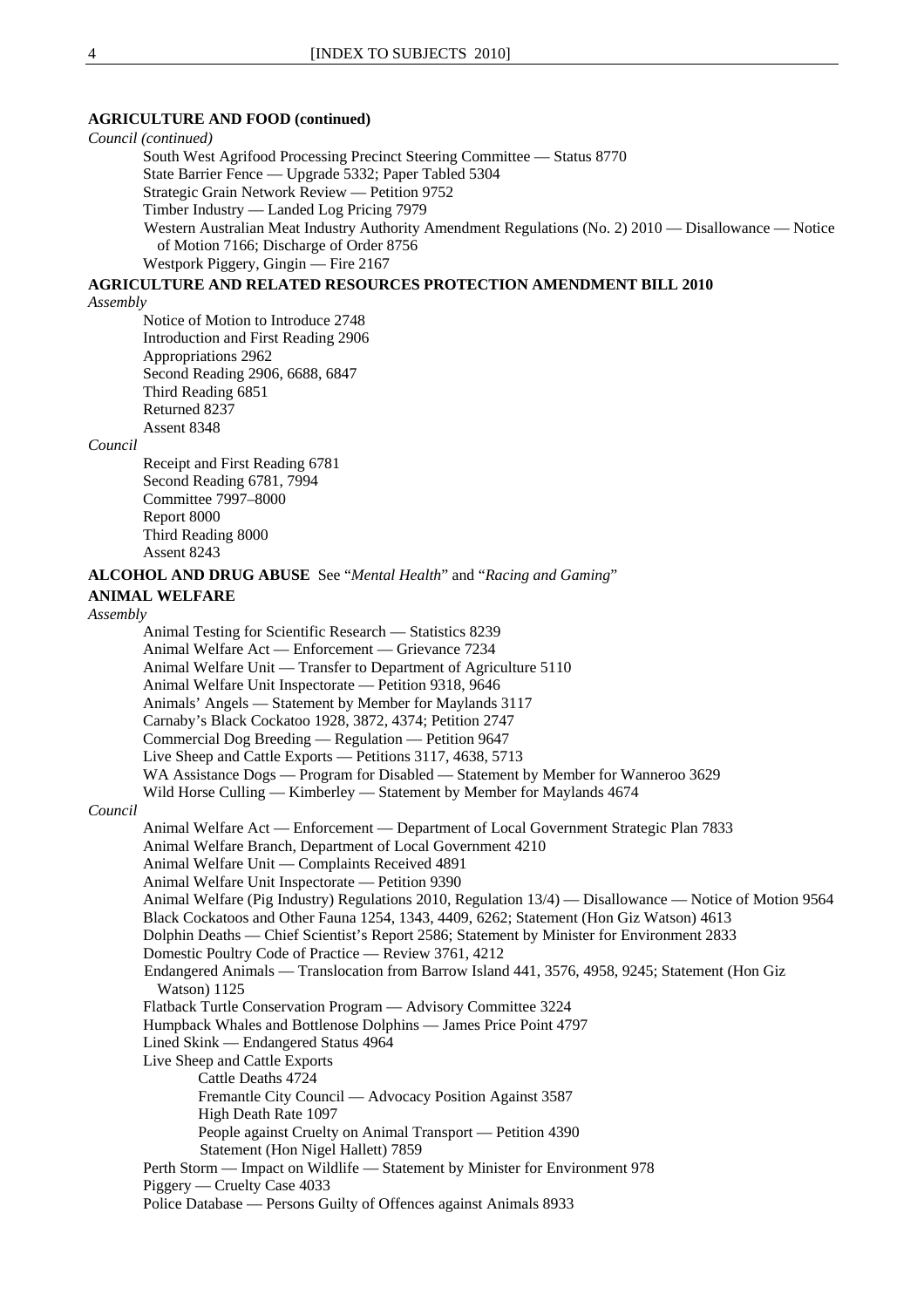### **ANIMAL WELFARE (continued)**

*Council (continued)*

Sheep Deaths in Scientific Trials — Investigation 5685

Western Ringtail Possum — Habitat Threat — Busselton 975–976, 1906; Survey Guidelines 8700

**ANZAC DAY** See "*War Service Commemoration*"

### **APPROPRIATION (CONSOLIDATED ACCOUNT) CAPITAL 2007–08 AND 2008–09 (SUPPLEMENTARY) BILL 2009**

*Assembly*

Second Reading — Cognate Debate 502 Second Reading 523 Consideration in Detail 524–527 Third Reading 527 Returned 3640 Assent 3789

#### *Council*

Receipt and First Reading 959 Second Reading 959 Cognate Debate 1763 Second Reading — Cognate Debate 1763 Committee 1773–1774 Report 3411 Third Reading 3412 Assent 3657

**APPROPRIATION (CONSOLIDATED ACCOUNT) CAPITAL 2009–10 (SUPPLEMENTARY) BILL 2010**

#### *Assembly*

Notice of Motion to Introduce 8168 Introduction and First Reading 8348 Second Reading 8348 Appropriation 8847 Cognate Debate 8879 Second Reading — Cognate Debate 8879, 8998, 9033, 9200 Tabling of Papers 9006

### **APPROPRIATION (CONSOLIDATED ACCOUNT) CAPITAL 2010–11 BILL 2010**

### *Assembly*

Notice of Motion to Introduce 2895 Introduction and First Reading 3133 Second Reading 3133 Appropriation 3270 Declaration as Urgent 3271 Cognate Debate 3271 Second Reading — Cognate Debate 3271, 3429, 3488, 3604, 3641 Estimates Committees A and B Report and Minutes — Presentation 3789 Estimates Committee A Report — Adoption 3789 Estimates Committee B Report — Adoption 3798 Third Reading 3835 Returned 5059 Assent 5059

### *Council*

Receipt and First Reading 4047 Second Reading 4047 Cognate Debate 4790 Second Reading — Cognate Debate 4790, 4803 Third Reading 4813 Assent 4904

### **APPROPRIATION (CONSOLIDATED ACCOUNT) RECURRENT 2007–08 AND 2008–09 (SUPPLEMENTARY) BILL 2009**

*Assembly*

Second Reading — Cognate Debate 502 Consideration in Detail 503–523 Third Reading 523 Returned 3640 Assent 3789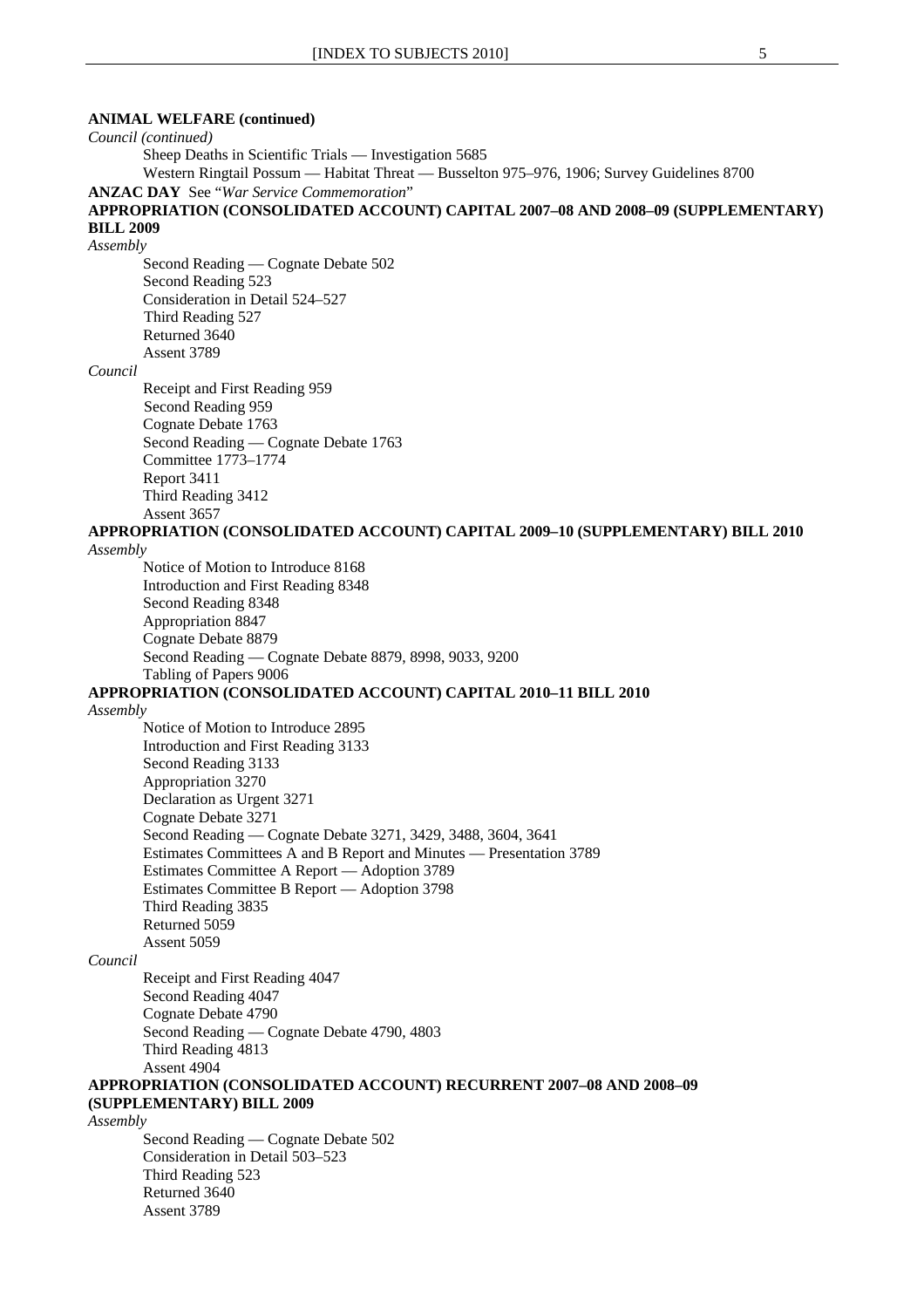| APPROPRIATION (CONSOLIDATED ACCOUNT) RECURRENT 2007-08 AND 2008-09<br>(SUPPLEMENTARY) BILL 2009 (continued) |
|-------------------------------------------------------------------------------------------------------------|
| Council<br>Receipt and First Reading 959                                                                    |
| Second Reading 959, 1107                                                                                    |
| Cognate Debate 1763                                                                                         |
| Committee 1765-1774, 2024-2037, 3407-3411                                                                   |
| Second Reading — Cognate Debate 1763                                                                        |
| Report 3411                                                                                                 |
| Third Reading 3412                                                                                          |
| Assent 3657                                                                                                 |
| APPROPRIATION (CONSOLIDATED ACCOUNT) RECURRENT 2009–10 (SUPPLEMENTARY) BILL 2010                            |
| Assembly                                                                                                    |
| Notice of Motion to Introduce 8168                                                                          |
| Introduction and First Reading 8348<br>Second Reading 8348                                                  |
| Appropriation 8847                                                                                          |
| Cognate Debate 8879                                                                                         |
| Second Reading - Cognate Debate 8879, 8998, 9033, 9200                                                      |
| Tabling of Papers 9006                                                                                      |
| APPROPRIATION (CONSOLIDATED ACCOUNT) RECURRENT 2010-11 BILL 2010                                            |
| Assembly                                                                                                    |
| Notice of Motion to Introduce 2895                                                                          |
| Introduction and First Reading 3124                                                                         |
| Second Reading 3124<br>Appropriation 3270                                                                   |
| Declaration as Urgent 3271                                                                                  |
| Cognate Debate 3271                                                                                         |
| Second Reading — Cognate Debate 3271, 3429, 3488, 3604, 3641                                                |
| Estimates Committees A and B Report and Minutes — Presentation 3789                                         |
| Estimates Committee A Report - Adoption 3789                                                                |
| Estimates Committee B Report - Adoption 3798                                                                |
| Third Reading 3801                                                                                          |
| Returned 5059                                                                                               |
| Assent 5059                                                                                                 |
| Council<br>Receipt and First Reading 4047                                                                   |
| Second Reading 4047                                                                                         |
| Cognate Debate 4790                                                                                         |
| Second Reading — Cognate Debate 4790, 4803                                                                  |
| Third Reading 4813                                                                                          |
| Assent 4904                                                                                                 |
| APPROVALS AND RELATED REFORMS (NO. 1) (ENVIRONMENT) BILL 2009                                               |
| Assembly                                                                                                    |
| Receipt and First Reading 6845                                                                              |
| Second Reading 6845, 7434, 7447                                                                             |
| Consideration in Detail 7629-7631, 7643-7647                                                                |
| Third Reading 7647<br>Assent 8348                                                                           |
| Council                                                                                                     |
| Second Reading 4013, 4038, 4913, 4923                                                                       |
| As to Committee Stage 4931                                                                                  |
| Committee 4945-4948, 5312-5326, 5923-5931, 5942-5964, 6100-6114, 6221-6247                                  |
| Report 6421                                                                                                 |
| Third Reading 6619                                                                                          |
| Returned 7582                                                                                               |
| Assent 8243                                                                                                 |
| APPROVALS AND RELATED REFORMS (NO. 2) (MINING) BILL 2009                                                    |
| Assembly                                                                                                    |
| Receipt 1510<br>First Reading 1933                                                                          |
| Second Reading 1933, 3108                                                                                   |
|                                                                                                             |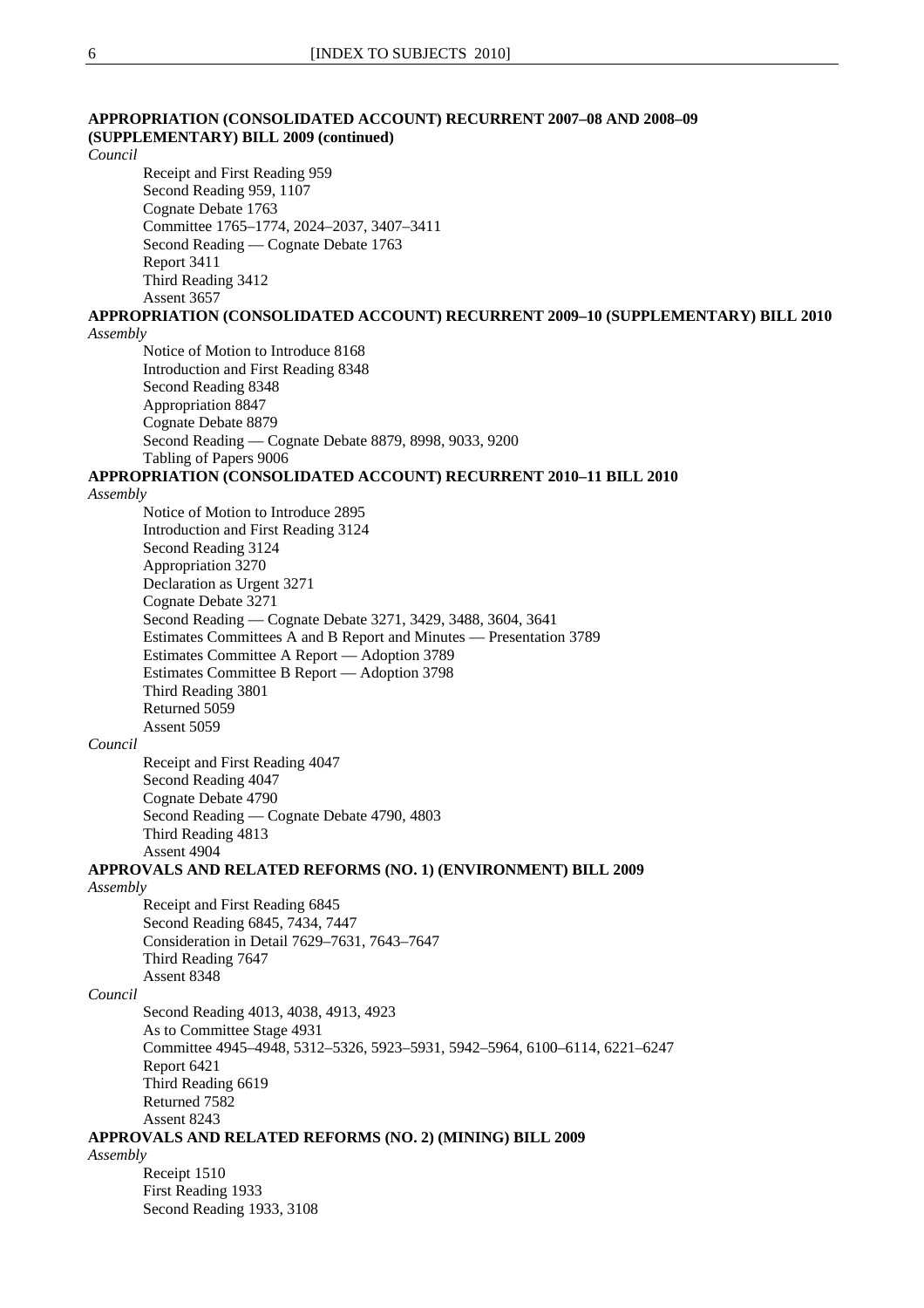### **APPROVALS AND RELATED REFORMS (NO. 2) (MINING) BILL 2009 (continued)**

*Assembly (continued)*

Consideration in Detail 3113–3114, 3650–3652 Third Reading 3652 Assent 3789

#### *Council*

Second Reading 1000 Committee 1004–1008, 2060–2061 Report 1008 Third Reading 1008 Returned 3584 Assent 3657

### **APPROVALS AND RELATED REFORMS (NO. 3) (CROWN LAND) BILL 2009**

*Assembly*

Second Reading 894, 909 Third Reading 918 Returned 2662 Council's Amendments — Consideration in Detail 3151–3152 Assent 3788

#### *Council*

Receipt and First Reading 962 Second Reading 962, 2037 Committee 2043–2051, 2156–2162, 2170–2175 Report 2439 Third Reading 2548 Assembly's Message 3073 Assent 3657

#### **APPROVALS AND RELATED REFORMS (NO. 4) (PLANNING) BILL 2009**

#### *Assembly*

Second Reading 2316 Pro Forma Amendments — Motion 2356 Consideration in Detail 2494–2503, 2618–2627, 2641–2657, 5100–5105 Reconsideration in Detail 2657–2662 Third Reading 2794 Returned 5059 As to Consideration in Detail 5059 Council's Amendments — Consideration in Detail 5100 Assent 6137 Questions: Implementation 5887; Improvement Scheme Application 2128–2129 Statement by Minister for Planning 9304

#### *Council*

Second Reading 2883, 3560, 4180, 4195, 4432, 4584 Committee 4594–4603, 4611–4613, 4730–4738, 4871–4875 Discharge of Order and Referral to Standing Committee on Legislation — Motion 4188; Amendment to Motion 4189 Remaining Stages — Standing Orders Suspension Motion 4875 Report 4876 Third Reading 4876 Assembly's Message 5272 Assent 5921

**ARSON LEGISLATION AMENDMENT BILL 2009**

### *Assembly*

Assent 28

#### *Council*

Assent 360

**ASSOCIATIONS INCORPORATION AMENDMENT (TRANSFER OF INCORPORATION) BILL 2010** *Assembly*

Receipt 9726 First Reading 9726 Second Reading 9726 Third Reading 9728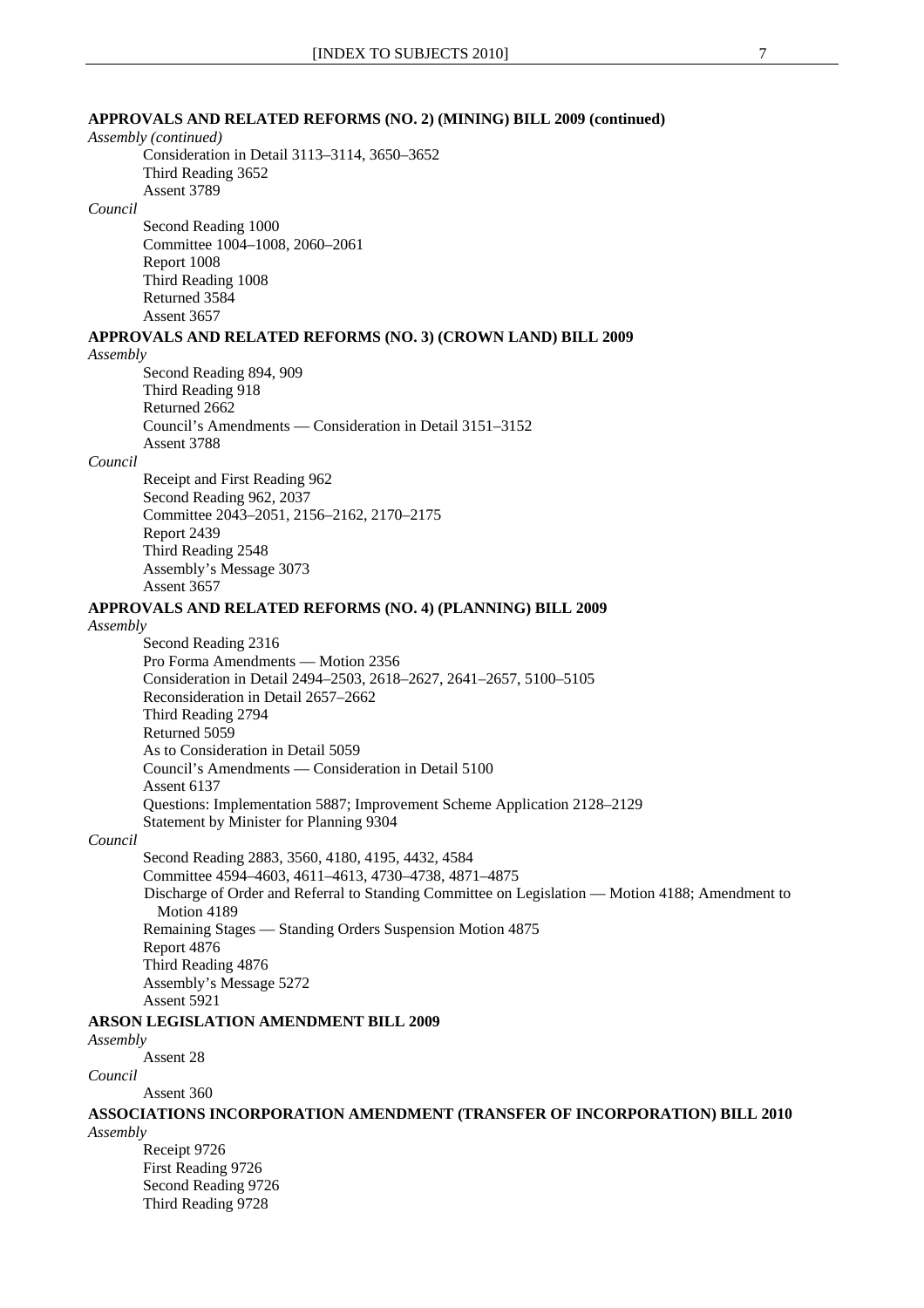### **ASSOCIATIONS INCORPORATION AMENDMENT (TRANSFER OF INCORPORATION) BILL 2010 (continued)**

*Council*

Notice of Motion to Introduce 8911 Introduction and First Reading 9083 Second Reading 9083, 9565 Remaining Stages — Standing Orders Suspension Motion 9565 Committee 9570–9577 Report 9578 Third Reading 9578 Returned 9630

### **ASYLUM SEEKERS**

*Assembly*

Accommodation Sites 4475, 4477 Illegal Boat Arrivals — Government Action 5732 Northam Immigration Detention Centre — Resourcing 7870 Number in Western Australia — Details 6830 People Smuggler Incarcerations — Moratorium on State's Allocation 8715; State Justice System 3632, 8827

*Council*

Children in Detention Centres — Christmas Island and Leonora 8308 Curtin Immigration Detention Centre — Statement (Hon Robin Chapple) 4950 Leonora Detention Centre — Statement (Hon Robin Chapple) 4950 Northam Immigration Detention Centre — Statements (Hon Sally Talbot) 8291; (Hon Max Trenorden) 8293

**ATTORNEY GENERAL PORTFOLIO** See also *"Corruption and Crime Commission"* 

#### *Assembly*

Albany Court House — Staffing Details 5265 Assaults on Police Officers — Mandatory Sentencing 7120 Criminal Justice System — Reform 22 Carnarvon Police and Justice Complex — Environmental Assessment 3838 Catherine Musk Fund — Legal Proceedings — Statement by Attorney General 754 Coroner's Court — Cases Duration 3983; Staff Statistics 3984 Crime Statistics — Fraud Category Missing 204; Reduction 5509 Department of the Attorney General 113, 1620 District Court Appointments — Anthony Derrick, SC, Ronald Birmingham, QC — Statement by Attorney General 3765 Sentence Discount for Fast-track Pleas 2810 Double Jeopardy Law Reform — Jay Wragg Case — Petition 3775; Nonconforming Petition 3775 Family Court Judgment — Brett Haigh 9751 Fletcher, Mervyn — Terminally-ill Pensioner — Ex Gratia Payment 4684–4686 Freedom of Information Requests from Media Organisations 9557 Freedom of Information Requests from Opposition — State Solicitor's Office Advice 7541 James Price Point — Native Title Negotiations 9491 Justice Reinvestment Strategy — Notice of Motion 3778; Motion 3930 Law Courts — Database Systems 905–907 Legal Profession — Pro Bono Work — Statement by Member for Mindarie 9180 Lobbyists — Legislation to Register and Monitor Activities 7264 McGrath, Joseph — Director of Public Prosecutions Appointment — Statement by Attorney General 532 Midyear Financial Projections — Corrective Measures 1605; Three Per Cent Efficiency Dividend 1612 Mr Ward — Death in Custody — Ex Gratia Payment to Family 465, 557, 558 Native Title — Kimberley — Consent Determinations 8993 People Smuggler Incarcerations 3632, 8715, 8827 Police Resources for Prosecutions 8514–8516 Proceeds of Crime Grants — Eligibility Criteria — Grievance 3093 Professional Standards Act Review — Statement by Attorney General 3259 Prohibited Behaviour Orders Bill 2010 — Intent of Bill 5355 Prostitution Brothels — Belmont and Statewide 1675; Law Enforcement 6498 Legislation — Reforms 1675; Statement by Attorney General 9670; Question 9690; Response 9676 Prostitution Act 2000 — Working Group Meetings 7528 Public Drunkenness — Legislation Change 5164 Regional Aboriginal Communities — Fine Defaulting 6931; Unlicensed Driving 6931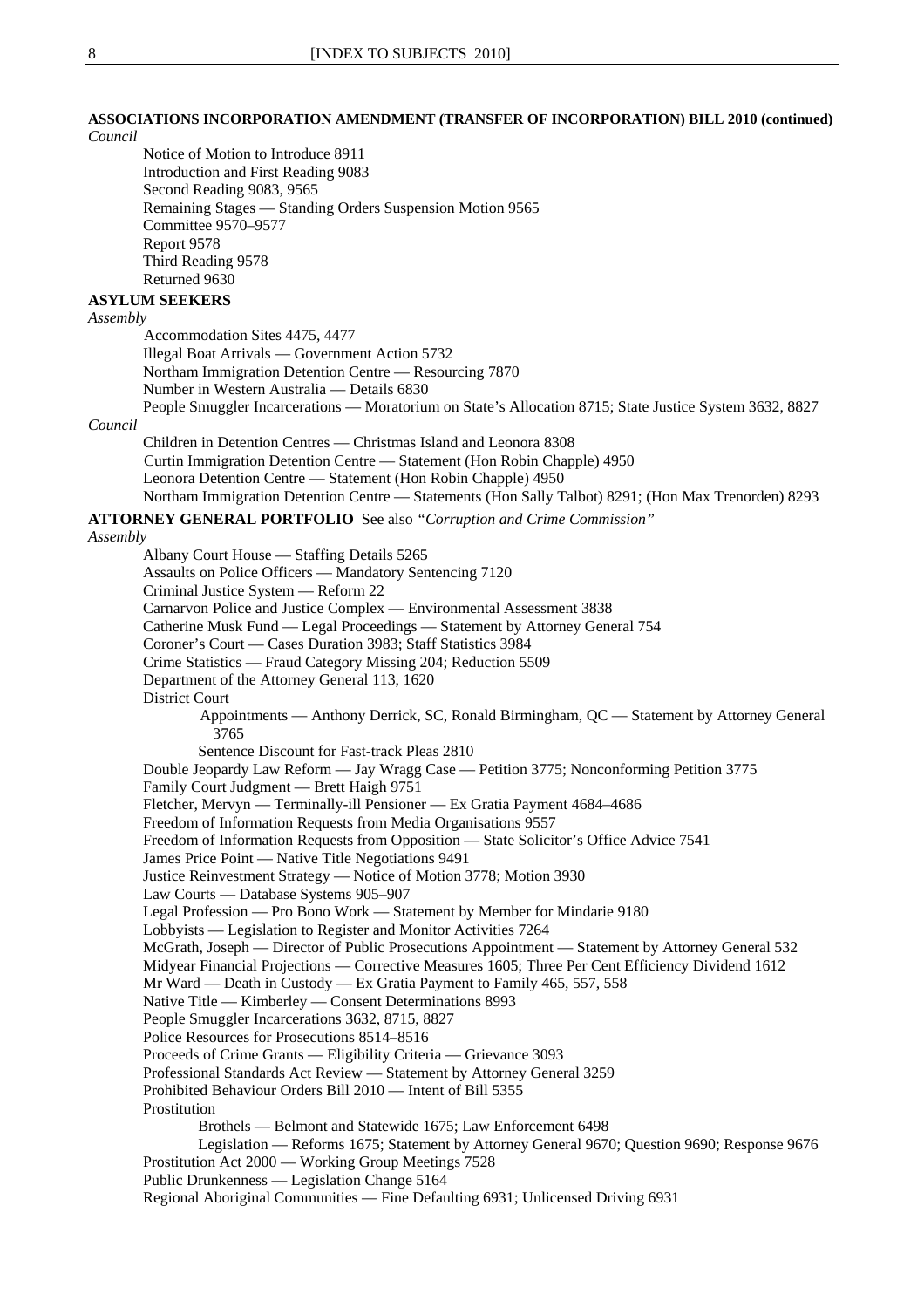#### **ATTORNEY GENERAL PORTFOLIO (continued)**

### *Assembly (continued)* Right to Remain Silent Law Reform — Petition 3776 State Solicitor's Office — Advice to Ministers 5145 *Stone Bros* — Government Assistance to Film 90 Stop-and-search Laws — Petition 2087 Supreme and District Court Circuit Trials — Kalgoorlie — Continuation 2810 Victims of Crime — Mr and Mrs Mackrill, Mandurah — Lack of Compensation 6826 *Council* Birth, Death and Marriage Certificates — Digitalisation 2851 Butcher, Constable Matthew — Ex Gratia Payment 6884, 8769 Children's Court — Pre-hearing Conferences 4166 Classification (Publications Films and Computer Games) Enforcement Act 1996 — Prosecutions 4220 Commonwealth Electoral Act 2006 — Changes — High Court Decision 4919, 5456, 5562 Coroner's Court — Inquest Reports on Website 4719 Court Intervention Programs — Petition 7543, 8107 Court Welfare Service — Statement (Hon Linda Savage) 8295 Criminal Property Confiscation Act 2009 — Grants Program — Question 938 Criminal Property Confiscation Grants Program — Eligibility Guidelines 2168 Cross-border Justice Regulations 2009 — Disallowance — Notice of Motion 926; Discharge of Order 1284 Freedom of Information Requests from Opposition State Solicitor's Office Advice 6888 Joondalup Traffic Court — Contested Offences 8817, 9142 Legal Aid — Applications in Family Court Matters 1485 Legal Practice Board — Reporting of Suspected Offences 4982, 7394 Legal Practitioners — Model Litigant Guidelines 6886 Legal Profession Complaints Committee — Reporting of Suspected Offences 4982 Lobbyists — Legislation to Register and Monitor Activities 5682 Mr Ward — Death in Custody 3670; Ex Gratia Payment to Family 3225, 3673; Statement (Hon Giz Watson) 4750; Naming and Shaming Practice — Effectiveness 4917 Prolific Low-grade Offenders — Profile 4917, 6484 Prohibited Behaviour Orders Bill 2010 — Specified Persons — Criteria 9775 Prostitution 4208, 4963, 4995 Restraining Orders Act 1997 — Review 5982 Standing Committee of Attorneys–General — Judicial Complaints Handling — Working Group 1332, 6923 Stop-and-search Legislation — Premier's Comments 4794 Taser Use by Police — Corruption and Crime Commission Report 8815

**– B –** 

### **BONNER, MR BRUCE**

### *Council*

Newman — Fire and Emergency Services — Condolence — Statement (Hon Jon Ford) 4443 **BUILDING AND CONSTRUCTION INDUSTRY TRAINING FUND AND LEVY COLLECTION AMENDMENT BILL 2010**

*Assembly*

Receipt 6512 First Reading 6657 Second Reading 6658, 8363 Third Reading 8374 Assent 9334

### *Council*

Notice of Motion to Introduce 4904 Introduction and First Reading 5311 Second Reading 5311, 5799 Committee 5803–5805 Report 6099 Third Reading 6220 Returned 8297 Assent 9227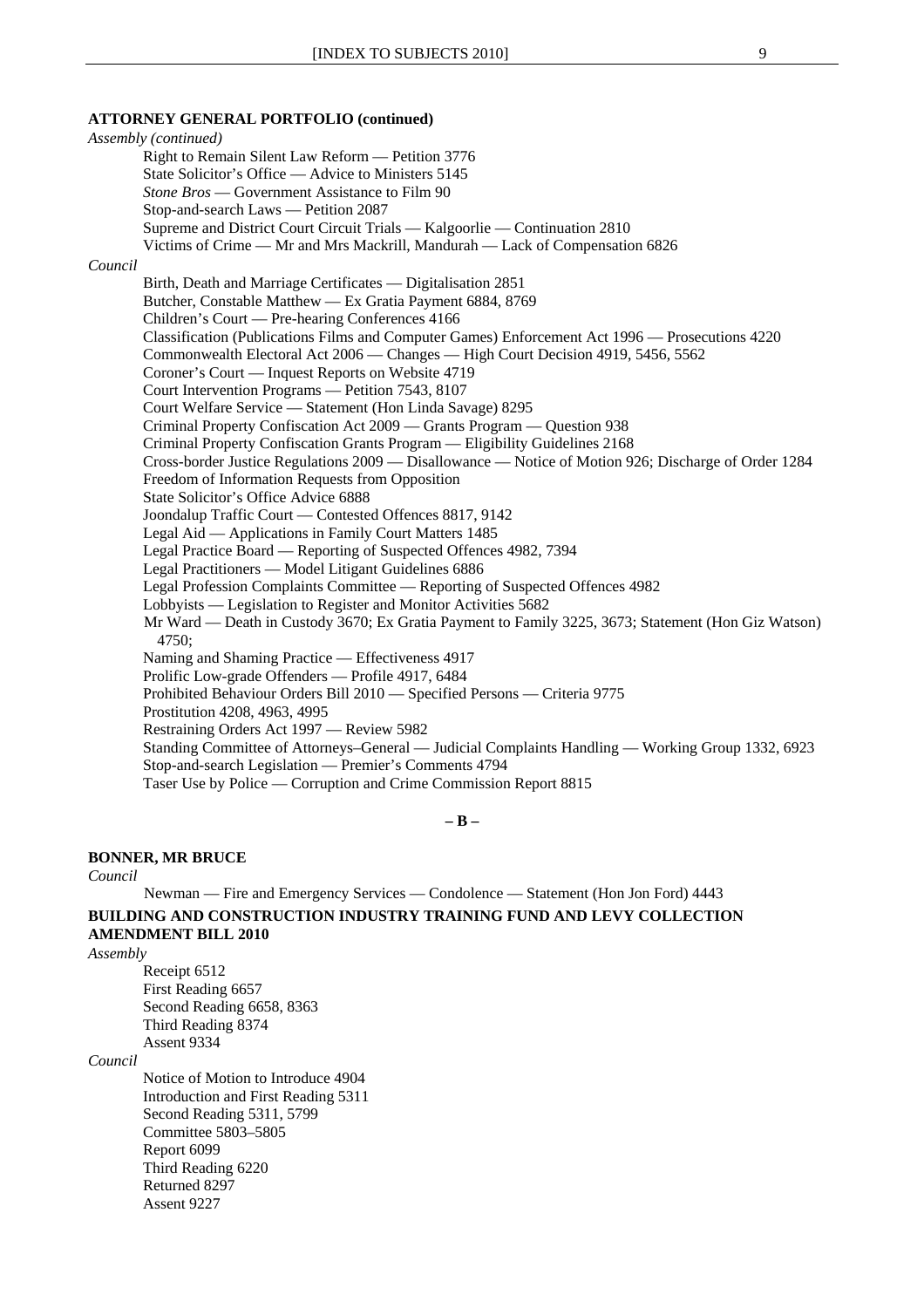### **BUILDING BILL 2010**

#### *Assembly*

Notice of Motion to Introduce 8334 Introduction and First Reading 8493 Second Reading 8493, 9548, 9731 Appropriation 8847

### **BUILDING SERVICES LEVY BILL 2010**

*Assembly*

Notice of Motion to Introduce 8334 Introduction and First Reading 8498 Second Reading 8498

## **BUILDING SERVICES (COMPLAINT RESOLUTION AND ADMINISTRATION) BILL 2010**

*Assembly*

Notice of Motion to Introduce 8334 Introduction and First Reading 8496 Second Reading 8497 Appropriation 8847

### **BUILDING SERVICES (REGISTRATION) BILL 2010**

### *Assembly*

Notice of Motion to Introduce 8334 Introduction and First Reading 8495 Second Reading 8495 Appropriation 8847

### **BUTANE PRODUCTS CONTROL BILL 2009**

*Assembly*

Removal of Order of the Day — Statement by Speaker 6938 Restoration to Notice Paper — Notice of Motion 7098; Motion 7248

**– C –** 

### **CANNABIS LAW REFORM BILL 2009**

#### *Assembly*

Second Reading 1936, 1957, 2477, 5522 Consideration in Detail 5524–5540, 7759–7762 Third Reading 5541 As to Consideration in Detail 7433 Council's Amendments — Consideration in Detail 7759 Returned 7433 Assent 8348

*Council*

Receipt and First Reading 5590 Second Reading 5591–5592, 6247–6248, 6258, 6452, 6624, 6742 Committee 6751–6760 Report 6876 Third Reading 7217 Assembly's Message 7743 Assent 8243 Petition — Opposition to Banning of Smoking Implements 923, 4774, 6584

### **CEMENT WORKS (COCKBURN CEMENT LIMITED) AGREEMENT AMENDMENT BILL 2010**

### *Assembly*

Notice of Motion to Introduce 3894 Introduction and First Reading 4072 Second Reading 4072, 6513 Third Reading 6519 Returned 7759 Assent 8348

#### *Council*

Receipt and First Reading 6469 Second Reading 6469, 6470, 7198 Committee 7206–7209, 7301 Report 7301 Third Reading 7582 Assent 8243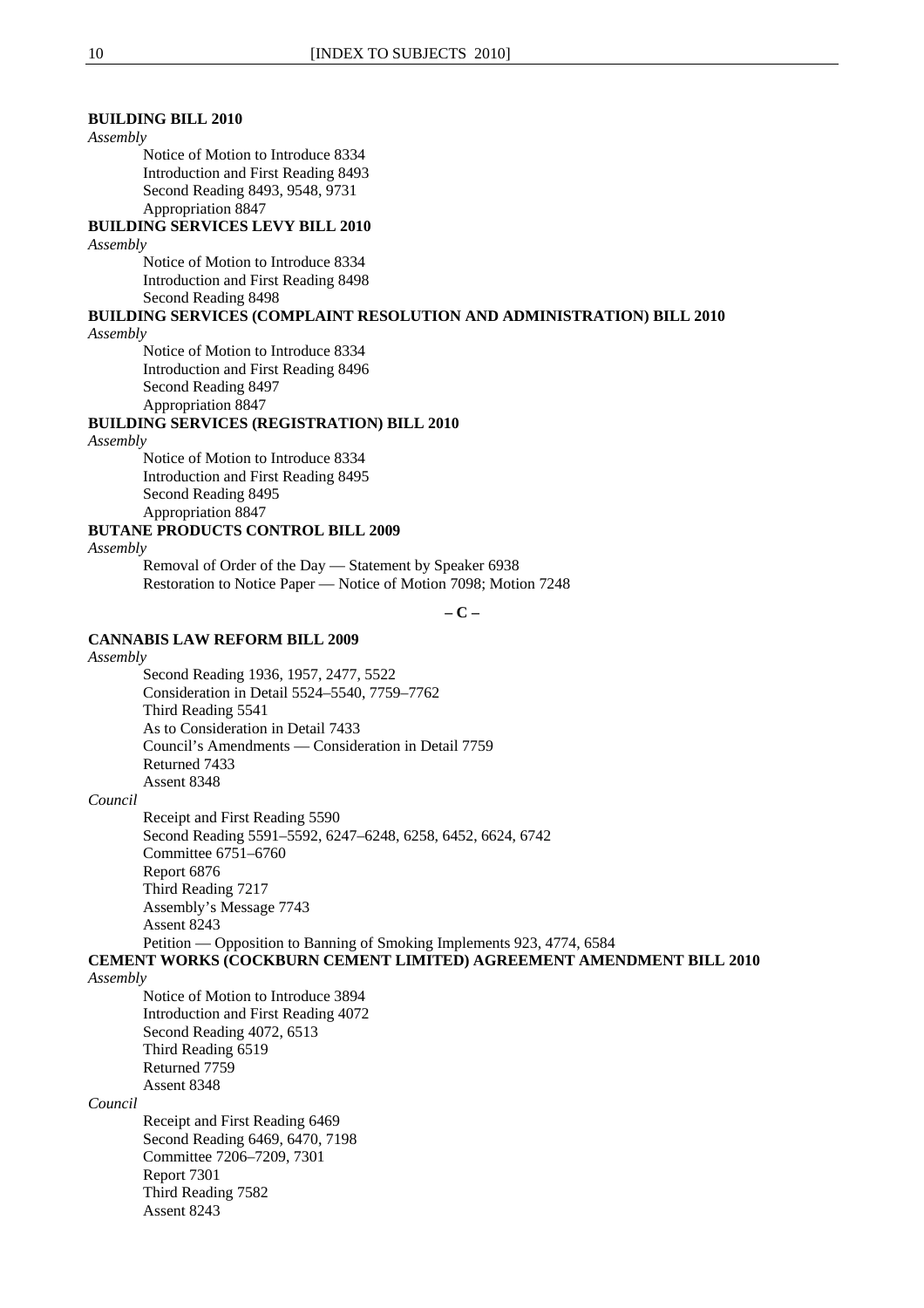### **CHARITABLE TRUSTS AMENDMENT BILL 2010**

*Council*  Notice of Motion to Introduce 6584 Introduction and First Reading 6874 Second Reading 6874 **CHILD EXPLOITATION MATERIAL AND CLASSIFICATION LEGISLATION AMENDMENT BILL 2009** *Council* Second Reading 391, 428, 447, 942 Committee 942–954 Report 996 Third Reading 1046 **CHILD PORNOGRAPHY AND EXPLOITATION MATERIAL AND CLASSIFICATION LEGISLATION AMENDMENT BILL 2009** *Assembly* Receipt 1510 First Reading 1934 Second Reading 1934, 4691 Third Reading 4703 Assent 5059 *Council* Returned 4618 Assent 4904 **CHILD PROTECTION** *Assembly* Children in Care Optional Protocol to the Convention against Torture (OPCAT) — Compliance 2401 Wanneroo Electorate — Grievance 867 Department for Child Protection Family Court Judgment — Brett Haigh 9751 Forget-me-knot Day — Adult Survivors of Child Abuse — Statement by Member for Maylands 8204 Midyear Financial Projections — Three Per Cent Efficiency Dividend 1613 Oakford Residential Care Home — Petition 6274 Office Space — Bunbury Tower 79 Purchase of Wanneroo Properties to House Juveniles — Grievance 867 Tudor Lodge, Mt Lawley — Sale 4895 Visits to Cullacabardee Aboriginal Community 168 Foster Carers — Application Rejection — John and Patricia Wieske — Grievance 603 Hardship Utility Grant Scheme (HUGS) — Nollamara Electorate 6583 Homelessness — Statistics 159 National Plan to Reduce Violence against Women and Their Children 2010–22 2401, 4901 Removal of Children from Unmarried Mothers — Apology — Standing Orders Suspension Motion 7881; Motion 7881 Responsible Parenting Agreements — Kimberley Region 6583 Swan View Property — 13 National Park Road — Purchase by Government 529 *Council* Abuse of Children Mandatory Reporting to WA Police 1202, 1204, 9782 Sexual Abuse — Suspect Reporting 5022, 5034, 8681, 8697; Charges 9407 Adoption Service — Review 2676 At-risk Children Carnarvon — Holiday Programs 931 Homeswest Properties — Complaints Investigation 9840 At-risk Pregnant Women — Department of Child Protection Policy 3255 At-risk Youth — New Service Providers 9238 Australian National Child Offender Register (ANCOR) — Offender Number 6774 Carers — Statistics 8680, 8693, 8695 Case Review Panel — Case Matters 1134 Child Protection Workers 8815, 8929 Children's Court — Pre-hearing Conferences 4166 Children in Care Assessments of Concern 357, 1467; Statistics 5024, 5032, 8806, 8967 Care Plan Review 972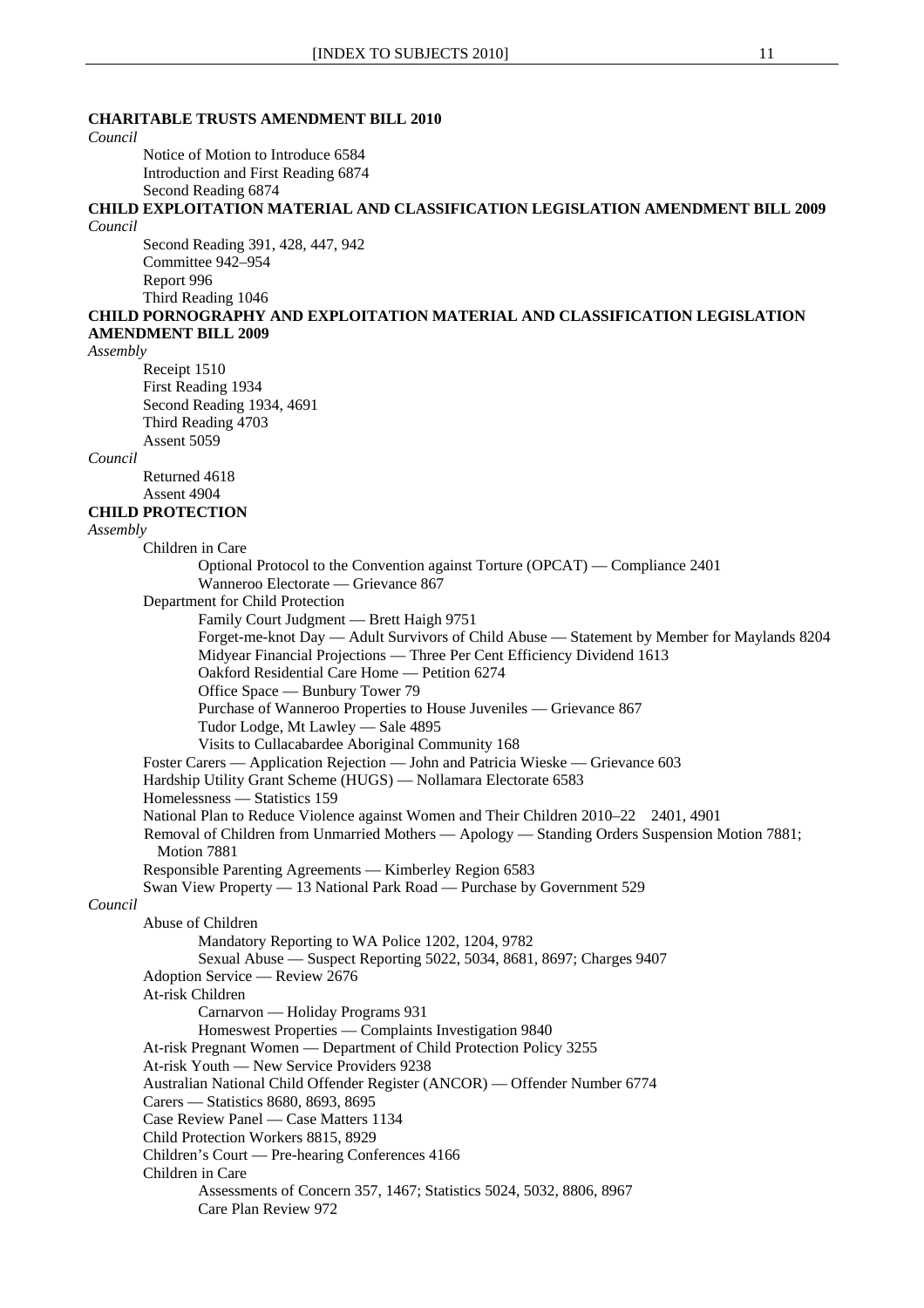#### **CHILD PROTECTION (continued)**

*Council (continued)* Children in Care (continued) Child's Placement with Convicted Sex Offender 5020 Deaths 8690 High-needs Placement — Number 5939 Migrants and State Wards — Stolen Wages 5966–5967 Sexual Offence by 17-year-old Boy in Care 5823, 5830, 5931, 5933, 6084; Statement (Hon Sue Ellery) 5833 Statistics — November 2009 to August 2010 1020, 5842, 5845, 8804 Children in Detention Centres — Christmas Island and Leonora 8308 Commissioner for Children and Young People Inquiry — Government Department Submissions 8929 Compulsory Income Management — Commonwealth Model 2857; Referrals to Centrelink 972, 5019, 8685 Damara House Women's Refuge — Accommodation 8767 Department for Child Protection Assistance to Families 7396, 7397, 7399 Budget — Fee-for-service Child Placements 1161 Care Homes — Statement (Hon Ken Travers) 8163; Statement by Minister 8164 Client Information Systems 9124 Collie Property 4031 Darch Property 4717; Petition 4834; Statement by Minister 4831; Statement (Hon Sue Ellery) 4886 Financial Assistance to Individuals with Children 1487 Full-time Equivalent Employment 1021, 5027, 5032, 8677 Payments to Creditors 5297 Payments to Not-for-profit Sector — Department's Policy 974 Purchase of Mt Nasura Property — Tier 1 Group Home 6084 Purchase of Wanneroo Properties to House Juveniles — Petition 1077; Statements 8163–8165 Domestic Violence — Intervention Program Funding 970 Family and Domestic Violence — Annual Action Plan 2009–10 9238 Family Crisis Service — Food Assistance 4915 Family Protection Unit — Co-location Scheme with WA Police 367 Forget-me-knot Day — Adult Survivors of Child Abuse — Statement (Hon Sue Ellery) 8639 Foster Carers — Statistics 1132, 1199, 5028, 5033, 8677, 8690 Funeral Costs — Financial Assistance 5304 Grandparents Raising Grandchildren — Financial Support — Statement (Hon Ljiljanna Ravlich) 5329 Hardship Utility Grant Scheme (HUGS) Applicants 4172, 7394 Budget 3184 Continuation 3387 Financial Counselling Services 1089, 1162 Referrals 8937, 8965, 8966 Take-up Rate 2076 Water Bill Assistance 5684 Homelessness Commonwealth–State National Partnership Agreement — Statements by Minister 363, 1137, 1208 Mental Health Commission Funding 7388 Opinion Piece — Toby Hall Mission Australia 4915 Statistics 3385 Youth — Statement (Hon Sally Talbot) 1328 Joondalup Youth Support Services — Accommodation Requests 7314 National Child Protection Week 2010 — Statement by Minister 5921 Northbridge Project — Statement by Minister — Motion 8940 Out-of-home Care Placements — Referrals to Not-for-profit Sector 2052, 3668 Parenting Services — Funding 5303 Registered Carers — Statistics 5840, 5844, 8680, 8693, 8695 Removal of Children from Unmarried Mothers — Apology — Statement (Hon Alison Xamon) 7856 Responsible Parenting Agreements 1022, 4603, 5030, 5031, 8256, 8684 Sex Education in Schools 6884 Twentieth Annual Silent Domestic Violence Memorial March — Statement (Hon Alyssa Hayden) 9444; Statement (Hon Alison Xamon) 9445 Unborn Children — Department Policy for At-risk Pregnant Women 3255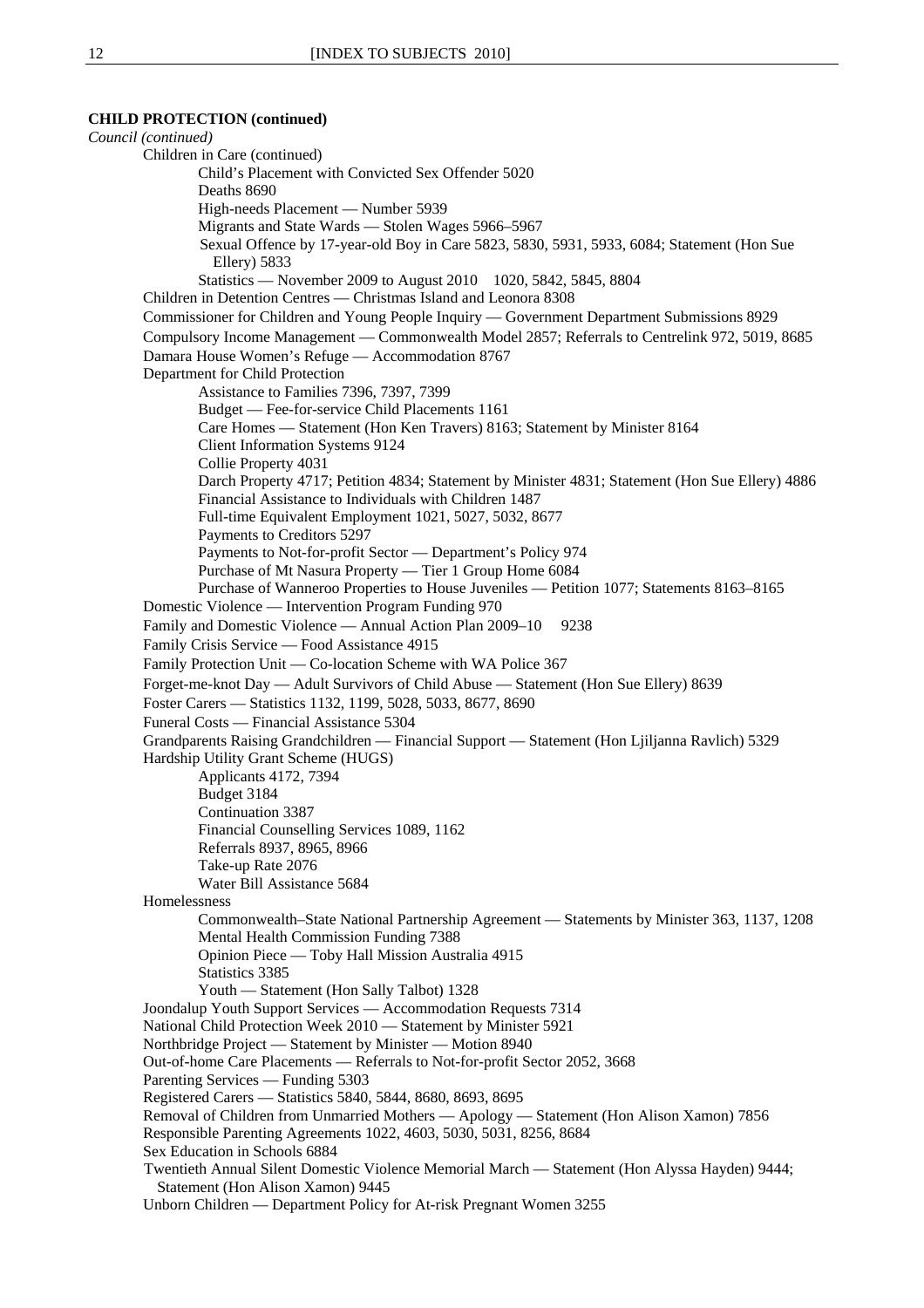### **CHILD PROTECTION (continued)**

#### *Council (continued)*

Universal Child Health Checks — Auditor General's Report 9605 Women's Refuges — Accommodation for Children 7209

### **CHILD SUPPORT (ADOPTION OF LAWS) AMENDMENT BILL 2009**

#### *Assembly*

Second Reading 4551 As to Consideration in Detail 8705 Consideration in Detail 8707–8713 Third Reading 8850

#### *Council*

Receipt and First Reading 8802 Second Reading 8802

#### **CHILDREN AND COMMUNITY SERVICES AMENDMENT BILL 2010**

### *Assembly*

Notice of Motion to Introduce 4062 Introduction and First Reading 4236 Appropriations 4452 Second Reading 4236, 6948 Consideration in Detail — Bill's Scope Extension Motion 6975 Consideration in Detail 6975, 7107–7117 Third Reading 7289 Returned 9202 Assent 9712

### *Council*

Receipt and First Reading 7219 Second Reading 7219, 8756 Committee 8781–8798, 8945–8953 Report 8953 Third Reading 8953 Assent 9630

### **COLBUNG, MR KEN**

*Assembly*

Nyoongar Elder — Condolence — Statement by Minister for Health 14

### **COMMERCE AND INDUSTRY**

#### *Assembly*

Building Disputes Tribunal — Delays 6060; Grievance 2092 Buy Local Policy — Public Health Care Units 2809 Central Eastern Business Association — Small Business Awards 5506 ChemCentre — Drug Analysis Report Delays 8996 Commonwealth Home Insulation Program — Assistance to Homeowners 20 Department of Commerce Consumer Protection Division — Grievance 7229 Midyear Financial Projections 1614, 1621, 1992 DevGroup — Ready-to-rent Investment Properties — Grievance 9152 Economic Regulation Authority — Midyear Financial Projections — Three Per Cent Efficiency Dividend 1616 Employment Protection Centro Karratha Shopping Centre — Unsafe Practices — Trolley Pushers — Petition 2595 Occupational Safety and Health Laws — Resource Sector 2488–2489 Public Sector — Security 2914 Firearm Licensing Scheme — Complaints by Small Business Owners 299–300 Franchising Code of Conduct — Grievance 6280 FuelWatch — Average Weekly LPG Price 6059 Harvey Senior High School — Asbestos Issue 6322–6323; Removal Cost 8393 Industrial Relations — See "*Labour Relations*" below. Inspired Life Total Health Club, Bentley — Closure — Grievance 7229 Karrinyup Lakes Lifestyle Village — Retirement Village Legislation — Notice of Motion 7880; Motion 8071; Amendment to Motion 8088; Motion, as Amended 8089 Labour Relations Amendola Report 5037–5038; Matter of Public Interest 5047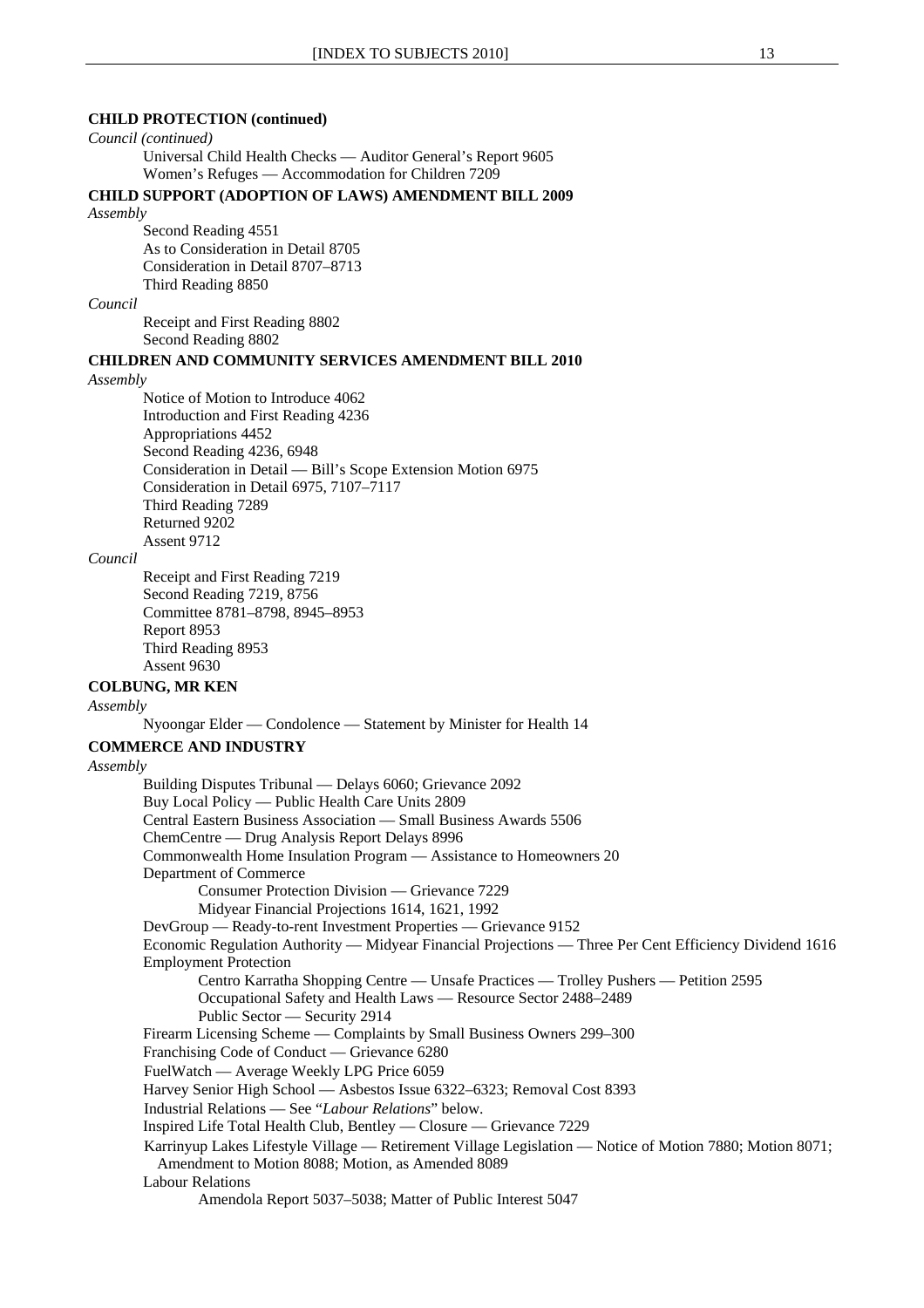### **COMMERCE AND INDUSTRY (continued)**

*Assembly (continued)*  Labour Relations (continued) Education Support Workers — Wage Claim Appointment of Harry Dixon SC 17 Decision — Statement by Minister 4639 Dispute 1494 Health Support Workers — Wage Claim 7410 Hospital Support Workers — Pay and Conditions — Matter of Public Interest 6500; Amendment to Motion 6510; Motion, as Amended 6511 Liquor, Hospitality and Miscellaneous Union — Disability Sector Workers 7261, 7262 Peel Health Campus — Enterprise Bargaining Agreement 2297, 2490, 2491, 2924 System Review — Cost Blow-out 773, 774 Loan Broking Scandals — Regulation — Grievance 2090 Professional Gyprock Solution Pty Ltd — Occupational Safety and Health Issues 5146, 5147 Property Industry — Advisory Committee on Regulatory and Policy Matters 2094–2096 Retail Trading Hours City of Joondalup — Sunday Trading 6317 Extension — Statement by Minister 7099 Labor Party's Position 4227, 4472 Retirement Villages Act 1992 — Statutory Review of Legislation — Statement by Minister 9145 Small Business National Ethnic Business Awards — Statement by Minister for Citizenship and Multicultural Interests 8318 Western Australian Regional Small Business Awards — Statement by Minister 8819 The Tuarts Estate, Dalyellup — Ironbridge Holdings — Contractor's Commitment 9189; Grievance 8174 Tomarchio, Salvatore — Illegal Money Lender — Legal Action by Commissioner for Consumer Protection — Statement by Minister 8169 United Nations Climate Change Summit — WA Student Presence 4553 Western Australian Prison Officers' Union — Replacement Enterprise Agreement — Statement by Minister 8027 WorkCover WA — Occupational Safety and Health Training for Managers 674 *Council* Caravan Parks — Long-stay Resident Sites 4413 Co-operatives Regulations 2010 — Disallowance — Notice of Motion 7685; Discharge of Order 8245 Department of Commerce 2008–09 Annual Report 5973 RSL Club, Wyola Inc — Investigation 4722 Tender DOC 10008 5456 Emergency Services Regional Radio Network — Funding 4609 Employment Protection Funding Decrease 5979, 5981 Great Southern Regional College of TAFE — Statement (Hon Ljiljanna Ravlich) 2886 Occupational Health and Safety Laws — Resource Sector — Urgency Motion 926 Regulatory Requirements 5980 Work-related Fatalities 7830 Workers' Compensation and Injury Management Act 1981 Prescribed Noisy Workplaces 4607 Review 5453, 5557, 8767 EnergySafety — Licensing Reforms 5979; Report into Toodyay Bushfire 5555 Fair-trade Products — Statement (Hon Lynn MacLaren) 5834 Geraldton G4S Custodial Services Prisoner Transport Facility — WorkSafe Investigation 9127; Statement (Hon Ljiljanna Ravlich) 9134 Hairdressers Registration Board — Dissolution 8773, 9276 Hairdressing Industry Representatives — Meetings with Minister 8260 Hire Campervans — Inspections 5971 Labour Relations Amendola Report 5978, 9241 Disputes — Figures 5981 Education Support Workers — Wage Offer 3069; Statements (Hon Linda Savage) 2714, 3068 Funding Decrease 5979, 5981 Gender Pay Gap — Explanation 3069; Statements (Hon Linda Savage) 2714, 3068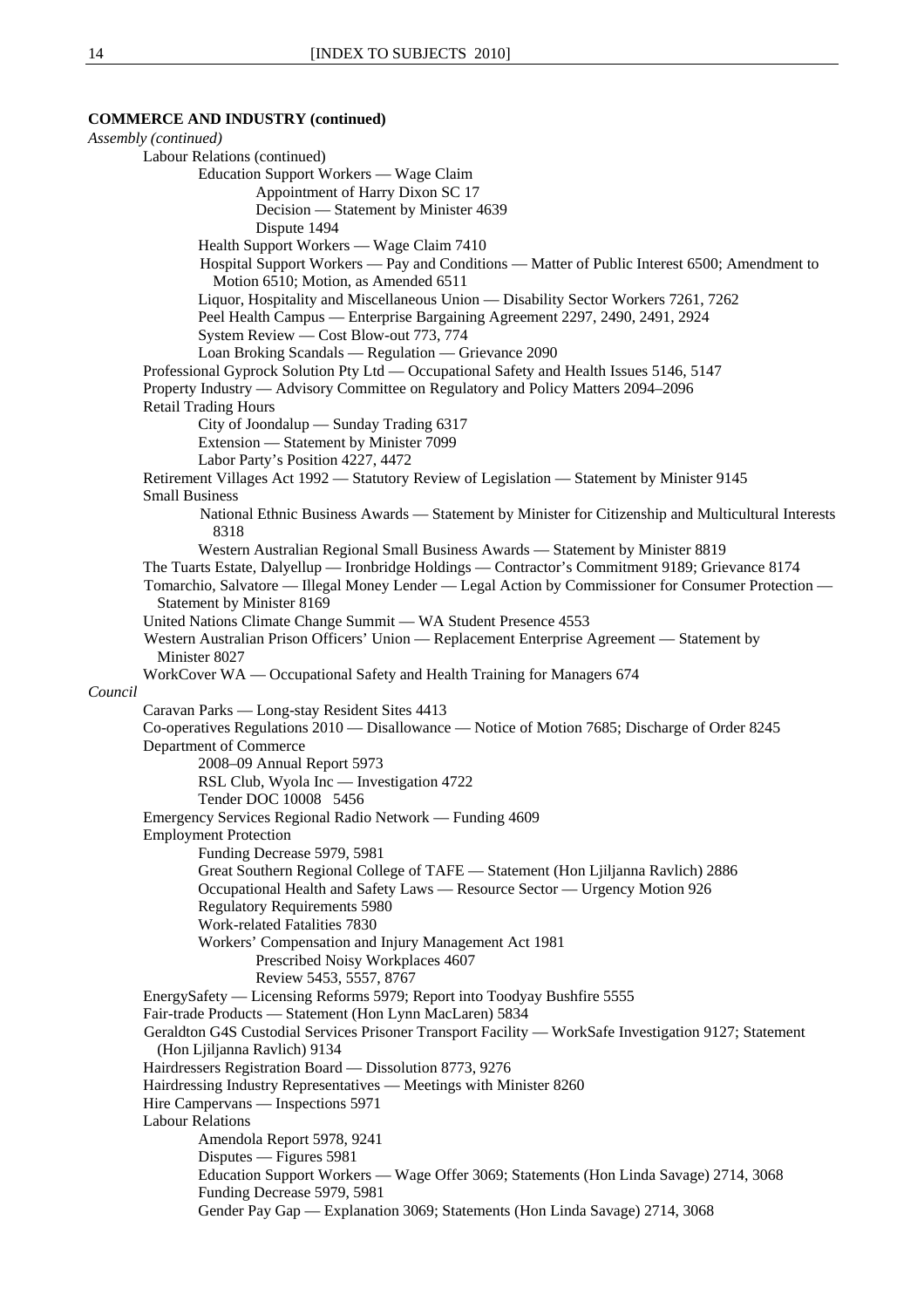### **COMMERCE AND INDUSTRY (continued)**

|          | Council (continued)                                                                                                                                                                            |
|----------|------------------------------------------------------------------------------------------------------------------------------------------------------------------------------------------------|
|          | Labour Relations (continued)                                                                                                                                                                   |
|          | Health Support Workers — Wage Offer — Motion 5410–5421                                                                                                                                         |
|          | Liquor, Hospitality and Miscellaneous Union — Disability Sector Workers — Statement (Hon Ken<br>Travers) 7221                                                                                  |
|          | Railcar Drivers - Industrial Action 6087                                                                                                                                                       |
|          | <b>Regulatory Requirements 5980</b>                                                                                                                                                            |
|          | Lotterywest Franchise - Palmer Holdings, Laverton 7726, 7831, 7981                                                                                                                             |
|          | Manheimfowles Auctioneers — Relocation to Perth International Airport — Statement (Hon Helen Morton)<br>3069                                                                                   |
|          | Minister for Commerce — Meetings with Chamber of Commerce and Industry WA 3076                                                                                                                 |
|          | National Broadband Network — Federal Coalition's Plan 5450                                                                                                                                     |
|          | Occupational Safety and Health Act 1994 - Approved Codes of Practice 9411                                                                                                                      |
|          | Occupational Safety and Health Amendment Regulations (No. 5) 2010 — Disallowance — Notice of Motion<br>7300; Motion 9628                                                                       |
|          | Occupational Safety and Health Regulations 1996 - Notice of Motion 9391                                                                                                                        |
|          | Property Rights Bill — Proposal 2222                                                                                                                                                           |
|          | Public Sector Wages Policy - Sustainable Outcomes 5978                                                                                                                                         |
|          | Real Estate and Business Agents Supervisory Board — 2008–09 Annual Report 5973                                                                                                                 |
|          | Resources Sector Growth — Local Business Opportunities 7311, 7566                                                                                                                              |
|          | Retail Trading Hours - Small Business Commissioner and Lease Registers 5454                                                                                                                    |
|          | Retail Trading Hours (Tourism Precincts and Holiday Resorts) Amendment Regulations 2010 — Disallowance                                                                                         |
|          | - Notice of Motion 3365; Withdrawal of Notice - Motion 5311                                                                                                                                    |
|          | Retail Trading Hours (Tourism Precincts and Holiday Resorts) Amendment Regulations (No. 2) 2009 -<br>Disallowance — Notice of Motion 1723; Standing Orders Suspension Motion 4428; Motion 5458 |
|          | Retirement Villages Act 1992 - Review 6249                                                                                                                                                     |
|          | Seamless National Economy Reforms - Budget 6133; Licensing Requirement 6089                                                                                                                    |
|          | Settlement Agents Supervisory Board - 2008-09 Annual Report 5973                                                                                                                               |
|          | Small Business — Ministerial Responsibility — Statement (Hon Ljiljanna Ravlich) 3701                                                                                                           |
|          | Small Business Advocate - Establishment 2233                                                                                                                                                   |
|          | Small Business Commissioner - Lease Register 8771                                                                                                                                              |
|          | <b>Small Business Development Corporation</b>                                                                                                                                                  |
|          | 2008-09 Annual Report 5974                                                                                                                                                                     |
|          | Minister's Meetings 2291                                                                                                                                                                       |
|          | Motions 6080, 7178                                                                                                                                                                             |
|          | Small Business Policy — Motion 7560, 7956, 8417                                                                                                                                                |
|          | Small Enterprise Network — Launch by Chamber of Commerce and Industry of Western Australia (CCIWA)<br>1481, 2229                                                                               |
|          | State Trading Concerns (Authorisation) Amendment Regulations 2009 — Disallowance — Notice of Motion<br>2665; Discharge of Order 4156; Motion 4937                                              |
|          | State Trading Concerns (Authorisation) Amendment Regulations (No. 2) 2009 — Disallowance — Notice of                                                                                           |
|          | Motion 2664; Discharge of Order 4157; Motion 4931                                                                                                                                              |
|          | WA Croatian Chamber of Commerce — Business Awards 2010 — Statement (Hon Ljiljanna Ravlich) 4832                                                                                                |
|          | WA Industrial Relations Commission — Funding 4885                                                                                                                                              |
|          | WorkCover WA - 2008-09 Annual Report 5974                                                                                                                                                      |
|          | WorkSafe                                                                                                                                                                                       |
|          | Funding 5978                                                                                                                                                                                   |
|          | <b>Inspection Protocols 4977</b>                                                                                                                                                               |
|          | Occupational Safety and Health Targets 5979                                                                                                                                                    |
|          | <b>COMMERCIAL TELEVISION INDUSTRY CODE OF PRACTICE 2009</b>                                                                                                                                    |
| Assembly |                                                                                                                                                                                                |
|          | Petition 677                                                                                                                                                                                   |
|          | COMMERCIAL TENANCY (RETAIL SHOPS) AMENDMENT BILL 2009                                                                                                                                          |
| Assembly |                                                                                                                                                                                                |
|          | Removal of Orders - Statement by Speaker 7880                                                                                                                                                  |
|          | Restoration to Notice Paper - Notice of Motion 8025; Motion 8181                                                                                                                               |
|          | COMMISSIONER FOR CHILDREN AND YOUNG PEOPLE, JOINT STANDING COMMITTEE ON THE                                                                                                                    |
| Assembly |                                                                                                                                                                                                |
|          | Third Report — "Review of the 2008-2009 Annual Report of the Commissioner for Children and Young                                                                                               |
|          | People" — Tabling 2100                                                                                                                                                                         |
|          | Fourth Report — "Annual Report 2009–2010" — Tabling 6795                                                                                                                                       |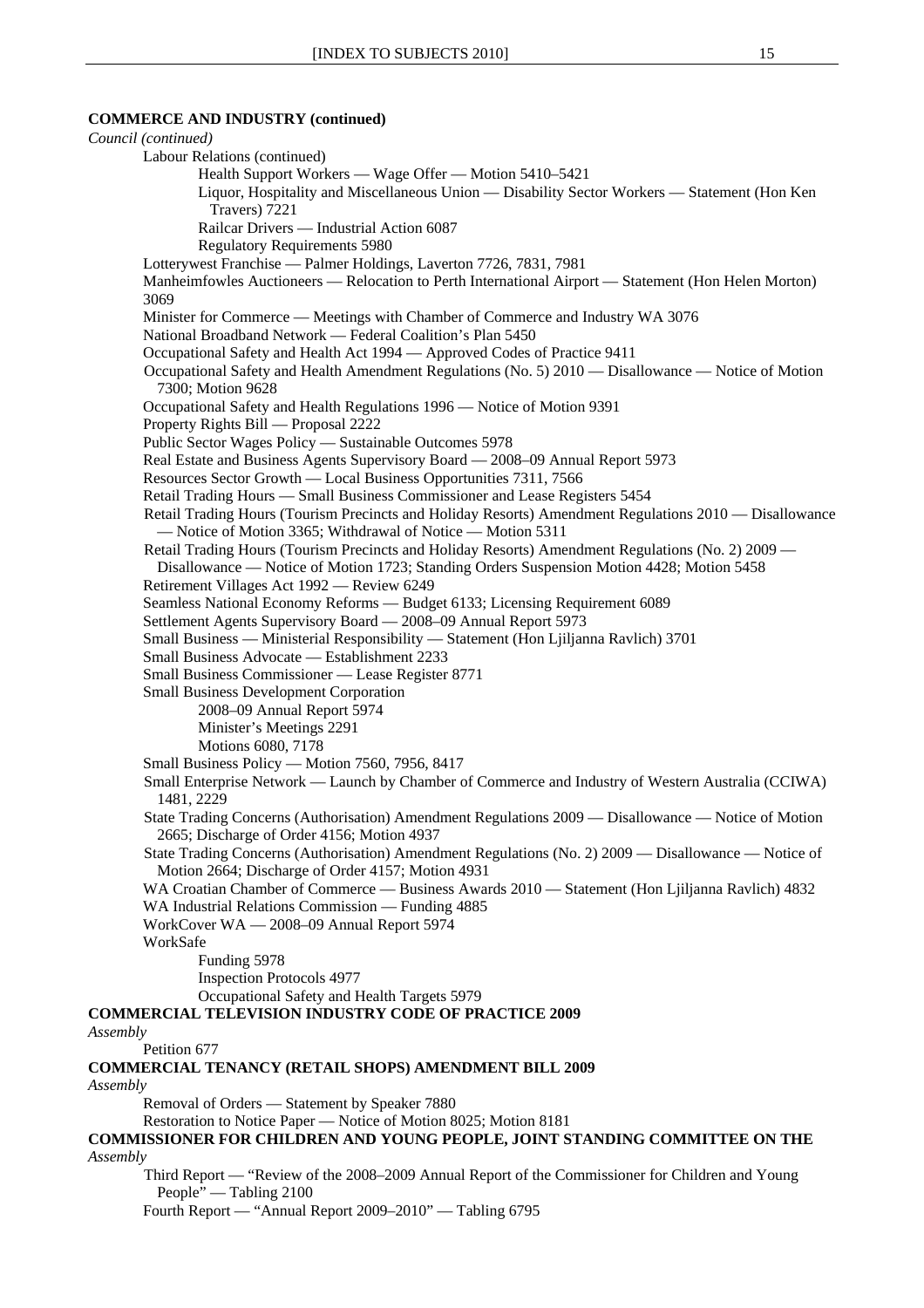### **COMMISSIONER FOR CHILDREN AND YOUNG PEOPLE, JOINT STANDING COMMITTEE ON THE**

*Assembly (continued)*

Fifth Report — "Functions and Powers of the Joint Standing Committee on the Commissioner for Children and Young People" — Tabling 9668

#### *Council*

First Report — "Review of the 2007–2008 Annual Report of the Commissioner for Children and Young People" — Motion 425

Second Report — "Annual Report 2008–2009" — Motion 5295, 5304

Third Report — "Review of the 2008–2009 Annual Report of the Commissioner for Children and Young People" — Tabling 2012

Fourth Report — "Annual Report 2009–2010" — Tabling 6731

Fifth Report — "Functions and Powers of the Joint Standing Committee on the Commissioner for Children and Young People" — Tabling 9564

**COMMITTEES, PARLIAMENTARY** *See also Parliamentary Committees by Title.*

#### *Assembly*

Estimates — Management Committee — Report — Adoption 3640; Presentation 3640 *Council*

Parliamentary Committees — Confidentiality of Correspondence — Statement by President 9561 Standing Committees — Appointment of Members — Motion 2013

### **COMMONWEALTH HEADS OF GOVERNMENT MEETING 2011, PERTH**

*Assembly*

Executive Appointments — Statement by Premier 5035

Funding and Other Arrangements 5134

### **COMMUNITY DEVELOPMENT AND JUSTICE STANDING COMMITTEE**

*Assembly*

Third Report — "Inquiry into the Inside Australia Project at Lake Ballard (Menzies)" — Government Response — Statement by Minister for Tourism 458

Fourth Report — "Interim Report — 'Making our Prisons Work': An Inquiry into the Efficiency and Effectiveness of Prisoner Education Training and Employment Strategies" — Tabling 4662 Fifth Report "Annual Report 2009–2010" — Tabling 7246

Sixth Report — "Making our Prisons Work": An Inquiry into the Efficiency and Effectiveness of Prisoner Education, Training and Employment Strategies — Tabling 9657; Incorporation by Member for Girrawheen 9747

Inquiry into Alcohol-fuelled Violence — Removal of Notice — Statement by Speaker 598, 6274 Membership Change — Appointment of Member for Girrawheen — Notice of Motion 5604; Motion 5715

Social Housing Inquiry — Terms of Reference — Statement by Speaker 5047

### **COMMUNITY SERVICES**

#### *Assembly*

Balgo Community — Attempted Suicides — Youth Worker Funding 9750 Carnarvon — Children on Streets at Night 931 Challenge Brass Band — Statement by Member for Wanneroo 3119 Communicare — Sport and Active Recreation Program 6494 Community Resource Centres — Royalties for Regions Funding 3165 Cost-of-living Increases — Impact on Seniors 5510, 5731; Petitions 3088, 5334 Day Care Centres — Water Supply Standard 83 Department for Communities Midyear Financial Projections — Three Per Cent Efficiency Dividend 1606, 1614 Paper Files Retrieval 3892 Grandparents Rearing Grandchildren — Grievance 6793 Hardship Utility Grant Scheme (HUGS) — Funding 9183 Liquor Restrictions in Aboriginal Communities — Government Support Services 7682 Playgroups — Early Childhood Development — Statement by Member for Gosnells 4675 Redress WA Payment Cap — Notice of Motion 6937; Motion 7139 Statement by Member for Mandurah 5505 Ruah Community Services and Night Shelter, Highgate — Closure 84–85 Safety House Program — Statement by Member for Kingsley 7260 Torch for Legacy — Scarborough Sportsmen's Club — Statement by Member for Scarborough 9689 *Council*

18 Condicote Loop, Butler — Behaviour of Tenant — Petition 1283 Blank Page Summit — Suicide in Aboriginal Communities — Statement (Hon Helen Morton) 9270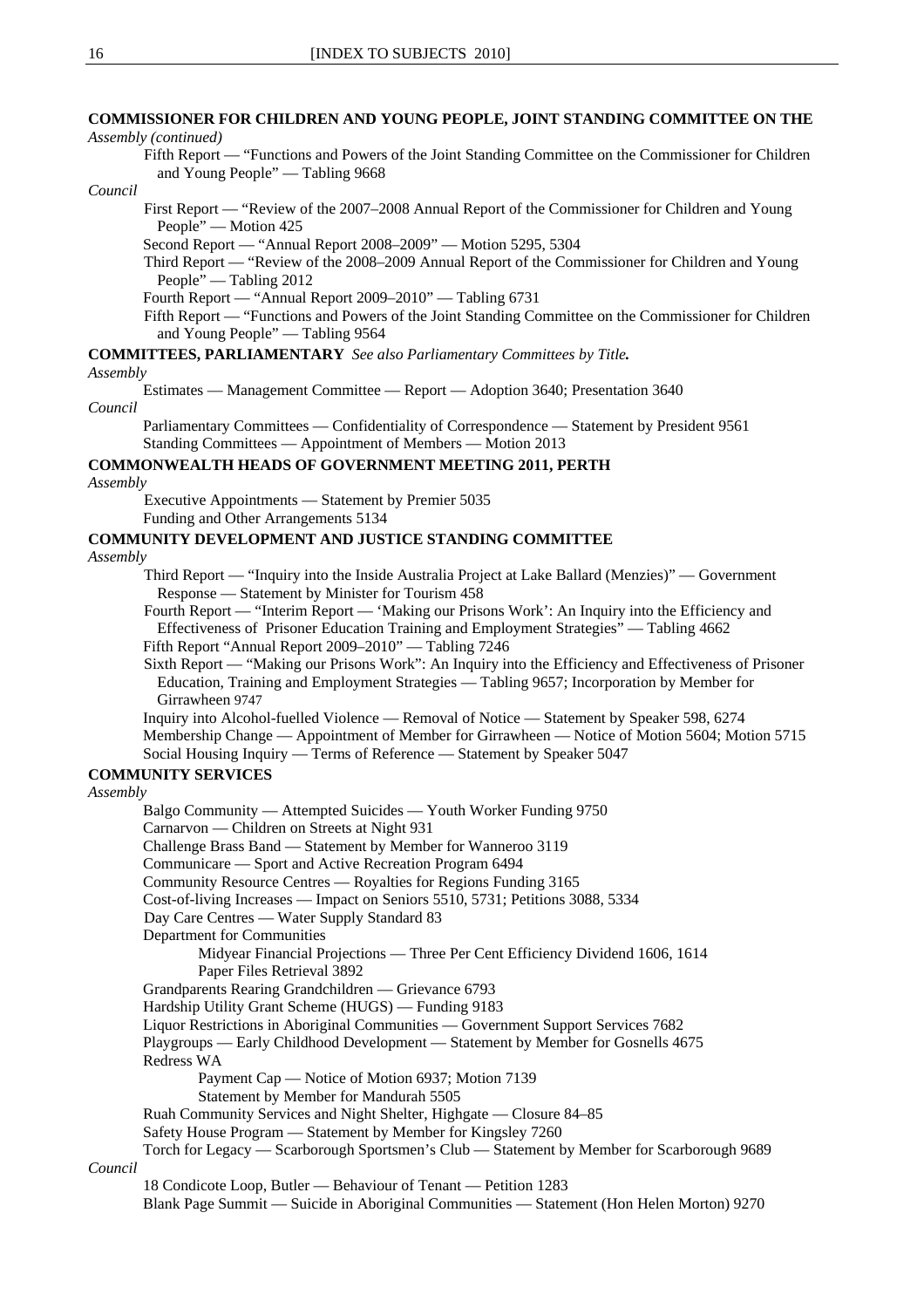### **COMMUNITY SERVICES (continued)**

*Council (continued)* Child Care Services (Rural Family Care) Regulations 2010 — Disallowance — Notice of Motion 5545; Discharge of Order 5923 Childcare Centres — Funding — Statement (Hon Mia Davies) 4042 Community Services Excellence Awards — Statement (Hon Linda Savage) 3418 Compulsory Income Management — Commonwealth Model 2857 Cost-of-living Rebate for Seniors Motion 8928 Seniors Card Holders 8627 Statement by Minister for Seniors and Volunteering — Motion 7563, 7975, 8432, 8441 Timeline 4883, 5554, 5681 Department for Communities Contracts with Non-government Organisations 6778 Payments to Not-for-profit Sector — Department's Policy 974 Sales and Advertising 4166 Early Childhood Policy and Programs 7209 Foetal Alcohol Spectrum Disorder — Kimberley and Pilbara 1064; Statements by Minister 2011, 6259 Forgotten Australians Memorial 8261, 9774 Fremantle Men's Shed — Funding 8773, 9243 Government Fees and Charges — Impact of Increases on Seniors 5302 Hardship Utility Grant Scheme (HUGS) Assistance Applications 4172 Budget 3184 Continuation 3387 Financial Counselling Services 1089, 1162 Take-up Rate 2076 Marriage — Gay and Lesbian Couples — Statement (Hon Alison Xamon) 5461 Non-government Organisations — Services Contracted — Review 8152 Not-for-profit Organisations — Membership Grants 2423; Midyear Financial Projections 9775 Partnership Forum — Government — Not-for-profit Sector 4876 Party Round Perth Celebration — 100 Years of Girl Guides — Statement (Hon Liz Behjat) 4198 Redress WA Abolition of Waiver 369 Abuse and/or Neglect Applications 4408 Agricultural Region Claims 3062 Applicant Access to Personal Files 1136 Application Settlements 3392, 3582 Applications 4603 Courtesy Call to Applicants 7985 Forgotten Australian Memorial 8261 Memorial 6431 Payment Cap 5456, 6091; Statement (Hon Alison Xamon) 5966 Payments Made 5830 Police Prosecution of Persons of Interest 8627 Processing of Application 373 Statement by Minister for Child Protection 6873 Stolen Wages — Wards of the State — Statement (Hon Alison Xamon) 5966 WA Family Foundation Trust — Funding Cut 3385 Western Australian Council of Social Service (WACOSS) — Funding 3574 **CONSERVATION LEGISLATION AMENDMENT BILL 2010** *Council* Notice of Motion to Introduce 8755 Introduction and First Reading 8944 Second Reading 8945 **CORRECTIVE SERVICES** *Assembly* Acacia Prison — Serco Contract 2803 Albany Regional Prison — Emergency Evacuation Procedure 2809 At-risk Youth — Nollamara Electorate 7540 Community Justice Service — Monitored Cases — Kimberley 1719

Custodial Services Jurisdiction — Police Lock-ups 2812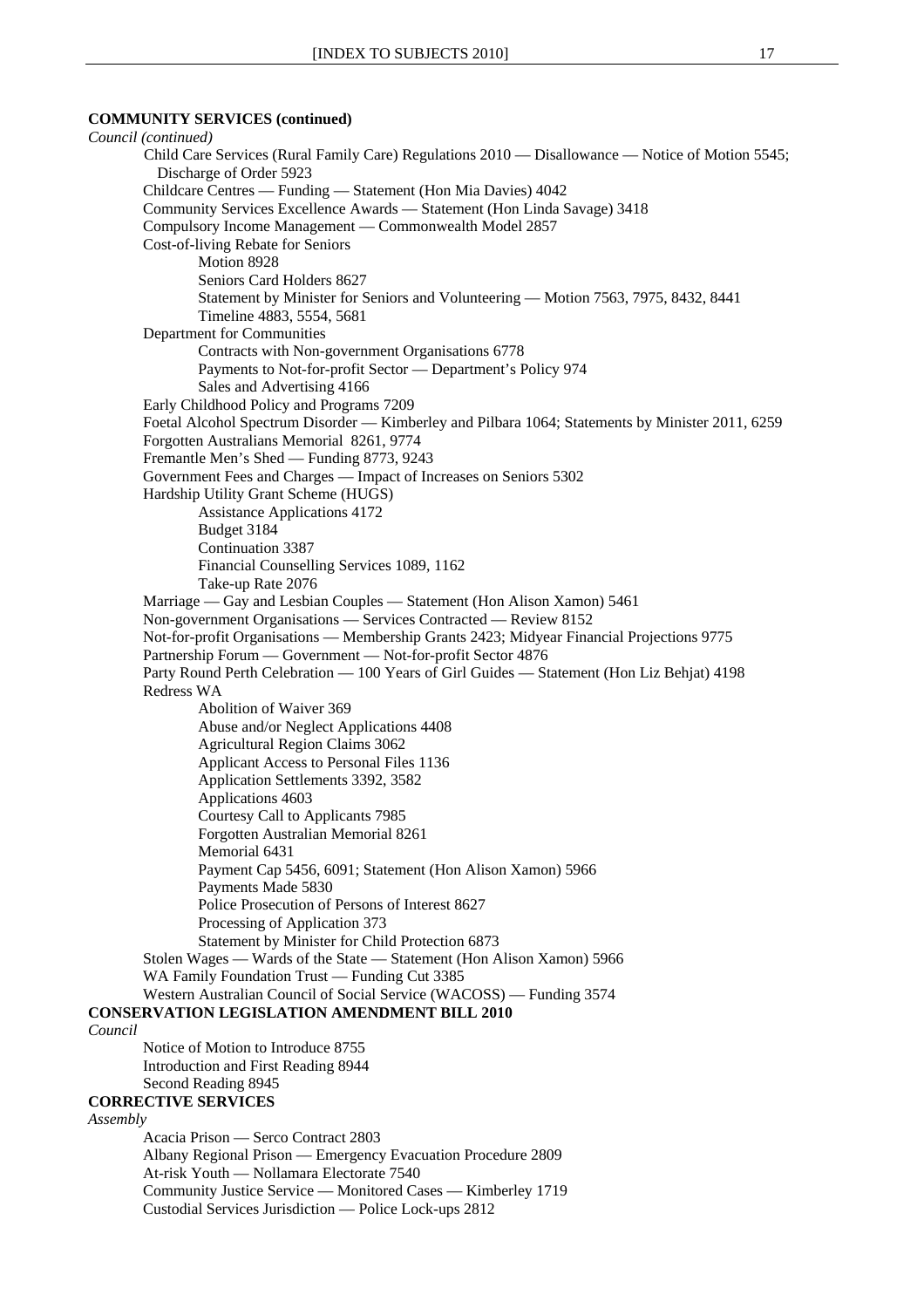### **CORRECTIVE SERVICES (continued)**

*Assembly (continued)* Department of Corrective Services Budget — Additional Funding 18 Midyear Financial Projections — Three Per Cent Efficiency Dividend 1610, 1614 Prisoner Treatment Guidelines 8044 Professional Standards Branch — Employee Number 2822 Public Affairs Branch — Employee Number 2822 Visits to Cullacabardee Aboriginal Community 168 Hakea Prison — Stabbing Incident 8989 Imprisonment for Unpaid Fines — Kimberley and Pilbara Residents 9749 Intensive Supervision Program — Offender Statistics 6565 Inspector of Custodial Services, Office of the — Secondment Opportunity 2822 Justice System — Diversionary Programs for At-risk Youth 3451 Juvenile Justice Programs — Goldfields and Mid-West 2810; Structural Reform 6319 Kalgoorlie–Boulder Community Court — Positive Outcomes 1953 Pardelup Prison Farm — Expansion 558 Prison Officer Training Program — Statement by Member for Albany 3630 Prison Officers' Union — Replacement Enterprise Agreement — Statement by Minister for Commerce 8027 Prisoners — Inoculation against Disease 9560; Taken Off-site — Warrants Signed 7541 Prisons Capacity 7873 Education and Rehabilitation Programs 902, 1678 Infrastructure Program 3773 Legal Professional Privilege 2811 See also "*Community Development and Justice Standing Committee*" Rangeview Remand Centre — Transition to Young Adults Prison — Grievance 7747 Riverbank Prison — Community Work Management Unit 2921 *Stone Bros —* Viewing by Prisoners 90 Taser Use by Corrective Services Officers — Kevin Spratt Incident Apology 8722 CCTV Cameras 7783, 8045, 8047; Footage 7632 Chronology of Events 8823, 8824, 9699, 9700 Departmental Guidelines 7633 ESG Cell Extraction 7636, 7785 ESG Officers Briefing 7786 Minister for Police's Knowledge 7415, 7417 Officers Involved 7871–7872 Second Incident 7631, 7636 Sentencing of Mr Spratt 7869 Wooroloo Prison Farm Football Team — WA Amateur Football League 8516 Youth Justice System 2484, 6836 *Council* Acacia Prison — Duty of Care to Prisoner 1253 Boronia Pre-release Centre for Women — Foodbank Donation 5302, 5561 Court Security and Custodial Services — Contract 934 Department of Corrective Services Budget — Prison Population Increase 1167 Forensic Mental Health Services — Funding 354 Payments to Not-for-profit Organisations — Policy 1470 Geraldton G4S Custodial Services Prisoner Transport Facility Alleged Security Breaches 8932 Staffing 8769; Statements (Hon Ljiljanna Ravlich) 8801, 9134 WorkSafe Investigation 9127 Inspector of Custodial Services — Report — Duty of Care 7036 Kellerberrin Work Camp — Standard 9128 Prisoners Mentally Ill — Percentage 1466; Responsibility to Mental Health Commission 8933 Smoking Reduction Plan — Breaches 8482 Prisoners Review Board — Prisoners Denied Parole 9779 Prisons —Education and Rehabilitation Programs 993, 1061; Expansion Works 7982 Rangeview Remand Centre — Psychiatric Services 6775; Relocation to Banksia Hill Detention Centre 6775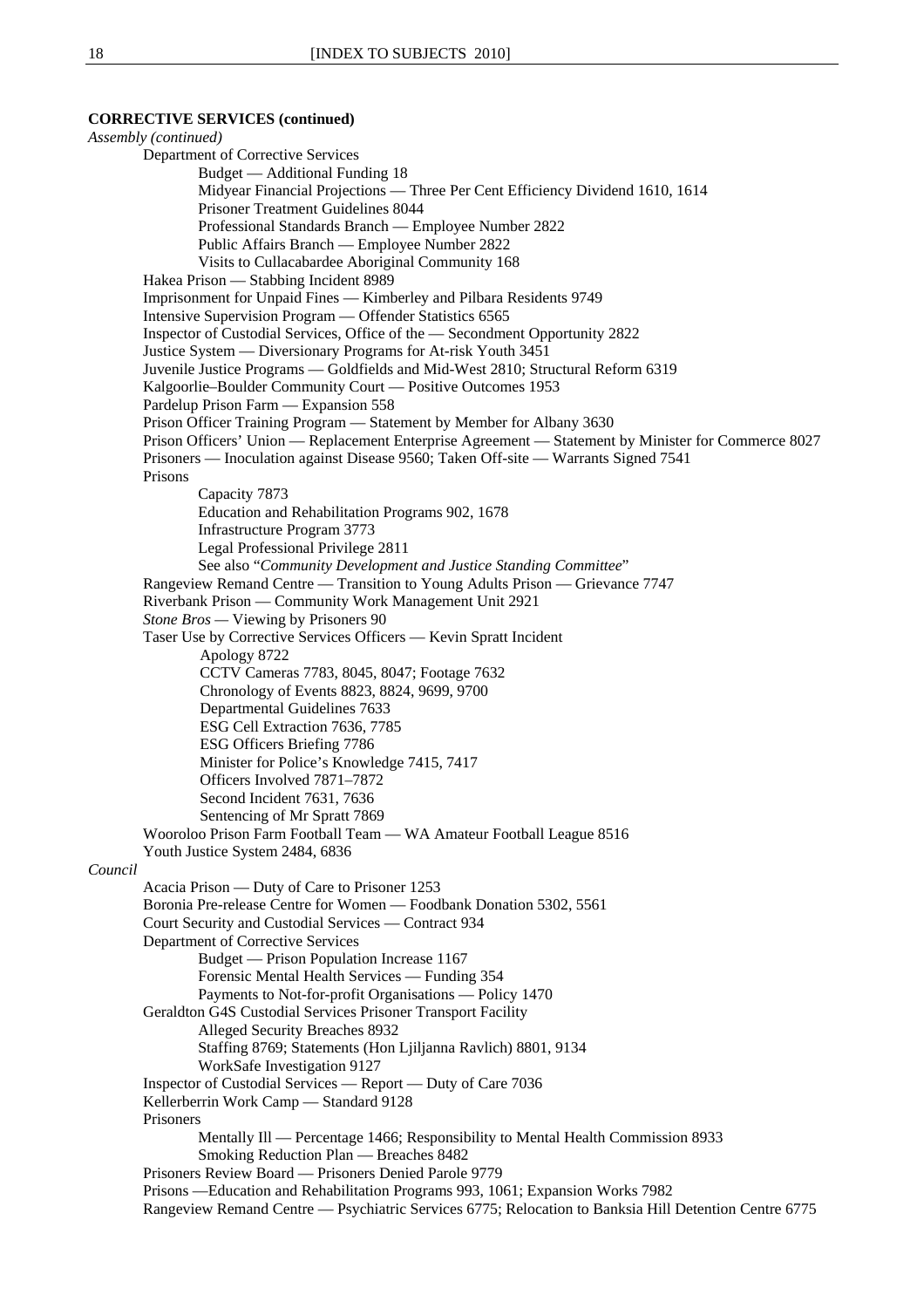### **CORRECTIVE SERVICES (continued)**

*Council (continued)*

Taser Use by Corrective Services Officers — Kevin Spratt Incident 7823; Statement (Hon Giz Watson) 7740 Wooroloo Prison Farm — Unrest Reports 5301

#### Youth Services — Review 1093, 2289 **CORRUPTION AND CRIME COMMISSION**

*Assembly* 

Briefings for Government Agencies 1641 Investigation of Public Servants — Department of Health 2122 Member for Carine — Name Suppression in Transcripts — Personal Explanation 8023 Midyear Financial Projections — Three Per Cent Efficiency Dividend 2388

### *Council*

Investigation of Public Servants

Agencies Involved 1437, 1440 (Correction of Answer 2430), 2221 "Appropriate Authority" Definition 970 Complaints Upheld 1473 Department of Transport — Statement by Minister for Transport 7019 Department of Water 2279 Fraud and Corruption Prevention Plan 2219 Fraud Cases 2219 Officers Charged 1437 Removal of Name from Transcript 8263

### **CORRUPTION AND CRIME COMMISSION, JOINT STANDING COMMITTEE ON THE**

*Assembly*

- Eighth Report "Corruption and Crime Commission Report on the Investigation of Alleged Public Sector Misconduct in Relation to the Activities of an Associate to a Judge of the District Court of Western Australia" — Tabling 870
- Ninth Report "Hearing with the Acting Commissioners of the Corruption and Crime Commission" Tabling 3602; Standing Orders Suspension Motion 4232
- Tenth Report "How the Corruption and Crime Commission Can Best Work Together with the Western Australian Police Force to Combat Organised Crime" — Tabling 6287
- Eleventh Report "Annual Report 2009–2010" Tabling 7240
- Twelfth Report "Report of the Parliamentary Inspector concerning Procedures adopted by the Corruption and Crime Commission relating to Surveillance Devices" — Tabling 9161
- Controlled Operations and Informants Inquiry Terms of Reference Statement by Speaker 5605 Inquiry into Working with Western Australia Police to Combat Organised Crime — Extension of Reporting
- Date Statements by Speaker 257, 4450, 5334

Leave to Meet When House is sitting — Motion 4233

#### *Council*

- Fourth Report "Corruption and Crime Commission's Response to the Select Committee into the Police Raid on *The Sunday Times* Report No 1" — Motion 1757
- Fifth Report "Annual Report 2008–2009" Motion 5679, 5688

Sixth Report — "Parliamentary Inspector's Report into Alleged Unauthorised Disclosure by the Corruption and Crime Commission" — Motion 5689

- Seventh Report "Hearing with Robert Cock QC" Motion 7563, 7575
- Eighth Report "Corruption and Crime Commission Report on the Investigation of Alleged Public Sector Misconduct in Relation to the Activities of an Associate to a Judge of the District Court of Western Australia" — Tabling 926; Motion 8940
- Ninth Report "Hearing with the Acting Commissioners of the Corruption and Crime Commission" Tabling 3531
- Tenth Report "How the Corruption and Crime Commission Can Best Work Together with the Western Australian Police Force to Combat Organised Crime" — Tabling 6208

Eleventh Report — "Annual Report 2009–2010" — Tabling 7165

Twelfth Report — "Report of the Parliamentary Inspector concerning Procedures adopted by the Corruption and Crime Commission relating to Surveillance Devices" — Tabling 9082

### **CRAMER, MR MAX**

### *Assembly*

Condolence — Statement by Member for Geraldton 6350

### **CREDIT (COMMONWEALTH POWERS) BILL 2010**

*Assembly*

Notice of Motion to Introduce 678 Introduction and First Reading 757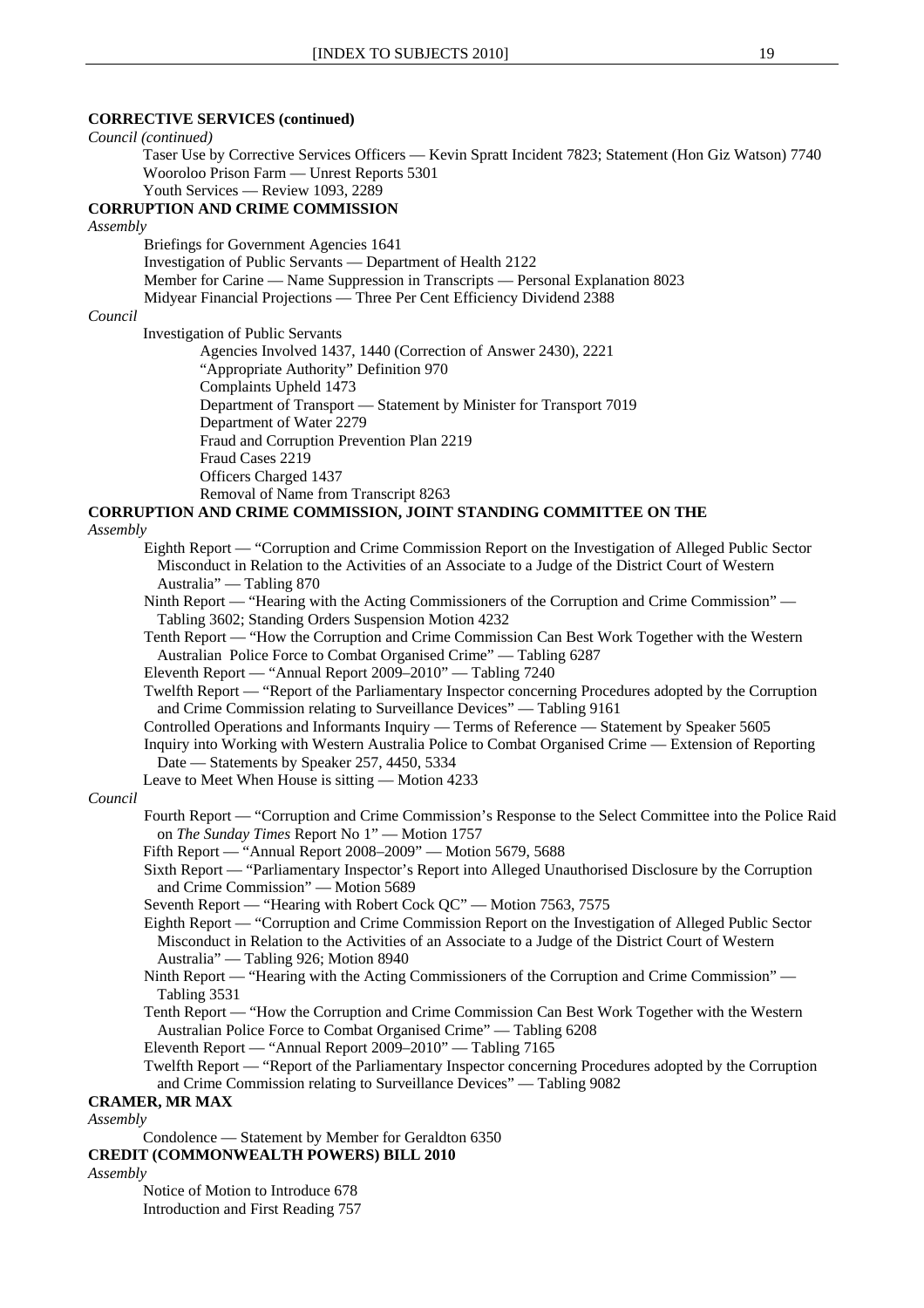### **CREDIT (COMMONWEALTH POWERS) BILL 2010 (continued)**

*Assembly (continued)*

Second Reading 757 Cognate Debate 2102 Cognate Debate — Second Reading 2102 Third Reading 2114 Returned 3895 Assent 5059

### *Council*

Receipt and First Reading 2068 Second Reading 2068 Cognate Debate — Motion 3684 Second Reading — Cognate Debate 3684 Third Reading 3691 Assent 4705

**CREDIT (COMMONWEALTH POWERS) (TRANSITIONAL AND CONSEQUENTIAL PROVISIONS) BILL 2010** *Assembly*

## Notice of Motion to Introduce 678

Introduction and First Reading 761 Second Reading 761, 2114 Cognate Debate 2102 Cognate Debate — Second Reading 2102 Third Reading 2114 Returned 3895 Assent 5059

#### *Council*

Receipt and First Reading 2071 Second Reading 2071 Cognate Debate — Motion 3684 Second Reading — Cognate Debate 3684 Third Reading 3691 Assent 4705

### **CRIMINAL CODE AMENDMENT BILL (NO. 2) 2009**

*Assembly*

Assent 28

### *Council*

Assent 360

### **CRIMINAL CODE AMENDMENT (IDENTITY CRIME) BILL 2009**

*Assembly*

Returned 3835 Council's Amendments — Consideration in Detail 3980 Assent 5059

### *Council*

Second Reading 3201 Committee 3400–3407 Report 3560 Third Reading 3679 Assembly's Message 4050 Assent 4705

### **CRIMINAL CODE AMENDMENT (INFRINGEMENT NOTICES) BILL 2010**

### *Assembly*

Notice of Motion to Introduce 6000 Introduction and First Reading 6137 Second Reading 6137, 8194, 8351 Consideration in Detail 8354–8363 Third Reading 8363

### *Council*

Receipt and First Reading 8474

Second Reading 8474

### **CRIMINAL CODE (IDENTITY THEFT) AMENDMENT BILL (NO. 2) 2009**

### *Assembly*

Removal of Notice — Statement by Speaker 8833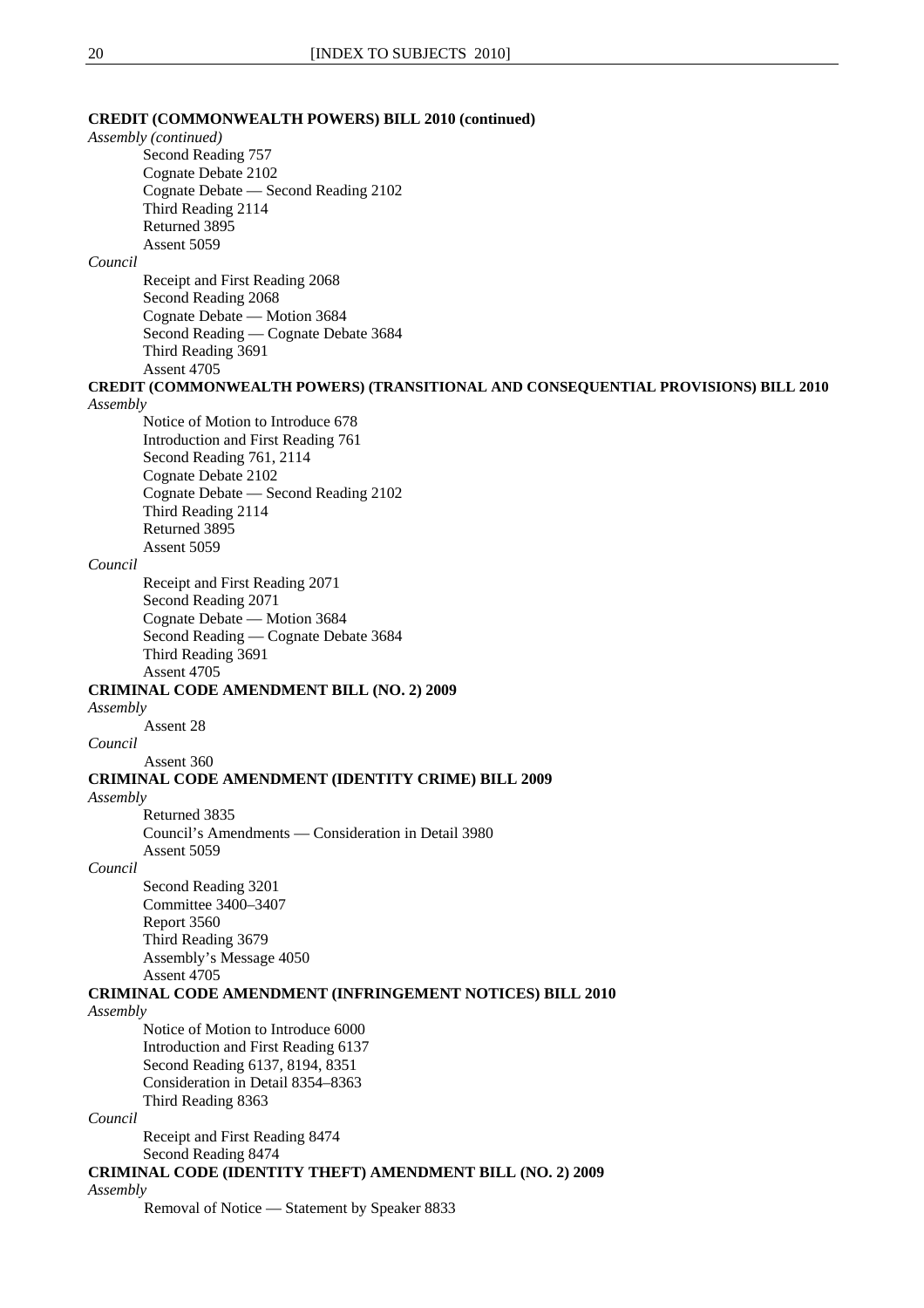### **CRIMINAL CODE (ROCK THROWING AND LASER POINTING) AMENDMENT BILL 2009**

*Assembly*

Removal of Notice — Statement by Speaker 8833

**CRIMINAL INVESTIGATION AMENDMENT BILL 2010**

#### *Assembly*

Introduction and First Reading 8492 Notice of Motion to Introduce 8334 Second Reading 8492, 9179, 9193 Third Reading 9200

#### *Council*

Receipt and First Reading 9140 Second Reading 9140

### **CROSS-BORDER JUSTICE AMENDMENT BILL 2009**

*Assembly*

Assent 691 Returned 487

#### *Council*

Second Reading 381 Third Reading 388 Assent 923

#### **CULTURE AND THE ARTS**

#### *Assembly*

2008 Royal Agricultural Show Open Art Award — Plagiarism Allegation 7816, 8238  *A Day in Pompeii* Exhibition — Statement by Minister 860, 5714 Albany Entertainment Centre — Construction 6927 Art Gallery of Western Australia Acquisitions Expenditure 4896 Entry Concession 2820 Eventscorp — Partnership Agreement 4371 Infrastructure 4900 Arts Development Panel — Funding 7297; *Indigo* Journal Submission 4902 Arts Infrastructure Solutions — Accessibility by Students 3865, 4300 Berlin Philharmonic — Live Simulcast of Performance to Regional Areas 8718, 8824; Statement by Minister 5988 Better Beginnings Family Literacy Program — Government Funding 3263 Black Swan State Theatre Company — Funding 4899 BOCS Ticketing — Income and Expenditure 4897 Broome Performing Arts Centre — Funding 2831 Community Facilities Fund — Abolition 3891 Cultural Exchange Programs — Ministerial Responsibility 3347 Department of Culture and the Arts Bill Warnock Award 2009 Panel — Abolition 4387 Board and Committee Appointments 2394 Budget — Three Per Cent Efficiency Dividend 4897; Voluntary Severance 4898 Digital Records Working Group — Abolition 4388 Disability and the Arts Inclusion Initiative Assessment Panel — Abolition 4382 Documentaries Television and Features Panel — Abolition 4386 FTE Employees 6063 Indigenous Art Award 2009 Committee — Abolition 4382 International Arts Affiliations 3877 Midyear Financial Projections 1606; Three Per Cent Efficiency Dividend 1615 Project Development Funding Panel — Abolition 4386 Property Sales 4899 Screen Culture Panel — Abolition 4385 Screenwest Development Review Panel — Abolition 4385 Short Film Marketing Panel — Abolition 4386 Travel and Marketing 2008–09 Panels — Abolition 4387 TV Writers' Award Panel — Abolition 4387 Fremantle Arts Funding — Condemnation of Government — Removal of Notice — Statement by Speaker 4638

Good Heart Mid-West Aboriginal Art Exhibition — Purchases by WA Art Gallery 6056 Gotham Studios — Artist Spaces 3524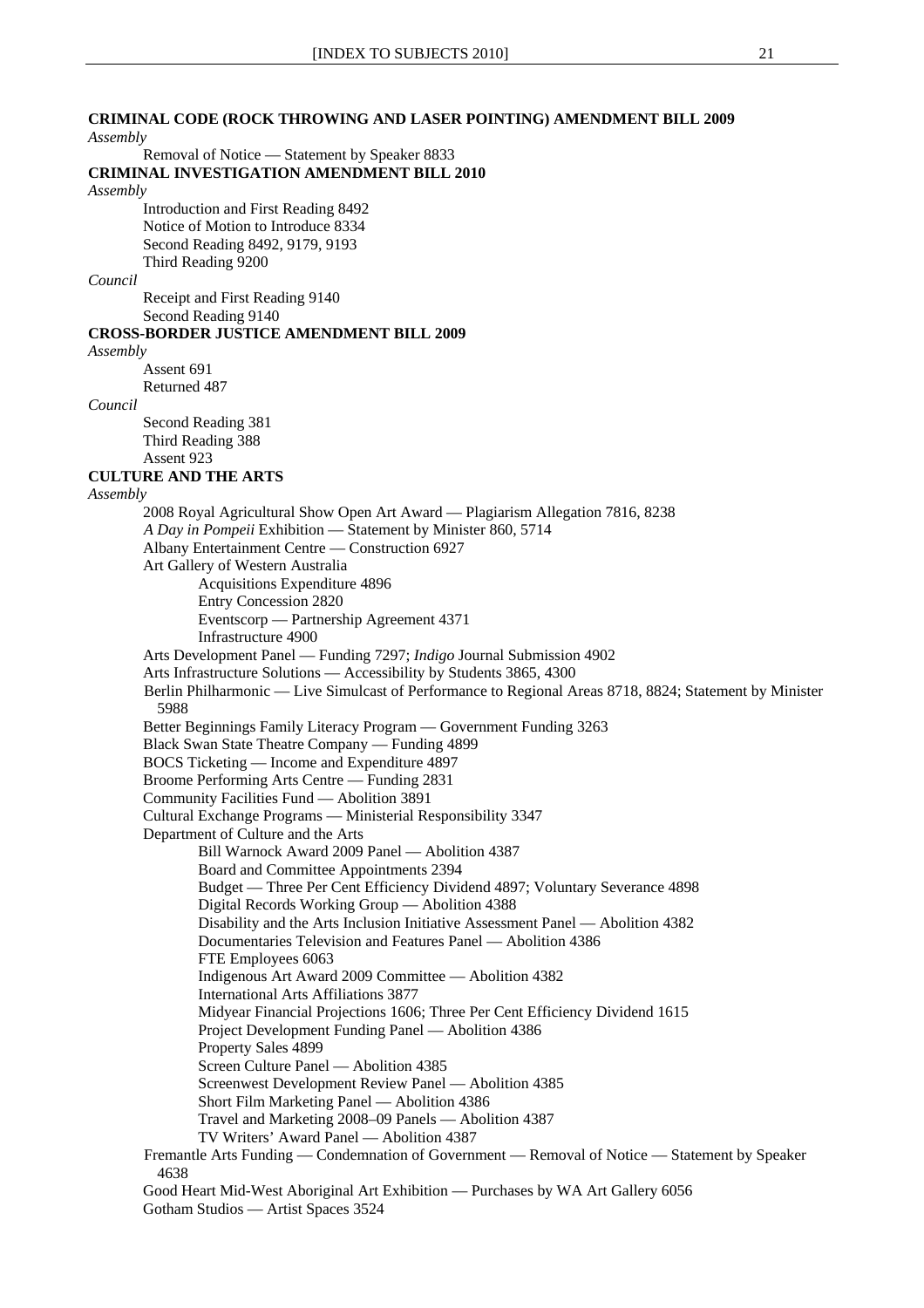#### **CULTURE AND THE ARTS (continued)**

*Assembly (continued)* His Majesty's Theatre — Funding 3877, 4897 Immigration and Social History Museum, Fremantle — Establishment — Petition 677 In the City Music Festival — See "*Tourism*" Indigenous Art Awards 2010 — Statement by Minister 6656 *Indigo* Journal — Funding Withdrawal 4902, 8415 Infrastructure — New since Election 3865 Libraries — Funding 8042 Literary Publications and Writers — Funding 7296 Literature and Writing Grants — Funding 4898 Margaret River CowParade — Arts Event — Statement by Minister for Regional Development 533; Success Measure 5359 Maritime Archaeology Act — Fines for Breaches 4896 Mowanjum Art and Culture Centre — Royalties for Regions Funding 8570 Musicians — Grant Funding 3866 New Museum and Perth Cultural Centre — Programs 4898 Northbridge Theatre — 5147 One Movement for Music Festival — See "*Tourism*" *Peggy Guggenheim: A Collection in Venice*  Airline and Overseas Marketing 8904 Funding and Costs 4371, 4901 Opening 7420 Statement by Minister 2734 Per Cent for Art Requirement 160, 2696, 4899, 5148 Performing Arts Companies — Funding 4899 Performing Arts Tours Boost — Royalties for Regions Funding 4900 Perth Bell Tower — New Bell Costs 858 Perth Fashion Festival 2010 — Department's Support 5361; Statement by Minister 6924 Perth Institute of Contemporary Art (PICA) 4900, 6063 Perth International Arts Festival — Pan.Optikum — Statement by Minister for Tourism 6924 Perth Theatre Trust FTE Positions 6062 *The Graduate* — Funding 6207 Works Budget 2804 Pickett, Mr Shane — Condolence — Statement by Minister 185 Premier's Book Awards 857, 6160 Projects and Activities — Government Support 3263 Public Libraries — Funding 1947; Notice of Motion 1529; Motion 1970; Petitions 1503, 1928, 2595, 4234 Roebourne Art Centre — Refurbishment Funding 2832 ScreenWest — Funding Commitments 8510 Select Committee on Ancient Shipwrecks 1994 — Report Recommendations 4903 Sound Attenuation Assessment Panel — Abolition 4381 State Library Board — Capital Allocation 2804 State Library of Western Australia 2829, 4900, 4901 State Theatre Centre of Western Australia 4900, 7640, 8414 *Stone Bros —* Government Funding 90, 1276; Viewing by Prisoners 90 Swan–Guildford Historical Society — Government Assistance 6056 *The Graduate* 6207, 7017, 7536, 9746 Theatre Professionals — Recognition — Statement by Member for Perth 4097 Welcome Walls Albany — Statement by Minister 9145 Book — *We came by Sea* 8903 Fremantle — Statement by Minister 9145 Progress 3914, 3915 West Australian Ballet — Government Funding 2807, 2832, 3263, 4895, 4899 Western Australian Museum *A Day in Pompeii* — Statement by Minister 5714 Director — Interview Assurances 3865 Opening Days — Statement by Minister 7868 Western Australian Screen Industry — Statement by Minister 258 Western Australian Symphony Orchestra — Facilities 3878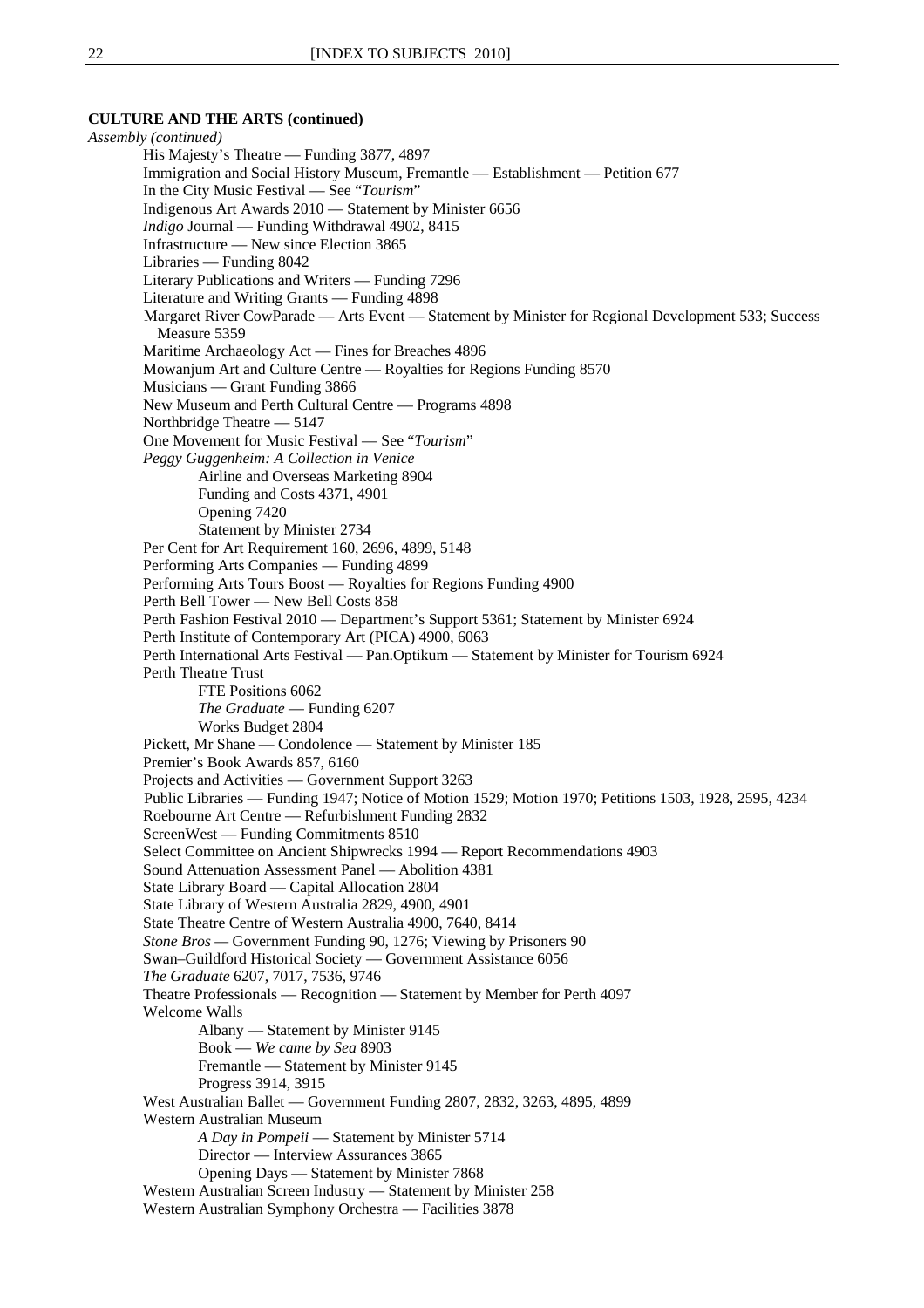### **CULTURE AND THE ARTS (continued)**

*Assembly (continued)* World Summit on Arts and Culture, Melbourne — Local Artist Funding 4897 Writers — Indigenous, Regional and Children's — Grants and Funding 7296 *Council* Art Gallery of Western Australia — Funding 6254 Arts Development Panel — *Indigo* Journal Submission 4920 Black Swan State Theatre Company — Funding 4920; Production Commitment 5303 Culture and Arts Funding — Notice of Motion 8756 Deckchair Theatre — Funding 8935, 8937 Department of Culture and the Arts — Administrative Staff 5982; Voluntary Severance 3672 Indigenous Cultural Centre (Proposed) — Perth Foreshore — 8260 *Indigo* Journal — Unsuccessful Funding Application 4920 Literary Publications — WA Writer Submissions 7226 Margaret River CowParade — Arts Event — Adjournment Debate (Hon Col Holt) 401 Metro-Gnome Music Concert –— Production by Mindarie Senior College — Statement (Hon Liz Behjat) 6466 Morditj Warniny Nyoongah Photographic Display — Statement by Deputy President (Hon Matt Benson-Lidholm) 1075 Public Libraries — Funding 1096 State Library of Western Australia — Discarded and Damaged Books 992–993 State Theatre Centre of Western Australia — Black Swan Theatre Company — Subsidised Rates 7985 *The Woman in Black* — Production by Stirling Players — Statement (Hon Liz Behjat) 7860 West Australian Ballet — Relocation to Maylands — Statement (Hon Ljiljanna Ravlich) 4949

**– D –** 

### **DE LAETER, EMERITUS PROFESSOR JOHN**

#### *Assembly*

Physicist and Scientist — Condolence — Statement by Minister for Science and Innovation 6275 **DELEGATED LEGISLATION, JOINT STANDING COMMITTEE ON**

#### *Assembly*

Thirty-eighth Report — "Issues of Concern Raised by the Committee between 1 May 2009 and 31 December 2009 with respect to Local Laws" — Tabling 2098

Thirty-ninth Report — "Annual Report 2009" — Tabling 2615

Fortieth Report — "Betting Control Amendment Regulations (No. 4) 2009, Casino Control Amendment Regulations 2009, Casino Control (Burswood Island) Licensing of Employees) Amendment Regulations (No. 2) 2009, Gaming and Wagering Commission Amendment Regulations 2009, Racing and Wagering Western Australia Amendment Regulations 2009, and Liquor Control Amendment Regulations (No. 7) 2009" — Tabling 3099

Forty-first Report — Shire of Dardanup Standing Orders Local Law 2009" — Tabling 5480

Forty-second Report — "Shire of Capel Keeping and Welfare of Cats Amendment Local Law 2009 and Shire of Koorda Standing Orders Local Law 2009" — Tabling 6798

Forty-third Report — "Shire of Koorda Cemeteries Amendment Local Law 2010 — Tabling 9667

#### *Council*

Thirtieth Report — "Annual Report 2008" — Motion 422

Thirty-first Report — "Issues of Concern Raised by the Committee between 1 May 2007 and 30 April 2009 with respect to Local Laws" — Motion 423

Thirty-second Report — "Supreme Court (Fees) Amendment Regulations (No. 2) 2008; Children's Court (Fees) Amendment Regulations (No. 2) 2008; District Court (Fees) Amendment Regulations 2008; Magistrates Court (Fees) Amendment Regulations (No. 2) 2008; Fines, Penalties and Infringement Notices Enforcement Amendment Regulations (No. 2) 2007; and Other Court Fee Instruments" — Consideration 425; Motion 425

- Thirty-third Report "State Administrative Tribunal Rules Amendment (No. 2) 2008" Motion 1756
- Thirty-fourth Report "City of Joondalup Cats Local Law 2008" Motion 2864

Thirty-fifth Report — "Fish Resources Management Amendment Regulations (No. 3) 2009" — Motion 6083, 6093

Thirty-sixth Report — "Tabling of Subsidiary Legislation in the Legislative Council" — Motion 6099, 6600

Thirty-seventh Report — "Unauthorised Disclosure of Confidential Committee Correspondence by the City of Joondalup" — Motion 6613

Thirty-eighth Report — "Issues of Concern Raised by the Committee between 1 May 2009 and 31 December 2009 with respect to Local Laws" — Tabling 2012

Thirty-ninth Report — "Annual Report 2009" — Tabling 2536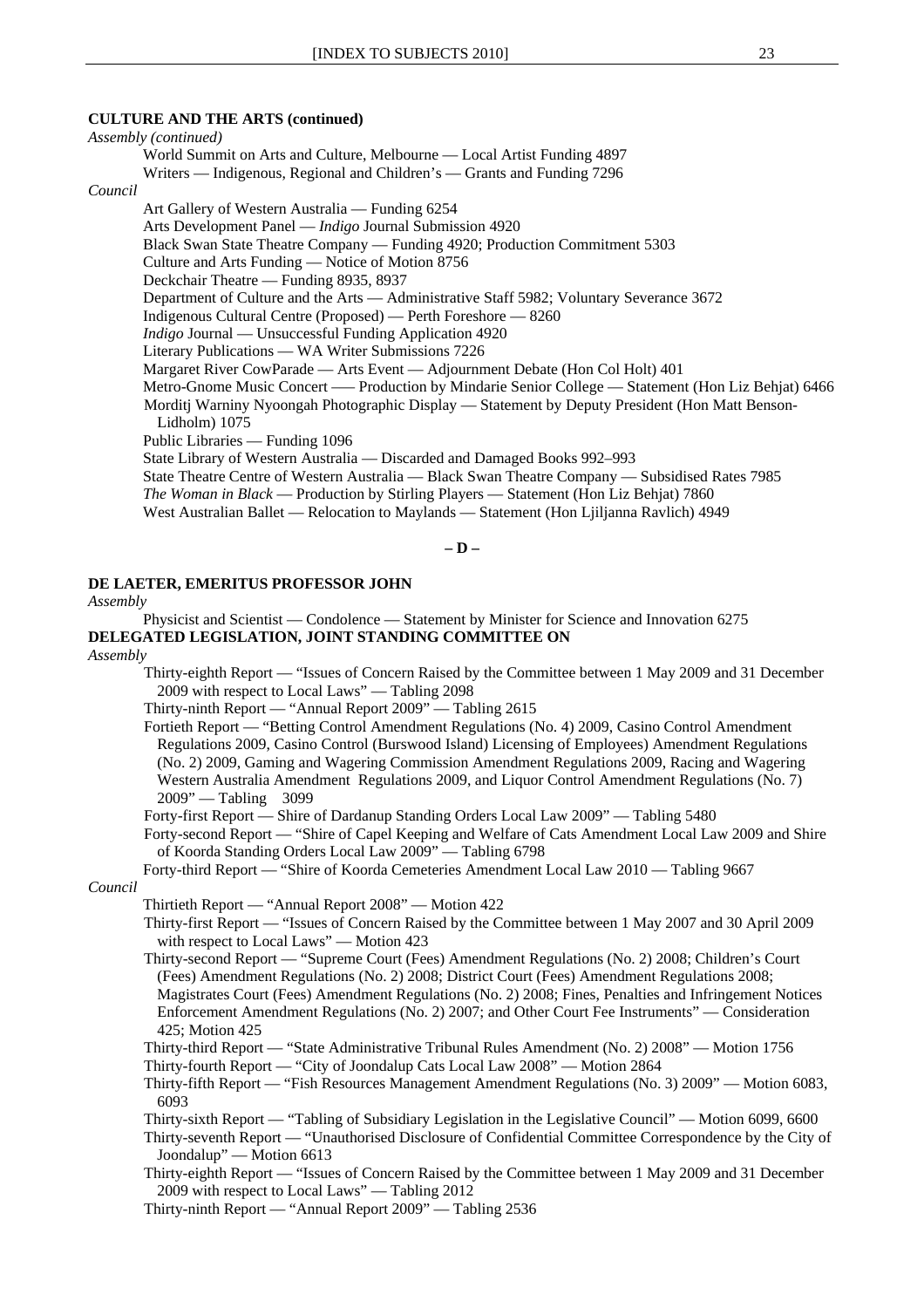### **DELEGATED LEGISLATION, JOINT STANDING COMMITTEE ON (continued)**

*Council (continued)*

Fortieth Report — "Betting Control Amendment Regulations (No. 4) 2009; Casino Control Amendment Regulations 2009, Casino Control (Burswood Island) Licensing of Employees) Amendment Regulations (No. 2) 2009; Gaming and Wagering Commission Amendment Regulations 2009; Racing and Wagering Western Australia Amendment Regulations 2009; and Liquor Control Amendment Regulations (No. 7) 2009" — Tabling 2664 Forty-first Report — Shire of Dardanup Standing Orders Local Law 2009" — Tabling 5410 Forty-second Report — "Shire of Capel Keeping and Welfare of Cats Amendment Local Law 2009 and Shire of Koorda Standing Orders Local Law 2009" — Tabling 6731 Forty-third Report — "Shire of Koorda Cemeteries Amendment Local Law 2010" — Tabling 9564 Perth Parking Management Regulations — Minister for Transport's Correspondence with Committee 2290 **DISABILITY SERVICES** *Assembly* Accommodation Facilities — Karratha 3878

Assistance Dogs — Statement by Member for Wanneroo 3629 Children — Intellectual Disability Testing 1550–1551

Disability Pensioners — Travel Concessions 4105–4106

Disability Services Sector — Workers' Pay and Conditions 7261–7262

People with Disabilities — Clint from Armadale — Lack of Police Assistance — Grievance 9149

Riding for the Disabled Association of Western Australia — Statement by Member for Carine 3117 School Students

Autism — Discrimination Complaints by Parents 1627; Statistics 93 Disabilities — Computer Use 95; Discrimination Complaints by Parents 95, 1626 Intellectual Disability Testing 1549

Special Needs — Provision of Education Assistant 93

Wirrabirra Education Support Centre — Multipurpose Room — Grievance 3597

#### *Council*

Activ Busselton Business Service Centre 4172; Petition 5272; Statement by Minister 5781 Ageing Carers — Government Support 5450, 5970 Autism Services — South West Region 8700 Care and Support — Productivity Commission Inquiry 4801 Combined Application Process — Funding 4718 Disability Access and Inclusion Plans — Statement by Minister 1208 Disability Awareness Week — Statement by Minister 9562 Disability Services Commission 3388, 5681, 6601 Disability Services Sector — Workers' Pay and Conditions — Statement 7221 McGhie, Monica — Stranding in Fremantle 446, 1251 People with Disabilities — South West Region 8701 Public Transport for People with Disabilities — Concessions 3056 School Students Acting as Carers — Support 2279 Sexual Assault of Disabled Woman — Review 5823, 5830, 5931, 5933, 6084 Social Housing Aberdare Road, Nedlands 4034 Accommodation — Demand Outstripping Supply 5970 Design — Accommodating the Aged and Disabled 7866

Memorandum of Understanding Expiry 2677

### **DOLPHIN DEATHS** See "*Environment*"

#### **DOUGLAS, MR MALCOLM**

*Council*

Conservationist — Condolence — Statement by Minister for the Environment 7221 Memorial Service, Broome — Statement (Hon Robin Chapple) 7603

**– E –** 

### **ECONOMIC AUDIT COMMITTEE**

*Assembly*

"Putting the Public First" Report — Recommendation 9 — Government Payments and Concessions — Delivery Streamlining 2921

*Council*

"Putting the Public First" Report — Recommendations 1–43 1779–1793, 2201–2213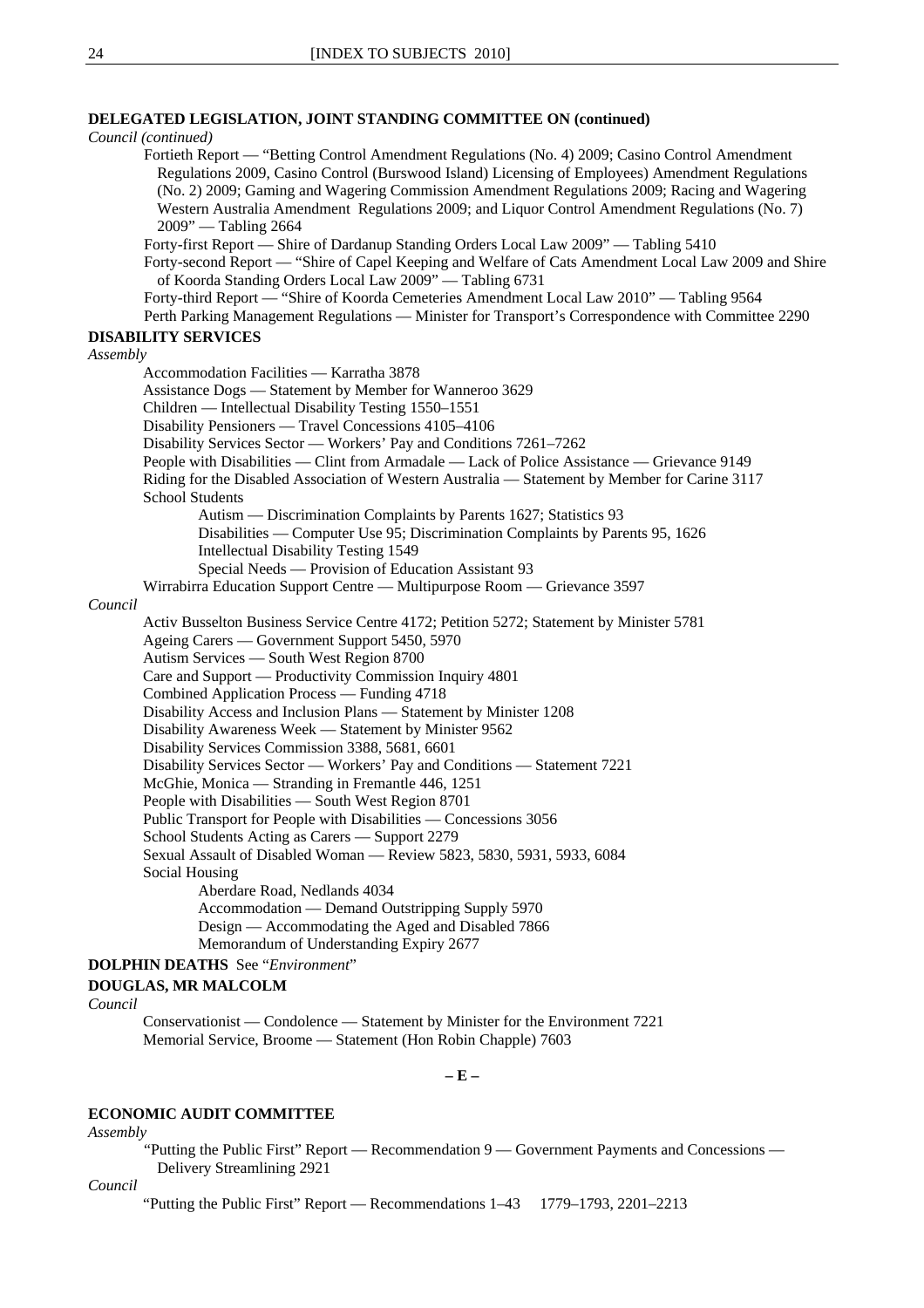### **ECONOMICS AND INDUSTRY, STANDING COMMITTEE ON**

*Assembly* Second Report — "Provision Use and Regulation of Caravan Parks (and Camping Grounds) in Western Australia" — Government Response — Statement by Minister 15, 3258 Third Report — "The Potential for the Development of a Centre of Excellence in LNG Industry Design in Western Australia: a Discussion Paper" — Tabling 616 Fourth Report — "The Department of Environment and Conservation's Management of Former Pastoral Leases" — Tabling 5855 Fifth Report — "2009–2010 Annual Report" — Tabling 7245 Domestic Gas Prices Inquiry — Committee Referral — Matter of Public Interest 1503 Franchising Bill 2010 Inquiry — Appointment of Member for Southern River — Notice of Motion 9318; Alteration of Motion 9470; Motion 9470 (Adjournment of Debate 9472), 9552; Motion, as Amended 9555 Inquiry into Domestic Gas Prices — Extension of Reporting Time — Notice of Motion 2532; Motion 2617 Inquiry into Logging Native Forests — South West Region — Notice of Motion 474; Motion 819 Inquiry into Management of Former Pastoral Lease Land — Statement by Speaker 896; Extension of Reporting Time — Statement by Speaker 3270 **EDUCATION** *Assembly* 21st Century Program — Science and Language Centres 5133 Alcohol Bans in Aboriginal Communities — Government Support Services 8394 Arts Infrastructure Solutions — Accessibility by Students 4300 Arts Investment — Integration with Science and Education Programs 3865 Australian Vocational and Higher Education Exhibition — Vietnam 2010 6568 Balga Works Program — Former Employee Compensation 7002, 8400 Centre for Inclusive Schooling — Budget 1994 City Beach Residential College — Enrolment 1694 Clothing Allowance 2400 Community Development Foundation — Funding — Grievance 2096 Community Schools — Behaviour Management Program 9385 Country High School Hostels — Fees 1695, 1697 Cultural and Linguistic Support Services — Belmont 82 Curriculum Framework Review Report — Statement by Minister 598 Department of Education Budget 1708, 1709, 1994 Excess Expenditure 1688 Expenditure in 2010–11 3450 Fleet Savings 1720 Gold State Superannuation 1721 Procurement Savings 1709 Three Per Cent Efficiency Dividend 2008, 2123, 2124, 5157, 5997, 5998 Compensation Payments to Parents or Students 1628 Employees Complaints to Equal Opportunity Commission 1629 Intervention of Human Rights Commission 1630 Involvement in State Administrative Tribunal Proceedings 1629 Long Service Leave 6354 Workers Compensation Payments 1631 Midyear Financial Projections — Three Per Cent Efficiency Dividend 1615 Payments to Minter Ellison 118 Digital Education Revolution — On-cost Funding 2919 District Education Offices Albany — Visits by Director General O'Neill 8905 Kalgoorlie 4105 Peel — Grievance 4640 Reduction 5158 District High Schools Aboriginal Enrolment 1703 Removal of Years 11 and 12 Courses 668, 778, 1704, 2008, 3918, 4104, 4233, 4679, 6686; Notice of Motion 678; Motion 2932, 6197 Student Enrolment 1702 Teacher FTEs 1702 Vocational Education and Training (VET) Courses 1706, 2008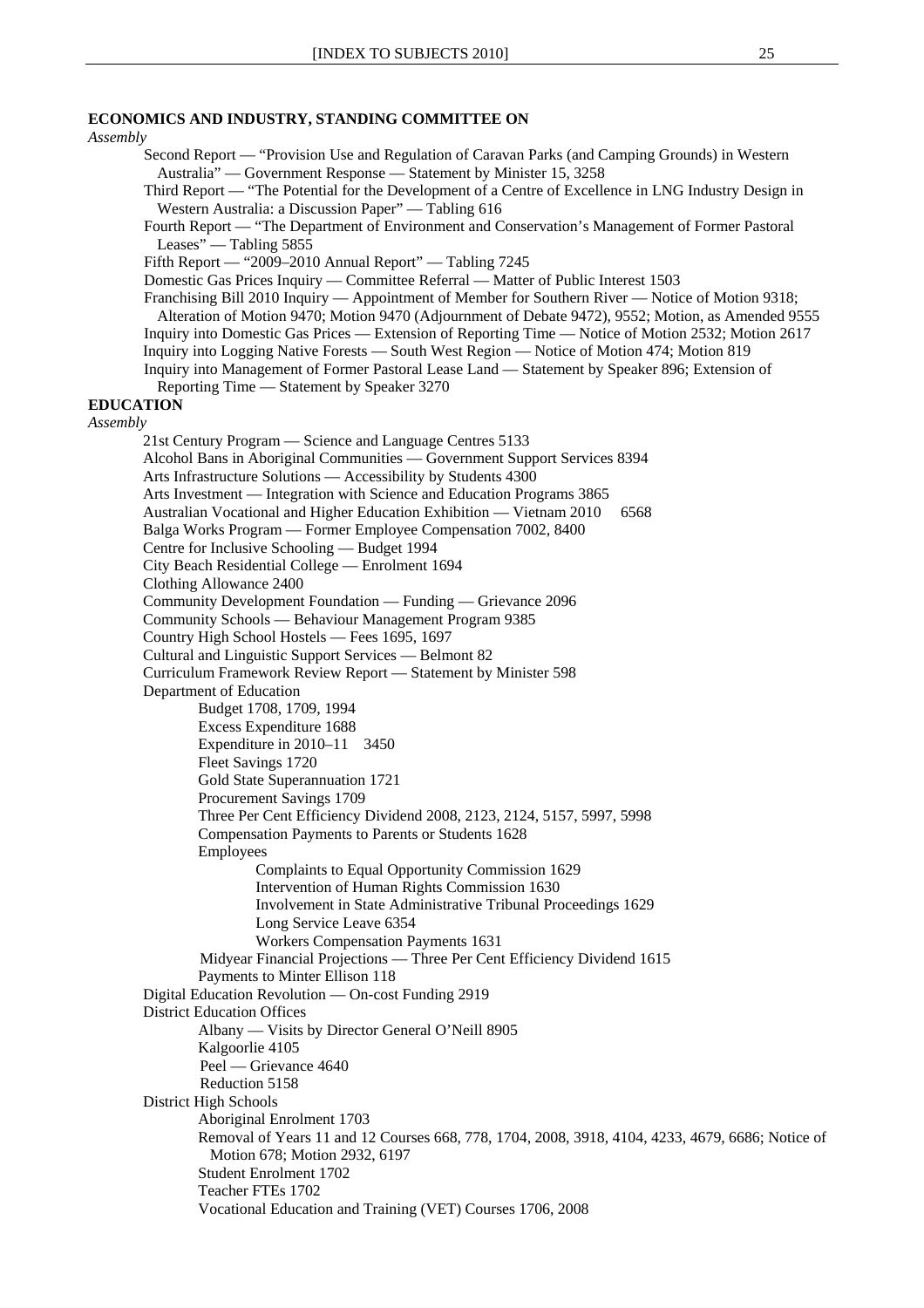**EDUCATION (continued)** *Assembly (continued)* Education Support Workers Decision — Statement by Minister for Commerce 4639 Wage Claim — Appointment of Harry Dixon SC 17, 1494 English as a Second Language — Support for Children of 457 Visa Holders — Funding 5150; Statement by Minister 15 Graduate Teacher in the Classroom Program — Advocates 5153 Higher Education in Agriculture — Review by Hendy Cowan — Statement by Minister 7098 Home Education Allowance 2400 Independent Public Schools Consultancy Advice 3909, 3910 First Intake Applications 3119 Reforms 5042 Staffing 1699, 2985, 6408 Teachers' Leave 9495 International Students — Education Provider Criteria 1994 It Pays to Learn Allowance — Abolition 5358–5359, 9486 Jane Brook School Site — Use by Off-road Vehicles 7527 Kindergarten Students — Diagnostic Testing 5160; Enrolment 5158 Low Socioeconomic Status School Communities — Criteria 1600, 3876 Merit Select Schools — Staff Vacancies 1699 Minister for Education — See also "*Ministers of the Crown*" Accountability 6839 Censure — Standing Orders Suspension Motion 4648; Amendment to Motion 4649; Motion, as Amended 4649; Motion 4649 Stance on Weapons in Schools 8403 Office of Early Childhood Development and Learning — Australian Early Development Index — Statement by Minister 3427 Parents and Citizens (P&C) Committees — Legal Prosecutions 5109 School-based Police Officers — Election Commitment 6488–6489; Number 5996 School Drug Education and Road Aware (SDERA) Project — Grievance 3595; "Towards Zero" Road Safety Strategy 7532 School Education Act 1999 — Compulsory Starting Age 5137 School Fees Dollar Value Received 5111 Primary and Secondary 1569 Secondary — Removal of Notice — Statement by Speaker 2305 Secondary Subsidy Abolition 5358, 5359 Voluntary Collection 5159 School Grants — Secondary 5111 School Networks Initiative — Management 9309–9310; Statement by Minister 5987 School of the Air Program — Coral Bay 8401 School Psychologists Behaviour Management Program — Allocation 1603–1604 Canning District 1602 Collie 1558 District Allocation Formula 1601 FTE Allocation 1603, 1685–1687, 1998, 2005; Regions 1644 Guaranteed Service to All Schools 2812–2813 School Volunteer Program — Royalties for Regions Funding 3164 Schools Albany Primary School — Behaviour Issues — Grievance 3089 Alfred Cove Electorate — Repair and Maintenance Items 5154 Armadale Senior High School — Premier's Comments 783; Voluntary Fee Collections 7126 Balga Senior High School — Fortieth Anniversary — Statement by Member for Girrawheen 9688 Beaumaris Primary School — Hub School Project — Grievance 9655 Beechboro — Proposed Primary School 120 Belridge Senior High School — School Bus Service — Grievance 5848 Booragoon Primary School — Infill Sewage Connection 1557 Byford — Proposed New School 1555 Collie — Psychologist Allocation 1558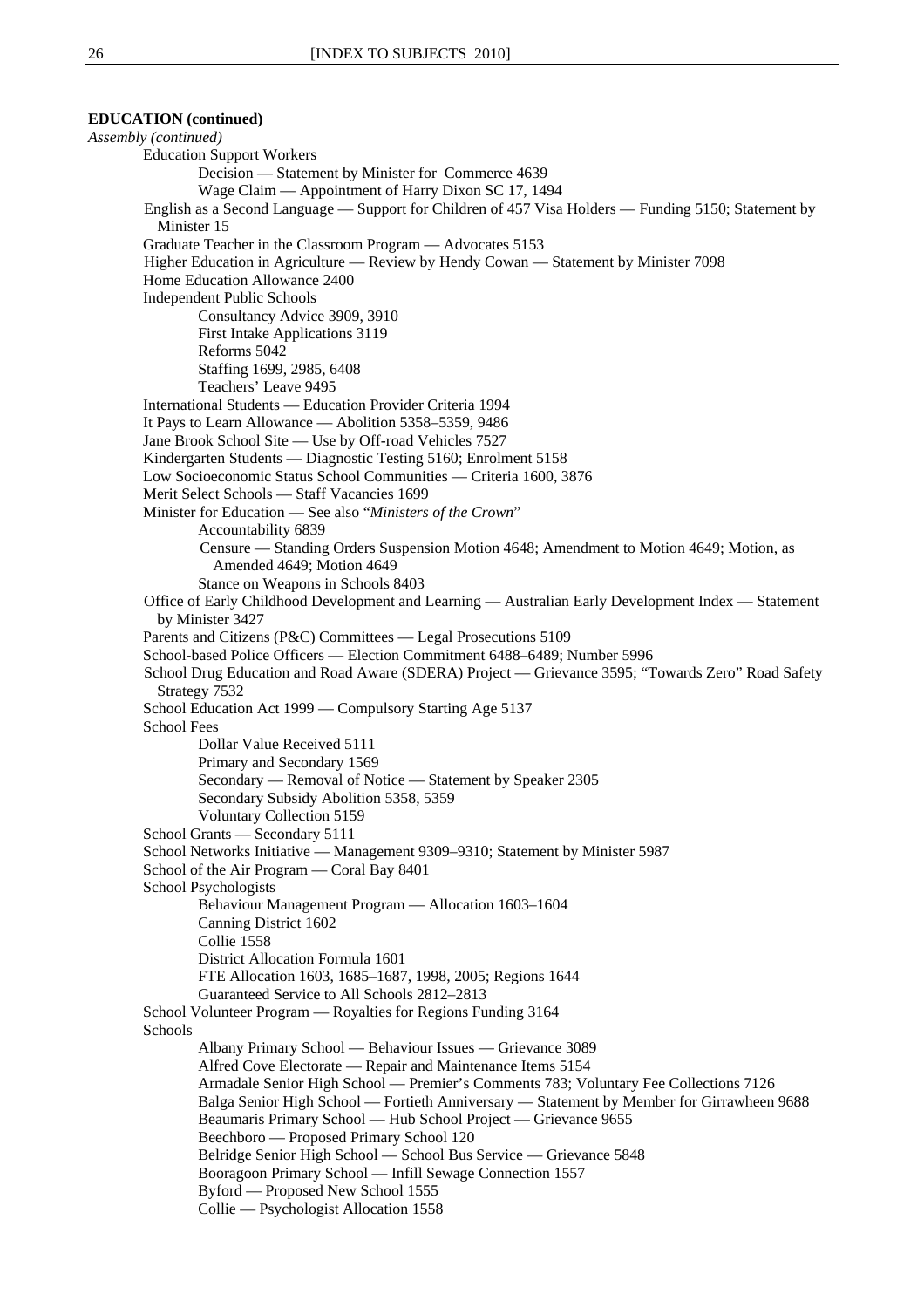*Assembly (continued)* 

Schools (continued) Collie Senior High School — Special Needs Program 90; Transport Costs for Students 1955, 2131 Comet Bay College — Capital Works 5145 Coral Bay — School of the Air Classroom 6492 Craigie Heights Primary School — Enrolment Increase — Statement by Member for Joondalup 5506 East Kenwick Primary School — Fencing Funding 3629 Edney Primary School — Air Conditioning — Grievance 3593 Ellenbrook Secondary College — Capital Works 5145 Esperance Senior High School — Siege Incident 8393 Gilmore College — School-based Police Officers 5996 Governor Stirling Senior High School — Student Statistics 1630, 1698 Greenwood Primary School — Capital Works 5145 Hale Primary School — Stirling Natural Environment Coastcare — Statement by Member for Scarborough 8204 Halidon Primary School — Jessica White — Commemoration Award — Statement by Member for Kingsley 5505 Harvey Senior High School — Asbestos Issue 6322, 6491, 8393 — Removal 8401, 8743 Highgate Primary School — New Buildings Cost 2805 Jurien Bay District High School Removal of Years 11 and 12 Courses 3918, 4104, 4233 Censure of Minister for Education — Standing Orders Suspension Motion 4648; Amendment to Motion 4649; Motion, as Amended 4649; Motion 4649 Kalbarri District High School 7003, 8398, 8400 Karratha Education and Training Campus — Minister's Visit 634 Karratha Primary School — Capital Works 5145 Koolbardi Aboriginal Preschool 4373; Bus Driver Funding 6564 Kyilla Primary School — New Buildings Cost 2805 Leda Primary School — Fencing —Petition 470; Statement by Member for Kwinana 2120 Lumen Christi College — Deep Sewerage Connection 3008 Maddington Primary School — Manna Kids — Statement by Member for Forrestfield 2629 Merredin Schools — Amalgamation — Architectural Services Contract 2984 Mount Hawthorn Primary School — New Buildings Cost 2806 Mount Lawley Primary School 114, 159, 2807 Mount Lawley Senior High School — New Buildings Cost 2806 Muresk Institute of Agriculture — Cowan Report 6495, 6496 North Mandurah Primary School — Intensive English Centre 3120, 3775 North Perth Primary School — New Buildings Cost 2805 Northam Primary School — Grandfather's Complaints 7004 Ocean Reef Senior High School — Storm Damage — Statement by Member for Ocean Reef 2119 Patjarr Remote Community —Classroom Facilities 3346, 5128; Grievance 600 Perth Modern School — New Buildings Cost 2806; Year 7 Students 8403 Riverton Senior High School — Enes Kaya — Pride of Australia Medal — Statement by Member for Riverton 4674 Roebourne District High School — Removal of Years 11 and 12 Courses 668 Roseworth Primary School — Capital Works 5145 Rossmoyne Senior High School — Redevelopment — Statement by Member for Riverton 9688 Sevenoaks Senior College — Programs 7878 St Andrew's Grammar — Twentieth Anniversary — Statement by Member for Nollamara 6350 St John's Primary School — St Patrick's Day Fair 895 — Statement by Member for Scarborough 896 Subiaco Primary School — New Buildings Cost 2807 Woodlands Primary School — Arts Festival 7261 Woodvale Senior High School — Emergency Services Cadet Corps 3629 Wyndham District High School — Year 11 and 12 Courses 4679, 6686 Yule Brook College — State Finalist, WA Innovative School of the Year Category 9181 Schools of Isolated and Distance Education Notice of Motion 3270; Motion 3468 (Tabling of Document 3480) Student Charges — Plan to Increase 8052 Schools Plus Funding Program — Expenditure 1626 Schools — General Air Conditioning — Cooling Policy 6567; Petition 2465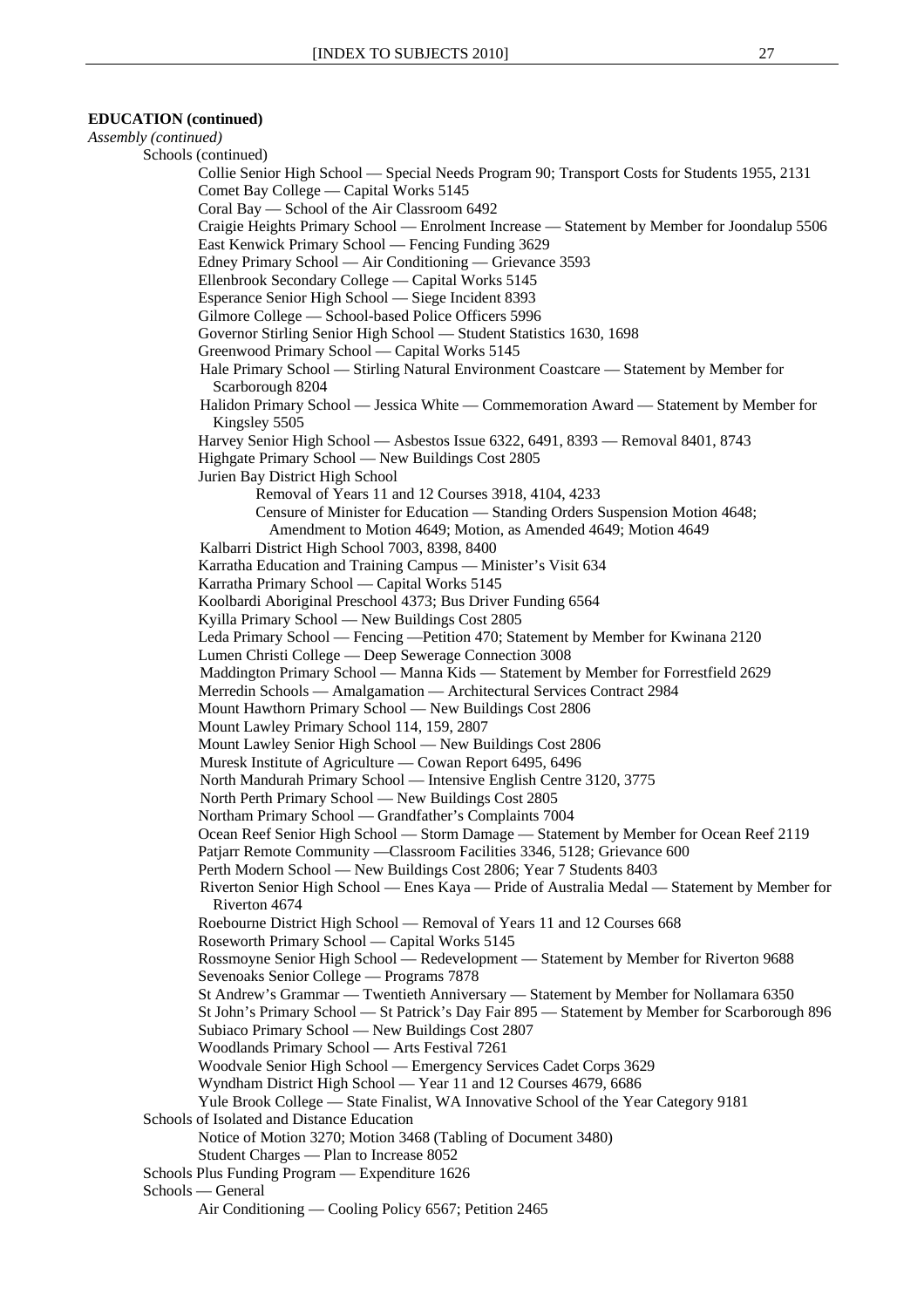### **EDUCATION (continued)** *Assembly (continued)*  Schools — General (continued) Assault Notifications — Statistics 5158 Bullying Incidents — Centralised Record 95 Canteens — Inspection Service Fees 8829 Closures — October 2008 – March 2010 2009 Crossing Attendants — Petition 9315 External Review Unit 6494 Illuminated Speed Warning Signs — Locations 1679 Primary Schools — New in 2012 — Statement by Minister 861 Roof Replacement and Repair Work 5154 Term Dates 2011 — Statement by Minister 4451 Water Supply Standard 83 Weapons — Minister's Stance 8403; Weapons-related Incidents 8408 Secondary Assistance Scheme 2400 Standards and Integrity Unit — Budget Allocation 1625 Students Autism — Discrimination Complaints by Parents 95, 1627–1628; Statistics 93 Clothing Allowance 2400 Disabilities — Computer Use 95; Discrimination Complaints by Parents 1626 Increased Enrolment — Funding 5160 Intellectual Disability Testing 1549–1551 Number Growth — Department's Estimate 1708, 8405 Preprimary — On-entry Assessments 2296 Special Needs 93, 94 Year 7 — Secondary School Transition 467–468, 7641–7642 Swanleigh Residential College 1697, 1698; Petitions 26, 27, 2087 Teachers Assaults against 95, 1993 Resignations in 2009 and 2010 8395, 8396 Sexual Offences by Teacher, Karratha 8394, 8396 Supply in Future Years 8404, 8407 Teacher–Student Ratio — Funding Formula 5160 Teacher Assistants — Number 5111 Teacher Demand and Supply Report — 6839 Transfer on Compassionate Grounds 8584 Training — Fitzroy Crossing — Fitzroy Futures Forum 132 Travel Disruption in Europe due to Volcanic Ash — Impact on School Groups — Statement by Minister 1929 Vocational Education Programs — Remote and Regional Areas 8320 Western Australian Certificate of Education (WACE) — Exam Errors 8991, 8992 Western Australian College of Teaching Act — Communications Agreement — Minister for Education — Notice of Motion 7227; Standing Orders Suspension Motion 7237 (Question to be Put 7239) Western Australian College of Teaching Act 2004 — Review — Statement by Leader of the House 7227 Western Australian Council of State School Organisations (WACSSO) — Funding 2740, 3447 Wirrabirra Education Support Centre — Multipurpose Room — Grievance 3597 *Council* Aboriginal Education Strategy 2010–2014 Direction Statement in Schools 9608 Release 9240, 9779; Answer Advice 9782 Canning River Eco Education Centre — Funding 1251 Classroom Removals — Number 3060 Community Language Program — Review 6134 Department of Education Budget — Expenditure in 2010–11 3060; Three Per Cent efficiency Dividend 1164 Closure of District Offices 4609 Employees — FTE Staff Cuts 1904 Payments to Not-for-profit Organisations — Policy 1470 Workplace Bullying Policy — Review 2282 District Education Offices Bunbury and Warren–Blackwood 8261 Canning — Supplementation Funding 6887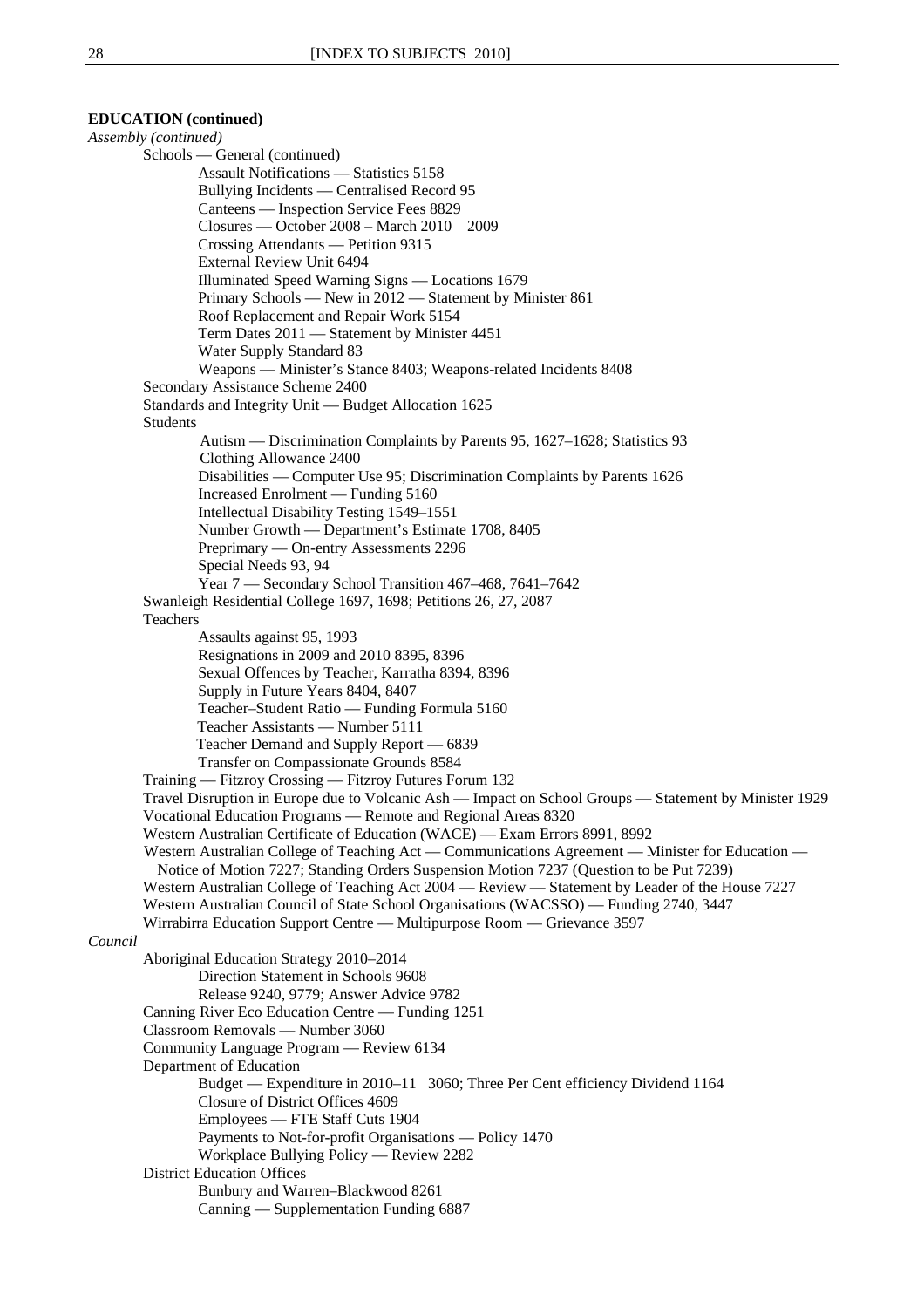```
EDUCATION (continued) 
Council (continued)
        District High Schools 
                Removal of Years 11 and 12 Courses — Adjournment Debate (Hon Matt Benson-Lidholm) 1069; 
                   Petitions 4834, 5409 
                Senior School Allocation — Motion 9084; Statement (Hon Sally Talbot) 9139 
        Early Childhood Development 
                "Early Childhood Development in Western Australia — Capturing the Potential" — Report 4038 
                Portfolio 3725 
                Programs 7389 
                Single Agency 4877; Answer Advice 4886 
        Education Support Workers (Education Assistants, School Cleaners and Gardeners) — Statements (Hon Linda 
          Savage) 2714, 3068 
        English as a Second Language — Support for Children of 457 Visa Holders 7388, 9834 
        Healthy Schools Project — Funding 1484 
        Independent Public Schools 
                2011 Nominations 3731 
                Board Membership 2428 
                Costs 7389 
                Relief Staff Costs 4031 
        Leu, Mr Daniel — Teacher in Warburton Community — Death in Car Accident — Condolence — Statement 
          (Hon Wendy Duncan) 2195 
        National Curriculum — Introduction to Schools 1465, 9277 
        Politics and Legal Studies — Study by High School Students 2271 
        Rural and Remote Education Advisory Council — Meetings 1467 
        Same-sex-attracted Students — Support Programs — Statement (Hon Alison Xamon) 4829 
        Schools 
                Ashdale Primary School —Use of Social Networking Sites — Statement (Hon Liz Behjat) 8467 
                Bullsbrook District High School — Upgrade 2287 
                Carcoola Primary School — Roof Replacement 937 
                Dalyellup College — Fast ForWard Program 4611 
                Dampier Primary School — Year 7 Relocation — Petition 5409 
                Deanmore Primary School — Statement (Hon Ken Travers) 2455 
                East Waikiki Primary School — Power Supply 5455 
                Kalbarri District High School 3671, 6434, 7038, 7867, 7984 
                Katanning Senior High School — Teacher Number 2856 
                Melville Primary School — Road Safety Issues 5685 
                Morley Senior High School — School Nurse Position 9412 
                Northern Suburbs — Upgrade Funding 5467; Paper Tabled 5458 
                Patjarr Remote Community 445, 1747, 2291, 2894 
                Roseworth Primary School — Teaching Position 4607 
        Schools Plus Funding Program 1064, Review 7390 
        Schools — General 
                Air Conditioning — Petition 2534 
                Attendance — Program Funding 7390 
                Bullying — Programs 4919, 6653, 8259, 8931 
                Classrooms Removal and Relocation 9277 
                Entry Prohibition Orders 9239 
                Federal Funding 4206, 8813 
                Fees — Voluntary Collection 9284, 9285 
                Holiday Dates — Impact of Change on South West Tourism 4723 
                National Partnership Agreements — Funding 7388 
                Primary — Education Efficiency Indicators 7391 
                Sex Education — Curriculum Support Materials 6884 
                Support Services — Funding 7392 
                Suspensions — Children Five Years and Younger 2683, 4886 
                Transportable Classrooms — Funding 7391 
        School Networks Initiative — Management 9642 
        School Nurses — FTE Employment 1466 
        School Premises — Prohibition Orders 5298 
        School Principals — Protocols in Dealing with Parents 4605 
        School Psychologists — FTE Allocation 1903, 7392
```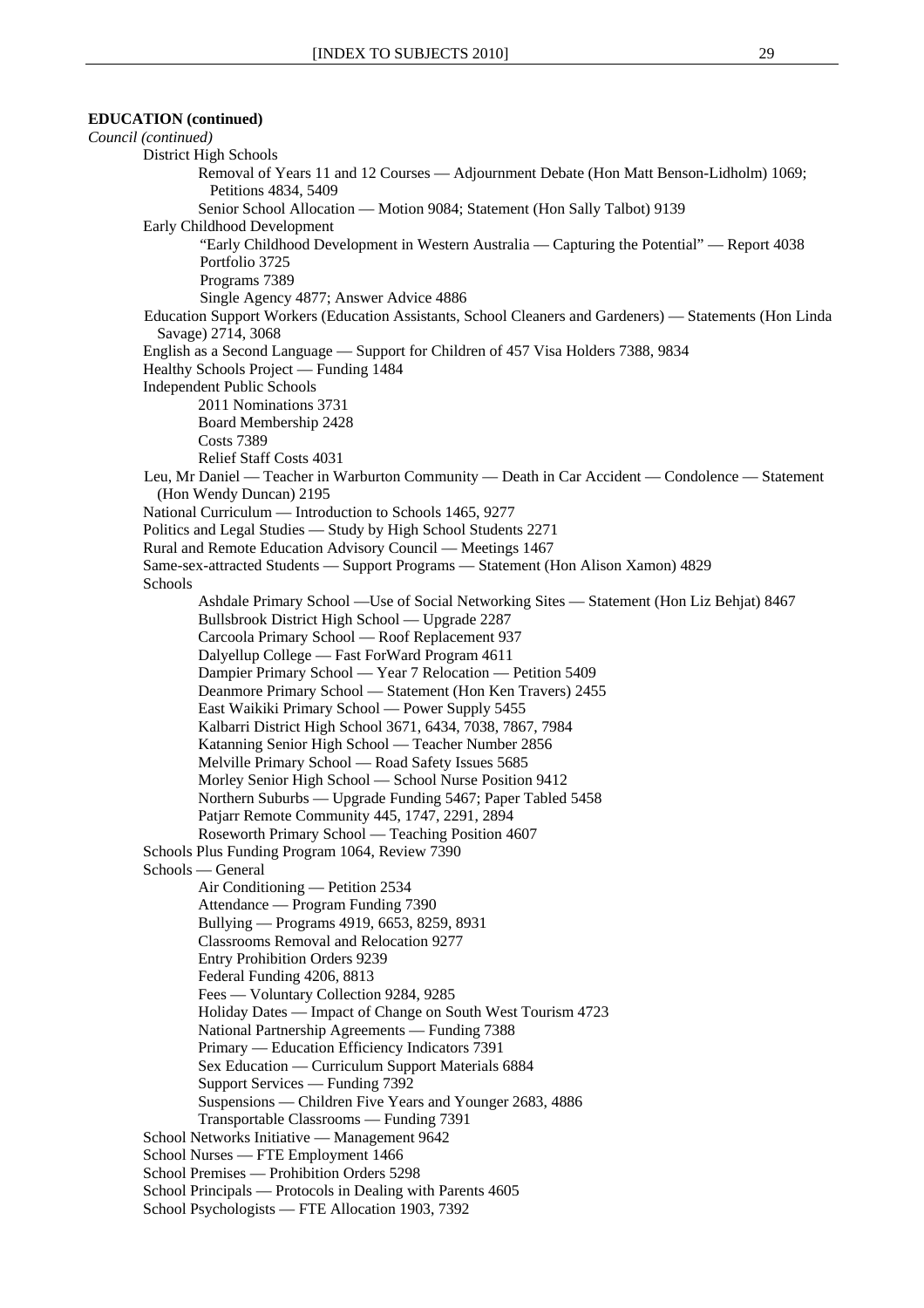### **EDUCATION (continued)**

| Council (continued)                                                                                                                                                                                     |
|---------------------------------------------------------------------------------------------------------------------------------------------------------------------------------------------------------|
| Solar Schools Program — Greenhouse Gas Savings 3708                                                                                                                                                     |
| <b>Students</b>                                                                                                                                                                                         |
| Acting as Carers - Support 2279                                                                                                                                                                         |
| Fare Evasion Infringement Notices 1472                                                                                                                                                                  |
| Same-sex-attracted - Statement (Hon Alison Xamon) 4829<br>Secondary                                                                                                                                     |
| Transition to Work or Further Education - Support 1446, 7388                                                                                                                                            |
| Year 9 — National Minimum Standards 7391                                                                                                                                                                |
| Year 12 - Completion 7391                                                                                                                                                                               |
| Years 11 and 12 Students — Politics and Legal Studies 2271                                                                                                                                              |
| Teachers                                                                                                                                                                                                |
| <b>Accommodation Relocations 3060</b>                                                                                                                                                                   |
| Katanning Senior High School 2856                                                                                                                                                                       |
| Misconduct Allegations 4205                                                                                                                                                                             |
| <b>Unplaced Seeking Positions 4723</b>                                                                                                                                                                  |
| Training Policy — Liberal-National Government — Motion 7183, 7543                                                                                                                                       |
| Western Australian Certificate of Education (WACE) — Exam Errors 9416                                                                                                                                   |
| Western Australian College of Teaching Act 2004 — Review 7039, 7569                                                                                                                                     |
|                                                                                                                                                                                                         |
| EDUCATION AND HEALTH STANDING COMMITTEE                                                                                                                                                                 |
| Assembly                                                                                                                                                                                                |
| Fourth Report — "Children Missing Out — Education Support for: — Students on 457 Visas — Students with<br>a Disability" — Government Response — Statement by Minister for Education 1490; Question 9388 |
| Fifth Report — "Invest Now or Pay Later: Securing the Future of Western Australia's Children" — Tabling                                                                                                 |
| 609; Government Response - Statement by Speaker 3909                                                                                                                                                    |
| Sixth Report - "Destined to Fail: Western Australia's Health System"                                                                                                                                    |
| Government Response - Statement by Speaker 5363                                                                                                                                                         |
| Release of Details — Personal Explanation by Member for Alfred Cove 2746                                                                                                                                |
| Report Error - Statement by Speaker 2747                                                                                                                                                                |
| Tabling 2607                                                                                                                                                                                            |
| Seventh Report — "Annual Report 2009–2010" — Tabling 7243–7245                                                                                                                                          |
| Esperance Lead Pollution — Recommendations 89, 170                                                                                                                                                      |
| "Healthy Child — Healthy State" Report — Implementation of Recommendations 300, 468; Tabling of Paper                                                                                                   |
| 301; Ruling by Speaker 303                                                                                                                                                                              |
| Inquiry into Nickel Loading — Removal of Notice — Statement by Speaker 257                                                                                                                              |
| Inquiry into the Adequacy and Appropriateness of Prevention and Treatment Services for Alcohol and Illicit                                                                                              |
| Drug Problems in Western Australia — Extension of Reporting Date — Statement by Deputy Speaker 8742                                                                                                     |
| Inquiry into the Fresh Start Illicit Drug Program and Naltrexone Implants — Removal of Notice — Statement                                                                                               |
| by Acting Speaker (Mrs L.M. Harvey) 3602                                                                                                                                                                |
| Report — Government's Health Policies 2629, 2631                                                                                                                                                        |
| Terms of Reference Amendment - Statement by Speaker 27                                                                                                                                                  |
| Council                                                                                                                                                                                                 |
| Child and Adolescent Health Services 986                                                                                                                                                                |
| <b>ELECTORAL AFFAIRS</b>                                                                                                                                                                                |
| Assembly                                                                                                                                                                                                |
| Armadale Electoral District — By-election — Statement by Speaker 5035                                                                                                                                   |
| WA Electoral Commission — Midyear Financial Projections — Three Per Cent Efficiency Dividend 1624                                                                                                       |
| Council                                                                                                                                                                                                 |
| Commonwealth Electoral Act 2006 - Changes - High Court Decision 4919, 5456, 5562                                                                                                                        |
| Fixed-term elections — Government Intention 9781                                                                                                                                                        |
| Political Donations and Electoral Spending — Legislation 9779                                                                                                                                           |
| Political Party Logos - Electoral Office Letterheads 4794                                                                                                                                               |
| Western Australian Electoral Act — Amendments for Vision-impaired Electors 1927, 2583                                                                                                                   |
| <b>ENERGY</b>                                                                                                                                                                                           |
| Assembly                                                                                                                                                                                                |
| Alinta — Gas Price Increases 5734–5735                                                                                                                                                                  |
| Bunbury to Albany Gas Pipeline — Timeline 464                                                                                                                                                           |

Coal-fired Generation Projects — Carbon Emissions 7476

Dial before you Dig — Agencies Involved 4330

Distribution Headworks Charges — Cessation 8049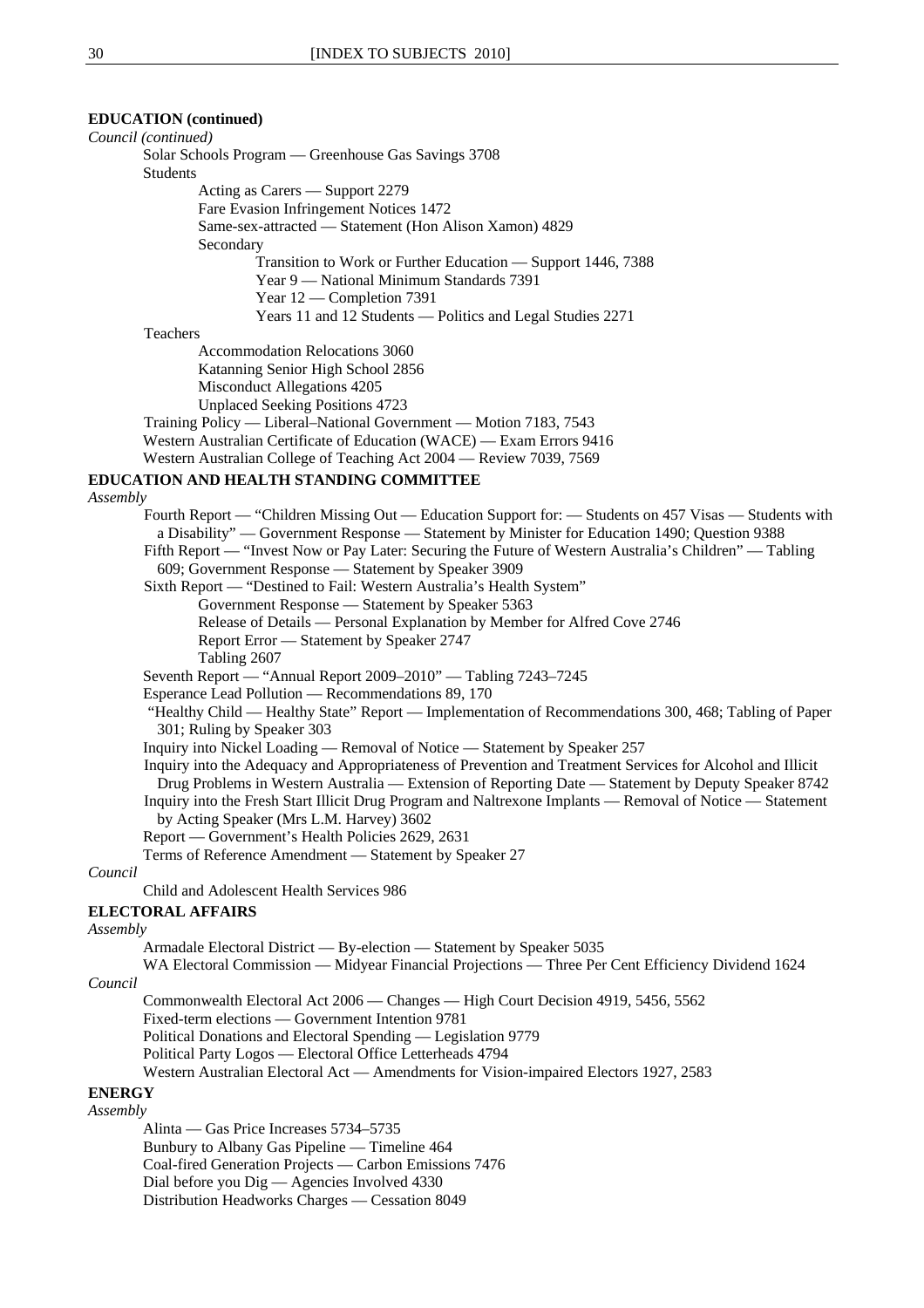### **ENERGY (continued)**

*Assembly (continued)* Domestic Gas Prices Inquiry — Economics and Industry Standing Committee — Referral — Matter of Public Interest 1503 Electricity Charges — See "*Synergy*"; "*State Finance* — *Household Fees and Charges Increases*" Electricity Prices — Air Conditioners — Use and Cost 9304, 9306; "Fuel Poverty" 7878, 7879, 8042 Electricity Supply — Bassendean 1677 Gas Tariffs — Increase 464 Hardship Utility Grant Scheme (HUGS) — See "*Community Services*" Horizon Power — Executive Employment 8413; Salaries 9691, 9692 Minister for Energy — Underground Power Program — Removal of Notice — Statement by Speaker 2305 Muja A and B Power Station — Refurbishment Plans — Financing 9689 National Strategy on Energy Efficiency — Independent Audit — Public Housing 78 Oates, Peter — Appointment as Consultant on Energy Issues 549–550 Oates Report — Implementation 549–550 Office of Energy — Midyear Financial Projections — Three Per Cent Efficiency Dividend 1619 Pilbara Development Approvals — Electricity Supply Limit 8411 Powerlines — Cockatoo Damage 8409 Power System Upgrade 258 Public Housing — Energy-saving Initiatives 4362; Energy Efficiency Audits 5110 Renewable Energy in Western Australia — Removal of Notice — Statement by Speaker 6000 Reticulated Power — Windy Harbour — Petition 8025 Synergy Electricity Charge Increases 3261, 5887; Wilson Tuckey's Comments 5604 Executive Employment 8413 Residential Electricity Bill — Error Complaints 2818 Underground Power Program Bassendean 1677 Cowaramup Main Street 5164 Melville City Council 5196 Petition 3591 Pilbara 7876 Removal of Notice — Statement by Speaker 2305 Substations Location 5197 Trigg, North Beach and Watermans Bay 632 Verve Energy — Executive Employment 8413; Salaries 9691 Western Power Asset Investment Program 3630 Executive Employment 8413 Executive Salaries 9691 Fault Report Response, Woodvale — Grievance 5478 Online Bills 2811 Overhead Powerlines connection to Bushfires 1632 Power Outages Dalyellup 1647 Woodvale — Grievance 9651 Power Pole Maintenance 6567 Services by Hon Cheryl Edwardes 1553 Toodyay Bushfire EnergySafety Report 5512, 5514, 5595 FESA Major Incident Review Report — Statement by Minister 6487 Financial Assistance by Government 7411–7413; Statement by Premier 9647 Fire and Emergency Services Authority Report 6679 Insurance 7119, 7120 Public Inquiry Request 9697 Referral to Community Development and Justice Standing Committee — Notice of Motion 5713; Motion 5864; Amendment to Motion 5866; Motion, as Amended 5866 Verifact Contract 3010, 5512, 5514

#### *Council*

Alinta — Average Residential Gas Bills 4415 Budget 2010–11 — Electricity Tariffs 3063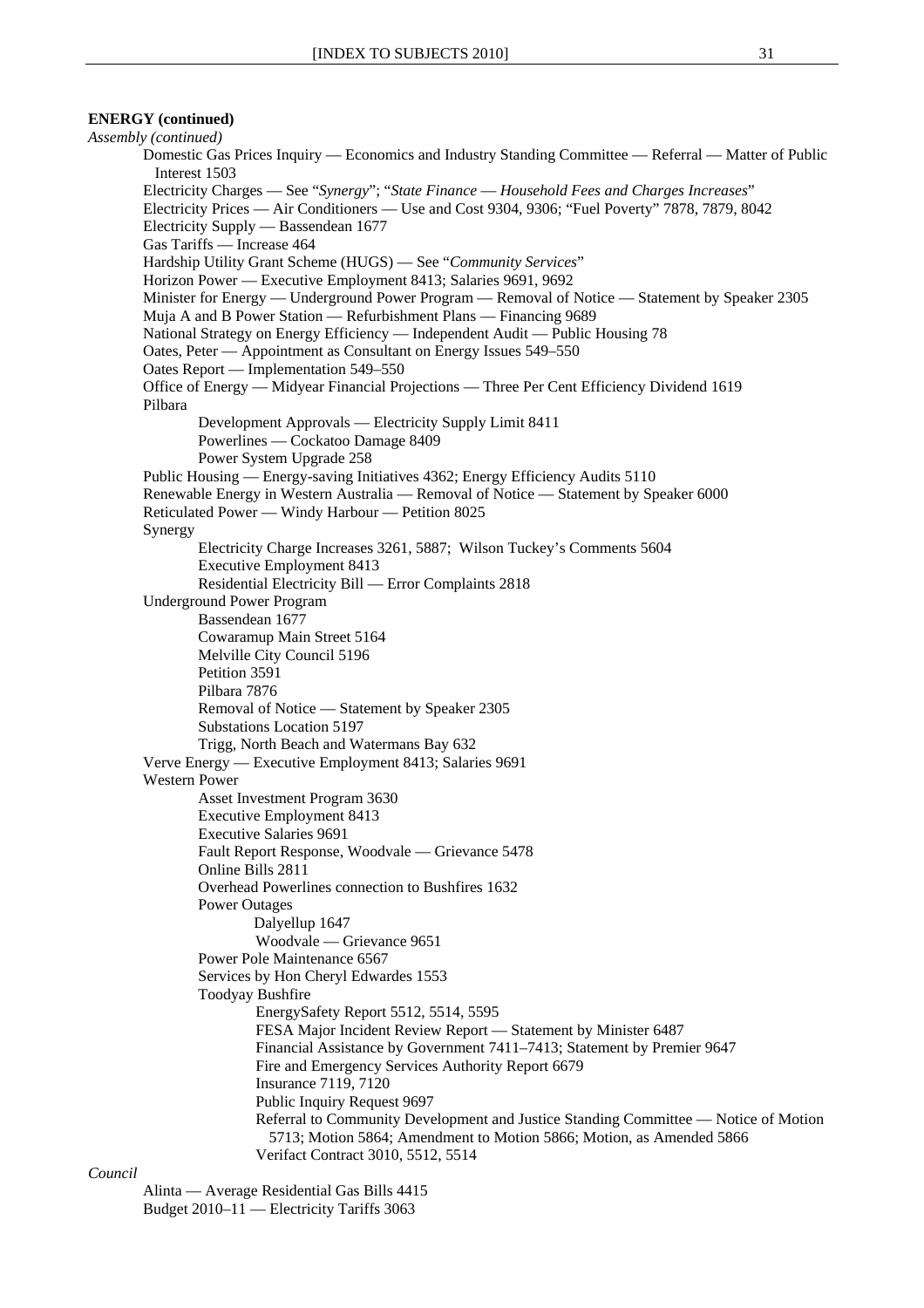### **ENERGY (continued)**

*Council (continued)* Collgar Wind Farm, Merredin — Contractual Commitments 8433; Statement by Minister 977 Dampier to Bunbury Gas Pipeline — Greenhouse Gas Emissions 4053; New Road for Metering station 990, 3724, 3758 Denmark Community Wind Farm — Completion Deadline 8929 East Waikiki Primary School — Power Supply 5455 Electricity Distributors — Performance — Economic Regulation Authority Report 1751 Electricity Industry Metering Code 2005 — Revenue Meters 8634 Electricity Supply — Prepaid Meters 1295 Electricity Tariff Increases — See "*Synergy*" Energy Coordination (Gas Tariffs) Amendment Regulations 2010 — Disallowance — Notice of Motion 3531; Withdrawal of Notice 3659 Energy Utilities — Bonus Payments to Executives 7983 Gas Tariffs — Increase 439 Hardship Utility Grant Scheme (HUGS) Assistance Applications 4172 Continuation 3387 Financial Counselling Services 1089, 1162 Referrals 8937, 8965, 8966 Take-up Rate 2076 Horizon Power Credit Card Transaction Fees — Revenue 8936 Instalment Plans and Disconnections 7402 Legal Services by Hon Cheryl Edwardes and Minter Ellison 2581 Residential Electricity Bills — Average 7613; Overdue 7404 Household Renewable Energy Scheme (HRES) — Applications 1479 Low Emission Energy Development Fund Grant Saving 2853 Projects 1751, 4448 Re-cashflow 987 Mid-West Photovoltaic Solar Farm 6890, 7035 (Answer Advice 7216), Solar 7724 Mt Barker Wind Farm — Energy Level 3707 Muja A and B Power Station — Greenhouse Gas Emissions 357; Refurbishment Plans — Financing 9408 Office of Energy — Electricity Retail Market Review 7725 Overhead Powerlines — Repair Funding 5980 Perth to Geraldton 330-kilovolt Transmission Line 7564 (Answer Advice 7574), 2059 Perth Solar City Program — Smart Meters 6602 Port Hedland Power Station — Proposed 2586 Power Outages — Northampton and Morawa 991, 1057 Power Utilities — Travel and Advertising Expenditure 7564 Public Housing — Energy-saving Initiatives 4758 Remote Area Power Supply Program — Funding 3707 Renewable Energy Certificates — WA Proportion 3708 Renewable Energy Feed-in Tariff Buyback Scheme Rate 8159, 8773 Goods and Services Tax Liability 9130 Government's Commitment 2169 Statement by Minister 3531 Synergy — Payments to Customers 7977 Renewable Energy in Western Australia Notice of Motion 8756 Statement by Minister 6872 Rural Program — Funding 3707 Targets — Statement (Hon Robin Chapple) 4040 Water Pumping Program — Funding 3707 Residual Current Devices — Installation Requirements 2073 Solar Schools Program — Greenhouse Gas Savings 3708 South West Transmission Reinforcement Project — Eastern Terminal 3424 Sustainable Energy Development Office — Programs 1478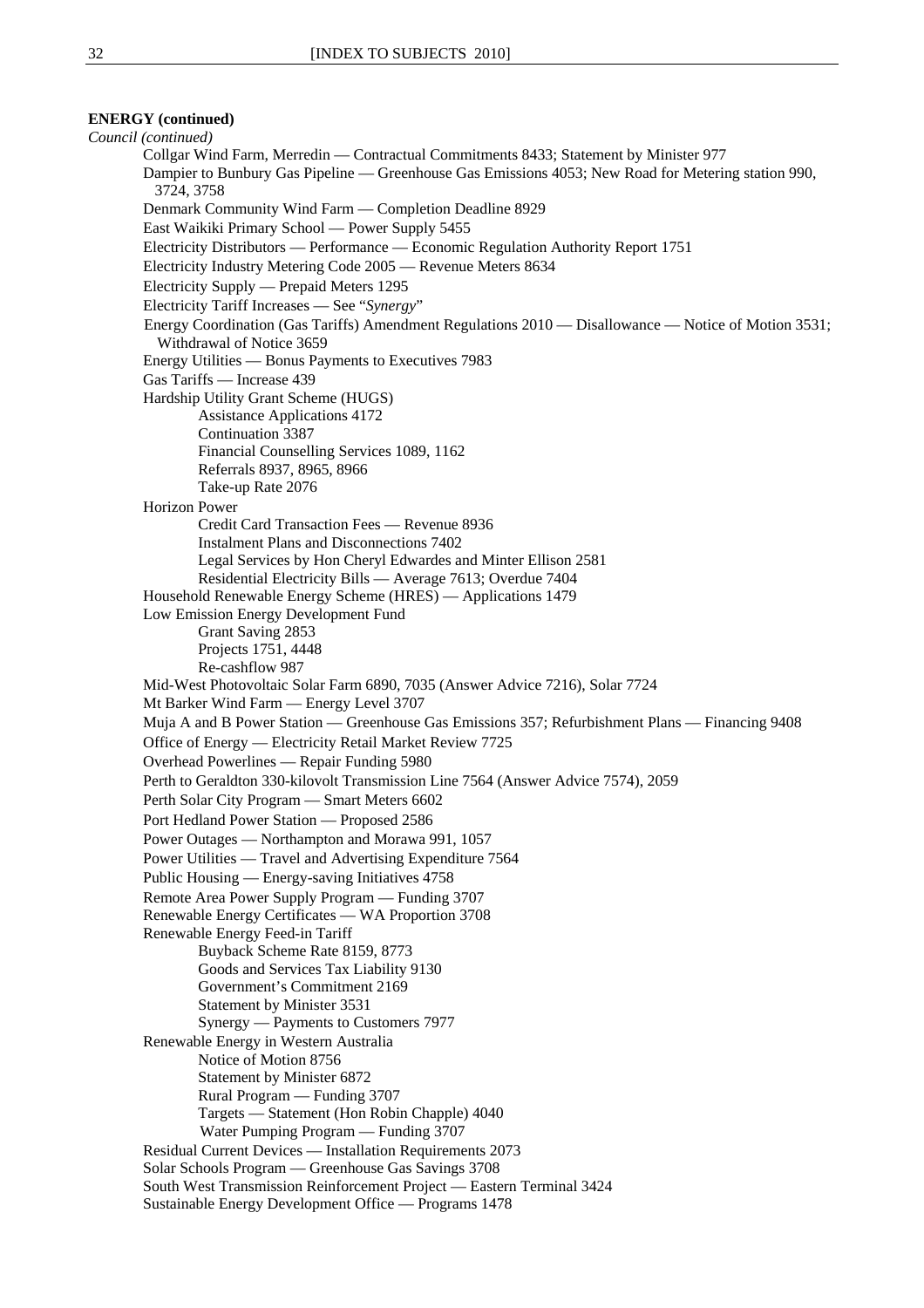### **ENERGY (continued)**

*Council (continued)* Synergy Average Electricity Bills — Regional Towns 7043 Billing System Business — Disconnections for Nonpayment 1478; Instalment Plans 1478 Delays 1090, 8929, 9237 (Supplementary Information 1169) Rebates 1744 Residential Bills 376, 1477, 2272–2275, 4166, 6090, 7043, 7400–7403, 7614, 9781 Credit Card Transaction Fees — Revenue 8936 Electricity Charge Increases Cost Reflectivity 3063 Decision Date 7570 — Answer Advice 7574 Increasing Dividends to Government Agencies 3057 Mr Maurizio 6611–6613 Statements (Hon Ljiljanna Ravlich) 5460, 5967, 7340, 8296 Statements by Minister 5465, 5589, 6638 Offshore Jobs — Statement by Minister — Motion 6600, 6610 Renewable Energy Feed-in Tariff Payments 7977 Residential Disconnections 1477, 7614 SmartPower Tariffs 4801 Vesting Contract with Verve Energy 6884; Statement by Minister 7020 Underground Power Program 1751, 3674, 4604, 4921 Verve Energy Greenhouse Gas Emissions 4053 Kwinana Power Station — Asbestos Contamination 986 Vesting Contract with Synergy 6884; Statement by Minister 7020 Western Power Belvidere Street, Belmont — Street Lighting 5827 Bushfire Mitigation Programs — Statement by Minister 7020 Chief Executive Officer — Employment Term 6776 Collie to Perth Transmission Reinforcement 2585 Dividend Payout Ratio 6437 Downer EDI–Tenix Alliance — Termination 4724 EnergySafety — 2008 Distribution Wood Pole Audit Review 3669 Greenhouse Gas Emissions 4053 Lines Raising for Oversized Vehicles 2276 Pole-top Fires — Number 1057 Power Outages Ellenbrook 932 Kalbarri 1057 Morawa 991 Northampton 1057 Perth Metropolitan Area after Storm 1063 Retail Sector — Statement (Hon Alyssa Hayden) 4889 Power Pole Inspections and Maintenance 5933, 6250, 9775; Statement by Minister 7020 Redundancies 4916 Smart Meters 4885, 9416 South West Transmission Reinforcement (SWTR) — Hacketts Gully to Wells Terminal 1266, 1750 Statement of Corporate Intent 2163 (Answer Advice 2170), 2852, 4610, 4718, 4799 Toodyay Bushfire EnergySafety Report 368, 5555–5557, 7308 FESA Major Incident Review Report 5300, 6431 Liability Exposure 4795 Traffic Lights — Beach Road – Butterworth Avenue, Koondoola Intersection 6092 Transmission Capital Budget 4916 **ENVIRONMENT** *Assembly* Atlantis Marine Park — Preservation — Petition 9647 Balmoral South Project — Mineralogy Pty Ltd — Environmental Bond

Minister for Regional Development's Involvement 6155, 6314 Standing Orders Suspension Motion 6306; Motion 6323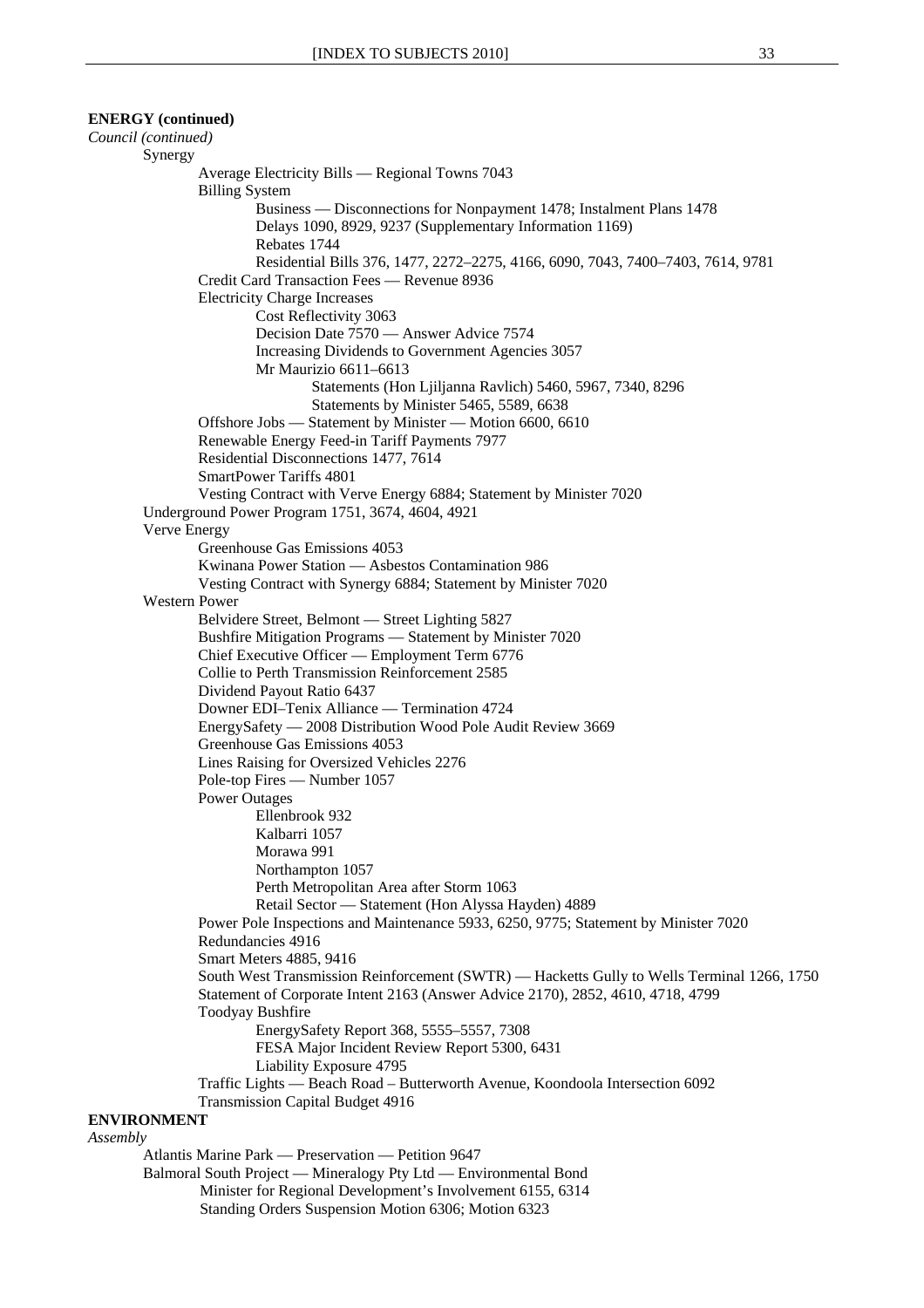### **ENVIRONMENT (continued)**

*Assembly (continued)*  Balmoral South Project — Mineralogy Pty Ltd — Environmental Bond (continued) Referral to CCC and Public Accounts Committee — Matter of Public Interest 6001 Beeliar Wetlands — Roe Highway Stage 8 — Encroachment — Petition 2303 Brikmakers Brickworks — Air Quality Reports 8751 Bush Forever Sites — MRIS Amendment 1082/33 — Statement by Minister for Planning 4221 Bushfire Management 2400; Statement by Minister for Emergency Services 756 Camden Sound — Sanctuary Zones 5989 Cane Toads — See "*Agriculture and Related Resources Protection Amendment Bill 2010*" Carnaby's Black Cockatoo Hopetoun Deaths — Cause 3872 Wellard Sand Mines 4374; Petitions 1928, 2747 Carnarvon Police and Justice Complex — Site Suitability 3838 Climate Change Carbon Emissions Reduction — Petition 8333 Strategy — Minister for Water 3772 Coastal Planning Policy — Sea Level Change — Statement by Minister for Planning 7099 Cockburn Cement Ltd — Dust and Odour Concerns 3119; Grievance 5854 Department of Environment and Conservation Budget — Supplementary Funding 1602 Bushfire Management Budget 2400 Firefighting Review 3170 Management of Former Pastoral Leases — See "*Economics and Industry Standing Committee*" Midyear Financial Projections 1609; Three Per Cent Efficiency Dividend 1613, 1617, 1622, 1625 Payments to Outside Caterers 1992 Electric Motor Vehicle Conversions — Development in Perth 2120 Esperance Lead Pollution — Recommendations of Education and Health Standing Committee 89, 170 "Forest Management Plan 2004–2013" — See "*Forestry*" Freight Trains — Noise Monitoring 6205 Green Skills — Shopfront Community Environment Centre — Statement by Member for Maylands 631 Henderson Environment Centre — Statement by Member for Carine 9179 Kemerton Industrial Area — Groundwater Contamination 6204 King George Sound — Dredging Spoil Dumping — Petition 2303 Lake Nowergup Vicinity — Limestone Quarry — Grievance 9146; Statement by Minister 9469 Land Clearing — Mt Helena — Petition 9143 LD Operations Pty Ltd — Margaret River Coal Mine Proposal 6159–6160; Grievance 6284 Mounts Bay Road — Environmental Impact of Development 105 Native Forests — See "*Forestry*" Naturebank Program — Kurrajong Commercial Safari Camp — Statement by Minister for Tourism 6656 Parks and Reserves Kings Park — Capital Works 5145 National Parks — Entry Concession 3003 Regional Projects — Statement by Minister for Regional Development 8025 Yalgorup National Park — Extension — Petition 859 Perdaman Urea Plant Proposal — Environmental Approval 8584 Perth Air Quality Management Plan — Report Release 3873, 8906 Plastic Shopping Bags — Ban — Petitions 5713, 8488, 8489 Prescribed Burning Program Air Quality Tests 3867, 8752 Assets Deployed 9495 Charges Levied against Other Agencies 1603 South West Forest Region 9495 Ramsar List of Wetlands of International Importance — WA Nominations 3873 Riverhaven Development, Martin — Air Quality Requirements 2826 Sand Mines in Wellard Area — Native Vegetation Clearing 4374 Sandalwood Cutting — Illegal Practices 6355 Soiland Facility — Gnangara Road Wangara — Acid Sulfate Soil Stockpile — Grievance 4065 South Metropolitan Regional Council — Resource Recovery Facility — Statement by Member for Riverton 2628 "State of the Environment Report: Western Australia 2007" — Government's Response 6407 "Survey of Selected Wetlands — City of Wanneroo" Report 1676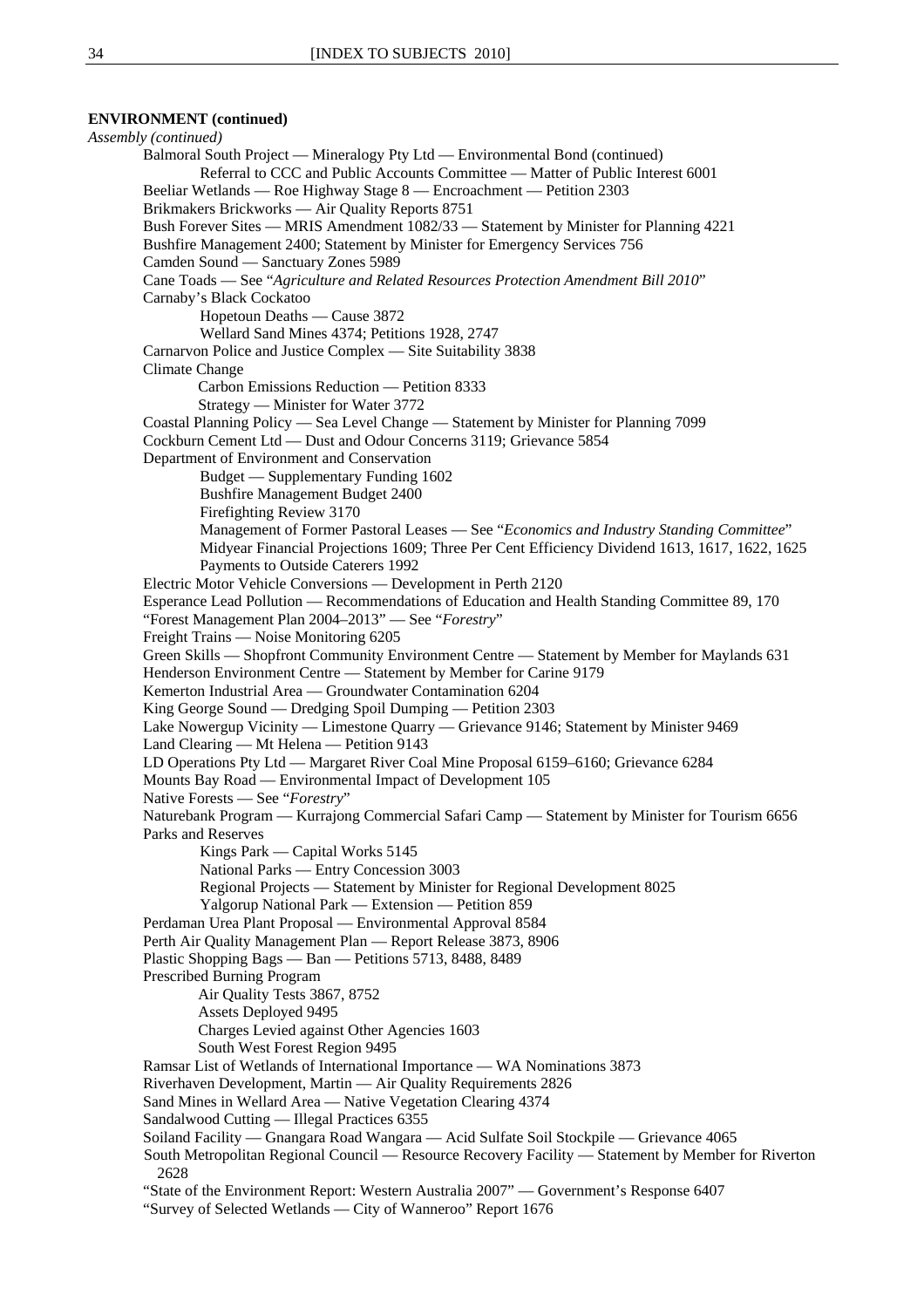```
Assembly (continued) 
        Swan Canning Riverpark — Non-nutrient Contaminants 8753 
        Swan River — Forum — Statement by Member for Maylands 3628 
        Watsonia Plant Infestation — Greenmount National Park and Boya 8576 
        Weed Eradication Program — Yule Brook 8753 
        Weed Management — Funding 2825, 3007 
        Wetlands Conservation Policy — Release 3874 
        White Corella — Culling Program 1702 
Council
        1984 Fire Review Report 355 
        "A Sea Change for Aquatic Sustainability" — Marine Planning Discussion Paper 4604 
        Alcoa Australia Ltd — Breach of Licence Charge — Wagerup Refinery 7215; Supplementary Property 
          Purchase Program 4218 
        Anvil Way Artificial Wetlands — Drainage Basins 2719; Funding for Rehabilitation 1061 
        Australian Square Kilometre Array Pathfinder — Weld Range Iron Ore Project — Potential Impact 9839 
        Balmoral South Project — Mineralogy Pty Ltd — Environmental Bond 5934, 5936, 6250, 6430, 8935 
        Barrow Island 
                Development Projects — Quarantine Noncomformances 2285 
                Endangered Animal Translocation 441, 3576, 4958 (Correction of Answer 9245); Statement (Hon Giz 
                Watson) 1125 
                Rare Flora and Fauna 966 
        Beeliar Wetlands — Roe Highway Stage 8 — Encroachment 1060, 1473, 3577, 3759; Statement by Minister 
          for Transport 2011 
        Beenyup Groundwater Replenishment Trials — N-Nitrosamines Monitoring 6922 
        Bingham Road Creek Wetland 3726 
        Biomass Power Plant, Diamond Mill — Proposal — Fuel Use 9835 
        Black Cockatoos and Other Fauna — Threat to Habitat — Mandurah 1343 
        Brookdale Hazardous Waste Treatment Plant — Monitoring 4608; Reports 4883 
        Browse Basin LNG Project, Broome 
                Land Area 6435 
                Seismic Surveys 3189, 3579 
                Threatened Ecological Community 1333 
        Burrup and Maitland Industrial Estates Agreement Implementation Deed 353, 7376 
        Burrup Peninsula — Rock Art 
                Filming Denied 3061 
                 Monitoring Programs 8688 
                 Vandalism 7214, 7980, 8812 
                DEC Access to Compound 1339 
        Bush Forever Sites 
                Bassendean — Swan Coastal Plain 4978 
                Development Applications 3725, 4168, 4922, 5686 
                Funding 4880 
                Kiara TAFE Bushland — Statement (Hon Alison Xamon) 4441 
                Management 1902, 6270, 7865 
                Metropolitan Region Improvement Fund 7729 
                Mirrabooka — Management 1199, 3255 
                MRIS Amendment 1082/33 — Finalisation 2280; Statement by Minister for Child Protection 4155 
                Mundijong Road Extension 8435 
                Paganoni Swamp 4031, 4413, 4606 
                Perth Metropolitan Area — Notice of Motion 7020 
                Vegetation Targets 4978 
        Bushfire Management 
                Budget — Resources Funding 2053 
                FESA Role 356 
                Fixed-wing Water-bombing Aircraft Contract 4036 
                Independent Review by South Australian Country Fire Service 1065 
        Bushfires — Boorabbin — Attendance by DEC Personnel 3252–3253 
        Cane Toads — Fencing Control Strategy 4213 
        Canning River 
                Boat Speed — Petition 7165 
                Effluent Discharge 8433
```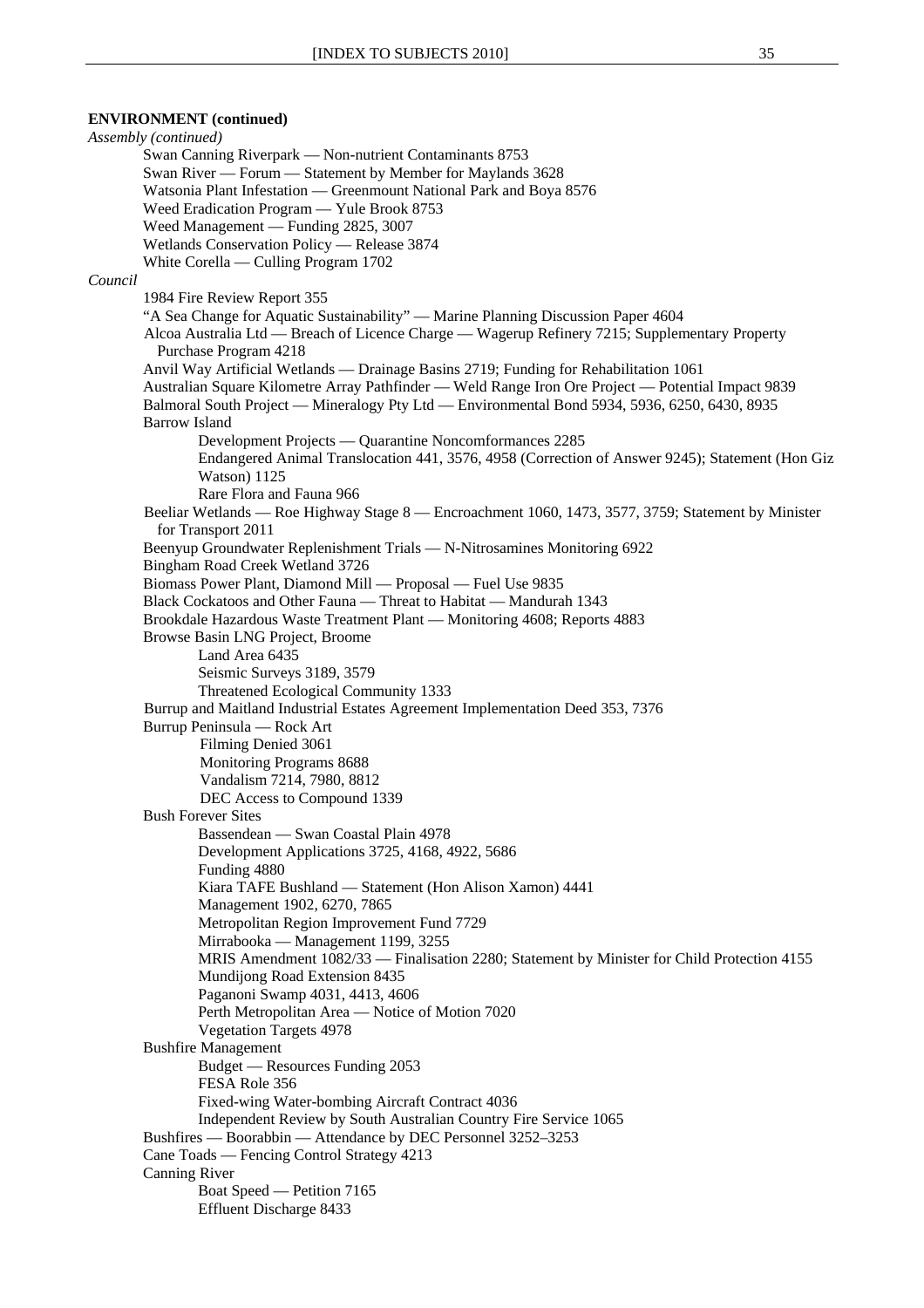*Council (continued)* Canning River (continued) Fertiliser Contamination — Statement by Minister 2154 Sewage Overflow caused by Perth Storm 1252 Canning River Eco Education Centre — Funding 1251 Carnaby's Black Cockatoo 1254; Statement by Minister 978 Cement Manufacturing Premises, Nowergup — Licence 4447 Chipco Spearhead Herbicide — Weedkiller — Local Council Use 440 Class IV Waste Materials — Identification in Tracking System 4622 Climate Change and Global Warming Adaptation and Mitigation Strategy Development 4448 Emissions Reduction Target 4956 Notice of Motion 8911 Pre-election Commitment 2463 Progress 5302 Public Release 4409 Department of Environment and Conservation and WALGA Committees 7835 International Conference — CPA London — Statement (Hon Giz Watson) 7860 Office of Climate Change 4411, 4795 Statements (Hon Philip Gardiner) 7742, 7858; Statement (Hon Robin Chapple) 9273 Coastal Planning Policy — Sea Level Change 7309, 7727 Cockburn Cement Ltd — Refinery Emissions Boundaries 8687, 8814; Epidemiological Studies 5452 Burning of Hazardous Waste — Trials 375 Dust and Odour Concerns 1090, 3365 Air Quality Buffer Zone 7037, 7212, 7981 Petitions 3173, 3657, 4153, 4389, 4705, 4774, 4834 Dust Sampling 6890 Residents' Health Concern 445, 1907 Standing Committee on Environment and Public Affairs — Special Report 6873 Cockburn Sound — Auditor General's Report 7041 Collgar Wind Farm, Merredin — Statement by Minister for Energy 977 Community Grants Programs — Successful Applicants 5304 Comprehensive Species List — Tabling 6125 Conservation and Land Management Amendment Regulations (No. 2) 2010 — Disallowance — Notice of Motion 8108; Withdrawal of Notice 8245 Conservation Areas — Dieback Protection 7565 Conservation Commission — Management Plans 4604 Conservation Sites — Management by DEC 6130 Container Deposit Legislation — Consultation Regulatory Impact Statement 7036 Contaminated Sites — Identification 4217; Location 9275 Contaminated Sites Act 2003 — Mirrabooka–Dianella Area 6607 Department of Environment and Conservation Dalgaranga Station — Future Plans 368 Director General's Absence during Estimate Hearings 4036 Equity and Diversity Targets 6438 Firefighting Review 4036, 6889 Funding from Cliffs Asia Pacific Ltd 455 Funding from Third Parties 455 Hazard Management Agency 9781 Industry Regulation Compliance Program 6131 Logging Involvement in South West 2678 Office of Climate Change 4411, 4795 Science Division 6271 Tertiary Study by Employees 2272 Western Australian Local Government Association Committees 7835 Dieback 5451, 7565, 7725 Dolphin Deaths — Chief Scientist's Report 2586; Statement by Minister 2833 Douglas, Malcolm — Death — Statement by Minister 7221; Statement (Hon Robin Chapple) 7603 Eighty Mile Beach — Proposed Marine Reserve 4719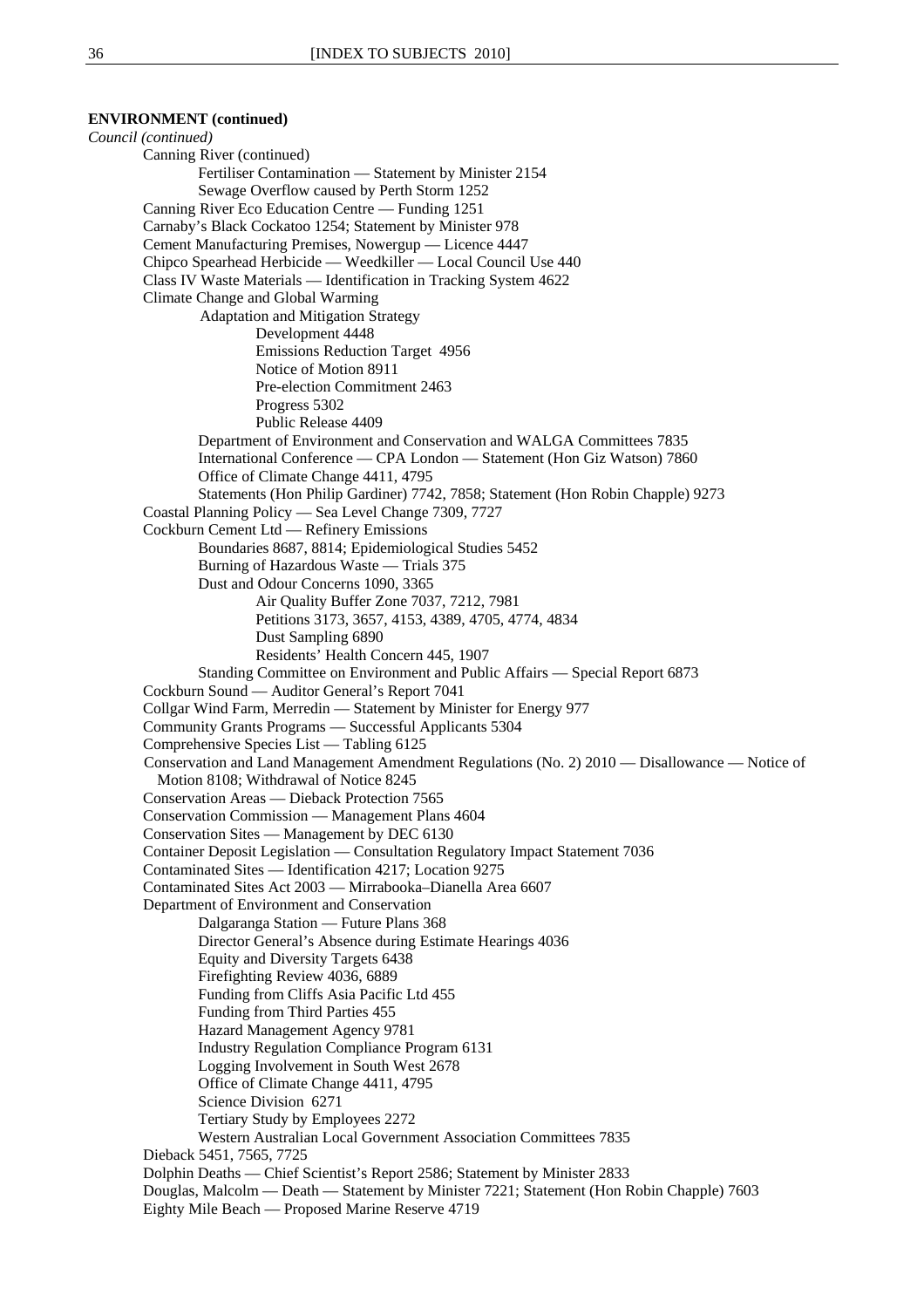*Council (continued)* Ellen Brook Catchment — Governance 8433 Environment Protection and Biodiversity Conservation Act Review — Hawke Report 9125 Environmental Compliance — Project Audit 6133, 6272 Environmental Protection Authority, Office of the Budget 2283, 3063 Enquiries by Members of Parliament 1746 General Manager Position 6254 Improved Consultative Process — Statement by Minister 3658 Mid-term Audit of Forest Products Commission 6086 Ministerial Decisions 3191 Officer Visit to South Australia 7732, 7829 Staff 2724, 6086 Proposals and Planning Scheme Amendments 6133 Environmental Protection (Kwinana) (Atmospheric Wastes) Policy — Review 2284 Environmental Protection (Unauthorized Discharges) Regulations 2004 — Operation 6125 Erindale Grove Development, Gwelup — Contaminated Sites Classification 4722 Esperance Lead Contamination — Clean-up — Statement by Minister for Transport — Motion 1753 *Eucalyptus Nitens* — Toxic Run-off Fear 976 Fertilisers — Phosphorus Limits — Statement by Minister 2154 Fitzroy River and Margaret River — Proposed Damming 8262 Flooded Gum Tree Destruction, Swan View — Aboriginal Heritage Site 1131 Forest Management Plan 2004–2013 — ID/Locality Names 9275 (Supplementary Information 9783) Forrestdale Lake — Boardwalk Replacement 1489, 6438 Fossil Fuel Industry — Flare Pits 6486 Gap Ridge Industrial Estate 5938, 7384, 7865 Gascoyne Traders Site — Environmental Assessment 2684, 5685 Glass Recycling Facility 6257 Gnangara Park Development — Revegetation Funding 4720 Gorgon Gas Project — Barrow Island Environmental Monitoring 1129 Flatback Turtle Conservation Program 3224 Funding of DEC Officers 1333 Greenhouse Gas Emissions Muja A and B Power Stations 357 State and National Approach 4917 Western Australian Government Strategies — Motion 4840 Helms Forest Block — See "*Forestry*" Household Hazardous Waste Program — Funding 1129 Housing — Sustainable Initiatives — Rebates and Incentives 2055 Icy Creek Environmental Education Facility — Bookings 7571 Illegal Dumping — Penalties 2423 IM240 Emissions Testing on Modified Cars — 2082 Industrial Odour Emissions — Prosecution Policy 3074 International Year of Biodiversity — Adjournment Debate (Hon Alison Xamon) 402 Intrastate Air Flights — Carbon Emissions 8481 Irishtown Sandstone Operations — Mining Lease 4761–4762 Jandakot Airport Master Plan Commitments and Conditions 7373 Department's Submissions 3060 Environmental Impact 2463, 5940 Federal Government's Environmental Approval — Motion 3019 Grand Spider Orchid Discovery 2583 Minister's Communications with Commonwealth Departments 2858 Noise Mitigation 938 Zoning Issue 1166 Karratha Workers Accommodation Village — Environmental Compliance 4053 Kiara TAFE Bushland Clearing for Jandakot Airport Expansion 4172, 4415 Statement (Hon Alison Xamon) 4441 Threatened Status 3671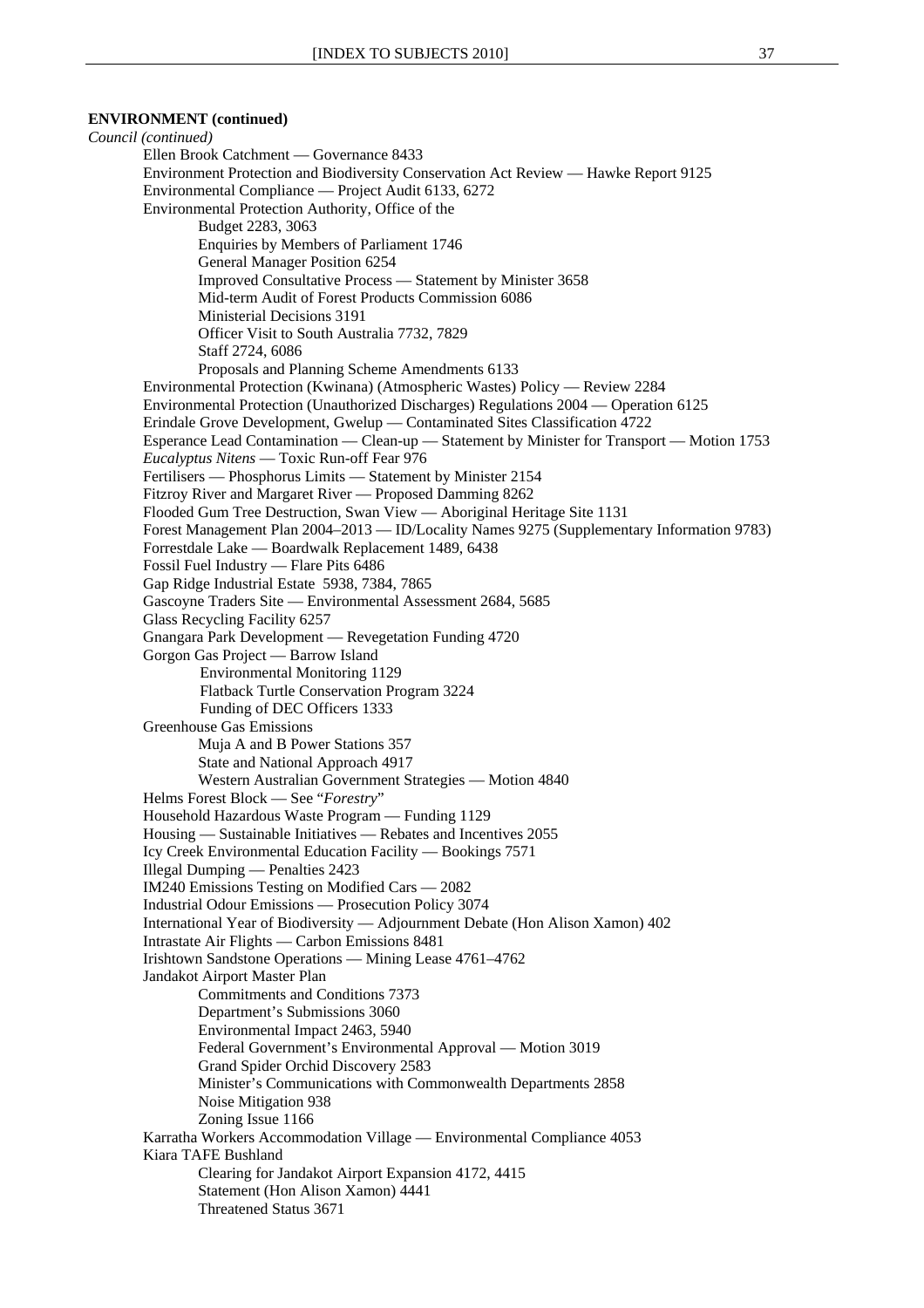*Council (continued)* Kimberley Science and Conservation Strategy Funding 4878 Statement by Minister — Motion 3400, 4407, 4416 Wilderness Parks Establishment — Statement by Minister 8244 King George Sound — Dredging Spoil Dumping — Petition 3657 Kwinana Air Quality Buffer — Proximity to Cockburn Cement Ltd 7037 Lake Nowergup Vicinity — Limestone Quarry — Development Application 4207, 8771, 9130, 9606; Petition 2154 Landfill Waste Levy — Effectiveness 3675 LD Operations Pty Ltd — Margaret River Coal Mine Proposal 4921, 5299, 5688, 5828, 5940, 5983, 6092, 6255, 6607, 7310, 7567, 7733, 7734, 9417; Statement (Hon Lynn MacLaren) 9134; Statement by Minister 9136 Lined Skink — Endangered Status 4964 Liquefied Natural Gas Precinct, Derby — Point Torment 2169, 6257, 7376 Low Emission Energy Development Fund 987, 1751, 4448, 2853 Marine Park Planning — Notice of Motion 9082 Marine Parks Bills Bay — Sanctuary Zone 7378 Bioregional Planning Program 6772 Camden Sound — Establishment 1488, 2163, 2286, 3058, 3185, 4173, 4414, 8244, 8245, 9244 Capes — Gazettal Delay 4803 Coral Bay — Sanctuary Zone 7378 Gazettal 5561 Marine Parks and Reserves Authority — Annual Report 1091 Maud — Sanctuary Zone 7378 Minister's Comments 1744 Ningaloo Coral Bay Boating 7381, 7382 Manta Rays 7612 Oil Tankers and Exploration 2425–2426, 2678; Statement (Hon Giz Watson) 3070 Sanctuary Zone 7378 State Waters — Low Protection Level 2891 Marine Turtle Conservation — Gorgon Gas Project — Barrow Island — Marine Turtle Conservation 1163 Mining Operations — See also "*Mines and Petroleum — Mine Sites — Environmental Issues*" Environmental Damage in Pilbara 3669 Annual Environmental Reports 2730 Environmental Tenement Obligations 2729 Mining Proposal Assessment Reports — Recommendations 7214 Minister for Environment — Performance and Accountability — Adjournment Debate (Hon Sally Talbot) 451 Ministerial Approvals — Project Compliance 6133 Mirrabooka–Dianella Region — Contaminated Groundwater 6607 Montara Oil Disaster — EPA Report, 6 August 5457 MS *Finnmarken* — Collision at Barrow Island — Environmental Impact 5451; Statement (Hon Jon Ford) 5462; Statement by Minister for Transport 5463 Municipal Solid Waste — Feedstock for Energy Recovery 6091 Native Vegetation Clearing Licence — Rocla 6253 Protection Unit — Budget 6132 Working Group 7225, 8687 Native Western Australian Plants — Extinct and New Species 8487 Naturebank Program — Native Title Issues 1345 Ningaloo Reef — UNESCO World Heritage Nomination 1338 Office of the Appeals Convenor — Staffing 3579 Paganoni Swamp Reserve Management 4413 Proposed Rezoning 4606 Transport-oriented Development 4031 Parks and Reserves National Parks Cape Le Grande — Commercial Operation 1906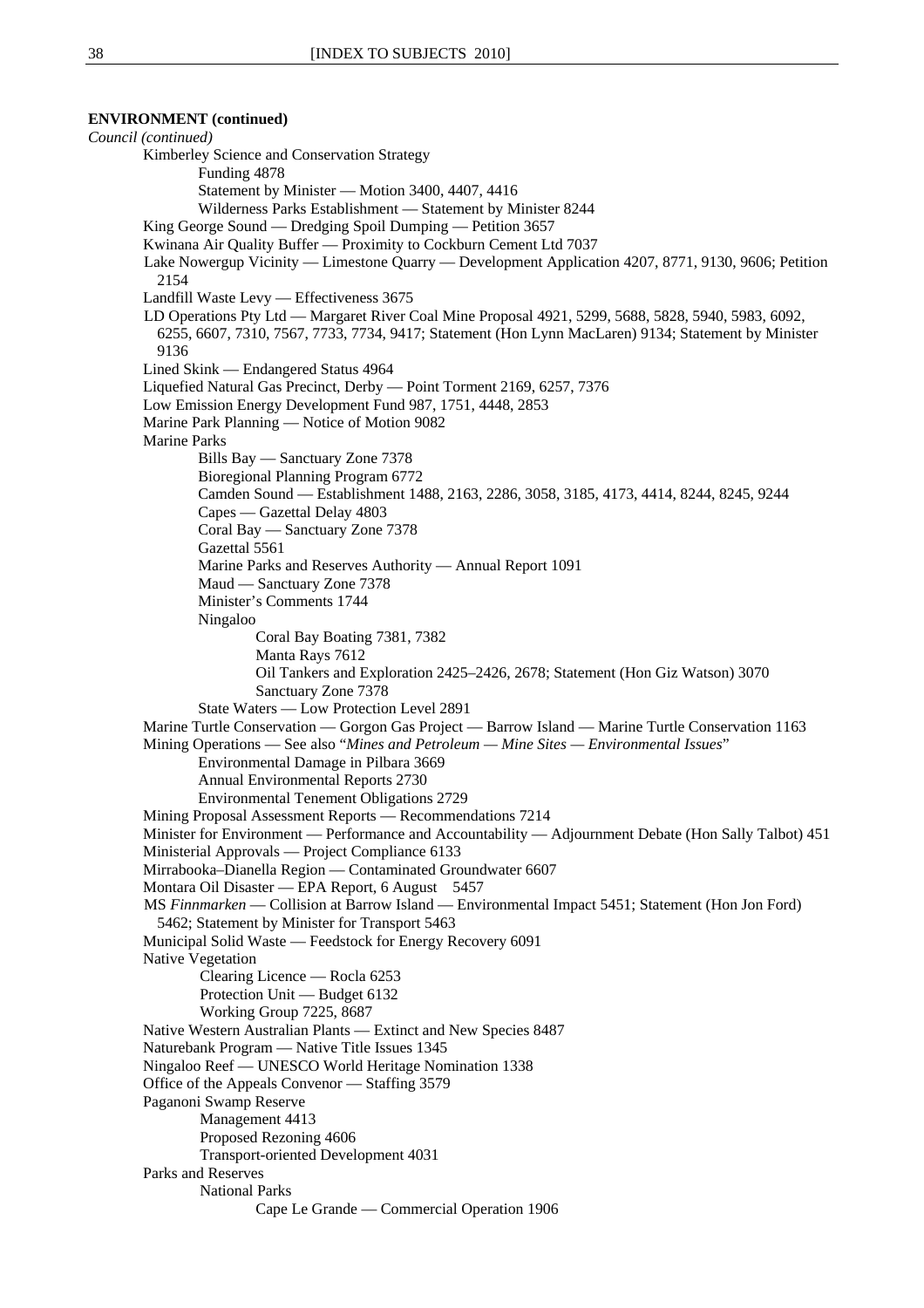**ENVIRONMENT (continued)**  *Council (continued)* Parks and Reserves (continued) National Parks (continued) D'Entrecasteaux — Management Plan 3185 Fitzgerald River Dieback Management 5451 Management Plan 1991–2001 3230 Roads 371, 3078 Walk Trail 6885 Shannon — Management Plan 3185 Fuel Loads 5982 South Metropolitan Region — Regional Parks 1299 Peel Inlet and Dawesville Channel — Airboats 1058; Adjournment Debate (Hon Sally Talbot) 1071; Statements by Minister 1074, 1264 Perth Air Quality Management Plan — Government Response 1198 Perth Observatory — Staffing and Service Delivery 6132 Plastic Shopping Bags — Ban — Petition 3173 Pluto LNG Project — New Road Approval 990, 3724, 3758, 3759 Point Peron Marina Project 992, 1266, 6089 Prescribed Burning Program Area Burnt 8686, 3252 Backlog 6135 Layman Ballan BS 120 — Area Burnt 9835 Number of Years Between 1295, 3675 Preston Beach Golf Course — Kangaroo Culling 3190 Ramsar Convention on Wetlands — Fortescue Marshes Nomination 3731 Re-usable Shopping Bags — Occupational Safety and Health Hazard 4802 Red Hill Quarry Expansion Environmental Compliance 1902 Hanson Construction Materials — Licence 4036 Indigenous Site Management 1131, 1461, 1483 Supreme Court Finding 6135 Regional Parks Unit — Management by DEC 6131 Renewable Energy Targets — Statement (Hon Robin Chapple) 4040; See also "*Energy*" Sandalwood Industry — Sustainability 7574, 7863 South Coast Draft Regional Marine Strategic Plan 2010 — Coastal Setback Policy 9840 South Metropolitan Regional Council — Resource Recovery Facility 2580; Licence 5297 Southern River — Sewage Overflow caused by Perth Storm 1252 State Forests — See "*Forestry*" Swan Region — Conservation Sites 6130; Regional Parks Unit 6131 Swan River Bayswater Main Drain Sub-catchment 9414 Boat Speed Limits 2581; Petition 7165 Dolphin Deaths — Chief Scientist's Report 2586; Statement by Minister 2833 Effluent Discharge 8433 Fertiliser Contamination — Statement by Minister 2154 Nitrogen Nutrient Export 9414 Nutrient Pollution 3732 Sewage Overflow caused by Perth Storm 1252 Swan River Trust — Department of Water's Role 6432, 6609 Threatened Ecological Communities — Management Funding 4802; Operation 9612 Tiwest Joint Venture Kwinana — Pigment Plant — Chemical Releases 1294 Tree Deaths due to Chemicals — Joondalup and Stirling 7830, 9835; Legal Proceedings 3226 Underwood Avenue Bushland — Member for Cottesloe's Letter in 2008 5298, 5304 Uranium Mining — See "*Mines and Petroleum*" WA Bluemetal Extraction Site — Encroachment into State Forest 4800 WA Herbarium — Fit-out 5030 Wagerup Alumina Refinery — Licence Extension 4218 Warroora Station — Public Access to Coast 9240 Warrup Forest Block — Intensive Logging — Petition 4389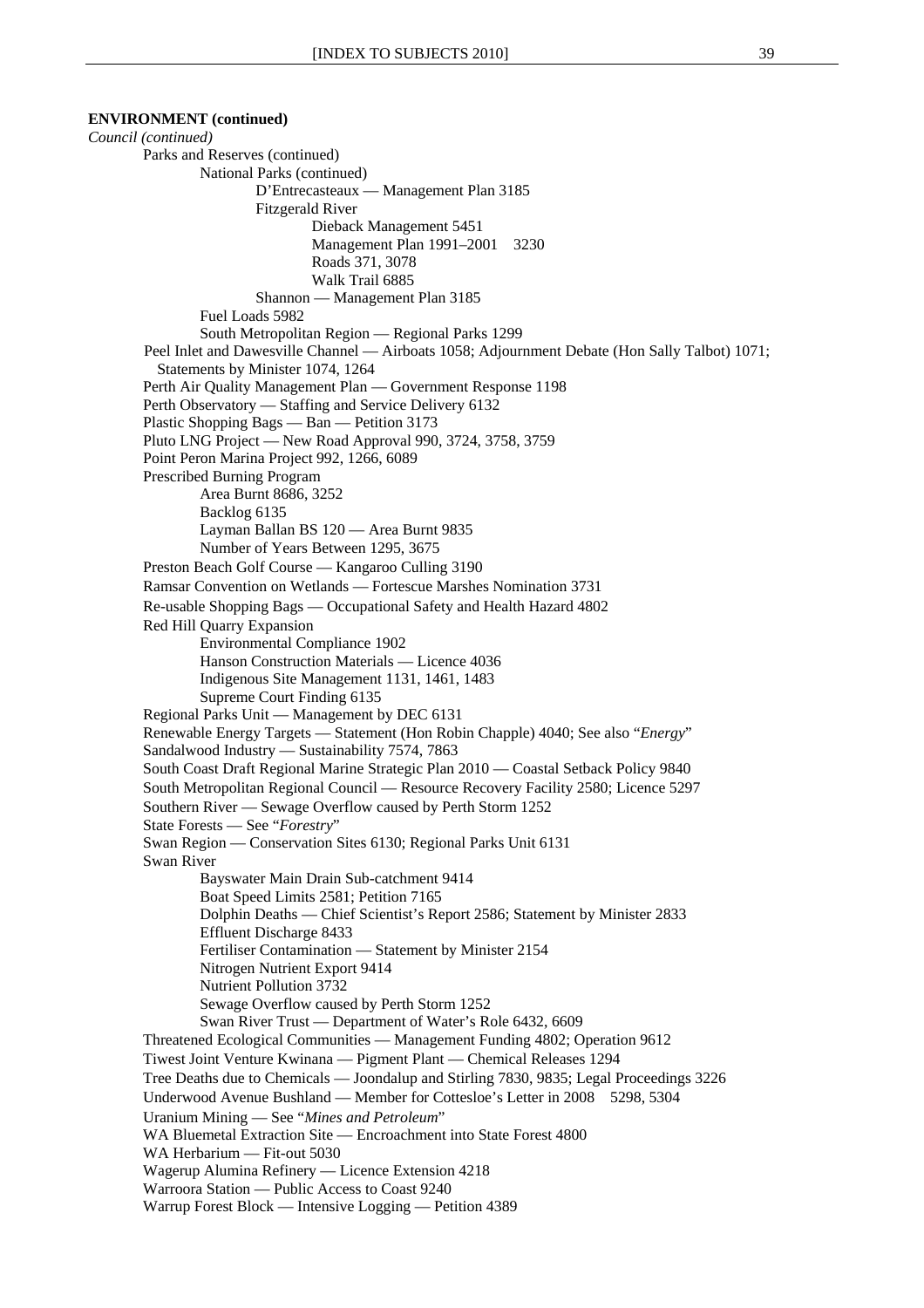*Council (continued)* Waste Authority of Western Australia Business Plan 7210 Manager of Communications 8257 Membership 351 Resignation of Chairman Barry Carbon 933 State Waste Strategy 7041 "Sustainable Cities Index" — Australian Conservation Foundation Report 3673 Waste Avoidance and Resource Recovery Account 2009–10 3393, 7315 Waste Avoidance and Resource Recovery Levy Amendment Regulations 2009 — Disallowance — Notice of Motion 926; Motion 2877 Waste Levy — Funds Raised 7315 Waste Water Treatment Plants — Licensing 3724, 3739–3744 Watsonia Plant Infestation — National and Regional Parks in Perth Hills 9832 West Atlas Oil Spill 1130, 2893 Western Australia Biomass Pty Ltd — Power Plant, Diamond Mill 8434 Western Australian State Waters — Low Protection Level 2891 Western Australian Blue Metals — Encroachment into State Forest, Whitby 2278 Western Ringtail Possum — Survey Guidelines 8700; Threat to Busselton Habitat 975, 976, 1906 Wetlands Conservation Policy 2584 Whale Strandings — Number 9415 Wildflowers on Roadside Verges — Management 1458 Wittenoom Town Site — Mitigation of Asbestos Tailings Spread 4880 Wungong Catchment Thinning Trial — Conservation Commission Report 3387, 4032 Yannarie Solar Project — Proponent Withdrawal from EPA Assessment 2430, 2891 **ENVIRONMENT AND PUBLIC AFFAIRS, STANDING COMMITTEE ON** *Council* Sixteenth Report — "Municipal Waste Management in Western Australia" — Motion 1038, 1169, 1753 Seventeenth Report — "Overview of Petitions" — Motion 7976, 7986 Eighteenth Report — "Inquiry into Deep Sewerage in the Cockburn Area" — Motion 7992, 8928, 8938 Nineteenth Report — "Petition — Prayer for Relief" — Tabling 1210; Adoption 1723 Twentieth Report — "Overview of Petitions" — Tabling 5410 Special Report — Inquiry into Cockburn Cement Ltd, Munster — Tabling 6873 Special Report — Inquiry into Shack Sites in Western Australia — Tabling 3570 **ENVIRONMENTAL PROTECTION AMENDMENT BILL 2010** *Assembly* Receipt 8348 First Reading 8498 Second Reading 8498, 8851 Third Reading 8878 Assent 9712 *Council* Notice of Motion to Introduce 6065 Introduction and First Reading 6258 Second Reading 6258, 7734, 7817 Committee 7827–7828, 7836–7855 Report 7993 Third Reading 8121 Returned 8803 Assent 9630 **EQUAL OPPORTUNITY AMENDMENT BILL 2009** *Assembly* Returned 1510 Assent 1510 *Council*

Second Reading 954 Third Reading 1000 Assent 1283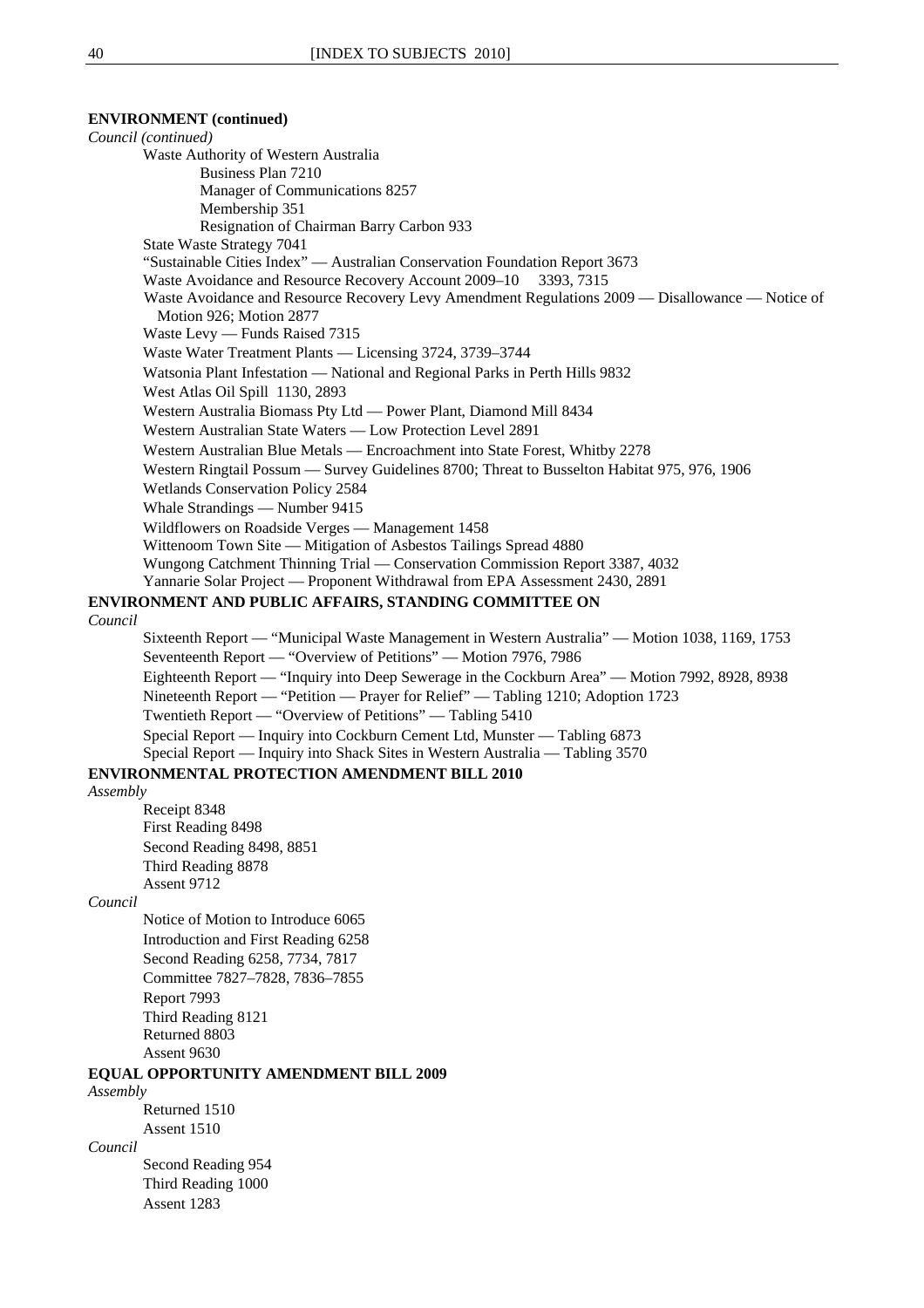#### **EQUAL OPPORTUNITY (MEMBERS OF PARLIAMENT) AMENDMENT BILL 2010**

#### *Assembly*

Notice of Motion to Introduce 1503 Introduction and First Reading 1932 Second Reading 1968

### **ESTIMATES AND FINANCIAL OPERATIONS, STANDING COMMITTEE ON**

#### *Assembly*

Agency Annual Reports 9191–9192, 9311–9312

#### *Council*

Twentieth Report — "Royalties for Regions' Policy" — Motion 420

Twenty-first Report — "Report on the Inquiry into Public Sector Expenditure" — Motion 1753, 2421, 2431; Statement (Hon Brian Ellis) 2457

Twenty-second Report — "Budget Estimates 2008/09" — Quarterly Financial Results Report 2851

Twenty-third Report — "Annual Hearings in relation to the Budget Estimates 2009/10" — Motion 2851, 2859

Twenty-fourth Report — "Annual Report 2009" — Tabling 1210; Motion 8944

Twenty-fifth Report — "Budget of the Office of the Auditor General" — Tabling 1210

Twenty-sixth Report — "The Confidential Status of the State Development Agreement Oakajee Port and Rail" — Tabling 1210

Twenty-seventh Report — "The Removal of Senior School Allocation Funding for Year 11 and 12 Courses at 21 District High Schools — Tabling 4835

Twenty-eighth Report — "Annual Hearings in relation to the Budget Estimates 2010–11" — Tabling 5782 Twenty-ninth Report — "Budget Estimates 2009–10" — Tabling 5783

Thirtieth Report — 'Agency Annual Reports 2008–09" — Tabling 5783

Thirty-first Report — "Report on the 2008–2009 Agency Annual Reports: Request for a Member of the

Legislative Assembly to appear before the Committee" — Tabling and Adoption 9082

Budget Estimates Hearing — Statement by Leader of the House 2403

Comments by Premier 9236

Hearings in Council Chamber — Statement by President 4876

Special Report — "2010–11 Budget Estimates Hearings" — Tabling 2536

Special Report — "Hearings in relation to Agency Annual Reports for 2009–2010 Advice" — Tabling 7817

Special Report — "Inquiry into the Removal of Senior School Allocation Funding for Year 11 and 12 Courses at District High Schools" Amendment to Terms of Reference — Tabling 2664

Special Report — "Inquiry into the Removal of Years 11 and 12 Courses at 21 District High Schools" — Tabling 2536

**ESTIMATES OF REVENUE AND EXPENDITURE —** See "*State Finance* — *Budget 2010–11*"

**– F –** 

#### **FAIR TRADING BILL 2010**

#### *Assembly*

Notice of Motion to Introduce 6937 Introduction and First Reading 7100 Second Reading 7101 Appropriation 7433 Cognate Debate 7901 Second Reading — Cognate Debate 7901 Consideration in Detail 7923, 9729–9730 Returned 9555 Council's Amendments — Consideration in Detail 9729

#### *Council*

Receipt and First Reading 8000 Second Reading 8000 Standing and Temporary Orders Suspension Motion 9392 Cognate Debate 9424 Second Reading — Cognate Debate 9424 Committee 9434–9437 Third Reading 9438 Report 9438 Ruling by President 9615 Assembly's Message 9630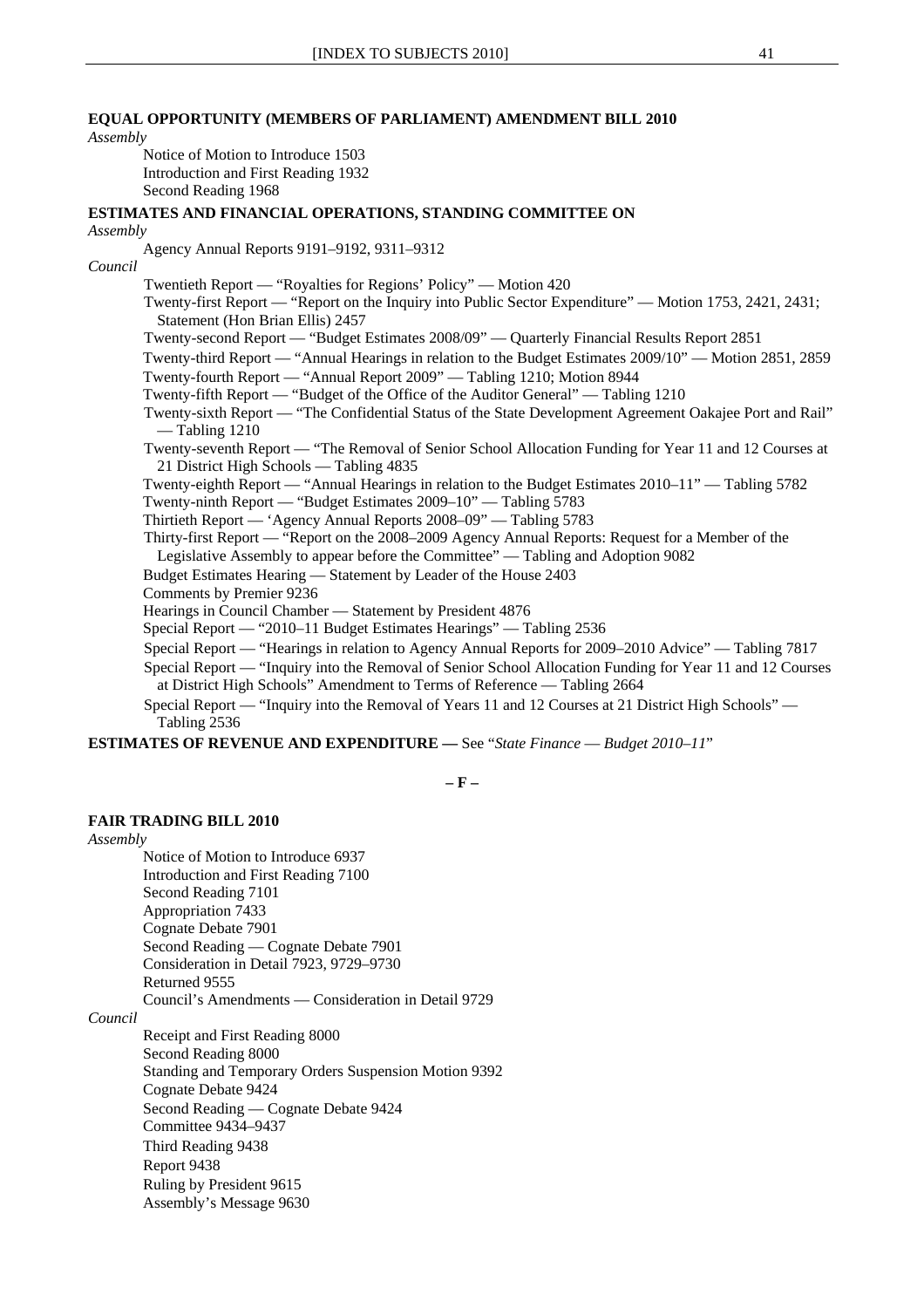# **FEDERAL GOVERNMENT**

| Assembly                                                                                                               |  |
|------------------------------------------------------------------------------------------------------------------------|--|
| Asylum Seekers - See "Asylum Seekers" under separate heading.                                                          |  |
| Building the Education Revolution — Building Condition Assessment Report 5154                                          |  |
| Commonwealth Grants - 2008-09 Financial Year 1596                                                                      |  |
| Council of Australian Governments (COAG) — National Strategy on Energy Efficiency 78                                   |  |
| Goods and Services Tax Revenue — Western Australia's Share 463                                                         |  |
| Home Insulation Program — Assistance for Adversely Affected Homeowners 20                                              |  |
| Hospital Reform Proposal — Implications for Regions 460                                                                |  |
| National Building Economic Stimulus Plan — New Homes Construction 132                                                  |  |
| Resource Super Profits Tax - See "Mines and Petroleum"                                                                 |  |
| Council                                                                                                                |  |
| Childcare Centres — Funding — Statement (Hon Mia Davies) 4042                                                          |  |
| Compulsory Income Management — Commonwealth Model 2857; Referrals to Centrelink 972, 5019                              |  |
| Goods and Services Tax Revenue — Renewable Energy Feed-in Tariff 9130                                                  |  |
| National Broadband Network                                                                                             |  |
| Benefits to State 8262; State Support 3575<br>Expansion — Motion 5783                                                  |  |
| Statement (Hon Matt Benson-Lidholm) 5835                                                                               |  |
| National Partnership Agreement on Productivity Places Program - Funding 2234-2235                                      |  |
| School Funding 4206, 8813                                                                                              |  |
| FERGUSON, HON JOCK, MLC                                                                                                |  |
| Assembly                                                                                                               |  |
| Condolence Motion 8                                                                                                    |  |
| Council                                                                                                                |  |
| Condolence Motion 324                                                                                                  |  |
| FIRE AND EMERGENCY SERVICES                                                                                            |  |
| Assembly                                                                                                               |  |
| <b>Bushfire Management</b>                                                                                             |  |
| Overhead Powerline Cause 1632                                                                                          |  |
| Refuge Policy — Victorian Standard 7530                                                                                |  |
| Season End - Statement by Minister 2467                                                                                |  |
| Season Extension - Statement by Minister 756                                                                           |  |
| Season Preparedness 7787                                                                                               |  |
| Urban Interface Areas 7119-7120                                                                                        |  |
| <b>Communication Network</b>                                                                                           |  |
| Collie Area - Poor Service 1270                                                                                        |  |
| Systems in Regional Western Australia 3261, 5990                                                                       |  |
| Earthquake in Kalgoorlie-Boulder — See also "Heritage"                                                                 |  |
| Emergency Response 1495, 2124                                                                                          |  |
| Statement by Minister 2089                                                                                             |  |
| Emergency 000 Telephone Number - Response Times 3864, 4370                                                             |  |
| Emergency Services Levy 3635-3636, 5736-5738, 5888                                                                     |  |
| Fire and Emergency Services Authority                                                                                  |  |
| Annual Seasonal Outlook Briefing — Statement by Minister 8704                                                          |  |
| Midyear Financial Projections — Three Per Cent Efficiency Dividend 1617                                                |  |
| Fire Detection Technology Award — Landgate — Statement by Minister for Lands 755<br>Firefighters — Response Times 7682 |  |
| Fires in Great Southern Region - Cause Statistics 6059                                                                 |  |
| Gosnells State Emergency Service - Statement by Member for Gosnells 5883                                               |  |
| National State Emergency Services Week - Statement by Minister 8489                                                    |  |
| Osborne Park Special Equipment Tender — Decommissioning 1602                                                           |  |
| South Hedland Fire and Rescue Station - Extension 5115                                                                 |  |
| <b>State Emergency Service</b>                                                                                         |  |
| Esperance — New Headquarters 8909                                                                                      |  |
| Perth Storm Response - Statement by Minister 1492                                                                      |  |
| Volunteers — Melbourne Hailstorm — Statement by Minister 665                                                           |  |
| StateAlert Trial 2009-10 - Assessment 7529                                                                             |  |
| Storm Season — May to October — Statement by Minister 2467                                                             |  |
| <b>Toodyay Bushfire</b>                                                                                                |  |
| EnergySafety Report 5512, 5514, 5595-5596                                                                              |  |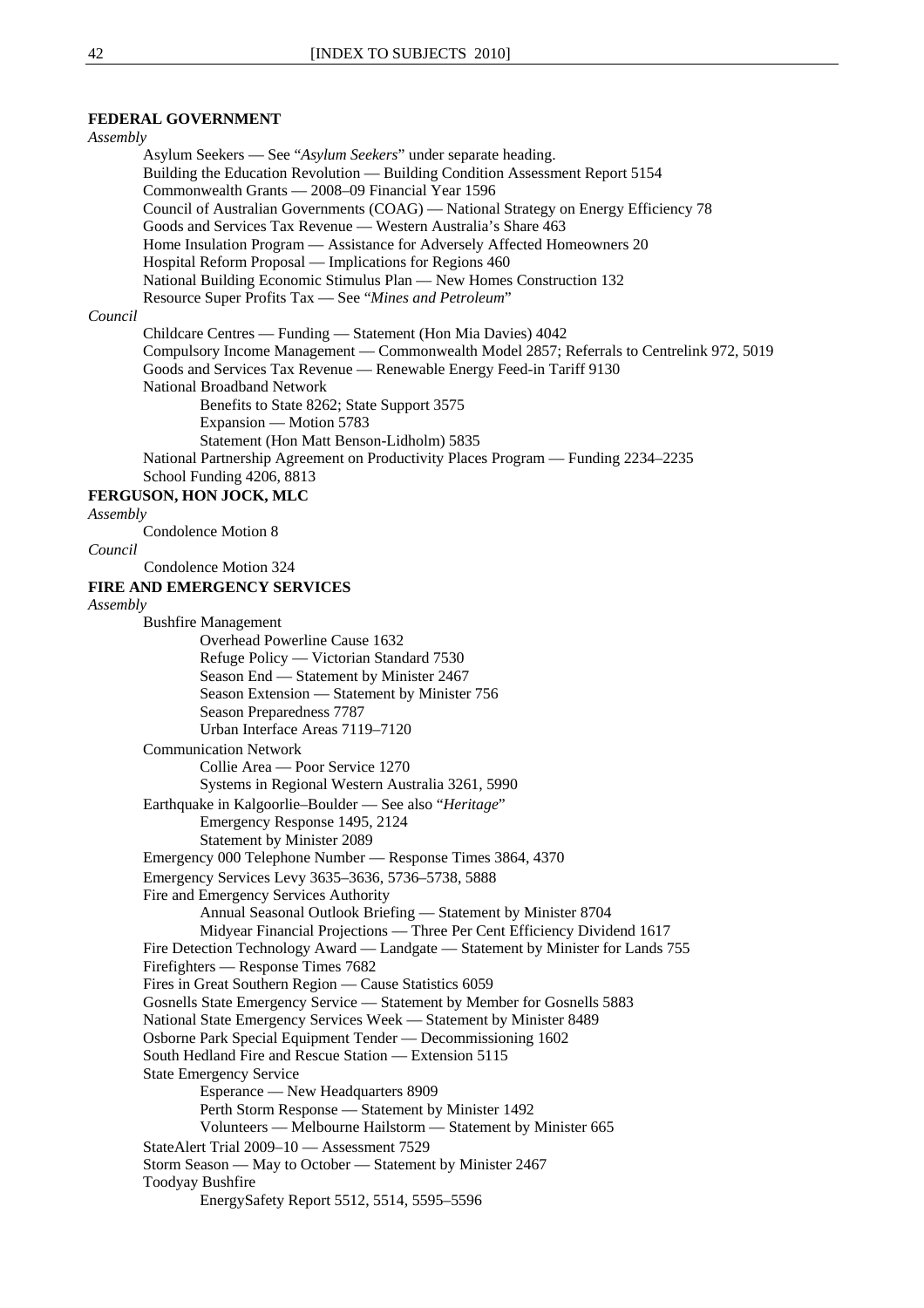### **FIRE AND EMERGENCY SERVICES (continued)**

### *Assembly (continued)* Toodyay Bushfire (continued) FESA Major Incident Review Report 6679–6680; Statement by Minister 6487 Financial Assistance by Government 7411–7413; Statement by Premier 9647 Insurance for Victims 7119–7120 Public Inquiry — Request 9697 Referral to Community Development and Justice Standing Committee — Notice of Motion 5713; Standing Orders Suspension Motion 5864; Amendment to Motion 5866; Motion, as Amended 5866; Motion 5866 Western Power — Verifact Contract 3010, 5512, 5514 Victorian Bushfires Royal Commission — Final Report — Statement by Minister 5036 Woodvale Senior High School Emergency Services Cadet Corps — Marianne Riley and Paul Planken 3629 *Council* 1984 Fire Review Report 355 Burrup Peninsula — Emergency Services 5970 Bushfire Management 355, 356, 1984, 2270 Carabooda Fire — Injury to Firefighter 8630 East Fremantle Property — Fire Reports 8314 Emergency 000 Telephone Number — Response Times 3189 Emergency Management Act 2005 — Review 9240 Emergency Services Levy 4981, 5687 Fire and Emergency Services Authority (FESA) Firefighting Foam Tender 9605 Hazard Management Agency 9781 Occupational Health and Safety 7977, 8816 Firefighter Development Program — Trainee Assessments 4619 Firefighters Career — Deployment Scheme Expansion 2858 Kalgoorlie — Special District Allowance 2859 Regional Office — Consultation with South West Councils 3252 Wearing of FESA Insignia 5982 Kings Park Bushfire, January 2009 — FESA Role 2270; Report 1428 Marble Bar — Service Concern 8312 McGhie, Monica — Stranding of Disabled Person in Fremantle 446, 1251 Regional Radio Network — Funding 4609 Toodyay Bushfire EnergySafety Report 368, 5555, 7308 FESA Major Incident Review Report 5300, 6431 Western Power — Liability Exposure 4795 **FISH RESOURCES MANAGEMENT AMENDMENT BILL 2009** *Assembly* Assent 28 *Council* Assent 360 **FISH RESOURCES MANAGEMENT AMENDMENT (FEES) BILL 2010** *Assembly* Notice of Motion to Introduce 9318 Introduction and First Reading 9474 Second Reading 9474–9475 **FISH RESOURCES MANAGEMENT AMENDMENT (FEES) BILL (NO. 2) 2010** *Assembly* Notice of Motion to Introduce 9318 Introduction and First Reading 9475 Second Reading 9475 **FISHERIES** *Assembly* Amateur Net Fishing — Peel Harvey Estuary 1275 Camden Sound Marine Park — Sanctuary Zones 5989 Department of Fisheries — Midyear Financial Projections — Three Per Cent Efficiency Dividend 1618 Fish Resource Management Amendment Regulations 2010 Regulations 6 — Disallowance — Notice of Motion 474; Motion 794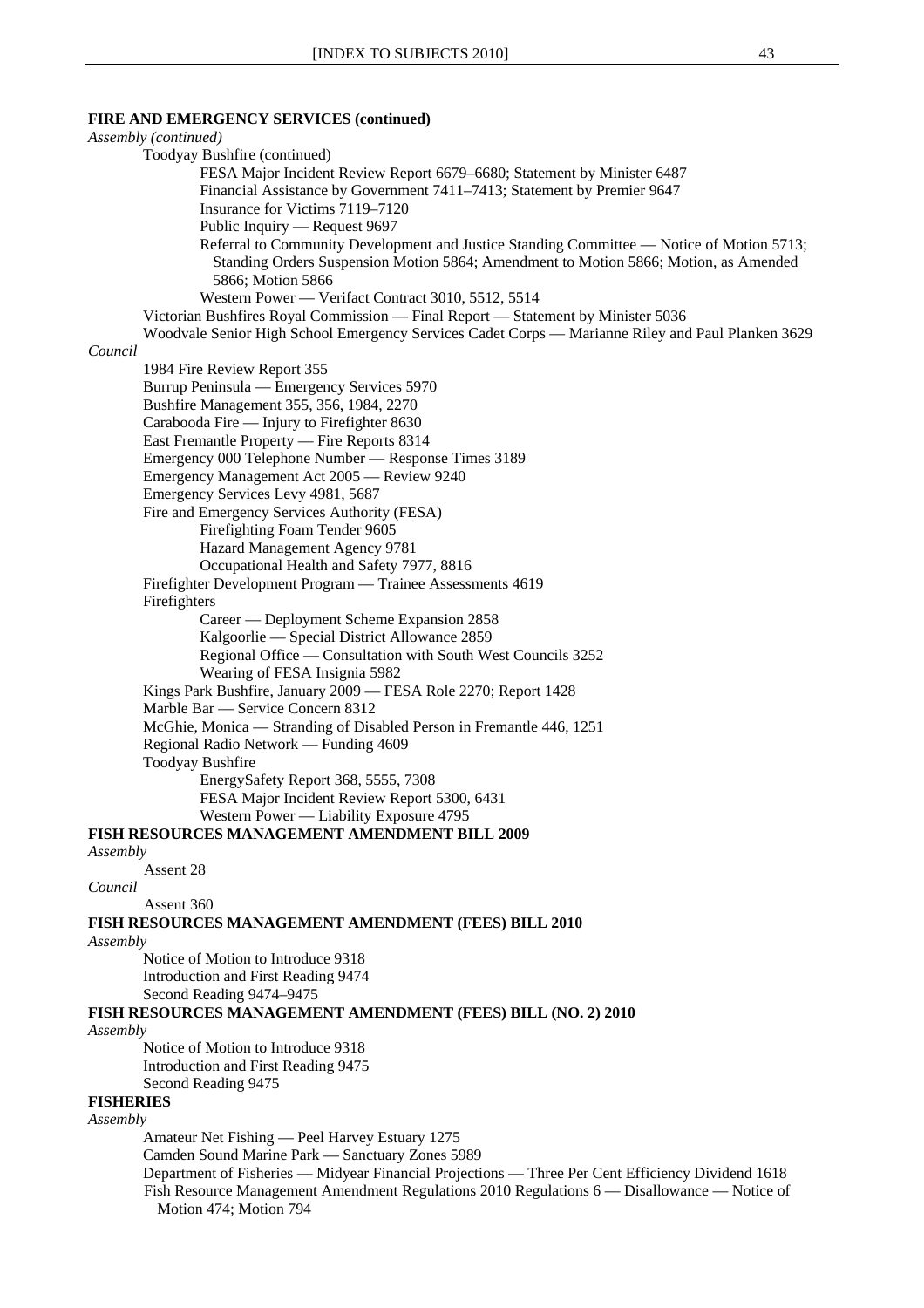### **FISHERIES (continued)**

*Assembly (continued)* Fishing Vessels — VMS Navigational Equipment 6057 Marine Industry Awards — Westerberg Marine — Statement by Member for Albany 3118 Marmion Angling and Aquatic Club — Statement by Member for Carine 632 Oyster Harbour — Net Fishing Ban — Petition 7097 Peel Harvey Estuary — Net Fishing 1275 Recreational Fishing Fees — Removal of Notice — Statement by Speaker 6000 Recreational Fishing Licences and Fees — Concessions 2010; Visiting Seafarers 9559 Redfin Perch — Fishing Licence — Petition 471 *Council* Albany Fishery — Opposition to Closures — Petition 2403 Boating — See "*Transport*" Broome Aquaculture Centre — Barramundi Release — Statement (Hon Ken Baston) 2592 Camden Sound Marine Park 1488, 2163, 2286, 3058, 3185, 4173, 4414, 9244 Demersal Scalefish Stocks — Abrolhos Islands Reef Observation Areas 987 Department of Fisheries — Regulatory Fees and Fines 3389 Fish Resources Management Act 1987 — Exemption from Laws and Regulations 9608 Fish Resources Management Amendment Regulations (No. 3) 2010 — Disallowance — Notice of Motion 7166; Withdrawal of Notice 7300 Fish Resources Management Amendment Regulations (No. 4) 2010 — Disallowance — Notice of Motion 5922; Discharge of Order 6876 Fish Resources Management Amendment Regulations (No. 6) 2010 — Disallowance — Notice of Motion 8108; Discharge of Order 9752 Fish Resources Management Amendment Regulations (No. 7) 2010 — Disallowance — Notice of Motion 8586; Discharge of Order 9752 Gillnet Fishing — Eighty Mile Beach — Licensing 1298 Managed Fishing Licences — Stamp Duty Transfer 4798 Marine Planning Discussion Paper — "A Sea Change for Aquatic Sustainability" 4604 Marine Produce Australia — Saltwater Barramundi Aquaculture Business — Statement (Hon Ken Baston) 4888 Mulloway Fish — Protection 4992 Recreational Fishing Catch Survey — Results 7726 From Boat — Licence Revenue 4055, 4057 Licences and Fees — Paid Onshore-based Licences 935 Rock Lobster Industry Access to Chinese Market 9777 Alston Cartoon 7211 Fisheries Adjustment Scheme Special Purpose Account 3062 International Peer Review Panel 4993 Quota Management 3670, 7042 Weedy Sea Dragons — Regulation 2728 West Coast Demersal Finfish Management — Withdrawal of Notice 6208 **FISHERIES ADJUSTMENT SCHEMES AMENDMENT BILL 2009** *Assembly* Assent 28 *Council* Assent 360 **FORESTRY** *Assembly* "Forest Management Plan 2004–2013" — Forested Areas Lost 5163 Forest Products Commission Full-time Equivalent Employment 100 Labor Government Funding 5892 Sawmills Purchasing Native Timber 101 Statement of Corporate Intent 5894 Woodchip Trade 7127 Gunns Timber Products — Withdrawal from Industry 7791 Jarrahdale Forests — Harvest Operations 4680 Mundlimup Coupe 03 — Projected Harvest and Proceeds 1720 Native Forests — Logging — Economic Justification 905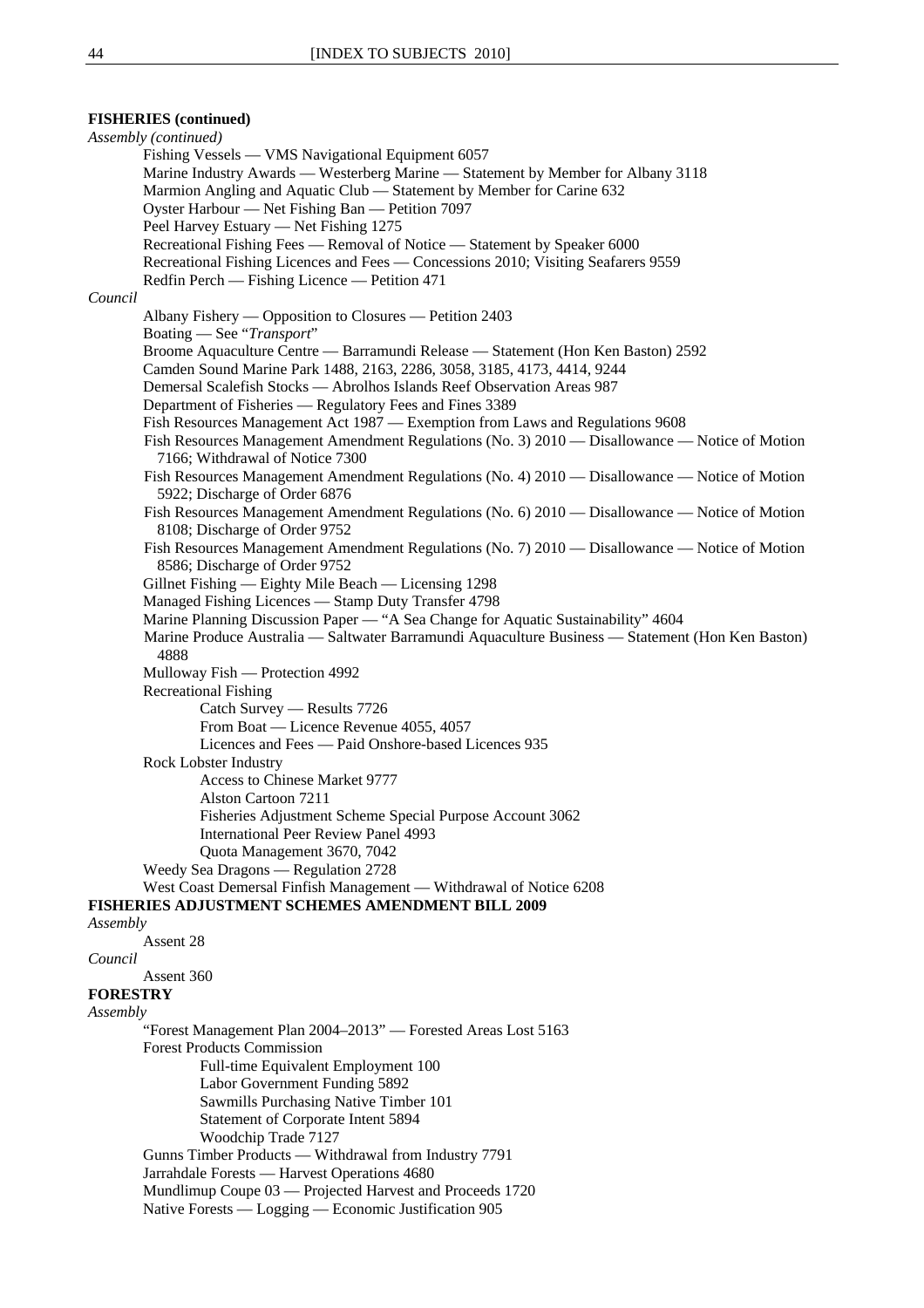### **FORESTRY (continued)**

*Assembly (continued)* State Forests 2, 12, 16, 38, 55 and 57 — Partial Revocation of Dedication 1955, 4081, 4120 State Forests 22, 23 and 25 — Partial Revocation of Dedication 1955, 4124 State Forests 22 and 38 — Partial Revocation of Dedication 1955, 4125 Tree Farming — Government Contracts for Share Farmers 7005 *Council* Forest Management Amendment Regulations (No. 2) 2010 — Disallowance — Notice of Motion 8108; Withdrawal of Notice 8245 "Forest Management Plan 2004–2013" Effect of Decreasing Rainfall 7836, 7985 Environmental Protection Authority Concerns 7565, 7978 ID/Locality Names 9275; (Supplementary Information 9783) Mid-term Audit 1905 Statement (Hon Giz Watson) 6463 Yield Levels 2853 Forest Products — Stumpages 1296, 1484 Forest Products Commission Board of Commissioners 967 Bushfire Insurance Premiums 346 Cash Flow Projections 346 Interaction with Department of Environment and Conservation 2678 Landed Log Pricing 7979 Log Contract with Lignor Ltd 2423 Mid-term Audit by Environmental Protection Authority 6086 Outstanding Accounts 7571, 8258 Task Force on Sale of Fee-for-service and Sharefarming Division 1058, 2054, 3058 Timber — Delivery 7726; Mill Contracts 8313 Helms Forest Block, Nannup — Logging — Black Cockatoo Habitat Threat 4409, 6262; Statement (Hon Giz Watson) 4613 Marri Logs — Tonnes Sold 4167 Mundlimup Coupe 03 — Product Sale Revenue 1168; Projected Harvest and Proceeds 2727–2728 Native Forest Standing Timber — Valuation 5556 Native Forests — Base Stumpages 7387 Plantation Forests — Base Stumpages 7387 Prescribed Burning Program — See "*Environment*" Sandalwood Industry — Sustainability 7574, 7863 State Forests WA Bluemetal Extraction Site — Encroachment 4800 State Forests 2, 12, 16, 38, 55 and 57 — Partial Revocation of Dedication Motion 1008 Council's Resolution — Assembly's Concurrence 4051 State Forests 22, 23 and 25 — Partial Revocation of Dedication Motion 1010 Council's Resolution — Assembly's Concurrence 4051 State Forests 22 and 38 — Partial Revocation of Dedication Motion 1011 Council's Resolution — Assembly's Concurrence 4052 State Forests and Timber Reserves — Timber Cutting Effects 1910 Warrup Forest Block — Intensive Logging — Petition 4390; Statement (Hon Giz Watson) 4443 Western Australian Blue Metals — Encroachment into State Forest, Whitby 2278 **FRANCHISING BILL 2010** *Assembly* Notice of Motion to Introduce 7422 Introduction and First Reading 7617 Second Reading 7651

Referral to Economics and Industry Standing Committee — Standing Orders Suspension Notice of Motion 8972; Standing Orders Suspension Motion 9165; Motion 9166

Member for Southern River — Personal Explanation 9712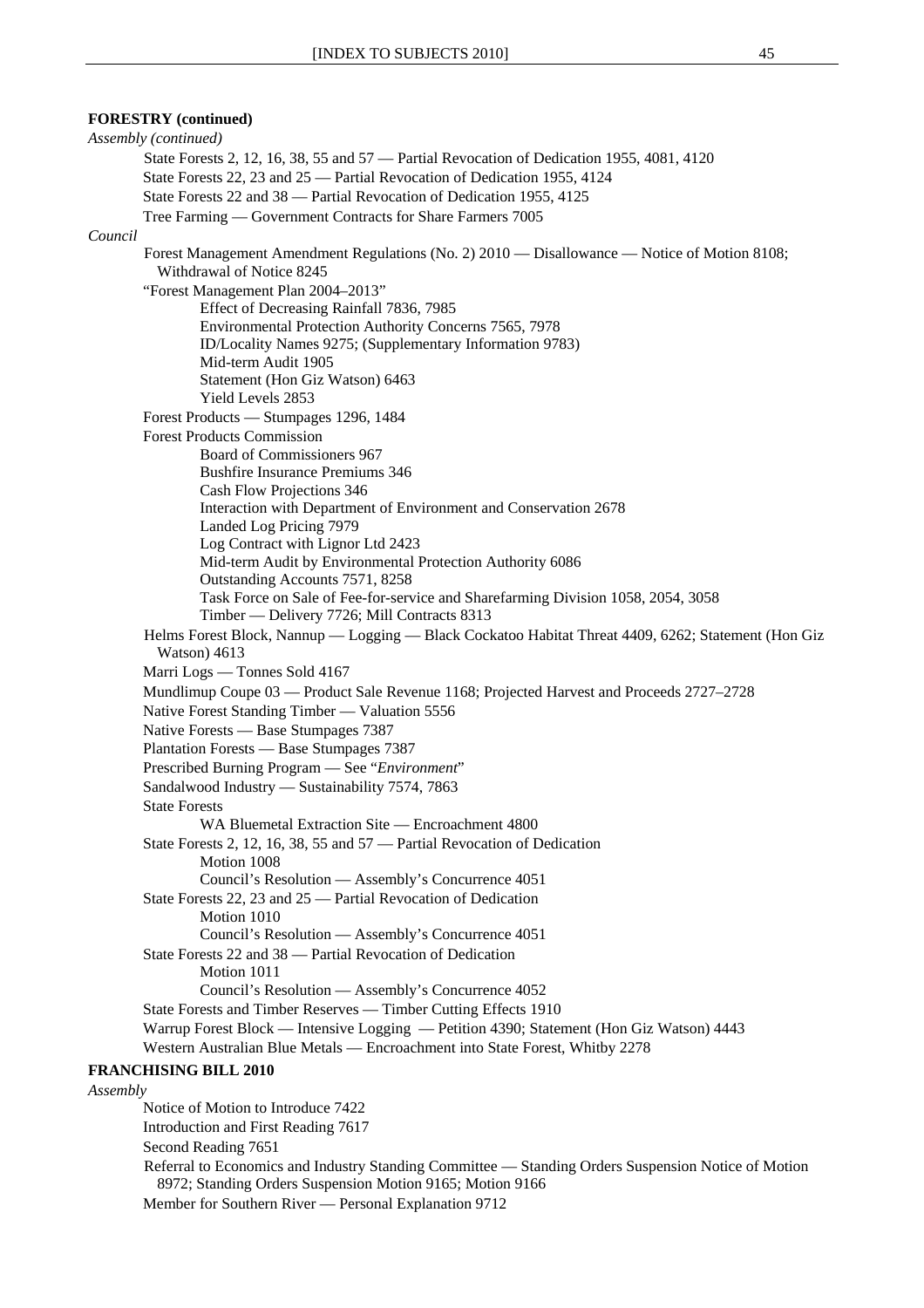#### **FREEDOM OF INFORMATION ACT**

#### *Assembly*

Freedom of Information Application/s

Process — Minister for Regional Development — Statement by Minister 6487 Media Organisations 9557 Opposition — State Solicitor's Office Advice 7541

*Council*

Freedom of Information Process — Motion 364, 376, 411, 979, 995, 1026, 1139, 1724, 1727; Amendment to Motion 1736; Motion, as Amended 1736

Freedom of Information Requests from Opposition — State Solicitor's Office Advice 6888

**— G —** 

### **GAS SUPPLY (GAS QUALITY SPECIFICATIONS) BILL 2009**

*Assembly*

Assent 28

*Council*

Assent 360

**GOVERNMENT CONTRACTS, TENDERS AND CONSULTANTS** See "*Public Sector*" **GOVERNMENT DEPARTMENTS AND AGENCIES** See "*Public Sector*" **GRAIN MARKETING REPEAL BILL 2010**

*Assembly*

Notice of Motion to Introduce 474 Introduction and First Reading 537 Second Reading 538, 4247 Third Reading 4247 Returned 5876 Assent 6137

#### *Council*

Receipt and First Reading 4200 Second Reading 4200, 5695 Third Reading 5696 Assent 5921

### **GRIEVANCES**

*Assembly* Member for Albany Albany Primary School — Behaviour Issues 3089 City of Albany — Performance Inquiry 6276 Member for Armadale People with Disabilities — Lack of Police Support 9149 Speed Limits — Armadale Road 4067 Member for Carine — Erindale Grove Subdivision — Asbestos Contamination 7231 Member for Cockburn Cockburn Cement Ltd — Dust and Odour Concerns 5854 Inspired Life Total Health Club, Bentley — Closure 7229 Loan Broking Scandals — Regulation 2090 Parton, John — Myalup — Excessive Water Bill due to Leak 605 Member for Collie–Preston — The Tuarts Estate, Dalyellup — Ironbridge Holdings 8174 Member for Darling Range — Building Disputes Tribunal Delays 2092 Member for Forrestfield Armadale Railway Line 5471 Edney Primary School — Air Conditioning 3593 Public Transport — Bus Services 863 Member for Geraldton Chrysalis Support Services, Geraldton 6789 Life Education WA — Funding 3595 Sewerage Connections — Developers' Costs 7750 Member for Girrawheen — Dog Act Amendment Bill 2597 Member for Gosnells Department of Housing — Maintenance Contract — Transfield Services 6791 Wirrabirra Education Support Centre — Multipurpose Room 3597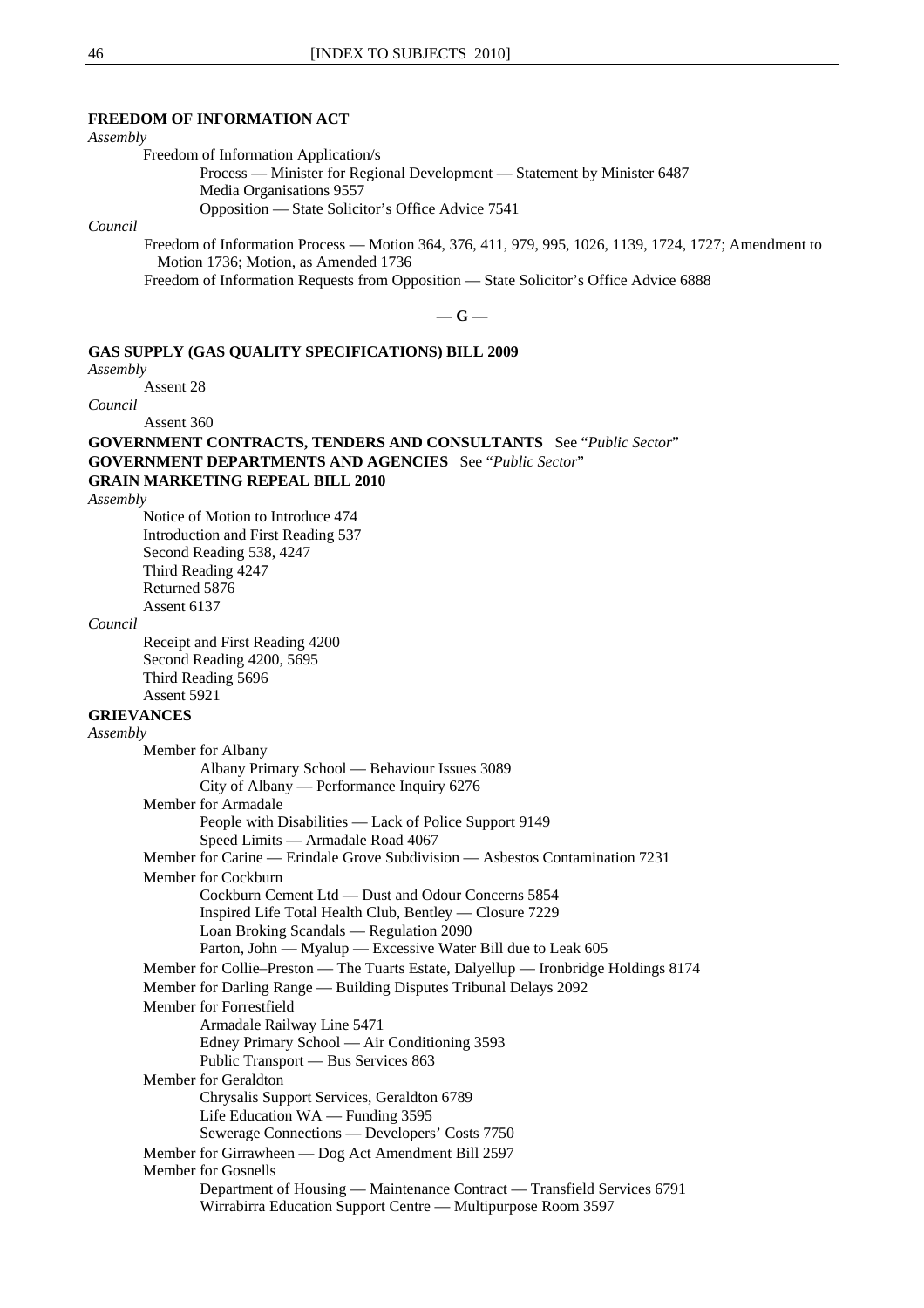#### **GRIEVANCES (continued)**

*Assembly (continued)* Member for Jandakot — Rangeview Remand Centre — Transition to Young Adults Prison 7747 Member for Joondalup Belridge Senior High School — Bus Service 5848 Proceeds of Crime Grants — Eligibility Criteria 3093 Property Industry — Advisory Committee on Regulatory and Policy Matters 2094 School Crossings 9653 Member for Kingsley Graffiti in Kingsley Electorate 3599 Grandparents Rearing Grandchildren 6793 Photographic Identification for Pensioners 862 Power Outage — Woodvale — Grievance 9651 Transperth — Student Concessions 2599 Water — Future Supplies 8172 Western Power — Fault Report Response, Woodvale 5478 Member for Mandurah — Peel District Education Office — Future 4640 Member for Maylands — Animal Welfare Act — Enforcement 7234 Member for Midland — SmartRider Card — Trinity Bloodworth 6282 Member for Mindarie — Lake Nowergup Vicinity — Limestone Quarry 9146, 7745 Member for Morley — Morley Adult Mental Health Centre 3092 Member for North West — Karratha Water Supply 7233 Member for Ocean Reef Beaumaris Primary School — Hub School Project 9655 Bottle Shop Development, Currambine 3096 Food Act 2008 — Animals in Alfresco Dining Areas 8176; School Canteen Levies 8176 Member for Pilbara Boodarie Iron Ore Plant Site 7748 Patjarr Community School — Enrolment 600 State Agreement Acts — Local Government Rate Concession 4646 Member for Riverton Photographic Identification — Lack of 9148 Speed Zone Enforcement 5852 Member for Scarborough Albany Welcome Walls — Breeden, Sid and Carole 5849 West Coast Highway Roadworks 607 Member for South Perth Community Development Foundation — Funding 2096 Homeswest — Antisocial Behaviour by Tenants 4063 Member for Southern River City of Gosnells Roadworks — Insurance Liability 4642 Franchising Code of Conduct 6280 GP Shortage — International Medical Graduates 5473 Rehoboth Christian College — Zoning 2601 Wieske, John and Patricia — Foster Carer Application Rejection 603 Member for Victoria Park Burswood Train Station — Security Issues 5475 Thaung, Eleanor — Home Care Needs 9649 Member for Wanneroo Department for Child Protection's Purchase of Homes — Neighbours' Concerns 867 DevGroup — Ready-to-rent Investment Properties 9152 Soiland Facility, Wangara — Acid Sulfate Soil Stockpile 4065 Wanneroo Road Traffic Congestion 4644 Member for West Swan Ballajura Police Station — Closure Possibility 865 East Wanneroo Cell 9 — Proposed Structure Plan No. 57 8170 Ellenbrook Railway Line 2603 Mirrabooka Groundwater Treatment Plant 4070 Swan Urban Corridor Development — Mushroom Farm Buffer 6787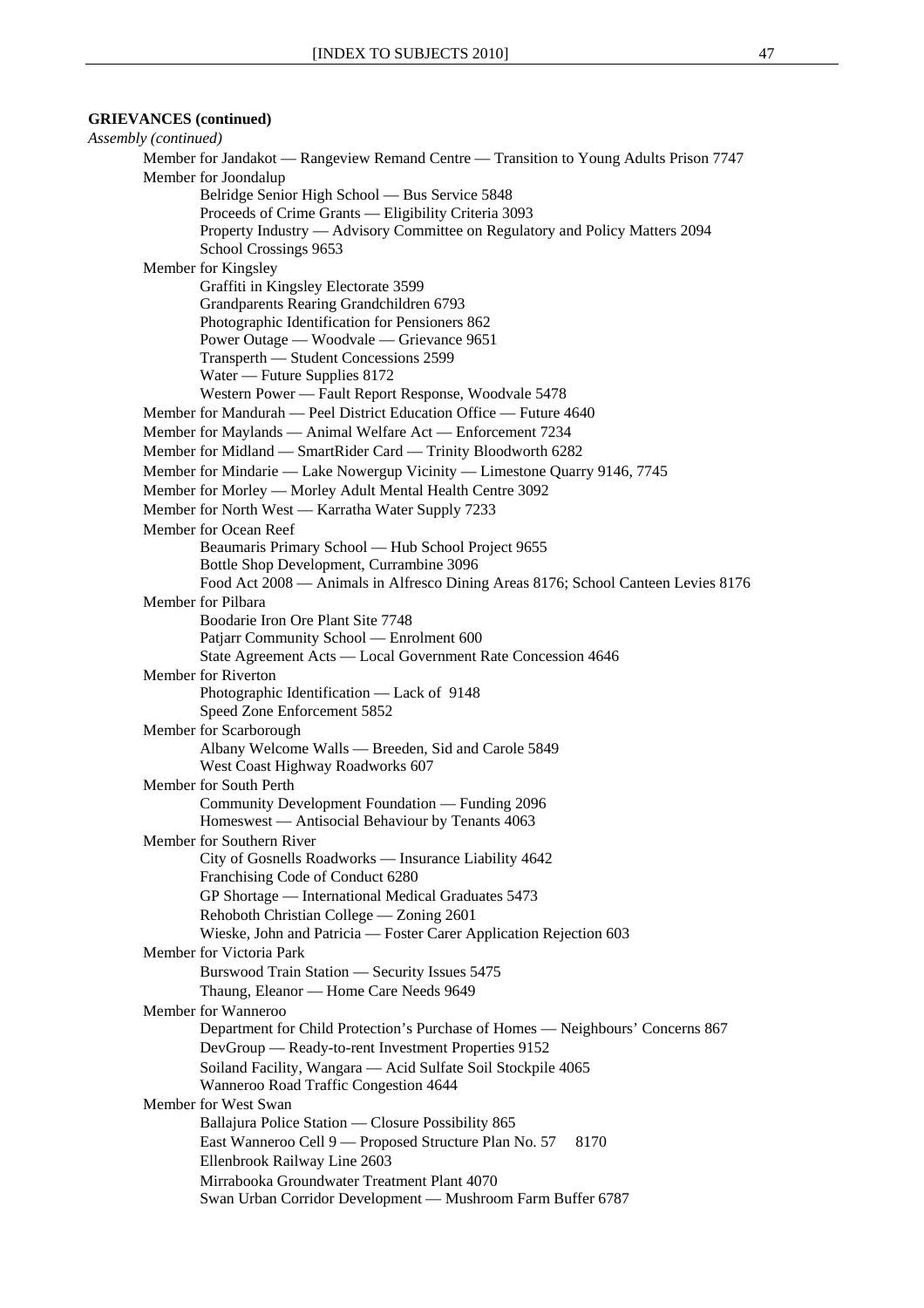### **— H —**

#### **HAIRDRESSERS REGISTRATION (AMENDMENT AND EXPIRY) BILL 2010**

### *Assembly*

Notice of Motion to Introduce 27 Introduction and First Reading 188 Second Reading 489, 4544 Consideration in Detail 4546 Third Reading 4546 Returned 5876 Assent 6137

#### *Council*

Receipt and First Reading 4615 Non-referral to Standing Committee on Uniform legislation and Statutes Review — Motion 4869 Second Reading 4869, 5565 Discharge of Order and Referral to Standing Committee on Legislation — Motion 5572 Third Reading 5695 Assent 5921

# **HEALTH**

*Assembly*

Aboriginal Health Budget 3446 Alcohol Bans in Aboriginal Communities — Government Support Services 8241 Ambulance, Dental and Ancillary Care — Concessions 2819 Ambulance Services Additional Funding 3260 Bypass 3986–3987, 7007–7009, 7539 Ramping — 15 September 2010 6828, 6830, 6835–6836; Emergency Departments 6315, 6317 Blood Samples Taken from Women in Labour 7473 Breast Cancer Awareness Function — Wanneroo CWA 4675 Cancer Council — Biggest Morning Tea — Statement by Member for Scarborough 4097 Cancer Patients — Linear Accelerator (LINAC) — Feasibility Study 3887 Cancer Services — Kimberley Region 8240, 8569 Cardiothoracic Surgery Units Bypass Procedures 5112 Costs per Patient 5112 Morbidity Committee Meetings 1275 Chemotherapy and Radiotherapy Outpatient Services — Funding 1277 Child and Adolescent Health Services — Education and Health Standing Committee Report 9183 Child Community Health Care —Waiting List 300–301 (Correction of Answer 468); Tabling of Paper 301; Ruling by Speaker 303 Child Health Nurses Armadale District 4102–4103 South Metropolitan Region 3011 Cockburn Cement Refinery Emissions — Residents' Health Concern 3119 Country Health Service — Pilbara — Indigenous Employment Program 8048 Dental Services — See *Public Dental Services* below Department of Health Budget — Additional Funding 18, 6835, 6836; Funding Allocation 3634 Employees — Misconduct Allegations 2122 Houses Owned in Derby 8570 Midyear Financial Projections — Three Per Cent Efficiency Dividend 1618 Payments to Minter Ellison 111 Staff Salary Payments 3884 Derby Health Services — Specialist Shortage 6687 Dexamphetamine or Methylphenidate Prescriptions — Psychosis Connection 3886 Diabetes Services — South West Region 9386 Dialysis Treatment Facilities — Tom Price — Petition 9316 Dyslexia — Assistance Technologies — Statement by Member for Forrestfield 8205 Eating Disorders — Dedicated Treatment Facility 6687 Elective Surgery — Cancellations 7955; Waiting List 7263 Equine Industry — Registration fees and Charges 8582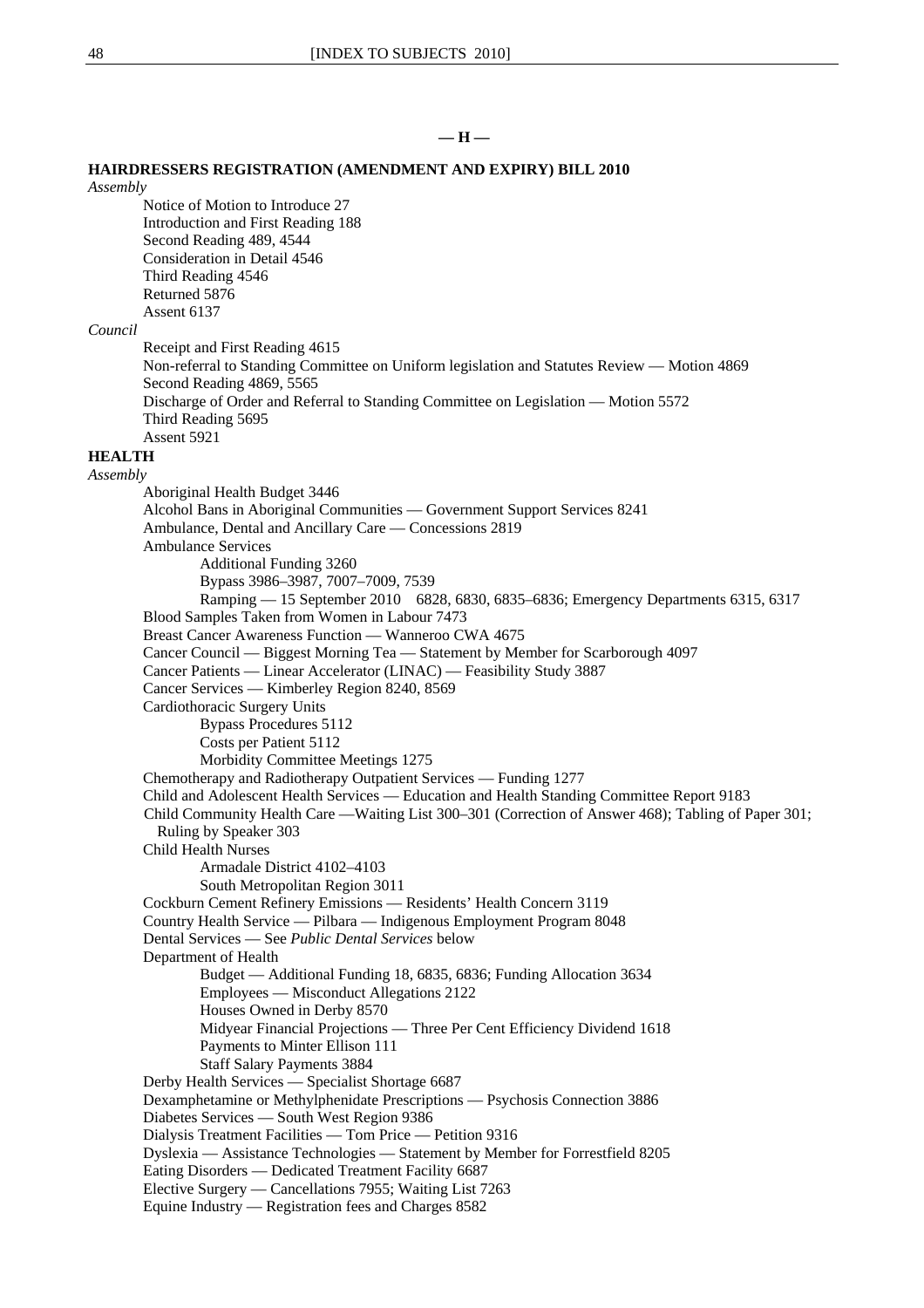*Assembly (continued)* Federal Government Hospital Reform Proposal — Implications for Regions 460 Food Act 2008 — School Canteen Levies — Grievance 8176; Animals in Alfresco Dining Areas 8176 General Practitioner Services — Merredin 9746 Shortage — International Medical Graduates — Grievance 5473 Super Clinics — Federal Liberal Party Election Commitment 5044 Great Southern Healthcare Equipment — Government Supply Contract 4229, 4230 Health Policy — Commonwealth–State Relations 6156 Health Sector — Union–Employee Association Meetings 6582 Health Support Workers — See "*Hospital Support Workers*" below Healthway — Sponsorship of Music Arts Surf and Style (MASS) Festival 528, 780–781; (Supplementary Information 784, 908) Hospital Emergency Admissions Code Brown — 15 September 2010 6831 Trail-quad Bike and Off-road Vehicle Accidents 1279 Hospital Emergency Departments Ambulance Bypass 3986–3987, 7007–7009, 7539; Ramping 6315, 6317 Four-hour Rule 638, 1949, 4099, 8211–8212; Statement by Minister 8169 Port Hedland 8578, 8895 Waiting Times 4364, 4369, 7006, 7955 Hospital Nurses Support Fund — Expenditure 1278 Hospital Services — Contracting Out 8209 Hospital Support Workers — Pay and Conditions Matter of Public Interest 6500; Amendment to Motion 6510; Motion, as Amended 6511 Wage Claim 7410–7411 Hospitals Albany Health Campus 5603 Albany Regional Hospital — Privatised Services 633–634, 672–673 Bentley Hospital — Services Closure 5516; Petition 5469 Busselton Hospital — New — Cost 3264–3265 Children's Hospital, Nedlands Electorate 208; Private–Public Partnership 2004, 4226 Fiona Stanley Hospital Conservation Park and Road Naming — Statement by Minister 6136 *Melville Times* Article 3121 Per Cent for Art Component 5148 Preferred Services Provider 8050–8051, 8826, 9184, 9185 Progress 5515 Services Privatisation 4099 Fremantle Hospital Cardiac Services 7784 (Supplementary Information 7796) Cardiothoracic Surgery Unit 1275 Hedland Health Campus 8578 Hedland Regional Hospital Complex — Funding 181 Joondalup Health Campus Contract with Ramsay Health 2830 Upgrade to Tertiary Status 2629, 2631, 2739 Kalamunda District Hospital — Maternity Services 5741, 5742 Kaleeya Hospital — Blood Samples Taken from Women in Labour 7473 Merredin District Hospital — Capital Works Plans 9559 Midland Health Campus Construction 5043 Privatisation 7419 Project Completion 161 Swan District Hospital Staff 7418 Peel Health Campus Contract with Health Solutions 2829 Enterprise Bargaining Agreement 2297, 2490–2491, 2924 Paediatric Ward 6161–6162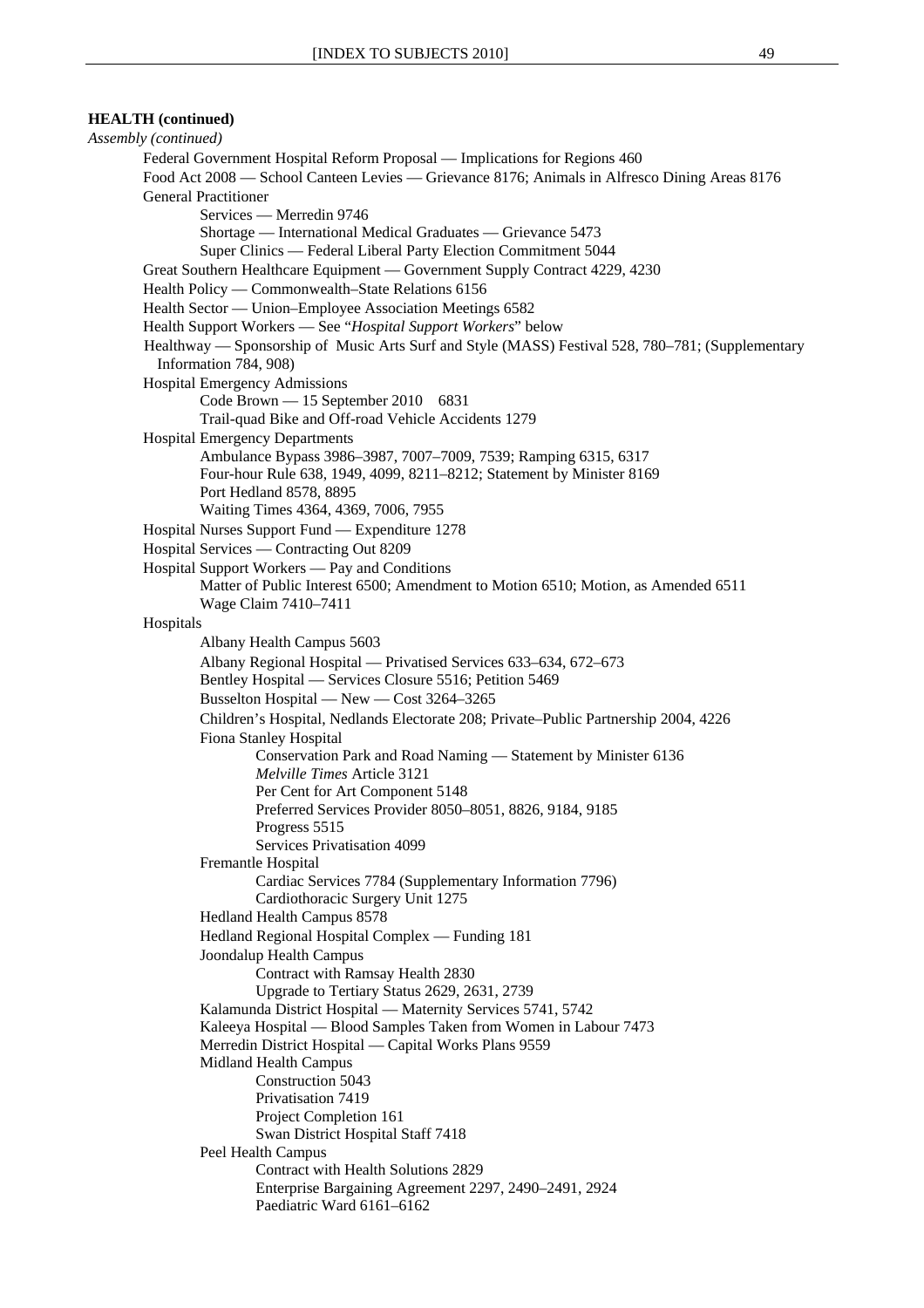| <b>HEALTH</b> (continued)                                                                                      |  |
|----------------------------------------------------------------------------------------------------------------|--|
| Assembly (continued)                                                                                           |  |
| Hospitals (continued)                                                                                          |  |
| Port Hedland                                                                                                   |  |
| <b>Emergency Medical Facilities 8895</b>                                                                       |  |
| Regional Hospital - Radiologists 5148                                                                          |  |
| Princess Margaret Hospital for Children — Waiting Times 2830                                                   |  |
| Queen Elizabeth II Medical Centre — Construction Projects 3768                                                 |  |
| Rockingham General Hospital                                                                                    |  |
| Oncology Ward 4225, 4232, 4479; Supplementary Information — Statement by Minister<br>5470                      |  |
| Royal Perth Hospital                                                                                           |  |
| Cardiothoracic Surgery Unit 1275                                                                               |  |
| Patient Care — Peter Buzzard 5883-5884                                                                         |  |
| Possible Retention 2739                                                                                        |  |
| Protection Bill — Introduction — Government Commitment 7266–7267                                               |  |
| Sir Charles Gairdner Hospital                                                                                  |  |
| Anaesthetic Technicians — Vacancies 3988                                                                       |  |
| Car Parking Issues 3888                                                                                        |  |
| Cardiothoracic Surgery Unit 1275                                                                               |  |
| Patient - John Schofield 3889                                                                                  |  |
| Pathcentre Development 2968                                                                                    |  |
| Surgeon Resignations 23-24                                                                                     |  |
| South Hedland - Kiosk - CWA Management 9203                                                                    |  |
| South West Health Campus - Radiation Oncology Facilities 2490                                                  |  |
| Tom Price Hospital — Ultrasound Machine 530                                                                    |  |
| Waiting List Surgery Patients treated in Private Hospitals 556                                                 |  |
| Hospitals — General                                                                                            |  |
| Management by State Government - Matter of Public Interest 4481; Amendment to Motion 4485;                     |  |
| Matter of Public Interest, as Amended 4492                                                                     |  |
| New and Redeveloped — Use of Public Relations Firms 2817                                                       |  |
| Private-Public Partnerships - Examples 8209                                                                    |  |
| Privatisation of Services — Government Policy 774, 1952-1953, 3768-3769                                        |  |
| Privatisation Veto — Union Leader's Comments 6680                                                              |  |
| Public Car Parking Fees 6054<br>Services and Workloads 5112                                                    |  |
| <b>Staff Statistics 3877</b>                                                                                   |  |
| Tertiary Services Available 5112                                                                               |  |
| Trauma Centres 5112                                                                                            |  |
| Unclaimed Money 461                                                                                            |  |
| Hospitals — Metropolitan                                                                                       |  |
| Maintenance and Equipment Funding 4365                                                                         |  |
| Specialist Vacancies 7015                                                                                      |  |
| Staff Statistics 4150, 4151, 7010                                                                              |  |
| Unfilled Staff Vacancies 4365, 4367, 4376, 4378, 7011                                                          |  |
| Hospitals — Regional                                                                                           |  |
| Emergency Departments 6925, 6926                                                                               |  |
| Maintenance and Equipment Funding 4368                                                                         |  |
| Staff Statistics 4150, 4365, 7011                                                                              |  |
| Unfilled Staff Vacancies 4363, 4375, 7014                                                                      |  |
| Indigenous Health Services — Funding 673                                                                       |  |
| Influenza Vaccine Reactions — Public Health Concern — Reporting Process — Statements by Minister 2292,<br>5334 |  |
| Internships — International Medical Students 528; Medical Graduates 6493                                       |  |
| Medical Equipment Funding 2916                                                                                 |  |
| Men's Health Week — Regional Programs 3913                                                                     |  |
| Murray, Claire — Liver Transplant, Singapore — Statement by Minister 666                                       |  |
| National Health Plan — Four-hour Rule 1949; Premier's Stance 1497, 1945, 1947                                  |  |
| Novovirus Outbreak — P&O Pacific Sun Cruise 1276                                                               |  |
| Nursing and Midwifery Excellence Awards - Statement by Minister 7409                                           |  |
| One Movement for Music Festival 2010 - Healthway Sponsorship 8903-8904                                         |  |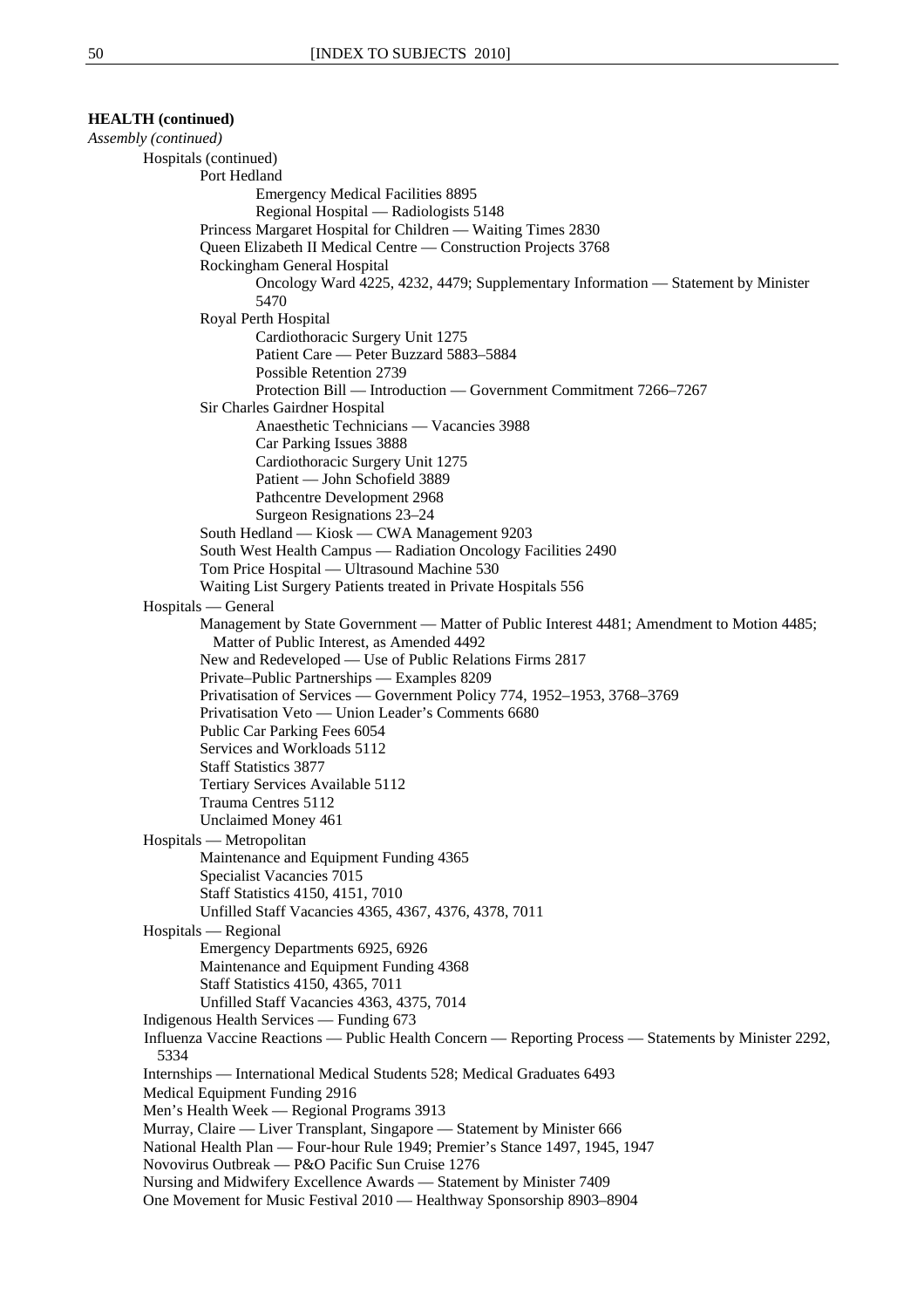### **HEALTH (continued)**

*Assembly (continued)*  Paediatric Services — Karratha 555–556 Paramedical Positions — Pilbara 3011 Patient — John Schofield — Waiting Time for Heart Specialist 3889 Privatisation of Services — Government Policy 2629, 2631 Public Dental Services — Waiting List 9308 Public Health Care Units — Buy Local Policy 2809 Regional Health Resources — Matter of Public Interest 6938–6948 Road Trauma — Cost to Health System — Injury Cost 7532 Royal Agricultural Show — Healthway Sponsorship and Plagiarism Allegations 8238 Royal Perth Hospital Protection Bill — Introduction — Government Commitment 7266 School Canteens — Inspection Service Fees 8829 Silver Chain Nursing Association — Friend in Need Emergency Scheme — Statement by Minister 185 Solid Kids, Solid Schools, Solid Families Project — Healthway Funding 8895 Specialists — Number in Western Australia 6055 Spectacles Subsidy — Review 5165 Student Nurses — Grants to Travel to Tanzania — Statement by Minister 7228 Subsidised Oral Health Care Schemes — Private Dental Clinics 6060 Surgery Waiting Times — Statistics 3886, 7009, 7538, 7539 Thaung, Eleanor — Home Care Needs — Grievance 9649 Tobacco Products Control Amendment Act 2009 — Regulations 2302 Wickham — Doctor and Medical Centre — Petition 7422 Women's Health and Sexual Assault Referral Services — Funding 559 *Council* Aged-care Beds — Denmark 7729 Allan, Andrew — Inquiry into Treatment at Northam Regional Hospital 7728 Asbestos Guidelines — Acceptable Levels 4723 Australian Radiation Incident Register — WA Reports 6655 Babies Delivered — South West Hospitals 9290 Beenyup Groundwater Replenishment Trials — NDMA — N-Nitrosamines Monitoring 6922 Cancer Council Anti-smoking Campaign — Statement (Hon Giz Watson) 3217 Certificate IV in Enrolled Nursing — Course Availability 2167 Child and Adolescent Health Services — Education and Health Standing Committee Report 986 Child Health Clinic, Newman — Relocation 2057 Child Health Nurses — South West Region 9287; Visits to Mothers of Newborn Babies 8440 Chronic Diseases — Asthma, Heart Attack and Diabetes — Hospitalisations and Deaths 2008–09 2166 Clinical Services Framework — Report 4625, 4629 Cockburn Cement Ltd — Refinery Emissions Dust Sampling 6890 Airshed — Epidemiological Studies 5452 Residents' Health Concern 445, 1090, 1907, 3365; Petition 3173, 3657, 4153 Community Health Clinics — South West Region 9290 Country Health Service — Mid-West — Carnarvon Family Support Service — Counsellor Position 1063 Dental Services — South West Region 9287, 9289 Department of Health Asbestos Guidelines 4723 Budget — Cash Flow Adjustment 1167; Specific and General Purpose Funds 1163 Director General Appointment 7225 Payments to Not-for-profit Organisations — Department Policy 1134, 1905 Specialist Vacancies — Newman 6251 Derby Health Services — Petition 362 Devices Audible only to Young People — Potential Negative Impact 3077 Diabetes Services — Carnarvon 6654 Duchenne Muscular Dystrophy — Breakthrough Medical Research — Statement (Hon Sue Ellery) 2883 Foetal Alcohol Spectrum Disorder Kimberley and Pilbara 1064 Statement by Minister for Community Services 2011, 6259 General Practitioner Services — South West Region 7980, 9286, 9298 Groundwater Replenishment Trials, Beenyup Carcinogenic NDMA N-Nitrosamines Level 6482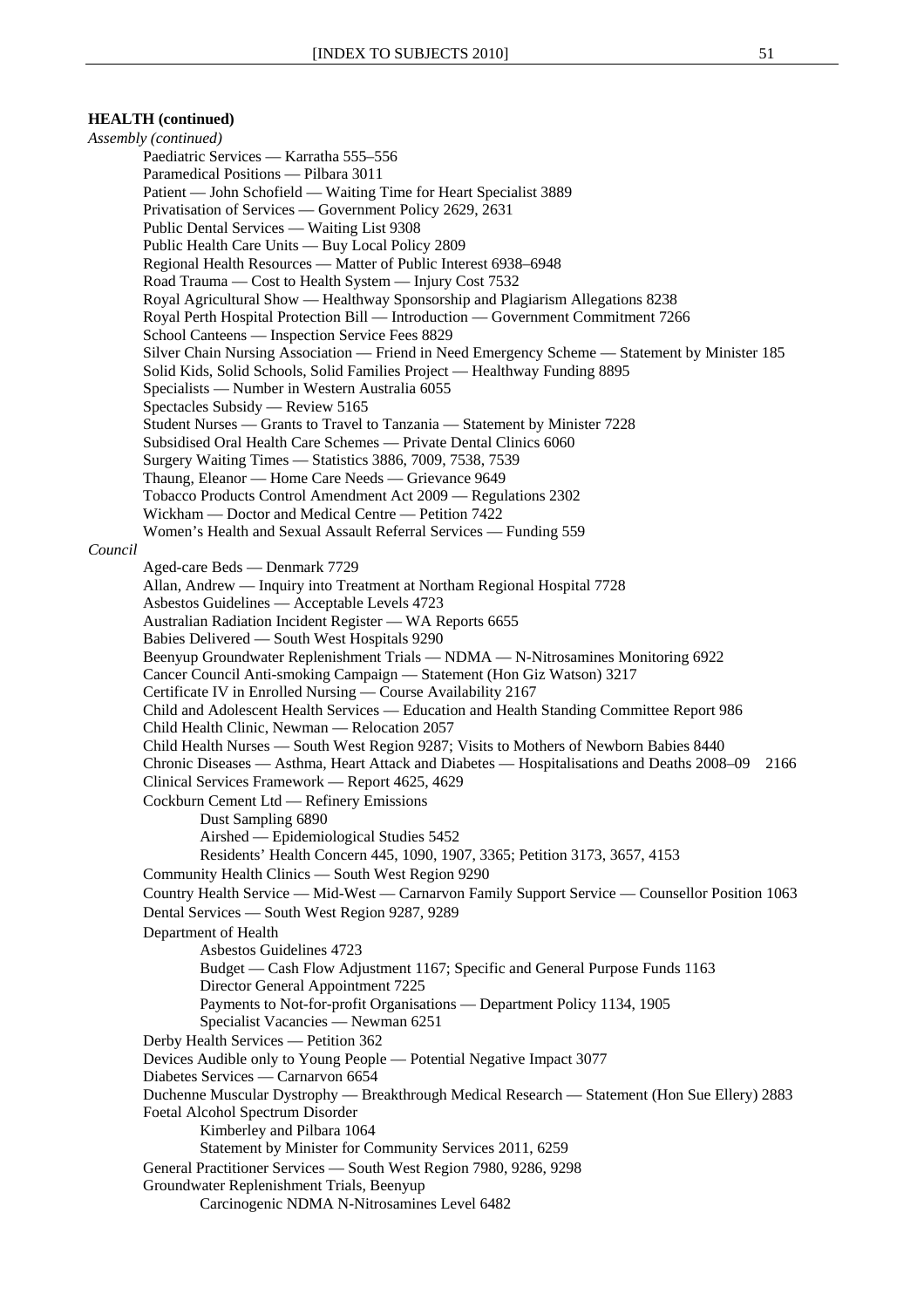**HEALTH (continued)** 

*Council (continued)* Groundwater Replenishment Trials, Beenyup (continued) Glyphosate Level 6480 Radioactivity Level 6480 Health Legislation — Replacement for Health Act 1911 7043 Health Services by Non-government Organisations — Contracts 405 Health Support Workers — Wage Offer — Motion 5410 Health (Poultry Manure) Regulations 2001 — Proposed Ban on Raw Poultry Manure 4057 Healthy Schools Project — Funding 1484 Home and Community Care (HACC) Program — Contracts 405 Hospitals Albany Regional Hospital — Public–Private Partnership 1256 Bunbury Regional Hospital After-hours GP Clinic 7039 Emergency Department Expansion 8772, 8937 Extension Works 4035 Inpatient and Day Surgery Beds 4799 Psychiatric Ward 9299 Busselton District Hospital 1256, 6771, 6890, 9241 Busselton Hospital — New Aged Care Facility 9298 Business Case 9466 Concept and Master Plan 2426 External Public Relations Firm 1057 Location 9416 Mills Wilson Communication Consultants 1251 St John Ambulance Facilities 9298 Western Ringtail Possum Habitat 975, 976, 1906 Carnarvon Regional Hospital — Aged Care Facility 368 Derby Regional Hospital — Infection Protocol Breach 2586 Fiona Stanley Hospital Privatisation of Services 6437 Public–Private Partnership 1256 Staff Recruitment 9463 Staffing 9463 Galliers Hospital — Privatisation of Services 2584, 2588 Halls Creek District Hospital — Alcohol-related Admissions 1060 Joondalup Health Campus Clinical Services Framework 4625, 4629 Mental Health Beds 4625 Patient Transfers 5014 Kalamunda District Hospital — Maternity Services 3079 Kalgoorlie Regional Hospital — Mental Health Unit 2289 King Edward Memorial Hospital — Public Transport Service 7385 Midland Health Campus 1098, 1256, 3079 Nickol Bay Hospital — Infection Protocol Breach 2586 Northam Regional Hospital — Inquiry into Treatment of Andrew Allan 7728 Port Hedland Regional Hospital — Infection Protocol Breach 2586 Princess Margaret Hospital for Children Paediatric Gastroenterologists 4171 Public–Private Partnership 1256 Queen Elizabeth II Medical Centre — Temporary Car Park 5935, 6086, 6250 Roebourne District Hospital — Services 3061 Royal Perth Hospital — Workforce Shortages 3079 Sir Charles Gairdner Hospital — Car Park Issues 5558 Hospitals — General Christmas and New Year Shutdown 9604 Private–Public Partnerships — Evaluation 9465 Private Patients — Public Hospitals 446 Royalties for Regions Funding 3581 South West Region 9301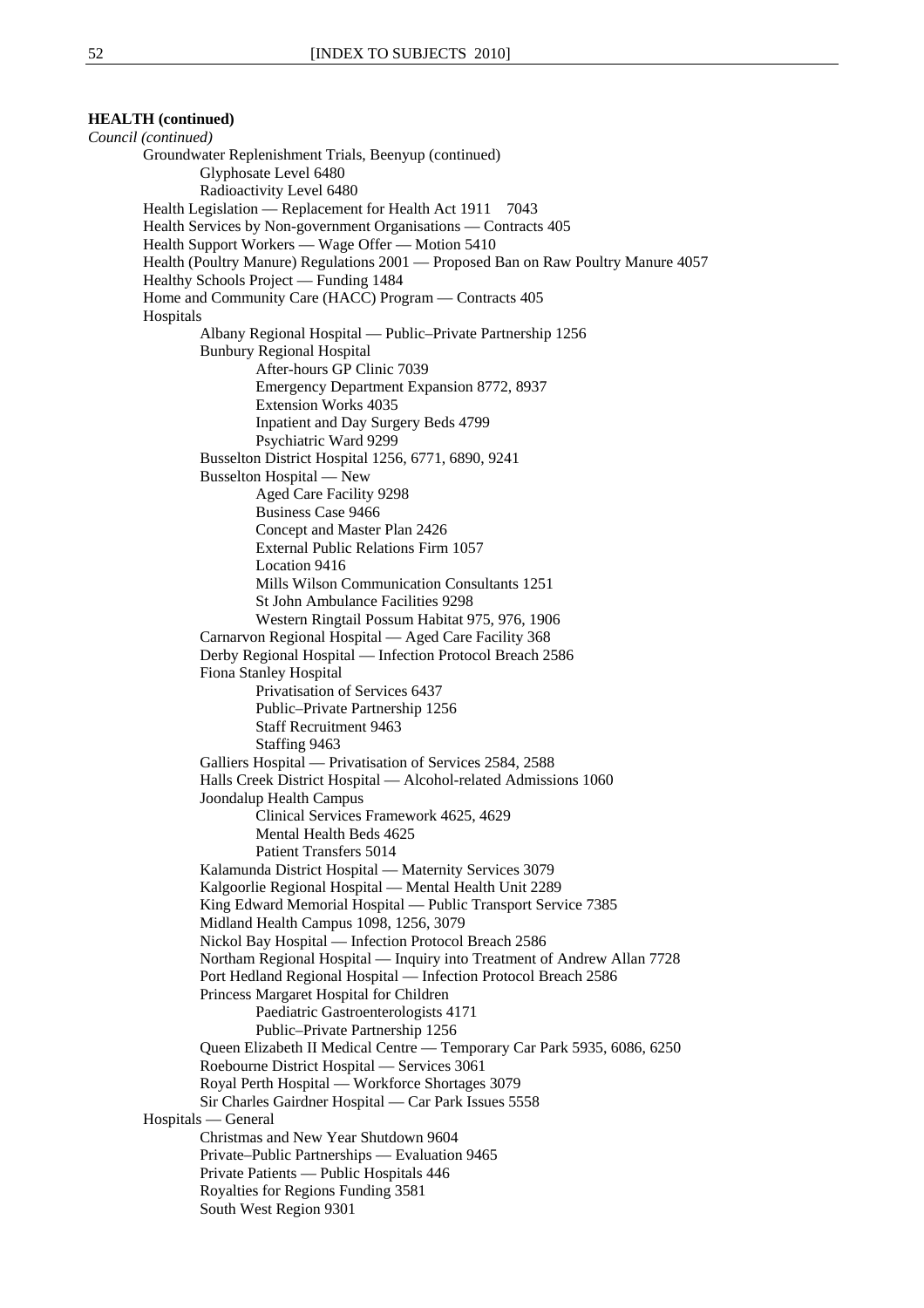### *Council (continued)* Hospitals (Licensing and Conduct of Private Hospitals) Amendment Regulations 2009 — Disallowance — Notice of Motion 926; Discharge of Order 2155 Hospitals (Licensing and Conduct of Private Psychiatric Hostels) Amendment Regulations 2009 — Disallowance — Notice of Motion 926 Induced Abortions Laws in Western Australia — Statement (Hon Sue Ellery) 3584 Number 3087 — Statement (Hon Nick Goiran) 3417 Men's Health and Wellbeing Program — Regional Areas 4172 Midwifery Services — South West Region 9285 National Health Plan — Additional Funding 2051; Premier's Stance 2052 — Impact on State 2058 Nurses Recruitment Service — United Kingdom 9463 Registered — Graduates 9237 Occupational Therapists — Vacant Residential Positions in North–West 2859 Paediatric Services — South West Region 9461 Palliative Care Eligibility Criteria 3077 Service Improvements 9464 Waiting List 1130, 3078 Patient Transport in Regional Areas — Statement (Hon Mia Davies) 1260 Podiatrist Position — Newman 6436 Prevent Alcohol and Risk-related Trauma in Youth (PARTY) Program — Funding 7834 Psychotherapists — Regulation and Licensing 6775, 6887, 8814 School Nurses — FTE Employment 1466 Speech Therapy Services — South West Region 9292 Vaccination Programs — Funding 932 Women's Health and Sexual Assault Referral Services — Funding 1062 Yalgoo Nursing Post — Permanent Nurse 5941 **HEALTH AND DISABILITY SERVICES LEGISLATION AMENDMENT BILL 2009** *Assembly* Second Reading 4238 Pro Forma Amendments Motion 4246, 4456, 4457 Consideration in Detail 4458 Third Reading 4458 Returned 5911 Assent 6011

#### *Council*

Receipt and First Reading 4755 Second Reading 4755, 5797, 5805 Third Reading 5810 Assent 5921

### **HEALTH, SAFETY AND CIVIL LIABILITY (CHILDREN IN SCHOOLS AND CHILD CARE SERVICES) BILL 2010**

*Assembly*

Second Reading 8977 Third Reading 8988

#### *Council*

Receipt and First Reading 8963 Second Reading 8963

### **HEALTH PRACTITIONER REGULATION NATIONAL LAW (WA) BILL 2010**

#### *Assembly*

Notice of Motion to Introduce 2304 Introduction and First Reading 2471 Second Reading 2471, 2760 Appropriation 2757 Declaration as Urgent 2758 Consideration in Detail 2786–2794, 2907–2913, 2925–2932, 2962–2967 Third Reading 3114 Referral to Education and Health Standing Committee Motion 3133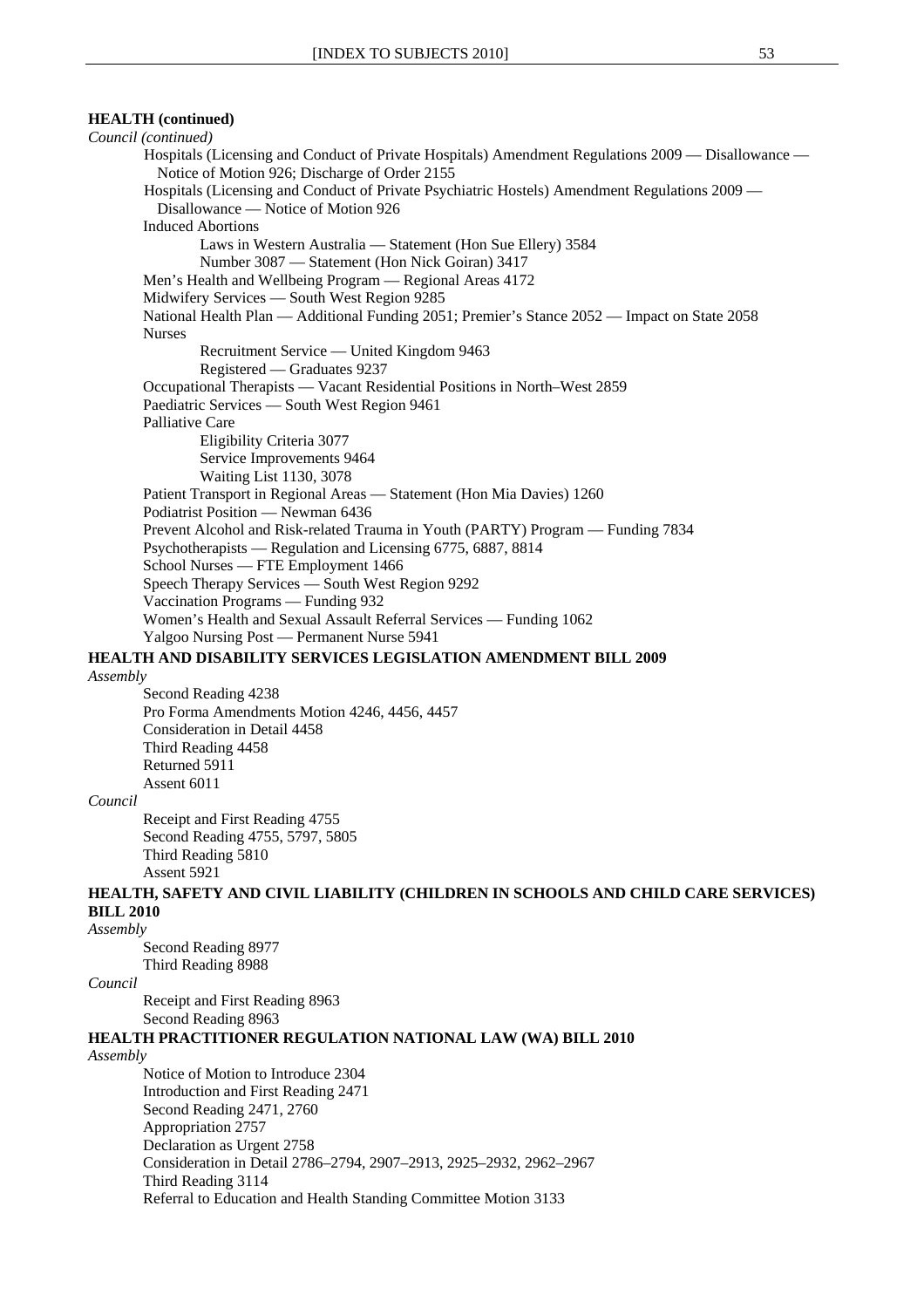### **HEALTH PRACTITIONER REGULATION NATIONAL LAW (WA) BILL 2010 (continued)**

#### *Assembly (continued)*

Third Reading 3137 Returned 5912 Assent 6011

#### *Council*

Receipt and First Reading 3071 Second Reading 3071 Cognate Debate — Motion 5421 Second Reading — Cognate Debate 5421 Committee 5442–5449, 5553–5554, 5562–5565 As to Committee 5449 Report 5695 Third Reading 5796 Assembly's Message 5839 Assent 5921

**HEALTH SAFETY AND CIVIL LIABILITY (CHILDREN IN SCHOOLS AND CHILD CARE SERVICES) BILL 2010**

*Assembly*

Notice of Motion to Introduce 3778 Introduction and First Reading 3896 Second Reading 3896

### **HERITAGE**

*Assembly* Collie — *A Rich and Diverse Heritage — A Snapshot of Collie 1898–2010* by John Bird 5884 Cramer, Max — Geraldton — Condolence 6350 Former Perth Girls' School Site, East Perth — Burial Sites Information 9219 Fremantle Prison — World Heritage Listing 6355 Grants Program — Current and Past Years 2809 Guildford Hotel Deteriorating Condition 7954; Petition 9315 Heritage Council-commissioned report 8749 Roof Reconstruction 7474 Heritage Building Utilisation — Adaptive Re-use Breakfast Seminar — Statement by Minister 5714 Heritage Council Community Grants Assessment Committee — Abolition 4559 Ethnic Youth Advisory Group — Abolition 4559 Executive Committee — Abolition 4559 Grants Committee — Abolition 4558 Heritage Grants — Statement by Minister 7869 Heritage of Western Australia Act 1990 — Proposed Amendments 7474 Kalgoorlie–Boulder — Earthquake Damage to Buildings Burt Street Boulder 5993 Goldfields Earthquake Restoration Fund 5514; Statements by Minister 3592, 7744 Government Assistance 2124; Statement by Minister 2293 Local Government Municipal Heritage Inventories — Noncompliance 4135 Maddington Homestead — Preservation 2823 Mount Lawley Primary School — Out of School Care Building — Proposed Demolition 114 Office of Heritage — Digitalisation of Data and Records 5111; Executive Director — Decisions Made 5263 The Cliffe, 25 Bindaring Parade, Peppermint Grove — Minister's Actions 180 Wellington Dam — Heritage Hydropower Equipment — Restoration 2809 *Council* Aboriginal Heritage Act 1972 (Abydos–Woodstock Protected Area) Variation Order 2010 — Paper Tabled 7316 Aurox Balla Balla Magnetite Project 1258, 3707, 3723 Burrup Peninsula 1096, 1339, 1487, 1926, 3061, 3418, 7214, 7980, 8688, 8812; Petition 1137 Compliance with Section 15 4919 Flooded Gum Tree Destruction — Swan View 1131 Jaburara Heritage Trail 6088, 7384 Land Survey by Developers — Legal Requirement 1483 Point Peron — Proposed Marina 2684

Red Hill Quarry Expansion 1131, 1461, 1483, 6479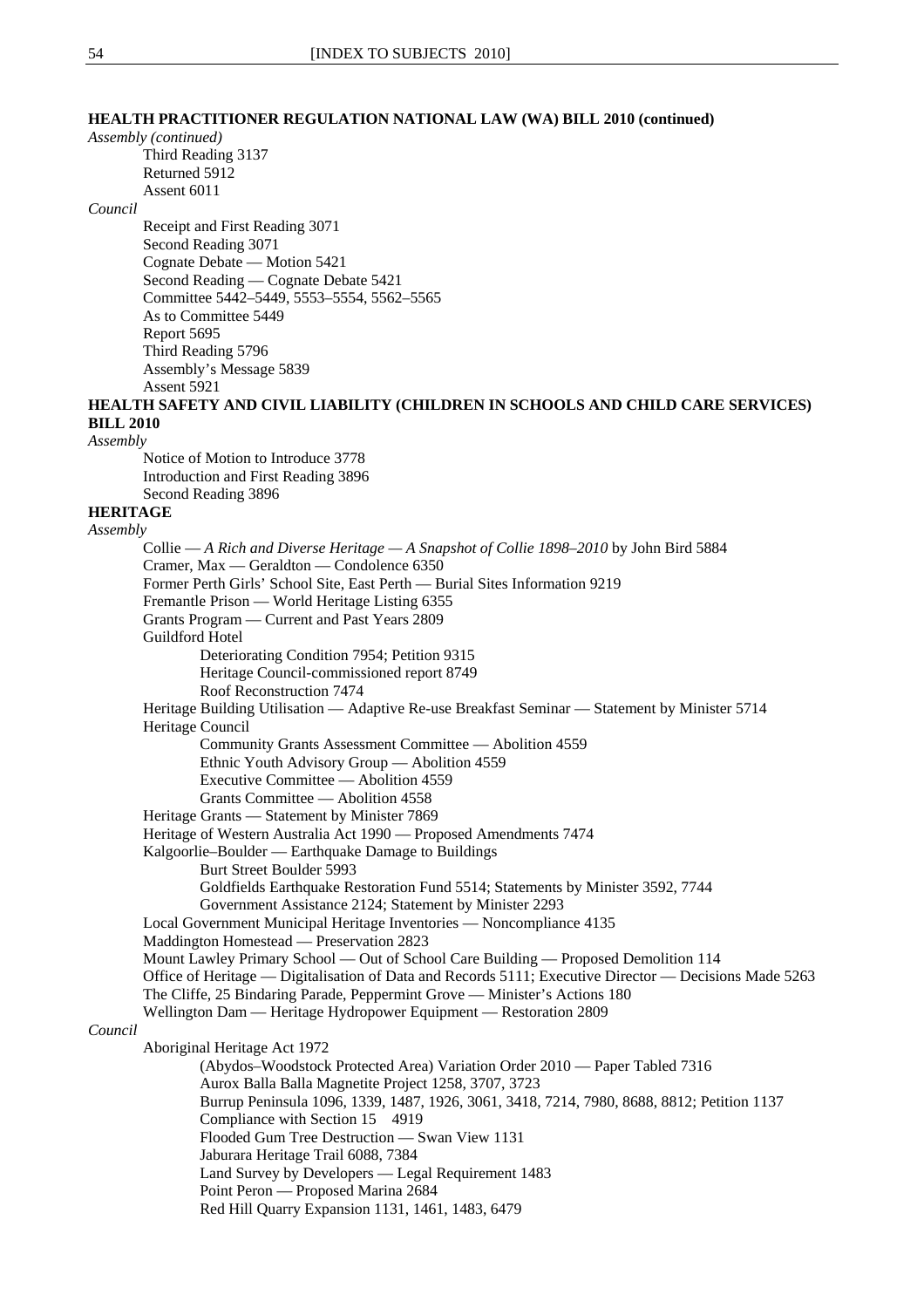#### **HERITAGE (continued)**

# *Council (continued)*

Bunbury Timber Jetty — Rebuilding — Petition 4774 Dalgaranga Station — Future Plans 368 Kalgoorlie–Boulder — Earthquake Damage to Buildings — Boulder Ex-servicemen's Memorial Club 7568, 8158

Guildford Hotel 4772, 4773, 5559; Statements (Hon Alison Xamon) 5837, 9271

Wheatbelt Museums and Heritage Brochure — Launch — Statement (Hon Mia Davies) 3216

# **HERITAGE AND PLANNING LEGISLATION AMENDMENT BILL 2010**

### *Assembly*

Notice of Motion to Introduce 8833 Introduction and First Reading 8973 Second Reading 8973, 9379 Third Reading 9382

#### *Council*

Receipt and First Reading 9446 Second Reading 9446

**HERITAGE OF WESTERN AUSTRALIA ACT 1990, SELECT COMMITTEE ON THE**

#### *Assembly*

Establishment — Notice of Motion 8333; Motion 9032

#### **HERITAGE OF WESTERN AUSTRALIA AMENDMENT BILL 2009**

#### *Assembly*

Removal of Order — Statement by Speaker 7422 Restoration to Notice Paper — Notice of Motion 7615; Motion 7759

#### **HIGHER EDUCATION AMENDMENT BILL 2009**

#### *Assembly*

Assent 28

# *Council*

Assent 360

**HOMELESSNESS** See "*Child Protection*"

### **HOPE VALLEY — WATTLEUP REDEVELOPMENT AMENDMENT BILL 2010**

*Assembly*

 Notice of Motion to Introduce 9468 Introduction and First Reading 9707 Second Reading 9707

#### **HOUSEHOLD FEES AND CHARGES** See "*State Finance — Household Fees and Charges Increase*" **HOUSING AND WORKS**

#### *Assembly*

Aboriginal Housing — Kimberley — Statement by Minister for Regional Development 4639 Affordable Housing and Land Supply — Matter of Public Interest 2305 Antisocial Intervention Team Program — Extension 4382 Asbestos Steering Committee — Management of Government-owned Buildings 666; (Supplementary Information 677) Bond Assistance Scheme — 60 Per Cent Rental Rule 5199 Bushchange Housing Grant 3166 Contract Management Framework — Repairs and Maintenance Contractors 6577 Cullacabardee Aboriginal Community — Department Visits 169 Department of Housing Assistance to Not-for-profit Sector 6569 Complaints Received 8415 Full-time Equivalent Employees 5130 Maintenance Contract — Transfield Services — Grievance 6791 Media and Advertising Costs 5199 Midyear Financial Projections — Three Per Cent Efficiency Dividend 1618 Newsletter to Public Housing Tenants 158 Occupational Safety and Health Training for Managers 674–675 Purchase of Kelmscott Units 1679 Staff above Level 7.1 8743 Undeveloped Land in Western Australia — Hectares 6568, 8744 Department of Housing – Retirees WA Incorporated — Lease-for-life Residents 5193 Derby — Houses Owned by Health Department 8570; Rent Increases 8384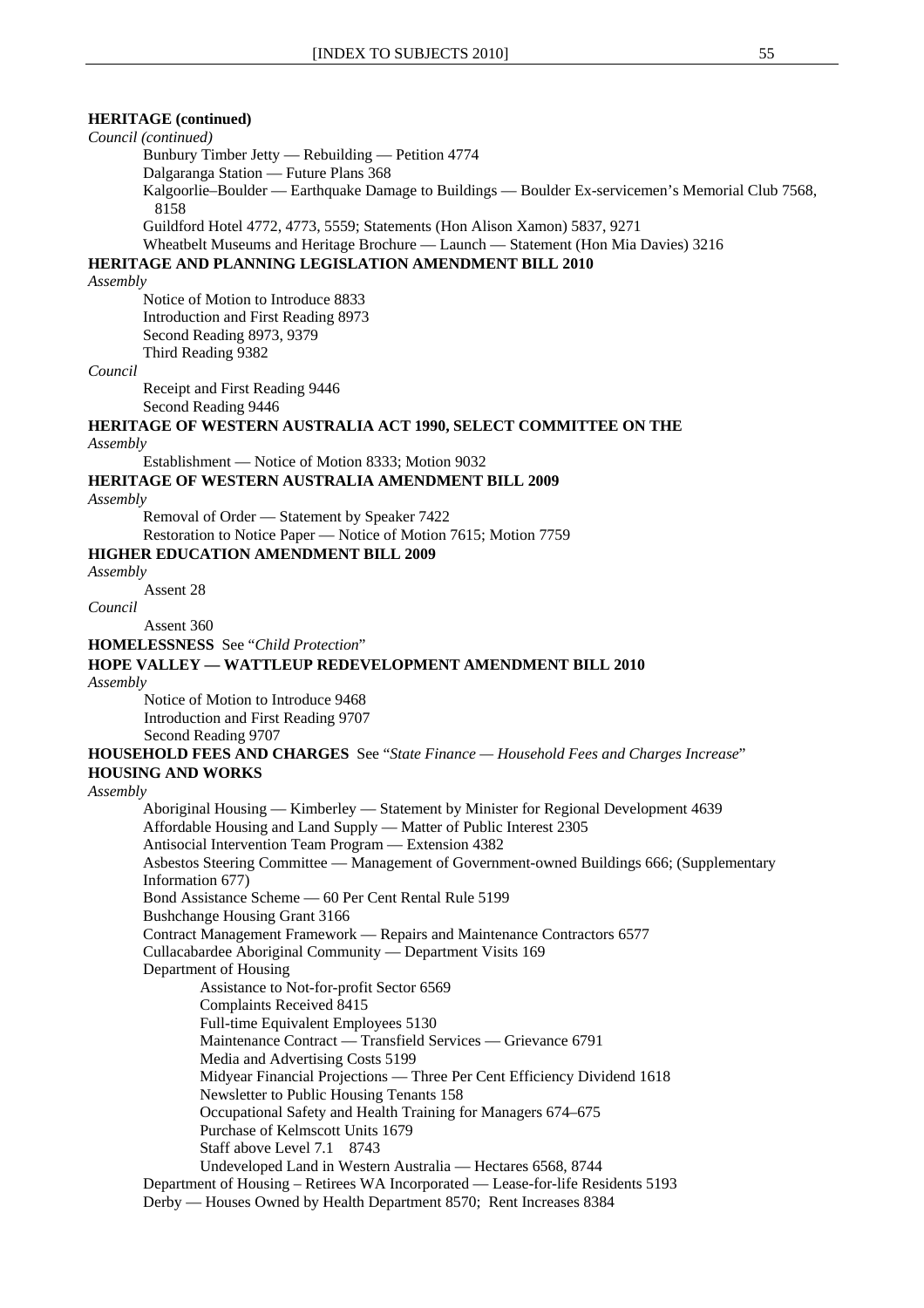#### **HOUSING AND WORKS (continued)**

*Assembly (continued)* Dumas House Fit-out — Tender 1553 First Home Owners Grant — Stamp Duty Cap 1694, 3003 Fitzroy Crossing — Hostel Construction 8383, 8569 Government Regional Officers' Housing 206, 400, 8329 Great Southern Community Housing Association — Grants 79 Henley Brook Land Release — Progress 4683 Homeswest Housing — See "*Public Housing*" below Housing Affordability 3123, 3262, 3263, 3766, 3767 Housing Shortage Broome 8993 Projection — Construction Assessment 150, 1647 Karratha — High-rise Residential and Commercial Development 3164, 6315 Keystart Board Directors 2828 Capital Reserves 2828 Construction Loans 2828 Kalgoorlie–Boulder 9693 Loan Applications 1568, 1646 Mortgage Foreclosures 1601 New Loans in Past 12 Months 170 Performance in Past Two Years 9693 Kimberley Aboriginal Community Housing 8327 Building Contracts to Eastern States 8383 Worker Accommodation 8384–8385 Kiwirrkurra Community — Fuel Tank 1637 Landport — Website Cost 80 Mungullah Aboriginal Corporation Carnarvon — Housing Maintenance 3348 National Building Economic Stimulus Plan — New Homes Construction 132 O'Connor, Kathryne — Assistance Offered by Department 6684 Old Treasury Buildings — Redevelopment 7414, 9217 Park Home Accommodation — Alternative Sites 6057, 7682 Pilbara Development Approvals — Delay 8411, 8748 Subdivisions — Development Limits 5891–5892 Weekly Rental Rates 1552 Worker Accommodation 8578 Public Housing 20 000 Affordable Homes by 2020 Program 134 After-hours Maintenance 2815 Balga 2823 Ballajura 167 Carnarvon 4372 East Kenwick 3863 Energy Efficiency 78, 4362, 5110 Fitzgerald Street Development — Dewatering 3868 Forrestfield 1702, 1987 High-value Properties 160, 5129, 5890 High Wycombe 3863 Homes Awaiting Work 5890 Hot-water Systems — Replacement 1638 Maddington 3863 Maida Vale 3863 Maintenance Backlog — By District 7517 Contracting Arrangements 5889–5890 Contract — Transfield Services 7643, 8048–8049, 9694 Head Contractor Model 3268, 3269, 3916–3917 Notice of Motion 7422; Motion 7654 Repairs and Maintenance Contractors 6577, 8747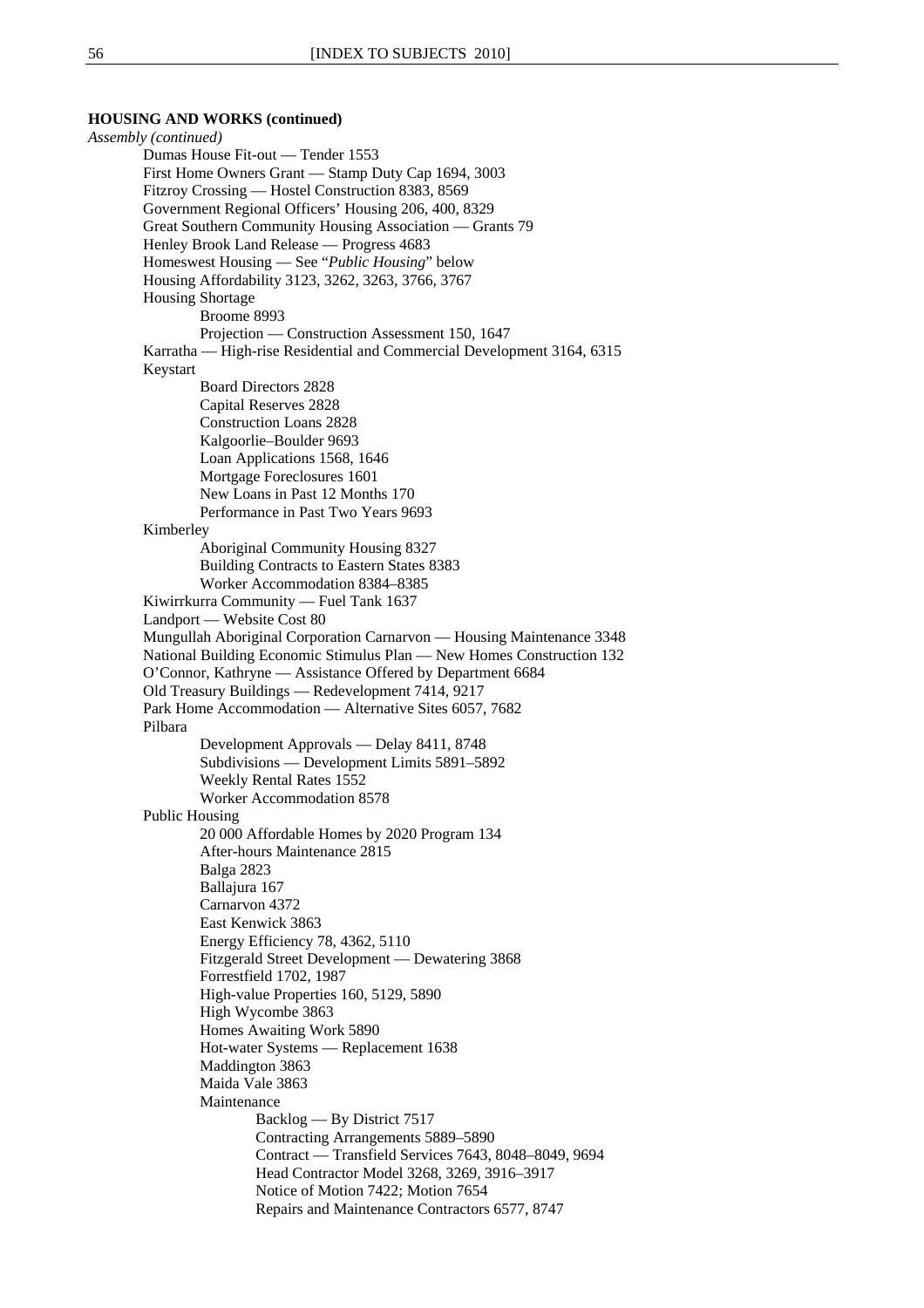#### **HOUSING AND WORKS (continued)**

*Assembly (continued)*  Public Housing (continued) Maintenance (continued) Zone Maintenance Model — Mandatory Requirements 3889 Marble Bar — Pipunya Village 9388 New Home Construction — Progress 1553 Newsletter "Beyond the Letterbox" 158 Nollamara Electorate 4383; Unsewered Areas 5194 North West — Air Conditioning and Hot-water Systems 3985 Pilbara 180; Affordability Concerns 1492–1493 Port Hedland — New Dwellings 2831 Property Statistics Median Waiting Time 156 Number Vacant 3163 Priority Applications 155 Stock as at September 2008 1552 Vacancies 156, 1551, 8748. 8830 Waiting List 133, 1643, 2814, 3839, 3985, 5130, 6579, 8411, 8746 Waiting List by District 135, 136, 1642, 2813, 3861, 5131, 6579 Remote Aboriginal Communities 3879 Review Panel — Abolition 158 Safety Device Management 7533 Sewerage Connection 5194 South East Metropolitan Region 99 South Hedland — New Dwellings 2831 South Side on Davis, Kelmscott 1679 Summers and Claisebrook Streets, East Perth — Tender Process 2968 Supported Housing Assistance for Homeswest Tenants (SHAP) 3891 Tenants Age Pension Increase 6928–6929 Antisocial Behaviour Disruptive Behaviour Management Strategy — Evictions 6576 Evictions 134 Grievance 4063 Statement by Member for Willagee 6828 Exceeding Income Limits — Evictions 6575 Rents and Income Thresholds 1648 Unpaid Rent Recovery 8906 Transfer to Community Housing Sector 7534 Wattle Grove 3862 Remote Indigenous Housing — Construction Commencement 156; Construction Timeline 5600 Roebourne — Housing Development — Statement by Minister 3428 Sir Charles Gairdner Hospital — Pathcentre Development — BGC Contract 2968 Social Housing — Gosnells Electorate 5195; Government Commitment 6489 Social Housing Taskforce — Recommendations 2828 Thuntjuntjara Community — Housing Upgrades 149 Workers in Regional Areas Accommodation — Affordable Non-resource 6576 Costs 3524, 3982 Incentives in Regions 208 Rental Subsidy Scheme 4135 *Council* 5 Star Plus Initiatives — Abandonment by Government 404 Affordable Housing and Land Supply — Joint Venture Development between State Government and Private Companies 7377 Affordable Housing Strategy Document — Publication 6252 Community Housing Investment Program — Funding 4799, 6252 Country Housing Authority — Annual Report 5015 Department of Housing 2008–09 Annual Report 5972 Joint Venture Development with Private Companies 7377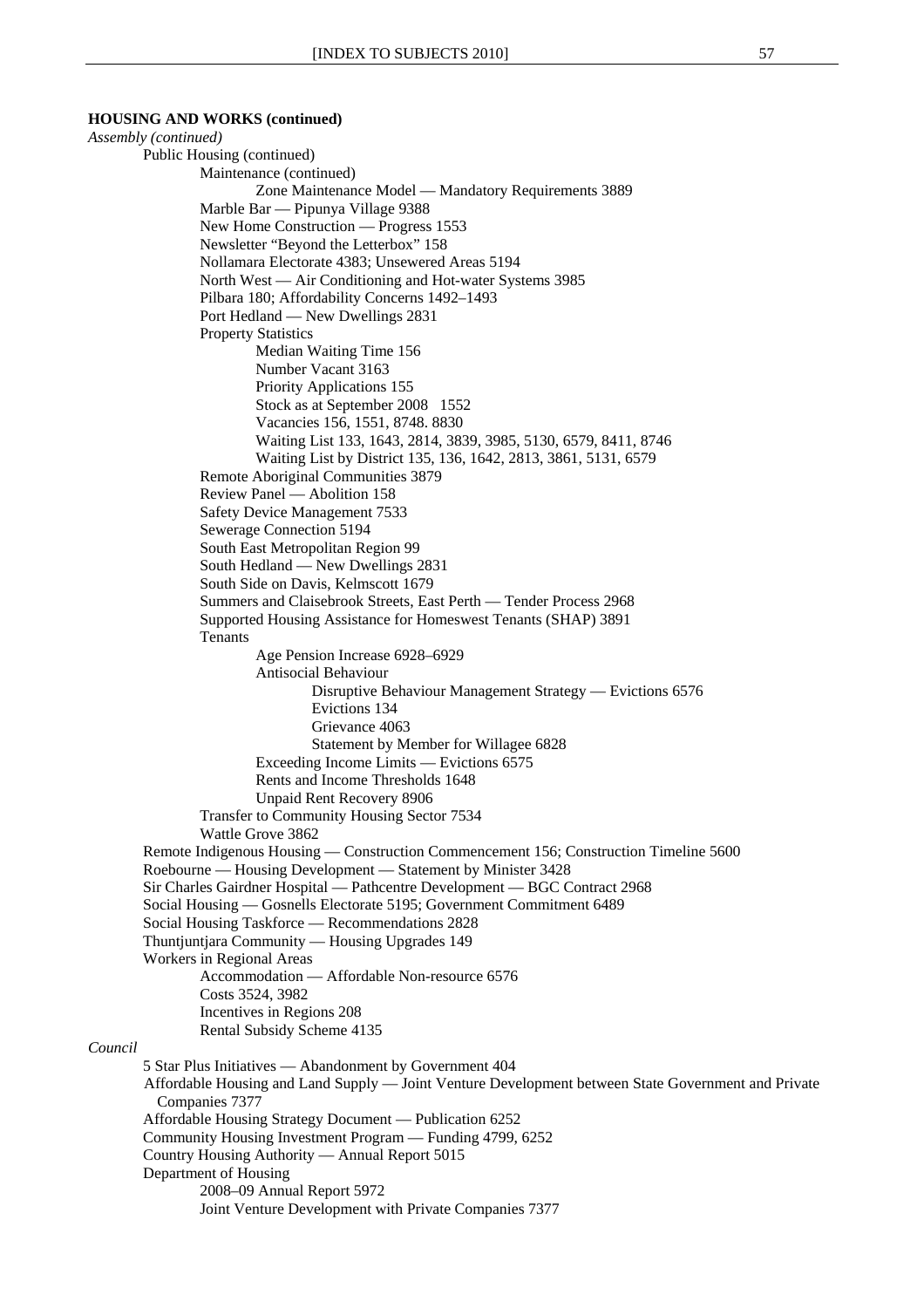#### **HOUSING AND WORKS (continued)**

*Council (continued)* Department of Housing (continued) Maintenance Contract — Transfield Services 6602 Not-for-dividend Company — Housing Transfer 4170 Payments to Not-for-profit Organisations — Policy 1471 Maintenance Tenders 1096 Emergency Accommodation — South West Region 9462 Environmental Sustainability Initiatives 3673 — Rebates and Incentives 2055 Government Regional Officers' Housing — New Living Program 8633 Housing Authority — 2008–09 Annual Report 5972 "Housing our Workforce" Program — Mid-West 8815 Irishtown Sandstone Operations — Stone for Government Use 4762 Keystart — Home Loan Eligibility 1300 Kimberley — Worker Accommodation 7313 Mardiwah Loop Community, Halls Creek — 8810 Minister's Meeting with Housing Industry Lobbyists — Details 404 New Living Program, Port Hedland — Refurbishments 7572 Not-for-profit Growth Strategy Document — Publication 6252 Pilbara — Worker Accommodation 7313 Public Housing Age Pension Increase 7035 At-risk Children in Homeswest Properties — Concerns and Complaints 9840 Bindi Bindi Aboriginal Community 1257 Broome 1335 Carnarvon — Waiting List 5455 Eligibility — Income Threshold 985, 995 Energy-saving Initiatives 4758 Head Contractor Maintenance Model 9142, 9279–9283 Income Threshold 7567 Kwinana Air Quality Buffer Zone 7981 Maintenance Head Contractor Model 7309, 7315 Nedlands Development — Aberdare Road 4034 North West — Stocks 7730 Pilbara — Contracts and Tenders 9450 Sale Proceeds 405 Waiting List — November 2009 8157 Yandeyarra Community 7981, 7986 Remote Indigenous Housing — Construction Timeline 1297; Locations 4879 Social Housing Design — Accommodating the Aged and Disabled 7866 People with Disabilities — Memorandum of Understanding 2677 Transfer to Community Housing Providers 7568 South Hedland — Central Business District Project — Stages 2 and 3 2427 Workers in Regional Areas — Non-government Organisation Funding 7313 Yanget Guest House, Bunbury — Redevelopment 9830

# **– I –**

### **INDIGENOUS AFFAIRS**

### *Assembly*

Aboriginal Affairs Coordinating Committee — Consultation — Sanderson Reports 2744 Aboriginal Health Budget 3446 Aboriginal Heritage Investigation — Report 1676 Aboriginal Interpreter Service — Proposal 2812 Aboriginal Justice Agreement — Fine Defaulting and Unlicensed Driving 6931 Alcohol Bans Government Support Services 6206, 6580–6581, 7450, 7682, 8241, 8394, 8395, 8575; Statement by Minister for Racing and Gaming 8820 Balgo Community — Attempted Suicides 9558, 9750 Bellary Aboriginal Community — Injie Family — Fencing Issue 5128 Broome Visitor Accommodation — One Mile Camp 8569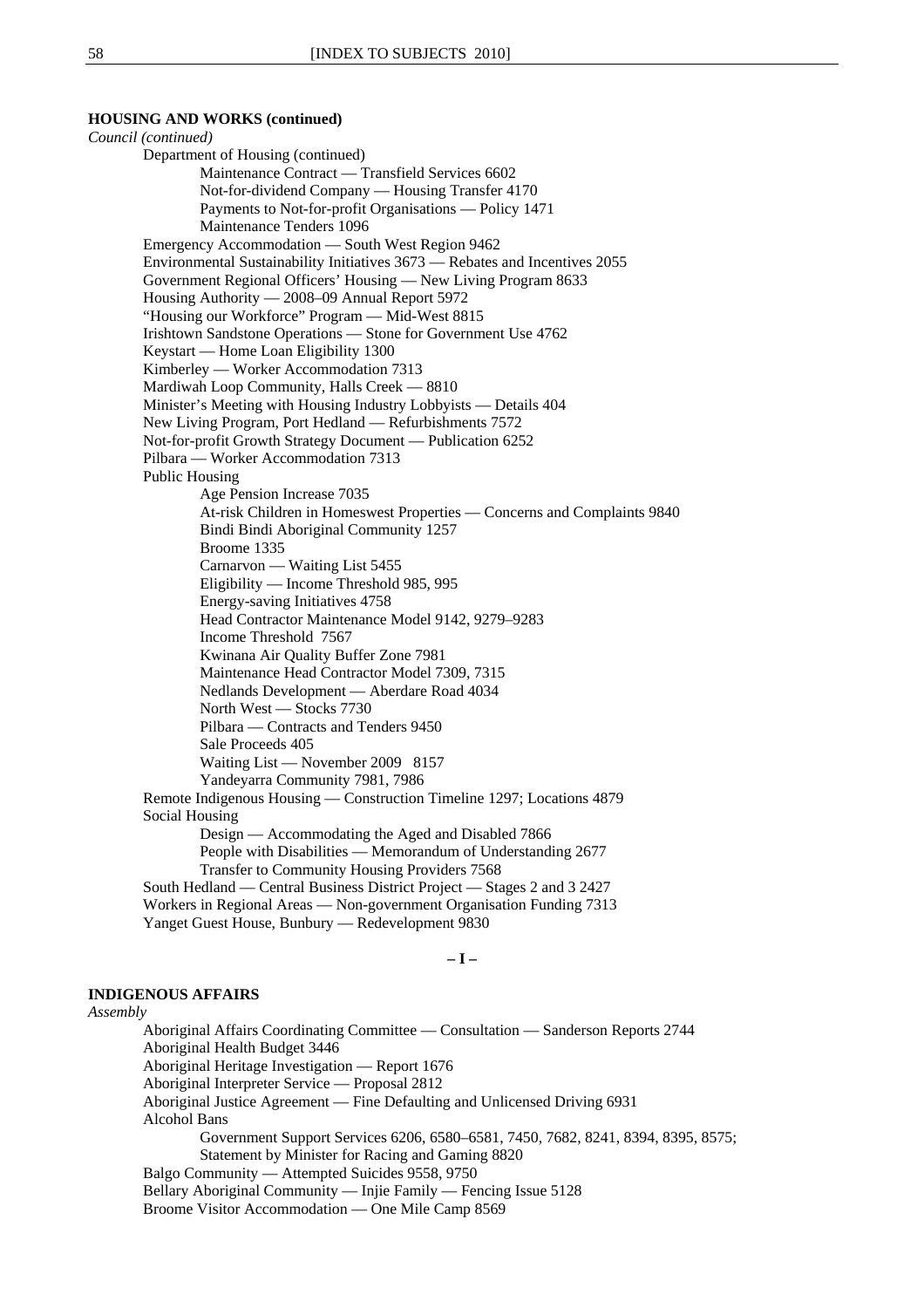# **INDIGENOUS AFFAIRS (continued)**

*Assembly (continued)* Burial Ground, Rottnest Island 1646 Community Development Foundation — Funding — Grievance 2096 Cullacabardee Aboriginal Community — Government Department Visits 167–169 Department of Indigenous Affairs WA Budget — Supplementary Funding 5270 Call for Abolition 3916 Midyear Financial Projections — Three Per Cent Efficiency Dividend 1618 Derbarl Yerrigan Committee for the Reburial of Yagan's Kaat — Future Operation 5264 District High Schools — Aboriginal Enrolment 1703 Employment in Housing Industry — Tender Requirements 3889 Good Heart Mid-West Aboriginal Art Exhibition — Purchases by WA Art Gallery 6056 Health Services — Funding 673 Honouring Indigenous War Graves — Statement by Member for Geraldton 5883 Housing Kimberley — Statement by Minister for Regional Development 4639 Kimberley Aboriginal Community Housing — Progress 8327 Remote Indigenous Housing Construction 156, 3879 Ngarluma Aboriginal Sustainable Housing 5135 Thuntjuntjara Community — Housing Upgrade 149 Imprisonment Rate — Measures to Reduce 1953 Indigenous Art Award 2009 Committee — Abolition 4382 Indigenous Art Awards 2010 — Statement by Minister for Culture and the Arts 6656 Indigenous Implementation Board 5271; Statement by Minister 1490 Indigenous In Business Award — Win by Carey Mining 8318 Indigenous Partnership Fund — Crime Prevention Initiative — Statement by Minister for Police 8317 Indigenous Reconciliation Education — PALS Program — Statement by Minister 9303 James Price Point Land Acquisition — Geoff Wedgwood's Role 5991 Jigalong Community — Essential Services Pilot 5152 Justice System — Diversionary Programs for At-risk Youth 3451 Kimberley Land Council — James Price Point Land Acquisition — Negotiations 5991 Kiwirrkurra Community — Fuel Tank 1637 Koolbardi Aboriginal Preschool, Collie 4373, 6564 Local Government Services in Remote Communities 3453 Mental Health Services 5735, 5998 Mr Ward — Death in Custody — Ex Gratia Payment to Family 465, 557 Mungullah Aboriginal Corporation, Carnarvon — Housing Maintenance 3348 National Plan to Reduce Violence against Women and their Children 2010–2022 — Programs 2401 Ngarluma Aboriginal Corporation — Deepwater Port and Industrial Precinct, Anketell — Consultation 3879 Ord – East Kimberley Expansion Project — Miriuwung–Gajerrong People 670, 2737 Partnership Acceptance Learning Sharing Programs — Grants 5271 Patjarr Remote Community Artist Opportunities 5115 Classroom Facilities 3346 Education Facilities — Grievance 600 Removal of School Buildings 3346 Perth Waterfront Development — Indigenous Centre Proposal 857 Pipunya Village, Marble Bar — Unoccupied Land Use 9388 Resources Boom — Addressing Indigenous Needs 667 Ruah Community Services and Night Shelter, Highgate — Closure 84, 85 Sanderson Reports — Government Response 2744–2745 Short-term Accommodation — Kalgoorlie 3449 Southern Wheatbelt — Sporting and Youth Programs 5997 Stolen Wages Report — Budget Contingencies 5264 *Stone Bros —* Government Assistance to Film 90, 1276 Tomarchio, Salvatore — Illegal Money Lender — Commissioner for Consumer Protection — Statement by Minister for Commerce 8169 Ugle, Kevin — Statement by Member for Kwinana 4098 WA Country Health Services, Pilbara — Employment Program 8048 Wangkatjungka Community — Access Road Repair 9081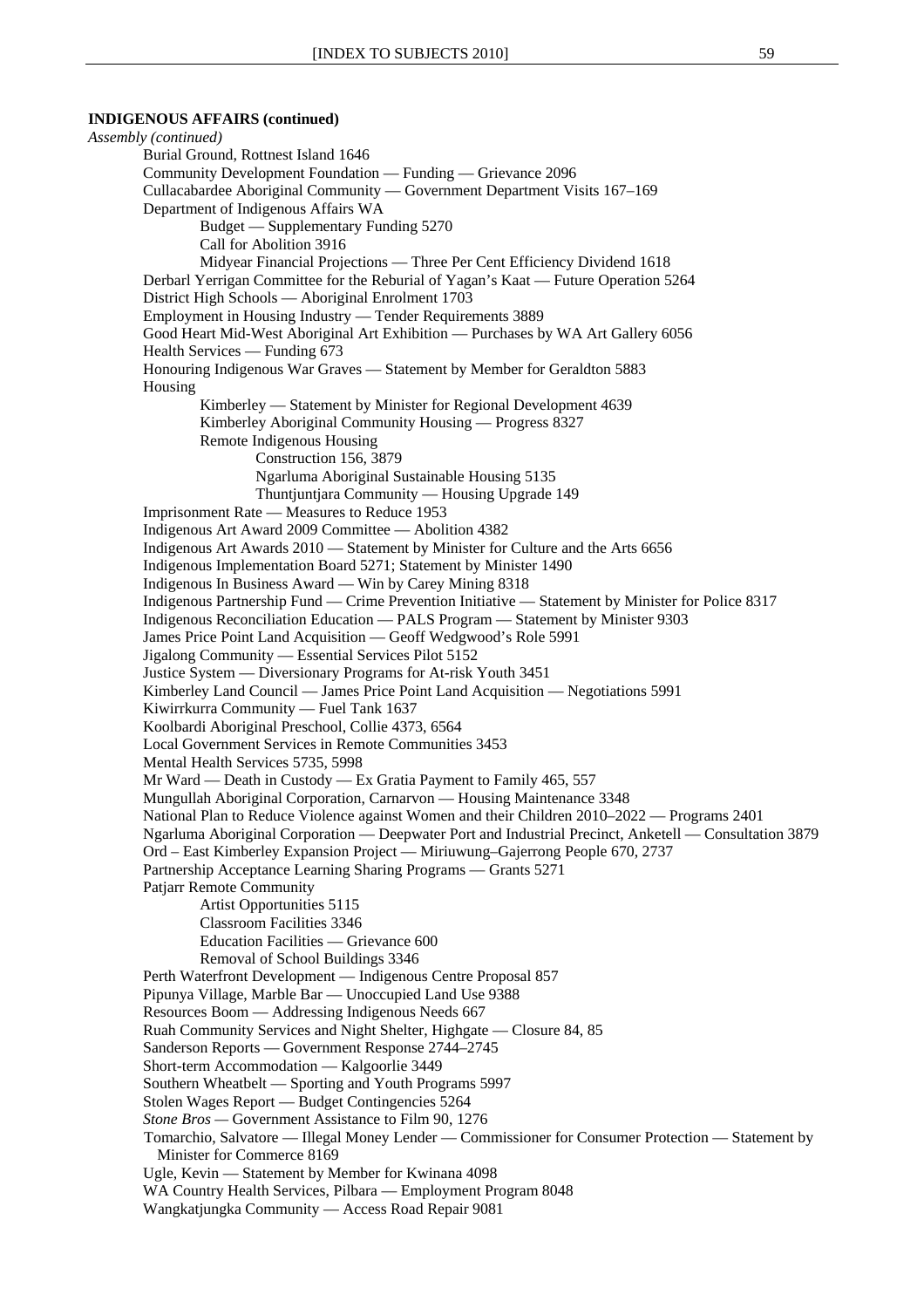# **INDIGENOUS AFFAIRS (continued)**

|         | Assembly (continued)                                                                                     |
|---------|----------------------------------------------------------------------------------------------------------|
|         | Western Australian Aboriginal Advisory Council — Strategic Plan 5264                                     |
|         | Western Australian Artist Award — Sonia Kurarra — Statement by Minister for Culture and the Arts 6656    |
|         | Yawuru People — Land Use Agreement 298                                                                   |
| Council |                                                                                                          |
|         | Aboriginal and Torres Strait Islanders — Contribution to Military Service — Statement (Hon Alison Xamon) |
|         | 2194                                                                                                     |
|         | Aboriginal Cultural Materials Committee - Composition 1462                                               |
|         | Aboriginal Education Strategy 2010-2014                                                                  |
|         | Direction Statement in Schools 9608; Answer Advice 9782                                                  |
|         | Release 9240, 9779                                                                                       |
|         | Aboriginal Heritage Act 1972                                                                             |
|         | Compliance with Section 15 4919                                                                          |
|         | Jaburara Heritage Trail 6088, 7384                                                                       |
|         | Land Survey by Developers — Legal Requirement 1483                                                       |
|         | Red Hill Quarry Expansion 1461, 1483                                                                     |
|         | (Abydos-Woodstock Protected Area) Variation Order 2010 -                                                 |
|         | Aboriginal Heritage (Abydos-Woodstock Protected Area) — Variation Order 2010                             |
|         | Paper Tabled 7316                                                                                        |
|         | Disallowance — Notice of Motion 9391; Motion 9582                                                        |
|         | Aboriginal Workforce Development Centre — Statement by Minister for Training and Workforce               |
|         |                                                                                                          |
|         | Development 924, 3657                                                                                    |
|         | Anketell Deep Water Port — Government Consultation with Traditional Owners 9782                          |
|         | Aurox Balla Balla Magnetite Project - Aboriginal Heritage Sites 1258, 3707, 3723                         |
|         | Australian Armed Forces — Indigenous Service — Statements (Hon Michael Mischin) 8640, 8802               |
|         | Baiyungu Aboriginal Corporation - Coral Bay Land 8018-8019                                               |
|         | Bindi Bindi Aboriginal Community - Housing 1257                                                          |
|         | Blank Page Summit — Addressing Suicide in Aboriginal Communities — Statement (Hon Helen Morton)<br>9270  |
|         | Broome Public Housing — Aboriginal Tenants 1335                                                          |
|         | Browse LNG Project, Kimberley — File Notation Areas 1333                                                 |
|         | Burrup and Maitland Industrial Estates Agreement Implementation Deed — Government Compliance 353         |
|         | Burrup Peninsula                                                                                         |
|         | Aboriginal Sacred Sites 1096, 1487, 1926, 3418; Petitions 1137                                           |
|         | Rock Art 1339, 7214, 7980, 8688, 8812                                                                    |
|         | Department of Indigenous Affairs WA — Artwork in Ministerial Offices 4167, 4410                          |
|         | Early Childhood Programs — Funding 7389                                                                  |
|         | Flooded Gum Tree Destruction, Swan View - Heritage Site 1131                                             |
|         | Geraldton Streetwork Aboriginal Corporation — Department of Indigenous Affairs Funding 936               |
|         | Indigenous Cultural Centre — Perth Foreshore 8260                                                        |
|         | Indigenous Tourism Industry                                                                              |
|         | Jobs and Economic Benefits 9840                                                                          |
|         | Program Development - Strategic Plan 2008 to 2013 Building for the Future 1475                           |
|         | Western Australian Indigenous Tourism Operators Committee — Review — Report 1345, 1431,                  |
|         | 1474                                                                                                     |
|         |                                                                                                          |
|         | Jaburara Heritage Trail - Motor Vehicle Access 6088, 7384                                                |
|         | Jigalong Community — Plumbing Issues 7093                                                                |
|         | Kimberley Land Council — See also "Mines and Petroleum — Browse LNG Project, Kimberley"                  |
|         | Aboriginal Social Impact Assessment Study - Browse LNG Project 3389, 7832                                |
|         | Chief Executive Officers 2166                                                                            |
|         | Indigenous Land Use Agreement Funding 1746 (Correction of Answer 1753), 2729                             |
|         | Mardiwah Loop Community, Halls Creek — Housing 8810                                                      |
|         | Mid-West Mining and Aboriginal Development Partnership - Funding 2233                                    |
|         | Mooranoppin Nature Reserve - Water Tank Theft 8775                                                       |
|         | Morditj Warniny Nyoongah Photographic Display — Statement by Deputy President (Hon Matt Benson-          |
|         | Lidholm) 1075                                                                                            |
|         | Mr Ward — Death in Custody                                                                               |
|         | Court Security and Custodial Services Contract 934                                                       |
|         | Criminal Charges 3670; Statement (Hon Giz Watson) 4750                                                   |
|         | Ex Gratia Payment to Family 3225, 3673                                                                   |
|         |                                                                                                          |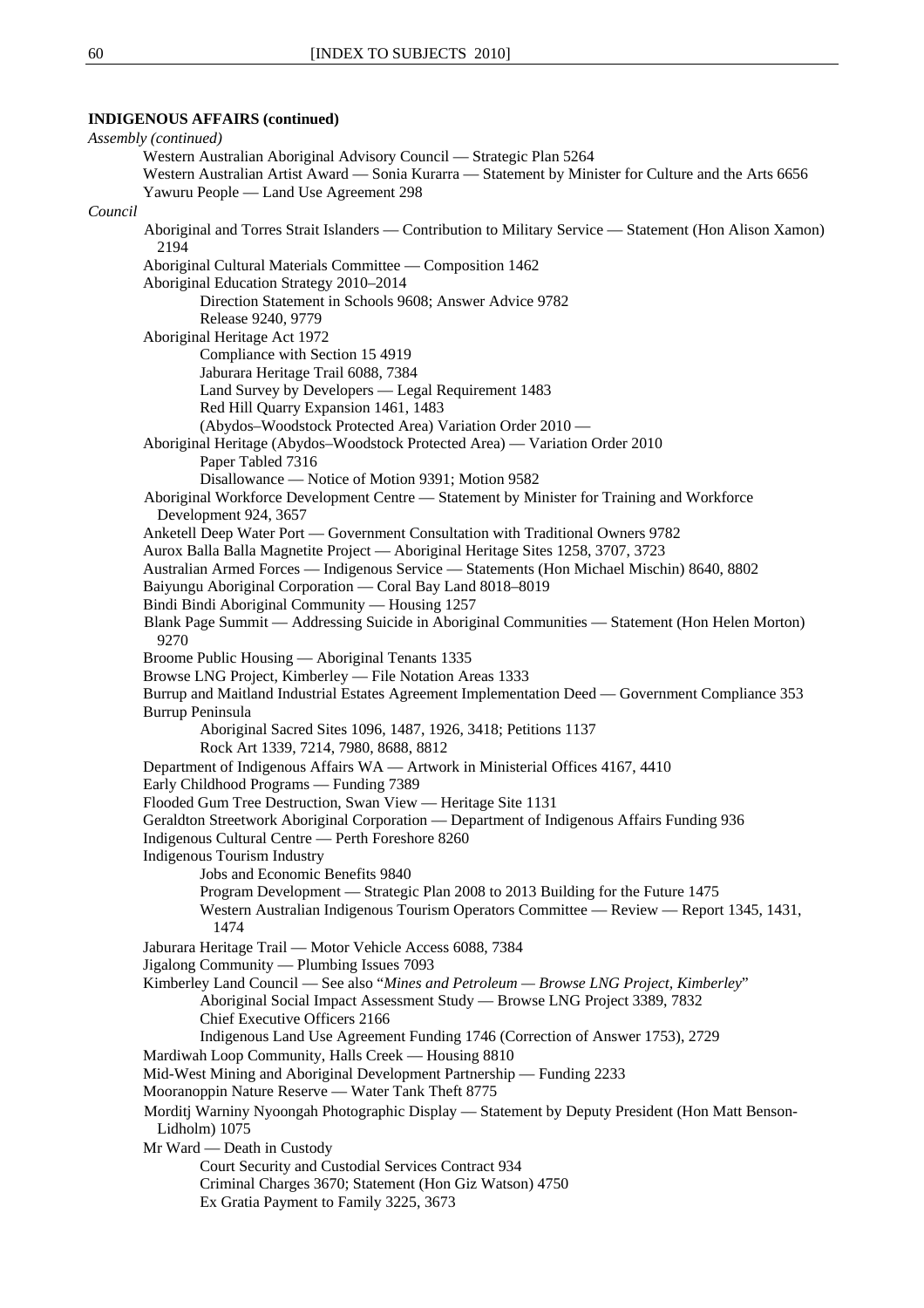#### **INDIGENOUS AFFAIRS (continued)**

*Council (continued)* Murujuga Aboriginal Corporation Consultation regarding Karratha–Dampier Road Widening 2855 Rock Art — Filming Declined 3061; Management 1339 Native Title Issues — Naturebank Program 1345 Palu — Funeral of Aboriginal Elder — Statement (Hon Robin Chapple) 5326 Patjarr Remote Community Education Facilities and Support 445, 1747 Removal of School Buildings 2291, 2894

Point Peron — Proposed Marina — Aboriginal Heritage Sites Impact 2684, 3391 Reconciliation Action Plan 2010 — YWCA – Indigenous Women — Statement (Hon Liz Behjat) 4829 Red Hill Quarry Expansion — Indigenous Site Management 1131, 6479

Remote Indigenous Housing — Construction Timeline 1297; Locations 4879

TAFE College Enrolments — Aboriginal Students 4962

West Coast Academy for Aboriginal Sport, Health and Education — Statement (Hon Ken Travers) 6119 Yandeyarra Community — Housing 7981, 7986

#### **INDUSTRIAL RELATIONS AMENDMENT BILL 2010**

#### *Assembly*

Notice of Motion to Introduce 5046 Introduction and First Reading 5337

#### **INTERPRETATION AND REPRINTS AMENDMENT BILL 2008**

*Assembly*

Second Reading 4691 Third Reading 4691 Returned 5876 Assent 6137

### *Council*

Second Reading 4617, 5696 Third Reading 5697 Assent 5921

#### **IRON ORE AGREEMENTS LEGISLATION AMENDMENT BILL 2010**

*Assembly*

Notice of Motion to Introduce 4235 Introduction and First Reading 4452 Second Reading 4452, 5061 Third Reading 5100 Returned 5911 Assent 6137

#### *Council*

Receipt and First Reading 5330 Second Reading 5330, 5810 Committee 5819–5820 Third Reading 5820 Report 5820 Assent 5921

### **IRON ORE AGREEMENTS LEGISLATION AMENDMENT BILL (NO. 2) 2010**

*Assembly*

Notice of Motion to Introduce 8972 Introduction and First Reading 9163 Second Reading 9164, 9334 Consideration in Detail 9535–9547 Third Reading 9547

#### *Council*

Receipt and First Reading 9447 Second Reading 9448, 9753, 9784, 9790 Discharge of Order and Referral to Standing Committee on Legislation — Motion 9786; Ruling by Deputy President (Hon Michael Mischin) 9788; Ruling by President 9789 Committee 9815–9828 Report 9828 Third Reading 9828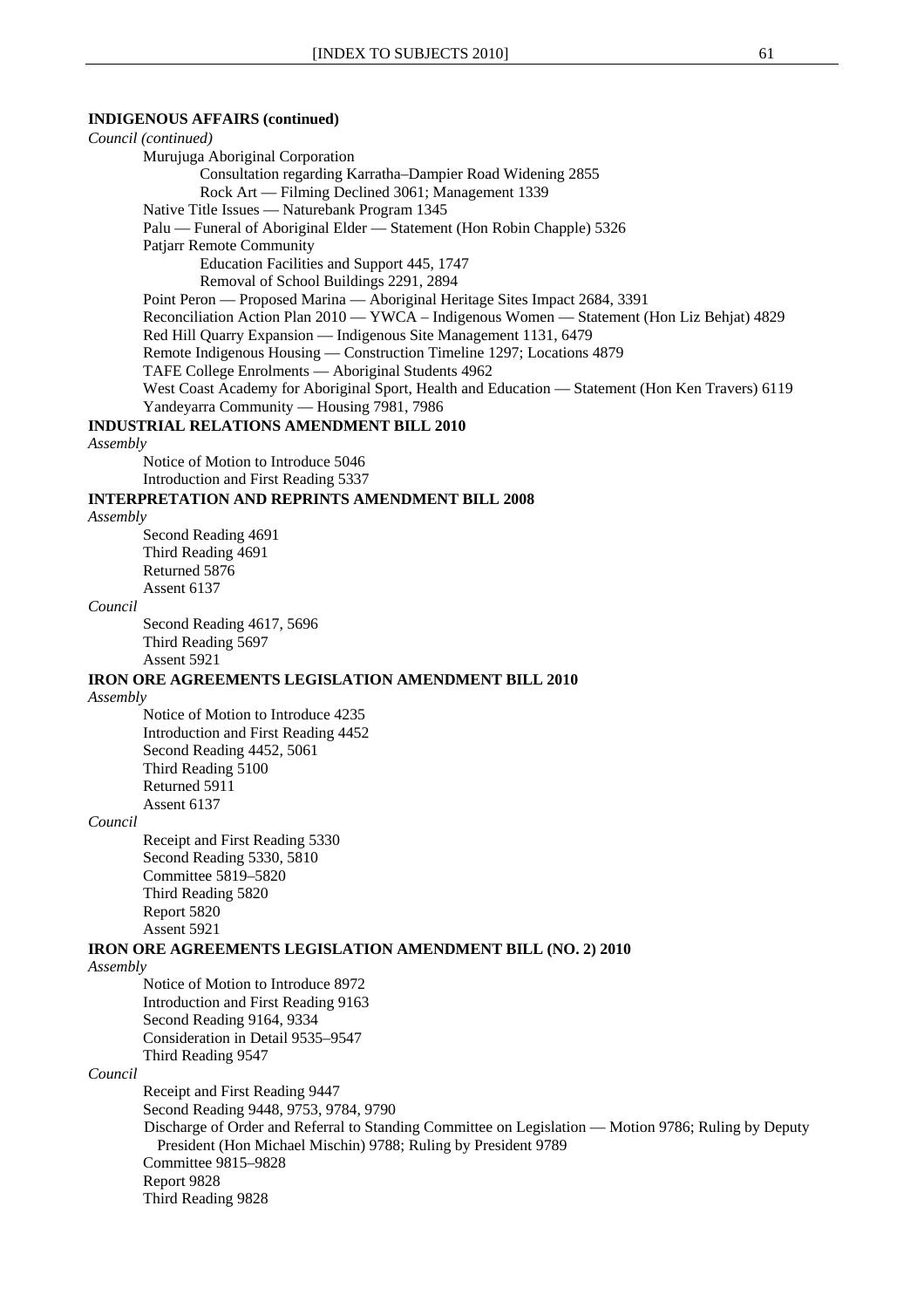### **JURIES LEGISLATION AMENDMENT BILL 2010**

*Assembly*

Notice of Motion to Introduce 9468 Introduction and First Reading 9708 Second Reading 9708

**– L –** 

### **LAND ADMINISTRATION AMENDMENT BILL 2009**

*Assembly*

Assent 28

**LAND RELEASES AND DEVELOPMENT** See also "*Lands*", "*Planning*" and "*Housing*" *Assembly* College Grove, Bunbury — Land Swap 76 Golden Bay — Progress 4683 Hammond Park — Progress 4683 Henley Brook — Progress 4683 Karratha — Purchase Priority 4136 Newman — Light Industrial Land — Water Pressure 77, 82 Paraburdoo — Land for Fuel Outlets 84 Pilbara — Land Release Delay 8582 Tom Price 83, 84 *Council* Karratha — LandCorp Developments 8152 Port Hedland — Pretty Pool Land Grant 8151 Subiaco Redevelopment Scheme — China Green — Minister for Planning's Comments 937 **LAND TAX ASSESSMENT AMENDMENT BILL 2010** *Assembly*  Notice of Motion to Introduce 3270 Introduction and First Reading 3428 Second Reading 3428, 4085, 4126, 4250 Consideration in Detail 4251–4254 Third Reading 4255 Returned 5059 Assent 5059 *Council* Receipt and First Reading 4200 Second Reading 4200, 4869 Third Reading 4869 Assent 4904 **LANDS** *Assembly* Land Administration Act 1997 — Class A Reserve 12237 Excision — Paper Tabled 7453 Landgate — Fire Detection Technology Award — Statement by Minister 755 Pastoral Leases — See also "Economics and Industry Standing Committee **—** Inquiry into Management of Former Pastoral Lease Land" *Council* Mining Lease 04/81 — Sarubin Family 8315, 9453 Pastoral Leases Quobba Station — Feral Goat Issue 6784 Review 8021 Warroora Station — Public Access to Coast 9240 **LEE, MR JOHN "MICK" ALBIN, OAM** *Assembly* Condolence — Statement by Minister for Local Government 2735 **LEGISLATION, STANDING COMMITTEE ON** *Assembly* Criminal Investigation Amendment Bill 2009 — Report 8206, 8209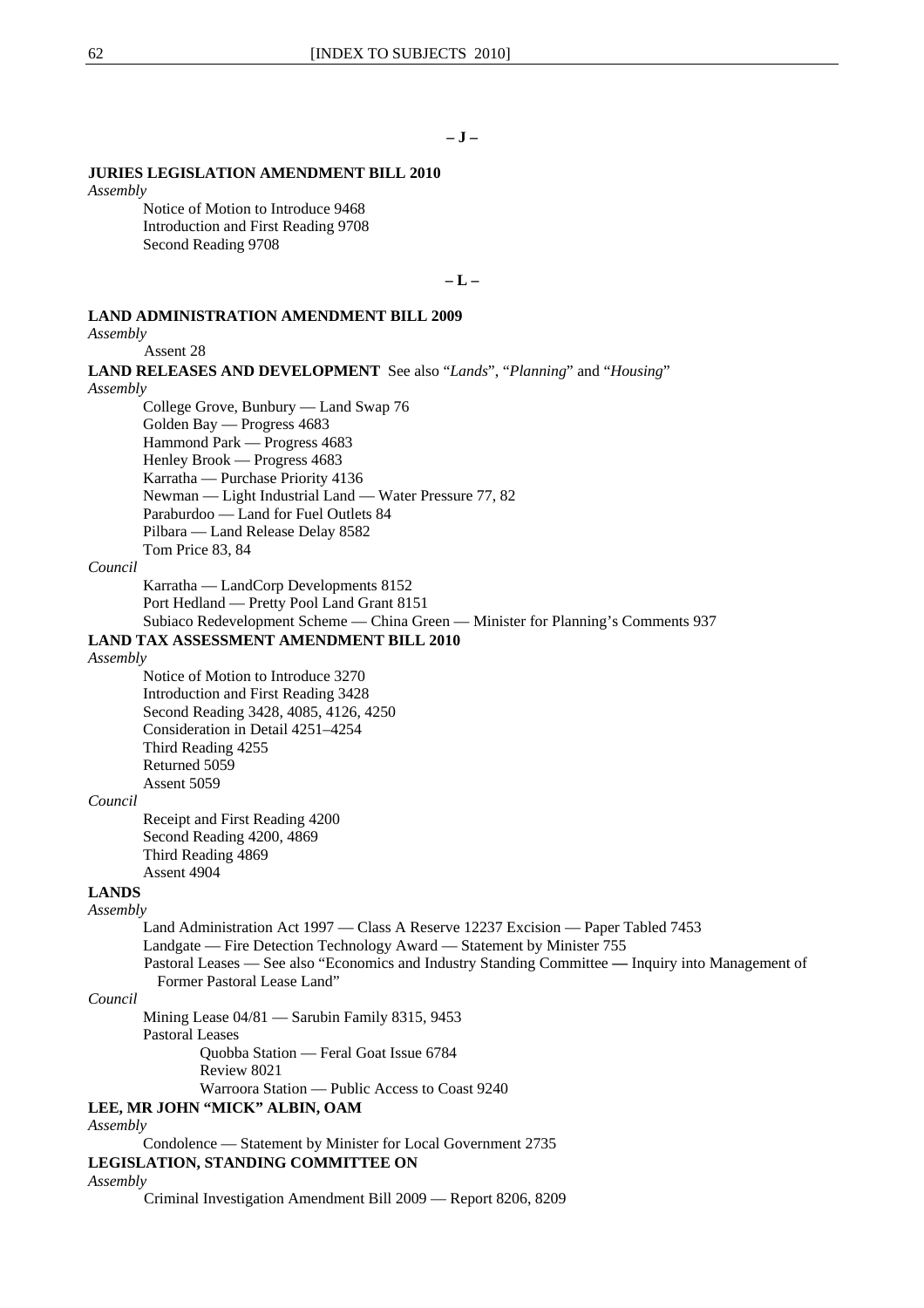| Council  |                                                                                                                                                                                          |
|----------|------------------------------------------------------------------------------------------------------------------------------------------------------------------------------------------|
|          | Fourteenth Report — "Inquiry into the Jurisdiction and Operation of the State Administrative Tribunal" —<br>Motion 1754, 2851, 3384, 3394                                                |
|          | Sixteenth Report — "Criminal Investigation Amendment Bill 2009" — Tabling 8108; Statement by Chairman<br>8108                                                                            |
|          | Seventeenth Report — "Annual Report 2009 and 2010" — Tabling 9564<br>Special Report — "Criminal Investigation Amendment Bill 2009 — Extension of Reporting Time" — Tabling               |
|          | and Adoption 925, 3659<br><b>LEGISLATIVE ASSEMBLY</b>                                                                                                                                    |
| Assembly |                                                                                                                                                                                          |
|          | Adjournment of the House — Special — End of Parliamentary Year — Complimentary Remarks 9738                                                                                              |
|          | Business of the House                                                                                                                                                                    |
|          | Brief Ministerial Statement — Private Members' Business Precedence — Standing Orders                                                                                                     |
|          | Suspension Motion 7752                                                                                                                                                                   |
|          | Budget Presentation — Statement by Speaker 2745                                                                                                                                          |
|          | Decorum of the House — Unacceptable Terminology — Statement by Speaker 3468<br>Former Member for Armadale — Private Members' Business Questions on Notice — Statement by<br>Speaker 5046 |
|          | Members' Statements — Statement by Speaker 6314                                                                                                                                          |
|          | Order of Business — Motion 8065; Amendment to Motion 8066; Motion, as Amended 8070<br>Private Members' Business, All Stages of Bills, and Council Messages - Standing Orders             |
|          | Suspension — Notice of Motion 8704; Motion 8847                                                                                                                                          |
|          | Private Members' Business — Standing Orders Suspension                                                                                                                                   |
|          | Notice of Motion — Wednesday, 16 June 3777; Motion 3898                                                                                                                                  |
|          | Wednesday, 17 March 2010 - Motion 763<br>Wednesday, 23 June 2010 - Motion 4454                                                                                                           |
|          | Wednesday, 17 March 2010 - Motion 762                                                                                                                                                    |
|          | Question Time Protocol — Statement by Speaker 6937                                                                                                                                       |
|          | Questions without Notice — Continuation — Standing Orders Suspension Motion 2635                                                                                                         |
|          | Sittings of the House — Thursday, 11 November — Standing Orders Suspension — Notice of Motion<br>8333; Motion 8491                                                                       |
|          | Temporary Order — Non-application of Standing Order 74 to Notices of Disallowance Motions —<br>Notice of Motion 27; Motion 188                                                           |
|          | Chamber                                                                                                                                                                                  |
|          | Bells Sound Duration - Statement by Speaker 4686<br>Distinguished Visitors                                                                                                               |
|          | Chengdu, Sichuan Province Delegation 9467<br>Chilean Honorary Consul 8713                                                                                                                |
|          | Jinhua Municipal People's Congress Delegation 2734<br>Irvine Hutchison 8819                                                                                                              |
|          | Terry Mills, Northern Territory Leader of the Opposition 780, 5990                                                                                                                       |
|          | Sabah State Legislative Assembly, Malaysia 4221                                                                                                                                          |
|          | Sri Lankan Public Accounts Committee Members 8178                                                                                                                                        |
|          | Zhejiang Province Delegation 9675<br>Opposition Seating Plan — Statement by Speaker 457                                                                                                  |
|          | Seating Arrangements — Statement by Speaker 2292                                                                                                                                         |
|          | Television Footage and Photographs - Statements by Speaker 2292, 3088, 7868                                                                                                              |
|          | Remembrance Day Arrangements 2010 - Statement by Leader of the House 5989                                                                                                                |
|          | Sitting Dates 2011 - Statement by Leader of the House 5989                                                                                                                               |
| Council  |                                                                                                                                                                                          |
|          | Chamber — Use by Council Members — Statement by Minister for Transport 1265; Statement by President<br>1265                                                                              |
|          | <b>LEGISLATIVE COUNCIL</b>                                                                                                                                                               |
| Assembly | Chamber - New Chairs Cost 4363                                                                                                                                                           |
| Council  |                                                                                                                                                                                          |
|          | Adjournment of the House — Special — End of Parliamentary Year 9829                                                                                                                      |
|          | Business of the House                                                                                                                                                                    |
|          | Aboriginal Heritage (Abydos-Woodstock Protected Area) Variation Order 2010 — Disallowance —<br>Motion 9564                                                                               |
|          | Division — Hon Helen Bullock — Statement (Hon Ed Dermer) 7600                                                                                                                            |

# **LEGISLATION, STANDING COMMITTEE ON (continued)**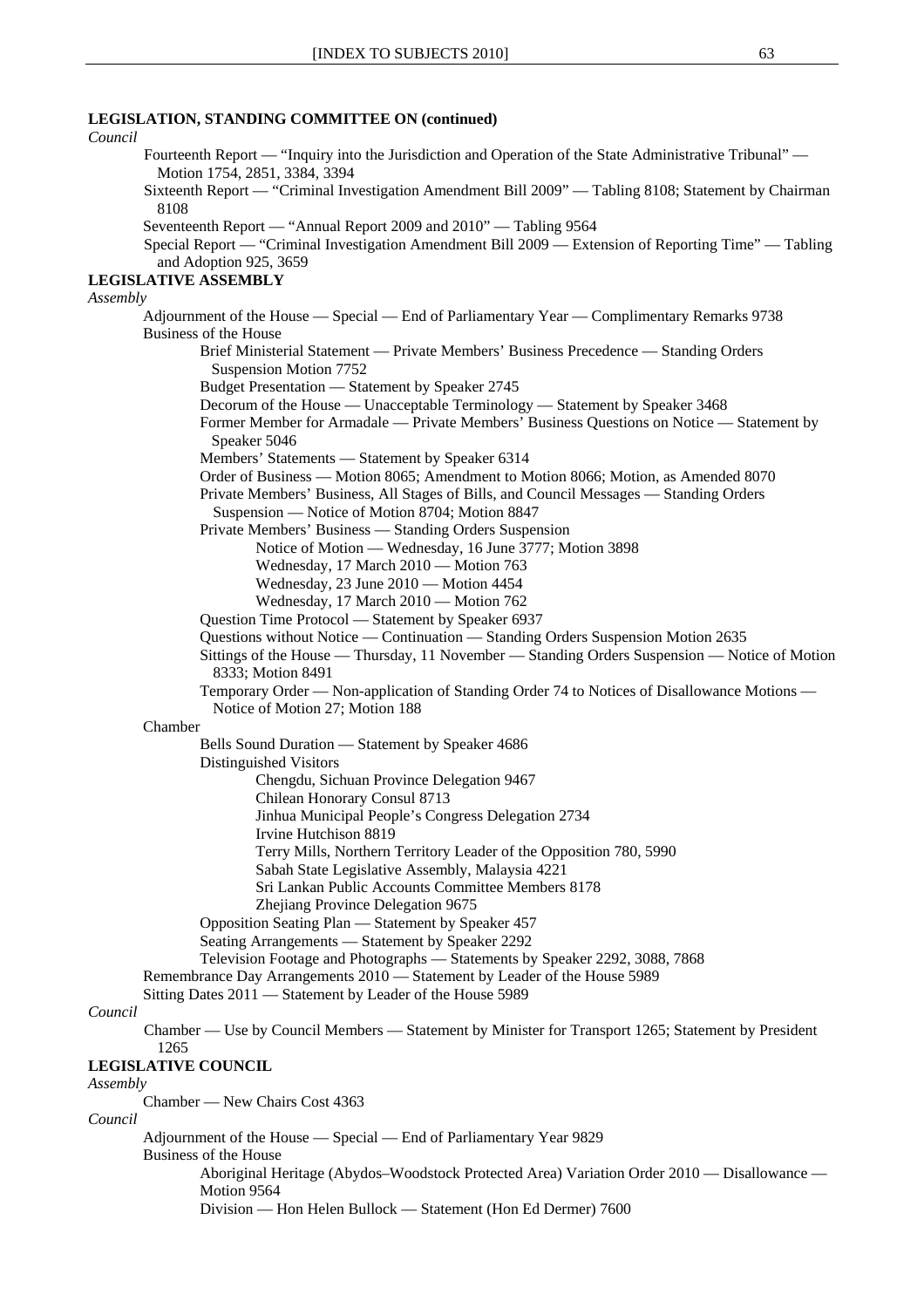### **LEGISLATIVE COUNCIL (continued)**

| Council (continued)                                                                                                                          |
|----------------------------------------------------------------------------------------------------------------------------------------------|
| Business of the House (continued)                                                                                                            |
| Non-government Members' Drafting Services - Statement by President 7684                                                                      |
| Orders of the Day — Motions 2700, 7021, 8120                                                                                                 |
| Parliamentary Questions — Review by Office of the Auditor General — Statement by Minister for<br>Transport 2403                              |
| Private Members' Bills - Lack of Drafting Support - Statement (Hon Adele Farina) 6920                                                        |
| Petition Wording — Delivery by Members — Statement by President 4775                                                                         |
| Questions Protocol — Statement by President 5941                                                                                             |
| Questions on Notice - Hon Ljiljanna Ravlich - Answer Advice 1752                                                                             |
| Statement by Leader of the House 3697                                                                                                        |
| Suspension of Motions on Notice and Consideration of Committee Reports and Ministerial<br>Statements — Statement by Leader of the House 9268 |
| <b>Temporary Orders</b>                                                                                                                      |
| <b>Adoption Motion 1045</b>                                                                                                                  |
| Extension - 25 March to 25 November - Motion 5922                                                                                            |
| Extension - 25 March to 7 September - Motion 4835                                                                                            |
| Extension to 24 March 2011 — Motion 9564                                                                                                     |
| No 7 — Non-government Business — Motion 1077; Statement by President 1077                                                                    |
| Non-government Business Limited to 80 Minutes - Statement by President 1224                                                                  |
| Procedures and Privileges Committee Review — Statement by President 922                                                                      |
| Chamber                                                                                                                                      |
| Distinguished Visitors                                                                                                                       |
| Charlton, Hon Eric and Michael Sutherland MLA 1026                                                                                           |
| French Visitors — Albany and Peronne — Sister City Relationship — Statement by<br>President 8417                                             |
| Perron, Marshall — Former Chief Minister, Northern Territory 4915                                                                            |
| Phua, Denise - Singapore Parliament 6230                                                                                                     |
| Media File Footage - Statement by President 1723, 1778                                                                                       |
| Microphones - Statement by President 1139                                                                                                    |
| Refurbishment - Statement by President 1281                                                                                                  |
| Seating Arrangements — Hon Liz Behjat — Statement by President 3989                                                                          |
| Clerk of the Legislative Council — Mr Malcolm Peacock — Statement by President 9082                                                          |
| Department of the Legislative Council                                                                                                        |
| Better Practice Agency — Statement by President 8417                                                                                         |
| Performance Survey Forms - Statement by President 4876                                                                                       |
| End of Parliamentary Year 9633                                                                                                               |
| Leave of Absence - Hon Donna Faragher 9083                                                                                                   |
| Remembrance Day — One Minute's Silence — Statement by President 8586                                                                         |
| Sitting Dates 2011 — Statement by Leader of the House 6065                                                                                   |
| Sittings of the House — Voluntary Euthanasia Bill — Standing Orders Suspension Motion 7021                                                   |
| Swearing-in of Member — Hon Linda Savage 919                                                                                                 |
| <b>LEU, MR DANIEL</b>                                                                                                                        |
| Council                                                                                                                                      |
| Teacher at Warburton Remote Community School — Death in Car Accident — Condolence — Statement<br>(Hon Wendy Duncan) 2195                     |

#### **LIQUOR CONTROL AMENDMENT BILL 2010**

#### *Assembly*

Notice of Motion to Introduce 5605 Introduction and First Reading 5715 Second Reading 5715, 7129, 7248, 7453, 7617 Consideration in Detail 7798–7811, 7923–7953, 8028–8033 Referral to Economics and Industry Standing Committee — Motion 8033 Consideration in Detail 8041–8042, 8064–8065, 8095–8104 Third Reading 8223 Returned 9700

### *Council*

Receipt and First Reading 8166 Second Reading 8166, 9438, 9578 Committee 9581–9582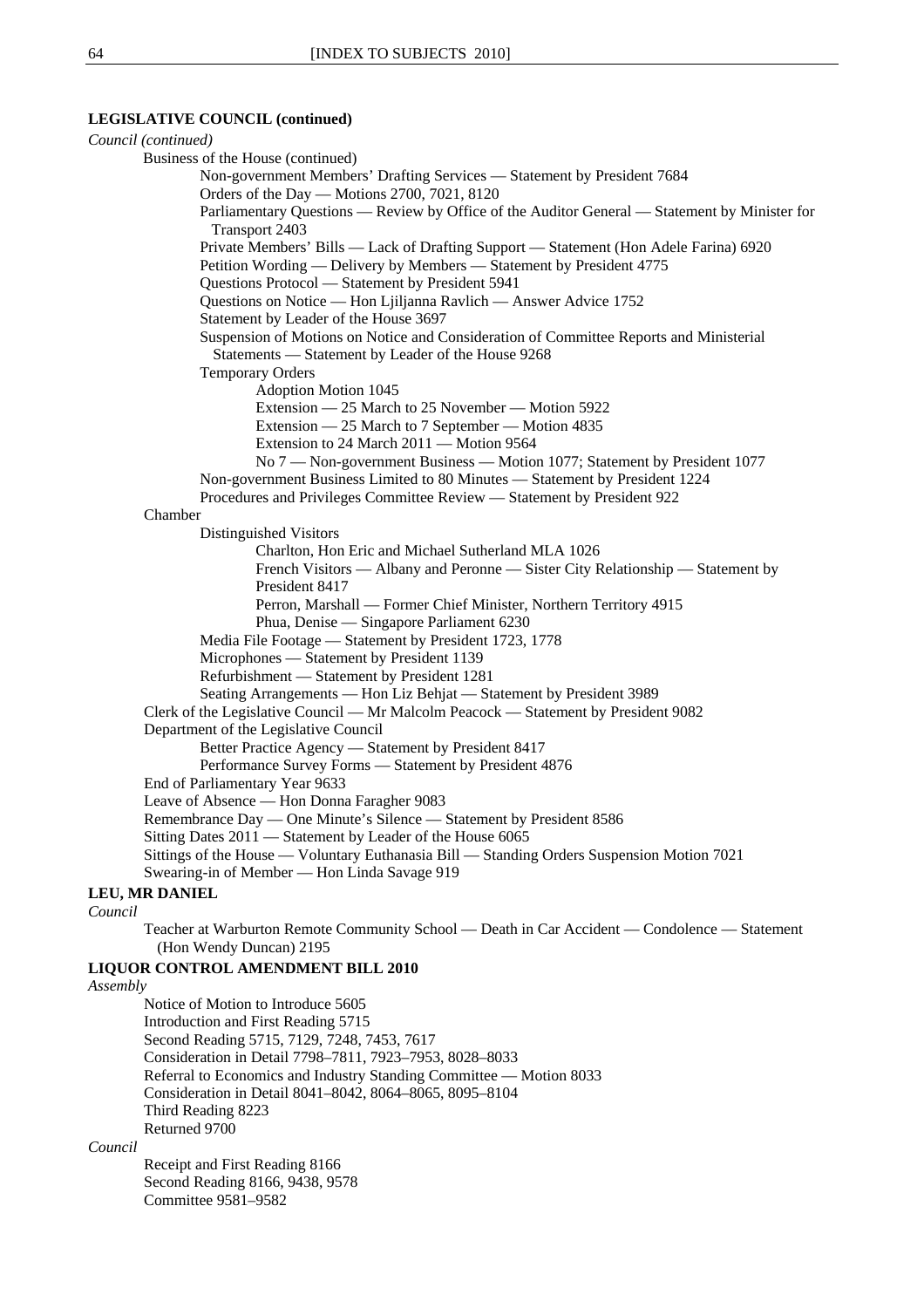| LIQUOR CONTROL AMENDMENT BILL 2010 (continued)                                                                                                                                                         |
|--------------------------------------------------------------------------------------------------------------------------------------------------------------------------------------------------------|
| Council (continued)                                                                                                                                                                                    |
| Report 9582                                                                                                                                                                                            |
| Third Reading 9582                                                                                                                                                                                     |
| <b>LIBERAL-NATIONAL GOVERNMENT</b>                                                                                                                                                                     |
| Assembly                                                                                                                                                                                               |
| Budget Cuts — Effect on Jobs and Core Services — Removal of Order — Statement by Speaker 6500<br>Capital Works Program — Removal of Notice — Statement by Speaker 2088<br>Consultancy Expenditure 5884 |
| Election Promises — Removal of Order — Statement by Speaker 7422                                                                                                                                       |
| Government Advertising — Expenditure 6356                                                                                                                                                              |
| Government Resourcing                                                                                                                                                                                  |
| Minor Parties and Independents 8319-8321, 8324-8326, 8507-8510, 8713-8714, 8820, 8822                                                                                                                  |
| Matter of Public Interest 8334; Tabling of Paper 8344<br>Referral to Procedure and Privileges Committee - Matter of Public Interest 8833                                                               |
| Government Wages and Funding Cuts - Removal of Notice 9318                                                                                                                                             |
| Health Policy — Commonwealth-State Relations 6156                                                                                                                                                      |
| Household Fees and Charges Increase - See also "State Finance"                                                                                                                                         |
| Notice of Motion 2304; Motion 2503, 5753                                                                                                                                                               |
| Matter of Public Interest 474, 2748, 9319                                                                                                                                                              |
| Infrastructure Projects — Commonwealth Government Funding — Matter of Public Interest 5605;                                                                                                            |
| Amendment to Motion 5615; Motion, as Amended 5617                                                                                                                                                      |
| Jobs and Economic and Fiscal Management — Removal of Notice — Statement by Speaker 2088                                                                                                                |
| Liberal Party Health Promises and Plan for Better Health Services — Removal of Notice — Statement by<br>Speaker 257                                                                                    |
| Liberal Party Law and Order Election Promises — Removal of Notice — Statement by Speaker 257                                                                                                           |
| Lobbyists — Legislation to Register and Monitor Activities 7264                                                                                                                                        |
| <b>Ministry Changes</b>                                                                                                                                                                                |
| Minister for Environment; Youth — Resignation — Statement by Premier 9303                                                                                                                              |
| Minister for Commerce; Science and Innovation; Housing - Appointment of Hon Bill Marmion -                                                                                                             |
| Statement by Premier 2292                                                                                                                                                                              |
| Treasurer — Premier's Assumption of Role 2292                                                                                                                                                          |
|                                                                                                                                                                                                        |
| Second Anniversary - Statement by Member for Belmont 7259<br>State Budget 2010–11 — Costs and Estimates — Notice of Motion 2304; Motion 2503; Matter of Public<br>Interest 3461                        |
| State Debt Increase — Matter of Public Interest 3778                                                                                                                                                   |
| Western Australian Living Standards - Matter of Public Interest 9319                                                                                                                                   |
| Council                                                                                                                                                                                                |
| Freedom of Information Process — Motion 364, 979, 1026, 1724; Amendment to Motion 1736; Motion, as<br>Amended 1736                                                                                     |
| Government Resourcing — Minor Parties and Independents — Statement (Hon Sue Ellery) 8798<br>Household Fees and Charges Increase - See also "State Finance"                                             |
| Motion 1212<br>Impact on Low-paid Workers - Motion 5410<br>Notice of Motion 8911                                                                                                                       |
| Liberal Party — Advertising Signs on Freeway 1292                                                                                                                                                      |
| Lobbyists - Registration 5682; Motion 3366, 4390                                                                                                                                                       |
| Ministerial Offices Staffing Levels - Motion 5663, 6065                                                                                                                                                |
| Ministry Changes — Statement by Leader of the House 2154                                                                                                                                               |
| National Broadband Network — Expansion — Motion 5783; Statement (Hon Matt Benson-Lidholm) 5835                                                                                                         |
| New Government Agencies, Boards, Committees and Task Forces - Motion 4397, 5273, 5661                                                                                                                  |
| Public Sector — Three Per Cent Efficiency Dividend — Motion 4397, 5273, 5661                                                                                                                           |
| Public Sector Expenditure - New Government Agencies - Motion 4397, 5273, 5661                                                                                                                          |
| <b>LOCAL GOVERNMENT</b>                                                                                                                                                                                |
| Assembly                                                                                                                                                                                               |
| Albany, City of                                                                                                                                                                                        |
| <b>Better Practice Review 7421</b>                                                                                                                                                                     |
| Chief Executive Officer — Dismissal 5360, 5361                                                                                                                                                         |
| Governance Issues 1493, 1499, 1500, 2299, 6930, 6931                                                                                                                                                   |
| Ministerial Inquiry Request 6353                                                                                                                                                                       |
| Performance Inquiry — Grievance 6276; Petition 8489                                                                                                                                                    |
| Animal Testing for Scientific Research - Statistics 8239                                                                                                                                               |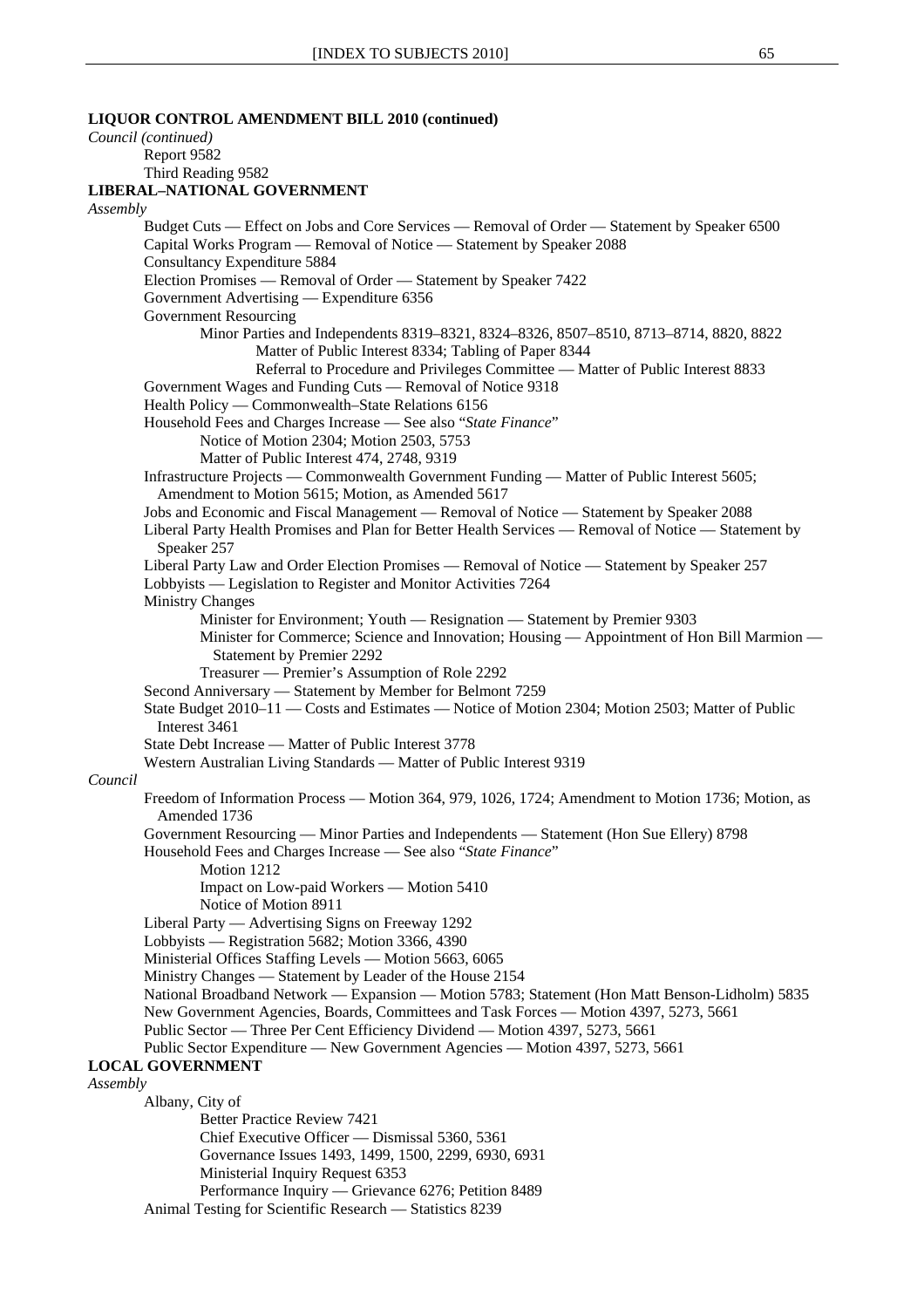#### **LOCAL GOVERNMENT (continued)**

*Assembly (continued)* Animal Welfare Unit — Transfer to Department of Agriculture 5110 Cat Legislation — Statement by Minister 9648 Chittering, Shire of — Bauxite Resources Limited — Activities in Shire — Petition 473 Country Local Government Fund Allocation to National Party Electorates 7117, 7118 Final Acquittals 5136 Project Tender Process 5136 Projects 3162 Department of Local Government Legal Action Threats to Chief Executive Officers 5269 — Councillors 5266 Midyear Financial Projections — Three Per Cent Efficiency Dividend 1619 Dog Act Amendment Bill — Grievance 2597 Domestic Cat Control Legislation — Statement by Minister 4062 Equine Industry — Registration Fees and Charges 8582 Gosnells, City of — Roadworks; Insurance Liability — Grievance 4642 Kalgoorlie–Boulder, City of — Goldfields Driving Range — Petition 9467 Lee, Mr Mick Lee, OAM JP — Condolence — Statement by Minister 2735 Local Government Amalgamation Policy Cabinet Leak 4678 National Party Position 4676–4677, 6935 Removal of Order of the Day — Statement by Speaker 2088 Secret Plan 5515 Statement by Minister 2466 Voluntary Amalgamations — Regional Transition and Regional Collaborative Groups 302 Local Government Reform Steering Committee Report — Statement by Minister 6786 Metropolitan Cemeteries Board — Payments to Minter Ellison 112 Municipal Heritage Inventories — Noncompliance 4135 Pilbara Councils — Royalties for Regions Funding 7123 Public Libraries — Funding 1947, 8042, 8908; Motion 1970; Petition 2595, 4234 Rates and Emergency Services Levy 2819, 5356, 5357 Rates Increases — Government Cost Increases 5739–5740 Regional Transition Group — Shires of Narrogin, Wickepin and Cuballing — Statement by Minister 8973 Roebourne, Shire of — Subdivision Limit 5891–5892 Services in Indigenous Communities 3453 Shark Bay, Shire of — "Report of the Inquiry into the Shire of Shark Bay" — Motion 8490; Statement by Minister 8490 State Agreement Acts — Local Government Rate Concession — Grievance 4646 Stirling, City of Georgious Capital Pty Ltd — Development Application — Statement by Minister for Planning 8705 Rates Increase 5888 State Administrative Tribunal Directive — Statement by Minister 598 Toodyay, Shire of — Works Depot — Relocation — Petition 473–474 Victoria Park, Town of — State Administrative Tribunal Directive — Statement by Minister 598 Wanneroo, City of — Survey of Selected Wetlands — Report 1676 Western Suburbs Councils — Meeting with Premier 671 *Council* Albany, City of Department of Local Government Advice 5687 Parking and Parking Facilities Local Law 2009 — Disallowance — Notice of Motion 2664; Discharge of Order 3659 Animal Welfare Unit — Complaints Received 4891; Sheep Deaths in Scientific Trials 5685 Augusta – Margaret River, Shire of Activities in Thoroughfares and Public Places and Trading Local Law 2010 — Disallowance — Notice of Motion 3015 Cemeteries Local Law 2010 — Disallowance — Notice of Motion 3014 Bayswater, City of — Support for Arts and West Australian Ballet — Statement (Hon Ljiljanna Ravlich) 4949 Busselton, Shire of Dust and Building Waste Control Local Law 2009 — Disallowance — Notice of Motion 2664; Discharge of Order 3659 Local Government Property Local Law 2010 — Disallowance — Notice of Motion 3014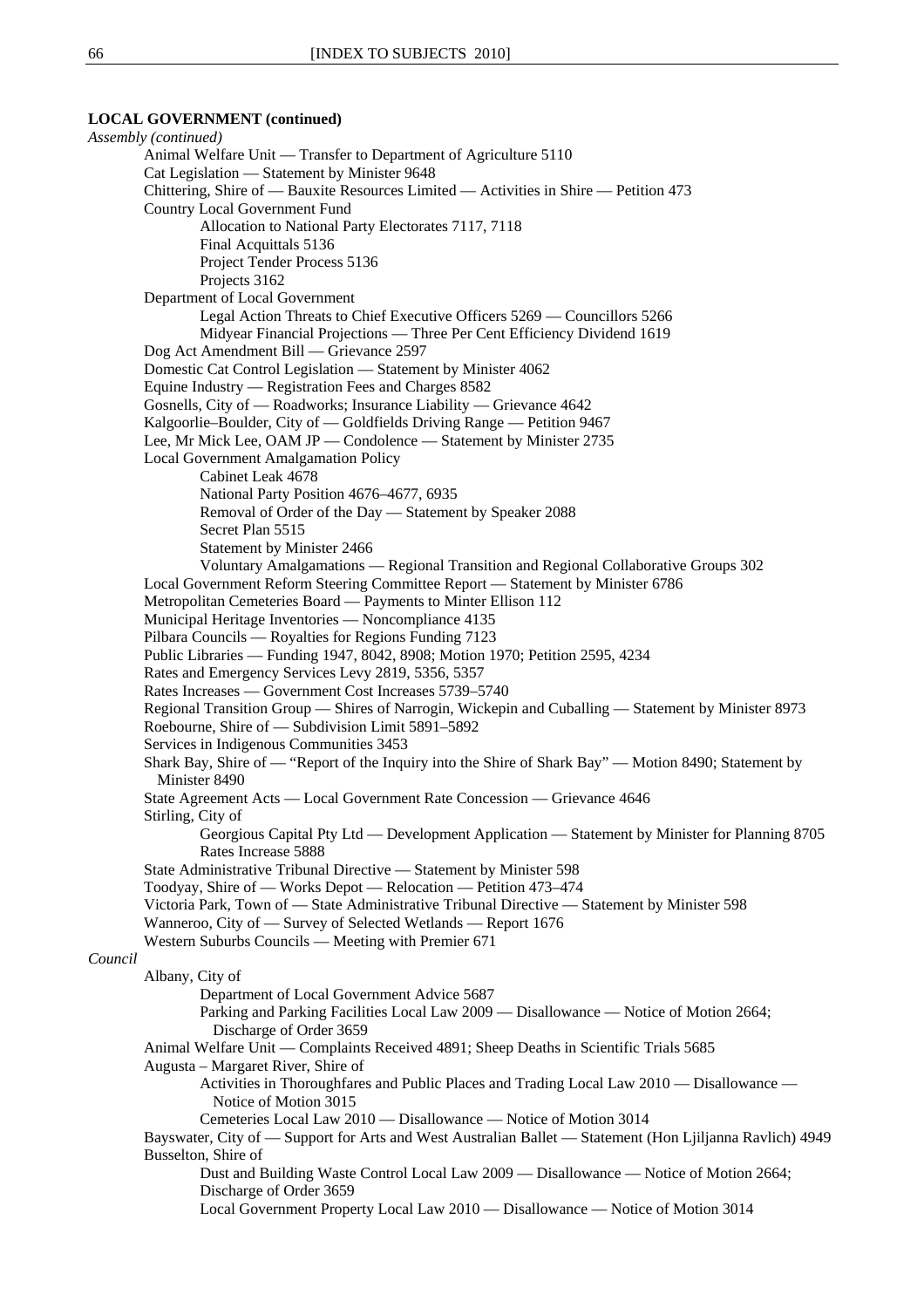### **LOCAL GOVERNMENT (continued)**

*Council (continued)* Capel, Shire of — Keeping and Welfare of Cats Amendment Local Law 2009 — Disallowance — Notice of Motion 4904; Motion 7217 Caravanning and Camping Facilities — Survey 4413 Cattle Deaths — Australian Quarantine and Inspection Service Investigation 4724 Chipco Spearhead Herbicide — Weedkiller — Local Council Use 440 Chittering, Shire of — Bauxite Resources Limited — Activities in Shire — Petition 362 Climate Change Adaptation Toolkit Committee — Launch 7835 Country Local Government Fund Allocation to National Party Electorates — Motion 7166 Statement by Parliamentary Secretary 1209 Dardanup, Shire of — Standing Orders Local Law 2009 — Disallowance — Notice of Motion 3531; Motion 5820 Department of Local Government Animal Welfare Branch 4210 — Domestic Poultry Code 4212 Caravan and Camping Facilities Survey 8631 Strategic Plan 2010–2015 — Animal Welfare Act 7833 Dowerin, Shire of — Waste Local Law 2010 — Disallowance — Notice of Motion 6208; Discharge of Order 7300 East Pilbara, Shire of — Rates 7216 Fremantle, City of — Live Sheep Exports 3587 Goomalling, Shire of — Waste Local Law 2010 — Disallowance — Notice of Motion 5922; Discharge of Order 6421 Gosnells, City of — Animals Environment and Nuisance Local Law 2009 — Disallowance — Notice of Motion 2664; Discharge of Order 3659 Joondalup, City of — Tree Deaths due to Chemicals — Legal Proceedings 3226 Koorda, Shire of Cemeteries Amendment Local Law 2010 — Disallowance — Notice of Motion 7685 Standing Orders Local Law 2009 — Disallowance — Notice of Motion 5922; Motion 7217 Local Government Reform Advertising 8772 Notice of Motion 9391 Parliamentary Steering Committee 9611 Statement (Hon Max Trenorden) 6916 Perth, City of — Standing Orders Local Law 2009 — Disallowance — Notice of Motion 324; Discharge of Order 1000 Piggery — Animal Cruelty Case 4033 Plantagenet, Shire of — Cemeteries Amendment Local Law 2010 — Disallowance — Notice of Motion 9564 Public Libraries — Funding 1096 Ravensthorpe, Shire of — Local Government Property Local Law 2010 — Disallowance — Notice of Motion 5922; Discharge of Order 6876 Rockingham, City of Cleanest Beach Award — Statement (Hon Phil Edman) 2063 Dogs Amendment Local Law 2010 — Disallowance — Notice of Motion 8586 Roebourne, Shire of — Parking and Parking Facilities Local Law 2010 — Disallowance — Notice of Motion 7166; Discharge of Order 9227 South Perth, City of — Fair-trade Products Support — Statement (Hon Lynn MacLaren) 5834 Stirling, City of — Georgious Capital Pty Ltd — Development Application — Statement by Minister for Child Protection 9391 Subiaco, City of — Rosalie Park — Temporary Car Park 5935, 6086, 6250 Wanneroo, City of — Strawberry Packaging Shed — Approval — Petition 361 **LOCAL GOVERNMENT AMENDMENT (REGIONAL SUBSIDIARIES) BILL 2010** *Council* Introduction and First Reading 9627 Second Reading 9627 **LOCAL GOVERNMENT (REGIONAL LOCAL GOVERNMENTS) AMENDMENT BILL 2010** *Council*

Notice of Motion to Introduce 8911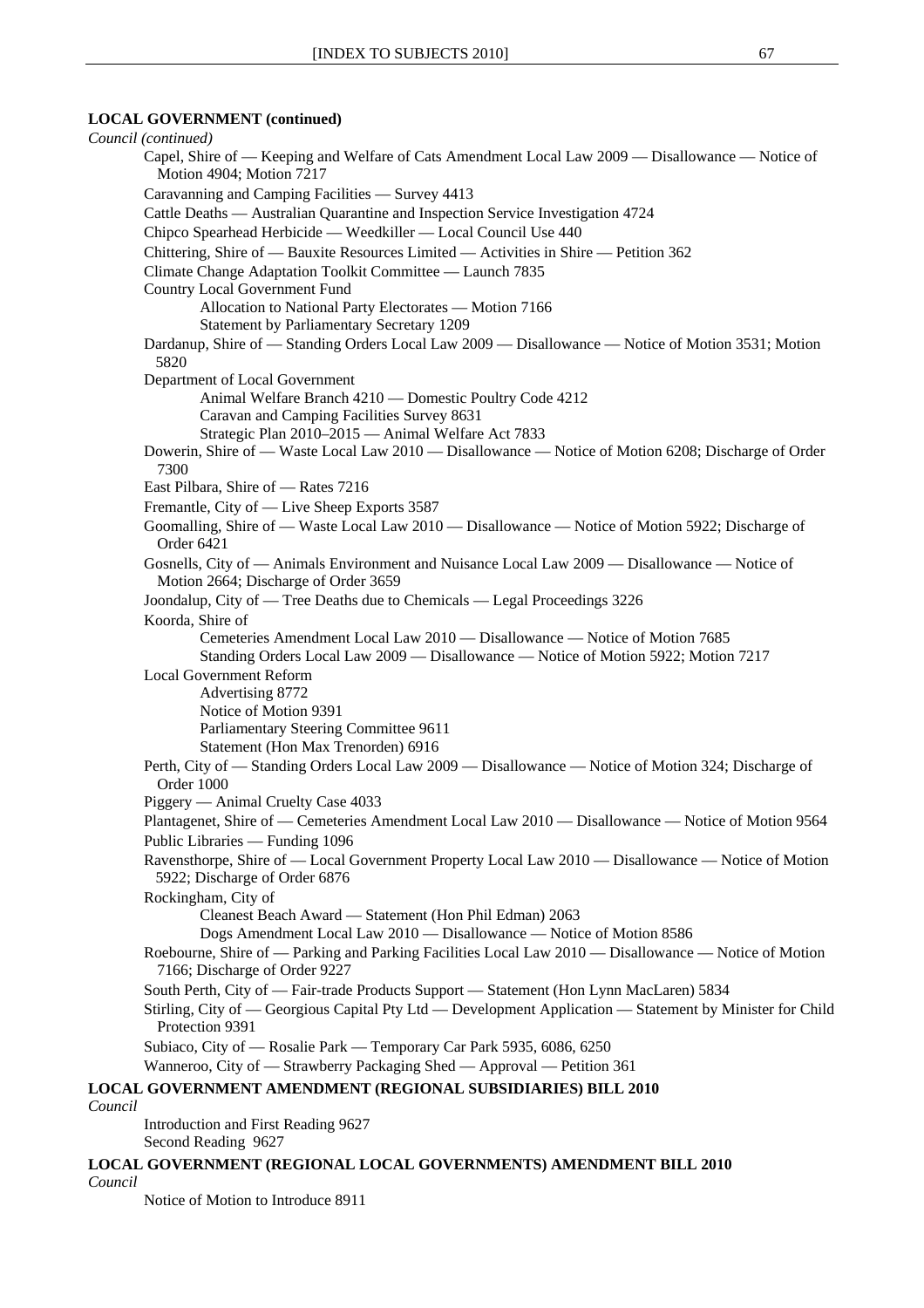### **MACKILLOP, MARY** *Assembly* Canonisation Standing Orders Suspension — Notice of Motion 7678; Motion 7811 Statement by Premier 7753 **MEMBERS OF PARLIAMENT** *Assembly* Electoral Office Size 76 Imprest Travel Entitlement — Statement by Premier 9144 Member for Alfred Cove — Personal Explanations Children and Community Services Amendment (Body Piercing) Bill 2007 9646 Education and Health Standing Committee — Sixth Report — Release of Details 2746 Member for Armadale — Swearing in 7409 Member for Cannington Comments about Member for Wanneroo 7268 Personal Explanation 7273 Referral to Procedure and Privileges Committee — Standing Orders Suspension Motion 7274; Motion 7275 Member for Carine — Corruption and Crime Transcripts — Name Suppression — Personal Explanation 8023 Member for Fremantle Additional Staff Member Request — Meeting with Premier 8319–8321, 8324–8326, 8507–8510, 8713, 8714, 8820, 8822; Matter of Public Interest 8334, 8833 Entitlements — Review by Public Sector Commissioner — Statement by Premier 4450 Member for Kimberley — Leave of Absence — Notice of Motion 7752; Motion 7901 Member for Morley — Leave of Absence — Notice of Motion 5046; Motion 5336 Member for Mount Lawley — City of Perth Gift Entitlement 2124 Member for Southern River — Franchising Bill 2010 — Personal Explanation 9712 Member for Vasse Entitlements — Review by Public Sector Commissioner — Statement by Premier 4450 Reinstatement to Cabinet 8330, 8332 Member for West Swan — Letter to Minister for Police — Personal Explanation 6165 Member for Willagee — Swearing-in 1 *Council* Hon Ed Dermer — Amelia Street Pelican Signals Project — Personal Explanation 4836 Hon Giz Watson — Leave of Absence 8756, 9752 Hon Ken Travers — Personal Explanation — Leave Sought 4835 Hon Linda Savage — Swearing-in 919 Hon Max Trenorden — Leave of Absence 7300 Hon Peter Collier — Interjection — Statement (Hon Ken Travers) 3220 Hon Sue Ellery — Leave of Absence 7300 Liberal Party Members — Letters to Minister for Planning 969 Member for Churchlands — Electorate Office Staffing 9124 Member for Fremantle Additional Staff Member Request — Meeting with Premier — Statement (Hon Sue Ellery) 8798 Entitlements — Review by Public Sector Commissioner 2163 Member for Vasse — Entitlements — Review by Public Sector Commissioner 2163 Treasurer (Hon Troy Buswell) — Melbourne Trip 1292 **MENTAL HEALTH** *Assembly* Acting Mental Health Commissioner — Neil Guard — Appointment — Statement by Minister 457 Alcohol and Drug Abuse Alcohol Bans in Aboriginal Communities 6206, 6581, 8241, 8394, 8395, 8575; Statement by Minister 8820 Drug Raids 2631 Drug Sniffer Dogs 1713 Life Education Programs — Funding 3595–3597 Mandatory Education Sessions 4373 Roadside Drug Tests 7528 *Stone Bros* — Government Funding 90, 1276 Attention Deficit Hyperactivity Disorder (ADHD) — Government Services 6491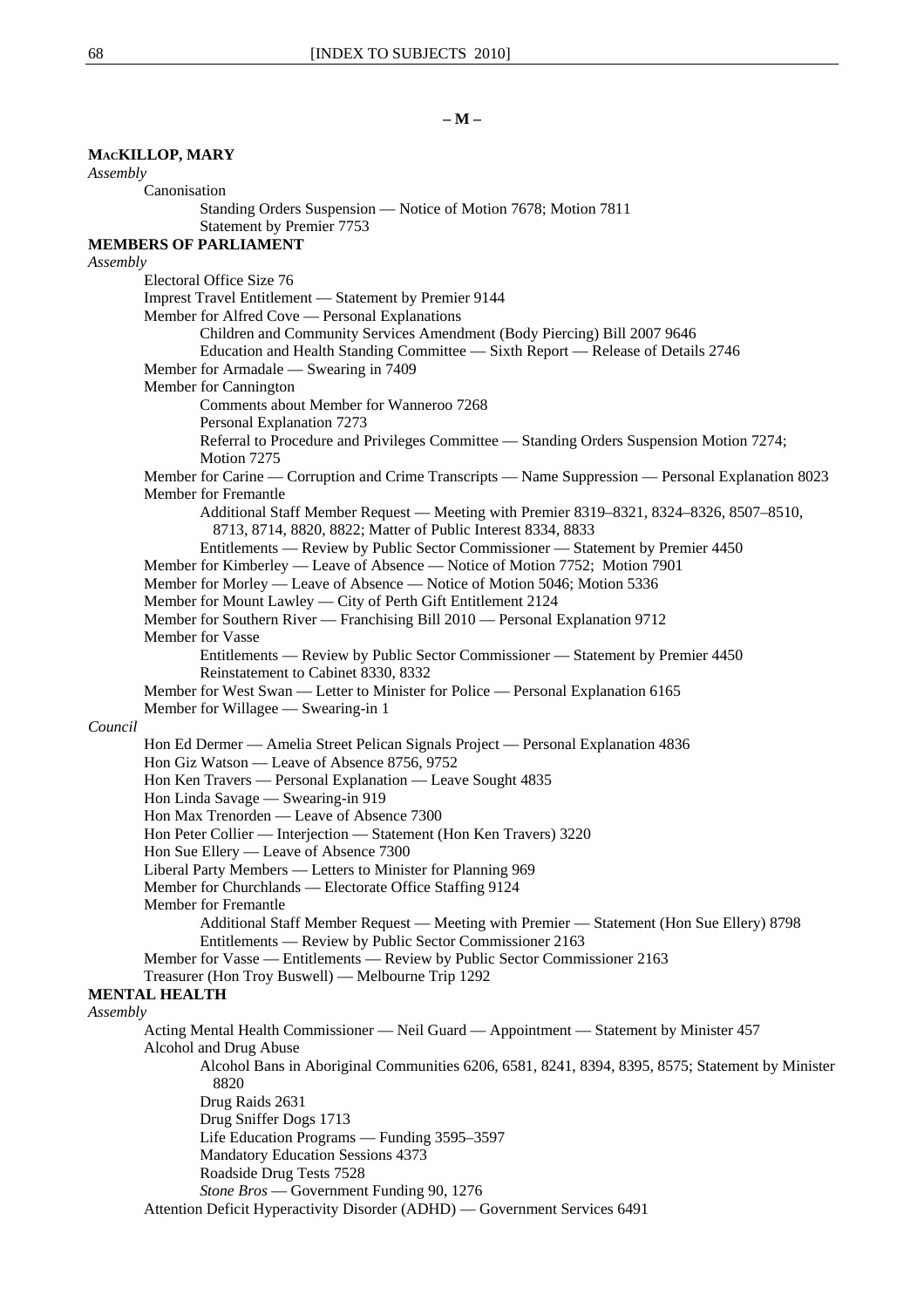#### **MENTAL HEALTH (continued)**

*Assembly (continued)* Child and Adolescent Services 7417 Clinical Psychologists — Employment in Emergency Departments 6061 Collins, Charlotte — Nurse of the Year Award — Statement by Minister 3089 Community Supported Residential Units — Mandurah 91 Consumer Advocacy Body — Election Commitment 4107 Cyrenian House — Saranna Women's and Children's Program — Statement by Minister 3258 Death of Elderly Woman, Beckenham — Government Agency Support 8719–8720; Statement by Minister 8819 Dexamphetamine or Methylphenidate Prescriptions — Psychosis Connection 3886 Dialectical Behavioural Therapy (DBT) — Treatment Availability 3866 Facilities and Services — Peel 92; Peel, Rockingham and Kwinana (PARK) 91; Rockingham 91 Graduate Certificate in Acute Mental Health — University of Notre Dame — Statement by Minister 6657 Indigenous Mental Health Services 5735, 5998 Life Education WA — Funding — Grievance 3595 Lifeline WA — Government Funding — Statement by Minister 9469 Mental Health and Wellbeing Commissioner — Removal of Order of the Day — Statement by Speaker 2088 Mental Health Commission 296, 2743 Mental Health Consumer Advocacy — Government Tender 2130 Mental Health Law Centre — Statement by Minister 7616, Mental Health Patient — Unanswered Emergency Calls 3864 Mental Health Patients — Transfer between Facilities 4374, 7880 Mental Health Week — Statement by Minister 7410 Morley Adult Mental Health Centre Clinic — Grievance 3092 Services Deficiency — Matter of Public Interest 7423 Services Funding — Petitions 470, 471 Specialist Psychologists Registration Board — Petition 2747 Suicide Balgo Community — Attempted Suicides 9558, 9750 Prevention Strategy 2009–2013 — Centrecare — Statement by Minister 3895 Statement by Minister 2595 *Council* Alcohol and Drug Abuse Alcohol Management Plan — Kimberley 3225 Foetal Alcohol Spectrum Disorder 1064 Foetal Alcohol Spectrum Disorder — Statement by Minister for Community Services 2011 Measures to Address 1428 Bentley Acute Adolescent Unit Bed Number 6090, 6607 Design 5939 PricewaterhouseCoopers Consultation Paper 7214 Psychiatric Nurses 6889 Statements (Hon Linda Savage) 6115, 6467, 6919; Statement by Parliamentary Secretary 7223 Carers of the Mentally Ill — Consultant Model 9833 Carnarvon Mental Health Facilities — Office Accommodation 5560; Redevelopment 1299 Child and Adolescent Services — FTE Positions 9640, 9780; South West Region 6437, 6606, 8477, 8478, 8635, 8933 Clinical Psychologists — South West Region 8933 Community Supported Residential Units — South West Region 9299 Council of Official Visitors 6923, 9779 Counselling Services — Professional Standards — Statement (Hon Alison Xamon) 8015 Death of Elderly Woman, Beckenham — Government Agency Support 8433 Fremantle Men's Shed — Funding 8773, 9243 From the Heart WA — Post Natal Depression Support Association — Statement by Parliamentary Secretary 5327 Hospitals (Licensing and Conduct of Private Psychiatric Hostels) Amendment Regulations 2009 — Disallowance — Discharge of Order 2155 In-patient Facilities — South West Region 9299 Joondalup Health Campus — Mental Health Beds 4625 Kalgoorlie Regional Hospital — Mental Health Unit 2289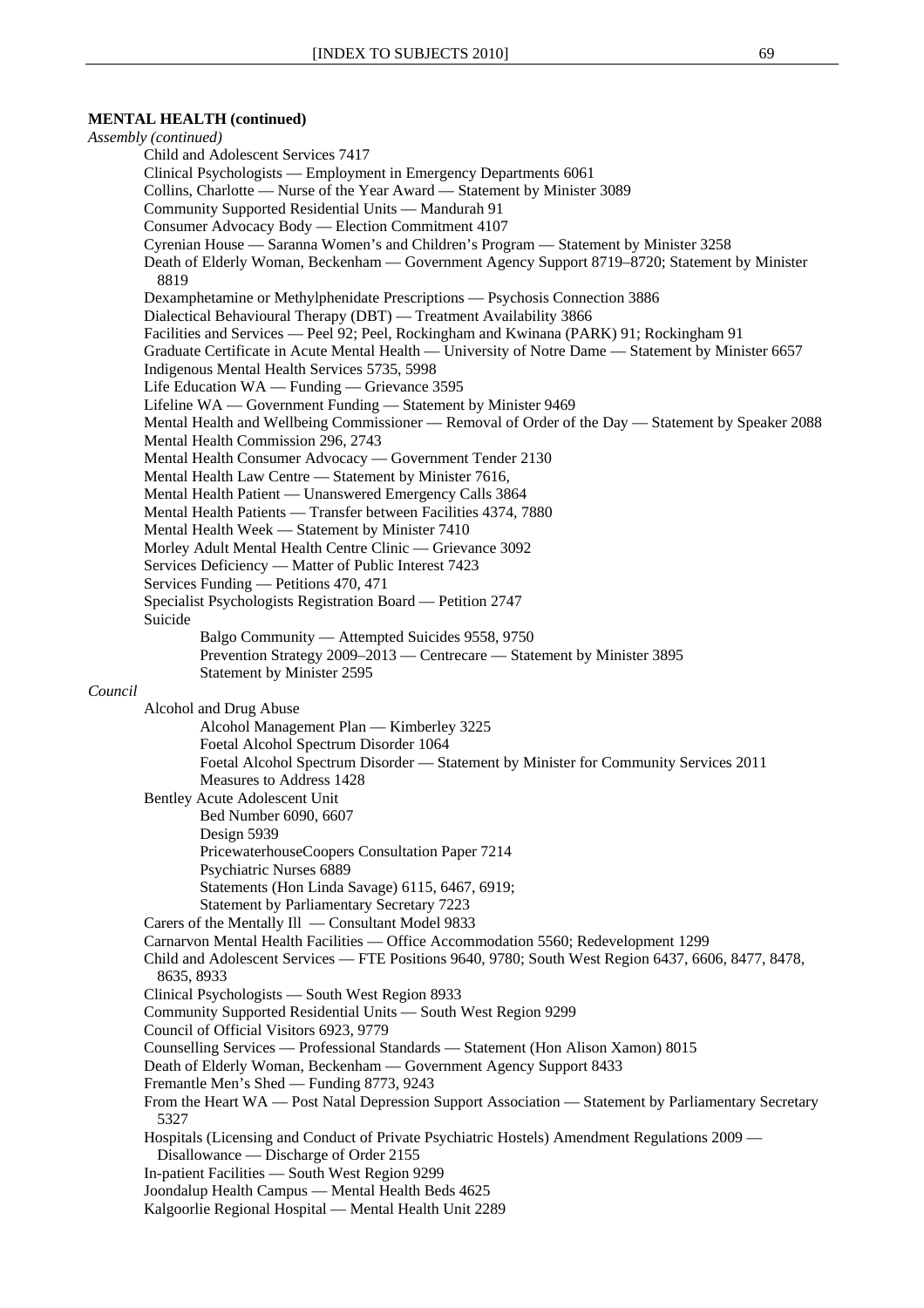# **MENTAL HEALTH (continued)**

### *Council* Mental Health Act 1996 — Division 2 Police Powers 9129 Mental Health Commission Consumers' Role 3251 Funding 7569 Homelessness Funding 7388 Relocation 3059 Service Role 9293 Vacancies 7566 Mental Health Good Outcomes Awards — Statement (Hon Alison Xamon) 7737; Statement by Parliamentary Secretary 7738 Mental Health Legislative Framework — Revision 8641, 8642 Mental Health Patients — Transfer between Facilities 8158, 9642 Mental Health Week — Statement (Hon Alison Xamon) 7737; Statements by Parliamentary Secretary 7341, 7600, 7738 Mental Illness in Children and Young People — South West Region 8483, 9299, 9461 Mental Impairment Court Intervention Program — Notice of Motion 6874 Morley Adult Mental Health Centre Clinic 993; Statement (Hon Alison Xamon) 1192; Statement by Parliamentary Secretary 1263 Oates Street Rehabilitation Program — Acquired Brain Injury — Adjournment Debate 1070 Office of the Chief Psychiatrist — Budget 6923 People with Autism — South West Region 9297; Carers — South West Region 9298 Petrol Sniffing — Death in Kimberley 5824 Prisoners with Mental Illness — Percentage 1466; Responsibility to Mental Health Commission 8933 Psychiatric Services — Bunbury Regional Hospital 9299; South West Region 9291 Psychologists National Registration and Accreditation Scheme — Petition 3989 Professional Standards — Statement (Hon Alison Xamon) 8015 Psychology Services — South West Region 9292 Psychotherapy Industry — Professional Standards — Statement (Hon Alison Xamon) 8015 Reforms — Statements by Parliamentary Secretary 7341, 7600 **Services** Clinical Model 9294–9296 FTE Vacancies 7566 Government Initiatives — Statement by Parliamentary Secretary 7738 Motion 7685 "Prevailing Culture" — Comment by Parliamentary Secretary 9296 Review — PricewaterhouseCoopers Consultancy — Cost 7312 Specialist Psychologists Registration Board — Petition 3530; Statement (Hon Alison Xamon) 3585 Strategy Funding 7569 Substance Abuse and Mental Illness in Children and Young People — South West Region 8484 Suicide Prevention Strategy 2009–2013 6249, 9293 Sexual Orientation Link 8017 Statement (Hon Linda Savage) 8017 Toodyay Bushfire — Major Incident Review — Counsellor Qualifications 9777 Wanslea Family Services — Children of Parents with a Mental Illness Program — Statement (Hon Linda Savage) 3418 "WA Mental Health Towards 2020: Consultation Paper" 7214, 9414 World Alzheimer's Day — Memory Walk — Statement (Hon Alison Xamon) 6918 **MINES AND PETROLEUM** *Assembly* Balmoral South Project — Mineralogy — Clive Palmer Environmental Bond — Minister for Regional Development's Involvement 6155, 6156 Minister for Regional Development's Meetings 3159, 6314, 6837, 6838, 8328, 8329 Ministers' Meetings — Release of Details 6837, 6838, (Supplementary Information 7262); 8328, 8329 Standing Orders Suspension Motion 6306; Motion 6323 Referral to Corruption and Crime Commission and Public Accounts Committee — Matter of Public Interest 6001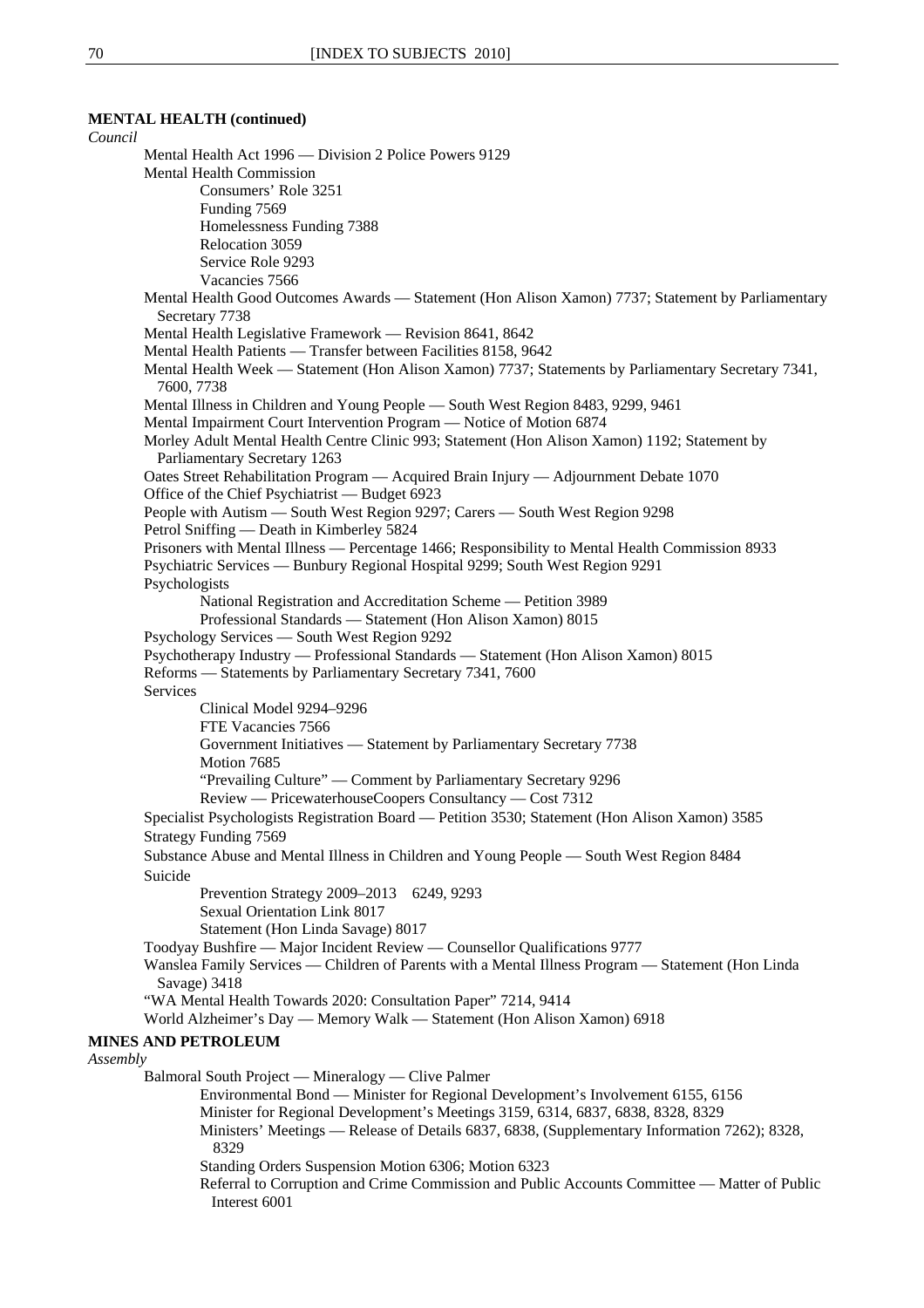*Assembly (continued)* Department of Mines and Petroleum Midyear Financial Projections — Three Per Cent Efficiency Dividend 1619 Payments to Minter Ellison 119 LD Operations Pty Ltd — Margaret River Coal Mine Proposal 6159, 6160; Grievance 6284 Minerals Resource Rent Tax — Magnetite – Iron Ore Industry 5038 Mining Bauxite Resources Limited — Activities in Shire of Chittering — Petition 473 BHP Billiton – Rio Tinto Royalty Concessions 776–777, 2008, 4223–4224, 4226, 4230; Grievance 4646 Minister's Comments 1949 Boodarie Iron Ore Plant Site — Grievance 7748 Closures since September 2008 106 Exploration Licence Applications — Turnaround Rule 3881, 7515 General Purpose Licence Applications — Turnaround Rule 3882, 7515 Lease Applications — Turnaround Rule 3880, 7516 Leases — Margaret River 7269 Licence Applications — Turnaround Rule 3880, 7516 Mid-West Iron Ore Industry — Share Rail Infrastructure 9186 Miscellaneous Licence Applications — Turnaround Rule 3882, 7515 Prospecting Licence Applications — Turnaround Rule 3881, 7516 Regional Inspector of Mines — Pilbara — Recruitment 8409 Retention Lease Applications — Turnaround Rule 3882, 7515 Royalties Concession on Iron Ore Fines 776–777, 1949, 2008, 4223–4224, 4226, 4230 Federal Treasury Secretary's Statement 9306 Negotiations with BHP Billiton and Rio Tinto — Grievance 4646 Removal of Concession 295–296 Robe River Mesa J Mine — Statement by Premier 8972 Safety Inspectors — Collie Office 1270 Safety Issues — Muja A Power Station — Asbestos Concern 2488, 2489 Start-ups since September 2008 120 Oil and Gas Browse LNG Project, Kimberley James Price Point — Native Title 8993, 8994, 9491 Location 8585 Gorgon Gas Project Contract to WA Company, Howard Porter 457 Involvement of Mines and Petroleum Officers 86 Involvement of State Development Officers 85 Local Content Steering Committee 3345 Liquefied Natural Gas — International Conference and Exhibition, April 2016 8995 North West Shelf Joint Venture — Gas Production 8585 Petroleum Projects 106, 121 Palmer, Clive — See *Balmoral South Project* above. Resource Super Profits Tax 2294, 2491, 2918, 3636 Resources Boom — Government Management 667 Sundance Resources — Deaths of Executives in Plane Crash, Cameroon — Statement by Premier 4221 Uranium Mining — Ban ALP Position 6838 Petitions 860, 4638, 6274, 6500, 7097, 9467; Nonconforming Petition 860 *Council* Balmoral South Project — Mineralogy — Clive Palmer Minister for Agriculture and Food's Meetings 6606 Minister for Regional Development 5934, 5936, 6250, 6430, 6608, 6771, 6776, 7213, 8935 Minister for Sport and Recreation's Meetings 6775 Dampier Archipelago — Burrup Peninsula — Sacred Sites Encroachment 1096, 3418; Petition 1137 Department of Mines and Petroleum Freedom of Information Application 7314 Greenhouse Gas Emissions Inventory 4034 Public Access to Documents 8439, 9778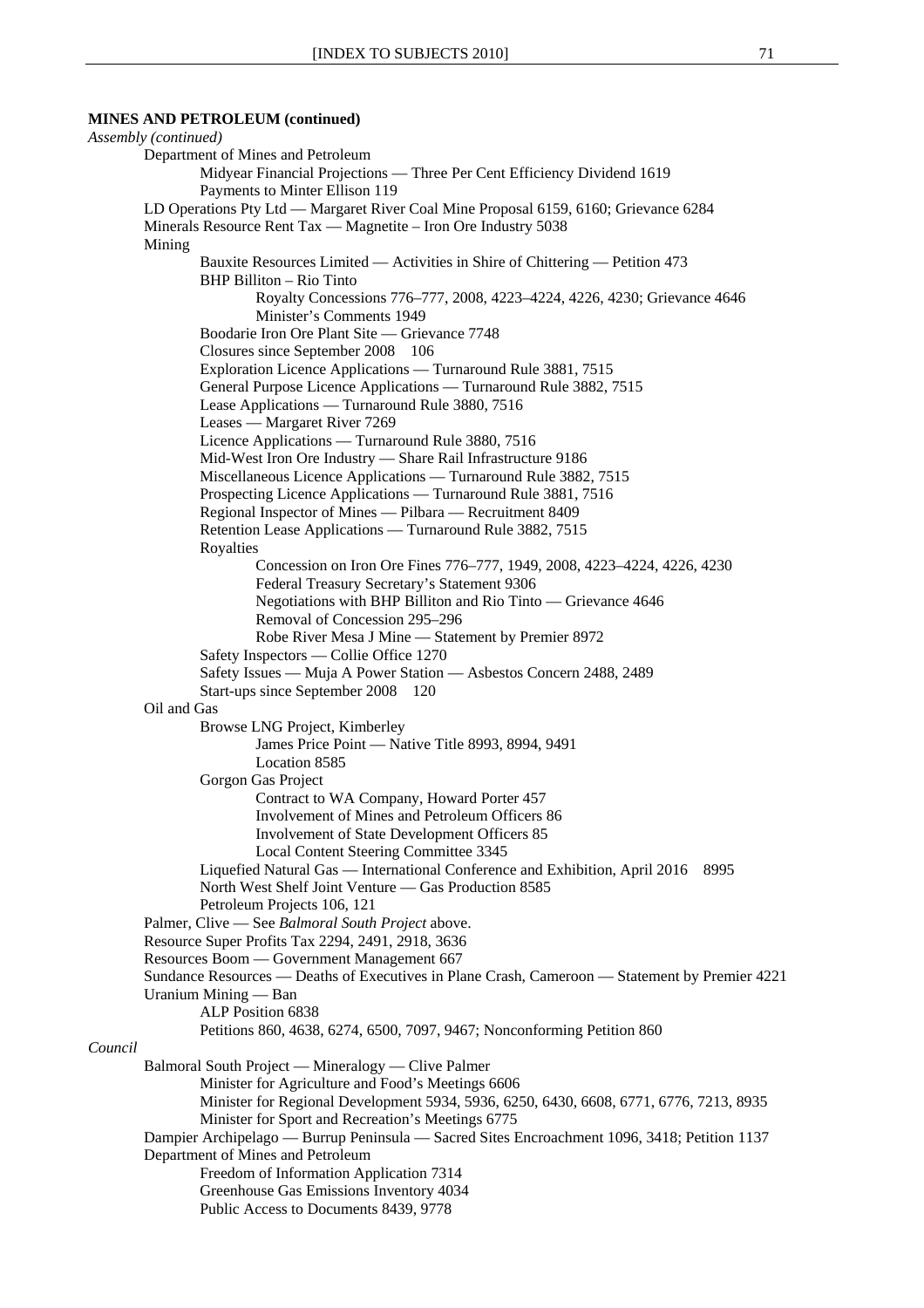*Council (continued)* Department of Mines and Petroleum (continued) Resources Safety Division Attraction and Retention Benefits to Staff 4219 Key Performance Indicators 7037 Performance — Motion 3989 Staffing 3186 Responses to Questions on Notice 6889, 7407 — Statement by Minister 5463 Unlawful Disclosure of Information — Policy of Prevention 9842 Domestic Gas Quantities in Western Australia 7405 Easternwell Group — Drilling and Servicing Contractor — Gorgon Project — Statement by Parliamentary Secretary 4951 Environmental Bonds — Default by Miners 4060 Exploration and Mining in National Parks — 4608 Exploration Incentive Scheme — Statements by Minister — Motion 7577, 7992 Fossil Fuel Industry — Flare Pits 5985 LD Operations Pty Ltd — Margaret River Coal Mine Proposal Approvals Process 4921, 5299, 6255 Effect on Tourism 5300, 6436, 6607 Department of State Development 7310 Exploration Licences 5828, 5983 Mining Act 1978 5688 Protection Legislation 5940 (Answer Advice 6092) Question on Notice 2893 (Answer Advice 9417) Referral to Environmental Protection Authority 7567, (Answer Advice 7733) Statement (Hon Lynn MacLaren) 9134 Marine Parks — Gazettal 5561 Miners' Promise — WA Resource Workers' Legacy Scheme — Statement by Minister 4002 Mines Safety and Inspection Act 1994 Codes of Practice — Tabling 8435 Compliance 5467 Review Report — Statement by Minister — Motion 8940 Mine Sites Environmental Issues Kalgoorlie Consolidated Gold Mines (KCGM) Fimiston Operations 7370, 8301 Gidii Roaster Mercury Mine 4032, 7369, 7370 Hypersaline Water Spillage 3222 Kaltails Tailings Dam 2229, 3075 Mt Percy Tailings Dam 7370 Odour Emission Penalty 6130 Statement (Hon Robin Chapple) 1325 Super Pit Expansion 3075, 3245 — Blasting Practices 5003 Tenement Conditions 2227, 3754 Vegetation Clearing and Bores Construction 1479, 1481, 1909, 2225–2226, 4209, 5976, 5977, 6263, 8301 Kanowna Belle Gold Mine 3706–3709, 3712, 3713, 4998, 5000–5002, 6472, 6474–6476, 6478, 7372 Lease 70/57, Gingin 4056 Mt Charlotte Operations — Industrial Odour Emissions 3074 Norseman Gold Operations — Groundwater Contamination 7371 Raleigh Gold Mine 3246, 3712, 7373 Workplace Issues Brightstar Mines Beta and Alpha 3753 Bullen Mine 4768 Crib Sanitation and Ablution Facilities 7364 Defecation Kit Use 7367, 8817 Gold Fields St Ives Argo Mine 3249 Goldfields St Ives Argo Mine 3721 Harlequin Mine 4768 Investigation Report — Statement by Minister 8107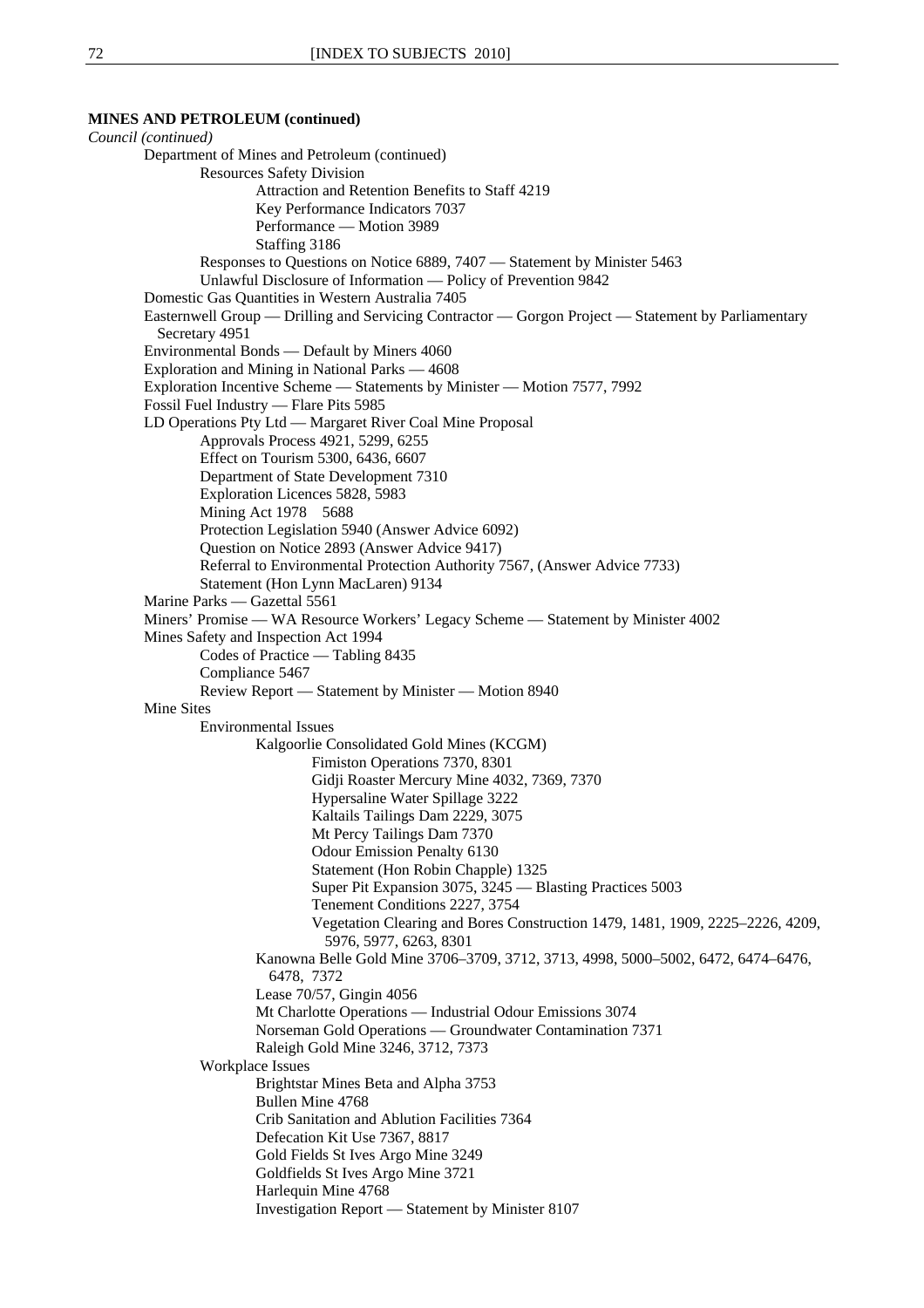## *Council (continued)* Mine Sites (continued) Workplace Issues (continued) Kalgoorlie Consolidated Gold Mines (KCGM) 2725, 3085, 3250, 4632, 4633, 4635, 4767, 4953, 4954 — Statement (Hon Robin Chapple) 1326 Kalgoorlie Nickel Smelter 4763, 4764 Kanowna Belle Gold Mine 4635, 4997, 4998 Mines Safety and Inspection Act 1994 and Regulations 7605 Norseman Gold Operations 5298, 7362 Norseman OK Mine 4768 Paraburdoo — Downer EDI 4955 Raleigh Gold Mine 4635, 4966, 4989, 5005, 5009, 5011–5013 Safety A1 Minerals Ltd — Notices Issued 4759, 6922 Anglogold Sunrise Dam — Notices Issued 4760 Bellaisle Mine — Pastefill Movement 3749 BHP Billiton Iron Ore Pty Ltd — Statement by Minister — Motion 5690, 6083 BHP Billiton Leinster Nickel Operations 1296, 2590; Statements by Minister 1326, 2591 BHP Billiton Nickel Smelter 3083 Brightstar Gold Project — Notices Issued 4759 Bullen Mine 3716, 3718, 3719, 3749, 4995, 7355, 7356, 7361, 7363 CITIC Pacific Cape Preston 2164, 4168, 4606, 8258; Statement (Hon Jon Ford) 2192 Diesel Particulate Matter Emissions 1131 Gidgee Goldmine 1063 Granny Smith Operations — Notices Issued 4760 Harlequin Mine 3716–3719, 7356, 7358, 7359 Higginsville Mine 3746 Independent Investigation of Mine Safety Inspectors 5558 Kalgoorlie Regional Office 7366 Kanowna Belle Gold Mine 3710–3711 Accident Report Book 3748 Alleged Bogger Incident 4058, 4059 Arsenic Level in Drinking Water 4999 Dump Truck Fire 4058 Dust Levels 3752 Harmful Substances and Gases 7349, 7352 Incident Reporting 4765 Ventilation Fan Hazard 4984, 4987 Caterpillar 775 Trucks 3751 Lawlers Mine — Notices Issued 4760 Minara Resources 3247 Nifty Copper Mine — Notices Issued 5016 Norseman OK Mine 3717, 4995, 7355, 7356 Mt Charlotte — Compliance 3755, 3756 Norseman Gold Operations Complaint by Shaun Maddock 5556, 5558, 5682 Email to David Watson 7354, 7360 Fatality 5686, 5829 Percussion Blasting 4636 Ventilation Systems 7363 Norseman OK Mine 3716, 3718, 3719 AWU Complaint 4623 Complaint Lodgement 5016 Emergency Exits 4634, 5299, 5983 Fatality 5686, 5829, 7377 Statement (Hon Robin Chapple) 2884 Raleigh Gold Mine Accident Report Book 3748 Air Conditioner 5004 Charge Cage and Kettle 2731, 4965, 4991 Charge Vehicle in Main Explosives Magazine 5006–5008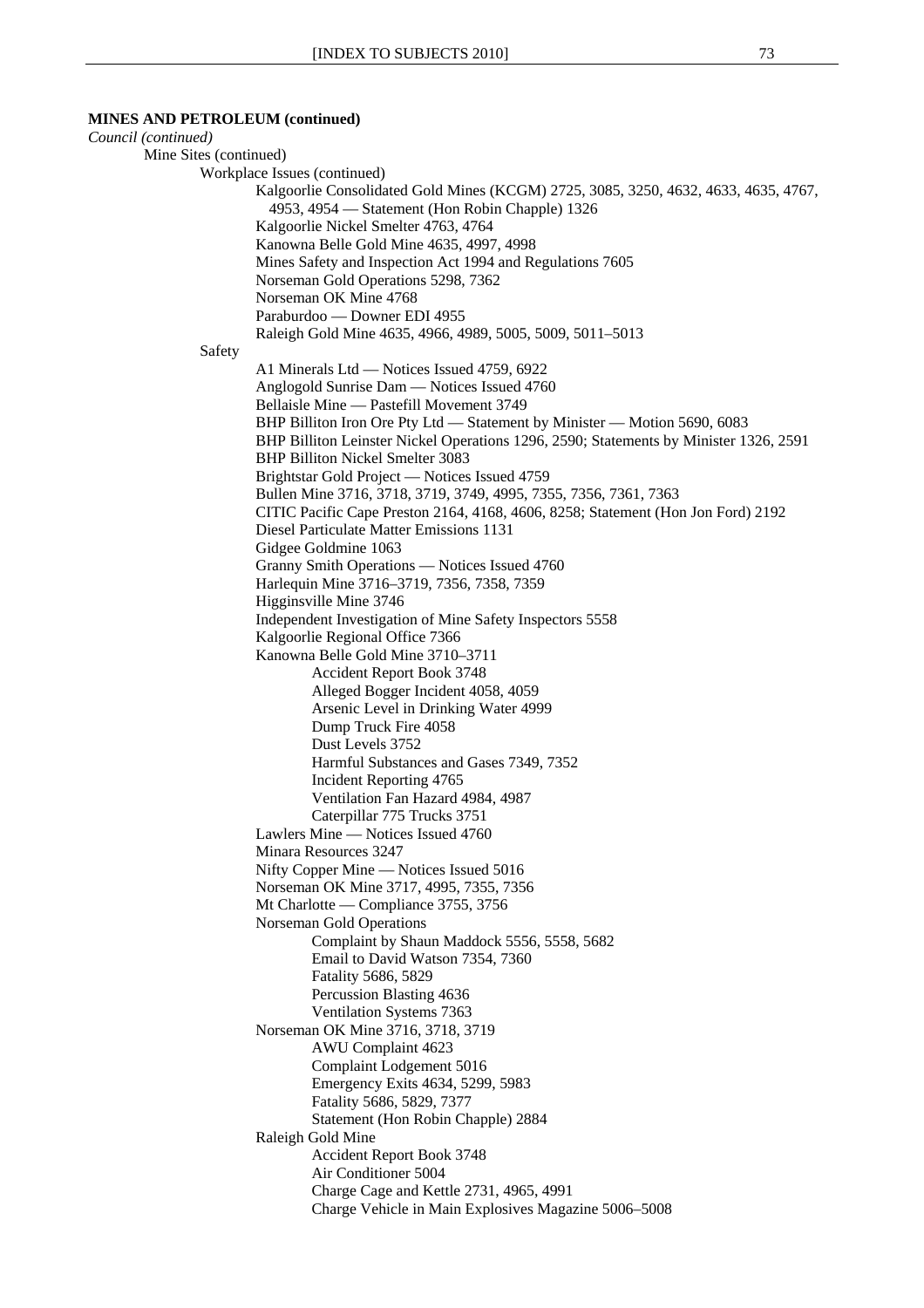*Council (continued)*  Mine Sites (continued) Safety (continued) Raleigh Gold Mine (continued) Underground Toilets 3079 Ventilation Fan 3080, 3711, 4968–4969, 4971, 4973, 4983–4984, 4987 Significant Incident Reports 7377 St Barbara Operations — Gwalia 5015, 5018, 5019 Super Pit Accident Report Book 3748 Compliance 3755 Digger Incident 4631 Drill Rig Incident 4957 Dump Truck Loading 3715; Dump Truck Rollover 2725 Excavation Operations 3757 Fatigue Management 3746 Fly Rock Incident 3744 Lightning and Explosives 3750 Slab Monitoring 3720 Statement (Hon Robin Chapple) 1325 Truck Fire Incident 4630 Unsafe Tyre Report 4630 Vehicle Seating 3747 Yeelirrie Uranium Project — Dust 356 Mining Abandoned Mines 355, 6777, 8298 Accidents and Serious Incidents 9834 Alcoa World Alumina — Tenements Held 2223, 2727 Annual Environmental Reports 2730 Approvals and Related Reforms (No 2) (Mining) Bill 2009 — Guidelines Scrutiny 3247 Asbestos at Mine Sites 3723 Asbestos Management Plan 4720, 5825, 5840 Aurox Balla Balla Magnetite Project — Aboriginal Heritage Sites 1258, 3707, 3723 Barrick Ltd — Proposed Road over Tenements 4964, 8686 Bauxite Resources Limited 5827; Petitions 362, 363, 1207 BHP Billiton – Rio Tinto — Royalty Concessions 2426 BHP Billiton 8155, 8931, 9126 Cloudbreak Mine — Shire of East Pilbara Rates 7216 Contaminated Sites 9644 Environmental Tenement Obligations 2729 Exploration Drilling Program — Royalties for Regions Funding 1135, 2057 Exploration Licence E702725 8482 Fortescue Minerals Group — Water Consumption 8155 Griffin Coal — Administration — Statement (Hon Col Holt) 2885 In-demand Occupations 1447 Industry Working Group — Meetings 1339; Submissions Received 1339 Irishtown Sandstone Operations — Lease 4761–4762 Iron Ore Export — Onslow 1486 Kalgoorlie Consolidated Gold Mines (KCGM) 2085, 4770–4771, 8300 Karara Mining Ltd — Water Licence Application — Petition 9561 Lease 04/81 — Intention to Forfeit Notice 8315 Lease M70/393 8485 Lease M70/394 8316 Lease M70/395 8486 Leases — Margaret River (Osmington) 7570, 7834, 8156 (Correction of Answer 8263) Rio Tinto — Water Consumption 8155 Roy Hill Mine — Shire of East Pilbara Rates 7216 Royalties — Negotiations with BHP Billiton and Rio Tinto 2429 Royalty Concession on Iron Ore Fines 2426 Safety and Intimidation Issues 3082 Safety Inspector Recruitment 444

**MINES AND PETROLEUM (continued)**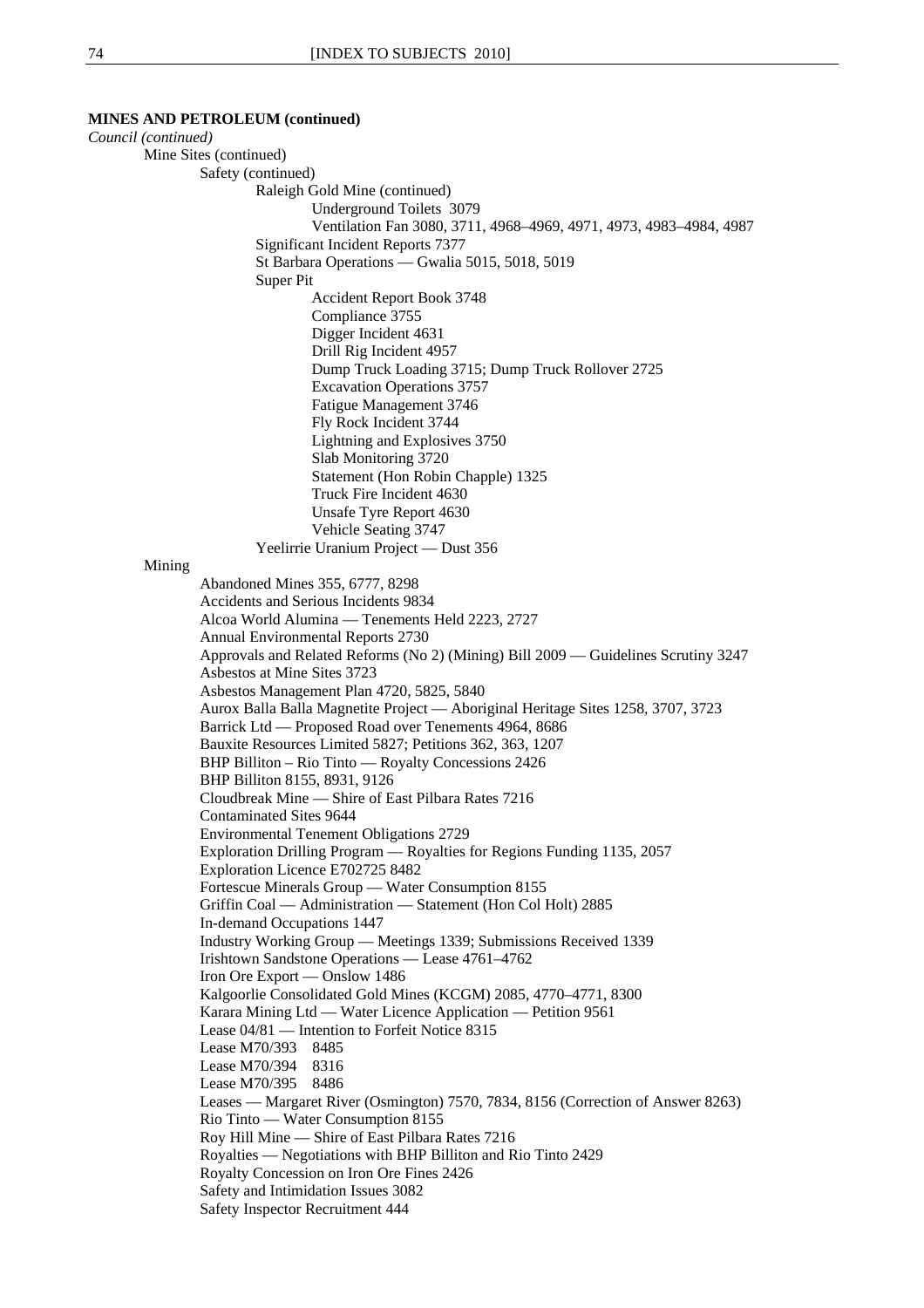*Council (continued)*  Mining (continued) Safety Issues Entitlement to Raise Concerns 2855 Hazardous Material Exposure 2428 Miners' Promise — WA Resource Workers' Legacy Scheme — Statement by Minister 4002 Minister's View 2424 Reportable Breaches 990–991 — Supplementary Information 1065 Resources Safety Division, Department of Mines and Petroleum — Motion 3989 Sites Visited by Safety Inspectors 1093 Statements by Minister 1325, 2590 Statements (Hon Jon Ford) 1329, 2458; Statement (Hon Robin Chapple) 2884 Safety Levy 3058 Tailings Dams 8153, 8817 Toro Energy — Lake Mackay Exploration 2683 Weld Range Iron Ore Project 9839 Worsley Alumina Pty Ltd — Tenements Held 2223, 2727 Mining Act 8438; Statement by Minister 5272 Mining Amendment Regulations 2009 — Disallowance — Notice of Motion 2664; Motion 4938 Mining Proposal Assessment Reports — Recommendations 7214 Occupational Safety and Health Laws — Urgency Motion 926, 939 Oil and Gas Browse LNG Project, Kimberley Aboriginal Social Impact Assessment Study 3389, 7832 Budget 1165 Clearing Permits 6255 Community Questionnaire 2201 Geotechnical Survey Work by MV Limitless 4797 James Price Point 7984, 9128, 9408 Kimberley Land Council Funding 1746 (Correction of Answer 1753), 2729 Petition 8243 Planning and Environmental Issues 1333, 4882, 6254, 6435, 6604 Premier's Statement to Baker Institute 2730 Seismic Surveys 3189, 3579 Strategic Assessment — Petition 8910 Studies, Surveys and Reports 2285 Tourism WA Report — Statement (Hon Robin Chapple) 6118 Woodside Program of Works 9780 Woodside Role 9609 Chevron Australia — Quarantine Noncomformances 2285 Gas-intensive Projects — Proponent Negotiations 7215 Gorgon Gas Project — Barrow Island Accommodation Units 7374 Easternwell Group — Statement (Hon Helen Morton) 4951 Endangered Animal Translocation 441, 3576, 4958; Statement (Hon Giz Watson) 1125 Environmental Monitoring 1129, 7374 Flatback Turtle Conservation Program 3224 Funding of DEC Officers 1333 Marine Turtle Conservation 1163 Maximising Local Content 438 Rare Flora and Fauna 966 Inpex — Single LNG Precinct 2169, 6257, 7376 Pluto Liquefied Natural Gas Project — New Road 990, 3724, 3758, 3759; Petition 1077 Safety Issues — Hazardous Material Exposure 2428 West Atlas Oil Rig — Disposal Process 1130; Spill Monitoring 2893 Petroleum and Geothermal Energy Resources (Occupational Safety and Health) Regulations 2010 — Disallowance — Notice of Motion 4904; Discharge of Order 5923 Petroleum Pipelines (Occupational Safety and Health) Regulations 2010 — Disallowance — Notice of Motion 4904; Discharge of Order 5923

Reform and Development of Resources Safety (RADARS) Strategy — Implementation 3672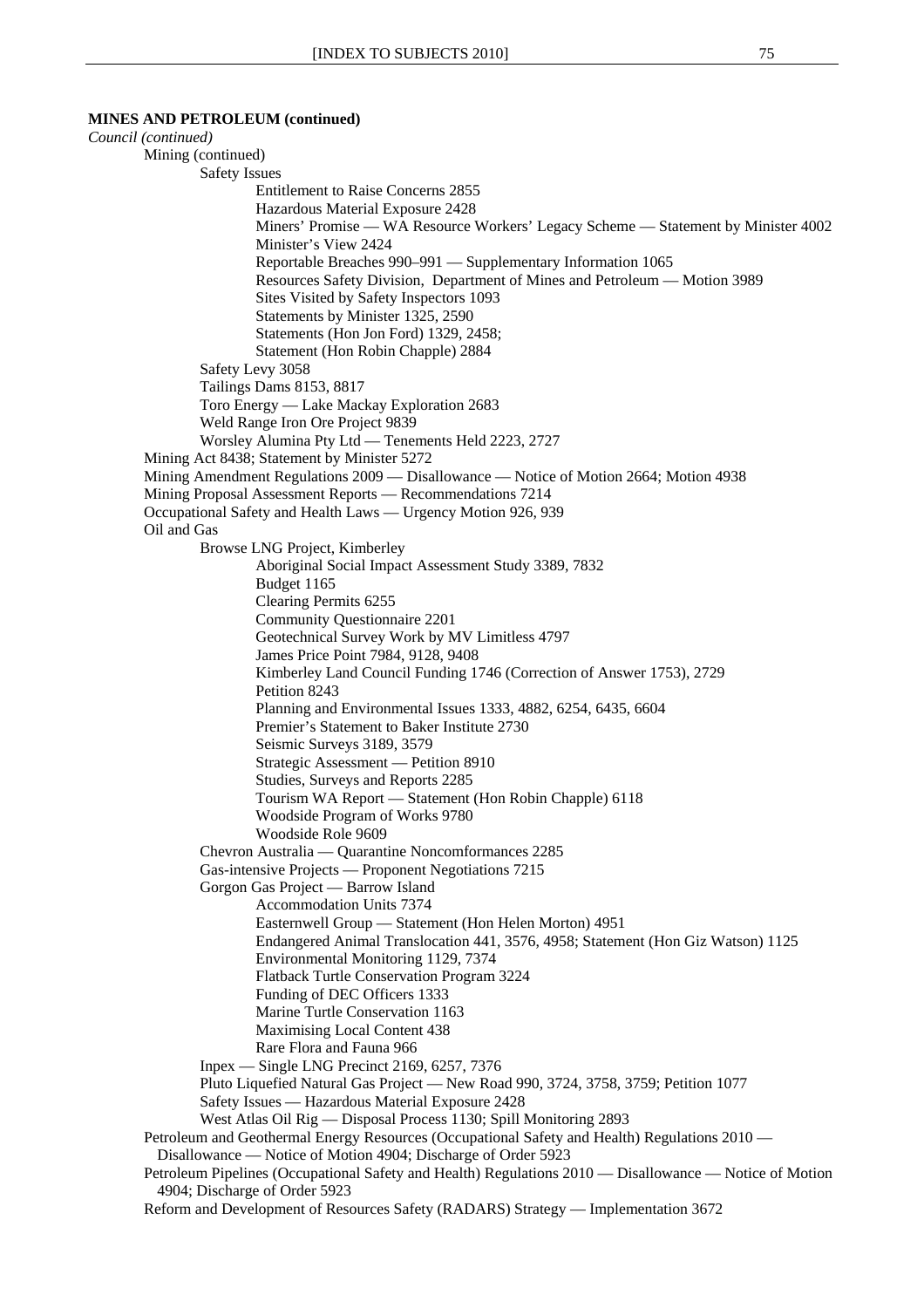**MINES AND PETROLEUM (continued)**  *Council (continued)*  Resources Boom — Local Business Opportunities 7311, 7566 Review of Mining Statutes and Regulatory Framework — Motion 8108 Sarubin, Markku and Wilhelmina — Mining Tenement — James Price Point — Statement (Hon Robin Chapple) 5708 Skilled Migration WA — Statement by Minister for Training and Workforce Development 978 Sundance Resources — Deaths of Executives in Plane Crash Cameroon — Statements 4154 Uranium Mining Australian Radiation Incident Register 6655 Ban — Petition 1077 Depleted Munitions — Petition 977 Exploration Tenements — Radiation Safety Reports 5984, 7210, 7732 FYI Resources — Geraldton Shipping Plan 5296, 5684 Kalgoorlie–Boulder Uranium Testing Tenement — Gates Damaged 374 Lake Way Site — Clean-up 6776; Inspections 7383 Radiation 5454, 5985, 6922 Regulations Investigation 6088, 6772; Petition 6731 Peer Review Process 6604 Tender Process 5936 Workers — Radiation Exposure Limit 5984 Yeelirrie Project — Dust 356 Wittenoom Town Site — Evacuation 4880 **MINES SAFETY AND INSPECTION AMENDMENT BILL 2009** *Assembly* Assent 28 *Council* Assent 360 **MINISTERIAL OFFICES** *Assembly* Contact with Dean Smith or Enhance Corporate Pty Ltd 7486–7491, 7679 Contact with Hon Barry MacKinnon 7495–7499, 7680 Contact with Hon Cheryl Edwardes 1690–1692, 2399 Contact with Paul Everingham 7503, 7504, 7506–7510, 7680, 7681, 8564, 8565 Employees Attendance at Meetings 5142, 5143 Attendance of Committees, Reviews, Boards and Task Forces 2977–2984, 3157–3159, 3344; Correction of Tabled Paper — Statement by Speaker 3777 Credit Cards Held 161 Electoral Office Deployment — December 2009 – March 2010 3848–3852, 3870, 3982–3983, 4300 Free Travel or Accommodation Acceptance 5237–5242, 5660 Gift Acceptance 152, 154, 155, 5204–5209 Names, Levels, Salaries, and Responsibilities 2977–2984, 3157–3159, 3344, 4347–4358, 4704, 6407 Public Servants 138 Staffing Reduction 2387 Term of Government 136 Vehicle Repair Costs 4556 Vehicles 4347 Vehicles and Car Bays 138–148, 6863–6870 Vehicles, Credit Cards, and Mobile Phones 4347–4358, 4704 Insurance Claims Through RiskCover 6377–6385, 6560, 8562 Office Fit-out Expenditure 1645 Premier's Office Edwardes, Colin — Employment 458–459, 468, 552–553, 642 Pontifex, Brian, Chief of Staff 5507, 5508, 5598, 5599 Wedgwood, Geoff 5353, 5355, 5507, 5508, 5598, 5599, 5991, 5992, 6054 Willmott, Deidre — Resignation Payment 5143 Public Sector Agency Staff 5137–5142 *Council* Chiefs of Staff — Renegotiated Contracts 8256

Employees — Leave — August 2010 9639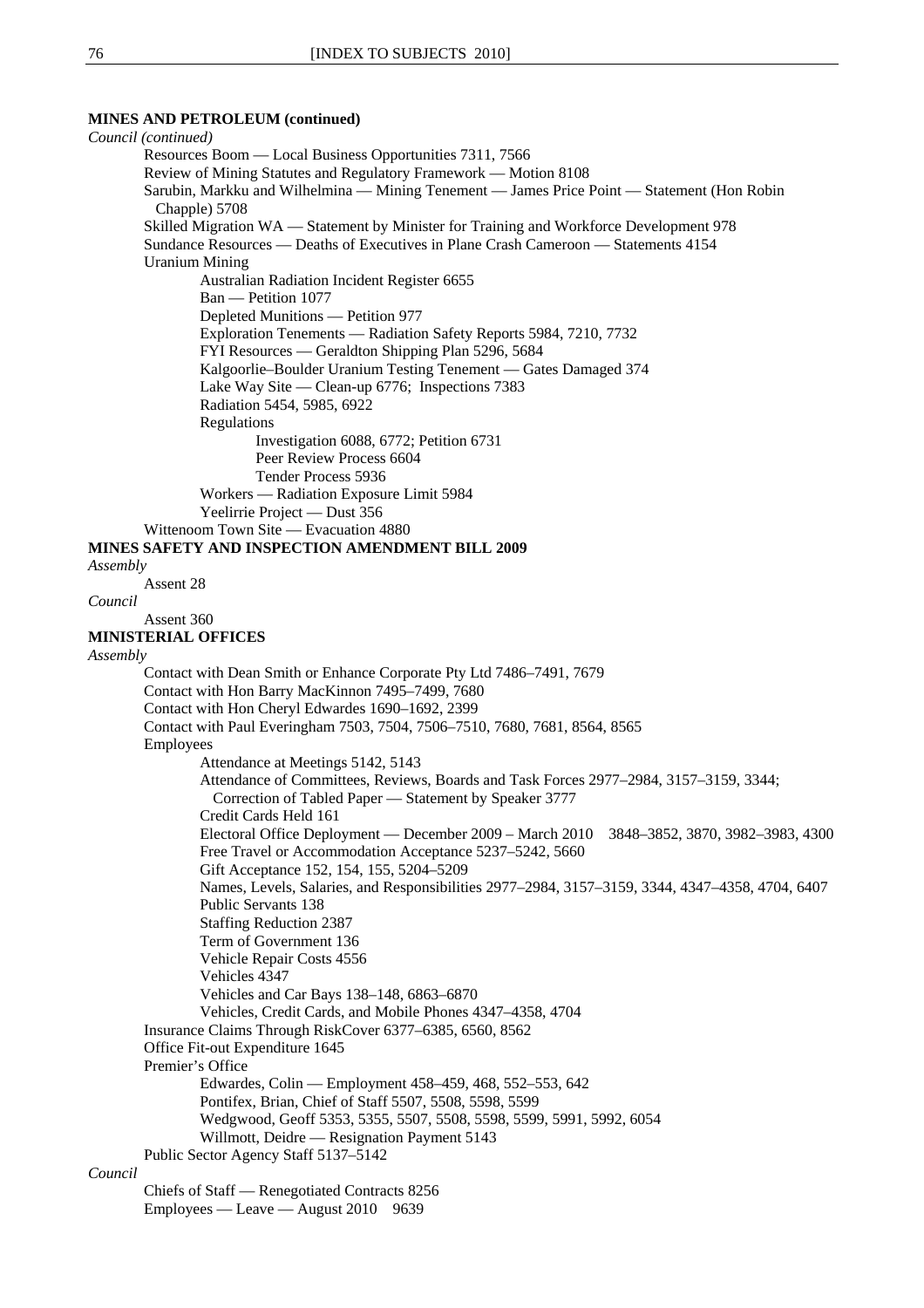## **MINISTERIAL OFFICES (continued)**

*Council (continued)* Minister for Regional Development — Chief of Staff — Salary 7828 Staff Employment Details — Minister for Energy 1478 Staffing Levels — Motion 5663, 6065 **MINISTERS OF THE CROWN** See also "*Liberal–National Government" Assembly* Air Travel Arrangements 2372 Charter Aircraft Flights 121–127 Contact with Dean Smith or Enhance Corporate Pty Ltd 7491–7495, 7680, 8563 Contact with Hon Barry MacKinnon 7499–7503, 7680, 8564 Contact with Paul Everingham 7510–7514, 7681 Deputy Premier — India Visit — Statement 9468 Employment of Chiefs of Staff 2372 Employment of Media Advisers 2371 Leave Taken 3846–3848, 3869 Meetings with Clive Palmer and Mineralogy — Release of Details 6837, 6838 (Supplementary Information 7262), 8328, 8329 Minister for Agriculture and Food Aircraft Charter 5266, 9387 Albany Flights 8566 China Visit — Statement by Minister 5594 Contact with Michael Palmer 8411 Darwin Flights 7516 Meetings with Hon Mark Vaile — Palisade Investment Partners 4332 Number of Trips 752 Performance 7272, 7273 Relationship with WAFarmers 7272, 7273 South East Asia Visit — Statement by Minister 1930 Minister for Education Censure — Standing Orders Suspension — Motion 4648; Amendment to Motion 4649; Motion, as Amended 4649; Motion 4649 Chiefs of Staff 2493 Ministerial Council Meeting Attendance 8989 Referral of Legislative Breaches to Procedure and Privileges Committee — Notice of Motion 7227; Standing Orders Suspension Motion 7237 (Question to be Put 7239) Minister for Environment Meetings with Industry Representatives 6937, 7294 Resignation — Statement by Premier 9303 Minister for Health — China Visit — Statement 5846 Minister for Heritage — Condemnation — Notice of Motion 6656 Minister for Regional Development Contact with Michael Palmer 8579 Freedom of Information Application — Statement by Minister 6487 Media Adviser Contract 2390 Meetings with Clive Palmer and Mineralogy 3159, 6314, 7534, 7535; Standing Orders Suspension Motion 6306; Motion 6323 Minister for Tourism — Visit to Malaysia and Singapore — Statement by Minister 2897 Minister for Training and Workforce Development — Ministerial Council Meeting Attendance 8989 Minister for Youth — Resignation — Statement by Premier 9303 Ministers Visiting Electorates — Notification to Local Member 88, 3346 Premier Chief of Staff — Brian Pontifex 3445, 3446, 3638, 3639, 4470, 4471 Meetings with Moody's 6062 Meetings with Standard and Poor's 6062 Member for Fremantle's Request for Additional Staff Member 8319–8321, 8324–8326, 8507–8510, 8713, 8714, 8820, 8822; Matter of Public Interest 8334, 8833 (Tabling of Paper 8344) Singapore Visit — Statement by Premier 8168 United States Visit — Statement by Premier 2088, 2089 Provision of Drivers and Vehicles 2372 State Solicitor's Office — Advice 5145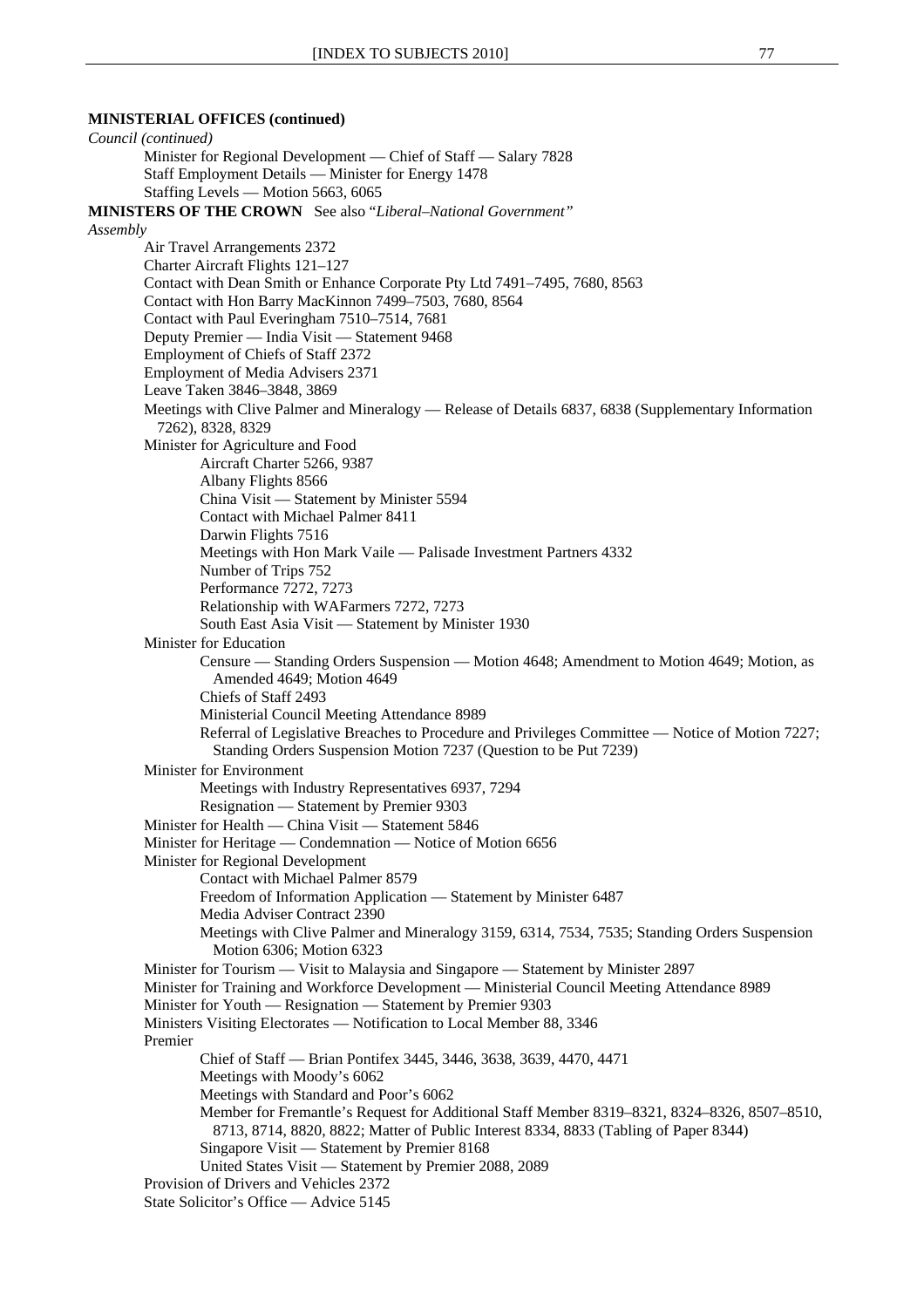## **MINISTERS OF THE CROWN (continued)**

| Assembly (continued)                                                                                  |
|-------------------------------------------------------------------------------------------------------|
| Treasurer (Mr T.R. Buswell) — Performance                                                             |
| Matter of Public Interest 678                                                                         |
| Premier's Endorsement 774                                                                             |
| Vehicle Repair Costs 4556                                                                             |
| Council                                                                                               |
| Contact with Lobbyists 1362-1368, 1369-1802, 2215, 2216                                               |
| Minister for Agriculture and Food — Meetings with Clive Palmer 6606                                   |
| <b>Minister for Commerce</b>                                                                          |
| Appointment of Bill Marmion 2154                                                                      |
| Meetings with Small Business Development Corporation 2291                                             |
| Minister for Education — Leave of Absence 1743                                                        |
| Minister for Environment                                                                              |
| Leave of Absence 9083                                                                                 |
| Performance and Accountability - Adjournment Debate (Hon Sally Talbot) 451                            |
| Minister for Housing — Appointment of Bill Marmion 2154                                               |
| Minister for Indigenous Affairs - Indigenous Artwork in Office 4167, 4410                             |
| Minister for Mines and Petroleum — Response to Media Release — Proposed Margaret River Coalmine —     |
| Statement (Hon Lynn MacLaren) 9134; Statement by Minister 9136                                        |
| Minister for Regional Development — Meetings with Clive Palmer and Mineralogy 6430, 6608, 6771, 6776, |
| 7213                                                                                                  |
| Minister for Science and Innovation                                                                   |
| Appointment of Bill Marmion 2154                                                                      |
| Meetings 8629                                                                                         |
| <b>Staff Employment Details 2078</b>                                                                  |
| Minister for Sport and Recreation — Meetings with Clive Palmer 6775                                   |
| Minister for Tourism — Leave of Absence 1743                                                          |
| Minister for Training and Workforce Development                                                       |
| Performance — Statement (Hon Ljiljanna Ravlich) 2886; Statement by Minister 2888                      |
| Responsibilities 442; Adjournment Debate (Hon Ljiljanna Ravlich) 450                                  |
| Minister for Transport — Questions without Notice — Statement (Hon Ken Travers) 1194; Statement by    |
| Minister 1196                                                                                         |
| Premier                                                                                               |
| Chief of Staff, Brian Pontifex 937, 994, 3574, 4030                                                   |
| Member for Fremantle's Request for Additional Staff Member — Statement (Hon Sue Ellery) 8798          |
| Overseas Travel 1089                                                                                  |
| MISUSE OF DRUGS AMENDMENT BILL 2010                                                                   |
| Assembly                                                                                              |
| Notice of Motion to Introduce 2304                                                                    |
| Introduction and First Reading 2468                                                                   |
| Second Reading 2468, 6011                                                                             |
| Appropriation 5059                                                                                    |
| Third Reading 6024                                                                                    |
| Returned 7953                                                                                         |
| Assent 8348                                                                                           |
| Council                                                                                               |
| Receipt and First Reading 6121                                                                        |
| Second Reading 6121, 7717                                                                             |
| Third Reading 7724                                                                                    |
| Assent 8243                                                                                           |
| MISUSE OF DRUGS AMENDMENT BILL (NO. 2) 2010                                                           |
| Assembly                                                                                              |
| Notice of Motion to Introduce 6937                                                                    |
| Introduction and First Reading 7100                                                                   |
| Second Reading 7100, 8349                                                                             |
| Third Reading 8351                                                                                    |
| Returned 9202                                                                                         |
| Assent 9712                                                                                           |
| Council                                                                                               |
| Receipt and First Reading 8472                                                                        |
| Second Reading 8472, 8953                                                                             |
|                                                                                                       |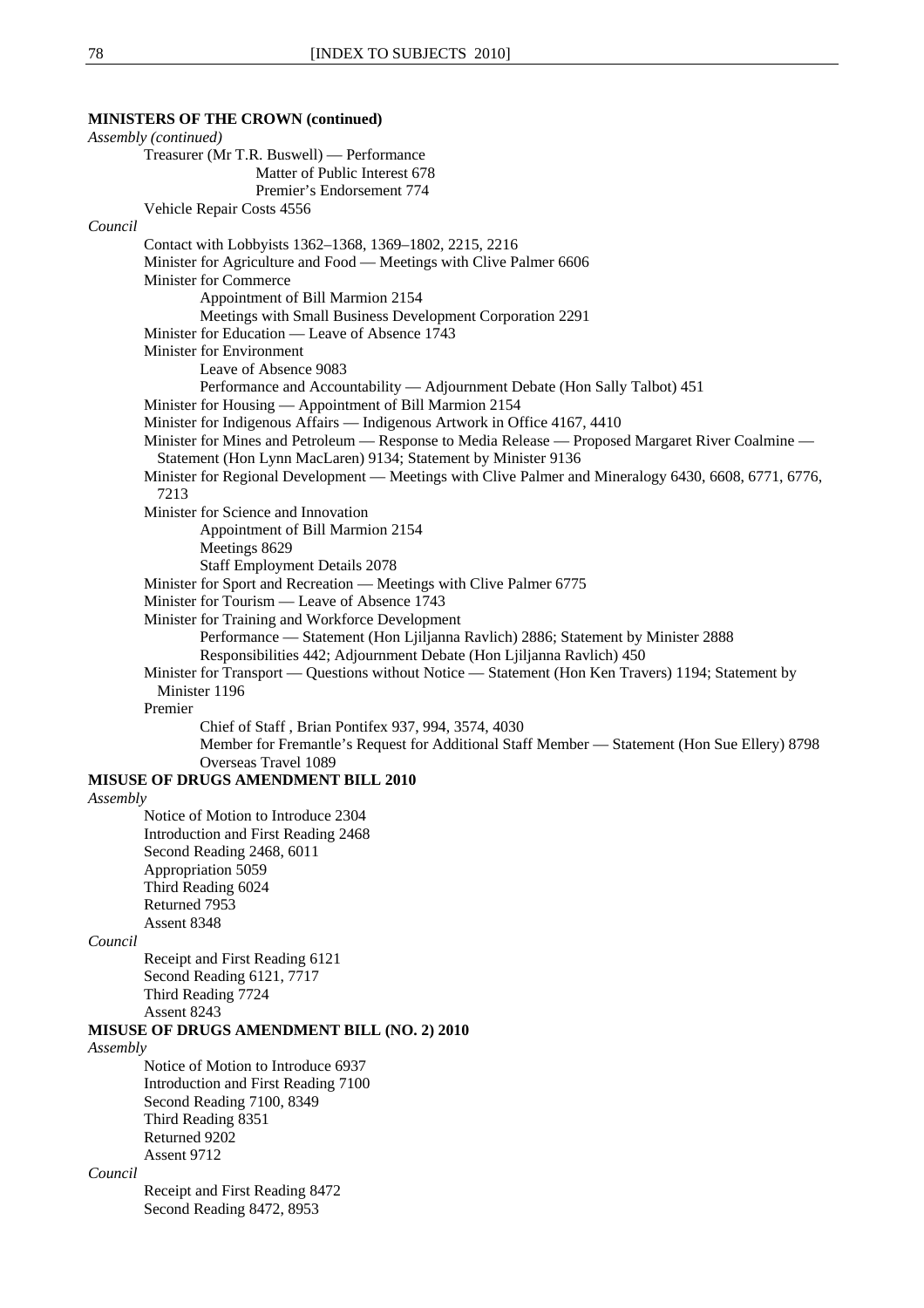## **MISUSE OF DRUGS AMENDMENT BILL (NO. 2) 2010 (continued)**

#### *Council (continued)*

Third Reading 8958 Assent 9630

#### **MULTICULTURAL INTERESTS AND CITIZENSHIP**

#### *Assembly*

Asylum Seekers — See "*Asylum Seekers"* under separate heading Australian Islamic College — Eid Celebration — Statement by Member for Gosnells 7261 Celebrate Western Australia — Project Funding 8750 Chinese Bridge Competition — Confucius Institute UWA — Statement by Member for Riverton 3118 Cultural and Linguistic Support Services — Belmont 82 Cultural Diversity Training — Provision by Public Service Commission 6355 East Java Visit — Statements 7781 English as a Second Language — Support for Children of 457 Visa Holders 5150; Statement by Minister for Education 15 Ethnic Communities Council of Western Australia 2742, 2743, 3867, 3868 Grants to Communities 781 Harmony Week — Statement by Minister 665 Immigration and Social History Museum Fremantle — Establishment — Petition 677 Malaysian Delegation — Malaga Visit — Statement by Member for West Swan 9180 Multicultural Advisory Group — Appointment — Pastor Joe Vermeulen 2922; Statement by Minister 458 National Ethnic Business Awards — Success of WA Businesses — Statement by Minister 8318 Office of Multicultural Interests — Strategic Plan 2009–13 9312 Online WA Multicultural Communities — Gateway Removal 2821, 5112 Parliamentary Ramadan Iftar Dinner — Statement by Member for Riverton 6827 Vietnamese Farmers Association — Meeting with Minister 4097 Western Australia – East Java Sister State — Twentieth Anniversary — Statement by Premier 5469 Western Australian Citizen of the Year — The Sir Ronald Wilson Award — Statement by Minister 258 *Council* Curtin Immigration Detention Centre — Statement (Hon Robin Chapple) 4950 English as a Second Language — Support for Children of 457 Visa Holders — Funding 9834 International Day of Nowruz — Adjournment Debate (Hon Liz Behjat) 1017 Leonora Detention Centre — Statement (Hon Robin Chapple) 4950 Miss Africa Perth Contest — Statement (Hon Liz Behjat) 4198 Oswal, Pankaj and Zed, Rajan — Yara International ASA — Human Rights and Indigenous Culture Issues — Statement (Hon Robin Chapple) 3418 Parliamentary Ramadan Iftar Dinner — Statement (Hon Liz Behjat) 6116 Skilled Migration WA — Statement by Minister for Training and Workforce Development 978 WA Croatian Chamber of Commerce — Business Awards 2010 — Statement (Hon Ljiljanna Ravlich) 4832

#### **MURRAY, MS CLAIRE**

*Assembly*

Liver Transplant in Singapore — Statement by Minister for Health 666

#### **MUTUAL RECOGNITION (WESTERN AUSTRALIA) BILL 2010**

#### *Assembly*

Notice of Motion to Introduce 7880 Introduction and First Reading 8027 Second Reading 8028, 8375 Declaration as Urgent 8374 Third Reading 8382 Returned 9365

## *Council*

Receipt 8465 First Reading 8465 Second Reading 8465, 9245

Referral to Standing Committee on Uniform Legislation and Statutes Review — Ruling by President 8467, 8586; Statement (Hon Sue Ellery) 8469

Third Reading 9247

Tabling of Papers 9252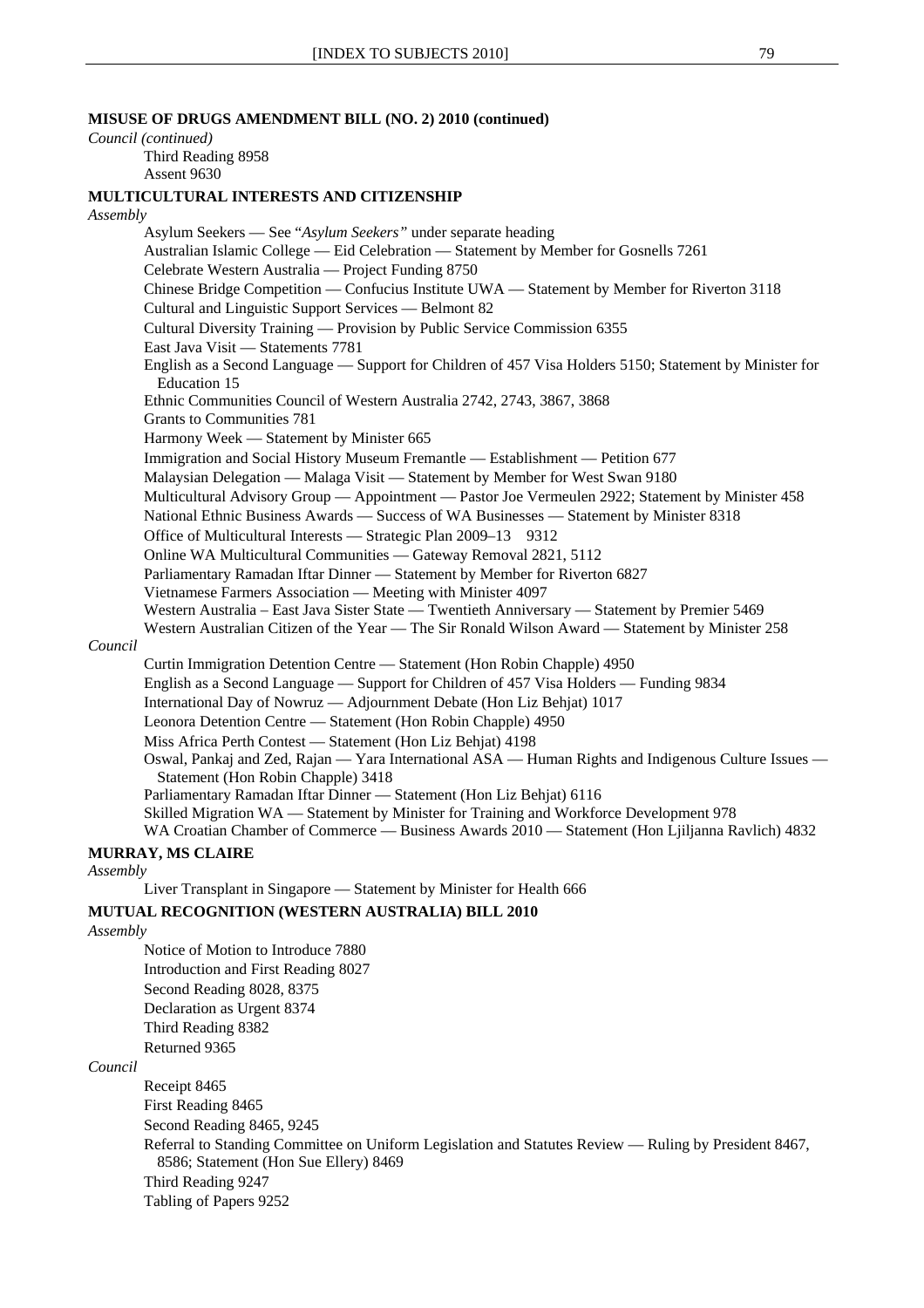## **NATIONAL ENVIRONMENT PROTECTION COUNCIL (WESTERN AUSTRALIA) AMENDMENT BILL 2009**

#### *Assembly*

Assent 28

#### *Council*

Assent 360

## **NO PRIVATISATION OF HOSPITALS AND SCHOOLS BILL 2010**

*Assembly*

Notice of Motion 1503 Introduction and First Reading 1931 Second Reading 1965, 8089, 8529, 9015 Petitions 8832, 8971

**– O –** 

## **OCCUPATIONAL LICENSING NATIONAL LAW (WA) BILL 2010**

#### *Assembly*

Notice of Motion to Introduce 8833 Introduction and First Reading 8974 Second Reading 8975, 9365 Appropriations 8988 Consideration in Detail 9477–9486, 9498–9508, 9526–9533 Third Reading 9533

## *Council*

Receipt and First Reading 9630

Second Reading 9630

## **OCCUPATIONAL SAFETY AND HEALTH AMENDMENT BILL 2010**

*Council*

Notice of Motion to Introduce 1723 Introduction and First Reading 4838 Second Reading 4838

## **OCCUPATIONAL SAFETY AND HEALTH LEGISLATION AMENDMENT BILL 2009**

*Assembly*

Assent 28

*Council*

Assent 360

#### **OVERSEAS EVENTS AND ISSUES**

#### *Assembly*

Australian Abruzzo Earthquake Appeal — Removal of Notice — Statement by Acting Speaker 3602 Burma — Human Rights Violations — Notice of Motion 2304; Motion 2958; Removal of Notice 5334 International Red Cross and Red Crescent Movements — Removal of Notice — Statement by Speaker 6000 New Zealand — Trapped Miners — Pike River Mine — Statement by Minister for Water 9304 Red Cross Pakistan Disaster Relief Fund — State Contribution — Statement by Premier 6136

#### *Council*

Burmese Constitution and Elections — Statement (Hon Liz Behjat) 5587

**– P –** 

#### **PAPERS LAID UPON THE TABLE OF THE HOUSE (23 February to 2 December)**

*Assembly* 8999

*Council* 8953

#### **PARLIAMENT HOUSE**

#### *Assembly*

Craig, Ken — Retirement — Statements: Member for Darling Range 4676; Speaker 4470 Gray, Jane — Retirement — Statements: Member for Darling Range 4676; Speaker 4470 Inglis, Megan — Resignation — Statement by Speaker 6840 Lawrinson, Julia — Resignation — Statements: Member for Darling Range 4676; Speaker 4470 Macphail, Isla — Sergeant-at-Arms — Appointment — Statement by Speaker 4470 Parliamentary Precinct Steering Committee — Private Sector Representation 5144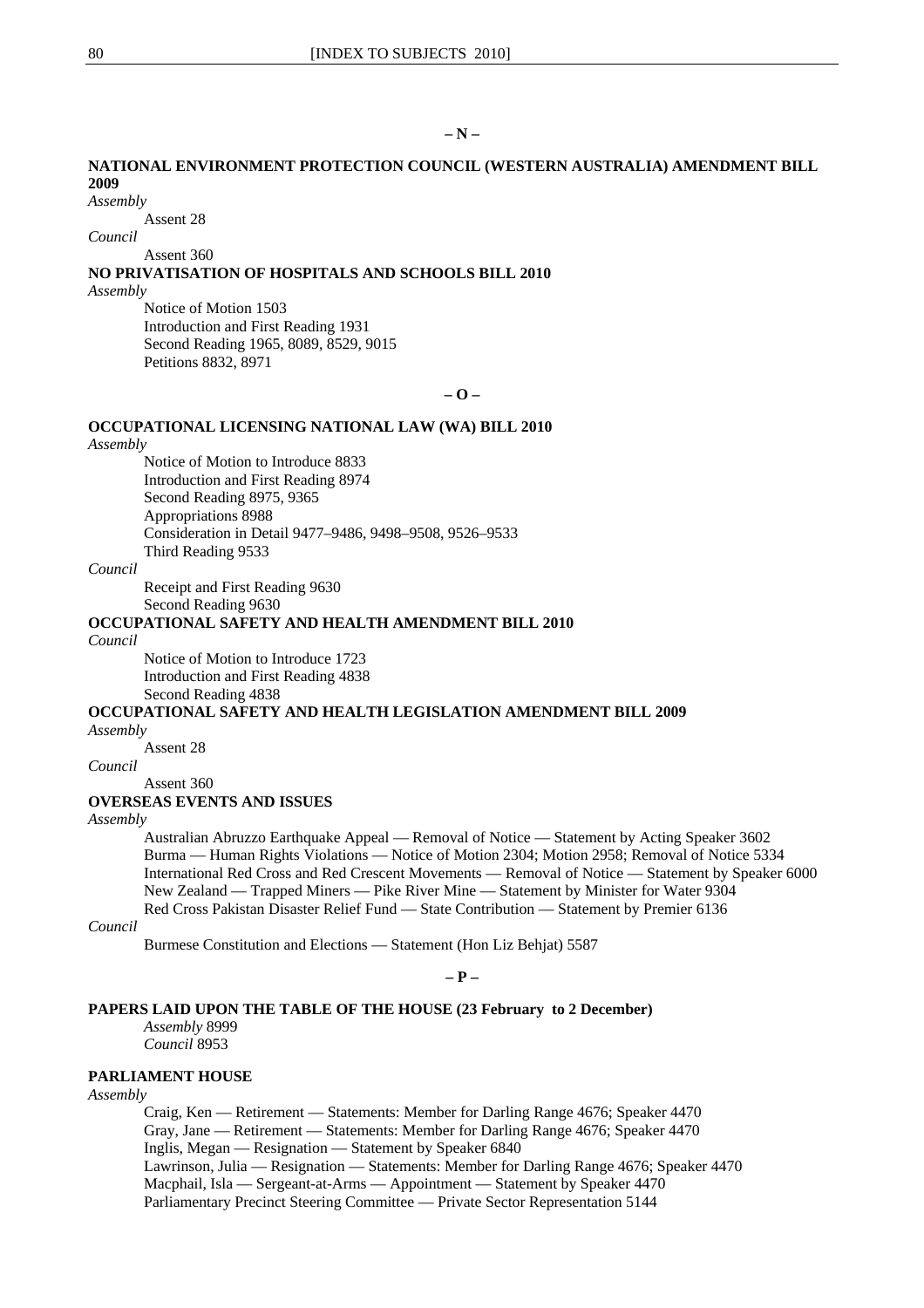#### **PARLIAMENT HOUSE (continued)**

# *Assembly (continued)*

Parliamentary Ramadan Iftar Dinner — Statement by Member for Riverton 6827

Parliamentary Resources — Opposition Parties and Independent Members — Statement by Premier 6137 *Council*

Avery, Christine — Retirement — Statement by President 4890

Craig, Ken — Retirement — Statement by President 4561

David, Marilyn — Retirement — Statement by President 4561

Gray, Jane — Retirement — Statement by President 4561

Morditj Warniny Nyoongah Photographic Display — Statement by Deputy President (Hon Matt Benson-Lidholm) 1075

Parliamentary Education Office — Benjamin Buxton — Work Experience — Statement by President 6875 Parliamentary Ramadan Iftar Dinner — Statement (Hon Liz Behjat) 6116

Storm Damage — Statement by President 922

Witness Summons — Parliamentary Precinct — Matter of Privilege 1016, 1017, 1138, 1139; Motion 1024; Ruling by President 1024

Women in Politics — Statement (Hon Linda Savage) 4614

YMCA Youth Parliament 4878

## **PARLIAMENTARY COMMISSIONER FOR ADMINISTRATIVE INVESTIGATIONS**

#### *Assembly*

Local Government Complaints 3871

#### *Council*

Complaint Increase 1161 (Answer Advice 1259)

## **PAY-ROLL TAX ASSESSMENT AMENDMENT BILL 2010**

*Assembly*

Notice of Motion to Introduce 27 Introduction and First Reading 188 Second Reading 487, 1511 Replacement Explanatory Memoranda — Statement by Acting Speaker (Mr P.B. Watson) 1510 Consideration in Detail 1513–1521 Third Reading 1521 Returned 3895 Assent 5059

#### *Council*

Receipt and First Reading 1776 Second Reading 1776, 3691 Third Reading 3697 Assent 4705

#### **PAY-ROLL TAX REBATE BILL 2010**

#### *Assembly*

Notice of Motion to Introduce 678 Introduction and First Reading 756 Second Reading 757, 1521 Replacement Explanatory Memoranda — Statement by Acting Speaker (Mr P.B. Watson) 1510 Consideration in Detail 1525–1529 Third Reading 1955 Returned 2662 Assent 2758

## *Council*

Receipt and First Reading 1778 Second Reading 1778, 2550 Third Reading 2552 Assent 2663

## **PEPPERELL, MR BERT**

#### *Assembly*

Condolence — Statement by Member for Geraldton 3630 **PERRY LAKES REDEVELOPMENT AMENDMENT BILL 2010**

#### *Assembly*

Notice of Motion to Introduce 6000 Introduction and First Reading 6139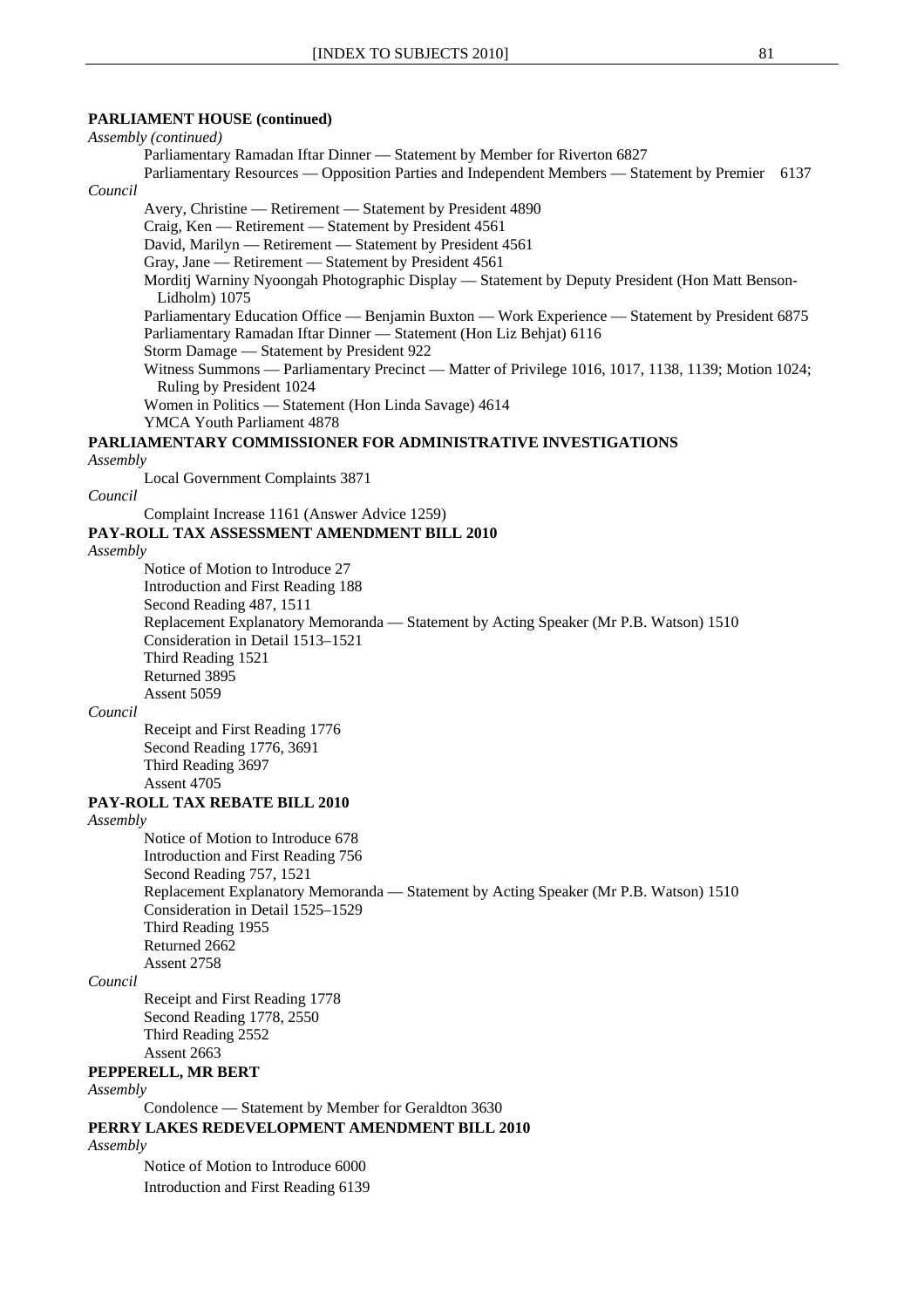## **PERRY LAKES REDEVELOPMENT AMENDMENT BILL 2010 (continued)**

#### *Assembly (continued)*

Second Reading 6139, 8181 Third Reading 8191 Returned 9365

#### *Council*

Receipt and First Reading 8165 Second Reading 8165, 9250 Third Reading 9252

# **PERTH HILLS PLANNING BILL 2010**

*Council*

Introduction and First Reading 3015

#### Second Reading 3015 **PERTH STORM, 22 MARCH 2010**

*Assembly*

*Council*

Damage and Disruption Caused — Ocean Reef Senior High School 2119 State Emergency Services — Statement by Minister for Emergency Services 1492 Damage and Disruption Caused Parliament House 922, 923 Public Transport System 933 Sewerage Infrastructure Network 1092, 1252, 2724 Transport Licensing Centres — Workload Increase 1294

Wildlife and Environment — Statement by Minister for Environment 978

# Power Outage — Restoration Timeline 1063

Vehicle Licensing Laws — Temporary Changes — Statement by Minister for Transport 1077

## **PERTH THEATRE TRUST AMENDMENT BILL 2009**

#### *Assembly*

Removal of Notice — Statement by Acting Speaker (Mr P.B. Watson) 678 Restoration to Notice Paper — Notice of Motion 754; Motion 873

# **PETITIONS**

# *Assembly*

Animal Welfare Unit Inspectorate 9318, 9646 Animals in Alfresco Dining Areas 753 Armadale — Bus Service to Perth–Mandurah Railway 3893 Atlantis Marine Park — Preservation 9647 Bauxite Resources Limited — Activities in the Shire of Chittering 473 Bentley Hospital — Services Closure 5469 Burswood Train Station — Community Safety 5045 Bussell Highway Upgrade 4233 Busselton Water Supply — Chlorination 4234 Canning Bridge Precinct Vision 8332, 8333, 8489, 8831, 8971, 9317 Carbon Emissions Reductions 8333 Carnaby's Black Cockatoo — Wellard Sand Mines 1928, 2747 Centro Karratha Shopping Centre — Trolley Pushers 2595 City of Albany — Performance Inquiry 6136, 8489 City of Kalgoorlie–Boulder — Goldfields Driving Range 9467 Commercial Dog Breeding — Regulation 9647 Commercial Television Industry Code of Practice 2009 677 Cost-of-living Increases 3088, 5334 Department for Child Protection — Oakford Residential Care Home 6274 Dialysis Treatment Facilities — Tom Price 9316 Doctor and Medical Centre, Wickham 7422 Double Jeopardy Law Reform 3775 East Wanneroo Cell 9 — Proposed Structure Plan No 57 9143 Flag Motor Lodge, Great Eastern Highway 8832 Forrest Beach, Capel — Public Access 471 Genetically Modified Canola — Moratorium 25, 184, 470–473, 531, 597, 676, 753, 754, 2466 Geraldton – Mt Magnet Road, Yalgoo — Speed Limit 26 Grain Rail Freight Network 2465 Guildford Hotel — Restoration 9315 Guildford Road – Leake Street Intersection — Crosswalk Attendant 7879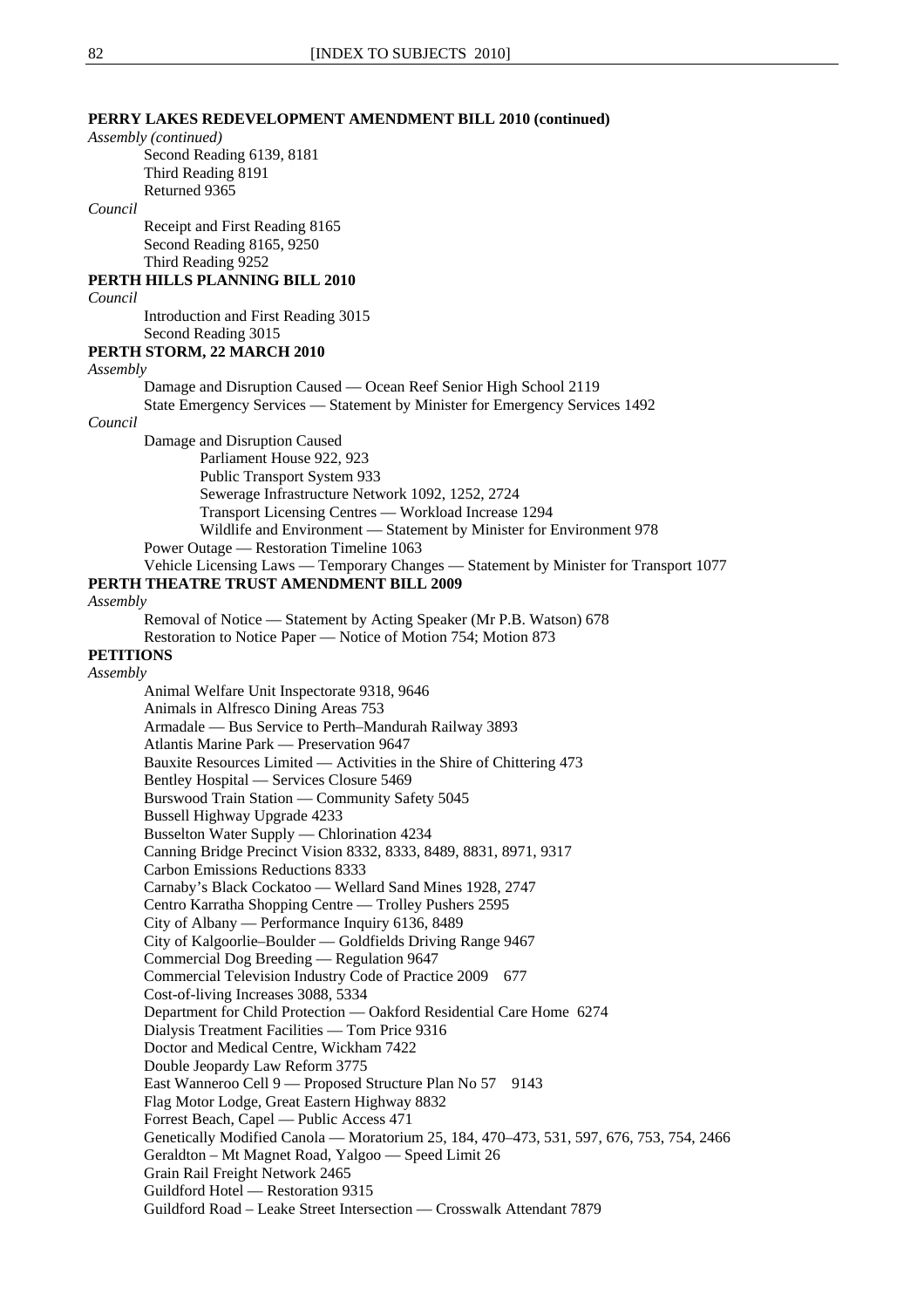## **PETITIONS (continued)**

*Assembly (continued)* Household Fees and Charges Increase 4234, 9316, 9317, 9467 Immigration and Social History Museum, Fremantle — Establishment 677 Infill Sewerage Program Port Hedland 2746, 2895 Rockingham 472 Jurien Bay High School — Removal of Year 11 and 12 Courses 4233 King George Sound — Dredging Spoil Dumping 2303 Kununurra Heavy Vehicle Route 8332 Land Clearing — Mt Helena 9143 Leda Primary School — Fencing 470 Live Animal Trade — People against Cruelty in Animal Transport 4638, 5713 Marble Bar – Nullagine – Newman Road — Upgrade 6936; Nonconforming Petition 9316 Mental Health Services — Funding 470, 471 Mirror Park Ocean Reef — Skate Park 6936 Mitchell Freeway — Northern Extension 1502 Moore River — Housing Lots South of Estuary 24, 25, 184, 185, 468, 469, 531, 597, 859, 860, 1502, 1503, 2303, 2304, 2465, 2466, 3426–3427, 3777, 3893, 4062, 4233, 5846, 7097–7098, 9143–9144 Muresk Institute — Northam Campus 4450 No Privatisation of Hospitals and Schools Bill 8832, 8971 Orange Grove — Zoning 1503 Oyster Harbour — Net Fishing Ban 7097 Plastic Shopping Bags — Ban 5713, 8488, 8489 Public Libraries — Funding 1503, 1928, 2595, 4234 Redfin Perch — Fishing Licence Exemption 471 Right to Remain Silent Law Reform 3776 Roe Highway Stage 8 — Negative Impacts 2303 School Crossing Attendants 9315 Schools — Air Conditioning 2465 Senior Constable Mark Johnson — Onslow Police Station Transfer 6936–6937 Seniors Card Holders — Eligibility Criteria 8488 Shack Site Communities 25, 26, 257, 469, 470, 675, 676, 859, 1928, 1929, 3269, 3270, 3426 Specialist Psychologists Registration Board 2747 Stop-and-search Laws 2087 Swanleigh Residential College 26, 27, 2087 Tailgating — Preventive Measures 471, 4235, 8488 Toodyay Shire Works Depot — Relocation 473, 474 Underground Power Program 3591 Uranium Mining — Ban 860, 4638, 6274, 6500, 7097, 9467 Waste Water Treatment Plant — East Rockingham 472, 473 Windy Harbour — Reticulated Power 8025 Yalgorup National Park — Extension 859 *Council* 18 Condicote Loop, Butler — Antisocial Behaviour of Tenant 1283 Activ Busselton — Opposition to Closure 5272 Albany Fishery — Opposition to Closures 2403 Animal Welfare Unit Inspectorate 9390 Assisted Suicide 6871, 6872 Bauxite Resources Limited — Activities in the Shire of Chittering 362, 363, 1207 Bindoon Town Site — Great Northern Highway Bypass 4775 Boating Facilities — Broome 923, 924 Breastfeeding Legislation 408 Browse Basin Common User Liquefied Natural Gas Hub Precinct — Strategic Assessment 8243, 8910 Bunbury Timber Jetty 4774 Busselton Water Supply — Chlorination 4154 Cannabis Law Reform Bill 2009 — Opposition to Banning of Smoking Implements 923, 4774, 6584 Canning Bridge Precinct Vision 9390, 9391 Cockburn Cement Ltd — Dust and Odour Concerns 3173, 3365, 3657, 4153, 4389, 4705, 4774, 4834 Court Intervention Programs 7543, 8107 Dampier Archipelago — Industrial Development 1137 Dampier Primary School — Year 7 — Relocation 5409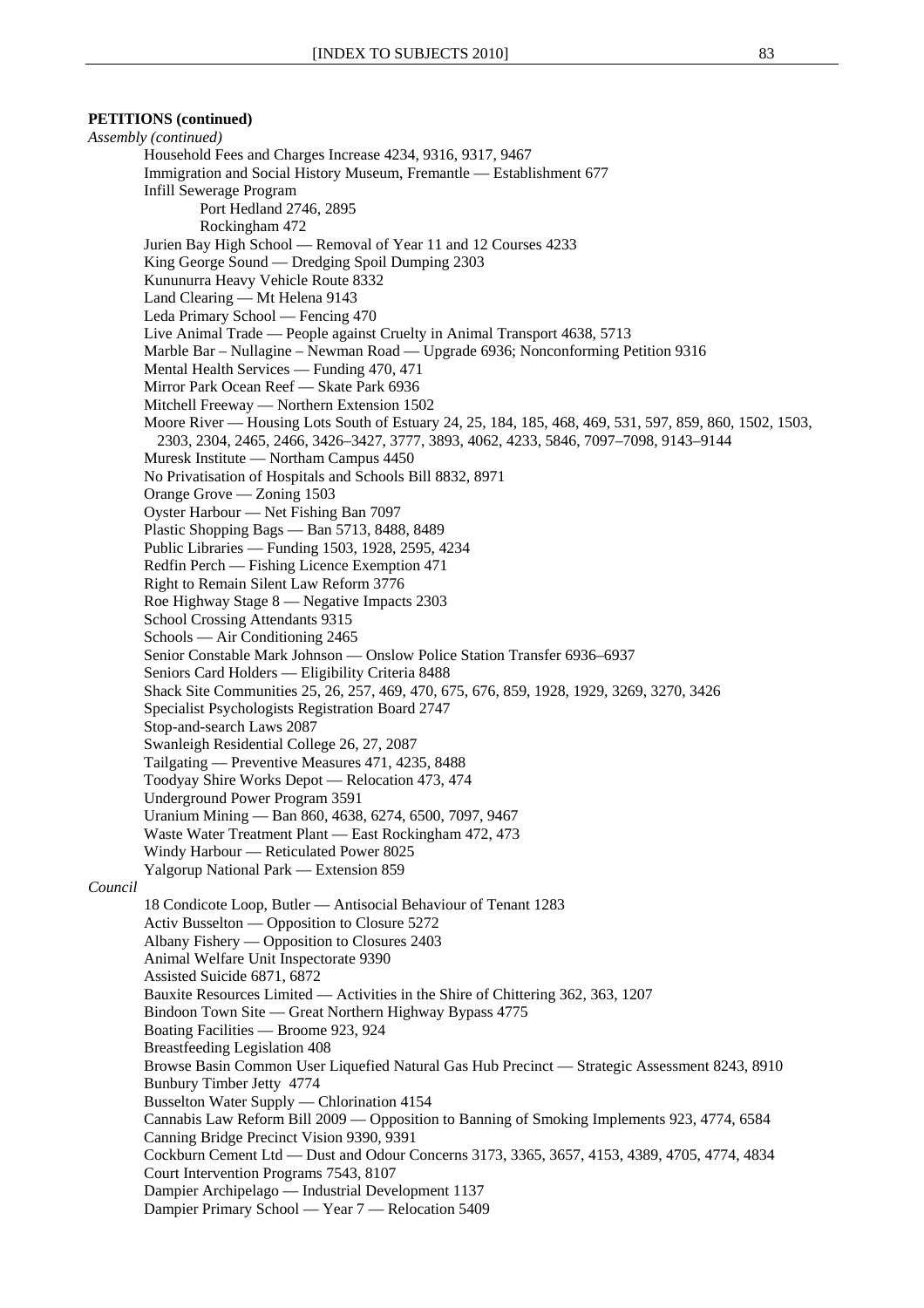## **PETITIONS (continued)**

*Council (continued)* Department for Child Protection — Darch Property 4834, 4835 Department for Child Protection — Interim Care Centre, Wanneroo 1077 Depleted Uranium Munitions 977 Derby Health Services — Nonconforming Petition 362 District High Schools — Removal of Years 11 and 12 Courses 4834, 5409 Donovan Street, Augusta — Unallocated Crown Land 3013 Esperance Desalination Plant 2153 Euthanasia 360, 361, 1025, 1207, 1208, 6871, 6872 Eyre Mobile Telephone Coverage 3013 Genetically Modified Canola — Moratorium 408 Gnangara Sustainability Strategy — Rezoning 3365, 3530 Grain Rail Freight Network — Tier 3 Lines 4389, 5661, 6208, 6584, 7956, 9752 Hawkins Road, Wanneroo — Strawberry Packaging Shed 361, 362 Infill Sewerage Program — Quinns Rocks 4153 Karara Mining Ltd — Water Licence Application 9561 Karratha — Water Use 6584 King George Sound — Dredging Spoil Dumping 3657 Kitesurfing Area — Mullaloo Beach 5545 Kununurra Heavy Vehicle Route 9561 Law and Order in Carnarvon and Gascoyne 360 Live Animal Trade — People against Cruelty in Animal Transport 4390 Moore River — Housing Lots South of Estuary 1283 Muresk Institute — Northam Campus 4561 Nowergup Limestone Quarry and Batching Plant 2154 Number 19 Bus Route Changes 8910 Palliative Care 6871, 6872 Pinjar South — Industrial Land Strategy 2009 6208 Plastic Shopping Bags — Ban 3173 Pluto Liquefied Natural Gas Project — Opposition to Development 1077 Prostitution — Advertising 408, 409 Psychologists — National Registration and Accreditation Scheme 3989 Public Transport Funding 8910 Schools — Air Conditioning 2534 Shack Site Communities 360, 361, 408, 923, 977, 1077, 1283, 2153, 2534 Specialist Psychologists Registration Board 3530, 3531 Strategic Grain Network Review 9752 Swan and Canning Rivers — Boat Speeds 7165, 7166 Transperth Bus Services — Contracts — Bus Operations Staff 9783 Transperth Bus Services — Northern Suburbs 4153 Uranium Mining — Ban 1077 Uranium Regulations — Parliamentary Inquiry 6731 Warrup Forest Block — Intensive Logging 4389, 4390 Water Corporation Sewerage Rates — Wyndham 9752 **PETROLEUM AND ENERGY LEGISLATION AMENDMENT BILL 2009** *Assembly* Receipt 4690 First Reading 5059 Second Reading 5060, 6855 Consideration in Detail 6859–6862 Third Reading 6995 Council's Message 7759 Assent 8348 *Council* Second Reading 3412 Committee 3679–3684, 7300–7301 Report 4013 Third Reading 4180 Returned 7092 Assembly's Amendments — Committee 7300 Assent 8243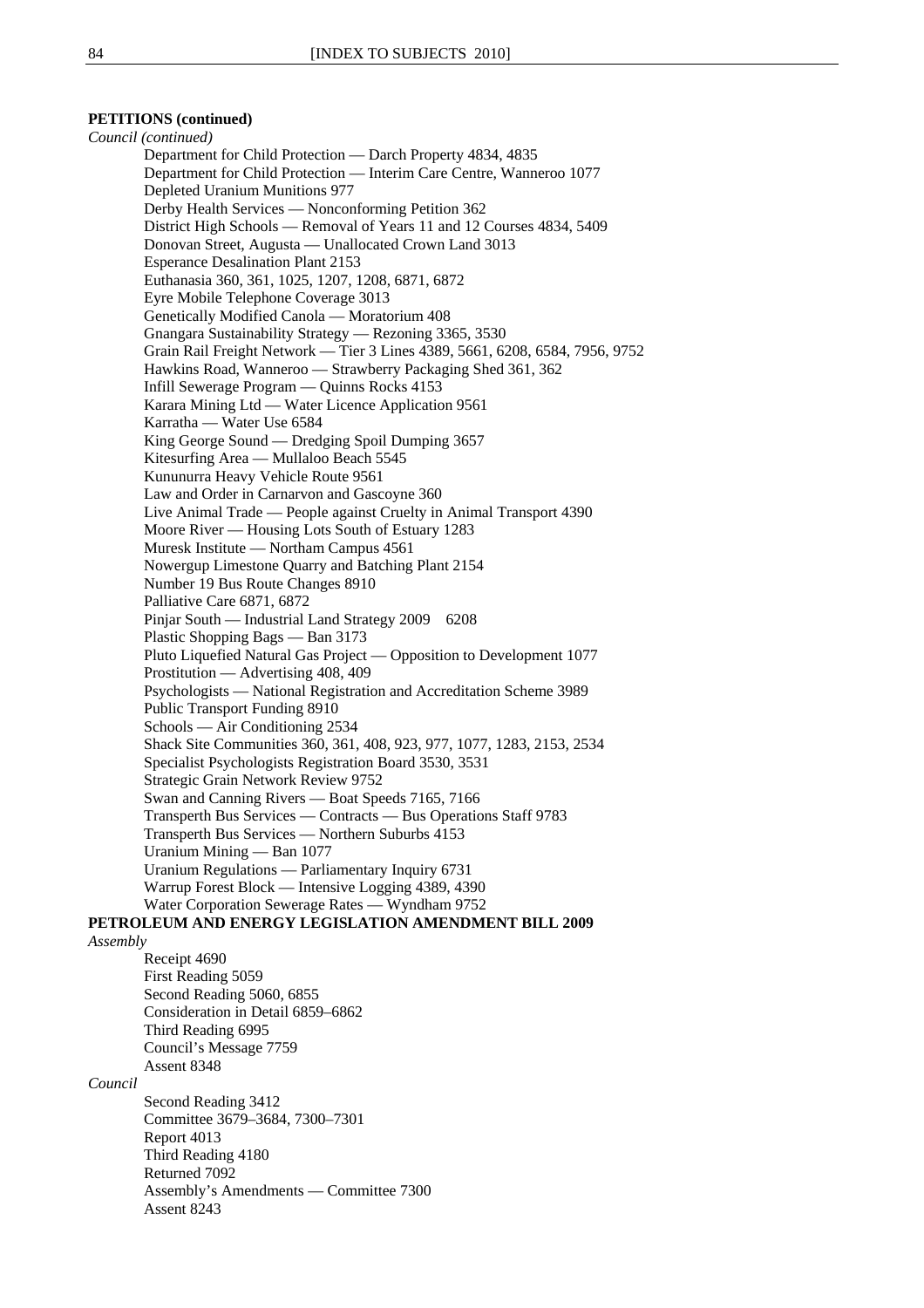## **PHARMACY BILL 2010**

*Assembly*

Notice of Motion to Introduce 1503 Introduction and First Reading 1931 Second Reading 1931, 3103 Appropriation 2757 Remaining Stages — Standing Orders Suspension — Notice of Motion 2962; Motion 3101 Consideration in Detail 3107–3108 Third Reading 3108 Returned 5911 Assent 6137

## *Council*

Receipt and First Reading 3200 Second Reading 3200 Cognate Debate — Motion 5421 Second Reading — Cognate Debate 5421 Committee 5450, 5458–5459, 5545–5553 Report 5565, 5695 Third Reading 5796 Assent 5921

## **PIANTADOSI, HON SAM**

*Council*

Member For North Central Metropolitan 1989–1996 **—** Condolence Motion 919

## **PICKETT, MR SHANE**

*Assembly*

Indigenous Artist — Condolence — Statement by Minister for Culture and the Arts 185 **PLANNING** See also "*Land Releases and Development*" and "*Housing and Works*" *Assembly* Aboriginal Heritage Investigation — Report 1676 Broome — Expansion Development Plans 777 — Supplementary Information 785 Broome North — Land Development 8106 Bush Forever Sites — Metropolitan Region Scheme Amendment 1082/33 — Statement by Minister 4221 Canning Bridge Precinct Vision — Petitions 8332, 8831, 8489, 8971, 9317; Statement by Member for Alfred Cove 895 Coastal Planning Policy — Sea Level Change — Statement by Minister 7099 College Grove, Bunbury — Land Swap 76 Concrete Batching Plants, East Perth — Operating Licence 6054 Department of Planning Independent Reviewer 4106 Midyear Financial Projections — Three Per Cent Efficiency Dividend 1620, 1624 Peel Region Operations 159 Restructure 6686 "Directions 2031" Planning Document and Draft Activity Centres Policy — Removal of Orders — Statement by Speaker 7880 East Perth Regeneration Project — Consultancy 7475 East Perth Riverside Project — Funding 81 East Wanneroo Cell 9 — Proposed Structure Plan No. 57 — Grievance 8170; Petition 9143 East Wanneroo Structure Plan — Priority 1 Public Water Resource Boundary 1676 Erindale Grove Development, Gwelup — Asbestos Contamination — Grievance 7231 Forrest Beach, Capel — Public Access — Petition 471 Georgiou Capital Pty Ltd — Development Application — Statement by Minister 8705 Gotham Studios — Artist Spaces 3524 Greater Bunbury Region Scheme — Statements by Minister 2596, 5847 Helicopters in Inner City — Landing Facilities 1679 Housing Lots — Number Released 1271, 3879 Housing Shortage — Projection — Construction Assessment 150, 1647 Industrial Land Strategy 2009 Document — "Special Industry" Proposal 1676 Infrastructure Projects — Commonwealth Government Funding — Matter of Public Interest 5605; Amendment to Motion 5615; Motion, as Amended 5617 Koondoola Neighbourhood Centre Revitalisation Program — Delay 294 Lake Nowergup Vicinity — Limestone Quarry — Grievance 9146; Statement by Minister 9469 Land Release for Housing — Approvals Process 149, 3525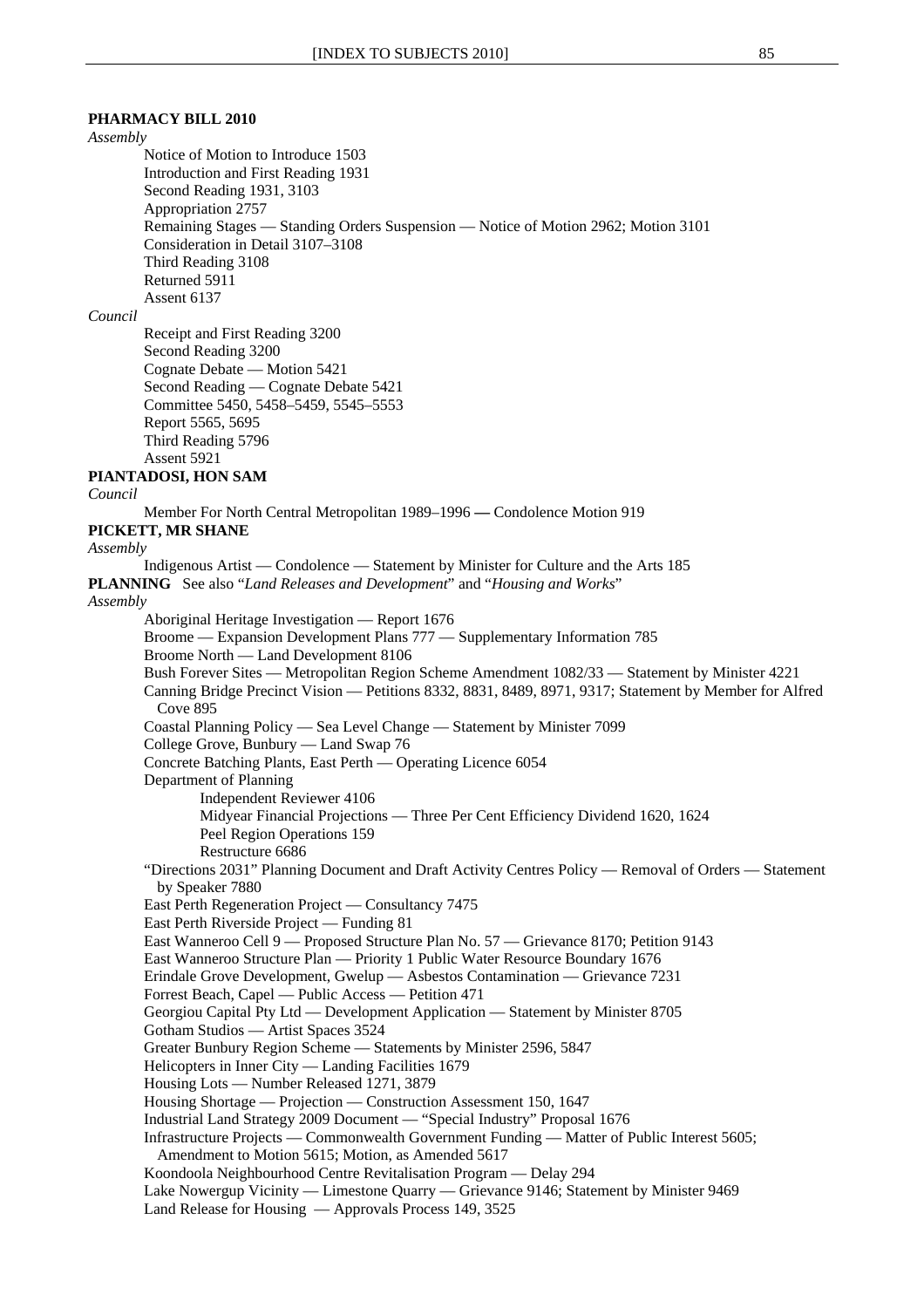## **PLANNING (continued)**

*Assembly (continued)* Lloyd Street, Midland — Extension 3771 Lot 189 Lower Denmark Road, Albany — Subdivision Application 2808 Midland Freight Realignment — Preferred Route 3883 Minister for Planning — Directions 2031 Plan — Removal of Notice — Statement by Speaker 2748 Mirrabooka City Centre — Increased Government Investment 907 Moore River — Housing Lots South of Estuary Nonconforming Petition 184 — Ruling by Speaker 184 Petition 24, 25, 184, 185, 468, 469, 531, 597, 859–860, 1502, 1503, 2303, 2304, 2465, 2466, 3426, 3427, 3777, 3893, 4062, 4233, 5846, 7097, 7098, 9143, 9144 Mounts Bay Road — Environmental Impact of Development 105 Northbridge Link — See "*Transport*" Office of Land and Housing Supply 3262, 3263, 3766, 3767 Orange Grove — Proposed Rezoning — Petition 1503; Statement by Member for Forrestfield 633 Park Home Accommodation — Alternative Sites 6057, 7682 Perry Lakes Redevelopment — Progress 7793 Perth Arena — Auditor General's Report — Planning and Management of Perth Arena 550, 640 Perth Central Business District — Eastern Gateway 5602 Perth Waterfront Development ANZAC Day Impact 6061 Construction Delay 2393 Indigenous Centre Proposal 857 Statement by Minister 8972 Pilbara Cities Program Development Strategy 102, 206 Funding Allocation 181 General Manager Appointment — Statement by Minister for Regional Development 4222 High Rise Development — Statement by Minister for Regional Development 1929 Industrial Land 6682 Infrastructure Projects 4474 Leading Developer 8512 Port Hedland Waste Water Treatment Plant 2917 Royalties for Regions Programs 2300 Subdivisions 5892 Water Funding 5149 Pilbara Revitalisation Plan Coastal Electricity Supplies — Statement by Minister for Regional Development 258 Funding to Local Government 7123 Services Funding 108 Subdivision Development 5891–5892 Planning Approvals Development Assessment Panels — Statement by Minister 1491 Streamlining Process 7271 Planning Improvement Schemes — Overriding of Local and Regional Schemes 2128–2129 Population and Land Use Study, Scarborough — Consultancy 7475 Port Hedland Expected Population Growth 101 Hospital Site — Asset Disposal Policy 107 Hotel and Residential Development 87 Marina Development 181, 3982 Spinifex Hill — Residential Development 103–104 Rehoboth Christian College — Property Zoning — Grievance 2601 Ritter, Mr Paul — Condolence — Statement by Member for Armadale 4097 Riverhaven Development, Martin Deep Sewerage Connection 3008 Environmental and Planning Compliance 2826 Scarborough Beach Foreshore Master Plan — Clock Tower — Statement by Member for Scarborough 5882 South Pinjar — Industrial Land Development 9695 South West Infrastructure Projects — Removal of Notice — Statement by Speaker 8334 State Administrative Tribunal — Directives — Town of Victoria Park and City of Stirling — Statement by Minister 598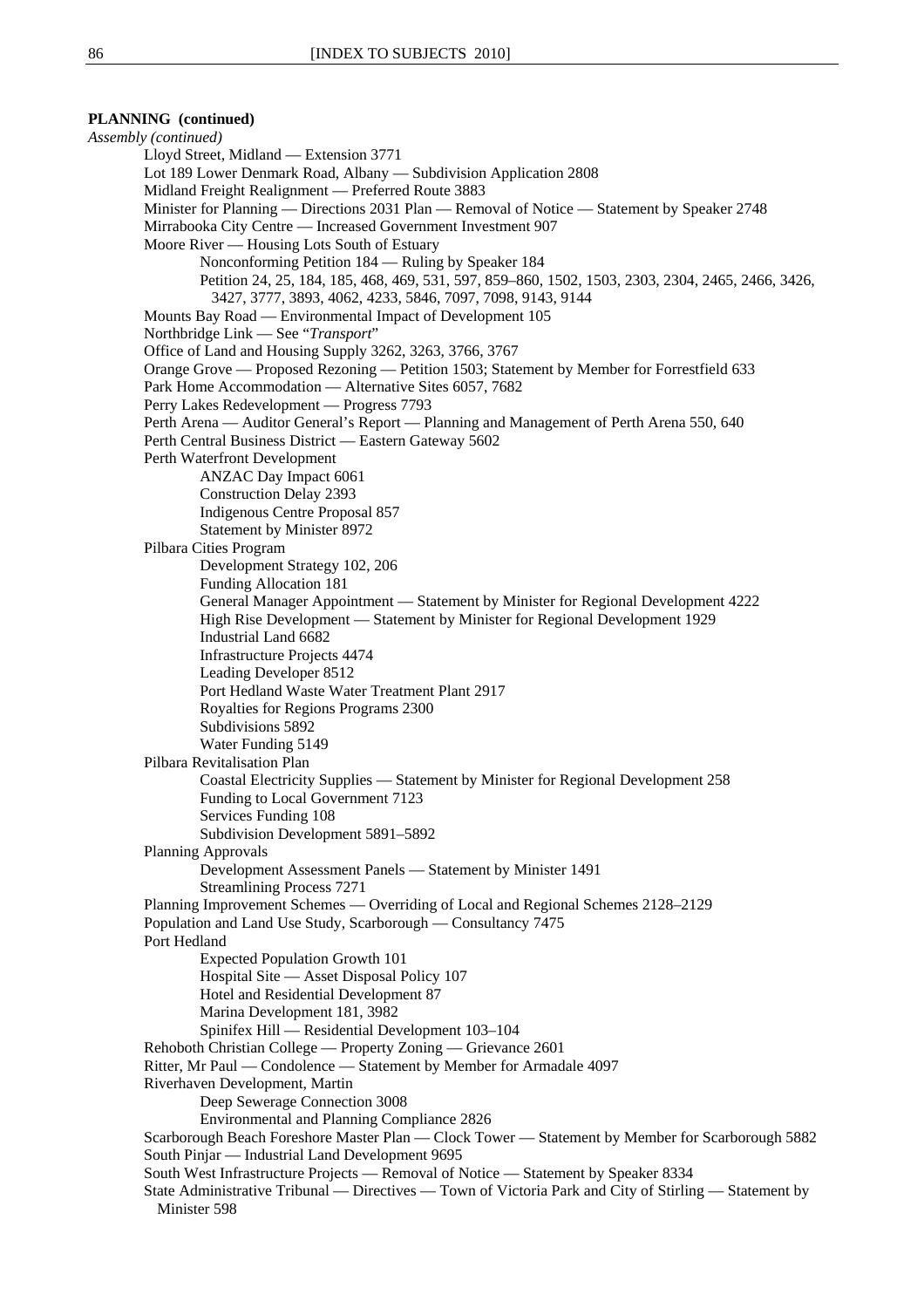## **PLANNING (continued)** *Assembly (continued)* Stirling City Centre Project — Planning and Environmental Assessment 4679 Subiaco Redevelopment Scheme — China Green — Building Height Limit 2803 Survey of Selected Wetlands — City of Wanneroo — 1676 Swan Urban Growth Corridor and East Landsdale Development Mushroom Farm Buffer — Grievance 6787 Notice of Motion 8334 Victoria Quay ING Development — Phillimore Street Master Plan 671 Wattleup Property — Zoning 158 Western Australian Planning Commission — Land Purchases in Peel Region 4893 *Council* Arena Joondalup — Land Title Restrictions 7404 Brigadoon Stage 3 Development Approval Conditions 7982 Original Structure Plan 1462 Statement (Hon Alison Xamon) 8294 Browse LNG Project, Kimberley — Planning and Environmental Issues 1333, 6254, 6435 Bullsbrook Town Site and Rural Strategy 3188 Bunbury Waterfront Development — Impact on Fast Train Service 4414 Bush Forever Sites Bassendean — Swan Coastal Plain 4978 Development Applications 3725, 4168, 4922, 5686 Management 1902, 6270, 7865 Metropolitan Region Improvement Fund 7729 Metropolitan Region Scheme Amendment 1082/33 — Progress 2280; Statement by Minister for Child Protection 4155 Mirrabooka — Management 1199; Sump Installation 3255 Mundijong Road Extension 8435 Perth Metropolitan Area — Notice of Motion 7020 Vegetation Targets 4978 Canning Bridge Precinct Vision Draft — Presentation to WA Planning Commission 5556 Petitions 9390, 9391 Cemetery Proposal — Whiteman Park Vicinity — Time Frame 1298 China Green, Subiaco — Contaminated Soil 6432, 8022 Coastal Planning Policy — Sea Level Change — Best Practice Solutions 7309; Vulnerability Assessments 7727 Cockburn Cement Ltd — Buffer Zone 7212, 8687, 8814 Contaminated Sites — Identification 4217 Department of Planning — Ecologists 7387 Donovan Street, Augusta — Unallocated Crown Land — Petition 3013 Economic Audit Committee — "Putting the Public First" — Recommendation 26 — Land Development 1344 Erindale Grove Development, Gwelup — Contaminated Sites Classification 4722 Gap Ridge Industrial Estate — Ecological Survey 7865; Priority Ecological Community Listing 5938, 7384 Gascoyne Traders Site 2684, 5685 Georgiou Capital Pty Ltd — Development Application — Statement by Minister for Child Protection 9391 Greater Bunbury Region Scheme — Statements 2535, 5782 Guildford Meadow — Oak Tree Removal 7728 Hazelmere — Land Development Plans 5828 Industry Reference Group — Report — "Planning Makes it Happen: a blueprint for planning reform" 9131 Jandakot Airport — Proposed Expansion 938, 1166, 2463, 2583, 2858, 3019, 3060, 5940 Kiara TAFE Bushland — See "*Environment*" Kimberley Regional Planning Committee — Membership 443 Lake Nowergup Vicinity — Limestone Quarry — Development Application 4207, 8771, 9130, 9606; Petition 2154 Land Acquisitions and Regional Schemes — Public Infrastructure Planning 9408 Land Administration Act 1997 — Submission No 12/2010 — Excision from Class A Reserve No 12237 — City of Belmont — Paper Tabled 7340 Liberal Members of Parliament — Letters to Minister for Planning 969 Metropolitan Region Scheme Amendments Baldivis Urban Area — Statement by Leader of the House 1756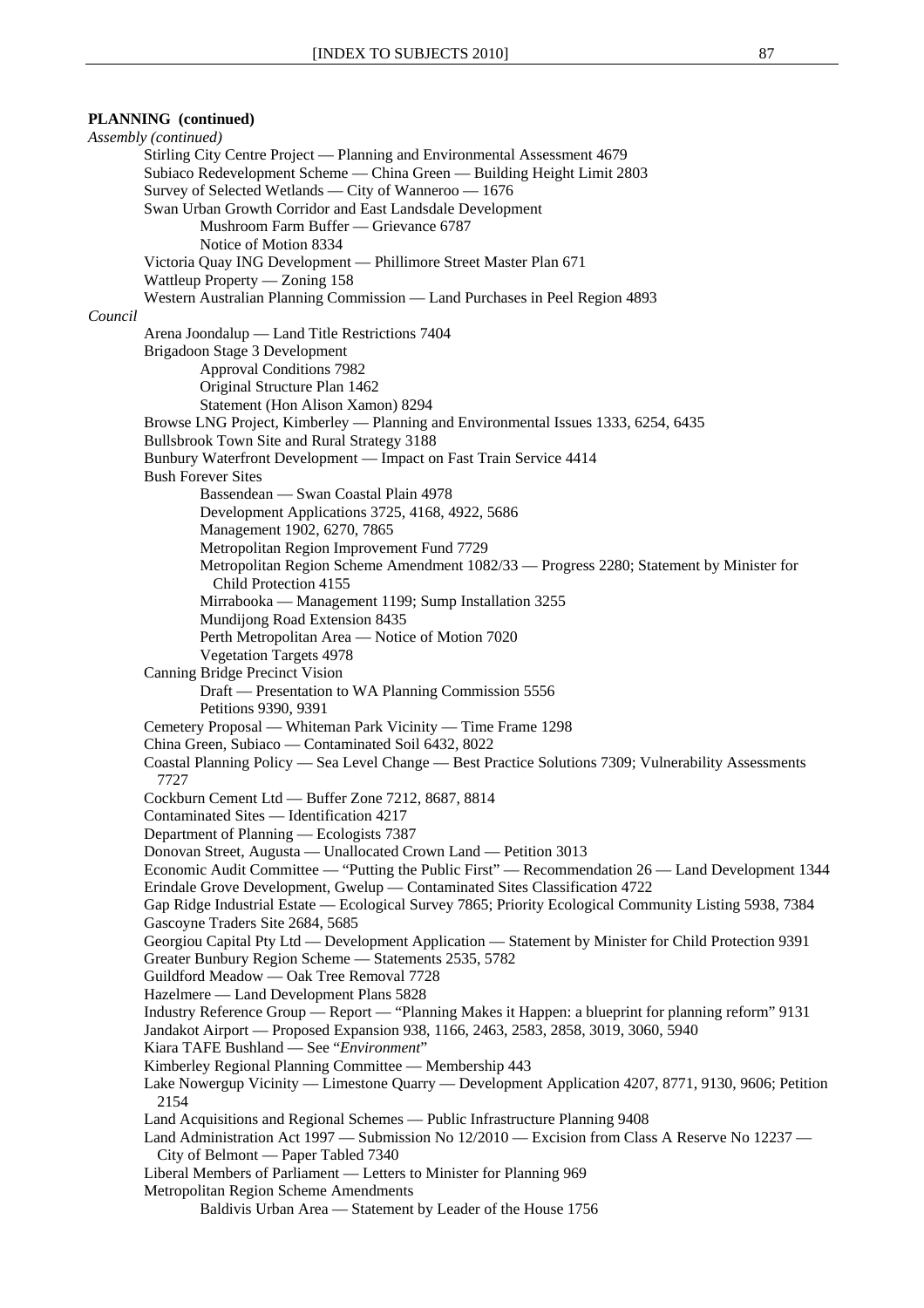## **PLANNING (continued)**

*Council (continued)* Metropolitan Region Scheme Amendments (continued) Leighton Beach and Environs — Statement by Minister for Child Protection — Motion 2863 Rezoning of Kiara TAFE Site 2165, 2581 Moore River — Housing Lots South of Estuary — Community Opposition 5554; Petition 1283 Morley City Master Plan — Statement (Hon Ljiljanna Ravlich) 4043 Mundijong Road Extension — Cost 8435; Tailings Pond Proximity 9841 Northern Towns Development Fund — Eligibility Criteria 9610 Office of Land and Housing Supply 3387, Staffing 8159 Paganoni Swamp Reserve — Transport-oriented Development 4031, 4606 Perry Lakes Redevelopment — Affordable Housing 8629 Perth Waterfront Development — Cost and Planning Details 9606 Pilbara Cities 2058, 2425, 3392 Pinjar South — Industrial Land Strategy 2009 — Motion 6209; Petition 6208 Point Peron — Proposed Marina Aboriginal Heritage Sites — Impact 2684, 3391 Area and Ownership Structure 6089 Community Consultation 9412 Funding 992, 1266 Strategic Environmental Review 3391 Public Infrastructure and Amenities — Funding 9408 Regional Park Zoning — South Metropolitan Region 1299 Roe Highway Stage 8 — Environmental Issues — Notice of Motion 9392 Statutory Committees — Review 8935 Subiaco Redevelopment Scheme — China Green Building Height Limit 4795 Density Level Agreement 8263 Minister's Comments 937 "Submissions on the Integration of Planning and Environmental Approvals Processes" — Discussion Paper 4167 "Sustainable Cities Index" — Australian Conservation Foundation Report — Perth Initiatives 3673 Underwood Avenue Bushland — Development Proposal 6778 York — Traffic Volume Study 3255 **PLANNING AND DEVELOPMENT AMENDMENT BILL 2009** *Assembly* Removal of Order — Statement by Speaker 7422 Restoration to Notice Paper — Notice of Motion 7615; Motion 7759 **PLASTIC SHOPPING BAGS (WASTE AVOIDANCE) BILL 2010** *Assembly* Petition 6000 *Council* Introduction and First Reading 1210 Notice of Motion to Introduce 1139 Second Reading 1211, 4562 **POLICE** *Assembly* Alcohol Bans in Aboriginal Communities — Government Support Services 6206, 8395 Antisocial and Criminal Behaviour — Government Response 5597, 5738 Assaults on Officers 1718 Booze Bus Operations 6158, 6833 Child Safety Restraints — Statement by Minister 5847 Clandestine Drug Laboratories — Closure 6929 Community Safety and Crime Prevention Partnership Fund — Expenditures 5192 Constable Care Program — Statement by Minister 3894 Crime Statistics Ballajura 162, 1273 Cullacabardee 162, 1273 Fraud Category Missing 202–205, 210, 303 Landsdale 163 Law and Order Agenda 7118 Malaga 162, 1273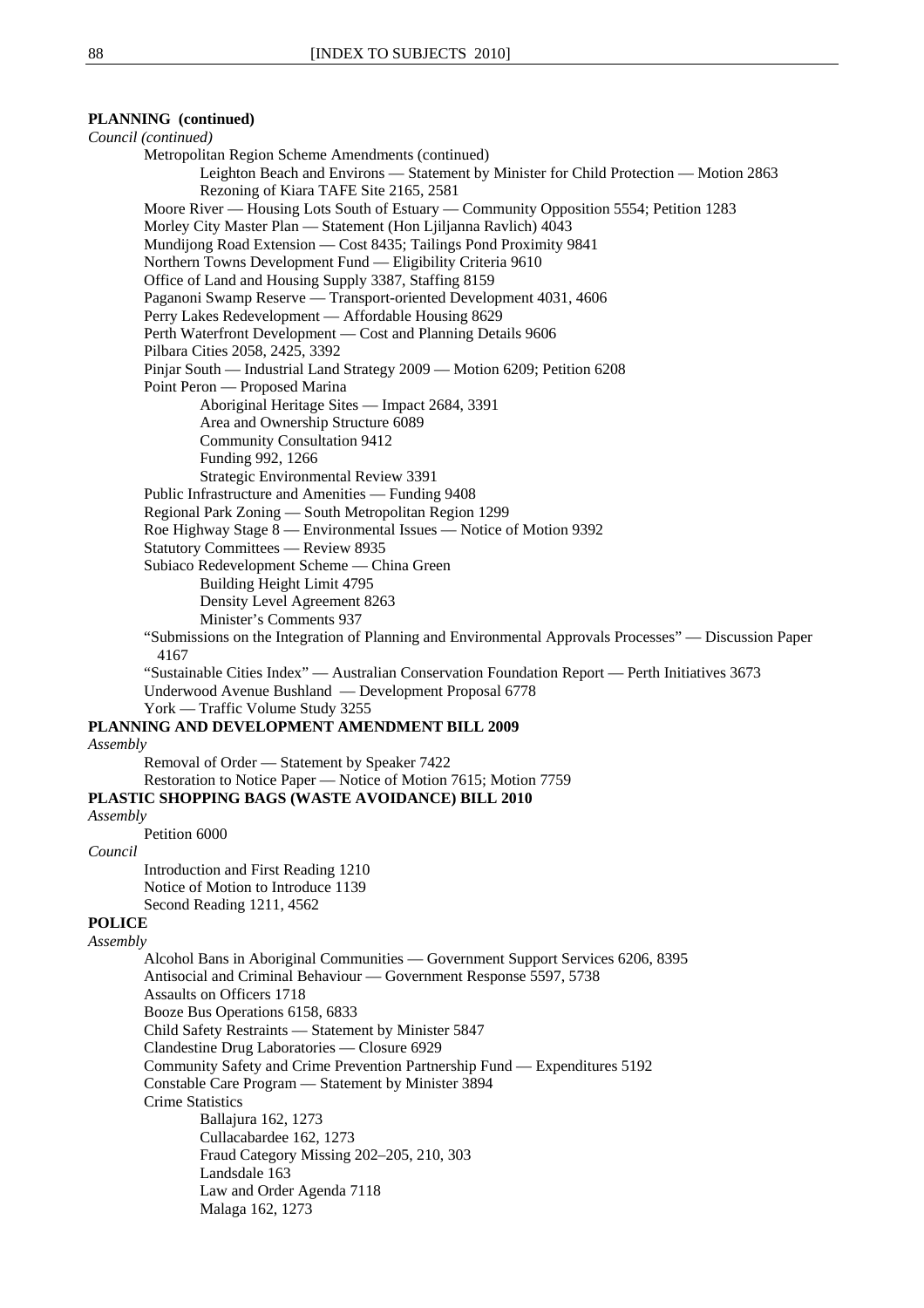## **POLICE (continued)**

*Assembly (continued)* Criminal Investigation Act 2006 — Exercise of Powers 1272 Criminal Investigation Amendment Bill 2009 — Legislation Committee Report 8206, 8209 Cyber-predators — Police Response 3122 District Allowances and Rents 208 Drug Drink Driving 7265, 9313, 9314, 9487 Drug-Sniffer Dogs — Operational Use 1713 Drug Buses — Liberal Party Election Commitment 6318 Drug Raids 2631, 4103 East Perth Lock-up — Staffing 1712 Emergency Calls Response Time 4370 Emergency Services Communication Network — Regional Areas 5990 Firearm Licensing Scheme Complaints from Small Business Owners 299–300 Issuing Delays 1632 Notice of Motion 4235; Motion 4493, 6698 Flag Motor Lodge, Great Eastern Highway — Antisocial Behaviour — Petition 8832 Fleet — Vehicle Modification 1274 Forensic Positions — Bunbury and South West 752 Former Perth Girls' School Site, East Perth — Burial Sites Information 8416, 8908 Geraldton Police and Community Youth Centre — Viability 4227, 4229 Graffiti — Prevention and Clean-up — Statement by Minister 3765 Graffiti and Vandalism — Kingsley Electorate — Grievance 3599 Graffiti Task Force — Expenditures 5191 High-speed Pursuit Cars — Budget Cut 9186, 9188 Hoon Drivers — Offence Statistics 3874 Hoon Legislation — Effectiveness 16 Impounded Vehicles — Collection Rate 2971; Costs Incurred 2125, 2127 Indigenous Partnership Fund — Crime Prevention Initiative — Statement by Minister 8317 Lamborghini "Hoon" Case — Police Pursuit Car 9186, 9188 Law and Order Policies — Liberal–National Government 9698 Lock-ups — Custodial Services Jurisdiction 2812; Legal Professional Privilege 2972 Mansell, Cameron — Murder Suspect — Premier's Comments 2739 Member for West Swan — Letter to Minister for Police — Personal Explanation 6165 Mental Health Patients — Transfer between Facilities 4374, 7880 Metropolitan Asset Strategy — Business Case 5144 Midland Lock-up — Closed-circuit Television System 4477–4478 Minister for Police — Police Watch-house — Surveillance Cameras — Personal Explanation 8104 Misconduct Allegations against Police 3010; Ex Gratia Payments 1713, 3871, 7537 Mounted Police — Relocation to Brigadoon 166 Offender Management Forum — Outcomes 6321 **Officers** Accommodation — Marble Bar 5127 Currently under Suspension 1715 Firearm Training 1714 Gosnells and Canning Vale Stations — Allocation 3872 Leave Without Pay 1714 Misconduct Allegations 3010; Ex Gratia Payments 1713, 3871, 7537 Number 1718, 3004, 3005, 4369, 4370, 5191, 6064 Pilbara 6932–6933 School-based 5996, 6488, 6489 Johnson, Senior Constable Mark — Onslow Station Transfer — Petition 6936 Oversized Heavy Haulage Vehicles — Pilot Industry Report 8412 People with Disabilities — Lack of Support — Grievance 9149 Perth Police Complex 2969; Statement by Minister 6274 Perth Racing — Railway Stakes — Police Presence 303, 468 Perth Watch-house — Surveillance Cameras — Personal Explanation by Minister 8104 Pilbara — Community Safety Programs 182 Police and Community Youth Centres 2493, 7121, 7122 Police Assistance Calls — Statistics 5191 Police Specialist Training Facility — Capital Works 5145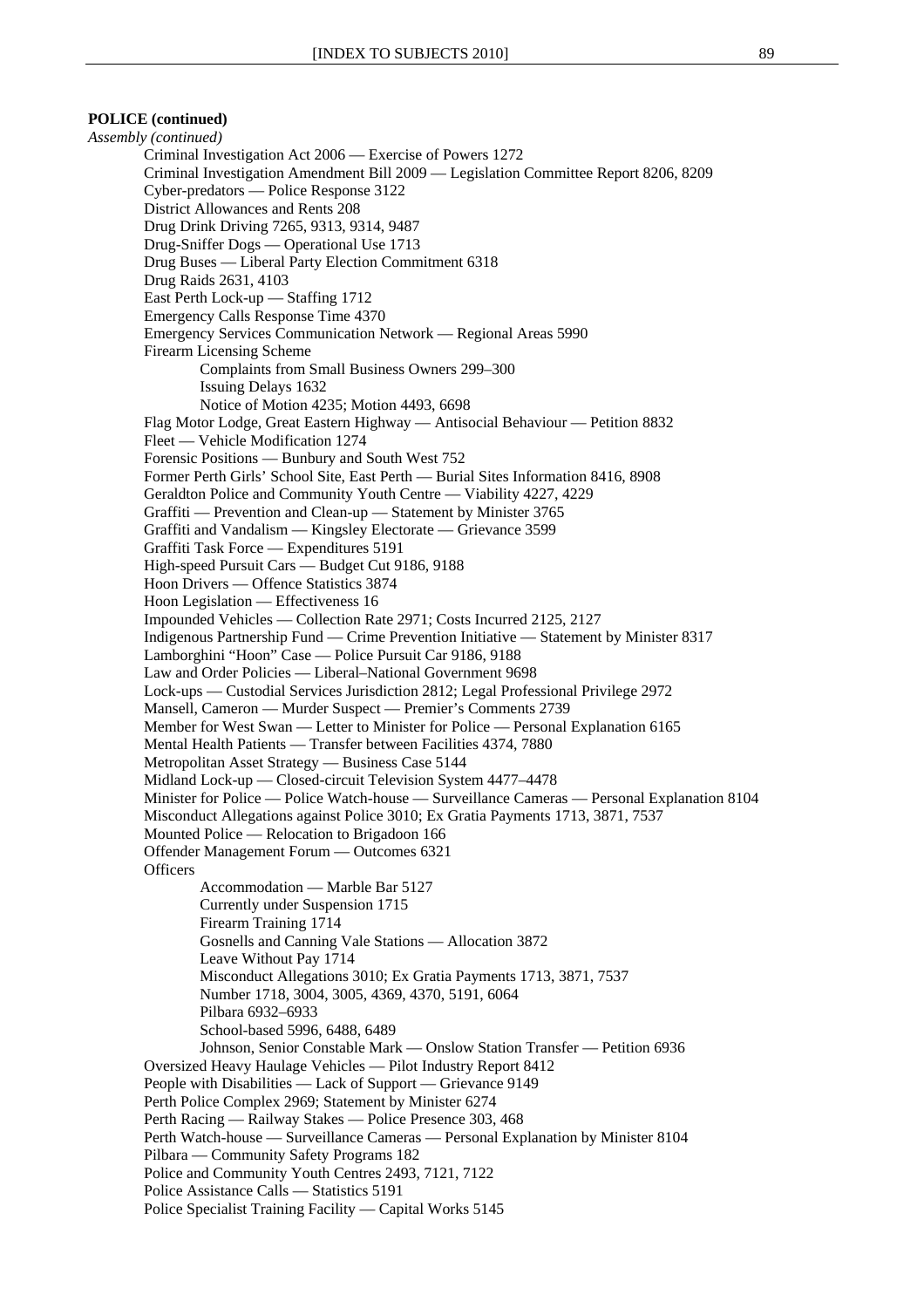## **POLICE (continued)**

*Assembly (continued)* **Prostitution** Brothels 1675, 6498, 6499 Legislation Changes 1675 Statistics in Past Three Years 1715 Public Drunkenness — Legislation Change 5164 Resources for Prosecutions 8514, 8516 Road Fatalities — Drug-related Percentage 7531 Roadside Drug Tests — Statistics 7528 School Crossings — Grievance 9653 Sexual Assault Victims — Remote and Regional Areas Assistance 8829 Sexual Offences by Teacher, Karratha — Timeline of Events 8394, 8396 Speed Zone Enforcement — Grievance 5852 Stations Ballajura — Grievance 865 Cockburn Central — Funding 3633 Fitzroy Crossing — Upgrade Budget 1709 Gosnells — Five-year Plan 6059 Kiara 163 Margaret River — Officer Number 2971 Mt Magnet — Upgrade Budget 1710 North Perth — Sale 65 Number in Western Australia 2970 Strategic Accommodation Plan 7537 Wembley — Upgrade 1556 Stop-and-search Laws — Introduction in Victoria 554 Strategic Accommodation Plan 7537 Surveillance Material — Collection and Destruction Policy 4381 Taser Use Corruption and Crime Commission Report 7790 Flammable Material Guidelines 1714 Kevin Spratt Incident Apology — Call for 8722–8723 CCTV Cameras 7783, 8045, 8047 CCTV Footage 7632 Chronology of Events 8823, 8824, 9699, 9700 Department of Corrective Services Guidelines 7633 ESG Cell Extraction 7636, 7785 ESG Officers Briefing 7786 Minister's Knowledge 7415, 7417 Officers Involved 7871, 7872 Second Incident 7631, 7636 Sentencing of Mr Spratt 7869–7870 Officer Retraining 7788 Traffic Infringements 6061, 7531 Transport Division — Officer Allocation 7874, 7875 Weapons-related Incidents in Schools 8403, 8408 Western Australia Police Budget 1609, 1610, 1623, 1710–1712, 1278 Western Suburbs Police Complex — Investment 9309 World Remembrance Day for Road Traffic Victims — Commemoration 9189 *Council* Animal Welfare — Database of Persons Guilty of Offences against Animals 8933 Antisocial and Criminal Behaviour — Violent Incidents at Train Stations 8298 Australian National Child Offender Register (ANCOR) — Offender Number 6774 Bindoon Rock Concerts — Drug and Liquor Offences 6485 Break-ins — Halls Creek 4410 Butcher, Constable Matthew — Ex Gratia Payment 6884, 8769 Carnarvon and Gascoyne — Law and Order — Petition 360 Child Sexual Abuse Charges — Mandatory Reporting 9407 Crime Statistics — Ballajura 7040

Criminal Investigation Act 2006 — Review 2584, 2588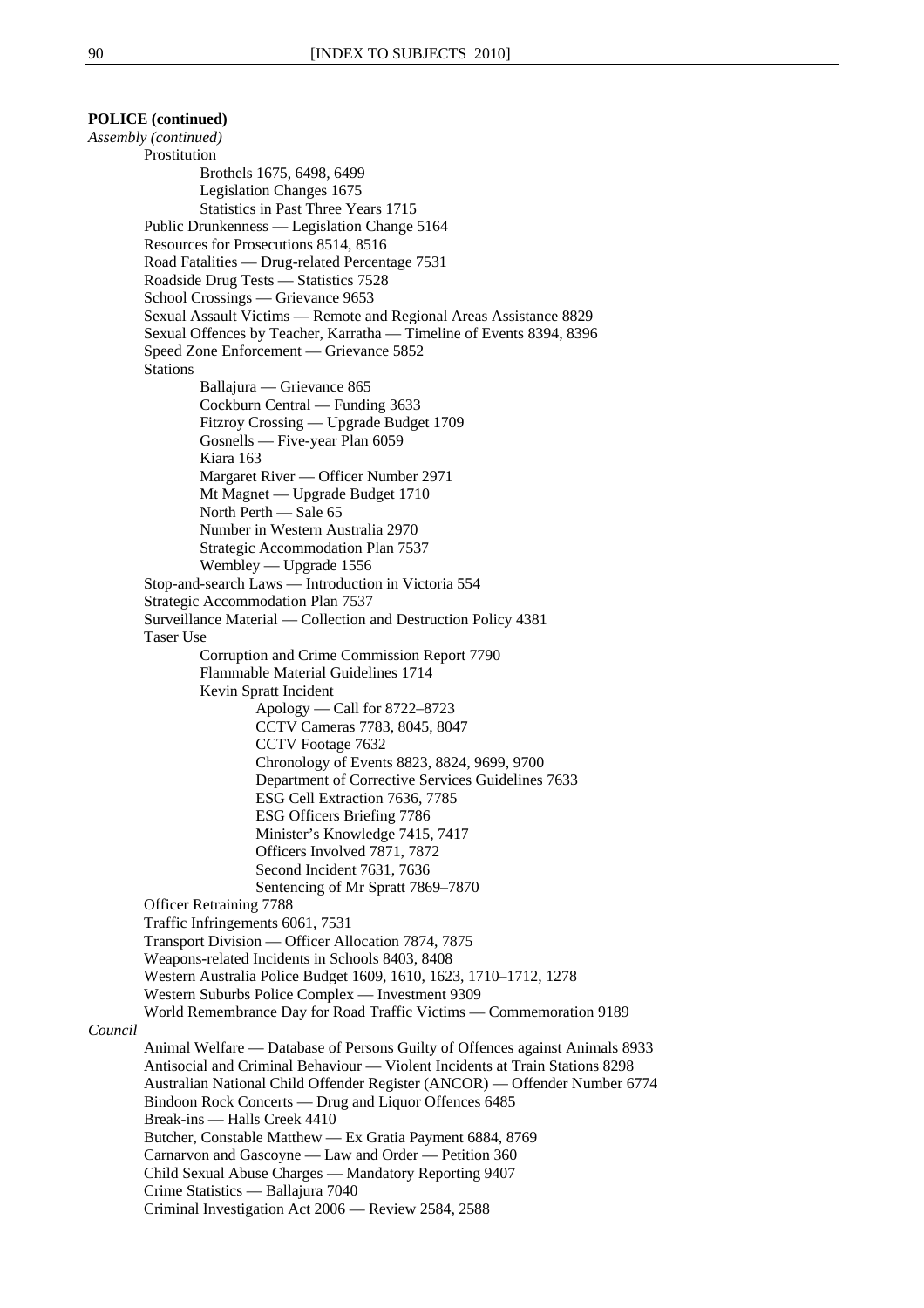## **POLICE (continued)**

*Council (continued)* Family Protection Unit, Carnarvon — Co-location Scheme with Department for Child Protection 367 Firearm Licensing Scheme — Application Backlog 5453; Changes Implementation 4981 Geraldton Youth in Motion Bus — Crime Prevention Strategy 1060 Lock-ups — Surveillance Cameras 7833 (Correction of Answer 7986) Mental Health Act 1996 — Division 2 Police Powers 9129 Mental Health Patients — Transfer between Facilities 8158 Midland Lock-up — Closed-circuit Television System 7040 Misconduct Allegations — Complaints involving Juveniles 8257 Move-on Notices — Guidelines 3582 Perth Rail Network — Antisocial Behaviour 7405 Police Act 1990 — Section 8 — Supreme Court Decision 5453 Prostitution Advertising — Petition 408, 409 MacKenzie's Brothel, Burswood — Operation Permission 4995 Restraining Orders Issued 4963 Working Group Establishment 4208 Queens Park Crime Forum — Police Presence 5559 Redress WA — Identification of Persons of Interest 8627 Road Trauma Trust Fund — Allocation to Police 4409 Rock Throwing at Buses — Prosecutions 9851 Sandstone Community — Police Presence 8439 School Crossings — Review 4882, 9610 Skyworks 2011 — Designated Alcohol Consumption Areas 8436 South East Metropolitan Police District — Facilities Upgrade 6605 Speed Cameras — Road Safety Evaluation 4800 Stations Leinster — Upgrade 8260 Proposed New 6435 Stop-and-search Legislation — Premier's Comments 4794 Surveillance Cameras in Lock-ups 7833 (Correction of Answer 7986) Surveillance Device Warrant Records — Convictions 6603 Surveillance Devices Amendment Regulations 2010 — Disallowance — Notice of Motion 7166; Discharge of Order 7817 Taser Use Corruption and Crime Commission Report 8815 Kevin Spratt Incident — Officers Involved 7828 Regional Police Officer Training 7313 Report — "The Use of Taser Weapons by Western Australia Police" 7740 Review 3245 Statement (Hon Giz Watson) 7740 Written Procedures 4802 Transport Division — Officer Allocation 1460, 3578 Vehicles Seized by Police 3703, 8770 Weapons — Written Procedures for Use 4802 Western Australia Police Budget — Enterprise Bargaining Agreement 1162 Energy Water and Rates Costs 7732 Motorcycle Fleet 1748 Western Australia Police — Public Transport Authority — Memorandum of Understanding 1926 **POLICE AMENDMENT BILL 2009** *Assembly* Assent 28 *Council* Assent 360 **POLICE AMENDMENT BILL 2010** *Assembly* Notice of Motion to Introduce 4235 Introduction and First Reading 4453 Second Reading 4453, 6524, 6658 Appropriation 5059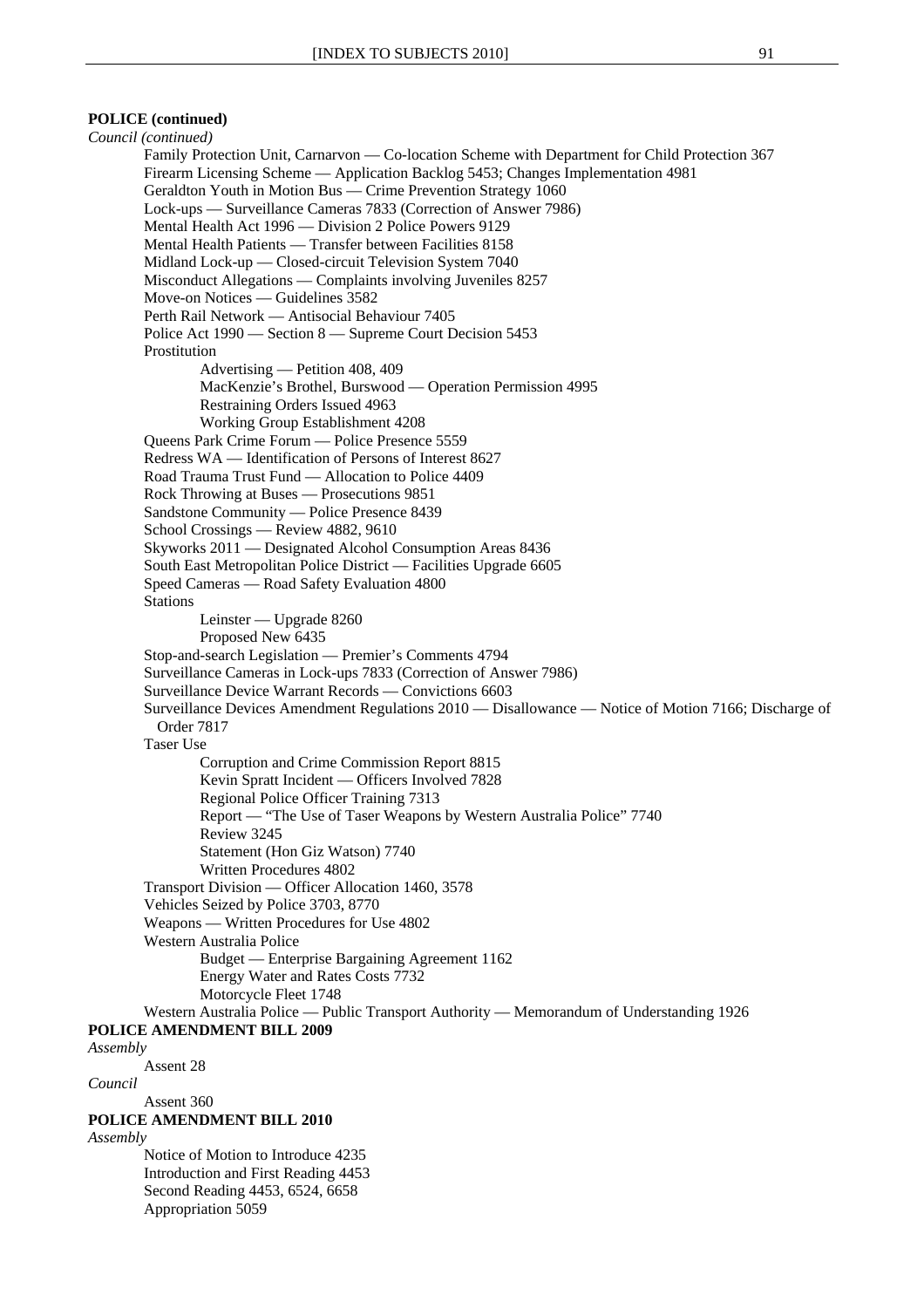## **POLICE AMENDMENT BILL 2010 (continued)** *Assembly (continued)* Consideration in Detail 6668–6826, 6840–6845 (Question to be Put 6843) Third Reading 6991 *Council* Receipt and First Reading 7218 Second Reading 7218 **PREMIER'S STATEMENT** *Assembly* Presentation 28 Consideration 35, 188, 233, 259, 279, 304, 4686, 7443, 8724, 9202 Amendment to Question 198, 211, 225, 265 Standing Orders Suspension Motion 211; Amendment to Motion 213; Motion, as Amended 213 **PROCEDURE AND PRIVILEGES, STANDING COMMITTEE ON** *Assembly* Eighth Report — "Procedural Fairness and Powers of the House" — Tabling 4657 Ninth Report — "Minor Adjustments to the Standing Orders" — Tabling 5517 Tenth Report — "Comments made by the Member for Cannington" — Tabling 7890 Eleventh Report — "Report on a Local Government Adversely Referred to in the Legislative Assembly — City of Melville" — Adoption of Report 8179; Tabling 8179 *Council* Twenty-first Report — "Referral of a Matter of Privilege Raised by Hon Jon Ford MLC" — Tabling 1138; Motion 1139, 3567 Legislative Council Standing Orders Inquiry — Extension of Reporting Time — Motion 5410 Special Report — "Standing Orders Review — Extension of time to Report from 25 November 2010 to 24 March 2011" — Motion 8245; Tabling and Adoption 8245 Special Report — "Standing Orders Review — Extension of time to Report from 7 September 2010 to 25 November 2010" — Motion 5922; Tabling and Adoption 5922 Special Report — "Standing Orders Review Extension of Reporting Time" — Statement by President 323; Tabling and Adoption 323, 2663; Motion 2663 **PROFESSIONAL STANDARDS AMENDMENT BILL 2009** *Assembly* Returned 1510 Assent 1510 *Council* Second Reading 1013, 1046 Committee 1047 Report 1047 Third Reading 1047 Assent 1283 **PROHIBITED BEHAVIOUR ORDERS BILL 2010** *Assembly* Notice of Motion to Introduce 4235 Introduction and First Reading 4670 Second Reading 4671, 5617, 5725, 5742, 5877 Consideration in Detail 5878–5882, 5894–5911, 6139–6155, 6166–6177, 6292–6306, 6328–6345 Third Reading 6521, 6548 Returned 9733 Question: Intent of Bill 5355 *Council* Receipt and First Reading 6643 Second Reading 6643, 8003, 8121, 8160, 8246, 8454 Committee 8461–8465, 8598–8627, 8635–8637, 9252–9268, 9393–9407, 9417–9424, 9586–9604, 9614–9626 Ruling by Chairman 8619; Ruling by Deputy Chairman (Hon Jon Ford) 9598 Discharge of Order and Referral to Standing Committee on Legislation — Motion 8255, 8264, 8450, 8454; Amendment to Motion 8451–8454 As to Progress 9258 Remaining Stages — Standing and Temporary Orders Suspension Motion 9615 Report 9626 Third Reading 9626

Assembly's Message 9638

Question: Specified Persons — Criteria 9775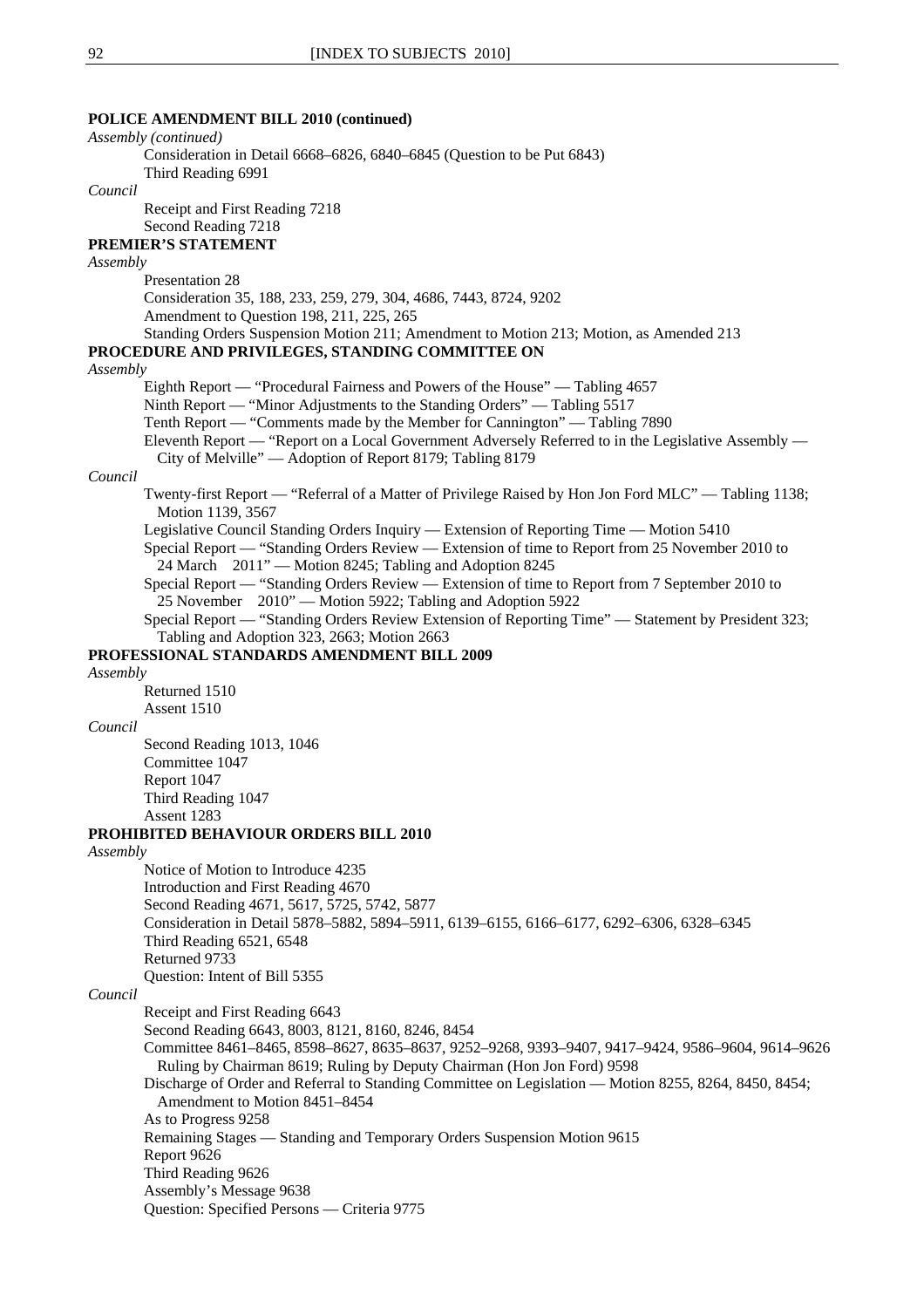## **PUBLIC ACCOUNTS COMMITTEE**

*Assembly*

Sixth Report — "Public Hearing with the Director General of Health on 2 December 2009" — Tabling 616 Seventh Report — "Inquiry into Government Payments to Ms Tirzah Bell" — Statement by Speaker 2635; Tabling 4660; Government Response — Statement by Leader of the House 7228 Eighth Report — Annual Report 2009–10" — Tabling 6287

Ninth Report — "Inquiry into Project Planning and Funding Applications for Major Western Australian Infrastructure Projects" — Extension of Reporting Date — Statement by Speaker 7880; Tabling 9154

# **PUBLIC ADMINISTRATION, STANDING COMMITTEE ON**

*Council*

Tenth Report — Inquiry into Statutory Office Holders' Grievance Procedures" — Motion 427, 1036 Eleventh Report — "Inquiry into Recreation Activities within Public Drinking Water Source Areas" — Extension of Reporting Time — Tabling and Adoption 3014; Tabling 7165, 7685; Statement by Chairman 7165

**PUBLIC SECTOR** *Assembly*  Americas Trade Office, California — Closure 2374 Asbestos Steering Committee — Management of Asbestos in Government-owned Buildings 666, 677 Bell, Tirzah — See also "*Public Accounts Committee*" Employment with the Department of the Premier and Cabinet 180 Government Payout 636, 2390; Statement by Speaker 2635 Boards, Task Forces, and Committees — Appointments — Premier's Portfolio 2371 Budget 2010–11 Full-time Equivalent Employees 5190 Project Management — Whole-of-government Shared Corporate Services Reform 5190 Value-for-money Audits 5189 "Facilitate the Centre for Excellence and Innovation in Infrastructure Delivery" — Removal 5190 Contract Payouts by Government 2390 Corruption and Crime Commission — Investigation of Public Servants — Briefings for Government Agencies 1641 Cultural Diversity Training — Provision by Public Service Commission 6355 Department of the Premier and Cabinet Contracts over \$50 000 2373 Three Per Cent Efficiency Dividend 2388 Doherty, Saskia — See "*Tourism*" Edwardes, Colin — Employment in Premier's Office 458, 468, 552, 642 Employment of Former Howard Government Staff 2398 Employment Security of Public Servants 2914 Full-time Equivalent Employment 170, 5190, 6582 Government Boards and Committees — Data Accuracy 3770; Statement by Premier 2895 Government Committees, Reviews, Inquiries, and Advisory Boards — Number and Costs 2632–2634 Government Contracts, Tenders, and Consultants Acacia Prison — Serco Contract 2803 Bright Blue Communications 6054 Community Resource Centres — Quantum Consulting Australia — Contract 3165 Dumas House Fit-out 1553 Fiona Stanley Hospital — Serco Australia 8050, 8051, 8826, 9184, 9185 Merredin Schools Amalgamation — Oldfield Knott Architects 2984 Public Housing Maintenance Services — Kimberley — Indigenous Employment 3889 Summers and Claisebrook Streets — Tender Process 2968 Transfield Services 7643, 8048, 8049, 9694 Sir Charles Gairdner Hospital — Pathcentre Development — BGC Contract 2968 Western Power — Verifact Contract 3010 Government Departments and Agencies Advertising Expenditure 6356 Archive Management — Digital 4301–4309, 4311, 4313–4319, 4553 Archive Management — Hardcopy 1633–1637, 1996; Shelving Requirements 114–118 Archives and Records Storage 4896, 5116–5126 Asbestos Management Plan 5209–5218, 5406

Attraction and Retention Allowances 6367–6376, 6559

Board and Committee Appointments 2394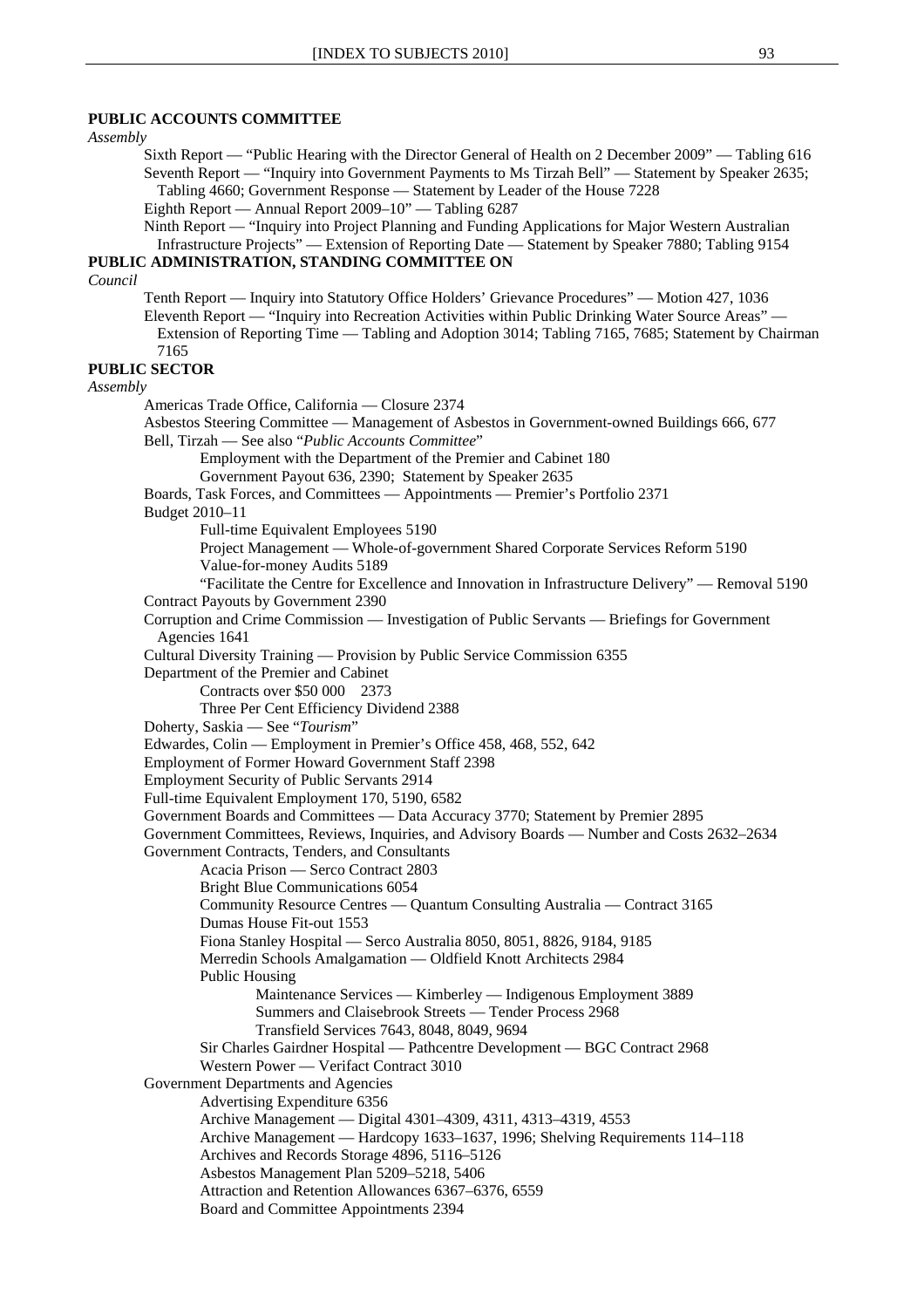## **PUBLIC SECTOR (continued)**

*Assembly (continued)*  Government Departments and Agencies (continued) Board and Committee Appointments of Staff 1683, 1685 Boards and Committees 6409–6415, 6562–6563 Bonuses, Incentives, and Additional Remuneration 66–72 Borrowings and Liabilities 8385–8389, 8571–8573 Brochure, Pamphlet, and Bulletin Production 6388–6401, 6561 Computers Lost or Stolen 1575–1581, 1990 Consultancy and Advisory Service Contracts 2972–2977, 3156 Cow Purchase from Margaret River CowParade 7518–7526, 7681, 8567 Director General and Chief Executive Officer Positions 6401–6406, 6562 Electronic Files and Records — Digitalisation 5112 Employee Numbers 4358–4362, 4704 Employee Redeployment 3852, 3853, 3856–3860, 3870, 3983 Employee Termination Due to Abandonment of Employment 3839–3845, 3869, 3982 Employees Engaged in Media and Marketing Activities 4107, 4108, 4136–4148, 5106, 5233–5237 Employment of Former Liberal MPs 2376, 2387, 2925 Ex Gratia Payments 858, 1988, 2374 Fees and Charges Administration 5165–5168 Fees and Charges Increase 7471–7485, 7679, 8562 Female Staff Classification 1569–1575, 1989, 2374 Five Highest Paid Employees 73–76 Free Travel or Accommodation Acceptance by Senior Staff 5242–5251, 5407, 5919, 6165 Full-time Equivalent Staff 8389–8393, 8573–8574 Gift Acceptance by Senior Officers 150, 153, 155, 5219–5222, 5224–5232 Internal Audits via Outside Body 6363–6367, 6559 Media Monitoring Services 4332, 4334–4346, 4556 Midyear Review 5176–5182, 5183–5188 New Websites 157 Occupational Safety Health and Injury Management 96–98 Offsite Data and Records Storage Providers 5111 Optional Protocol to the Convention against Torture (OPCAT) — Compliance 2821, 2822, 3004 Overseas Travel by Staff 5252–5263 Paper File Retrieval from Private Sector 3171, 3348–3356, 3525, 3526 Plant Hire and Purchase 1581–1591, 1991, 2375 Privatised Records Management Services 3356, 3358–3364, 3527, 3528, 3655 Properties Sold 9203–9215 Redundancies — Management-initiated 2986–2994 (Correction of Answer 3269), 3166, 3167, 3838 Redundancies — Voluntary 2994, 2995, 2997–3003, 3168, 3169, 3838 Reporting Status by Agencies 157 Reviews, Boards, Committees, and Task Forces Final Reports 134, 2533 Membership 105–107 New Member and Chair Appointments 2389 Salaries over \$100 000 6356-6362, 6559 Senior Executive Service 9219–9222, 9224, 9225, 9383–9385, 9556 Sister State Relationship with East Java — 20th Anniversary Programs 4321–4330, 4554 Staff Living and Working in Kimberley Region 127– 129 Staff Living and Working in Pilbara Region 129–132 Telephone Surveys 6419, 6571–6575 Three Per Cent Efficiency Dividend 5170–5176 TV and Radio Advertising 8896–8902, 9074–9076, 9203 Unfilled Positions 6385–6388, 6560, 6561 Vacation of Premises since September 2008 6053 Value-for-money Audits 5189, 6998–7002, 7164 Vehicle Cleaning 1649–1651, 1653, 1658, 1662–1673, 1999, 2004, 2391, 3153 Website Management 1592–1595, 1991 Government Media Office — Paul Plowman — End of Contract Payout 2483, 2484 Government Payments and Concessions — Delivery Streamlining 2921 Government Trading Enterprises — Remuneration — Salaries and Allowances Tribunal 7125, 7639, 7640 Industrial Relations Commission — System Review — Cost Blow-out 773–774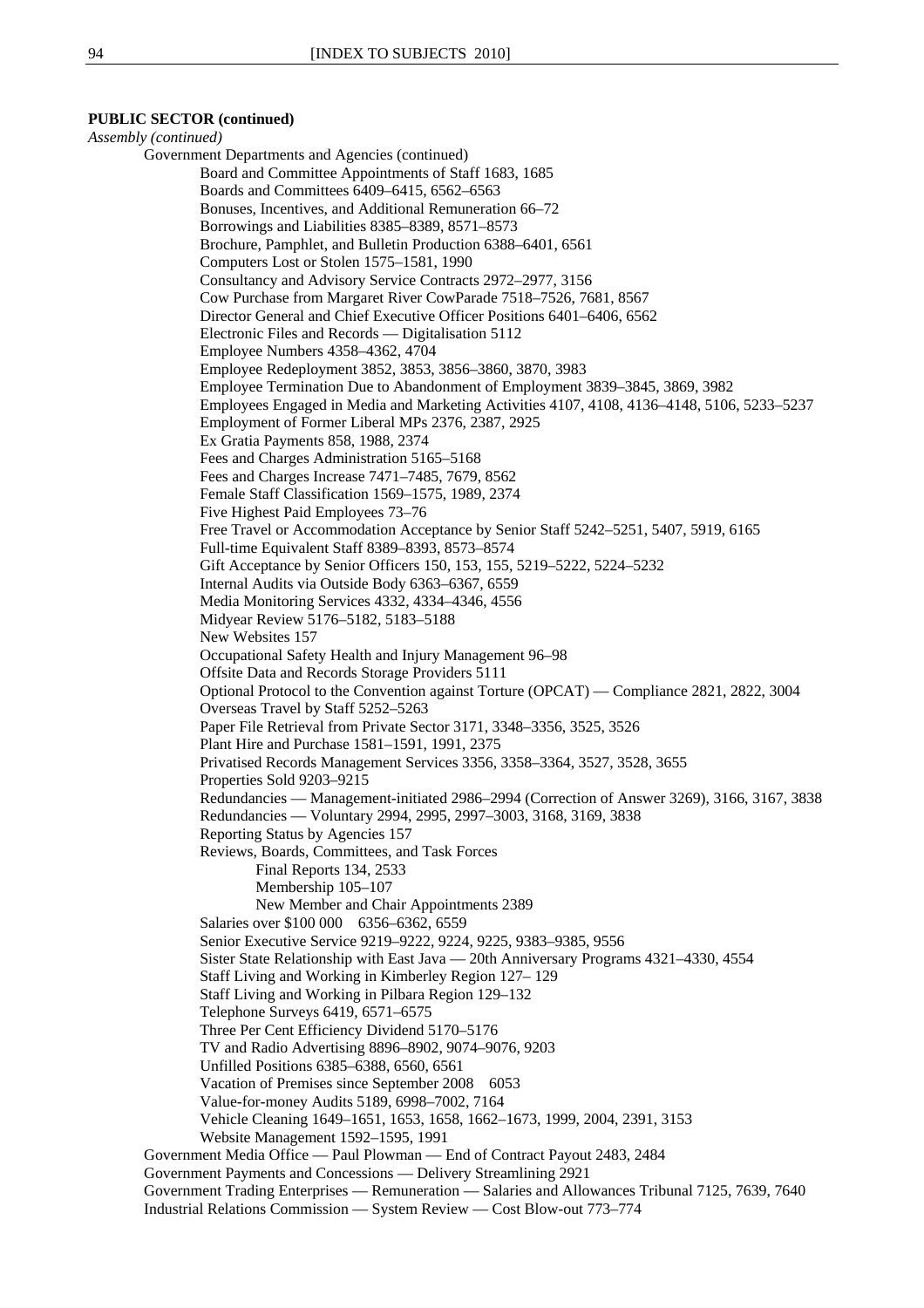## **PUBLIC SECTOR (continued)**

*Assembly (continued)*  Marney, Tim — Under Treasurer — Contract 2914 Midyear Financial Projections General Provision for Procurement Savings 1610 Media and Marketing Savings 1611 Reduction in Grants Program 1611 State Fleet Reduction 1611 Three Per Cent Efficiency Dividend 1625 Ministerial Resourcing Report — Questions on Notice Response — Statement by Premier 4638 Misconduct Allegations — Department of Health 2122 Non-permanent and Female Employees — Percentage 6407 Oates, Peter — Consultant on Energy Issues 549 Office Accommodation Annual Rent Costs 6352, 6937 Department for Child Protection — Bunbury Tower 79 Dumas House 1553 Fit-out Expenditure 1645, 2150, 6352 Governor Stirling Tower 2815, 2817 Leased Buildings 9216 Lease Terminations 3009 Relocation of Agencies 5252 Savings through Consolidation 2920 Office of the Auditor General — Receivables 5199 Overseas and Interstate Travel Citizenship and Multicultural Affairs Portfolio 1680 Culture and the Arts Portfolio 1681 Plowman, Paul — End of Contract Payout 2483, 2484 Pontifex, Brian — Premier's Chief of Staff Declaration of Interests 4470–4471 Salary and Allowances 3445, 3446, 3638, 3639, 5598, 5599 Shareholdings 5507–5508 Public Sector Commission Employee Increase 6165, 8561 Three Per Cent Efficiency Dividend 2389 Website Governance Framework 3344 Red Tape Reduction Group Expenses 6053 Savings Achieved 5189 Update — Statement by Treasurer 187 Regional Employees — Number 5152 Salaries and Allowances Tribunal Executive Salaries — Power Utilities 9691–9692 Members of Parliament — Imprest Travel Entitlement — Statement by Premier 9144 Senior Executive Service Female Staff Percentage 4332 Public Sector Employees 8566 Staff Details 5108 State Fleet Midyear Financial Projections 1611 Road Safety Star ratings 8567 Vehicle Reduction 5203 Taylor, Kim — Director General Department of Water Removal from Position 2914, 2915, 2916 Standing Orders Suspension Motion 2897; Amendment to Motion 2898; Motion, as Amended 2898; Motion 2898 Standing Orders Suspension Motion 5716; Motion 5716 Term-of-government Employees — Level 4 and Below — Payout Details 2393 Wedgwood, Geoff — Premier's Advisor Director of Bright Blue Communications 6054 James Price Point 5991, 5992 Salary 5598, 5599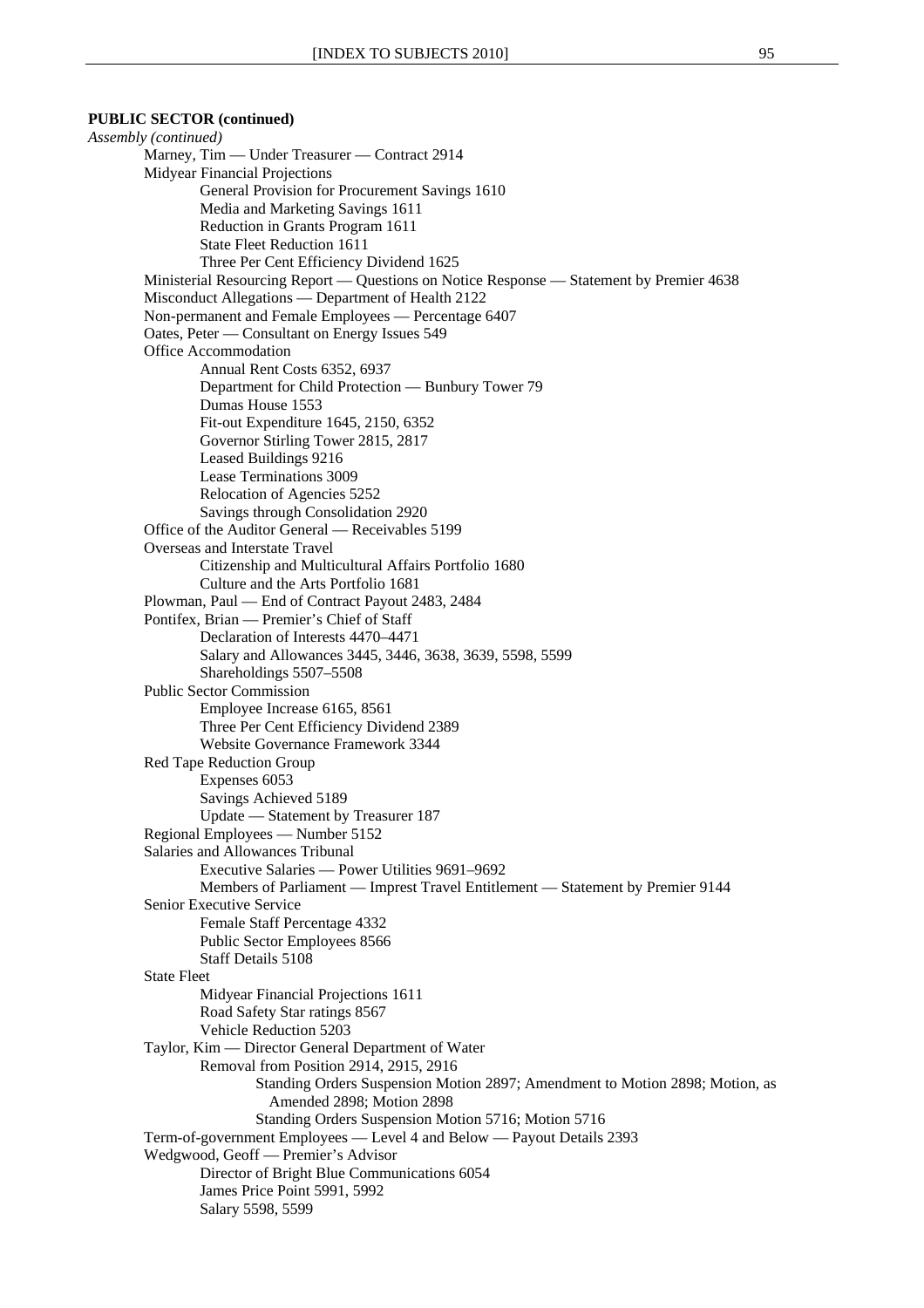**PUBLIC SECTOR (continued)** *Assembly (continued)*  Wedgwood, Geoff — Premier's Advisor (continued) Shareholdings 5507, 5508 Willmott, Deidre — Resignation Payment 5143 *Council* Attraction and Retention Benefits for Employees 4952 Bell, Tirzah — Government Payout 375 Buckland, Stephanie — Acting Chief Executive Officer, Tourism WA 4033 Carbon, Barry — Resignation as Chairman, Waste Authority of WA 933 Corruption and Crime Commission — Investigation of Public Servants Agencies Involved 1437, 1440 (Correction of Answer 2430), 2221 "Appropriate Authority" Definition 970 Complaints Upheld 1473 Department of Transport — Statement by Minister for Transport 7019 Department of Water 2279 Officers Charged 1437 Department of Agriculture and Food — Transformation Program — Staffing Levels 3056 Department of Mines and Petroleum — Resources Safety Division 4219 Department of the Premier and Cabinet — Tirzah, Bell — Government Payout 375 Economic Audit Committee — Recommendations — See "*Economic Audit Committee*" Fels, Patrick — Department of Agriculture — Investigation 6479, 6647 Gorgon Gas Project — Public Servants Allocated to Maximise Local Content 438 Government Boards and Committees — Number 2219 Government Contracts, Tenders, and Consultants Busselton Hospital — Mills Wilson Communication Consultants 1057, 1251 Public Transport — Parsons Brinckerhoff 9459 Sunset Hospital Site — Occupancy of Buildings 5683 Government Departments and Agencies Allegations into Alleged Misconduct 1854–1881 Apprentices and Trainees 1911–1918, 2236–2253, 2460, 2461 Board Membership 1881–1901, 2075, 2076 Budget 1162, 1165 Complaints Management Unit 344 Contracts Awarded to Chamber of Commerce and Industry WA 3232–3245, 3423, 3424 Employee Diversity Achievement Targets 8644–8653, 8656–8676 Employment of Former Liberal MPs 1814–1835, 2220 Reviews, Committees, Inquiries, and Task Forces 1835–1854, 2073, 2074, 2221 Staff on Temporary Contracts 1402–1428, 1808, 1811–1813, 2217, 2218 Tender Process outside of Public Sector 1346–1361, 1799, 1800, 2170, 2215 Vacant Office Space 1379–1808 Vehicle Number 1918–1923, 2254–2270, 2430, 2718, 2890, 2891 Member for Fremantle — Use of Entitlements — Review by Public Sector Commissioner 2163 Member for Vasse — Use of Entitlements — Review by Public Sector Commissioner 2163 Misconduct Allegations — Fraud and Corruption Cases 2219 — Prevention Plan 2219 New Government Agencies, Boards, Committees, and Task Forces — Motions 4397, 5273, 5661 Office Accommodation 1379–1808 — Savings through Consolidation 3190, 3386 Partnership Forum — Government – Not-for-profit Sector 4876 Pontifex, Brian — Premier's Chief of Staff Declaration of Interests 937 — Answer Advice 994 Premier's Chief of Staff — Salary and Allowances 3574, 4030, 7828 Public Sector Commissioner — Staff in Ministers' Offices 9778 Public Servant, Broome — Inappropriate Language 2058 Red Tape Reduction Group — Submissions 2463 Redundancies — Exemptions 438 Smith, Karry — Position in Opposition's Office 2423 State Fleet — Vehicle Reduction 2462 Three Per Cent Efficiency Dividend — Motion 4397–4407, 5273–5295, 5661–5663 Tourism Western Australia — Public Sector Commissioner's Report 6655 Wages Policy — Sustainable Outcomes 5978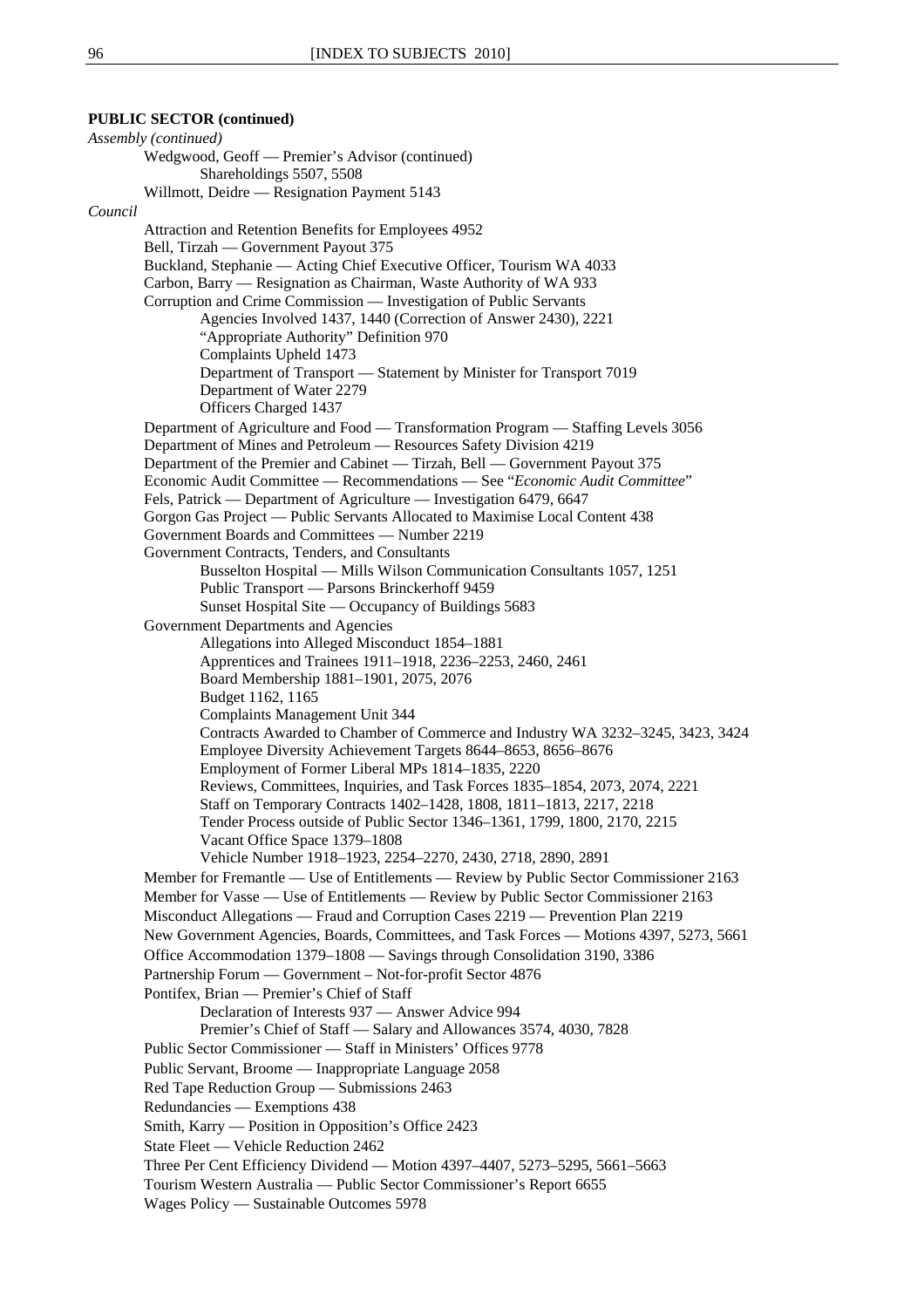## **PUBLIC SECTOR REFORM BILL 2009**

*Assembly*

Appropriation 28 Second Reading 4256 Consideration in Detail 4290–4299, 4460–4470, 4511–4524, 6960–6962 Third Reading 4674, 4690 Council's Amendments — Consideration in Detail 6960 Returned 6847 Assent 7433

*Council*

Receipt and First Reading 4615 Second Reading 4616, 5697, 6421 Committee 6422–6430, 6439–6452 Report 6624 Third Reading 6742 Assembly's Message 6921 Assent 7299

**– R –**

## **RACING AND GAMING**

*Assembly*

Alcohol Bans in Aboriginal Communities — Government Support Services 6206, 6580, 6581, 7540, 7682, 8241, 8394, 8395, 8575; Statement by Minister 8820 Bottle Shop Development, Currambine — Grievance 3096 Country Racing and Pacing — Owners' Incentive Payment 858 Gambling — Per Capita Expenditure 4100 Gaming Community Trust — Statement by Minister 3089 Kalgoorlie Cup Race Meeting — Statement by Member for Kalgoorlie 7259 Liquor Control Act Northbridge Nightclubs 898, 899 Total Alcohol Ban Kimberley–Pilbara 1951, 5740 Liquor Infringement Notices 6205 Liquor Licensing — Small Bar Applications 4101 Northbridge Nightclubs — Earlier Closing Trial 898–899 Perth Racing — Railway Stakes Statement by Member for South Perth 9687 Police Presence — Answer Advice 303; Correction of Answer 468 Prostitution Act 2000 — Amendments — Working Group Meetings 7528 Racecourse Infrastructure 6162 Racing and Wagering Western Australia — Midyear Financial Projections — Three Per Cent Efficiency Dividend 1621 Racing Radio Broadcast — Regional Areas 8410 York Thoroughbred Racing Club — Redevelopment — Statement by Minister 6488 *Council* Alcohol-related Hospital Admissions — Halls Creek 1060 Alcohol Management Plan — Kimberley 3225 Betting Control Amendment Regulations (No. 4) 2009 — Disallowance — Notice of Motion 926; Motion 3052, 3063 (Question to be Put 3066) Casino Control Amendment Regulations 2009 — Disallowance — Notice of Motion 926; Motion 3052, 3056, 3063 (Question to be Put 3066) Casino Control (Burswood Island) (Licensing of Employees) Amendment Regulations (No. 2) 2009 — Disallowance — Notice of Motion 926; Motion 3052, 3063 (Question to be Put 3066) Gaming and Wagering Commission Amendment Regulations 2009 — Disallowance — Notice of Motion 926; Motion 3052, 3063 (Question to be Put 3066) Kalgoorlie–Boulder Golf Course — Liquor Licence 7375 Licensed Premises — Man Refused Entry due to Speech Impediment — Complaint 9407; Statement (Hon Sue Ellery) 9268 Liquor Control Act — Northbridge Nightclubs 1923 Liquor Control Amendment Bill 2010 — Hospitality and Tourism Industry 7571 Liquor Control Amendment Regulations 2010 — Disallowance — Notice of Motion 3015; Withdrawal of Notice 3174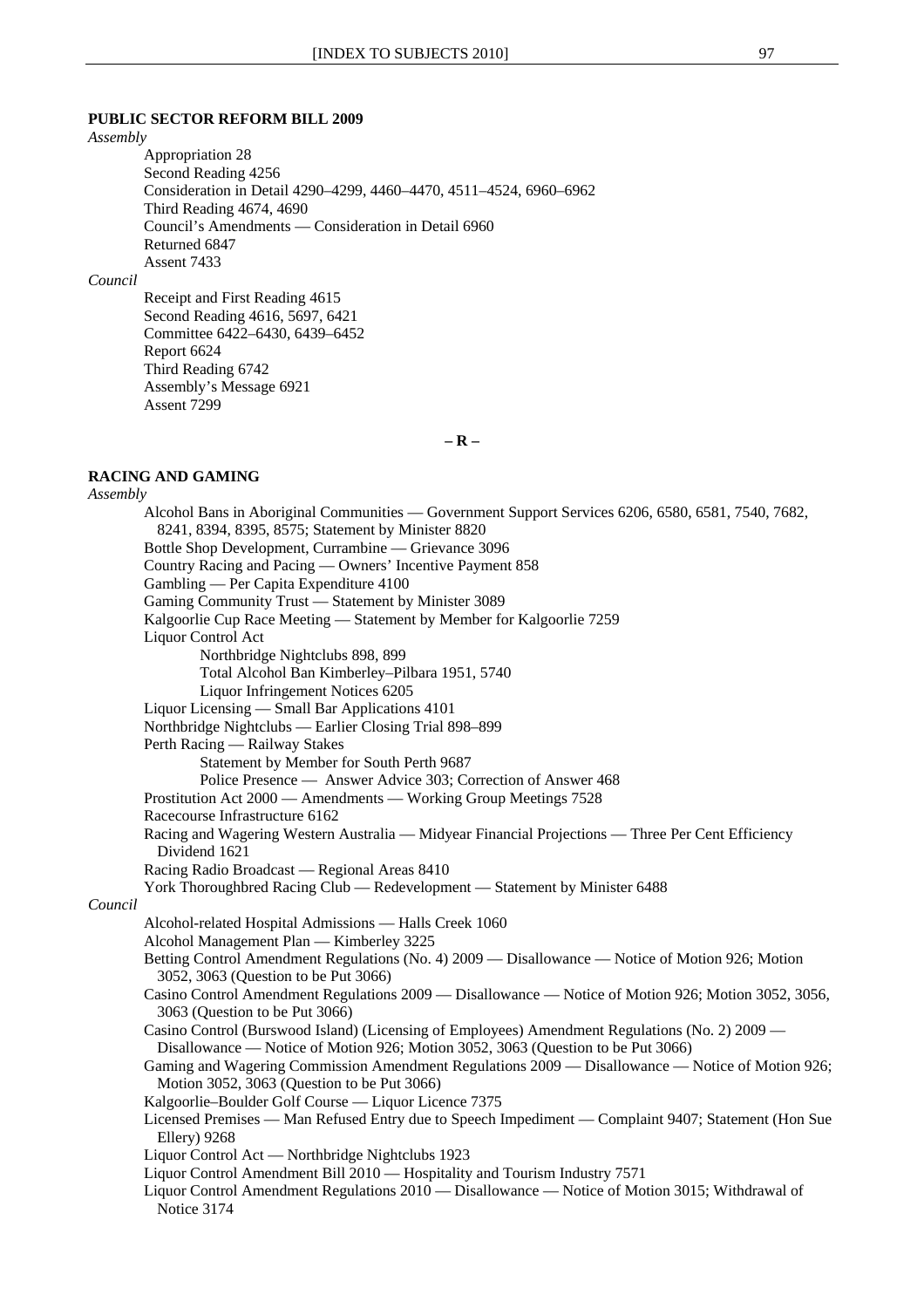## **RACING AND GAMING (continued)**

#### *Council (continued)*

Liquor Control Amendment Regulations (No. 7) 2009 — Disallowance — Notice of Motion 1284; Motion 3052, 3063 (Question to be Put 3066)

Northbridge Nightclubs — Earlier Closing Trial 1923

Racing and Wagering Western Australia Amendment Regulations 2009 — Disallowance — Notice of Motion 926; Motion 3052, 3063 (Question to be Put 3066)

Racing Penalties (Appeals) Amendment Regulations 2009 — Disallowance — Notice of Motion 926; Discharge of Order 2665

## **RAIL SAFETY BILL 2009**

#### *Assembly*

Returned 3654 Council's Amendments 4079 Consideration in Detail 4079–4080 Assent 5059

#### *Council*

Second Reading 2868 Committee 3029–3036, 3044–3051, 3174–3184, 3192–3200 Report 3400 Third Reading 3560 Assembly's Message 4051 Assent 4774

**RAILWAYS** See "*Transport*"

## **RAILWAY AND PORT (THE PILBARA INFRASTRUCTURE PTY LTD) AGREEMENT AMENDMENT BILL 2010**

#### *Assembly*

Notice of Motion to Introduce 9318 Introduction and First Reading 9473 Second Reading 9473, 9713 Third Reading 9723

#### *Council*

Receipt and First Reading 9632 Second Reading 9632, 9828 Third Reading 9829

## **RAILWAY (BUTLER TO BRIGHTON) BILL 2009**

#### *Assembly*

Appropriation 28 Second Reading 544, 569, 3927, 3962 Consideration in Detail 3974–3979 Third Reading 3980 Returned 5059 Assent 5059

## *Council*

Receipt and First Reading 4048 Second Reading 4048, 4861 Third Reading 4868 Assent 4904

#### **RAILWAY (ROY HILL INFRASTRUCTURE PTY LTD) AGREEMENT BILL 2010**

## *Assembly*

Notice of Motion to Introduce 4450 Introduction and First Reading 4669 Second Reading 4669, 6024 Consideration in Detail 6050–6052 Third Reading 6052 Returned 7953 Assent 8348

## *Council*

Receipt and First Reading 6122 Second Reading 6122, 7302, 7317, 7335, 7583 Discharge of Order and Referral to Standing Committee on Legislation 7321; Ruling by President 7327 Committee 7591–7600, 7696–7717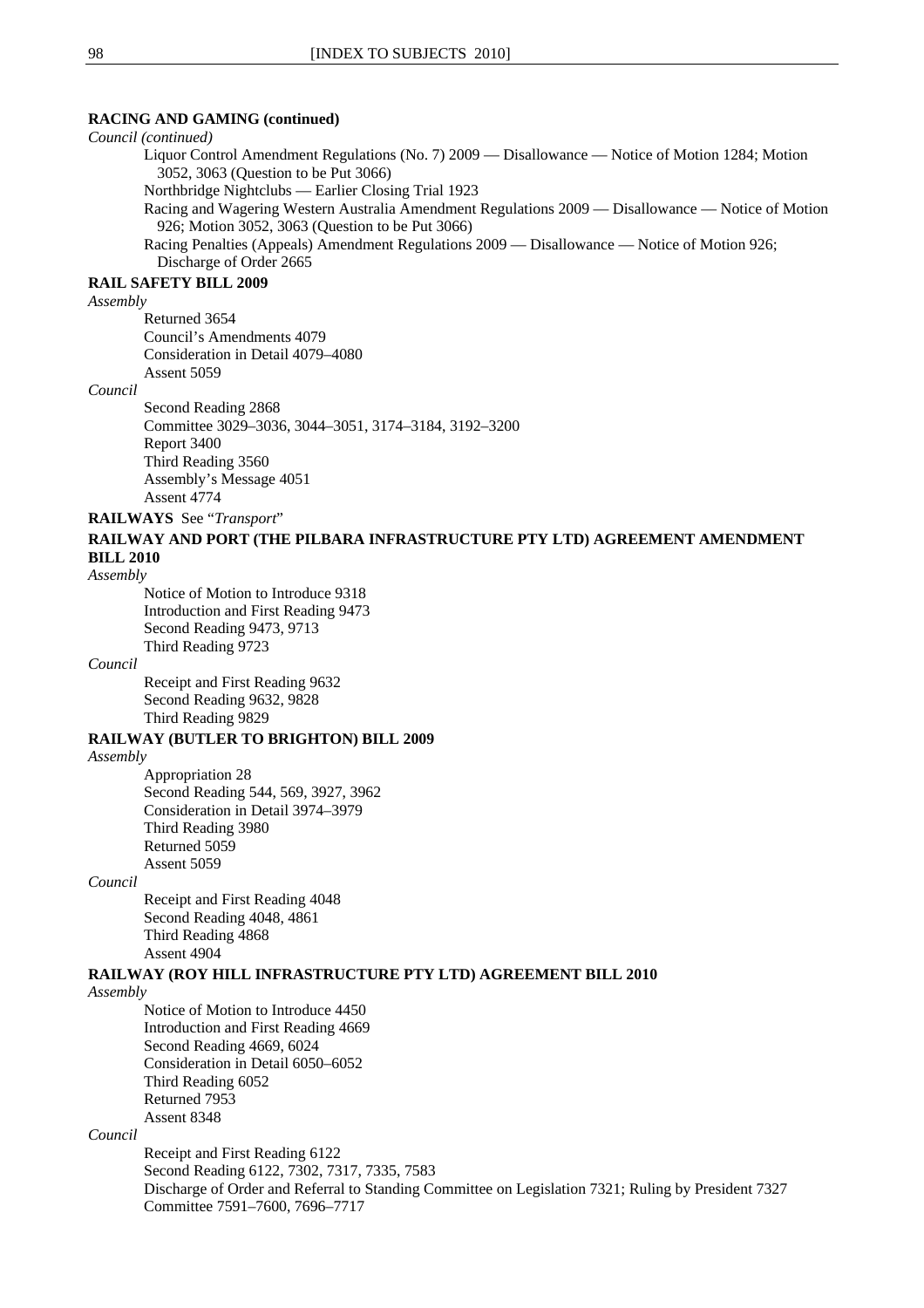## **RAILWAY (ROY HILL INFRASTRUCTURE PTY LTD) AGREEMENT BILL 2010 (continued)**

*Council (continued)*

Third Reading 7717 Report 7717 Assent 8243

## **RAILWAY (TILLEY TO KARARA) BILL 2010**

#### *Assembly*

Notice of Motion to Introduce 2304 Introduction and First Reading 2469 Second Reading 2469, 3899 Appropriation 2757 Consideration in Detail 3926 Third Reading 4074 Returned 5059 Assent 5059

#### *Council*

Receipt and First Reading 4050 Second Reading 4050, 4814 Committee 4857–4860 Third Reading 4860 Report 4860 Assent 4904

## **REGIONAL DEVELOPMENT**

*Assembly*

Active Regional Communities Program — Overview 8051 Albany Albany Regional Prison — Emergency Evacuation Procedure 2809 Albany Tree Farm No 1 1599, 1992 ANZAC Day Commemoration 2119 Bunbury to Albany Gas Pipeline — Timeline 464 Department of Agriculture and Food — Office Staff 3890 Entertainment Centre — Construction 6927 Gas Tariff Increase 464 King George Sound — Dredging — Petition 2303 Local Government Issues 1493, 1499, 1500, 2299, 6276, 6277–6279, 6353, 6930–6931, 7421 Marine Industry Awards — Westerberg Marine 3118 Oyster Harbour — Net Fishing Ban — Petition 7097 Rasmussen, Peter — Contribution to Music Community 895 Prison Officer Training Program 3630 Queens Birthday Honours 4675 Subdivision Application — Lower Denmark Road 2808 WA Interschool Equestrian Championships — Win by Great Southern Grammar 2628 Welcome Wall 3914, 5849, 9145, 9146 Asylum Seekers' Accommodation Sites 4475, 4477 Berlin Philharmonic — Live Simulcast to Regional Areas 8718, 8824; Statement by Minister 5988 Bushchange Housing Grant 3166 Broome Boating Facilities — West Roebuck Bay 3347 Broome Performing Arts Centre 2831 Expansion Development Plans 777 — Supplementary Information 785 Housing — Shortage 8993; Weekly Rents 1552 Land Development 8106 Land Use Agreement with Yawuru People 298 Public Housing 8384 Visitor Accommodation — One Mile Camp 8569 Bunbury College Grove Land Swap 76 Greater Bunbury Region Scheme 5847; Statement by Minister for Planning 2596 Linear Accelerator (LINAC) for Cancer Patients 3887 Busselton — Water Supply — Chlorination — Petition 4234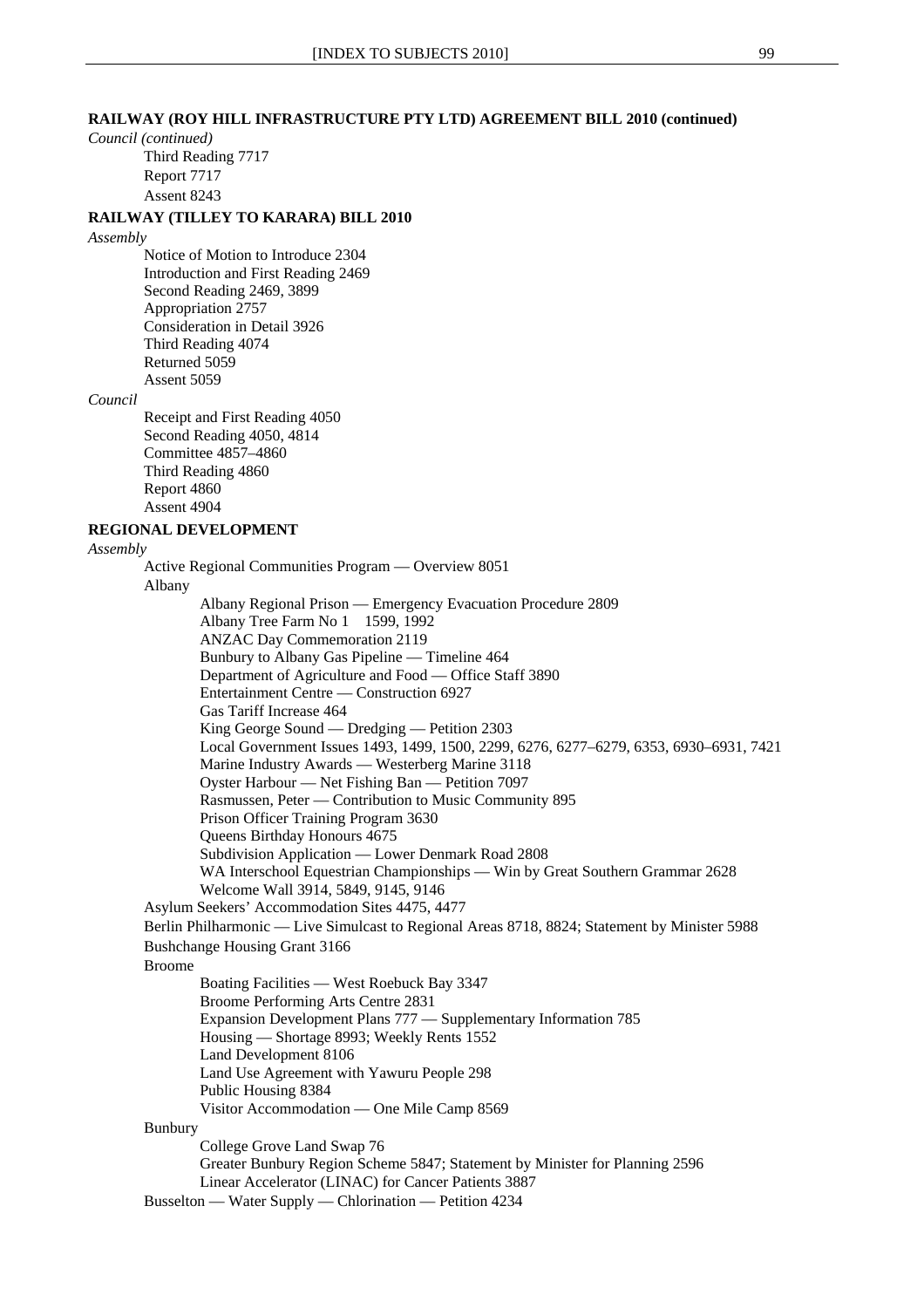| Assembly (continued) |                                                                                                       |
|----------------------|-------------------------------------------------------------------------------------------------------|
|                      | Carnarvon                                                                                             |
|                      | Homeswest Housing 4372                                                                                |
|                      | Police and Justice Complex 3838                                                                       |
| Collie               |                                                                                                       |
|                      | A Rich and Diverse Heritage — A Snapshot of Collie 1898–2010 by John Bird 5884                        |
|                      | Collie Basin — Saline Recovery Review 1688, 4332                                                      |
|                      | Koolbardi Aboriginal Preschool 4373, 6564                                                             |
|                      | Lake Kepwari Recreation Facility - Opening 1987                                                       |
|                      | Mines Safety Inspectors 1270                                                                          |
|                      | Perdaman Urea Plant Proposal 8584                                                                     |
|                      | Racing Radio Broadcast 8410                                                                           |
|                      | School Students' Transport Costs to Bunbury 1955, 2131                                                |
|                      | Coral Bay — School of the Air Program 8401                                                            |
|                      | Country Age Pension Fuel Card Scheme                                                                  |
|                      | Expansion 2914 - Statement by Minister 5335                                                           |
|                      | Statistics 3161 - Supplementary Information 4686                                                      |
|                      | Country High School Hostels - Fees 1695, 1697                                                         |
|                      | Country Local Government Fund 3162, 5136, 7117-7118                                                   |
|                      | Dalyellup — Power Outages 1647                                                                        |
|                      | Dampier — Dalmarine Pty Ltd's Investment in Dampier Marine Facilities 904                             |
| Derby                |                                                                                                       |
|                      | Health Department Houses 8570                                                                         |
|                      | House Rent Increases 8384                                                                             |
|                      | Department of Regional Development and Lands 1993, 5132, 8580, 9077                                   |
|                      | District Allowances — Increases — Member for North West's Promise 897                                 |
|                      | District High Schools — Years 11 and 12 Courses 668, 669, 778, 779, 1704–1705, 2008; Notice of Motion |
|                      | 678; Motion 2932-2958, 6197-6203                                                                      |
|                      | Emergency Services Communications Systems 3261, 5990                                                  |
|                      | Esperance - State Emergency Services Headquarters 8909                                                |
|                      | Federal Government Hospital Reform Proposal — Implications for Regions 460                            |
|                      | Flood Mitigation in Regions - Funding 5195                                                            |
|                      | <b>Fitzroy Crossing</b>                                                                               |
|                      | Fitzroy Futures Forum — Training Facilities 132                                                       |
|                      | Hostel Construction 8383, 8569                                                                        |
|                      | Police Station — Upgrade Budget 1709                                                                  |
|                      | Public Housing 8385                                                                                   |
|                      | TAFE Facilities - Funding 107                                                                         |
|                      | Wangkatjungka Community - Access Road 9081<br>Geraldton                                               |
|                      | Chrysalis Support Services 6789-6791                                                                  |
|                      | Clipper Fleet Visit from Cape Town 2120                                                               |
|                      | Cramer, Max — Condolence 6350                                                                         |
|                      | Pepperell, Bert — Condolence 3630                                                                     |
|                      | Police and Community Youth Centre 2493, 4227, 4229                                                    |
|                      | Sewerage Connections in New Developments 7750-7752                                                    |
|                      | Housing Costs — Workers in Regional Areas 3524, 3982, 4135                                            |
|                      | Iron Ore Fines Royalty Concession — Removal — Benefit to Regions 4230                                 |
|                      | Jigalong Community — Essential Services — Funding 5152                                                |
|                      | Kalgoorlie-Boulder                                                                                    |
|                      | Community Court 1953                                                                                  |
|                      | Earthquake Damage 1495, 2089, 2124, 2293, 3592, 5514, 5993, 7744                                      |
|                      | Indigenous Short-term Accommodation 3449                                                              |
|                      | Kalgoorlie Cup Race Meeting 7259                                                                      |
|                      | Supreme and District Court Trials 2810                                                                |
| Karratha             |                                                                                                       |
|                      | Baynton West Subdivision — Dust Suppression Strategy 3875, 3883                                       |
|                      | Disabled Accommodation Facilities 3878                                                                |
|                      | High-rise Development 1929, 3164                                                                      |
|                      | Housing — Weekly Rents 1552                                                                           |
|                      | Industrial Land 6682                                                                                  |
|                      |                                                                                                       |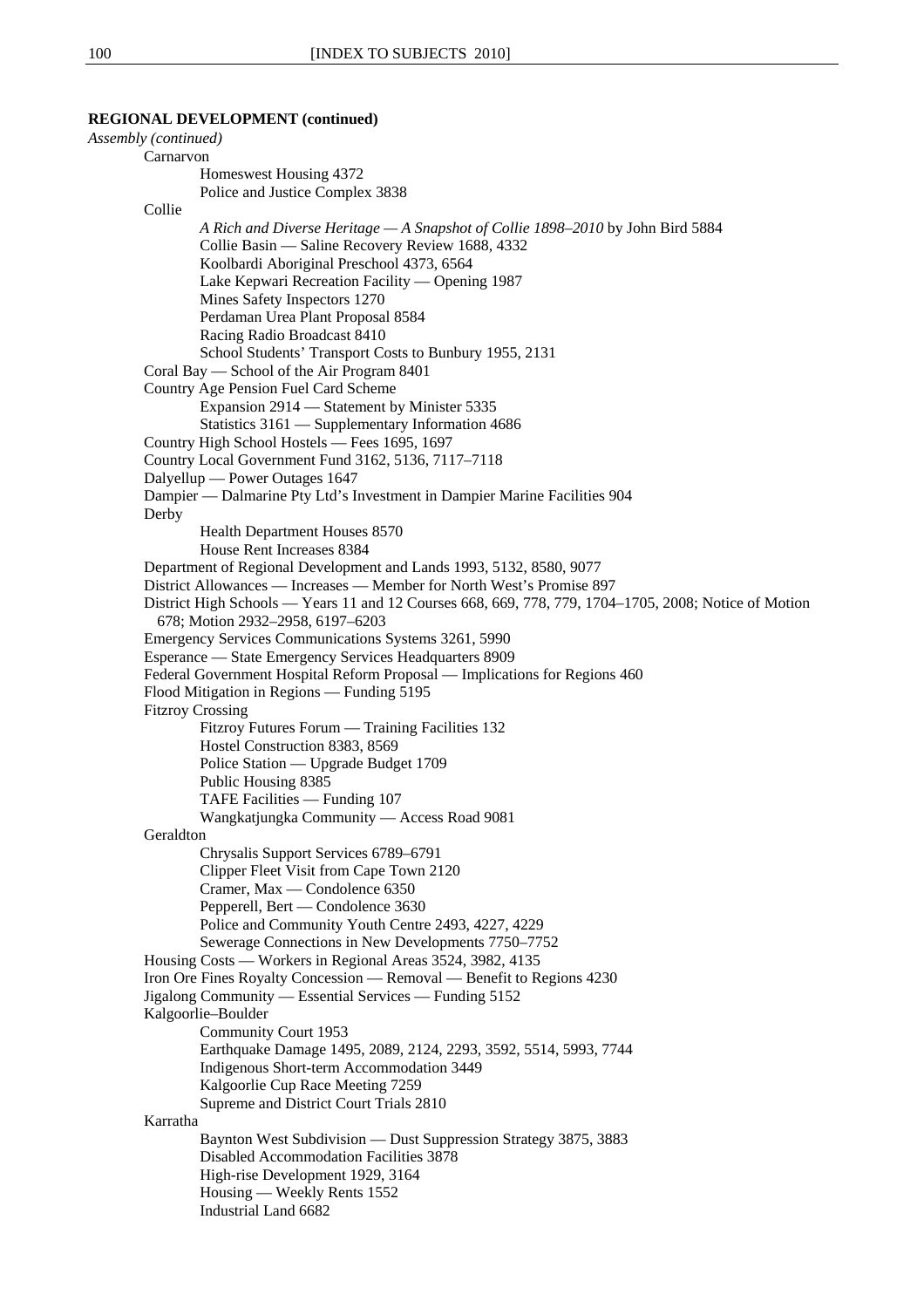*Assembly (continued)*  Karratha (continued) Karratha Education and Training Campus 634 Land Releases — Purchase Priority 4136 Paediatric Services 555, 556 Service Workers Housing Project 6315 Water Supply 643 — Grievance 7233 Katanning — Saleyards Privatisation 3774, 4480 Kimberley Aboriginal Community Housing 8327 Alcohol Bans 1951, 8820 Building Contracts to Eastern States 8383 Camden Sound Marine Park — Proposed 5989 Cancer Services 8240, 8569 Community Justice Service — Unallocated Cases 1719 Imprisonment Rate for Unpaid Fines 9749 Mowanjum Art and Culture Centre 8570 Native Title — Browse LNG Project 8993–8994 Ord – East Kimberley Expansion Project 670, 1991, 2737, 3876, 4677, 5885, 5995, 7535, 9556 Public Housing Stocks 8384–8385 Remote Communities — Total Alcohol Ban 1951 Responsible Parenting Service 6583 Wild Horse Culling 4674 Youth Justice System 6836 Kununurra — Heavy Vehicle Route — Petition 8332 Mid-West Australia – New Zealand Square Kilometre Array — Per Cent for Art Requirement 160 Good Heart Mid-West Aboriginal Art Exhibition 6056 Iron Ore Industry — Share Rail Infrastructure 9186 Juvenile Justice Programs 2810 Life Education WA — Funding — Grievance 3595 Oakajee Port and Rail Project — See "*State Development*" Tour of Region — Statement by Member for Ocean Reef 5507 Youth Justice System Changes 2484 Ngarluma Aboriginal Sustainable Housing — Consultant Funding 5135 Madora Bay — Infill Sewerage Program 2969 Mandurah — Infill Sewerage Program — Statement by Member for Mandurah 896 Manjimup — Gunns Timber Products — Withdrawal from Industry 7791 Marble Bar Diesel-fired Water Bores 3868 Pipunya Village — Unoccupied Land Use 9388 Police Officer Accommodation 5127 Margaret River CowParade — Statement by Minister for Regional Development 533; Success Measure 5359 Mining Leases 7269 Music, Arts, Surf, and Style Festival 528, 780–781, 784, 908, 1555 Police Station — Officer Number 2971 Proposed Coal Mine — LD Operations 6159, 6160, 6284–6287 Merredin — General Practitioners 9746 Mt Magnet — Police Station — Upgrade Budget 1710 Newman — Industrial Land 77, 82, 6682; Red Sands Park — Water Supply 1950 Onslow — Water Supply 6683–6684, 8569 Paraburdoo 84, 5129 Peel Department of Planning Operations 159 District Education Office — Grievance 4640 Infill Sewerage Program 5715 Land Purchases by WA Planning Commission 4893 Mental Health Facilities and Services 92 Peel Harvey Estuary — Net Fishing 1275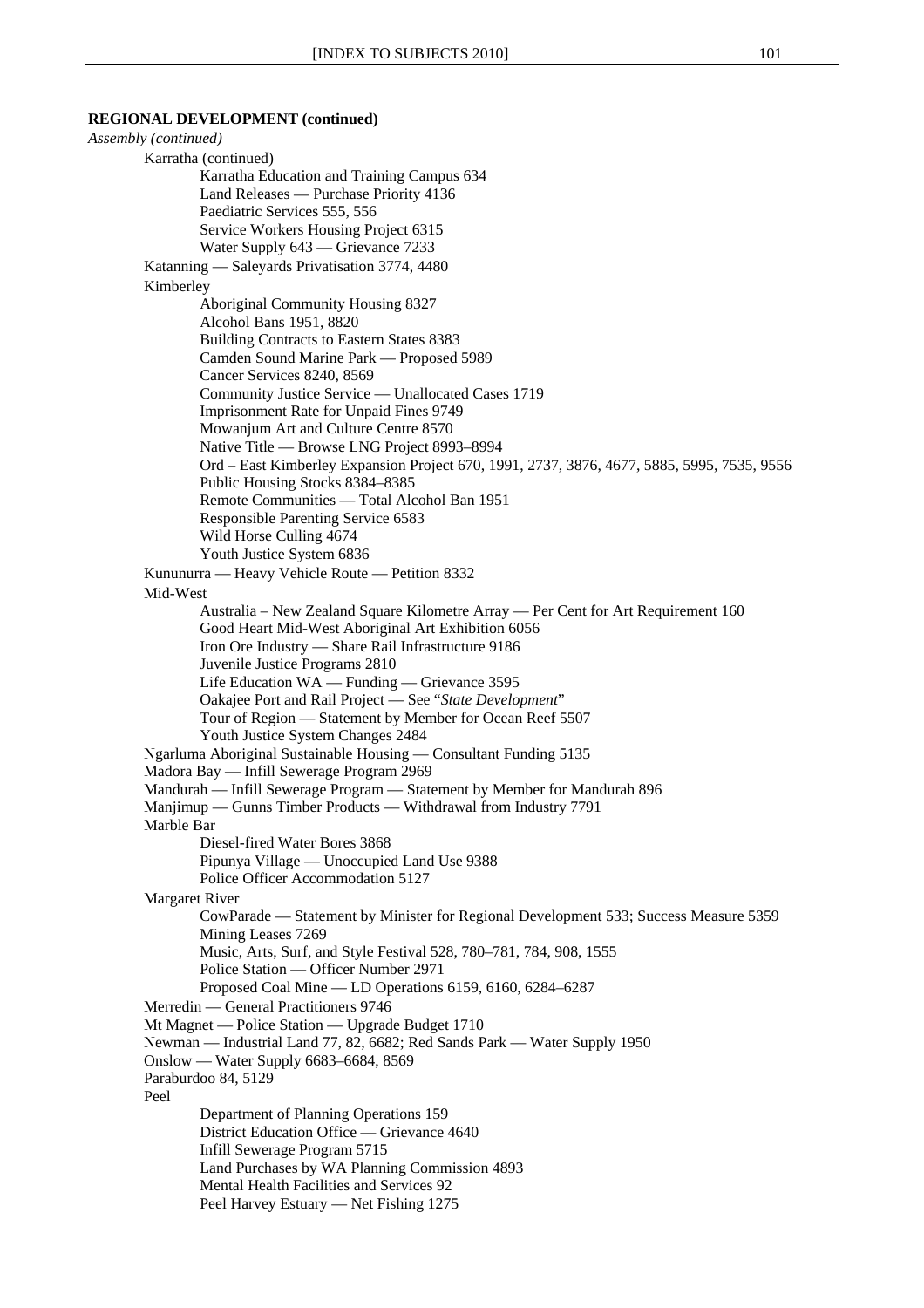*Assembly (continued)*  Pilbara Community Safety Programs 182 Corruption and Crime Commission Briefings 1641 Desalination Plant 8518–8519, 8998 Development Approvals — Delay 8411, 8748 Development Commission — Roebourne Enhancement Scheme 84 Housing 180, 1492–1493, 1552, 3123–3524, 8578 Imprisonment Rate for Unpaid Fines 9749 Karratha – Tom Price Road 1275 Land Release Delay 8582 Marble Bar–Nullagine–Newman Road 87, 88, 2830, 4898, 9077 *Miles of Post and Wire* — Florence Corrigan's Memoir — Statement by Member for North West 3118 Paramedical Positions 3011 Pilbara Cities Development Strategy 102, 206 Funding Allocation 181 General Manager Appointment — Statement by Minister 4222 High Rise Development — Statement by Minister 1929 Industrial Land 6682 Infrastructure Projects 4474 Leading Developer 8512 Port Hedland Waste Water Treatment Plant 2917–2918 Royalties for Regions Programs 2300 Subdivisions 5892 Water Funding 5149 Police Officers 6932, 6933 Power System Upgrade 258 Powerlines — Cockatoo Damage 8409 Regional Inspector of Mines — Recruitment 8409 Remote Communities — Total Alcohol Ban 1951 Revitalisation Plan 108, 5891, 7123; Statement by Minister 258 Underground Power Network 7876 WA Country Health Services — Indigenous Employment Program 8048 Water Plan 5148 Water Supply 182, 5046, 8043 Youth Justice System 6836 Port Hedland Hospital Site — Asset Disposal Policy 107 Hotel and Residential Development 87 Housing 103, 1492, 1552, 2831, 8578 Industrial Land 6682 Infill Sewerage Program 76, 2121–2122, 4231–4232, 5109, 5149, 5715; Petitions 2746, 2895 Inner Harbour — Proposed Upgrade 108 Major Arterial Roads — Elevation 183 Marina Development 181, 3982 Population Growth — Planning 101, 3528 Proposed Purchase of Land by BGC Cement 1689, 2007 Regional Prices Index 5152 Roads — Separation of Heavy Industry and Local Traffic 2831 Waste Water Treatment Plant 2917, 5115 Water Supply 7876 Public Housing — Air Conditioning and Hot-water Systems 3985 Public Servants in Regions 5152 Regional Development Commissions 5152, 570, 8579, 9079 Regional Development Trust — Member Appointments 5200 Regional Environmental Affordable Living (REAL) Challenge — Construction Timeline 3525 Regional Grants Scheme Cowaramup Underground Power Project 5164 Denmark River Mouth Caravan Park 5162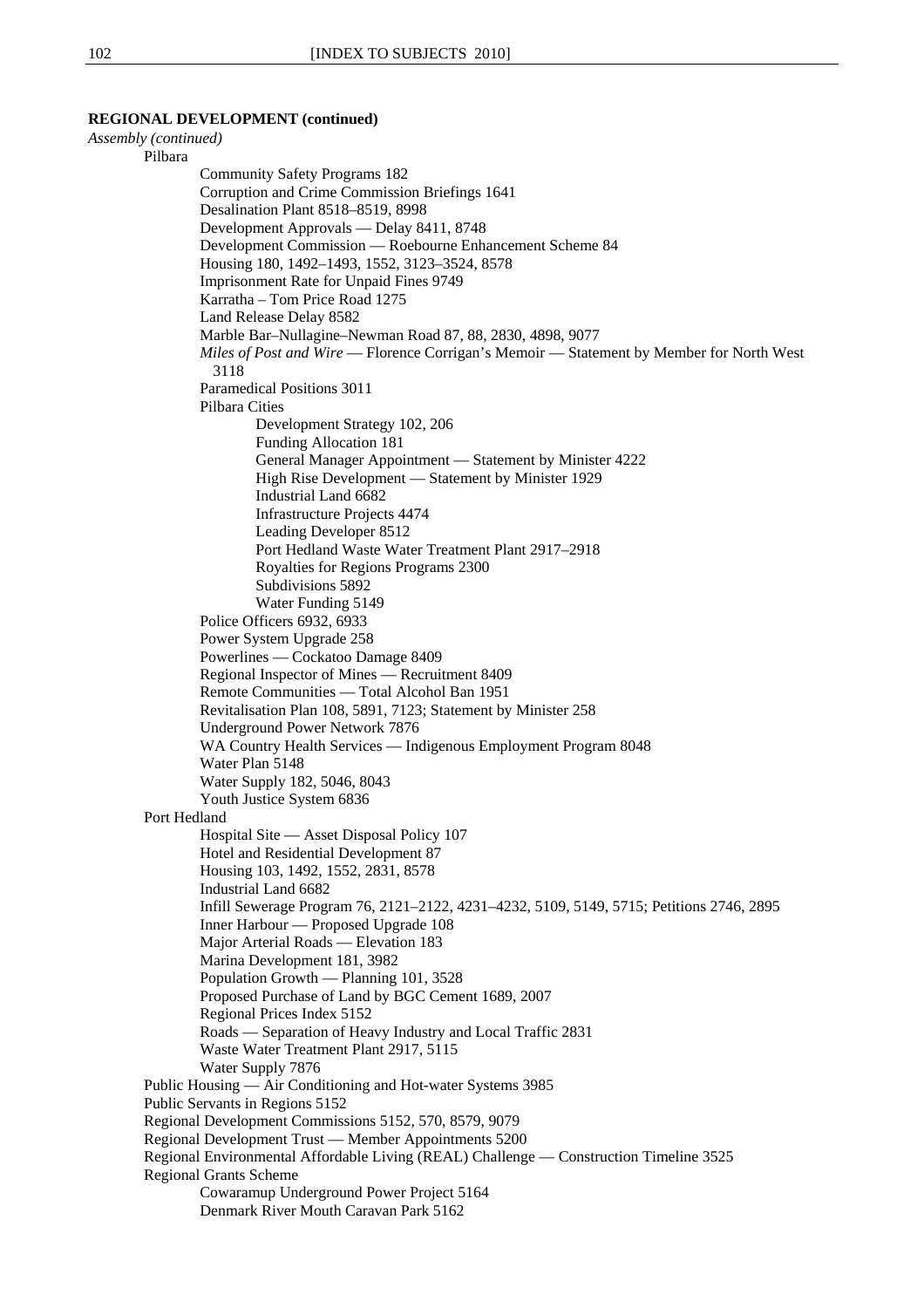*Assembly (continued)*  Regional Grants Scheme (continued) Development Commission Functions 6570 Dongara Golf Club 5161 Dongara Telecentre 5161 Katanning Regional Business Association 5162 Projects Funded 3160 Revive Clinic 8580 Taste Pty Ltd — French Black Truffles 5163 Regional Health Resources — Matter of Public Interest 6938–6948 Regional Prices Index — District Allowance Offer 5152 Regional Transition Group — Narrogin, Wickepin and Cuballing — Statement by Minister for Local Government 8973 Roebourne 84, 2832; Statement by Minister for Housing 3428 Royalties for Regions Aboriginal Housing — Kimberley — Statement by Minister 4639 Administration Cost 5132 Advertising and Marketing 9080 Allocation 206, 7123 Berlin Philharmonic 8718, 8824 Budget 19 Communications Projects — Statement by Minister 5988 Community Resource Centres 3165 Copyright Protection Guidelines 8582 Far Western Speedway Event 4136, 4300 Feasibility and Pilot Studies 5200 Legislative Requirements 207 Memorandums of Understanding 5136 Mowanjum Art and Culture Centre 8570 Non-government Organisation Housing 8579 Performing Arts Tours Boost 4900 Pilbara Programs 2300 Promotional Material 8105 School Volunteer Program 3164 Signage Costs 9077, 9218 School Psychologists in Regions 1644, 1687, 2812, 2813 Sexual Assault Victims — Remote and Regional Areas Assistance 8829 South Hedland Fire and Rescue Station 5115 Hospital Kiosk — CWA Management 9203 Housing — Rental Increases 1492–1493 Population Forecast 3528 Public Housing Stock 2831 Town Centre Program 181 South West CSIRO — South West WA Sustainable Yields Project — Statement by Minister for Water 599 Diabetic Services 9386 Economics and Industry, Standing Committee — Inquiry into Logging Native Forests — Notice of Motion 474; Motion 819–821 Fire Emergency Communications 1270 Forensic Positions 752 Tom Price Dialysis Treatment Facilities 9316 Land Release for Fuel Outlets 84 Light Industrial Land 83–84 Toodyay Bushfire — Public Inquiry — National Party Policy 9697 Tourism in Regions — Events and Activities 8996; National Parks — Statement by Minister 8025 Vocational Education Programs — Remote and Regional Areas 8320 Wallatin–O'Brien Catchment Demonstration Initiative — Funding 8583 Western Australian Regional Development Trust — Formation 3910 Western Australian Regional Small Business Awards — Statement by Minister for Commerce 8819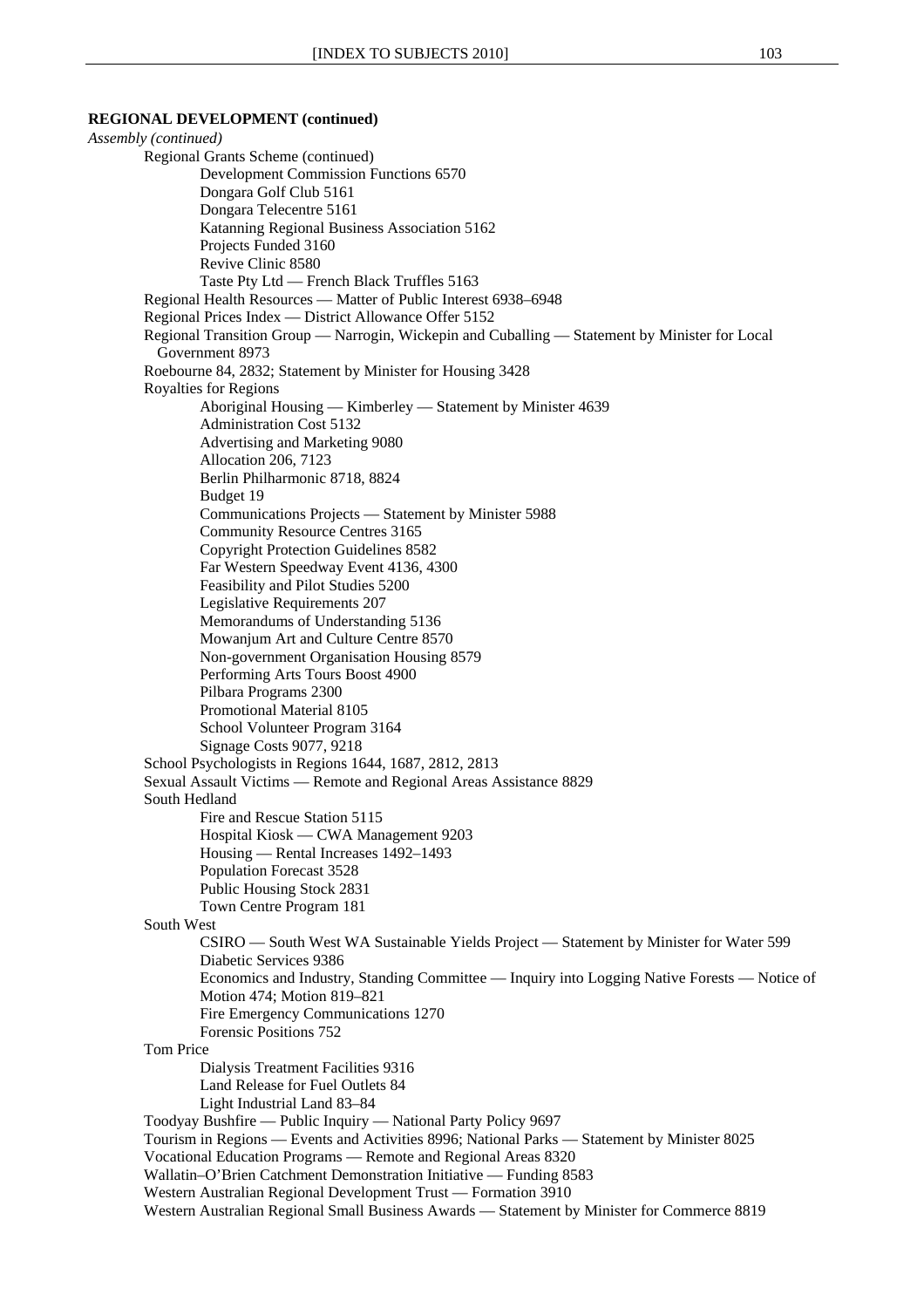*Assembly (continued)*  Wheatbelt Drought — Farmer Assistance 7642 Lack of Rainfall 5512 Living Lakes Project 5135 Local Government Amalgamations 4676–4677 Men's Health Program 3913 Wheatbelt Southern — Sporting and Youth Programs 5997 Wickham — Doctor and Medical Centre — Petition 7422 Williams — Waste Water Scheme — Upgrade 6787 Workers' Accommodation (Non-resource) — Eligibility Criteria 6576 Workers' Incentives in Regions 208 *Council* Air Service Regulation — Discussions with Minister for Transport 988 Albany Albany Leisure and Aquatic Centre — Funding 1454 Average Residential Electricity Bill 2274 Fishery — Opposition to Closures — Petition 2403 Household Water Consumption 3734 Transport of Mine Slurry to Port 5825 Broome Aquaculture Centre — Statement (Hon Ken Baston) 2592 Boating Facilities — Petition 923, 924 Eighty Mile Beach — Fishing Licences 1298 Mining Lease 04/81, Quondong Point 8315, 9453 Perth–Broome Bus Service 2711–2714, 2856 Public Housing — Aboriginal Tenants 1335 Bullsbrook — Town Site and Rural Strategy 3188 Bunbury Eelup Roundabout 1257, 4884, 9460 Greater Bunbury Region Scheme 2535, 5782 Household Water Consumption 3733 Outer Ring-road 5560 Perth–Bunbury Fast Train Service 4414 Port 4881, 4883 Timber Jetty — Petition 4774 Yanget Guest House — Redevelopment 9830 Busselton Activ Foundation — Business Service Centre 4172, 5272, 5781 Household Water Consumption 3733 Water Supply — Chlorination 6651; Petition 4154 Western Ringtail Possum — Threat to Habitat 975–976, 1906 Carnarvon Children on Streets at Night 931 Diabetes Services 6654 Electricity Charges 6090 Family Protection Unit — Combating Family and Domestic Abuse 367 Family Support Service — Funding 1063 Homeswest Housing 5455 Mental Health Facilities 1299, 5560 Childcare Centres — Funding — Statement (Hon Mia Davies) 4042 Country Age Pension Fuel Card Scheme — Expansion 2854 Country Local Government Fund 7166, 8934; Statement by Parliamentary Secretary 1209 Collie Buckingham Desalination Project 9127 Coalfields Highway Upgrade 5683, 8243 Collie–Perth Transmission Reinforcement 2585 Property owned by Department for Child Protection 4031 Coral Bay — Accommodation for Seasonal Staff 8018 Dampier — Dalmarine Pty Ltd 1091; Statement (Hon Ken Travers) 1194 Denmark — Aged-care Beds 7729; Community Wind Farm 8929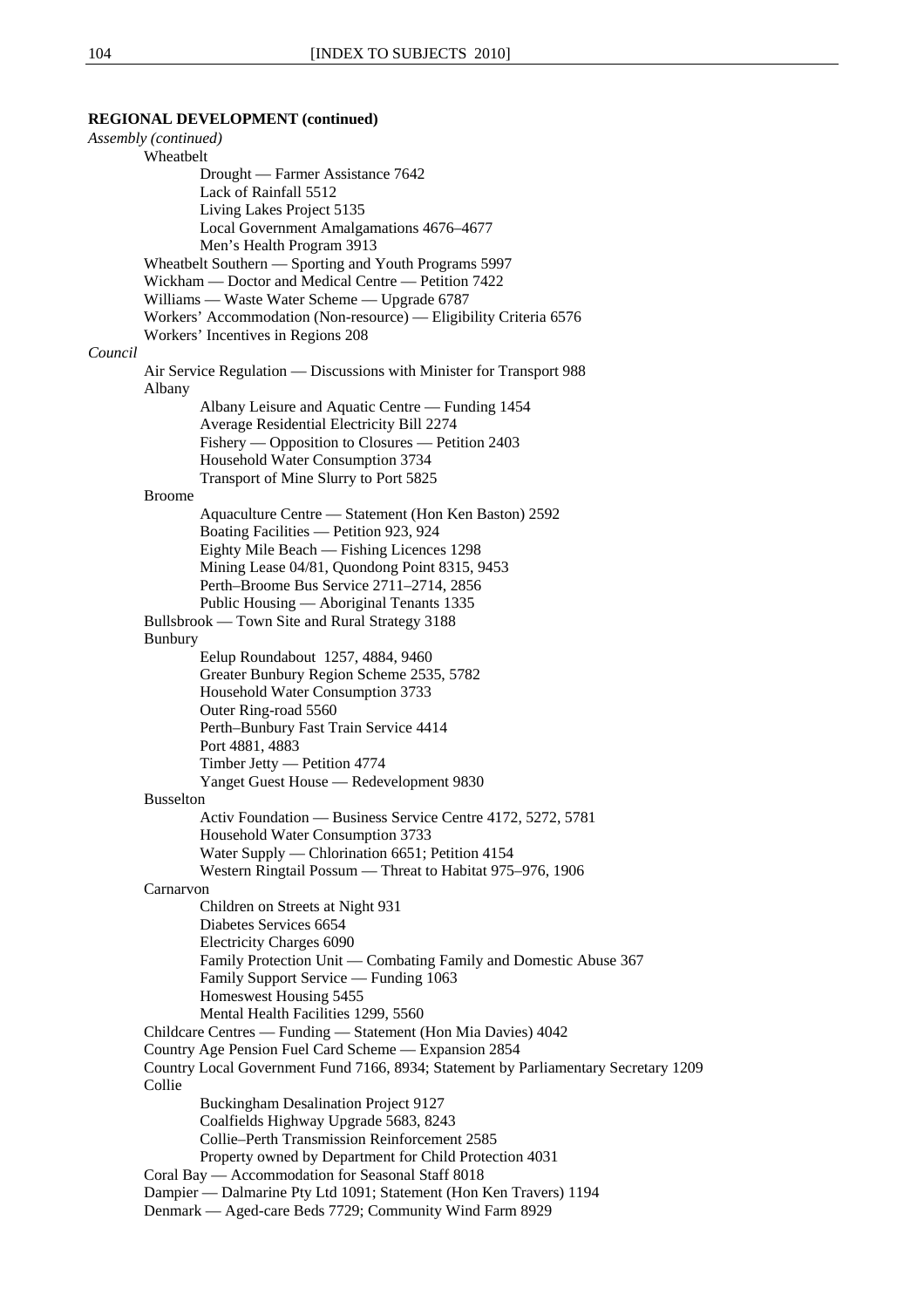*Council (continued)*  Department of Regional Development and Lands — Full-time Equivalent Employees 8643 (Answer Advice 8441) District High Schools — Removal of Years 11 and 12 Courses — Adjournment Debate (Hon Matt Benson-Lidholm) 1069; Petitions 4834, 5409 Derby — Health Services — Petition 362 Fitzroy Crossing — Alcohol and Drug Abuse 1428 Gascoyne Drought Declaration — Statement by Parliamentary Secretary 2155 Gascoyne Traders Site 2684, 5685 Law and Order — Petition 360 Water Co-operative 7833 Geraldton Average Electricity Bill 7043 G4S Custodial Services Prisoner Transport Facility 8769, 8801, 8802 Household Water Consumption 3735 Streetwork Aboriginal Corporation — Funding 936 Youth in Motion Bus — Funding 1060 Goldfields–Esperance — Esperance Desalination Plant — Petition 2153 Government Regional Officers' Housing — New Living Program 8633 Greyhound Australia Bus Service — Perth–Broome 2679; Motion 2013 Halls Creek Alcohol-related Hospital Admissions 1060 Break-ins — Statistics 4410 Diesel Fuel Spill 2680 — Water Testing 4218 Kalbarri — Power Outages 1057; Waste Water Reuse 7096 Kalgoorlie–Boulder Earthquake Damage 7568, 8158 Electricity Charges 6090 Firefighters' District Allowance 2859 Golf Course Liquor Licence 7375 Household Water Consumption 3735 Thomson, Jim — Winner New Inventors 2010 People's Choice Award 7602 Karratha Accommodation for Service Workers 8018 Gap Ridge Industrial Estate 5938, 7384, 7865 Karratha–Dampier Road Widening 2855 LandCorp Developments 8152 Water Supply — Petition 6584 Workers' Accommodation Village — Environmental Design 4053 Kellerberrin — Average Electricity Bill 7043; Work Camp — Standard 9128 Kimberley Alcohol and Drug Abuse — Measures to Address 1428 Camden Sound Marine Park 1488, 2163, 2286, 3058, 3185, 4173, 4414, 8244, 9244 Foetal Alcohol Spectrum Disorders 1064 Kimberley Girl — Win by Buna Tuaty — Statement (Hon Ken Baston) 8015 Kimberley Land Council — Chief Executive Officers 2166 Marine Parks Establishment — Statement by Minister for Environment 8244 National Partnership Agreement on Homelessness — Statement by Minister for Child Protection 1208 Non-government Organisation Housing 7313 Occupational Therapists — Vacant Positions 2859 Ord – East Kimberley Expansion Project 3763, 7730 Petrol Sniffing Death 5824 Public Housing Stocks 7730 Regional Planning Committee — Membership 443 Science and Conservation Strategy 4878 — Statement by Minister for Environment — Motion 3400, 4407, 4416–4422 Wilderness Parks 8244–8245 Kununurra — Heavy Vehicle Route — River Farm Road 9129; Petition 9561 Laverton — Lotterywest Franchise — Palmer Holdings 7726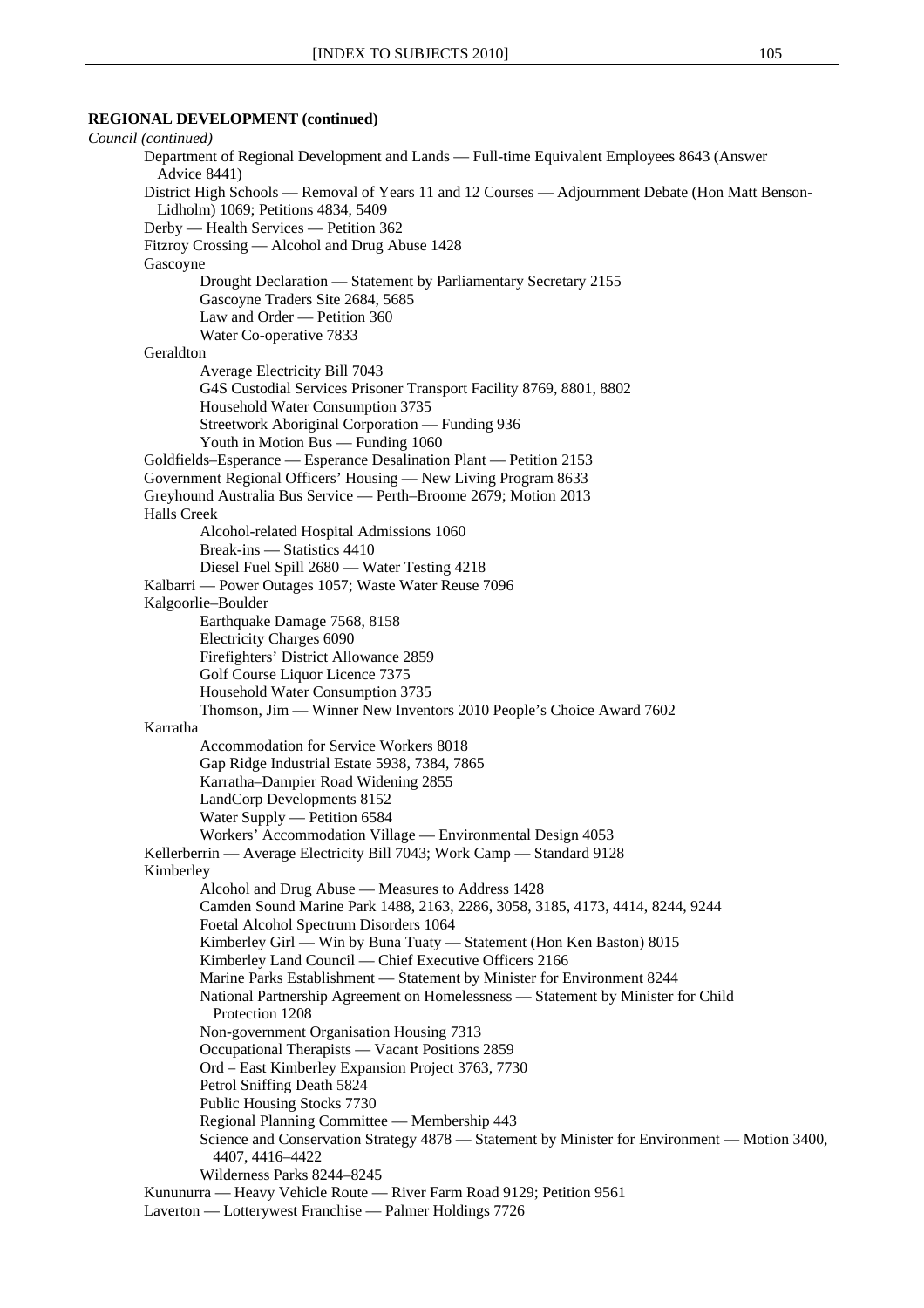*Council (continued)*  Leinster — Police Station Upgrade 8260 Mandurah Entrance Road — Clearing of Trees 1343 Household Water Consumption 3736 Mandurah Estuary Bridge Traffic 1256 — Replacement 1258 Marble Bar — Fire and Emergency Services 8312 Margaret River CowParade 401 Mining Leases 7570, 7834, 8156 (Correction of Answer 8263) Proposed Coal Mine — LD Operations 4921, 5299, 5688, 5828, 5940, 5983, 6092, 6255, 6436, 6607, 7310, 7567, 7733–7734, 9134–9137, 9417 Protection Legislation 9609 Tourism Industry 5300 Merredin — Average Electricity Bill 7043; Collgar Wind Farm 977 Mid-West Child Protection Workers — Accommodation 8815 Ningaloo Marine Park 7378, 7381–382, 7612 Photovoltaic Solar Farm 6890, 7035, 7216–7217, 7724 Square Kilometre Array Pathfinder Radio Telescope 9839 — Statements by Parliamentary Secretary 979, 4561 "Training Together – Working Together" — Training for Indigenous Youth 2233 Mingenew — Aquifer — Sustainable Limit 9832 Mobile Telephone Coverage Ceduna–Norseman — Nonconforming Petition 3013 Eyre — Petition 3013 Morawa — Power Outages 991 Men's Health and Wellbeing Program — Expansion 4172 Newman Bonner, Bruce — Condolence Statement (Hon Jon Ford) 4443 Child Health Clinic 2057 Health Specialist Vacancies 6251 Podiatrist Position 6436 Northampton — Power Outages 1057 Northern Towns Development Fund — Eligibility Criteria 9610 **Onslow** Bindi Bindi Aboriginal Community — Housing 1257 Electricity Charges 6090 Iron Ore Export 1486 Paraburdoo — Removal of Cattle Grid 3582 Patient Travel — Statement (Hon Mia Davies) 1260 Peel Peel Inlet and Dawesville Channel — Airboats 1058; Adjournment Debate (Hon Sally Talbot) 1071; Statements by Minister for Environment 1074, 1264 Tourism — Statement (Hon Ljiljanna Ravlich) 4445 Pilbara Average Residential Electricity Bill 2273 Desalination Plant 8256, 8634, 9242, 9415 Draft Regional Water Plan 2852 Environmental Damage caused by Mining Operations 3669 Foetal Alcohol Spectrum Disorders 1064 Marble Bar – Nullagine – Newman Road 3576, 5829; Statements (Hon Jon Ford) 3586, 5838 New Living Program 8633 Non-government Organisation Housing 7313 Occupational Therapists — Vacant Positions 2859 Pilbara Cities 2425, 2058, 3392 Pilbara Girl — Win by Synarrah Murphy — Statement (Hon Ken Baston) 8015 Public Housing — Contracts and Tenders 9450; Stocks 7730 Water 4054, 8155, 9830; Notice of Motion 9082 Police Officers — Taser Use Training 7313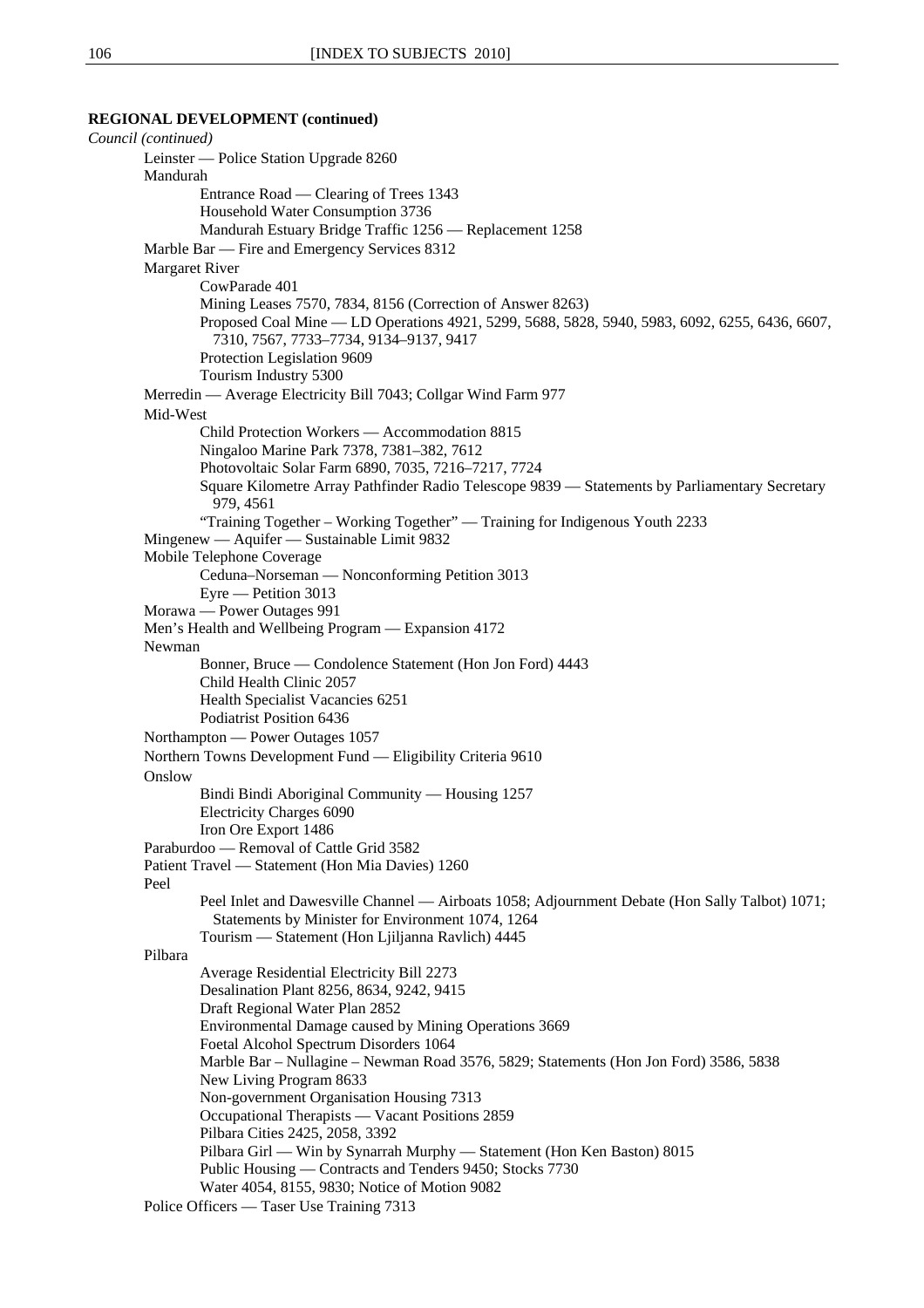#### **REGIONAL DEVELOPMENT (continued)**

*Council (continued)*  Port Hedland Infill Sewerage Program 3578 New Living Program 7572 Pretty Pool Land Grant 8151 Proposed Power Station 2586 Regional Development Commissions 7314, 8633; Statement by Parliamentary Secretary 9563 Regional Grants Scheme Carnarvon Airport 6265 Carnarvon Christian School 6268 Fund Allocation 9459 Ningaloo Research Centre 6264 Rapid Ascent Pty Ltd 6269 Shire of Carnarvon 6268 Shire of Exmouth 6266 West Pemberton Avocados 6269 Regional Strategic Projects — Budget Funding 3188 Regional Tourism 1345, 1472, 9840 Roebourne — Vehicles Confiscated by Police 8770 Royalties for Regions Budget — Capital and Recurrent Funding 1168 By Electorate 4213 Exploration Drilling Program 1135, 2057 Hospital Projects 3581 New Living Program 8633 Non-government Organisation Housing 7313 Pilbara Water Opportunities Initiative 4054 Rewards Group Ltd 7212 Seasonal Staff Accommodation — Coral Bay 8018 Statement (Hon Mia Davies) 1260 Rural and Remote Education Advisory Council — Meetings 1467 Rural Drainage Systems — Funding 4055 Sandstone — Police Presence 8439 Shark Bay — Water Charges 4608 South Hedland — Central Business District Project 2427 South West Agrifood Processing Precinct Steering Committee 8770 Autism Services 8700, 8701 Average Residential Electricity Bill 2274 Babies Delivered 9290 Child and Adolescent Mental Health Services 6437, 6606, 8477–8478, 8635, 8933, 9299, 9780 Child Health Nurses 9287 Community Health Clinics 9290 Community Supported Residential Units 9299 Dental Therapy Services 9289 General Practitioner Services 7980, 9286, 9298 Hospitals 9301 In-patient Facilities 9299 Kangaroo Culling — Preston Beach Golf Course 3190 Karri and Jarrah Forests — Bauxite Mining 5827 Mental Illness in Children and Young People 8483–8484, 9461 Midwifery Services 9285 Paediatric Services 9461 Parenting Services — Funding 5303 People with Autism 9297 — Carers 9298 People with Disabilities 8701 Psychiatric Services 9291 Psychology Services 9292 Public Dental Services 9287 Regional FESA Office 3252 Speech Therapy Services 9292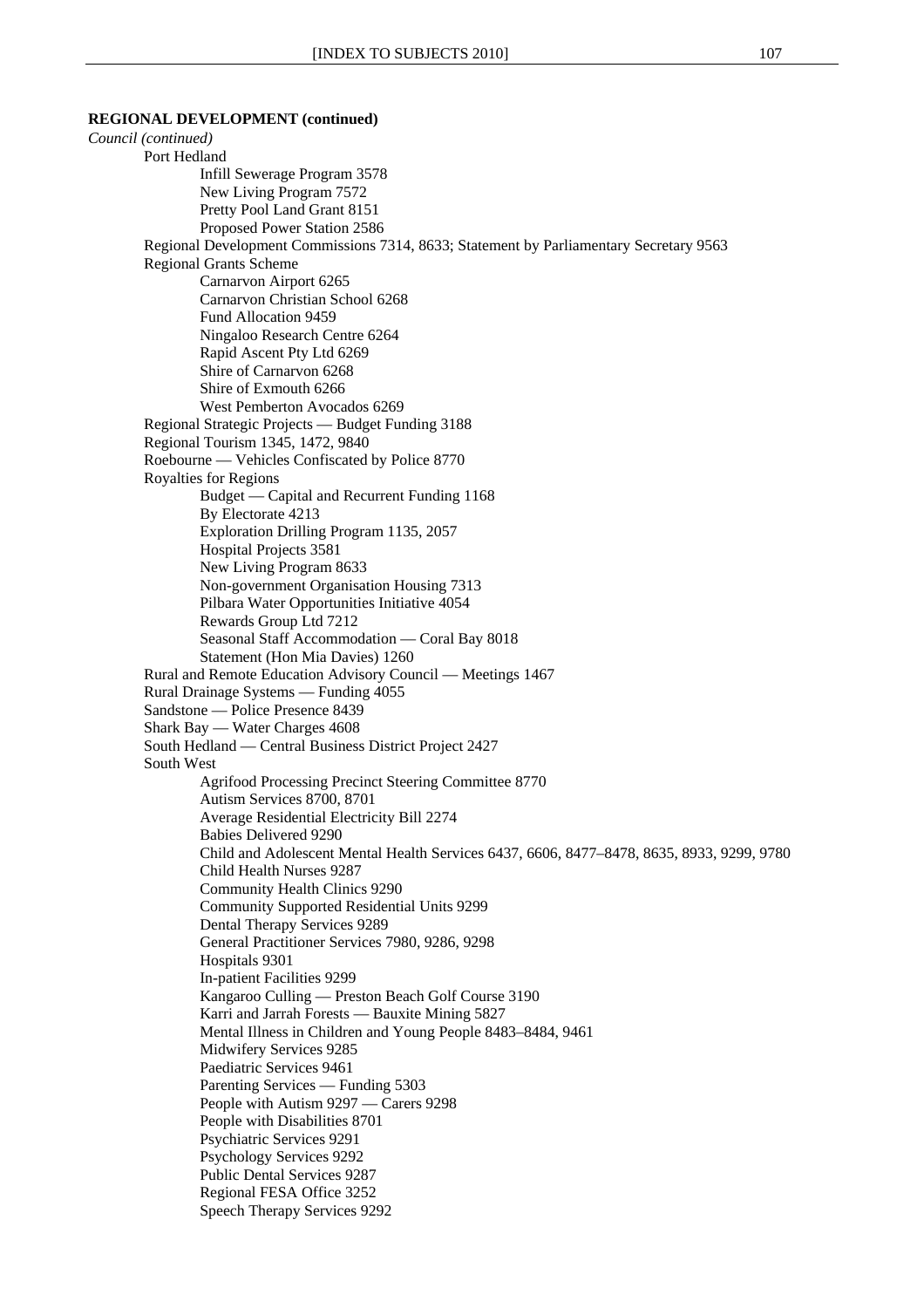8245

**REGIONAL DEVELOPMENT (continued)**  *Council (continued)*  South West (continued) Suicide Prevention Strategy 9293 Tourism — School Holiday Dates Change 4723 Voluntary School Fees 9284–9285 Water Plan 7311 Yarragadee Aquifer 8153 Telecentres in Regional WA — Locations 2168, 4757 Tourism Offices — Funding 2584; Transitioning Arrangements for Staff 3392 Western Australian Regional Development Trust — Member Appointments 3391 Wheatbelt Flight Instructor Training School Northam 4979 Men's Health Program 4172 Museums and Heritage Brochure — Launch — Statement (Hon Mia Davies) 3216 Wyndham — Water Corporation Sewerage Rates — Petition 9752 Yalgoo — Nursing Post 5941 York — Traffic Volume Study 3255 **REGULATIONS — DISALLOWANCE** *Assembly* Fish Resource Management Amendment Regulations 2010 Regulations 6 — Notice of Motion 474; Motion 794 Genetically Modified Crops Free Areas Exemption Order 2010 — Notice of Motion 27; Motion 570 (Question to be Put 595) Genetically Modified Crops Free Areas Exemption Order (No. 3) 2009 — Removal of Notice — Statement by Speaker 27 *Council* Aboriginal Heritage (Abydos–Woodstock Protected Area) — Variation Order 2010 — Notice of Motion 9391; Motion 9582 Agriculture and Related Resources Protection (European House Borer) Amendment Regulations 2010 — Notice of Motion 1078; Motion 3571, 3583 Animal Welfare (Pig Industry) Regulations 2010, Regulation 13(4) — Notice of Motion 9564 Betting Control Amendment Regulations (No. 4) 2009 — Notice of Motion 926; Motion 3052, 3063 (Question to be Put 3066) Casino Control Amendment Regulations 2009 — Notice of Motion 926; Motion 3052, 3063 (Question to be Put 3066) Casino Control (Burswood Island) (Licensing of Employees) Amendment Regulations (No. 2) 2009 — Notice of Motion 926; Motion 3052, 3063 (Question to be Put 3066) Child Care Services (Rural Family Care) Regulations 2010 — Notice of Motion 5545; Discharge of Order 5923 City of Albany Parking and Parking Facilities Local Law 2009 — Notice of Motion 2664; Discharge of Order 3659 City of Gosnells Animals Environment and Nuisance Local Law 2009 — Notice of Motion 2664; Discharge of Order 3659 City of Perth Standing Orders Local Law 2009 — Notice of Motion 324; Discharge of Order 1000 City of Rockingham Dogs Amendment Local Law 2010 — Notice of Motion 8586 Co-operatives Regulations 2010 — Notice of Motion 7685; Discharge of Order 8245 Conservation and Land Management Amendment Regulations (No. 2) 2010 — Notice of Motion 8108; Withdrawal of Notice 8245 Cross-border Justice Regulations 2009 — Notice of Motion 926; Discharge of Order 1284 Energy Coordination (Gas Tariffs) Amendment Regulations 2010 — Notice of Motion 3531; Withdrawal of Notice 3659 Fish Resources Management Amendment Regulations (No. 3) 2010 — Notice of Motion 7166; Withdrawal of Notice 7300 Fish Resources Management Amendment Regulations (No. 4) 2010 — Notice of Motion 5922; Discharge of Order 6876 Fish Resources Management Amendment Regulations (No. 6) 2010 — Notice of Motion 8108; Discharge of Order 9752 Fish Resources Management Amendment Regulations (No. 7) 2010 — Notice of Motion 8586; Discharge of Order 9752 Forest Management Amendment Regulations (No. 2) 2010 — Notice of Motion 8108; Withdrawal of Notice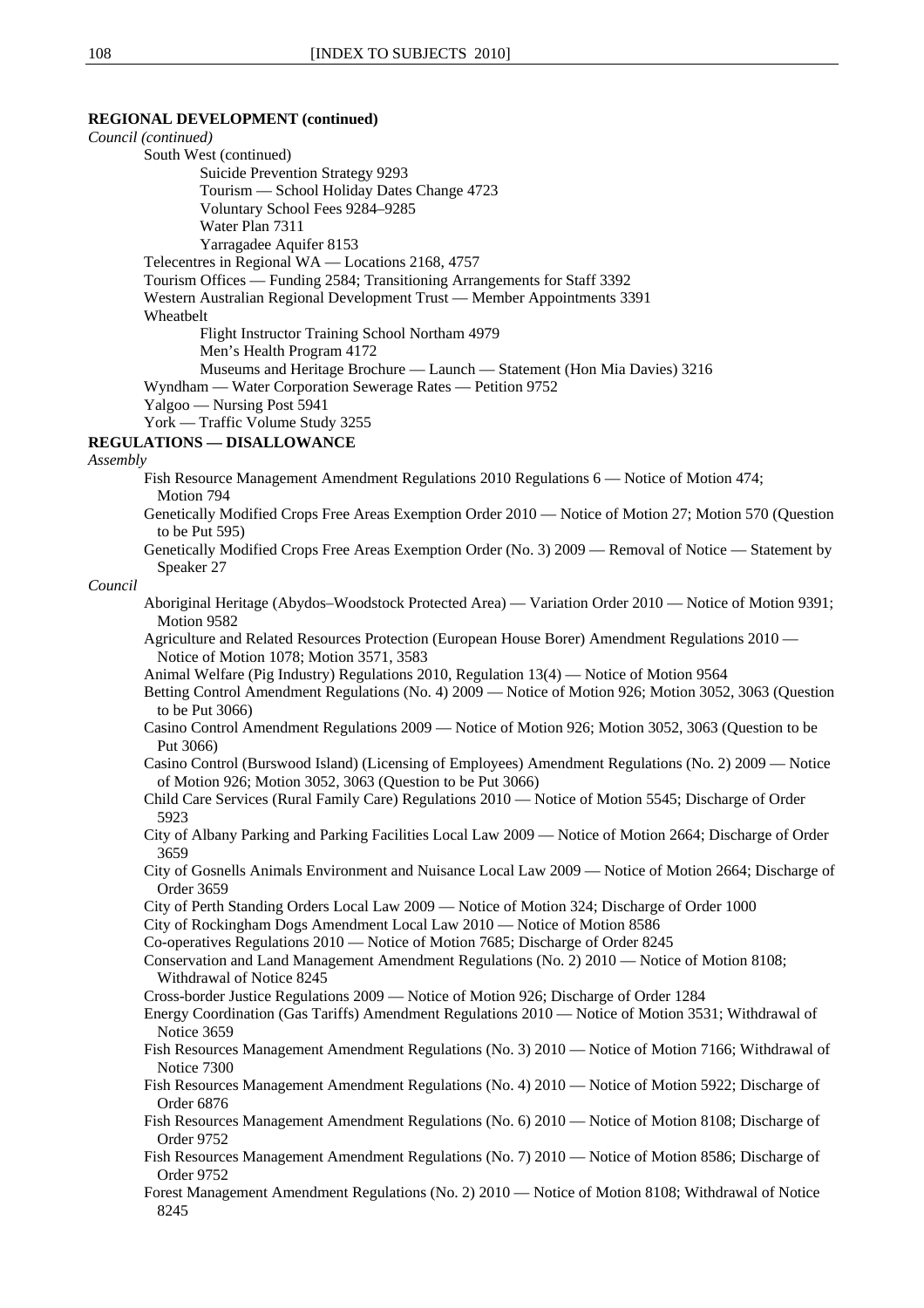# **REGULATIONS — DISALLOWANCE (continued)**

|                     | REGULA I IONS — DISALLOWANCE (CONINUEG)                                                                                                                                         |
|---------------------|---------------------------------------------------------------------------------------------------------------------------------------------------------------------------------|
| Council (continued) | Gaming and Wagering Commission Amendment Regulations 2009 — Notice of Motion 926; Motion 3052,                                                                                  |
|                     | 3063 (Question to be Put 3066)                                                                                                                                                  |
|                     | Genetically Modified Crops Free Areas Exemption Order 2003 - Motion 2700                                                                                                        |
|                     | Genetically Modified Crops Free Areas Exemption Order 2010 — Notice of Motion 364                                                                                               |
|                     | Hospitals (Licensing and Conduct of Private Hospitals) Amendment Regulations 2009 — Notice of Motion<br>926; Discharge of Order 2155                                            |
|                     | Hospitals (Licensing and Conduct of Private Psychiatric Hostels) Amendment Regulations 2009 — Notice of<br>Motion 926; Discharge of Order 2155                                  |
|                     | Liquor Control Amendment Regulations 2010 — Notice of Motion 3015; Withdrawal of Notice 3174                                                                                    |
|                     | Liquor Control Amendment Regulations (No. 7) 2009 — Notice of Motion 1284; Motion 3052, 3063<br>(Question to be Put 3066)                                                       |
|                     | Mining Amendment Regulations 2009 - Notice of Motion 2664; Motion 4938                                                                                                          |
| 9628                | Occupational Safety and Health Amendment Regulations (No. 5) 2010 — Notice of Motion 7300; Motion                                                                               |
|                     | Perth Parking Management Amendment Regulations (No. 2) 2009 1198                                                                                                                |
|                     | Petroleum and Geothermal Energy Resources (Occupational Safety and Health) Regulations 2010 — Notice of<br>Motion 4904; Discharge of Order 5923                                 |
|                     | Petroleum Pipelines (Occupational Safety and Health) Regulations 2010 — Notice of Motion 4904; Discharge<br>of Order 5923                                                       |
|                     | Racing and Wagering Western Australia Amendment Regulations 2009 — Notice of Motion 926; Motion<br>3052, 3063 (Question to be Put 3066)                                         |
|                     | Racing Penalties (Appeals) Amendment Regulations 2009 — Notice of Motion 926; Discharge of Order 2665                                                                           |
|                     | Retail Trading Hours (Tourism Precincts and Holiday Resorts) Amendment Regulations 2010 — Notice of<br>Motion 3365; Withdrawal of Notice - Motion 5311                          |
|                     | Retail Trading Hours (Tourism Precincts and Holiday Resorts) Amendment Regulations (No. 2) 2009 —<br>Notice of Motion 1723; Standing Orders Suspension Motion 4428; Motion 5458 |
|                     | Road Traffic Code Amendment Regulations (No. 2) 2010 — Notice of Motion 5922; Discharge of Order 7300                                                                           |
|                     | Road Traffic (Charges and Fees) Amendment Regulations (No. 2) 2010 — Notice of Motion 4904; Discharge<br>of Order 6421                                                          |
|                     | Roebourne, Shire of — Parking and Parking Facilities Local Law 2010 — Discharge of Order 9227                                                                                   |
|                     | Shipping and Pilotage (Ports and Harbours) Amendment Regulations (No. 3) 2010 - Notice of Motion 7166;<br>Withdrawal of Notice 7300                                             |
|                     | Shire of Busselton — Dust and Building Waste Control Local Law 2009 — Notice of Motion 2664; Discharge<br>of Order 3659                                                         |
|                     | Shire of Augusta – Margaret River — Activities in Thoroughfares and Public Places and Trading Local Law<br>2010 - Notice of Motion 3015                                         |
|                     | Shire of Augusta – Margaret River — Cemeteries Local Law 2010 — Notice of Motion 3014                                                                                           |
|                     | Shire of Busselton — Local Government Property Local Law 2010 — Notice of Motion 3014                                                                                           |
| Motion 7217         | Shire of Capel — Keeping and Welfare of Cats Amendment Local Law 2009 — Notice of Motion 4904;                                                                                  |
|                     | Shire of Dardanup Standing Orders Local Law 2009 — Notice of Motion 3531; Motion 5820, 5831                                                                                     |
|                     | Shire of Dowerin Waste Local Law 2010 — Notice of Motion 6208; Discharge of Order 7300                                                                                          |
|                     | Shire of Goomalling Waste Local Law 2010 — Notice of Motion 5922; Discharge of Order 6421<br>Shire of Koorda Cemeteries Amendment Local Law 2010 — Notice of Motion 7685        |
|                     | Shire of Koorda Standing Orders Local Law 2009 — Notice of Motion 5922; Motion 7217                                                                                             |
|                     | Shire of Plantagenet Cemeteries Amendment Local Law 2010 — Notice of Motion 9564                                                                                                |
| Order 6876          | Shire of Ravensthorpe Local Government Property Local Law 2010 — Notice of Motion 5922; Discharge of                                                                            |
|                     | Shire of Roebourne Parking and Parking Facilities Local Law 2010 — Notice of Motion 7166                                                                                        |
|                     | State Trading Concerns (Authorisation) Amendment Regulations 2009 — Notice of Motion 2665; Motion<br>4937; Discharge of Order 4156                                              |
|                     | State Trading Concerns (Authorisation) Amendment Regulations (No. 2) 2009 - Notice of Motion 2664;<br>Discharge of Order 4157; Motion 4931                                      |
|                     | Surveillance Devices Amendment Regulations 2010 — Notice of Motion 7166; Discharge of Order 7817                                                                                |
|                     | Taxi Amendment Regulations (No. 2) 2009 - Discharge of Order 1284<br>Waste Avoidance and Resource Recovery Levy Amendment Regulations 2009 — Notice of Motion 926;              |
| Motion 2877         |                                                                                                                                                                                 |
|                     | Western Australian Meat Industry Authority Amendment Regulations (No. 2) 2010 — Notice of Motion 7166;<br>Discharge of Order 8756                                               |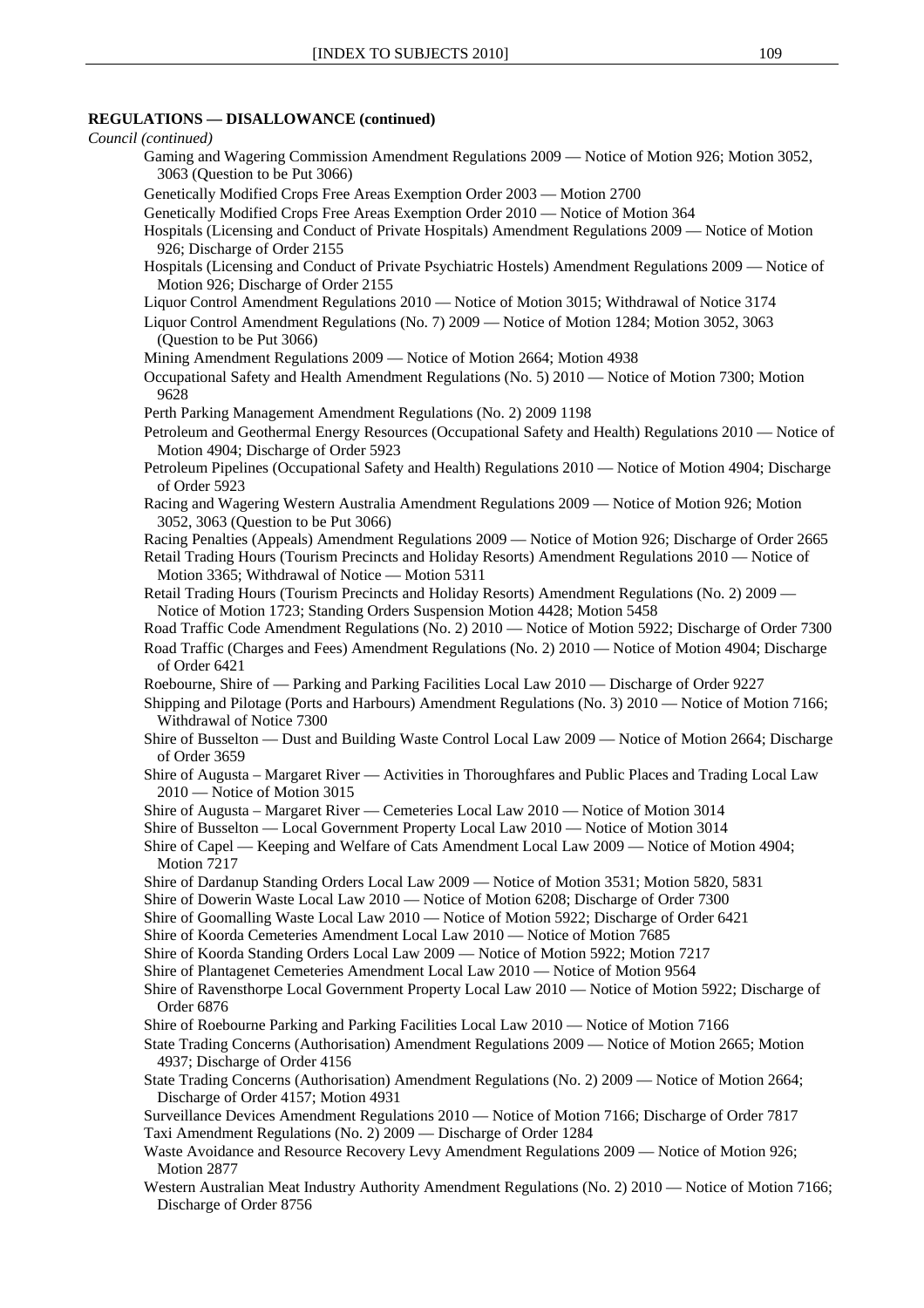# **RENEWABLE ENERGY FEED-IN TARIFF BILL (REFIT WA) 2010)** *Council*

Notice of Motion to Introduce 2664 Introduction and First Reading 4836 Second Reading 4836–4838

#### **RETAIL TRADING HOURS AMENDMENT BILL 2009**

#### *Assembly*

Second Reading 5645 Consideration in Detail 5653–5659 Third Reading 5915–5918 Returned 6991 Assent 7433

#### *Council*

Receipt and First Reading 5839 Second Reading 5839, 6768, 6779 Third Reading 6877 Assent 7299

#### **RETAIL TRADING HOURS AMENDMENT (ARMADALE TOURISM PRECINCT) BILL 2010**

#### *Assembly*

Notice of Motion to Introduce 3894 Introduction and First Reading 4074 Second Reading 4074, 5337, 5363 Consideration in Detail 5372–5373, 5482–5485 *Bill Title changed during Consideration in Detail.* 

#### **RETAIL TRADING HOURS AMENDMENT (ARMADALE SPECIAL TRADING PRECINCT) BILL 2010**

Third Reading 5643 Returned 6862 Assent 7433

#### *Council*

Receipt and First Reading 5705 Second Reading 5705, 6768 Cognate Debate — Motion 6760–6767 Second Reading — Cognate Debate 6760 Third Reading 6768 Assent 7224

#### **RETAIL TRADING HOURS AMENDMENT (JOONDALUP SPECIAL TRADING PRECINCT) BILL 2009** *Assembly*

Returned 5059 Assent 5059

#### *Council*

Second Reading 4738 Committee 4786–4789 Third Reading 4789 Report 4789 Assent 4904

# **RETAIL TRADING HOURS AMENDMENT (MIDLAND TOURISM PRECINCT) BILL 2010**

*Assembly*

Notice of Motion to Introduce 3894 Introduction and First Reading 4073 Second Reading 4073, 5485, 5543 Consideration in Detail 5544

# *Bill Title changed during Consideration in Detail*

# **RETAIL TRADING HOURS AMENDMENT (MIDLAND SPECIAL TRADING PRECINCT) BILL 2010** Third Reading 5645

Returned 6862 Assent 7433

# *Council*

Receipt and First Reading 5706 Second Reading 5706, 6768 Cognate Debate — Motion 6760 Second Reading — Cognate Debate 6760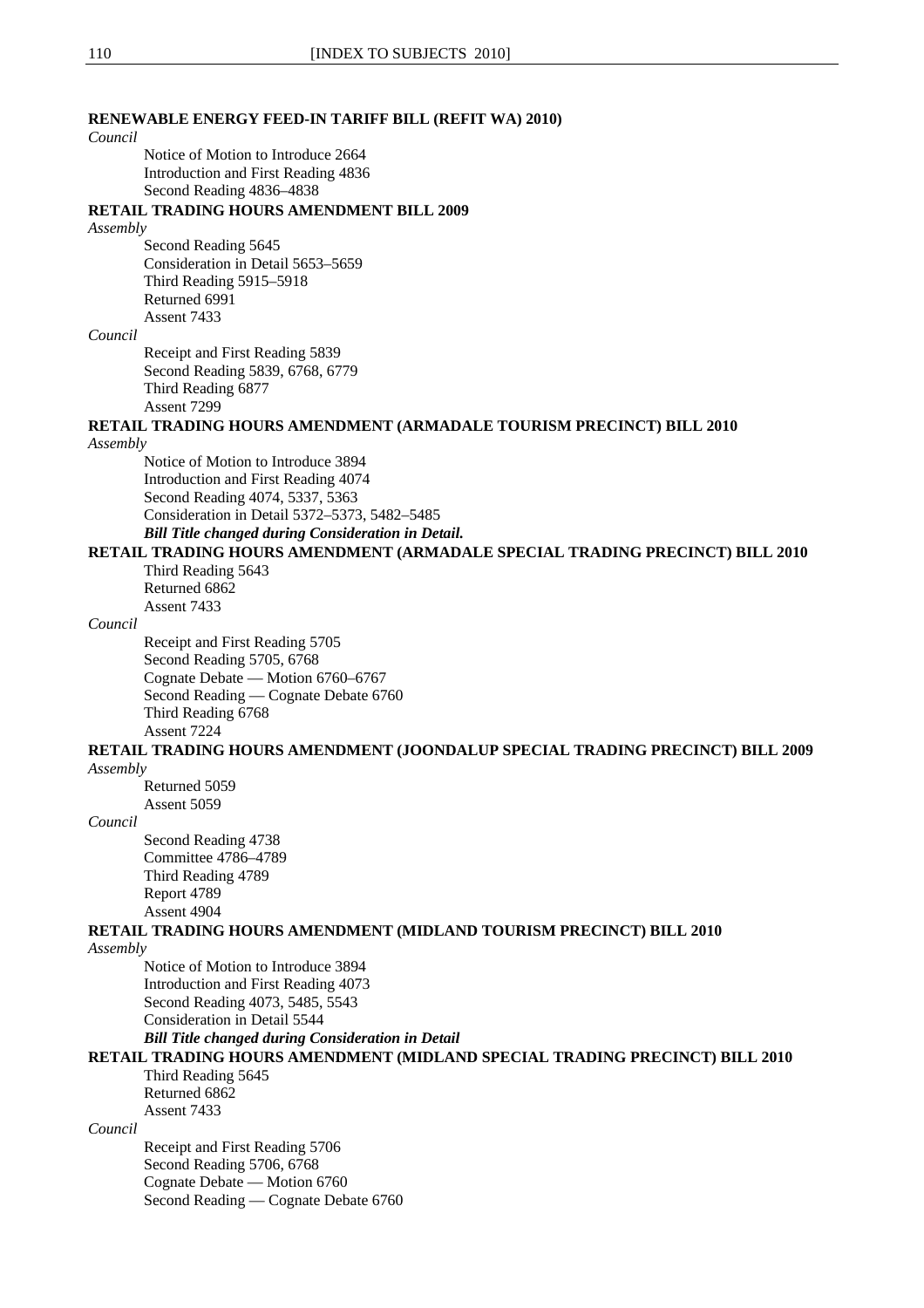**RETAIL TRADING HOURS AMENDMENT (MIDLAND SPECIAL TRADING PRECINCT) BILL 2010 (continued)** *Council (continued)*

# Third Reading 6768 Assent 7224 **REVENUE LAWS AMENDMENT AND REPEAL BILL 2010** *Assembly* Notice of Motion to Introduce 474 Introduction and First Reading 534 Second Reading 534, 2144 Appropriation 1510 Replacement Explanatory Memoranda — Statement by Acting Speaker (Mr P.B. Watson) 1510 Cognate Debate 1529 Second Reading — Cognate Debate 1529 Consideration in Detail 2145–2147, 3835–3837 Third Reading 2148 Returned 3343 Council's Amendments — Consideration in Detail 3835 Assent 5059 *Council* Receipt and First Reading 2198 Second Reading 2198 Cognate Debate — Motion 2689 Second Reading — Cognate Debate 2689 Committee 2694–2699 Report 2868, 3029 Third Reading 3174 Assembly's Message 4048 Assent 4705 **REVENUE LAWS AMENDMENT BILL 2010** *Assembly* Notice of Motion to Introduce 474 Introduction and First Reading 537 Second Reading 537 Cognate Debate 1529 Second Reading — Cognate Debate 1529 Consideration in Detail 2114–2118, 2131–2144 Third Reading 2361 Returned 3343 Assent 3788 *Council* Receipt and First Reading 2593 Second Reading 2594 Cognate Debate — Motion 2689 Second Reading — Cognate Debate 2689 Committee 2699–2700, 2867 Report 2868, 3029 Third Reading 3174 Assent 3657 **REVIEW OF THE RACING AND WAGERING WESTERN AUSTRALIA ACTS, JOINT STANDING COMMITTEE ON THE** *Assembly* First Report — "Annual Report 2009–2010" — Tabling 7240 Second Report — "Inquiry into the Racing and Wagering Western Australia Acts" — Tabling 7753 (Point of Clarification 7759) Assembly's Resolution — Council's Concurrence 3140 Disestablishment — Notice of Motion 7880; Motion 8027; Council's Concurrence 8027 Presentation of Report — Extension of Reporting Date — Notice of Motion 856; Motion 872; Request for Council's Concurrence 873 *Council* Assembly's Message — Motion to Concur 2867

Disestablishment — Assembly's Message 7956; Assembly's Resolution 8120; Motion to Concur 8120 Extension of Reporting Date — Assembly's Resolution 1016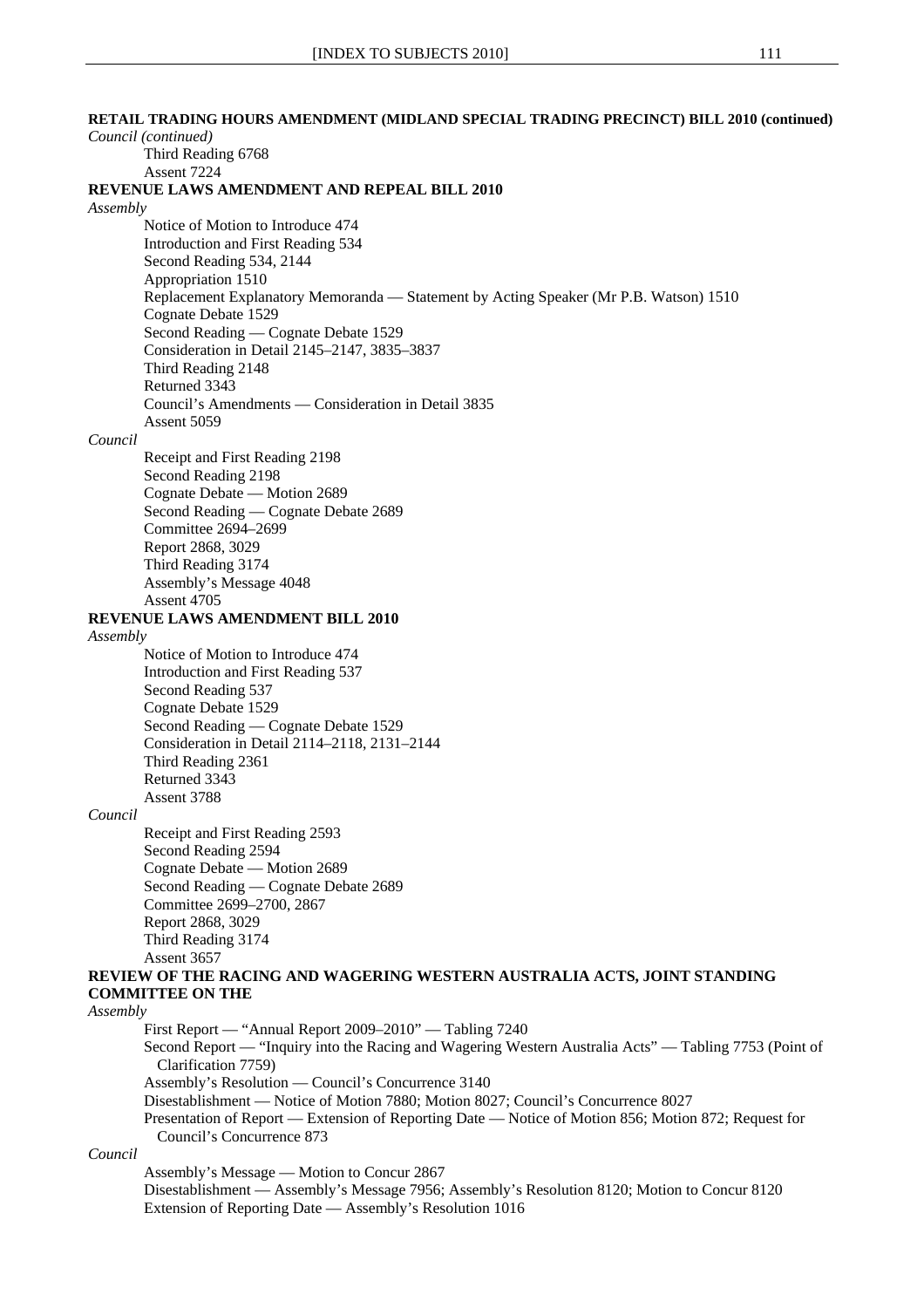# **REVIEW OF THE RACING AND WAGERING WESTERN AUSTRALIA ACTS, JOINT STANDING COMMITTEE ON THE (continued)**  *Council (continued)* First Report — "Annual Report 2009–2010" — Tabling 7165 Second Report — "Inquiry into the Racing and Wagering Western Australia Acts" — Tabling 7685 **RITTER, MR PAUL**  *Assembly*  Perth City Planner and Architect — Condolence — Statement by Member for Armadale 4097 **ROADS** See "*Transport*" **ROAD SAFETY** *Assembly* Booze Bus Operations 6158 Child Car Seat Restraints — Statement by Minister 2734 Coalfields Highway — Spate of Crashes 8215–8217 Constable Care Program — Statement by Minister for Police 3894 Drink-Driving 7265, 7018 Guildford Road – Leake Street Intersection — Crosswalk Attendant — Petition 7879 Impounded Vehicles — Costs Incurred by Police 2125–2127 Marble Bar – Newman Road — Fatal Crash 9077 Point-to-point Speed Cameras — Trial of Technology 901 Road Safety Campaign 7529; Statement by Minister 3088 Road Safety Funding — Removal of Notice — Statement by Speaker 3427 Road Trauma Trust Fund — Allocation of Funds 3010, 3266 Safer Roads Program — Funding 7531 Speed and Red-light Camera Revenue — Allocation of Funds 3266 Speed Limits — Armadale Road — Grievance 4067 State Fleet — Road Safety Star Ratings 8567 Tailgating — Preventive Measures — Petition 471, 4235 Towards Zero Strategy Allocation of Funds 3266 Funding 3266, 7794 Minister for Road Safety — Condemnation — Removal from Notice Paper — Statement by Acting Speaker (Mr P.B. Watson) 4236 Road Upgrades 3884 School Funding 7532 Statement by Minister 3427 Traffic Infringements — Number 7531 Traffic Lights — Beach Road – Butterworth Avenue — Statement by Member for Nollamara 6827 World Remembrance Day for Road Traffic Victims — Commemoration 9189 *Council* Black Spot Program — Local Road Assessments 9301 Canning Highway – Kintail Road Intersection, Applecross — Traffic Fines 8816 Coalfields Highway — Spate of Crashes 8436, 8471, 9126 Collier Avenue and Amelia Street, Balcatta — Pedestrian Safety — Statement (Hon Ed Dermer) 8800 Forrest Highway — Crashes 1255 Marble Bar – Newman Road — Fatal Crash — Statement (Hon Jon Ford) 5838 Melville Primary School — Marmion Street – Rome Road Intersection — Student Safety 5685 Prevent Alcohol and Risk-related Trauma in Youth (PARTY) Program — Funding 7834 Road Trauma Trust Fund — Allocation of Funds 4409 Speed Cameras — Road Safety Evaluation 4800 **ROAD SAFETY COUNCIL AMENDMENT (FUNCTIONS) BILL 2010** *Assembly* Notice of Motion to Introduce 8833 Introduction and First Reading 8977 Second Reading 9012 **ROAD TRAFFIC AMENDMENT BILL 2010** *Assembly* Notice of Motion to Introduce 27 Introduction and First Reading 188 Second Reading 487, 822 Declaration as Urgent 822 Consideration in Detail 841–856 (Question to be Put 854), 4108–4120, 4524–4544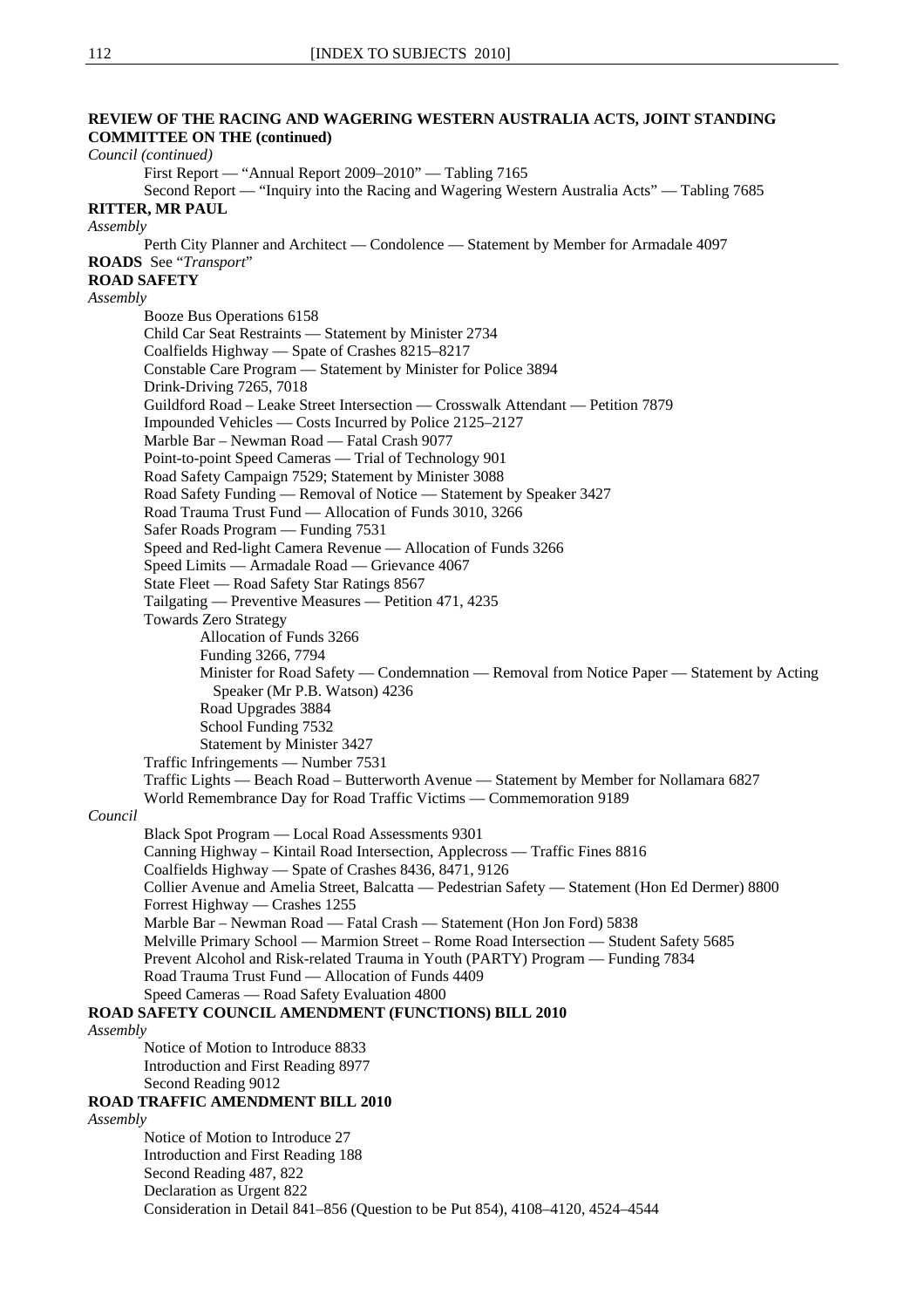#### **ROAD TRAFFIC AMENDMENT BILL 2010 (continued)**

*Assembly (continued)*

Third Reading 881 Returned 3140 Council's Amendments — Consideration in Detail 4108, 4524 Assent 5059

#### *Council*

Receipt and First Reading 961 Second Reading 961, 2552 Committee 2565–2580, 2588–2590, 2665–2676, 2685–2689 Report 2867 Third Reading 3027 Assembly's Message 4615 Assent 4904

#### **ROAD TRAFFIC AMENDMENT (ALCOHOL AND DRUG RELATED OFFENCES) BILL 2010** *Assembly*

Notice of Motion to Introduce 9318 Introduction and First Reading 9475 Second Reading 9475

# **ROAD TRAFFIC LEGISLATION AMENDMENT (DISQUALIFICATION BY NOTICE) BILL 2010**

*Assembly*

Notice of Motion to Introduce 7098 Introduction and First Reading 7246 Second Reading 7246, 8500, 8519 Appropriation 7433 Third Reading 8528 Returned 9365

#### *Council*

Receipt and First Reading 8473 Second Reading 8473, 8958, 9096 Committee 9111–9124, 9132–9133, 9227–9236 Report 9236 Third Reading 9236

## **ROAD TRAFFIC LEGISLATION AMENDMENT (INFORMATION) BILL 2010**

*Council*

Notice of Motion to Introduce 8245 Introduction and First Reading 8448 Second Reading 8448

# **ROAD TRAFFIC LEGISLATION AMENDMENT (REGISTRATION LABELS) BILL 2009**

*Assembly*

Assent 28

*Council* 

Assent 360

# **ROYALTIES FOR REGIONS BILL 2009**

*Assembly*

Assent 28

*Council*

Assent 360

# **RULINGS**

*Assembly*

Acting Speaker (Mr J.M. Francis) — Treasurer's Advance Authorisation Bill 2010 — Second Reading 647 Speaker

Child Community Health Care — Waitlist — Tabling of Document 303

Moore River — Housing Lots South of Estuary — Nonconforming Petition 184

#### *Council*

Chairman (Hon Matt Benson-Lidholm) — Prohibited Behaviour Orders Bill 2010 — Committee 8619 Deputy Chairman (Hon Jon Ford) — Prohibited Behaviour Orders Bill 2010 — Committee 9598 Deputy Chairman (Hon Michael Mischin) Approvals and Related Reforms (No. 4) (Planning) Bill 2009 — Committee 4600

# Iron Ore Agreements Legislation Amendment Bill (No. 2) 2010 — Second Reading 9788 President

Brief Ministerial Statements — Political Comment 4156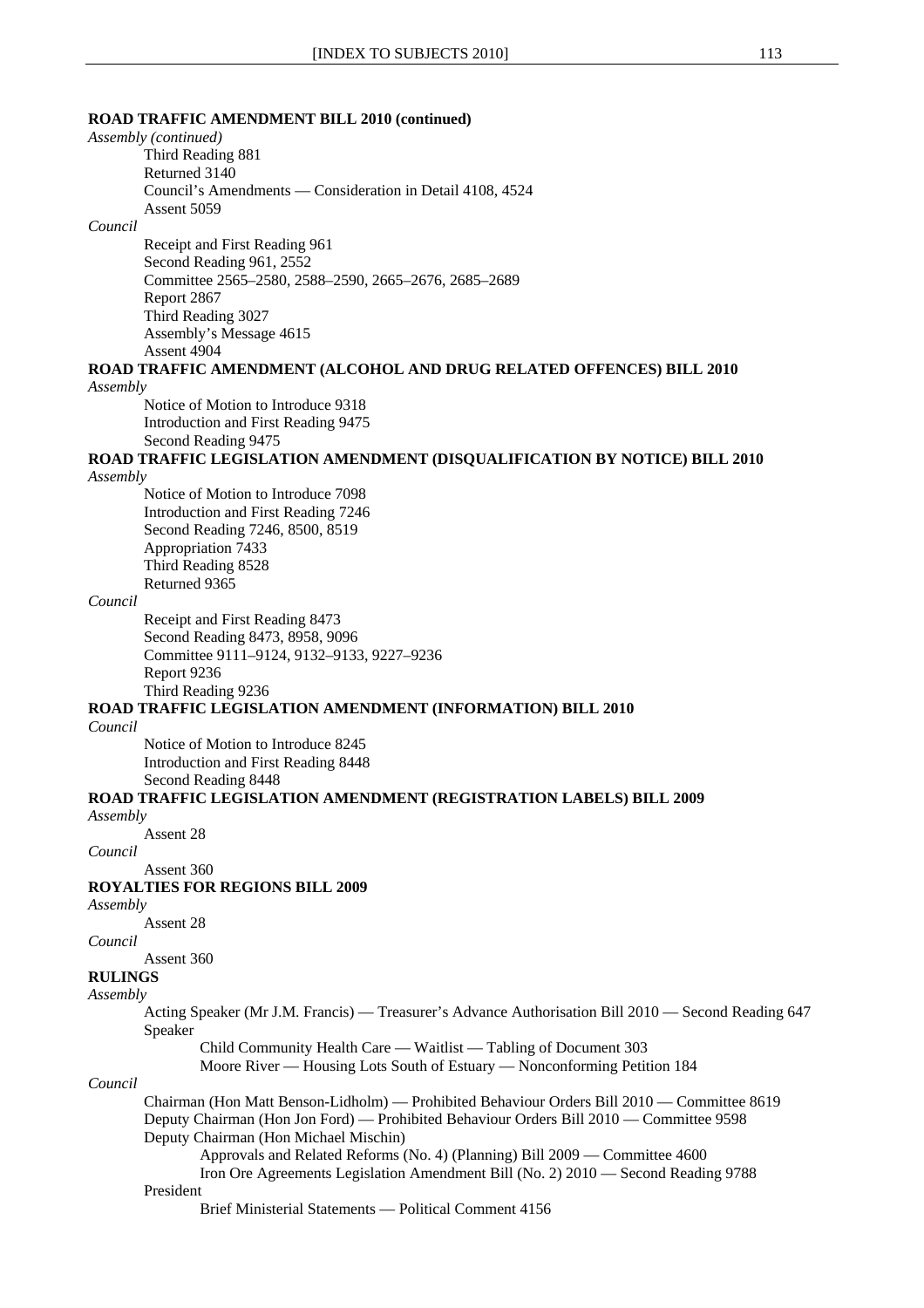# **RULINGS (continued)**

*Council (continued)*

President (continued)

Fair Trading Bill 9615

Iron Ore Agreement Legislation Amendment Bill (No. 2) 2010 — Second Reading 9789

Mutual Recognition (Western Australia) Bill 2010 — Referral to Standing Committee on Uniform Legislation and Statutes Review 8467, 8586

Railway (Roy Hill Infrastructure Pty Ltd) Agreement Bill 2010 — Discharge of Order and Referral to Standing Committee on Legislation 7327

Witness Summons — Parliamentary Precinct — Matter of Privilege 1024

**– S –** 

# **SARUBIN, MARKKU AND WILHELMINA**

*Council*

Mining Tenement — James Price Point Kimberley — Statement (Hon Robin Chapple) 5708 **SCIENCE AND INNOVATION** *Assembly* Arts Investment — Integration with Science and Education Programs 3867 ChemCentre — Research Activities 8217 Chemistry Centre WA — Midyear Financial Projections — Three Per Cent Efficiency Dividend 1613 CSIRO — South West WA Sustainable Yields Project — Statement by Minister for Water 599 De Laeter, Emeritus Professor John — Condolence — Statement by Minister for Science and Innovation 6275 Fire Detection Technology Award — Landgate — Statement by Minister for Lands 755 National Broadband Network — Federal Liberal Party's Plan 5362 National Science Week — Shopping Trolley Science 5884 Square Kilometre Array Pathfinder Radio Telescope — Per Cent for Art Requirement 160 *Council* Biotechnology Incubator — Development 9243 Gravity Discovery Centre 1064, 2677, 3059, 7041 Independent Science Innovation and Technology Council — Creation 6085 Information and Communications Technology — Funding 7210 Kimberley Science and Conservation Strategy 4878; Statement by Minister for Environment — Motion 3400, 4407, 4416 National Broadband Network 3575, 5450; Motion 5783; Statement (Hon Matt Benson-Lidholm) 5835 Science and Innovation Council 9611 Scitech — Lease at City West 4877, 6256 Square Kilometre Array Pathfinder Radio Telescope 9839; Statements by Parliamentary Secretary 979, 4561 State Broadband Network — Cancellation 8262 Telecommunications Infrastructure — Common-use Arrangement 8262 Thomson, Jim — Winner New Inventors 2010 People's Choice Series Award — Statement (Hon Helen Bullock) 7602 WA Science and Innovation Review — Board Membership 3579 Western Australian Biotechnology Industry Development Strategy — Funding 6608 Western Australian Technology and Industry Advisory Council — 2008–09 Annual Activity Report 5974 **SENIORS AND PENSIONERS** *Assembly* Ambulance Dental and Ancillary Care — Concessions 2819 Art Gallery of Western Australia — Entry Concession 2820 Cost-of-living Increases — Impact 5510, 5511, 5731, 5732 Country Age Pension Fuel Card Scheme Expansion 2914 Statement by Minister for Regional Development 5335 Statistics 3161 — Supplementary Information 4686 Department of Housing — Retirees WA Incorporated — Lease-for-life Residents 5193 Government Payments and Concessions — Delivery Streamlining 2921 Home Security Device Rebate — Applications 529 Household Fees and Charges Increase — Comments by Premier 5040, 5041, 5353, 5355 Karrinyup Lakes Lifestyle Village — Retirement Village Legislation — Notice of Motion 7880; Motion 8071; Amendment to Motion 8088; Motion, as Amended 8089 National Parks — Entry Concession 3003 Photographic Identification — Grievances 862, 9148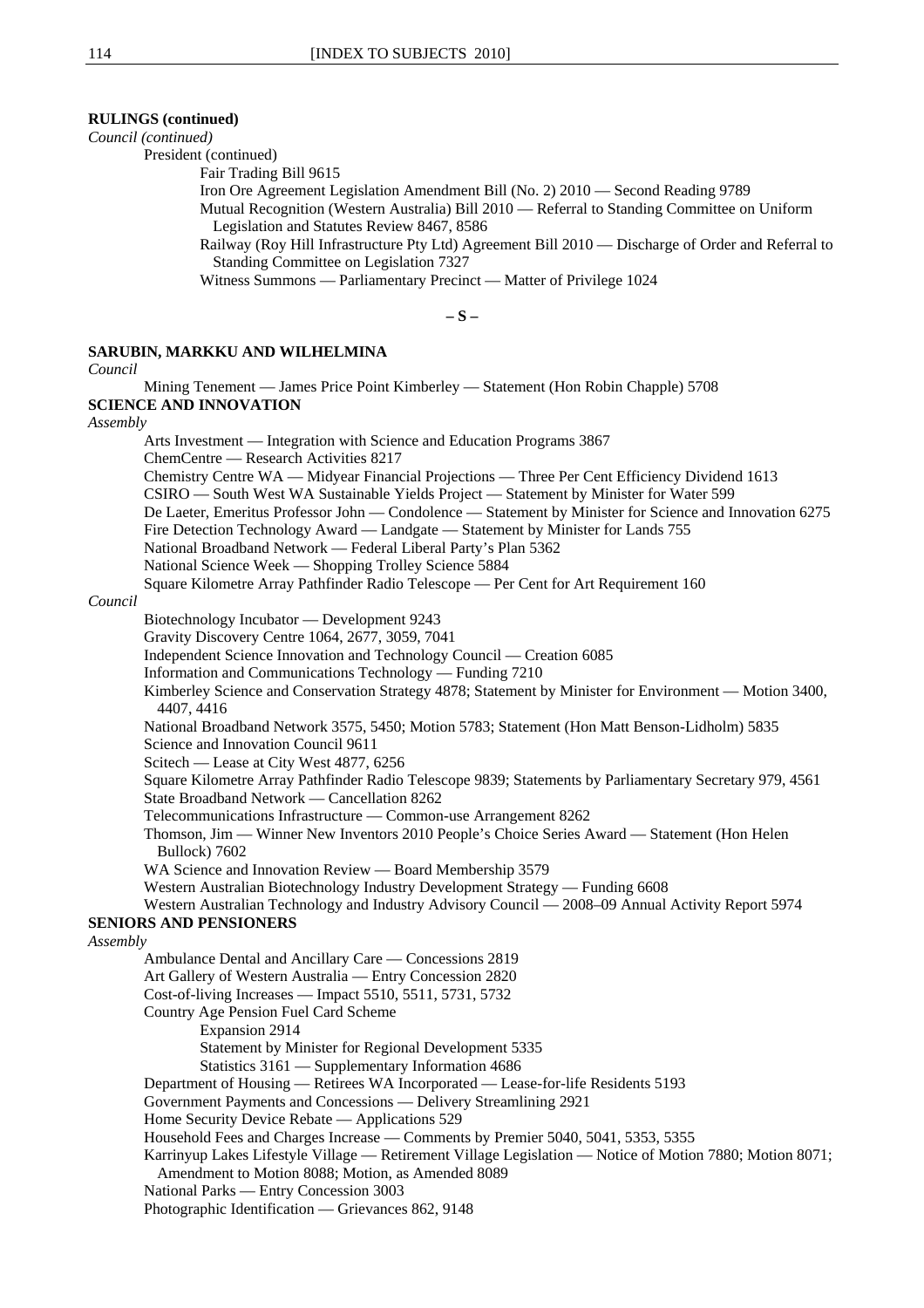### **SENIORS AND PENSIONERS (continued)**

*Assembly (continued)* Rates and Emergency Services Levy — Rebate 2819 Rottnest Island — Accommodation Concessions 2820 Seniors Card 528, 2401; Petition 8488 Taxi Services — Subsidy Scheme 2820 Travel Concessions — Review 4105 Water Usage — 50 Per Cent Concession Rate 5153 *Council* Balcatta Underground Power Project — Pensioner Discount 4921 Cost-of-living Rebate Scheme Seniors Card Holders 8627 Timeline 4883, 5554, 5681 Motion 8928 Statement by Minister for Seniors and Volunteering — Motion 7563, 7975, 8432, 8441 Country Age Pension Fuel Card Scheme — Expansion 2854 Household Fees and Charges Increase — Impact 5302 Seniors — Statistics 7406 Seniors Card 7406, 8627 Social Housing — Design — Accommodating the Aged and Disabled 7866 Training Programs — Subsidy for the Unemployed 1443 Travel Concessions — Free Public Transport 6091 — Statement (Hon Ed Dermer) 6120 Underground Power Program — 50 per cent Rebate 4604 **SMALL BUSINESS** See "*Commerce*" **SPORT AND RECREATION** *Assembly* Aboriginal Sport and Recreation Organisation — Services 7540 Active Regional Communities Program — Overview 8051 Alcohol Bans in Aboriginal Communities — Government Support Services 6206 Boating Facilities — West Roebuck Bay, Broome 3347 Claremont Football Club — Upgrade — Government Funding 8716, 9496 Commonwealth Games — Western Australian Representatives 9180; Statement by Minister 7744 Communicare — Sport and Active Recreation Program 6494 Community Participation Funding Scheme — Statement by Minister 4063 Community Sporting and Recreation Facilities Fund 3917; Statement by Minister 532 Danny Green – Paul Briggs Boxing Match — Investigation Outcome — Statement by Minister 8317 Department of Sport and Recreation Basketball in Schools Program Indonesia 4331 Midyear Financial Projections — Three Per Cent Efficiency Dividend 1621–1623 Singaporean Swimming Pools — Safety Improvement Initiative 4331 English Channel Crossing — Sue Oldham — Statement by Member for Carine 5506 Great Northern Football League Grand Final — Railways Win — Statement by Member for Geraldton 8206 Hockey Hall of Fame — Western Australian Inductees — Statement by Minister 3894 Interschool Equestrian Championships — Great Southern Grammar — Statement by Member for Albany 2628 Kingsley Woodvale Junior Cricket Club — Statement by Member for Kingsley 633 Lake Kepwari Recreation Facility Collie — Opening 1987 ME Bank Stadium — Redevelopment — Rectangular Design 3265 Perth Arena 550, 640; Statement by Minister 4451 Perth Motorplex — Competitors' Insurance 81 Perth Wildcats — National Basketball League Champions — Statement by Minister 754 Louv, Richard — Nature Play WA — Children and Nature Network — Statement by Minister 2596 Skate Park — Mirror Park Ocean Reef — Petition 6936 Southern Wheatbelt — Sporting and Youth Programs 5997 Sport and Active Recreation Programs — Child Safety 8214 Sport and Recreation Infrastructure — Developments and Programs 9190 State Netball Centre — Funding 2742 State Rugby Headquarters — Development 7126 State Trail Bike Strategy — Progress 8754 Target Rifle Shooting — Queens Prize Victory — Gary Carlsen 7782 Trail-quad Bike and Off-road Vehicle Accidents — Hospital Emergency Admissions 1279 Ulysses Motorcycle Club — Statement by Member for Albany 632 V8 Supercars Championship Series — Barbagallo Raceway — Statement by Minister 5036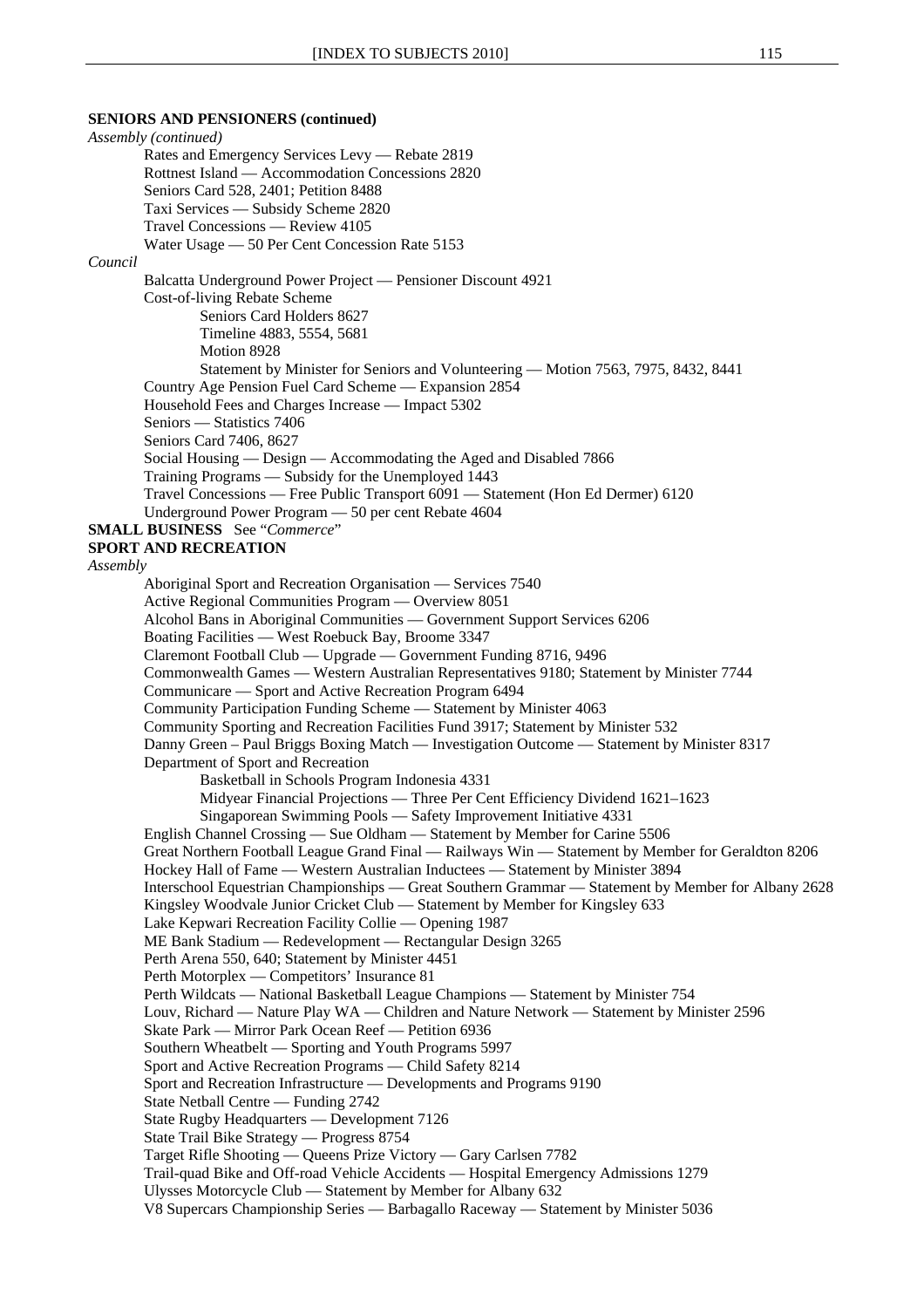# **SPORT AND RECREATION (continued)**

*Assembly (continued)* Yachting — Clipper Fleet Visit from Cape Town — Statement by Member for Geraldton 2120 *Council* 2018 Commonwealth Games Bid — Feasibility Study 357, 406 2018 FIFA World Finals Cup Bid — Stadium Construction 3185 Albany Leisure and Aquatic Centre — Funding 1454 Barbagallo Raceway — Upgrade Funding 1457 Champion Lakes — Whitewater Park Funding 3764, 4624 Cleanest Beach Award — City of Rockingham — Statement (Hon Phil Edman) 2063 Cricket Test Matches in Perth — Hosting Rights 2231 Cycling 936, 1452, 2080; Statement by Minister for Transport 924 Danny Green – Paul Briggs Boxing Match Inquiry 4918, 4922, 5297, 6251, 7036, 7211, 7316, 7565 Investigation Outcome 8257, 8434 Medical Advice 5830 Danny Green – Roy Jones Junior Boxing Match 2056, 2234, 2460 Kitesurfing Area — Mullaloo Beach — Petition 5545 Major Stadia Task Force — Briefing 2223 ME Bank Stadium — Redevelopment 3223 Multipurpose Stadium — Ministerial Briefing 2223 Professional Combat Sports Commission Process 6433, 6609, 6777 Recreational Trailbike Riders' Association of WA — Government Funding 9414 Red Bull Air Race — Admission Charge 2230 Speed Dome, Midvale — Plans 7405 State Trail Bike Strategy — Funding 9414 Subiaco Oval — Redevelopment — Briefing 2223 **STANDARDISATION OF FORMATTING BILL 2009** *Assembly* Receipt 1510 First Reading 1932 Second Reading 1932, 4247 Third Reading 4250 Assent 5059 *Council* Second Reading 388 Committee 390 Report 428 Third Reading 941 Returned 4200 Assent 4774 **STATE DEBT, SELECT COMMITTEE INTO** *Assembly* Establishment — Notice of Motion 4235; Motion 6709, 7158 **STATE DEVELOPMENT** See also "*Mines and Petroleum" Assembly* 2010 World Expo — Shanghai, China — Statement by Premier 3591 Bright Blue Communications Pty Ltd — Government Contract 6054 Deepwater Port and Industrial Precinct, Anketell — Consultation with Traditional Owners 3879 Economic Recovery since Global Financial Crisis 203 Farmers — Financial Pressure — Government's Response 900 Government Investment in Pilbara — Pilbara Cities Program 206 Iron Ore Fines — Royalties Concession Removal 776, 777, 1949, 2008, 4223, 4224, 4226, 4230 Federal Treasury Secretary's Statement 9306 Robe River Mesa J Mine — Statement by Premier 8972 Liquefied Natural Gas — International Conference and Exhibition, Perth, April 2016 8995 Manufacturing and Engineering — Local Content and Jobs — Notice of Motion 9318; Motion 9508 Oakajee Port and Rail Project Budget 1165 Chinese Manufacturing Work — Standing Orders Suspension Motion 9678; Motion 9678, 9700 Funding 2394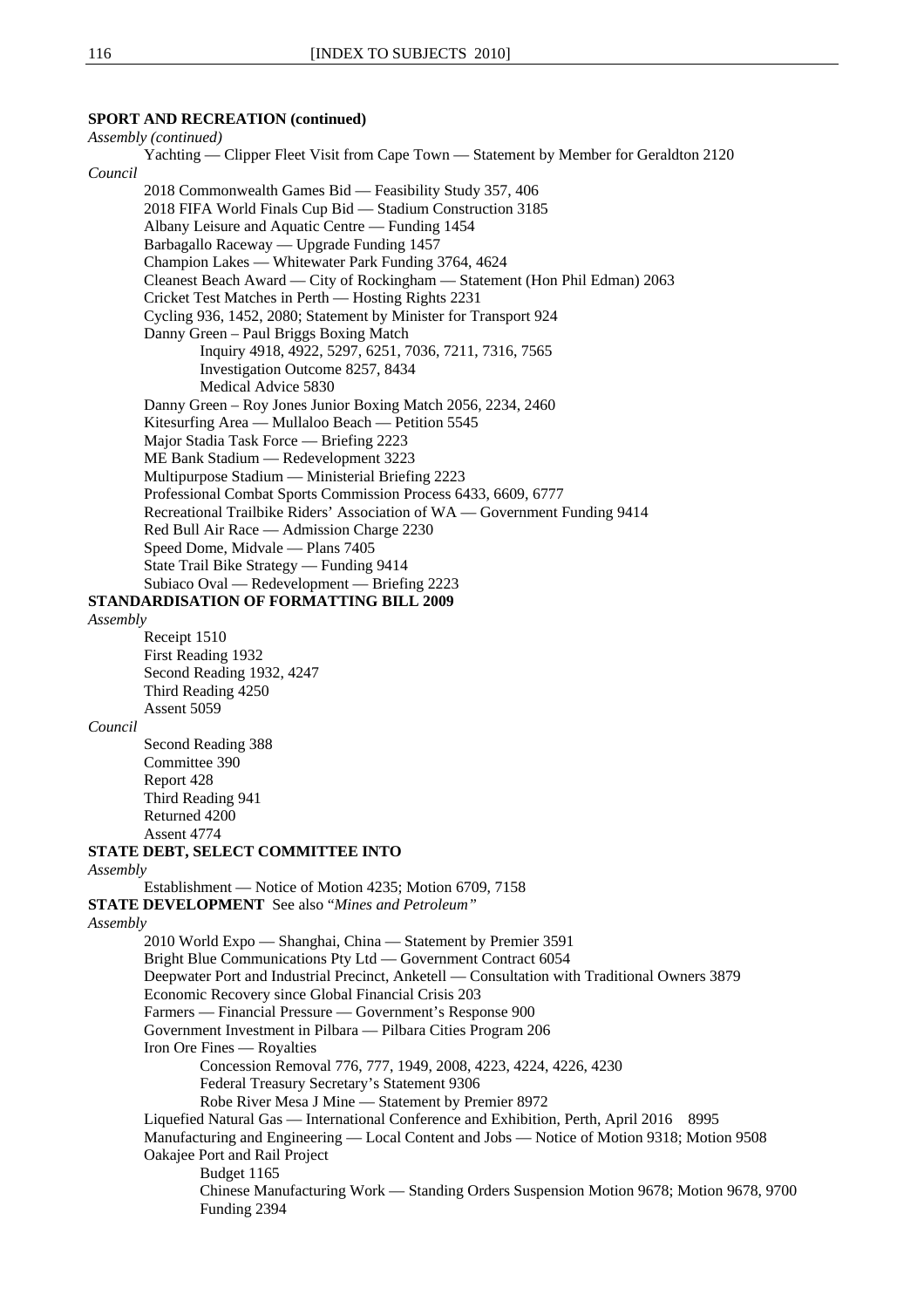# **STATE DEVELOPMENT (continued)**

*Assembly (continued)* Oakajee Port and Rail Project (continued) Government Accountability 9689 Progress 897 Resource Super Profits Tax — See "*Mines and Petroleum*" and "*Federal Government"* Resources Boom — Government Management 667 Sister State Relationships — Cultural Exchange Projects 3347 State Agreement Acts — Local Government Rate Concession — Grievance 4646 State Budget 2010–11 — Implications for Economy 1500 Western Australia – China Relationship — Statement by Deputy Premier 5846 Western Australian Exports — Total Value 8581 *Council* Anketell Deep Water Port — Consultation with Traditional Owners 9782 FIFA World Cup Finals Bid — Stadium Provision 3185 Gas-intensive Projects — Proponent Negotiations 7215 Iron Ore Fines — Royalties Concession Removal 2426, 2429 James Price Point — Tourism Funding 9840 Oakajee Port and Rail Project — Budget 1165 Resources Boom — Local Business Opportunities 7311, 7566 Skilled Migration WA — Statement by Minister for Training and Workforce Development 978 State Agreement Acts — Compliance — Full-time Equivalent Staff 9241 Wagerup Alumina Refinery — Licence Extension 4218 **STATE FINANCE** *Assembly* Americas Trade Office, California — Closure 2374 Annual Report on State Finances — As to Tabling 7273 "Audit Results Report" — Financial Management Controls 8512 Budget 2010–11 Costs and Estimates — Notice of Motion 2304; Motion 2503; Matter of Public Interest 3461 Cut-off Date for Decisions 1495, 1497, 2293 Department of Corrective Services 18 Department of Health 18 Economic Regulation Authority 5197, 5198 "Facilitate the Centre for Excellence and Innovation in Infrastructure Delivery" — Removal 5190 Forward Estimates 3454, 3457 Health Funding 3634 Improved State Growth and Tax Deferrals 5198 Land Tax Revenue 6688 Project Management — Whole-of-government Shared Corporate Services Reform 5190 Public Sector — Value-for-money Audits 5189 Royalties for Regions Funding 19 Western Australian Economy 1500 Capital Works Projects — Cost 5145 Commonwealth Grants — 2008–09 Financial Year 1596 Council of Australian Governments (COAG) 1497, 1945, 1947, 2005 Debt Increase — Matter of Public Importance 3778 Goods and Services Tax Revenue 463, 1497, 1945, 1947 Government Departments and Agencies — Fees and Charges Increase — See "*Public Sector*" Government Works Reform Program — Value-for-money Audits 5189 Household Fees and Charges Increase Aged Pensioners — Premier's Comments 5040, 5353, 5355 Dividends Increase to Treasury 5169 Electricity 3261, 5604, 5887, 7878, 7879, 8042, 9304–9306 Forward Estimates 3454, 3457 Gas 5734, 5735 Hardship to Families 3260, 5116 Legality 15, 16 Local Government Rates 5356, 5357, 5739, 5740, 5888 Matters of Public Interest 474, 2748, 3457, 8053, 9319 Notice of Motions 2304, 5605; Motions 2503, 5753 Petitions 3088, 4234, 5334, 9316, 9317, 9467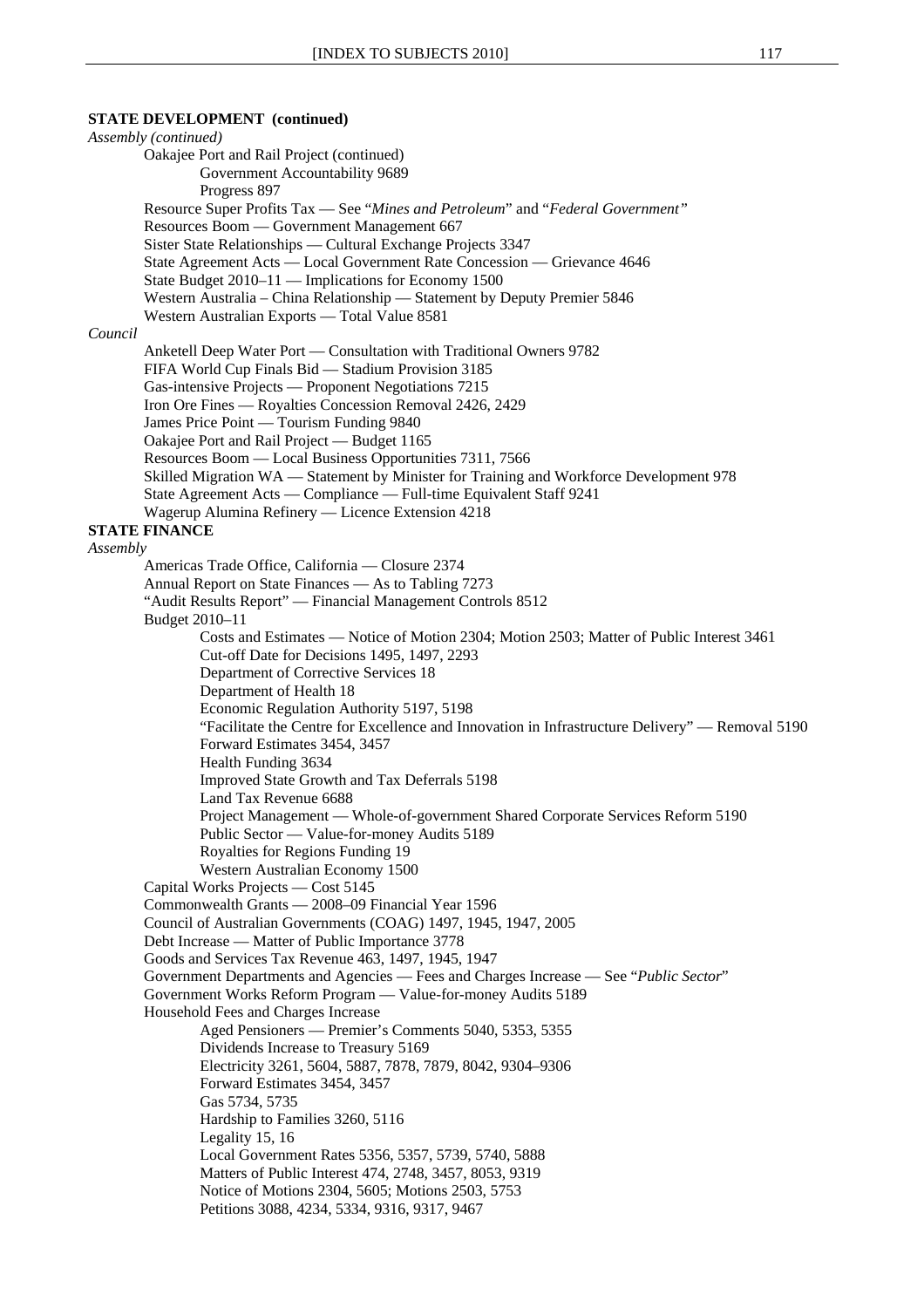# **TELECOMMUNICATIONS (INTERCEPTION) WESTERN AUSTRALIA AMENDMENT BILL 2010**

*Assembly*

Notice of Motion to Introduce 5046 Introduction and First Reading 5336 Second Reading 5336, 7467, 7762, 7796 Consideration in Detail 7771–7781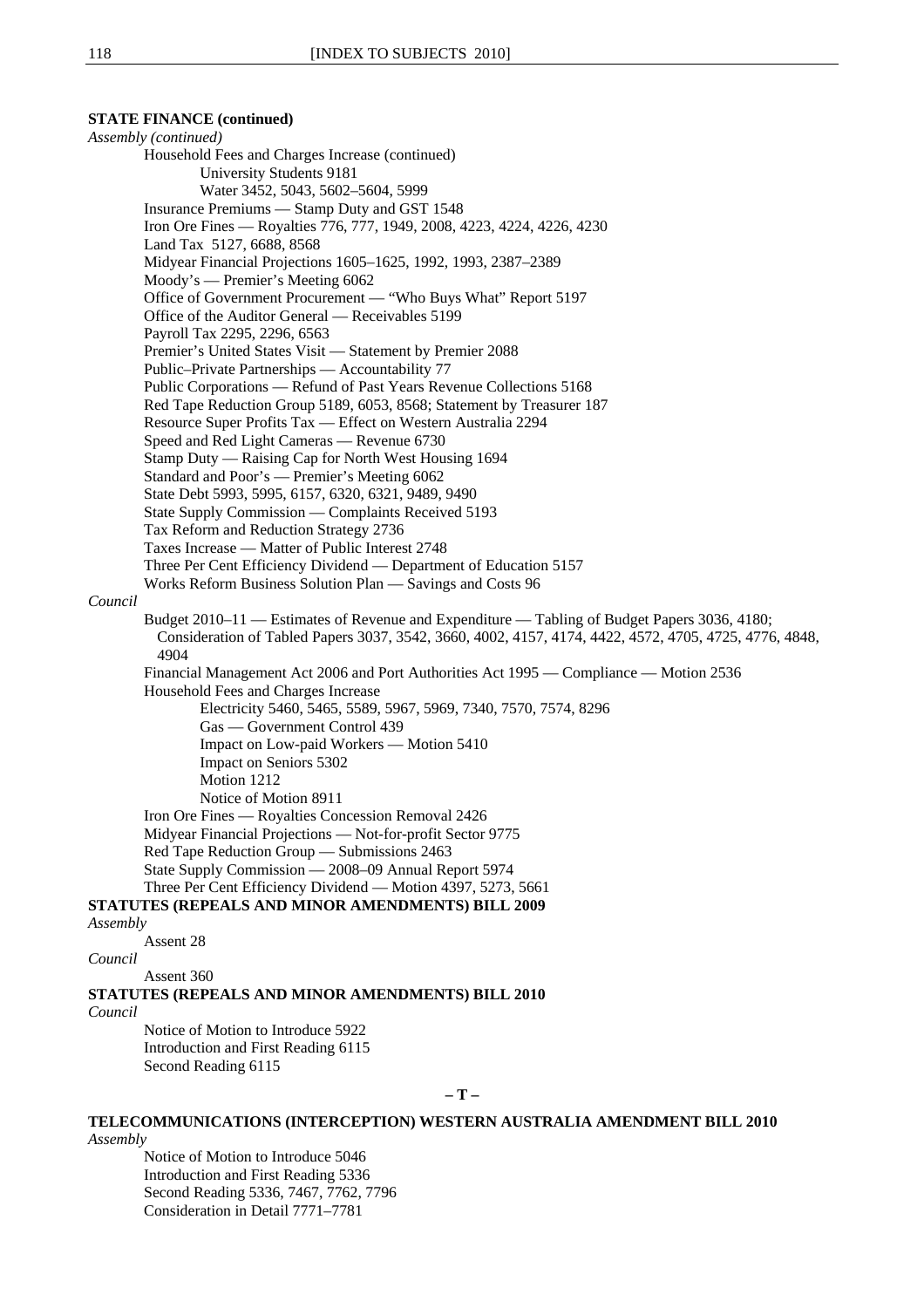# **TELECOMMUNICATIONS (INTERCEPTION) WESTERN AUSTRALIA AMENDMENT BILL 2010 (continued)** *Council* Receipt and First Reading 7856 Second Reading 7856 **THOMPSON, HON IAN DAVID**  *Assembly* Former Speaker of the Legislative Assembly — Condolence Motion 1 **TOODYAY BUSHFIRE** See "*Fire and Emergency Services*" **TOURISM** *Assembly* 2011 ISAF Sailing World Championships — Sponsorship 2829 Doherty, Saskia — One Movement for Music 2009 Conflict of Interest Allegation 293, 1639–1642, 1687, 1999; Personal Explanation by Minister 210 Employment with Tourism Bodies 293, 1554 — Statement by Minister 186 Reinstatement at Tourism WA 1680 Domestic Marketing Campaign 2010–11 — Statement by Minister 7615 Events in Regional Western Australia 8996 Eventscorp Art Gallery of WA — Partnership Agreement 4371 *The Graduate* — Funding 7017 "Extraordinary Taxi Ride" — Conclusion 3769 Hospitality Industry — Animals in Dining Areas — Petition 753 In the City Music Festival — Previous Government Approval 89 Minister for Tourism Performance — Notice of Motion 7422 Visit to Malaysia and Singapore — Statement by Minister 2897 Music, Arts, Surf and Style (MASS) Festival 528, 780, 781, 784, 908, 909, 1555, 1556 Naturebank Program — Kurrajong Commercial Safari Camp — Statement by Minister 6656 One Movement for Music Festival 2009 ARIA Awards 65 Audit 2820 Conflict of Interest Allegation 1639–1642, 1687, 1999 Doherty, Saskia *See above* Financial Return 9080 Free Tickets 66, 1687 Fully-paid Tickets 65 Funding and In-kind Support 1554 One Movement for Music Festival 2010 Eventscorp Funding 9078 Financial Value 9387 Government Support 7637 Healthway Sponsorship 8903, 8904 Sponsorship 9386 Ticket Issue 8907 Tourist Attendance 8106 Oprah Winfrey — Australian Visit — Minister's Knowledge 6681, 6682 Patjarr Community — Training and Employment Opportunities 5115 Perth International Arts Festival — Pan.Optikum — Statement by Minister 6924 Red Bull Air Race 3875, 7474 Rottnest Island — Aboriginal Burial Ground 1646; Accommodation Concessions 2820 Shack Site Communities — Petitions 25, 26, 257, 469, 470, 675, 676, 859, 1928, 1929, 3269, 3270, 3426 Tourism Industry 5357; Notice of Motion 5046; Motion 5373 Tourism Western Australia Chinese Market Advertising 8904 Corruption and Crime Commission Briefings — Attendance 1641 Jetstar Airways Agreement — Statement by Minister 5594 Letter to Sunset Events regarding Funding 7954 Singapore Airlines — Memorandum of Understanding — Statement by Minister 6786 Western Australian Tourism Commission — Midyear Financial Projections 1624

#### *Council*

Accommodation Development Review 1345, 1433, 1435 Browse LNG Project Kimberley — Tourism WA Report 6118, 6119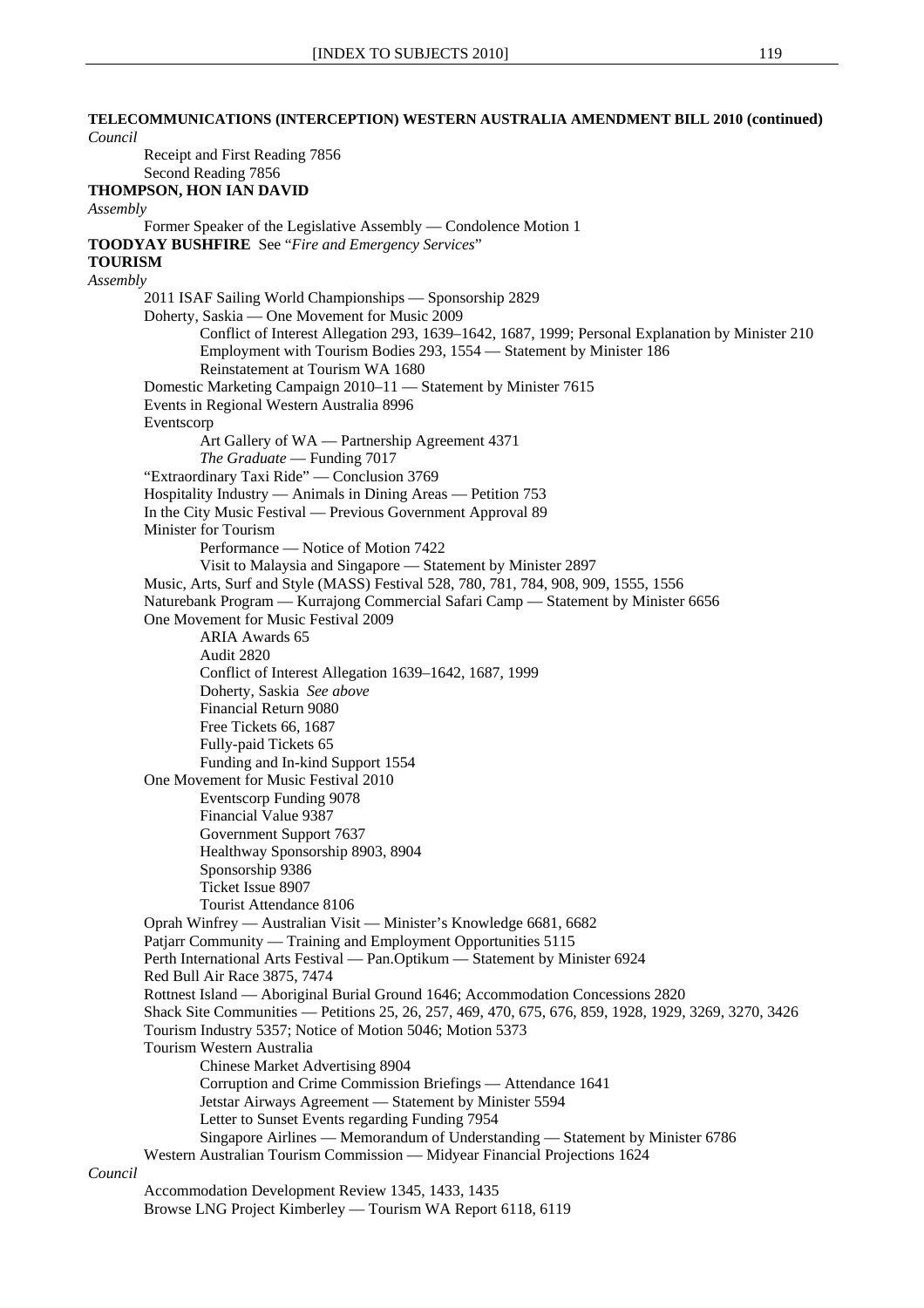**TOURISM (continued)** *Council (continued)* Cricket Test Matches in Perth — Hosting Rights 2231 Cruise Ship Industry 1431, 1432 Danny Green – Roy Jones Junior Boxing Match Economic and Media Impact 2056 Funding Request 2460 Government Funding Priorities 2234 Eventscorp — Advertised Events Funding 6654 "Experience Extraordinary" Campaign Cost and Comparative Analysis 1476 Expenditure 2283 UK Cabs Cost 3252, 6483 Value Adding 2284 "Experience Perth — Tourism Development Priorities 2010–2015" — Jones Lang LaSalle Report 1436 "Extraordinary Taxi Ride" Advertising Costs 1746 Cost and Comparative Analysis 1476 Filming Murujuga Rock Art 3061 Government Funding Priorities 2234 Kalgoorlie–Perth Leg 1476–1477 Karratha–Broome Leg 1477 Marketing Campaign 1433 Success Rating 4758 Sydney-based Agency HOST — Contract Details 1475 Taxi Modifications 1476 Website — Special Deals Section 2234 Federal Funding for Marketing 2230 Holiday at Home Campaign — Boost to Economy 6088 Liquor Control Amendment Bill 2010 — Impact on Hospitality and Tourism Industry 7571 Margaret River Coalmine — Impact on Visitor Numbers 6436, 6607 CowParade — See "*Culture and the Arts*" Tourism Industry — Statistics 5300 Minister for Tourism Commissioners of Tourism Western Australia — Dealings 4798 Travel — Destinations and Dates 6483 One Movement for Music Festival 2009 — Public Sector Commissioner's Report 6655 Oprah Winfrey — Australian Visit Statement (Hon Ljiljanna Ravlich) 6639 Statement by Minister for Transport 6642 Peel Region — Statement (Hon Ljiljanna Ravlich) 4445 Red Bull Air Race 2230, 3705 Regional Tourism Review Report 1345, 1472, 1473 Rottnest Island 6605, 6605, 9462 School Holiday Dates Change — Impact on South West 4723 Shack Site Communities — Petitions 360, 361, 408, 923, 977, 1077, 1283, 2153, 2534 South West Karri and Jarrah Forests — Bauxite Mining 5827 Strategic Plan 2008 to 2013 — Building for the Future — Indigenous Program Development 1475 Tourism Council Western Australia — Recurrent Funding 6129 Tourism Industry 5711 9840 Tourism Policy — Motion 8430, 8911 Tourism Portfolio 406, 407 "Tourism 2020 — A Chance to Have Your Say" — Discussion Paper — Document Release 1436 Tourism Western Australia Advertising Agency Tender 1908 Board of Commissioners — Ex-gratia Payments 6783; Chairman 6125; Membership 6126 Buckland, Stephanie — Acting Chief Executive Officer 4033 Budget 2584 EventsCorp Advisory Board 6128 Industry Development Division 2584 International Office Closure 6127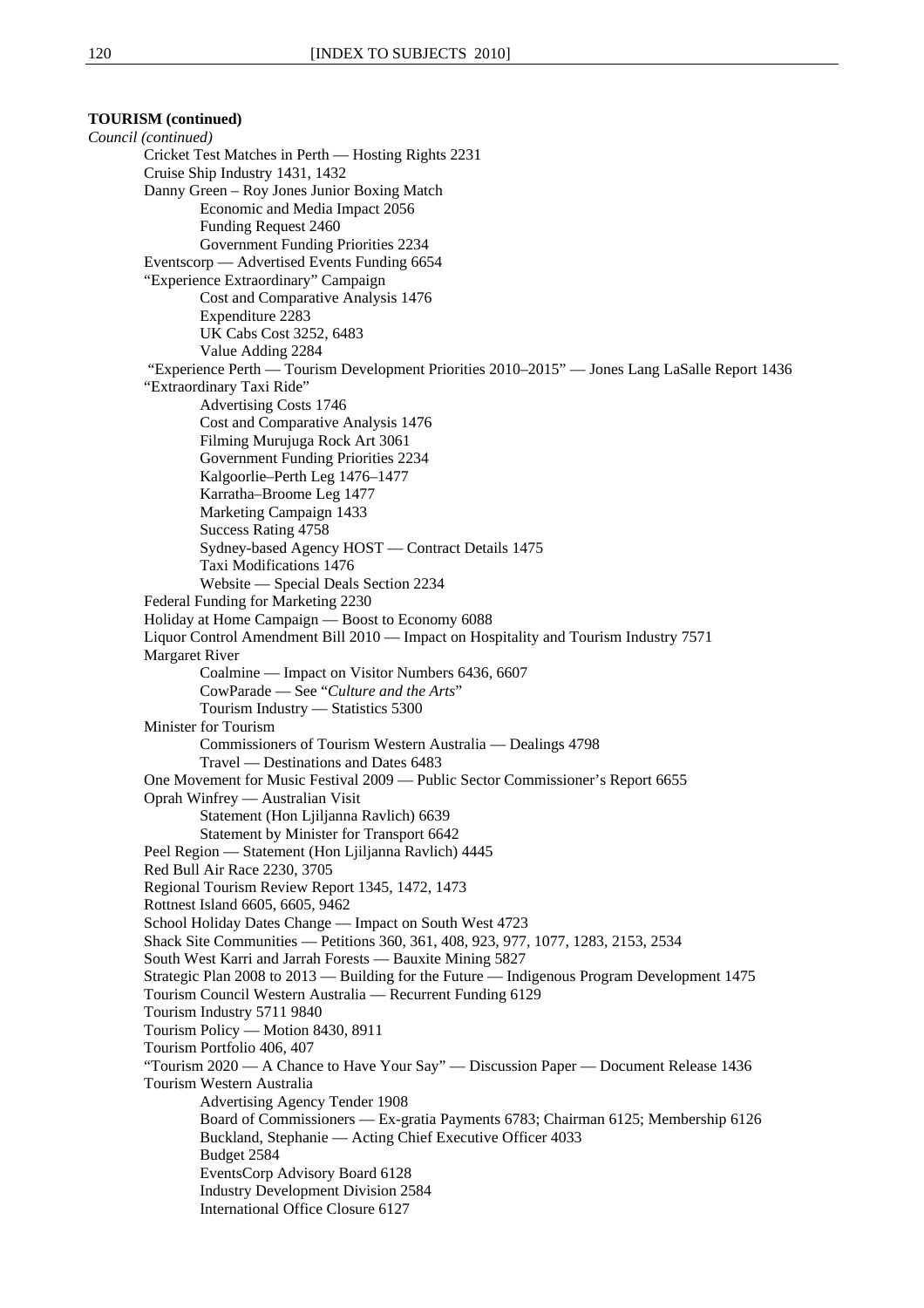**TOURISM (continued)**

# *Council (continued)*  Tourism Western Australia (continued) Jetstar Airways Agreement 5682, 6774; Statements (Hon Ljiljanna Ravlich) 5588, 5709 Landbank 6129 Naturebank 6129 Perth Hotel Investment Survey 1814 Responsibilities Transfer to other Government Agencies 6129 Restructure 992, 2582, 2591, 2592, 3191, 3394, 3531, 3542, 5593, 5711, 6127 Strategic Plan 2008 to 2013 Building for the Future 1430, 1431, 1474, 6128 Top 15 Infrastructure Projects 6128 World's Best Practice Model 6127 Western Australian Indigenous Operators Committee Review — Report 1345, 1431, 1474 **TRADE MEASUREMENT LEGISLATION (AMENDMENT AND EXPIRY) BILL 2010** *Assembly* Notice of Motion to Introduce 3778 Introduction and First Reading 3897 Second Reading 3897, 6346 Third Reading 6349 Returned 9526 Council's Amendments — Consideration in Detail 9729 *Council* Receipt and First Reading 6468 Second Reading 6468, 9247 Committee 9249–9250 Assembly's Message 9630 Remaining Stages — Standing and Temporary Orders Suspension Motion 9392 Report 9393 Third Reading 9393 **TRAINING AND WORKFORCE DEVELOPMENT** *Assembly* Australian Vocational and Higher Education Exhibition — Vietnam 6568 Central TAFE — Redevelopment 1693 Clarkson Trade Training Centre — Capital Works 5145 Department of Training and Workforce Development — Midyear Financial Projections 1617, 1622 Fitzroy Crossing 107, 132 Great Southern TAFE — WorkSafe Inspection — Improvement Notices Issued 1558 Green Skills — Environmental Training Organisation — Statement by Member for Maylands 631 *Council* Aboriginal Workforce Development Centre — Statements by Minister 924, 3657 Access All Areas — Training for the Disengaged and Disadvantaged — Funding 1059, 1092, 1252; Statements (Hon Ljiljanna Ravlich) 1127, 1262 Apprentices and Trainees 2010–11 Funding 3059 — Statement (Hon Ljiljanna Ravlich) 3219 Apprenticeship Cancellations and Suspensions 2165; Statement (Hon Ljiljanna Ravlich) 2196 (Tabling of Paper 2197) Comparison with Institutional-based Trainees 4620 Decline 2424, 3390 Employment in Public Sector 1911–1918, 2236–2253, 2460, 2461 Fast-track Apprenticeships — Number 3576 Funding 4994, 5975 Number in Training 934, 963, 988–990, 1018; Statement (Hon Ljiljanna Ravlich) 3419; Statement by Minister 3421 Training Contract Variations 8259 Australian Centre for Energy and Process Training — Student Enrolment 9833 Australian Training Awards — Statement by Minister — Motion 1753 Budget — Statement (Hon Ljiljanna Ravlich) 3219 Careers Education and Employment Expo 1254 Central Institute of Technology 4202, 5456 Central West TAFE — Change of Name to Durack Institute of Technology 1443 Certificate III Asset Maintenance (Cleaning Operations) — Minimum Hours 6252 Certificate in General Education for Adults (CGEA) — Curriculum Hours and Places Available 8307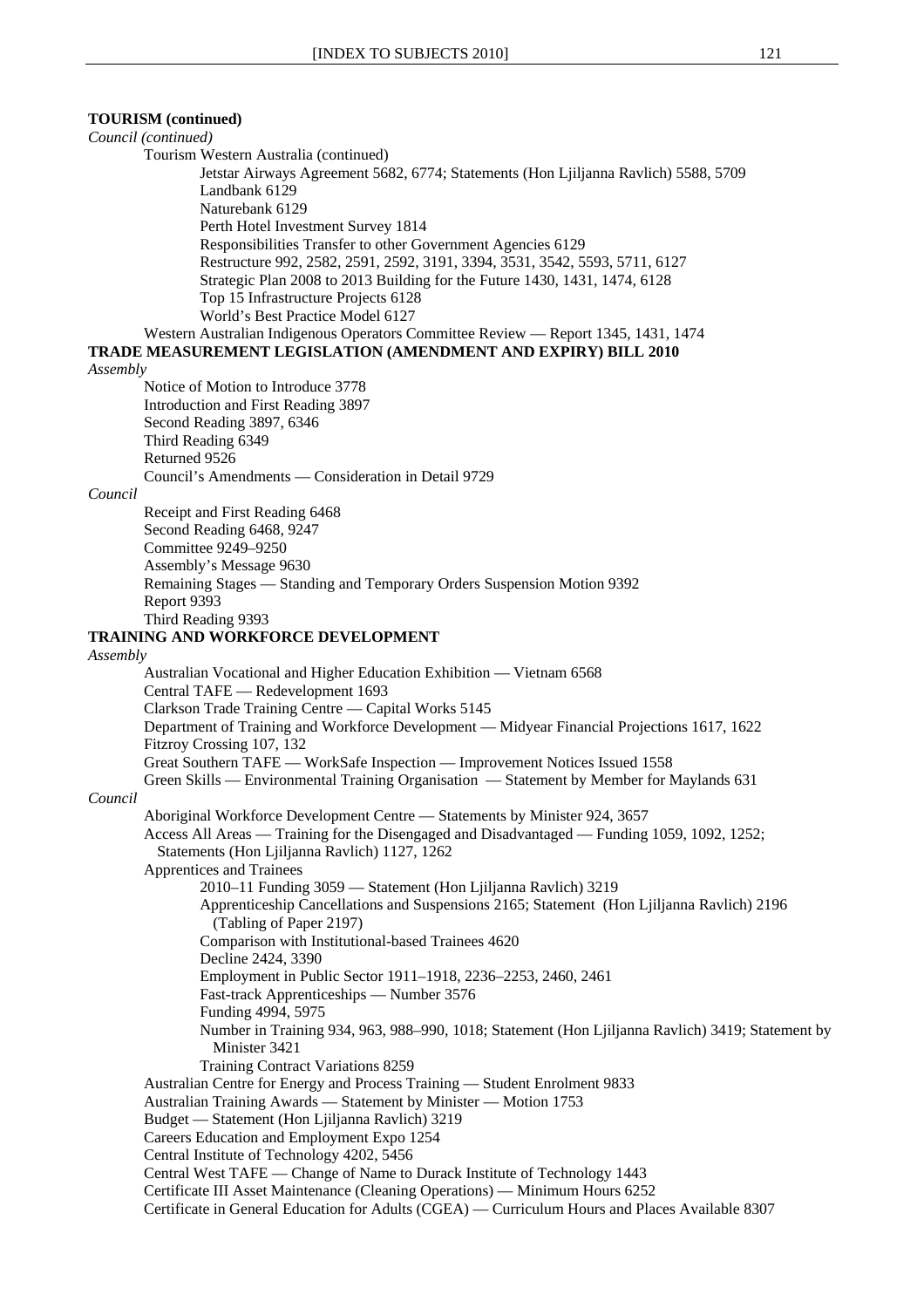### **TRAINING AND WORKFORCE DEVELOPMENT (continued)**

*Council (continued)* Certificate IV in Enrolled Nursing — Course Availability 2167 Challenger Institute of Technology — Improvement Notices 4202 Challenger Institute of Technology – Murdoch University — Applied Degree Pathways Partnership 2232 Challenger TAFE — Change of Name to Challenger Institute of Technology 1443 Curtin Vocational Training and Education Centre 4919, 4920 C.Y. O'Connor College of TAFE — Improvement Notices 4204 Department of Training and Workforce Development Advertising Budget 1442 Budget — Three Per Cent Efficiency Dividend 1445 Complaints and Misconduct Management 8154 Full-time Equivalent Employment 1444–1445 Misconduct Complaints 7979 Payments to Not-for-profit Organisations — Policy 1471 Reform Agenda 4205 Strategic Plan 5826 Three Per Cent Efficiency Dividend 1445 Durack Institute of Technology 1443, 4204 Firefighter Development Program — Trainee Assessments 4619 Fly In, Fly Out Workforce — Perth Airport Congestion 372; Adjournment Debate (Hon Ljiljanna Ravlich) 399 Government Achievements — Statement by Minister 410 Great Southern Institute of Technology 2681, 2856 Great Southern TAFE — WorkSafe Inspection — Improvement Notices Issued — Statement (Hon Ljiljanna Ravlich) 2886; Statement by Minister 2888 High-level Skills Development — Statement by Minister 410 Hon Ljiljanna Ravlich's Comments — Statement by Minister 2065 Institutional-based Training — Comparison with Apprenticeships 4620 Kimberley TAFE — Improvement Notices 4204 Minister's Responsibilities 442; Adjournment Debate (Hon Ljiljanna Ravlich) 450 National Resources Sector Employment Taskforce — Discussion Paper 8309 National WorldSkills Competition Brisbane — Statement by Minister 3014 Polytechnic West 4203, 6090, 6434 Priority Start Building Program 2235, 2236, 7574 Productivity Places Program — Funding 3670, 4169, 4411, 4720; Statements (Hon Ljiljanna Ravlich) 4199, 4751; Statements by Minister 3421, 4753 Reform Agenda January–July 7345–7346 Registered Training Organisations Competency Payments 4621 Courses Availability 9459 Diploma Issue 7037, 7212 Empyrean — Funding 9455 Funding 4199–4200, 4411, 4881, 5975 Productivity Places Program — Funding 4720, 6482, 7347–7348 Bob Maumill Interview 7346 Qualification Profile 8309 Statement (Hon Ljiljanna Ravlich) 4751; Statement by Minister 4753 Variation Process 5975 Standards 7344 Resource Projects — Labour Required 4994 School-based Apprenticeship System — Department Recommendations 1446 Secondary to Tertiary Transition — Support for Students 1446 Skilled Migration WA — Alleviating Future Labour Shortages 1297, 5826; Statement by Minister 978 Skills Centre — Funding Applications 4621 Skills Shortage Building and Construction Industry — In-demand Occupations 1447 In-demand Occupations 1441 Manufacturing Industry — In-demand Occupations 1446 Maritime Industry — In-demand Occupations 1448 Mining Industry — In-demand Occupations 1447 Workforce Development Plan 2232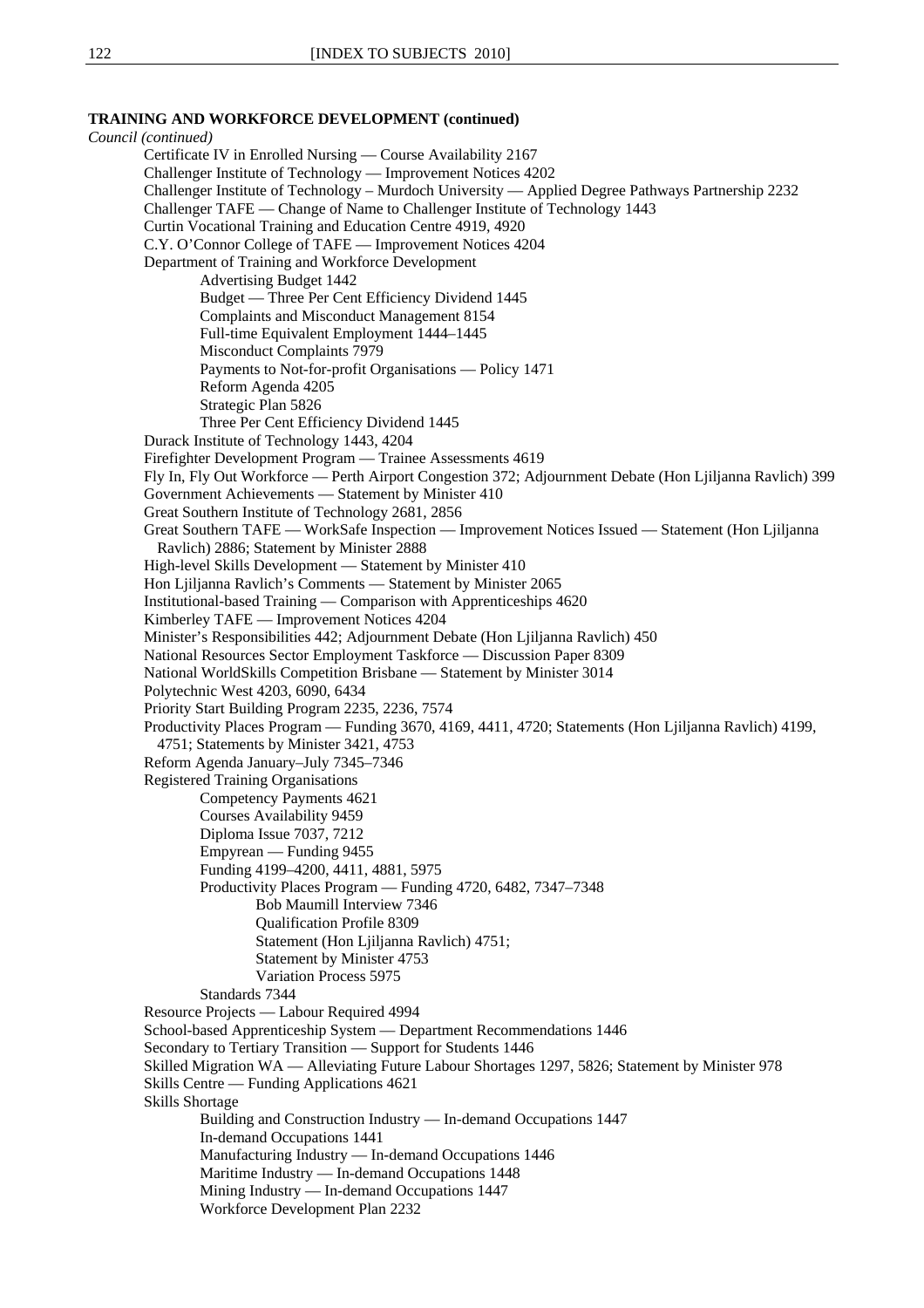# **TRAINING AND WORKFORCE DEVELOPMENT (continued)**

| Council (continued)                                                                                                                      |
|------------------------------------------------------------------------------------------------------------------------------------------|
| Skills West Expo                                                                                                                         |
| Advice to Minister 2055                                                                                                                  |
| Career and Training Opportunities - Statement by Minister 5781                                                                           |
| EOC Group Involvement 1254                                                                                                               |
| Future Government Support 9455<br>Government Expenditure 9454                                                                            |
| West Australian Newspapers — Partnership 9454; Statement by Minister 410                                                                 |
| South West College of TAFE — Improvement Notices 4204                                                                                    |
| State Priority Occupation List — Advisory Groups 7349                                                                                    |
| State Training Board 2234, 2235, 8309                                                                                                    |
| State Training Plan 2010–2012 — Release Date 2234                                                                                        |
| State Training Providers 9456, 9458, 9833                                                                                                |
| Training Accreditation Council — Complaint 7037                                                                                          |
| Training Policy — Motion 7183, 7543<br><b>Training Programs</b>                                                                          |
| 2010-11 Funding - Statement (Hon Ljiljanna Ravlich) 3219                                                                                 |
| <b>Budget Funding 3187</b>                                                                                                               |
| Demand and Supply 4619                                                                                                                   |
| Number of People Disengaged 4170                                                                                                         |
| Subsidy for the Unemployed 410, 1443                                                                                                     |
| Training Providers — National Accreditation Scheme 1442, 2231, 2232                                                                      |
| "Training Together - Working Together" - Geraldton Forum 2233                                                                            |
| "Training WA: Planning for the Future 2009–2018" 1448–1451<br>Unemployed People — Course Fee Exemption — Statement by Minister 410, 1443 |
| Vocational Education and Training — Statement by Minister for Training — Motion 1758                                                     |
| West Coast Institute of Training - Improvement Notices 4203                                                                              |
| Workforce Development Centres Network - Establishment 1451                                                                               |
| Workforce Development Plan 2231, 2232, 5826, 7349                                                                                        |
| Youth Employment — Statement (Hon Ljiljanna Ravlich) 2061                                                                                |
| <b>TRANSPORT</b>                                                                                                                         |
| Assembly<br>Airports and Air Services                                                                                                    |
| Helicopters in Inner City — Landing Facilities 1679                                                                                      |
| Munjina Airstrip — Funding 4894                                                                                                          |
| Perth Airport — Federal Road Funding 5600, 5601                                                                                          |
| Boating                                                                                                                                  |
| Broome - Safe Boat Harbour 3347                                                                                                          |
| Fees and Charges Increase 7471<br>Patrol Vessel 16 1567                                                                                  |
| Peak Season — Infringement Notices and Patrols 1565, 1566                                                                                |
| <b>Bus Services</b>                                                                                                                      |
| Belridge Senior High School - Grievance 5848                                                                                             |
| East-West — Link to Perth-Mandurah Rail Service — As to Petition 3893; Petition 3893                                                     |
| Swan Transit - Forrestfield Electorate - Grievance 863                                                                                   |
| Transperth 7471; Grievance 2599                                                                                                          |
| Chain of Responsibility Legislation - Progress 7530                                                                                      |
| Country Age Pension Fuel Card Scheme<br>Expansion 2914 - Statement by Minister for Regional Development 5335                             |
| Statistics 3161 (Supplementary Information 4686)                                                                                         |
| Cycling                                                                                                                                  |
| Bicycle Paths — Government Commitment 8410                                                                                               |
| Paraburdoo — Removal of Cattle Grid 5129                                                                                                 |
| Velo-City: Perth — Cycling in Western Australia — Debra Mayrhofer — Statement by Member for                                              |
| Gosnells 9687                                                                                                                            |
| Department of Transport — Midyear Financial Projections 1606, 1614, 1620, 1622<br>Drivers Licence Concessions 2820                       |
| Electric Motor Vehicle Conversions — Development in Perth 2120                                                                           |
| Ferries — Restrictions during Red Bull Air Race 3875                                                                                     |
| Fremantle Traffic Bridge — Upgrade Funding 2824                                                                                          |
| Grain Rail Freight Network 7128; Petition 2465                                                                                           |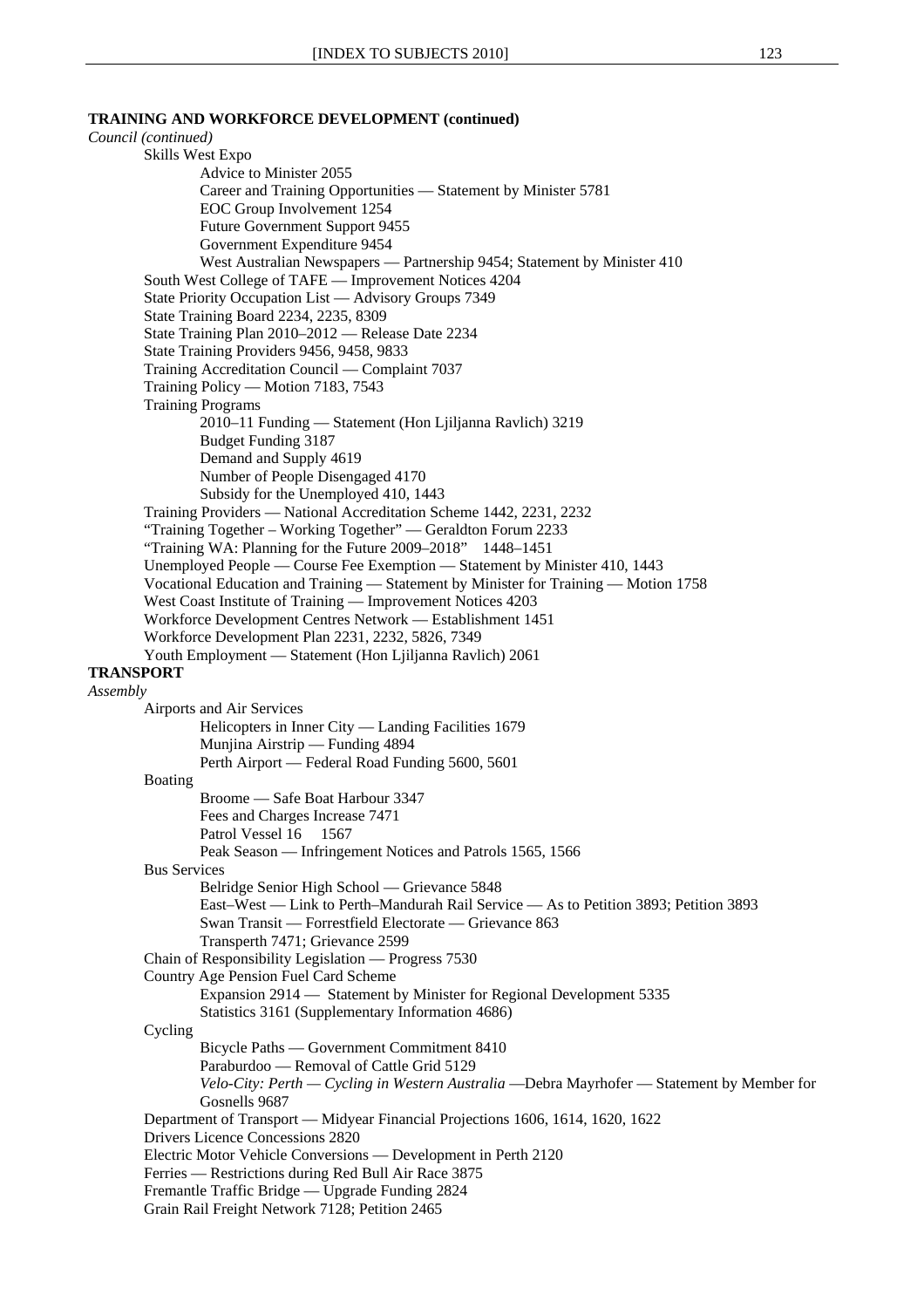# **TRANSPORT (continued)**

*Assembly (continued)* Illuminated Speed Warning Signs — Locations 1679 James Street Bus Bridge Project — Construction Contract 8413 Kununurra Heavy Vehicle Route — Petition 8332 Licensing Information System — Private Information Safeguard 8412 Loftus Street – Harbour Town Shared Path — Widening 1633 Main Roads WA — Local Roads Program — Remote Access Road Subprogram 9081 Northbridge Link — Cost 2486 Northbridge Tunnel — Maintenance 3872 Oakajee Port and Rail Project — See "*State Development*" Oversized Heavy Haulage Vehicles — Pilot Industry Report 8412 Photographic Identification — Lack of — Grievance 9148 Pilot Vehicle Industry — Accreditation 78 Port Authorities Dampier — Dalmarine Pty Ltd's Investment 904 Esperance and Fremantle — Payments to Minter Ellison 109 James Point, Kwinana — Proposed Port 4380 Port Hedland 108, 1689, 2007 Victoria Quay ING Development 671 Practical Driving Tests — Failure Rate 4557 Public Transport — Fare Concessions 2820, 4105 Railways Armadale Line — Grievance 5471 Ellenbrook Line — Grievance 2603; Statement by Speaker 3088 Freight Trains — Noise Monitoring 6205, 7533 Mandurah Line 1548; Petition 3893 Merredin Railway Institute Hall — Statement by Speaker 3270 Midland–Perth Line 1274, 1560–1564, 4902, 7532 Midland Rail Freight Realignment — Noise and Traffic Issues 3883 North Greenbushes – Bunbury Line — Government Support 1642 Northern Extension — Butler and/or Brighton 7128 Safety — Police Presence 7874 Thornlie Spur Line Extension 2819 Train Stations Bayswater, Maylands and Meltham — Car Parking 1274, 1559, 1560 Burswood — Grievance 5475; Petition 5045 Gosnells — Transit Guard Roster 2827 Oats Street — Near-miss Incident 4674 Roads Bussell Highway Upgrade — Petition 4233 Canning Bridge — Traffic Congestion 895 Coalfields Highway — Upgrade 8215, 8217 "Dwell on Red" Traffic Lights 7530 East Parade into Guildford Road — Right-hand Turning Lane 1272 Funding — AusRAP Assessment 7530 Geraldton–Mt Magnet Road, Yalgoo — Speed Limit — Petition 26 Gnangara Road — Duplication 167 Karratha – Tom Price Road 1275 Marble Bar – Nullagine – Newman Road Fatality 9077 Petition 6936, Nonconforming Petition 9316 Progress 2830 Traffic Counters 4894 Upgrade Funding 87, 88 Mitchell Freeway — Northern Extension — Petition 1502 Mounts Bay Road — Environmental Impact of Development 105 Perth–Darwin Highway — Construction Cost 166 Port Hedland 183, 2831 Reid Highway — Alexander Drive Intersection 165, 167 Roe Highway Stage 8 —Beeliar Wetlands — Petition 2303 Safer Roads Program 7531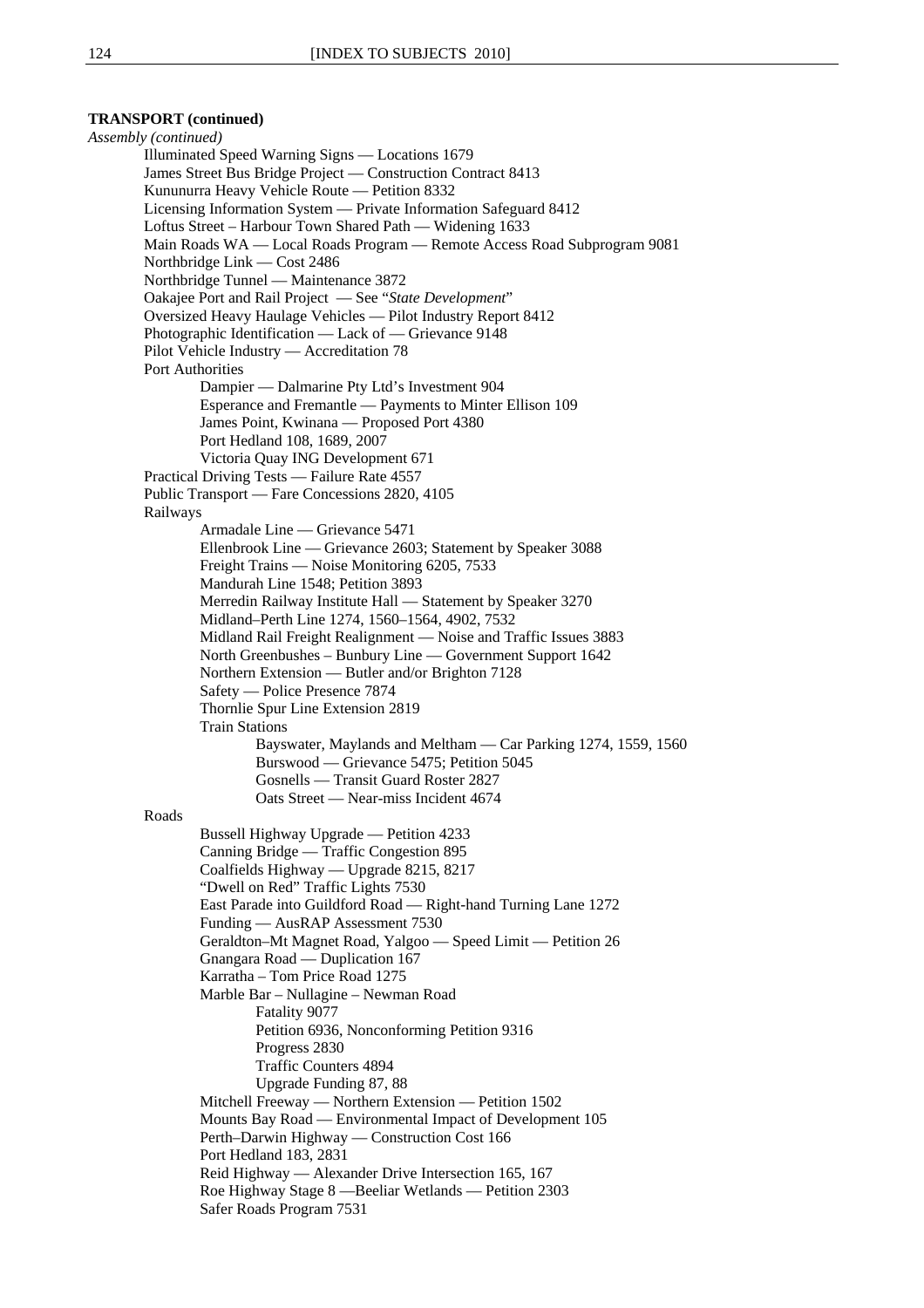**TRANSPORT (continued)**  *Assembly (continued)* Roads (continued) South West Highway 4893, 6564 Wanneroo Road — Traffic Congestion — Grievance 4644 West Coast Highway, Scarborough — Roadworks — Grievance 607 Wittenoom Road, High Wycombe — Traffic Volume 895 SmartRider Cards — Trinity Bloodworth — Student — Grievance 6282 State Highways — Cleaning Arrangements 6058 Tailgating — Preventive Measures — Petition 8488 Taxi Services 2820, 6055 "Towards Zero" Road Safety Strategy 3266, 3884, 7532, 7794; Statement by Minister for Road Safety 3427 Vehicle Licensing — Mr and Mrs Drage 4893 *Council* Airports and Air Services Air Services Framework — Minister's Announcement 8629 Flight Instructor Training School, Northam 4979 Intrastate Flights — Carbon Emissions 8481 Intrastate Services Review 441, 1059 Jandakot Airport — Proposed Expansion 938, 1166, 2463, 2583, 2858, 5940, 7373; Motion 3019 — See also "*Water*" *and "Environment"* Perth Airport — Congestion 372; Adjournment Debate 399 (Hon Ljiljanna Ravlich) Regulated Services 988, 1331 Boating Airboats — Peel Inlet and Dawesville Channel — Adjournment Debate (Hon Sally Talbot) 1071; Statements by Minister for Environment 1074, 1264 Broome Facilities — Petition 923 Coastal Marinas in Western Australia 8306 Coral Bay 7381, 7382 Fees and Charges Increase 4219 Ferries — Restrictions during Red Bull Air Race 3705 Mooring 1453, 1457 Recreational Facilities Scheme 1453–1456 Speed Limits on Swan River 2581 Campervans — Safety Inspections 3703 Car Usage — Perth — Reduction Measures 7042 Caravan and Camping Facilities Survey 8631 Country Age Pension Fuel Card Scheme — Expansion 2854 Cycling Cycle Instead Bikeweek 2010 — Statement by Minister 924 Cycle Instead in Spring — Statement (Hon Alison Xamon) 6260 Infrastructure 3062 — Funding 3703 Paraburdoo — Removal of Cattle Grid 3582 Perth Bicycle Network — Plan Review 936, 1331, 1452, 2080 Perth Parking Levy Funds 7039 Department of Transport Advertising Revenue and Billboard Use 3580, 4605; Statement (Hon Ken Travers) 3588; Statement by Minister 3590 Code of Conduct 8304 Corruption and Crime Commission Report — Statement by Minister 7019 Fees and Charges Increase 4219 Financial Management Act 2006 — Compliance 1199 Licensing Centres — Calls Received 1294, 6272 Marine Safety Division 1267 Drivers Licence Examinations — Privatisation 1925 Driving Instructors — Training 8630 Engine Brake Noise — Standards — Model Legislation 6774, 9839 Extraordinary Driving Licences 1465, 6771 Grain Industry — Strategic Plan 3077 Grain Rail Freight Network Brookton Strategy 3675 — Statement (Hon Ken Travers) 3697; Statement by Minister 3699 Funding 3575, 8768 (Correction of Answer 8775), 8930, 9131, 9777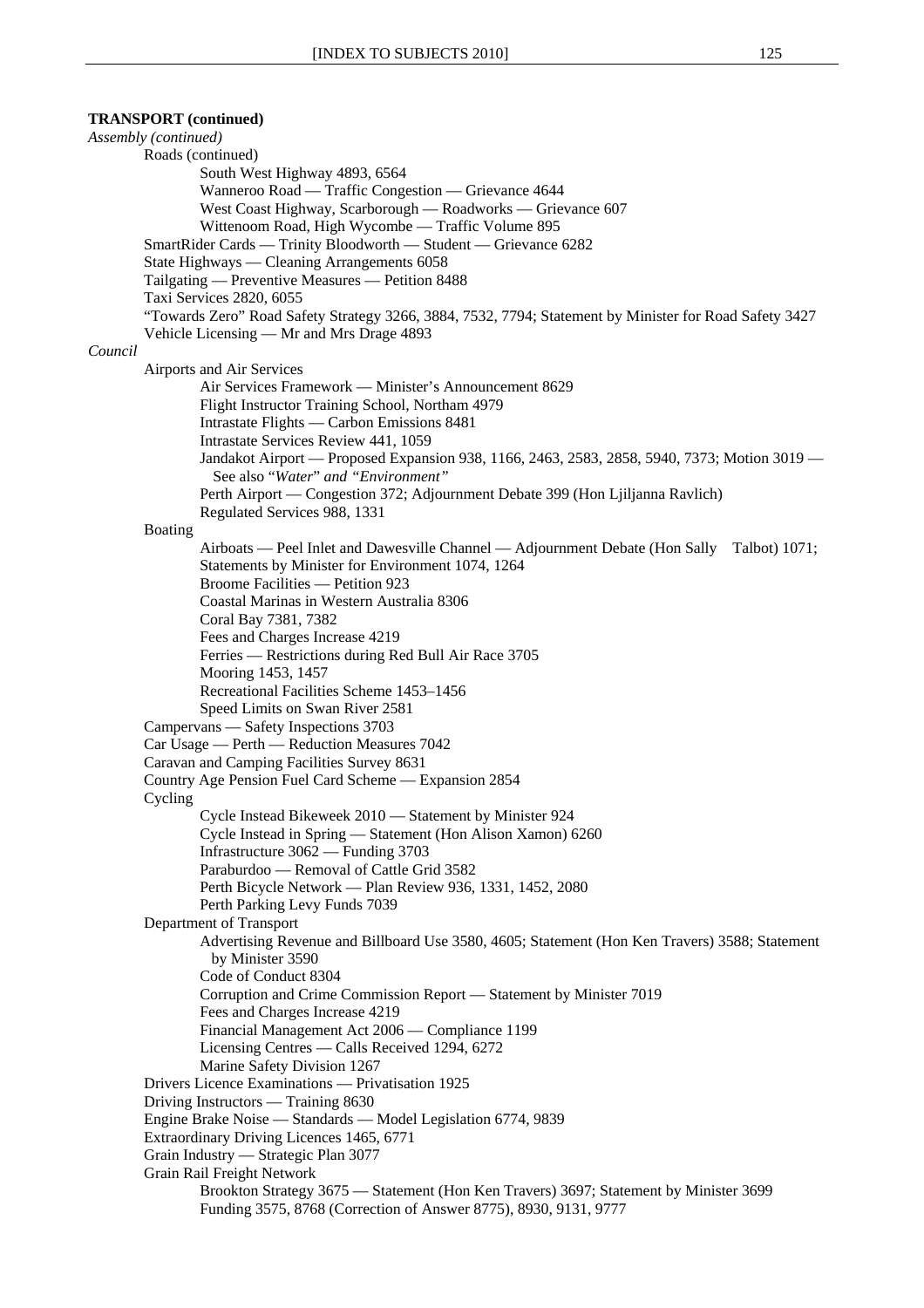**TRANSPORT (continued)**  *Council (continued)* Grain Rail Freight Network (continued) Investment Business Case 4802 Quairading–York 2054, 4032, 4045–4047 Review — Election Commitment 1331 Statement (Hon Ken Travers) 7742 Statement by Minister 8755 Tier 3 Lines 4032, 4045–4047, 9239; Answer Advice 9245 Movement of Harvest 5938, 6256 Petitions 4389, 5661, 6208, 6584, 7956, 9752 Grange Resources — Transport of Mine Slurry 5825 Greyhound Australia Bus Service — Perth–Broome Motion 2013 Progress 2679, 2856 Statement (Hon Ken Travers) 2711; Statement by Minister 2712 Hillarys and Fremantle Marinas — Billboard Use by Department of Transport 4605 Karrakatta Underpass — Construction Issues 1459 Kununurra Heavy Vehicle Route —River Farm Road 9129; Petition 9561 Liberal Party Advertising Sign on Freeway 1292 Livestock Transporters — Wash-down Facilities 8306 Main Roads WA Asset Investment Program 1460, 5825 Audit of Trucking Companies 1926 Code of Conduct 8304 Full-time Equivalent Employees 9284 Noise Amelioration Measures 1268, 2732 Peak Hour Travel Monitoring 2732, 5981 Privatised Services 3388 Road Train Usage — Exceptional Circumstances Policy 7725 "Vexatious" Communication Policy 2084 Modified Cars — IM 240 Emissions Testing 2082 Morning Peak Period Travel Times — 5981 Motor Vehicle Licensing —Perth Storm — Statement by Minister 1077 Motor Vehicle Registration Labels 1745, 3671 MS *Finnmarken* — Collision at Barrow Island 5451; Statement (Hon Jon Ford) 5462; Statement by Minister 5463 National Heavy Vehicle Regulator — Introduction 8306 North West Corridor Strategic Transport Study — Report 1459 Northbridge Link — Commonwealth Funding 6485 Northbridge Tunnel — Contract with Baulderstone Clough JV — Statement by Minister 2403 Oil or Gas Disaster — Emergency Management Plan 4796 Oversized Vehicles Operating at Night — Offences 2083 Perth Parking Levy Funds Expenditure 7039, 7835 Increase 2428, 2455–2457 Operation Expansion 1298, 2060 Statement (Hon Ken Travers) 2067 Perth Parking Management Amendment Regulations (No. 2) 2009 — Disallowance Minister's Correspondence with Delegated Legislation Committee 2290 Question 1198 Perth Parking Trust Fund — Expenditure 9607 Port Authorities Bunbury — Access Road Stage 2 4881, 4883 Dampier — Dalmarine Pty Ltd's Investment 1091; Statement (Hon Ken Travers) 1194; Statement by Minister 1196 Derby Port Plan — Point Torment 2169, 6257, 7376 Esperance 1098, 1164, 1452, 3087; Statement by Minister 2535 Financial Management Act 2006 and Port Authorities Act 1995 — Compliance — Motion 2536 Fremantle Container Movements 1253, 6603 Lead Export — Motion 2404, 2833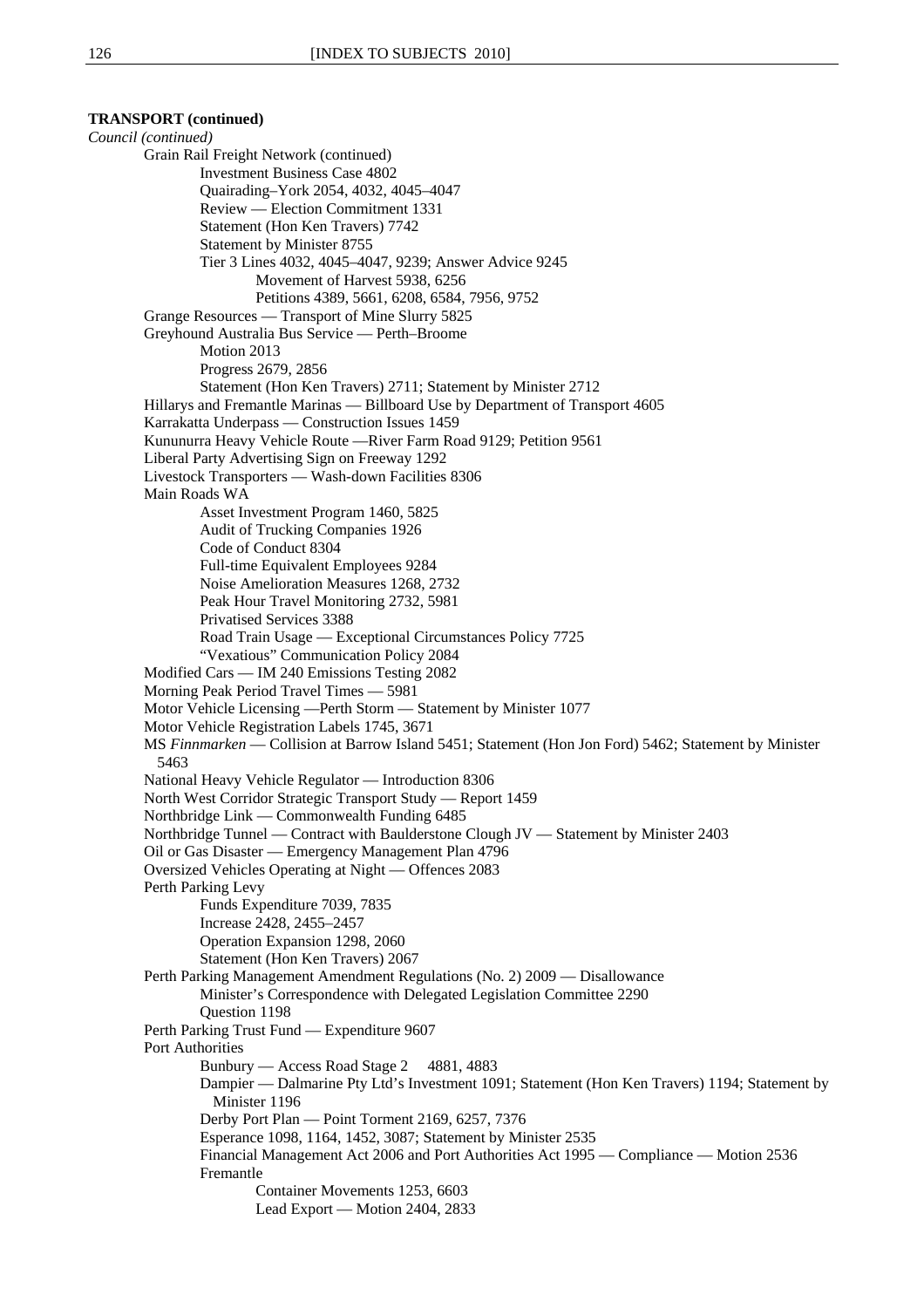**TRANSPORT (continued)**  *Council (continued)*  Port Authorities (continued) Fremantle (continued) Liberal Party Vision 2587 Marina Plan 455 Optimum Planning Group Report 2585, 9277 Port Rail Service — Funding 1169 Rous Head Harbour — Recreational Marina 9125 Review 9413; Statement (Hon Ken Travers) 9443; Statement by Minister 9444 Secret Review Claims 9409 Statements of Corporate Intent 1459, 2084, 2429, 4880 Public Transport 20-Year Public Transport Master Plan Funding Arrangements 4037 Perth Parking Levy 1298, 2060, 2428; Statements (Hon Ken Travers) 2067, 2455; Statement by Minister 2456 Rail Services 2680 Fare Evasion Infringement Notices — Students 1472 Fares for 2010–11 3058 Free Public Transport 3754, 6091; Statement (Hon Ed Dermer) 6120 Funding — Petition 8910 Invalid Tickets 1482, 2079 People with Disabilities — Concessions 3056 "Perth Public Transport Area Acceptable Service Level KPI 2009" 3063 Perth Storm Disruption 933 Public Access to Services 3063 Public Transport Network Plan — Parsons Brinckerhoff Study 9459 Rock Throwing at Buses — Prosecutions 9851 State Integrated Public Transport Strategy 7831 The Vines, Morgan Fields and Aveley 9278 Transperth Bus Services *See below* Public Transport Authority Code of Conduct 8304 Contract — Bus Security Officers — Statement by Minister 2403 Emergency Management Procedures 1458 Graffiti Response 3763 Privatised Services 3388 Public Transport Authority — Western Australia Police — Memorandum of Understanding 1926 Security Function Transfer to WA Police 2732 "Vexatious" Communication Policy 2084 Red Hill Quarry Expansion — Indigenous Site Management 1131, 1461, 1483 Restricted Access Vehicles (RAVs) — Permit System 1331 Railways 20-Year Public Transport Master Plan 2680 Crossing — Kelmscott 6253 Ellenbrook Line — Government Commitment 7978 Fremantle Line — Rail Car Reduction 2079 Grain Rail Freight Network — See *"Transport"*  Greenbushes — Upgrade Project 372, 1331 Joondalup Line — Rail Car Reduction 2079 Mandurah Line 1458, 1749 Northern Extension — Butler and/or Brighton 404 Perth–Bunbury Fast Train — Feasibility Study 4414, 9283, 9284 Perth Rail Network — Antisocial Behaviour 7405 Rail Freight — Increase 9849 Railcar Drivers 6087, 7733, 7829 Thornlie Spur Line Extension 2684 Train Stations Car Parking Bays 7386, 8689 Entry Barrier Criteria 4217 Greenwood — Services 5827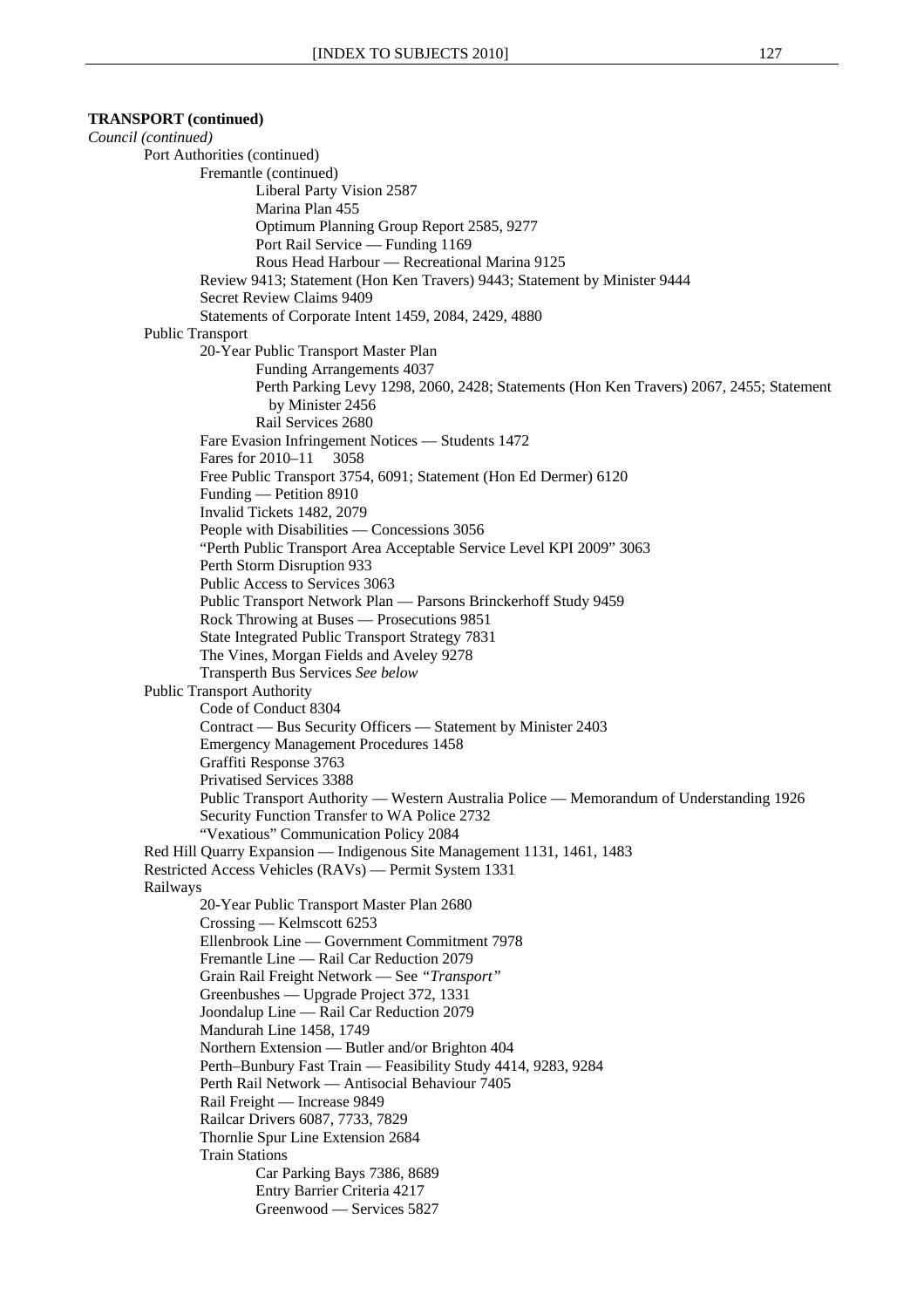# **TRANSPORT (continued)**  *Council (continued)*  Railways (continued)

Train Stations (continued)

```
Nicholson Road 4976
```
Passenger Boardings 4217

Southern Line — Statement (Hon Alison Xamon) 6637; Statement by Minister 6642

Violent Incidents 8298

WestNet Contract — Fixed Assets Buyback Option 2728

Roads

Alexander Drive Transit Study — Contract Documents — Statement by Minister 2403 Amelia Street Pelican Signals Project — Personal Explanation 4836 Billboards alongside Major Roads — Locations 9302 Black Spot Program — Local Roads Assessments 9301, 9302 Bunbury Outer Ring-road Stage 1 5560 Coalfields Highway Cyclist Death — Darren Strudwick — Statement by Minister 8471 Safe System Group Examination 8436 Safety Improvements — Statement by Minister 8243 South West Development Commission Report 9126 Upgrade 5683 Douro Road, South Fremantle — Zebra Crossing 9125 Eelup Roundabout 1257, 4884, 9460 Forrest Highway Billboards 1256, 1258, 7835 Gnangara Road 9279, 9459 Great Northern Highway Bypass, Bindoon — Petition 4775 Great Northern Highway, Swan Valley — Upgrade 4979 Harvest Mass Management Scheme — Impact on Roads 8306 Indian Ocean Drive 6640; 6642, 6642, 6886 Kalgoorlie–Boulder — Proposed Road over Mine Tenements 8686 Karratha–Dampier Road — Widening 2855 Leach Highway – High Street — Works Funding 7406 Mandurah Entrance Road — Clearing of Trees 1343 Manning Road On-ramp to Kwinana Freeway 5826 Marble Bar–Nullagine–Newman Road 3576, 5829, 8631; Statements (Hon Jon Ford) 3585, 5838 Morley Drive – McGilvray Avenue, Morley — Funding 9302 North Beach Road — Traffic Speed Reduction 6434, 7832 Perth–Darwin Highway 3578, Priority 5454 Pistol Ranges, Burrup Peninsula — Road Widening 1487, 1926 Reid Highway — Mirrabooka Avenue Interchange 5825 Roe Highway 347, 2053, 9278; Statement by Minister 2011 Roe Highway Stage 8 Community Consultation 8635, 9611 Coolbellup Opposition 8440 Environmental Issues 1060, 1473, 3577, 3759; Notice of Motion 9392 Scope and Funding Changes 1482 Statement (Hon Ken Travers) 2067 Traffic Impacts and Volume on Surrounding Roads 1748, 1924 Telegraph Track — Fitzgerald River National Park 371, 3078 Wildflowers on Roadside Verges — Weed Management 1458 York — Heavy Vehicle Bypass Road 3086 Road and Rail Projects — Statement by Minister 6642 Road Traffic Code Amendment Regulations (No. 2) 2010 — Disallowance — Notice of Motion 5922; Discharge of Order 7300 Road Traffic (Charges and fees) Amendment Regulations (No. 2) 2010 — Disallowance — Notice of Motion 4904; Discharge of Order 6421 School Bus Services 1331, 1453; Statement by Minister 7299 Shipping and Pilotage (Ports and Harbours) Amendment Regulations (No. 3) 2010 — Disallowance — Notice of Motion 7166; Withdrawal of Notice 7300 Shipping Service to North–West — Contract 1199 SmartRider Cards — Adult Passenger without Concession 3189 Taxi Amendment Regulations (No. 2) 2009 — Disallowance — Discharge of Order 1284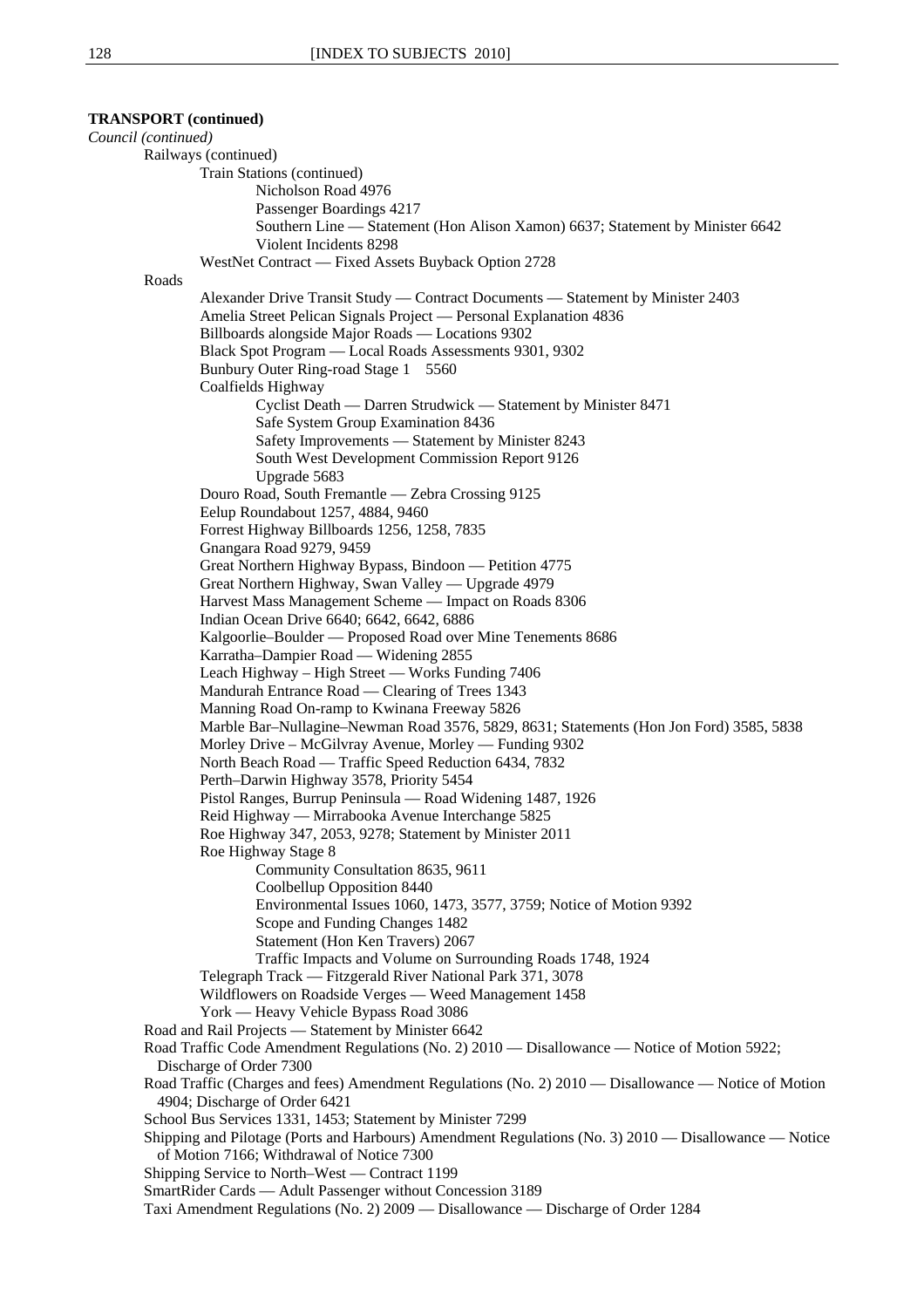# **TRANSPORT (continued)**

*Council (continued)*  Taxi Industry 8305; Statement by Minister 9227 Taxi Services Cameras Upgrade 8936 Drivers 2078, 8303, 8304 Insurance 4976 Peak-period Operating Hours Trial — Motion 6095; Statement by Minister 5689 Plates 1331, 9279 Taxi Industry Development Fund 4215 Taxi User Subsidy Scheme Vouchers 3184; Statement (Hon Ljiljanna Ravlich) 1775; Statement by Minister 2064 *"*Tracks by the Swan: The Electric Tram and Trolley Bus Era of Perth, Western Australia" *—* Launch — Statement (Hon Ken Travers) 8014 Transperth Bus Services Armadale–Cockburn Central — Trial 2164, 6433 Bus Inspectors — Employment 9851 CAT Buses — Funding 9850 Compressed Natural Gas versus Diesel 3085 Contracts — Bus Operations Staff — Petition 9783 Disability Access 2422 Duress Alarm Activation 3085 Ellenbrook Community Consultation 6783 Connection to Joondalup Rail Line 9278 Connections to Midland and Morley 5301, 5456, 8437 Service Improvement 5452, 8315; Statement by Minister 5409 Fares 4219, 4719 Free — Patronage Figures 3754 King Edward Memorial Hospital 7385 Northern Suburbs — Petition 4153 Number 19 Route Changes — Petition 8910 Peak-period Trunk Routes 1331 Rock Throwing at Buses — Prosecutions 9851 SmartRider Cards 1924, 2277 Wangara 1925 Travel Time Anomalies Investigation Report — Tabling 3669 Unlicensed Vehicles — Baseline Data 8152 Vehicle Examination Centres — Privatisation 1925; Report 1458 Vehicle Licensing — Calls to 131 156 Number 4977 Vehicle Licensing Information — Statement by Minister for Transport — Consideration Lapsed 1757 Vehicles Seized by Police — Roadworthy Checks 3703 Waldock, Reece — Appointment as Director General, Transport — Statement by Minister 1723 Wilson Parking — Release of Personal Licensing Information 5935, 7392; Statement (Hon Ken Travers) 5964 **TREASURER'S ADVANCE AUTHORISATION BILL 2010** *Assembly* Notice of Motion to Introduce 474 Introduction and First Reading 533 Declaration as Urgent 622 Second Reading 533, 623, 644, 691 Appropriations 570 Consideration in Detail 727–751 (Tabling of Paper 750) 764–773, 785–793 (Question to be Put 792) Third Reading 793, 873 (Question to be Put 880) Returned 2131 Assent 2468 Question: Previous Treasurer's Commitments 2302 Second Reading Speech — Chamber Distribution — Statement by Speaker 764 *Council* Receipt and First Reading 960 Second Reading 960, 1078, 1100 Committee 1104–1107, 1110–1125, 1178–1192, 1225–1251, 1259–1260, 1284–1292, 1300–1325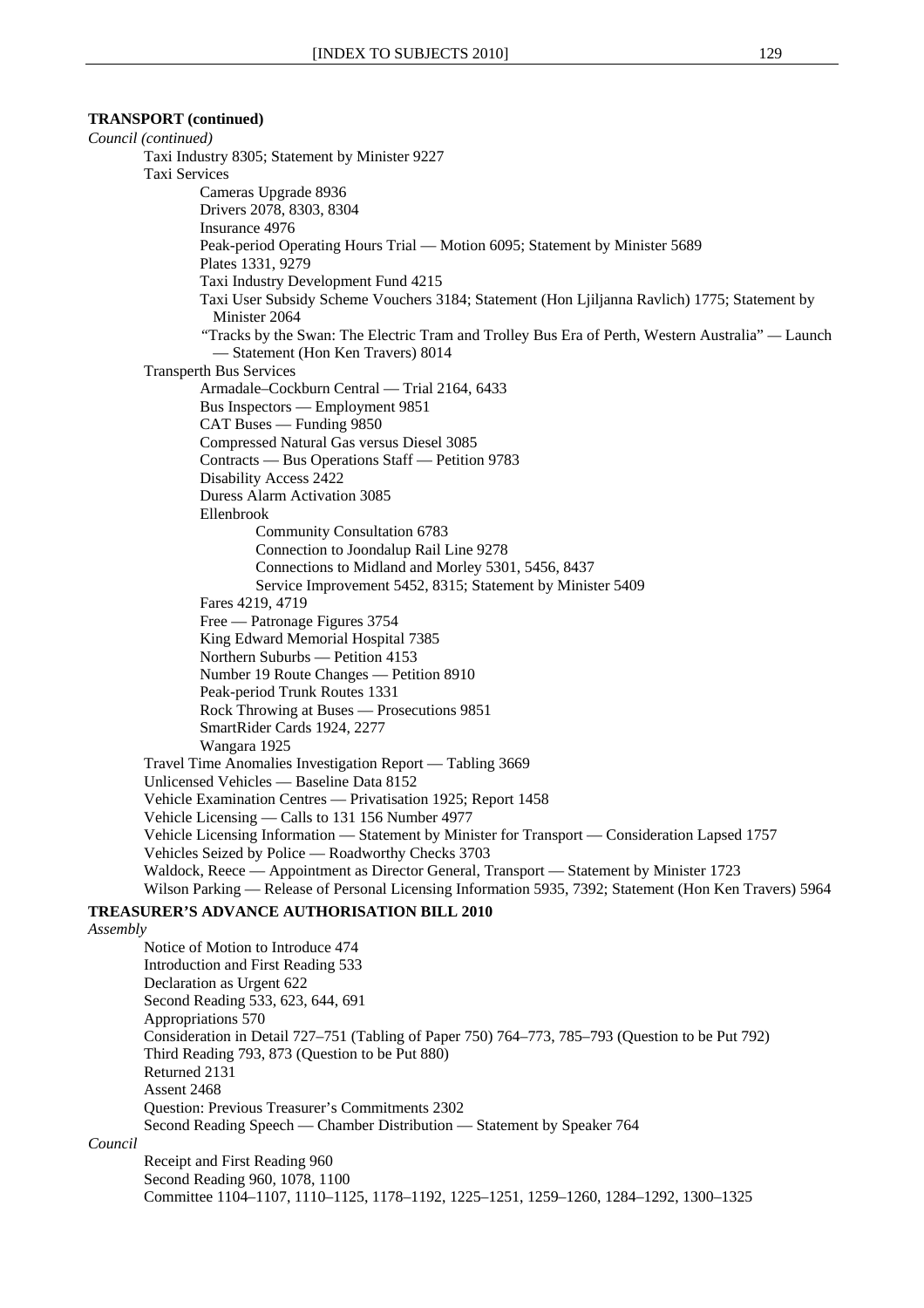# **TREASURER'S ADVANCE AUTHORISATION BILL 2010 (continued)**

*Council (continued)*

Third Reading 1761 Assent 2403 **Ouestions** 

Contingencies 1165 Department for Child Protection 1161 Department of Corrective Services 1167 Department of Education 1164 Environment and Conservation — Fire Management Resources 2053 Department of Health 1167 Department of Transport 1169 Ombudsman's Office 1161, 1259 Repayable Advances 1162 Resource Projects — Browse Basin and Oakajee 1165 Royalties for Region Fund 1168

**TRUSTEE COMPANIES (COMMONWEALTH REGULATION) AMENDMENT BILL 2010**

## *Assembly*

Notice of Motion to Introduce 9468 Introduction and First Reading 9712 Second Reading 9712

**– U –** 

# **UNIFORM LEGISLATION AND STATUTES REVIEW STANDING COMMITTEE ON**

#### *Council*

Forty-first Report — "Child Exploitation Material and Classification Legislation Amendment Bill 2009 (Report 2)" — Addendum Special Report — Tabling 1025

Forty-fourth Report — "Criminal Code Amendment (Identity Crime) Bill 2009" — Tabling 323

Forty-fifth Report — "Working with Children (Criminal Record Checking) Amendment Bill 2009" — Tabling 411

Forty-sixth Report — "Rail Safety Bill 2009" — Tabling 1210

Forty-seventh Report — "Petroleum and Energy Legislation Amendment Bill 2009" — Tabling 2061 Forty-ninth Report — "Credit (Commonwealth Powers) Bill 2010" — Tabling 3014

Forty-ninth, Fiftieth, and Fifty-first Reports — Recommendations 1 and 2 — Notice of Motion 4156

Fiftieth Report — "Credit (Commonwealth Powers) Transitional and Consequential Provisions) Bill 2010" — Tabling 3014

Fifty-first Report — "Pay-roll Tax Assessment Amendment Bill 2010" — Tabling 3173

Fifty-second Report — "Report on the Health Practitioner Regulation National Law (WA) Bill 2010 — Tabling 4156

Fifty-third Report — "Pharmacy Bill 2010" — Tabling 4562

Fifty-fourth Report — "Annual Report 2009" — Tabling 6208

Fifty-fifth Report — "Trade Measurement Legislation (Amendment and Expiry Bill 2010" — Tabling 8586

Fifty-sixth Report — "Fair trading Bill 2010 and Acts Amendment (Fair Trading) Bill 2010" — Tabling 9268

Special Report — "Approvals and Related Reforms (No. 1) Environment) Bill 2009 Extension of Reporting Time" — Tabling and Adoption 323, 2012

Special Report — "Extension of Reporting Date on the Approvals and Related Reforms (No. 1) Environment) Bill 2009 — Tabling and Adoption 979

Special Report — "Fair Trading Bill 2010 and Acts Amendment (Fair Trading) Bill 2010" — Extension of Reporting Time — Tabling and Adoption 8911

Special Report — "Petroleum and Energy Legislation Amendment Bill 2009 Extension of Reporting Time" — Tabling and Adoption 324, 1026

Special Report — "Rail Safety Bill 2009 Extension of Reporting Time" — Tabling and Adoption 324

Special Report — "Trade Measurement Legislation (Amendment and Expiry) Bill 2010" — Extension of Reporting Time — Tabling and Adoption 7299

Special Report — "Working with Children (Criminal Record Checking) Amendment Bill 2009 Extension of Reporting Time" — Tabling and Adoption 323

**URANIUM MINING PROHIBITION (KEEPING WA FREE FROM THE NUCLEAR FUEL CHAIN) BILL 2009**

*Assembly*

Introduction and First Reading 28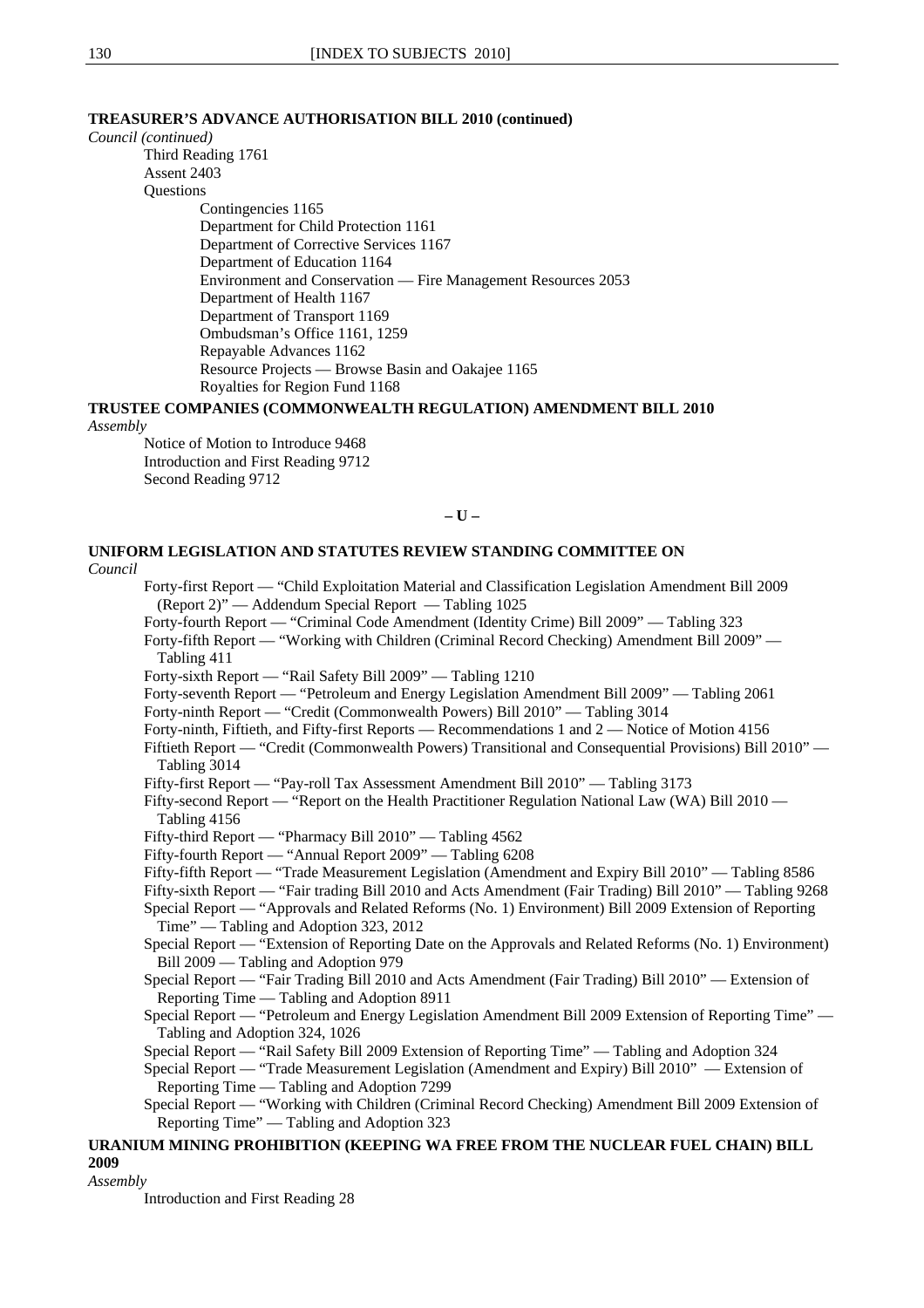## **– V –**

**VALUATION OF LAND AMENDMENT (ASSESSED VALUE) BILL 2009** *Assembly* Assent 28 **VIETNAM VETERANS DAY — See "War Service Commemoration" VOLUNTARY EUTHANASIA** *Council* Petitions 360, 361, 1025, 1207, 1208, 6871, 6872 **VOLUNTARY EUTHANASIA BILL 2010** *Council* Introduction and First Reading 3017 Second Reading 3017, 6877, 6892, 7021, 7043 Question: Medical and Nursing Evidence 6773 **VOLUNTEERS** *Assembly* Bird, John — Collie Writer 5884 Canning River Regional Park Volunteers 7782 Cottee, Mrs Lyn — Gwelup Progress Association 6350 Doubleview Bowling Club — Fundraising Activities 2628 Gosnells State Emergency Service 5883 Innaloo Sportsmen's Club — Cancer Council — Biggest Morning Tea 4097 Karrinyup Rotary Club Community Fair 4098 Kidd, Christine — P&C President, Dawson Park Primary School 7782 Kingwell, Zak and Taj — Cancer Council — Call to Arms Program 9180 Manna Kids — Meals for Homeless 2629 National Volunteer Week — Nollamara Electorate 3117 North Beach Lions Club 8205 Our Lady of Mercy Parish, Girrawheen — Twenty-fifth Anniversary 7260 Pickett, Brother Olly — Christian Brothers — Wheelchair For Kids 6826 Scarborough Rotary Club 5882 — Wheelchair For Kids 6826 Southern River Scout Group 896 St John's Primary School — St Patrick's Day Fair 895 State Library of Western Australia — Volunteer Code of Conduct 4901 Two Rocks – Yanchep Residents' Association — Penny Haynes, President 2627 Wanneroo Country Women's Association — Breast Cancer Awareness Function 4675 *Council* Bonner, Bruce — Newman — Fire and Emergency Services — Condolence Statement (Hon Jon Ford) 4443 Bunbury Foodbank — Rob Prestage — Statement (Hon Col Holt) 8799 Court Welfare Service — Statement (Hon Linda Savage) 8295

Kershaw, Ruth — Contribution to Older Women's Network — Statement (Hon Linda Savage) 2195 Zonta Club Presentation Dinner — Young Women in Public Affairs — Statement (Hon Liz Behjat**)** 4948

**– W –**

#### **WAR SERVICE COMMEMORATION**

#### *Assembly*

ANZAC Day

Albany — Statement by Member for Albany 2119 Meath Homes, Kingsley — Statement by Member for Kingsley 2627 Indigenous War Graves — Statement by Member for Geraldton 5883 Remembrance Day — Centenary of ANZAC — Statement by Premier 8704 War Memorial Maintenance — ANZAC Day Grants 2301

#### *Council*

Australian Armed Forces — Indigenous Service — Statement (Hon Michael Mischin) 8640, 8802 Vietnam War — Commemoration — Statement (Hon Alison Xamon) 5706 Remembrance Day — One Minute's Silence — Statement by President 8586 Sandakan Memorial Service, Boyup Brook — Statement (Hon Max Trenorden) 6462

# **WASTE AVOIDANCE AND RESOURCE RECOVERY AMENDMENT BILL 2009**

*Assembly*

Assent 28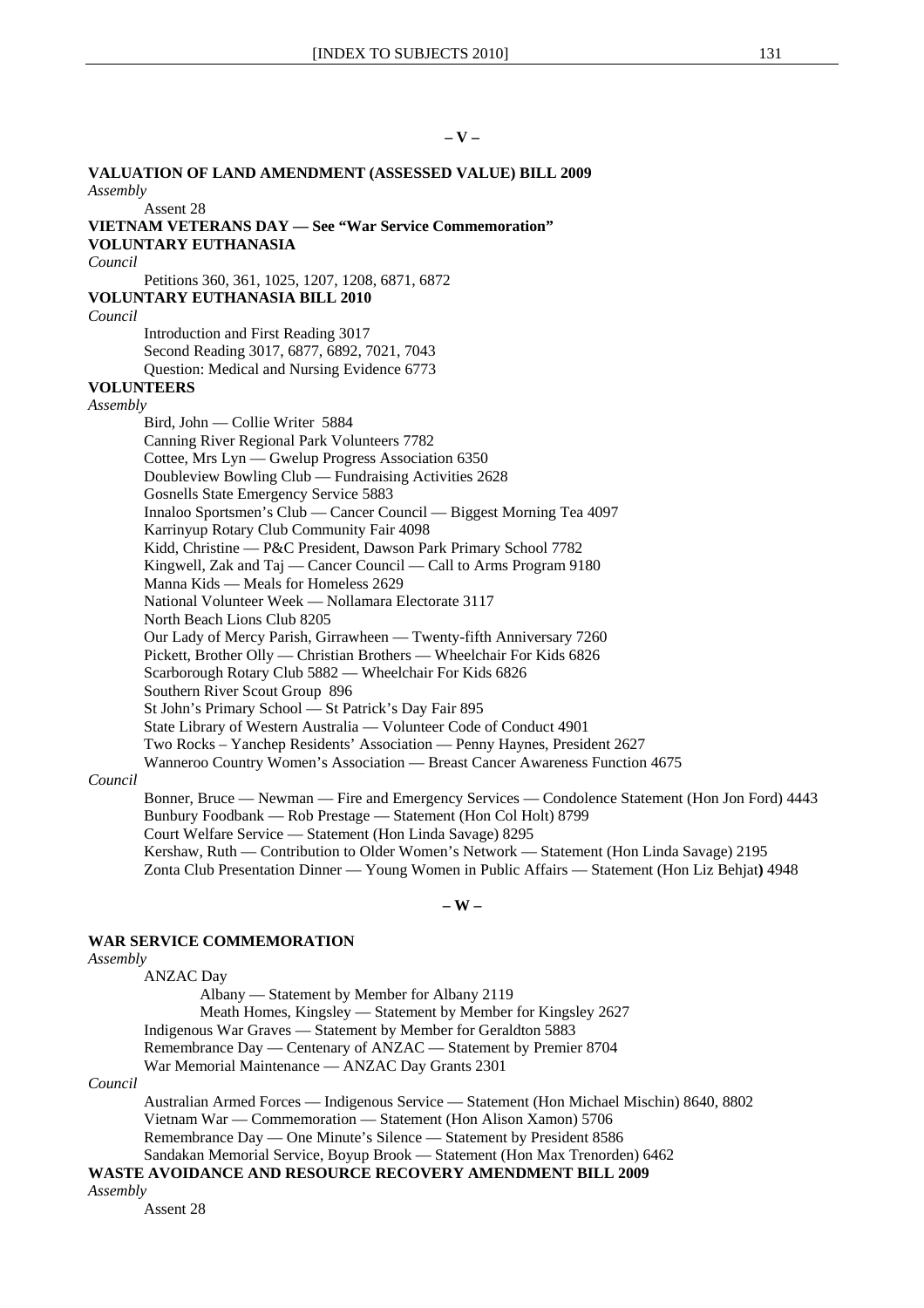# **WASTE AVOIDANCE AND RESOURCE RECOVERY AMENDMENT BILL 2009 (continued)**

*Council* Assent 360 **WATER RESOURCES** *Assembly* Albany Tree Farm No 1 1599, 1992 Baynton West Subdivision, Karratha — Dust Suppression — Potable Water Use 3875, 3883 Beenyup Wastewater Treatment Plant — Grievance 8172 Bore Licensing — Perth and Mount Lawley Electorates 78 Busselton Water Supply — Chlorination — Petition 4234 Collie Basin — Saline Recovery Review 1688, 4332 Collie River — Salinity Diversion Project 119 Common Registration System — Completion Date 5194 Darling Scarp — Saline Reserves Treatment 1689, 4331 Deep Sewerage Connection — Lumen Christi College and Gosnells Area 3008 Department of Water Commonwealth Funding 8562 Director General — Removal from Position 2915, 2916 Standing Orders Suspension Motion 2897; Amendment to Motion 2898; Motion, as Amended 2898; Motion 2898 Standing Orders Suspension Motion 5716; Motion 5717 Midyear Financial Projections 1608–1609 — Three Per Cent Efficiency Dividend 1623 Support for ICLEI Oceania 5126 Dial before you Dig — Agencies' Participation 4372 Drought — Gascoyne — Statement by Minister 2089 See also "*Agriculture and Food*" Gascoyne Water Inquiry — Referral to Public Accounts Committee — Notice of Motion 6000; Motion 6177 Gnangara Mound Aquifer — Sustainability Strategy 297, 298, 639, 640 Infill Sewerage Program Booragoon Primary School 1557 Bruce Rock and Statewide 5199 Contracts List 1694 Dawesville — Statement by Minister 5715 Madora Bay 2969 Mandurah — Statement by Member for Mandurah 896 Peel — Statement by Minister 5715 Port Hedland 76, 2121, 2122, 4231, 4232, 5109, 5149; Petitions 2746, 2895; Statement by Minister 5715 Public Housing 5194 Quinns Rocks 6349, 6350 Rockingham — Petition 472 Karratha Water Supply 643; Grievance 7233 Kwinana Industrial Water Treatment Plant — Capacity 1557 Logue Brook Dam — Water Trade Deal 8213; Standing Orders Suspension Motion 8218 (Question to be Put 8222) Marble Bar — Diesel-fired Water Bores 3868 Millstream Property of Former Water Corporation Worker — Asbestos Contamination 9492, 9493 Minister for Water — "Climate Change" Reference 3772, 3773 Mirrabooka — Groundwater Treatment Plant — Grievance 4070 Network Optimisation Trials in Waterford Shelley and Rossmoyne — Report 3007 Newman — Light Industrial Land — Water Supply 77, 82 Onslow — Water Supply 6683, 6684, 8569 Ord – East Kimberley Expansion Project 1991, 3876, 5995 Parton, John — Myalup — Water Bill — Grievance 605 Pension Card Holders — 50 Per Cent Concession Rate 5153 Pilbara Desalination Plant — Cost 8518, 8519, 8998 Development and Building Approvals — Delay 8748 Regional Water Plan 5148–5149 Twin Cities Program — Water Funding 5149, 5891, 5892 Water Supply 8043–8044 — Protection 182; Notice of Motion 5046 Port Hedland 103, 104, 2917, 2918, 5115, 7876, 7877 Red Sands Park, Newman — Excessive Water Bill 1950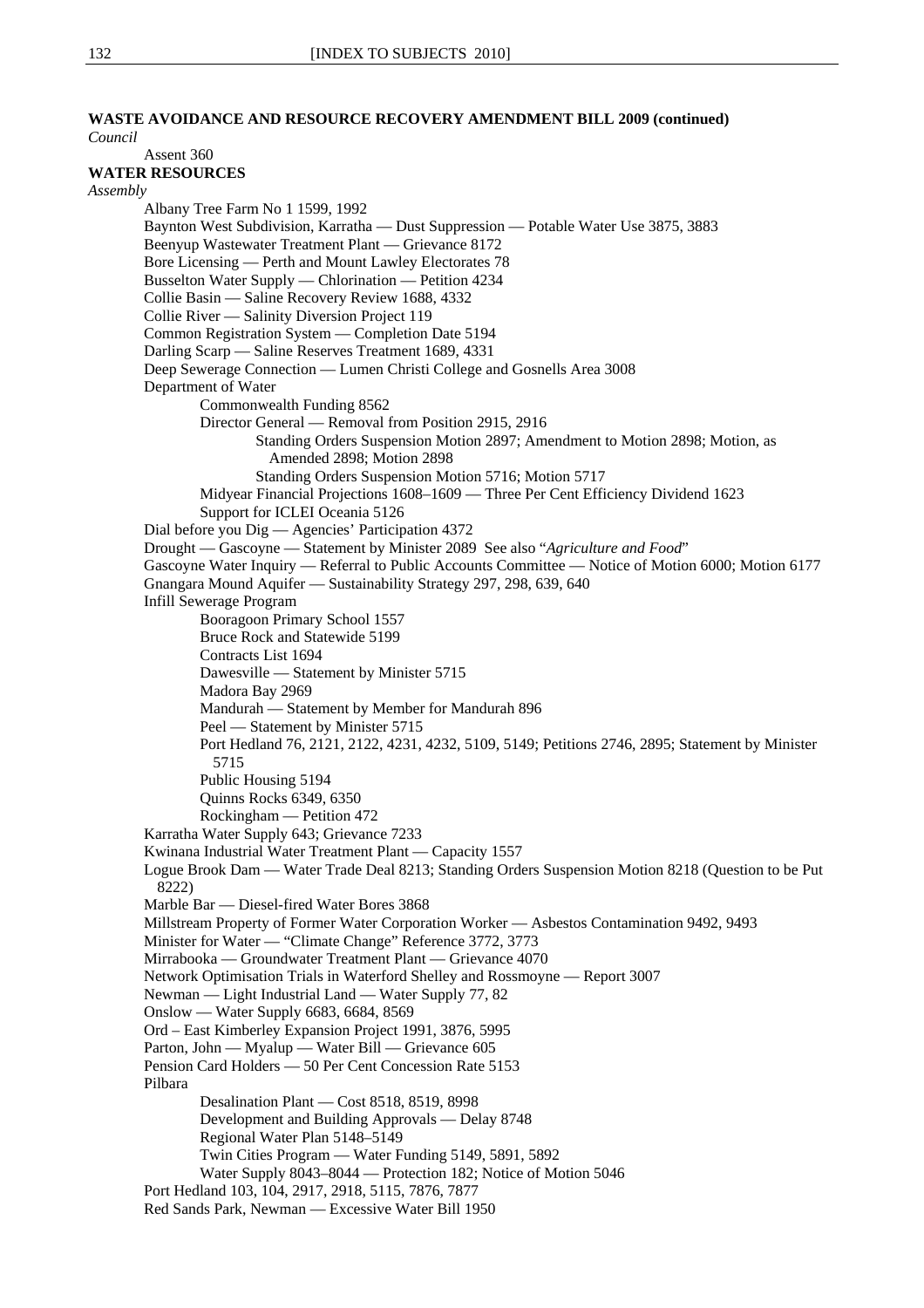#### **WATER RESOURCES (continued)**

*Assembly (continued)* Regional Flood Mitigation — Funding Source 5195 Schools and Day Care Centres — Water Supply Standard 83 Sewerage Connections — Developers' Costs — Grievance 7750 Sprinkler Ban — One-day-a-week Roster Fines — Statement by Minister 7868 Grievance 8172, Introduction 7270, 7271 Sprinkler Ban — Winter — Statements by Minister 861, 3592 Trapped Miners — Pike River Mine, New Zealand — Water Corporation — Statement by Minister 9304 Urban Waterways Renewal Project — Statement by Minister 3766 Waste Water Scheme — Williams — Upgrade — Statement by Minister 6787 Waste Water Treatment Plant — East Rockingham — Petition 472 Water-saving Measures — Water Corporation's Campaign — CEO's Comments 4681–4683 Water Authority — Site Plan Charges for Government Agencies 4372 Water Charges 3452, 3453, 5043, 5602–5604, 5999, 6000 See also "*State Finance — Household Fees and Charges Increase*" Water Corporation — Executive Employment 8750 Water Legislation — Progress 3006 (Answer Advice 2925) Water Pressure Reduction Plan — Report 3007 Water Services Management Bill — Drafting Stage 5195 Water Utilities Performance — National Water Commission Report — Statement by Minister 2467 Waterwise Rebate — Cancellation 4681–4683 Wellington Dam 2809, 8240 *Council* Beenyup Wastewater Treatment Plant 4981, 6480, 6482 Bridgetown Regional Water Supply Scheme — Bore Infrastructure 8965 Buckingham Desalination Project — Design Capacity 9127 Busselton Water Supply — Chlorination — Consultation with Customers 6651; Petition 4154 Champion Lakes — Whitewater Park Funding 4624 Collie Basin — Saline Recovery Review 9127 Deep Sewerage Connection — Swan Valley 4610 Department of Water Licensing Function 8480 Senior Officer Investigation 2279 Swan River Trust — Role Change 6432, 6609 Water Conservation and Efficiency Plans 8437 Drought in Gascoyne — Statement by Parliamentary Secretary 2155 Esperance Desalination Plant — Petition 2153 Gascoyne Water Co-operative — Operating Subsidy 7833 Gnangara Mound Groundwater Levels 8934 Water Extraction 6649, 7038, 7213, 8481 — Answer Advice 6892 Integrated Water Supply Scheme 7093 Sustainability Strategy 4919, 5302; Petitions 3365, 3530 Halls Creek 2680, 4218 Household Consumption 1342, 3732–3737, 8631 Infill Sewerage Program 3578; Petition 4153 Jandakot Airport Expansion 2463, 2858, 3019–3027, 3060, 4214 Karara Mining Ltd — Access to Parmelia Aquifer 9608 Karratha Water Supply — Petition 6584 Lake Mariginiup — Water Extraction 9613, 9643 Logue Brook Dam — Water Trade Deal 7567 Midland–Guildford — Water Pipe Draining 8771 Mingenew Aquifer — Sustainable Allocation Limit 9832 Mirrabooka — Groundwater Contamination — Bores 1256 (Correction of Answer 4415), 3730 Monitoring Bore — Dongara Line DL5W 8930 National Water Initiative 4980, 9131, 9241, 9417 Ord – East Kimberley Expansion Project 2167, 3763 Peel Inlet and Dawesville Channel — Airboats 1058; Statement (Hon Sally Talbot) 1071; Statement by Minister for Environment 1074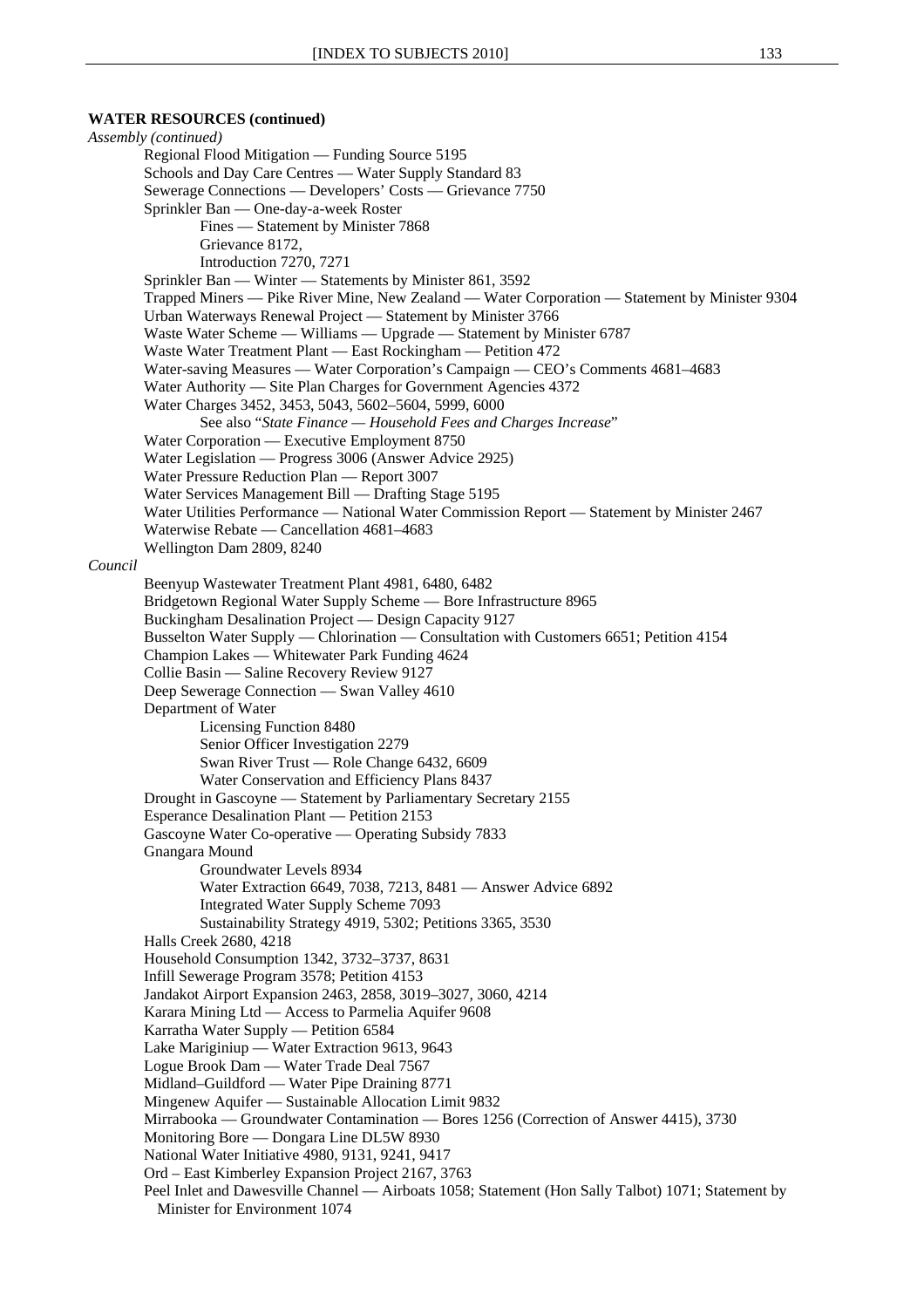# **WATER RESOURCES (continued)**

*Council (continued)* Pilbara Desalination Plant 8256, 8634, 9242, 9415 Draft Regional Water Plan 2852 Water Allocation Plan 9830 Water Consumption by Mining Companies 8155, 9830 Water Grants 4054 Rural Drainage Systems — Funding 4055 Sewerage Pumping Stations — Power Loss caused by Perth Storm 1092, 2724 South West Water Plan 7311 South West Yarragadee Aquifer — Allocation Plan 8153 Southern Seawater Desalination Plant 2580, 5936 Sprinkler Ban — One-day-a-week Roster — Introduction 7035 Sprinkler Ban — Winter 4919, 5302; Statement by Parliamentary Secretary 925 Waste Water Reuse — Kalbarri 7096 Waste Water Treatment Plants — Environmental Licensing 3724, 3738–3744 Water Allocation Licences — Compliance 9831 Water Catchment Areas — Sale of Land 2858 Water Charges — Hardship Utility Grant Scheme (HUGS) 5684; Shark Bay 4608 Water Corporation Domestic Water Use Study 1342, 3737, 8631 Network Optimisation Trial — Report 2278 Outstanding Commercial Debts 8155 Rural Drainage System — Funding 4055 Sewerage Rates — Wyndham — Petition 9752 Water Licence Applications — Karara Mining Ltd 9608; Petition 9561 Water Pipe Draining — Midland–Guildford 8771 Water Pressure Reduction Plan — Implementation 6651 Water Quality and Availability 6603, 8774 Water Resources Management Bill — Progress 4980 Water Supply — Planning — Notice of Motion 9082 Water Utilities Performance — National Water Commission Report — Statement by Parliamentary Secretary 2663 **WATER SERVICES LICENSING (WATER CONSERVATION TARGET) AMENDMENT BILL 2008** *Council* Second Reading 6731, 8587 **WEAPONS (SUPPLY TO MINORS AND ENHANCED POLICE POWERS) AMENDMENT BILL 2008** *Assembly* Removal of Notice — Statement by Acting Speaker (Mrs L.M. Harvey) 2758 **WOMEN'S INTERESTS** *Assembly* Chrysalis Support Services, Geraldton — Grievance 6789 Country Women's Association — Hedland Hospital Kiosk — Management 9203

National Plan to Reduce Violence against Women and their Children 2010–22 2401

White Ribbon Day — Eliminating Violence against Women — Statement by Member for Perth 9688 Women's Health and Sexual Assault Referral Services — Funding 559, 560

*Miles of Post and Wire* — Florence Corrigan's Memoir — Statement by Member for North West 3118

# *Council*

Breastfeeding Legislation — Petition 408; Nonconforming Petition 409 Damara House Women's Refuge 8767 Domestic Violence — Intervention Program Funding 970 International Women's Day 8768; Statement by Minister 410 Miss Africa Perth Contest — Statement (Hon Liz Behjat) 4198 Older Women's Network — Statements (Hon Linda Savage) 2195, 3418 Party Round Perth Celebration — 100 Years of Girl Guides — Statement (Hon Liz Behjat) 4198 Refuges — Accommodation for Children 7209 Twentieth Annual Silent Domestic Violence Memorial March — Statement (Hon Alyssa Hayden) 9444; Statement (Hon Alison Xamon) 9446 Women's Health and Sexual Assault Referral Services 1062 Women in Politics — Statement (Hon Linda Savage) 4614